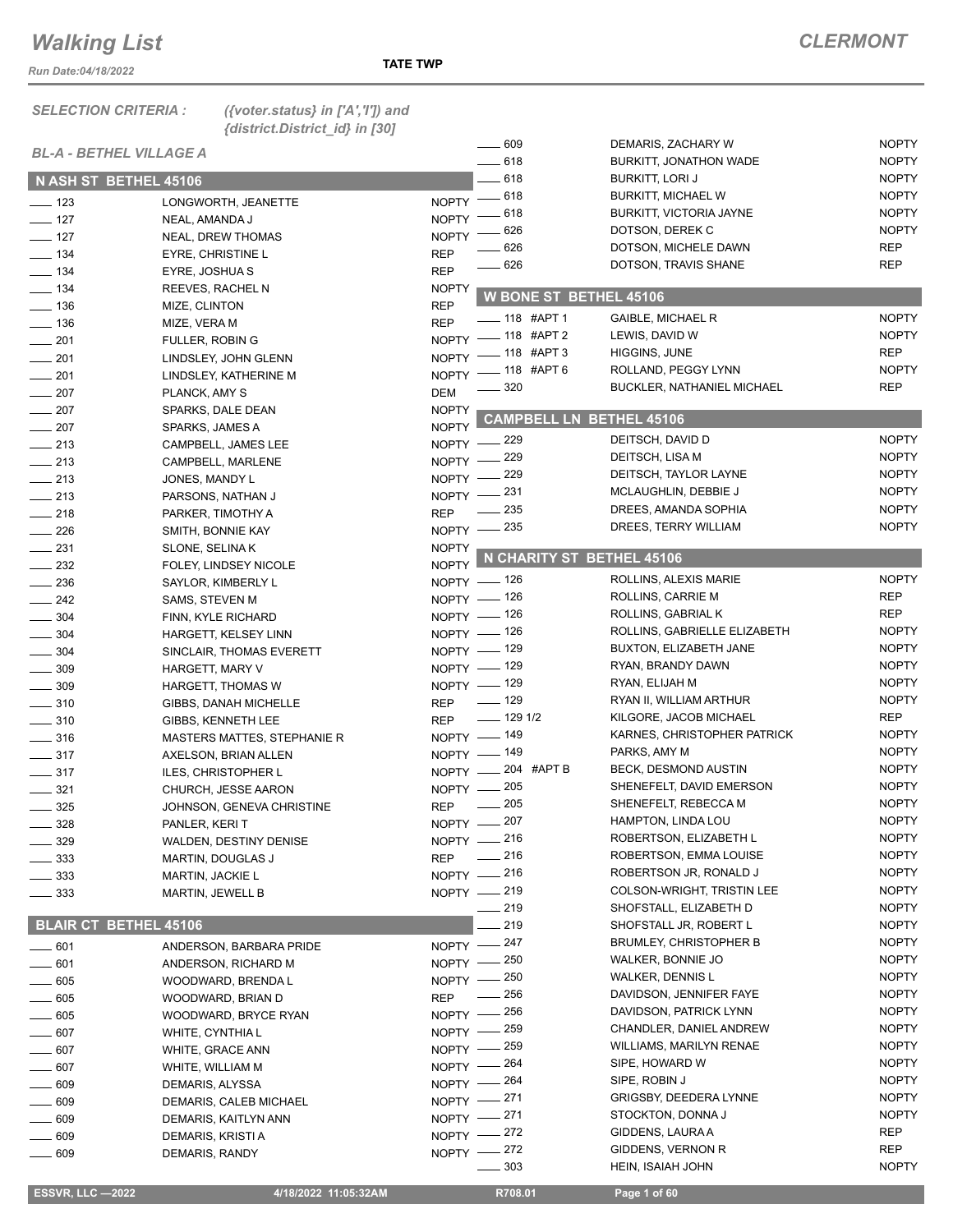#### *Run Date:04/18/2022*

#### **TATE TWP**

| <b>BL-A - BETHEL VILLAGE A</b><br>$- 120$<br><b>NOPTY</b><br>KELCH, PHILIP S<br>$\frac{1}{2}$ 121<br><b>NOPTY</b><br><b>WRIGHT, JENNIFER ANN</b><br>N CHARITY ST BETHEL 45106<br>NOPTY - 122<br><b>NOPTY</b><br>KASTEN, JOSHUA K<br>$\frac{1}{2}$ 303<br>STENCE, ANDREA RENEE<br><b>NOPTY</b><br>KASTEN, TOSHA MARIE<br>NOPTY - 122<br>$\frac{1}{2}$ 304<br>RUDD, MEGAN RUTH<br><b>NOPTY</b><br>FLETCHER, WILLIAM<br>NOPTY - 126<br>$\frac{1}{2}$ 304<br><b>WARNIMONT, CHARLES T</b><br><b>NOPTY</b><br>_ 126<br>FLETCHER, WILLIAM J<br><b>REP</b><br>$\frac{1}{2}$ 306<br>DEBOARD, JIMMY D<br>$\frac{1}{2}$ 310<br><b>NOPTY</b><br>KILGORE, DAN B<br><b>CLARE ST BETHEL 45106</b><br><b>NOPTY</b><br>$- 310$<br>KILGORE, DANIEL BRIAN<br><b>NOPTY</b><br><b>HAUCK, TERRI R</b><br>NOPTY - 100<br>$- 310$<br>KILGORE, JOSHUA K<br><b>NOPTY</b><br>NOPTY - 100<br>HUTCHINSON, ASHTON TAYLOR<br>$\frac{1}{2}$ 310<br>KILGORE, VICKIE D<br><b>NOPTY</b><br>$\frac{1}{2}$ 138<br>MITCHELL, CHASE A<br><b>DEM</b><br>$\frac{1}{2}$ 313<br>FIELDS, LEAH ROSE<br><b>NOPTY</b><br>NOPTY - 138<br>MITCHELL, MABLE MICHELLE<br>$- 314$<br><b>COBURN, WHITNEY R</b><br><b>NOPTY</b><br>NOPTY - 139<br>MADDEN, SHEA M<br>$- 314$<br>THORNBERRY, CHARLENE JOANNE<br>REP - 139<br><b>NOPTY</b><br>PARKER, CHRISTOPHER RYAN<br>$\frac{1}{2}$ 320<br>BECKER, PHILLIP H<br><b>NOPTY</b><br>NOPTY - 139<br>RANSHAW, SAMANTHA KAY<br>$\frac{1}{2}$ 320<br><b>BECKER, SETH HOWARD</b><br><b>REP</b><br>NOPTY - 150<br>RICHEY, LARRY THOMAS<br>$\frac{1}{2}$ 333<br>SHEPHERD, AMY MARIE<br>NOPTY - 150<br><b>NOPTY</b><br>SONS, THOMAS O<br>$\frac{1}{2}$ 333<br>SHEPHERD JR, GARY L<br><b>REP</b><br>TAYLOR, DORA C<br>NOPTY - 150<br>$\frac{1}{2}$ 338<br>BELDEN, TAMMIE J<br><b>NOPTY</b><br>SANDLIN, GREGORY L<br>NOPTY - 210<br>$\frac{1}{2}$ 343<br>FISCUS, HUNTER ROBERT<br><b>NOPTY</b><br><b>BROOM, ALEXANDER JAMES</b><br>NOPTY -248<br>$\frac{1}{2}$ 343<br>PETREY, SHELBY N<br><b>NOPTY</b><br>NOPTY - 248<br>BROOM, BARBARA A<br>$- 346$<br>FLISCHEL, CARRIE ANN<br><b>NOPTY</b><br>NOPTY - 248<br><b>BROOM, JARED M</b><br>$- 349$<br>MINERVINI, ROBERTA LYNN<br><b>NOPTY</b><br>NOPTY -250<br>HEFLIN, DANIEL Z<br>$\frac{1}{2}$ 352<br>FRY, JAMES ERNEST<br>$\equiv$ 250 #APT E<br><b>NOPTY</b><br>HEFLIN, AMANDA C<br><b>REP</b><br>$-400$<br>BREYER, WILLIAM R<br>$-401$<br><b>NOPTY</b><br><b>WILSON, LOUISE</b><br><b>CREEKSIDE DR BETHEL 45106</b><br><b>NOPTY</b><br>$-401$<br>WILSON, MARIAH CHANTELE<br><b>NOPTY</b><br>HILL, JENNIFER L<br>NOPTY $-$ 303<br>$-407$<br>RINGWALD, CALEB AARON<br>DEM<br>NOPTY -804<br>POE, JOHN DOUGLAS<br>$-416$<br>CASE, BERNIECE<br>NOPTY -805<br>HARMON, BENJAMIN F<br>REP<br>$-416$<br>CASE, DANNIE LEE<br>NOPTY -805<br><b>REP</b><br>HARMON, MARION<br>$-419$<br>CICCHIANI, RYAN DANIEL<br><b>NOPTY</b><br>NOPTY -806<br>GERALD, KAREN S<br>$-419$<br><b>HOSKINS, SHARON K</b><br><b>NOPTY</b><br>NOPTY -807<br>DUNCAN, LOIS M<br>$-419$<br>OSBORNE, CARMELA I<br><b>NOPTY</b><br>NOPTY -808<br>JEFFERS, ANTHONY JAMES<br>$-419$<br>OSBORNE, HARLAN LEE<br><b>NOPTY</b><br>NOPTY -808<br>JEFFERS, NICOLE CATHERINE<br>$-419$<br>OSBORNE, SANFORD LEE<br><b>NOPTY</b><br>NOPTY -809<br>DICKERSON, JODI LYNN<br>$-420$<br>PRICE, SEBASTIAN A<br><b>NOPTY</b><br>NOPTY -809<br>KINNARD, AUSTIN LEE<br>$\frac{1}{2}$ 420<br>REARDON, RACHELLE MARIE<br>NOPTY -810<br><b>NOPTY</b><br><b>COMPTON, DOMINIQUE FRANK</b><br>$-420$<br><b>SCHAFER, ROBERT L</b><br><b>NOPTY</b><br>NOPTY -811<br>KIDWELL, L ALLEN<br>$-427$<br><b>JACKSON, LISA MARIE</b><br><b>NOPTY</b><br>KIDWELL, MICHELLE L<br>NOPTY -311<br>427<br>SHUCK, DANNY DALE<br><b>NOPTY</b><br>KIDWELL, THEODORE A<br>NOPTY -811<br>$-431$<br>KIGER, BRANDEN KYLE<br>NOPTY -812<br>MOLLOY, MICHAEL P<br><b>NOPTY</b><br>KIGER, MEGAN RENEE<br><b>REP</b><br>NOPTY -813<br><b>HOPPER, BETTY J</b><br>$-450$<br>NEWMAN, ELIZABETH REGALA<br>NOPTY -813<br><b>REP</b><br>HOPPER, LLOYD J<br>$-450$<br>NEWMAN, MARY E<br>NOPTY -813<br>KAISER, MICHELLE ANN<br><b>NOPTY</b><br>$\frac{1}{2}$ 500<br>KORST III, WILLIAM H<br>NOPTY -813<br><b>NOPTY</b><br>KAISER, NOAH RYAN<br>$\sim$ 510<br>KELLEY, ROBERT SHAWN<br>COOGAN, BRYAN ALAN<br>REP<br>NOPTY $-314$<br>KELLEY, SALLY JEAN<br><b>NOPTY</b><br>NOPTY $-314$<br>COOGAN, DONNA LEE<br>MARSHALL, JOHN ANTHONY<br>$\frac{1}{2}$ 315<br>ENTZMINGER, DANIKA NICOLE<br><b>NOPTY</b><br><b>CIRCUS ST BETHEL 45106</b><br>$-315$<br>ENTZMINGER, JANET M<br><b>NOPTY</b><br>$\frac{1}{2}$ 315<br><b>NOPTY</b><br>ENTZMINGER, MELISSA NICOLE<br><b>REP</b><br>CAMERY, NOLA M<br>$\frac{1}{2}$ 316<br><b>NOPTY</b><br>CUNNINGHAM, STELLA MAE<br><b>REP</b><br>FULTON, BETH L<br>NOPTY -817<br>YOUNG, KIMBERLY A<br><b>NOPTY</b><br>WHISMAN, AUSTIN W<br>YOUNG, STEVEN G<br><b>NOPTY</b><br>NOPTY -817<br>WHISMAN, DYLAN L<br><b>ENNIS, HEATHER CHRISTINE</b><br><b>NOPTY</b><br>NOPTY -818<br>WHISMAN, S RENEE<br>NOPTY -818<br><b>ENNIS, RICKY LANE</b><br><b>NOPTY</b><br>WHISMAN, SHAWN W<br><b>REP</b><br>NOPTY -819<br><b>BOLLING, CECIL W</b><br>ZAPF, ALEXANDER MICHAEL<br>NOPTY -819<br><b>REP</b><br>BOLLING, JACOB IVAN<br>ZAPF, AMANDA N<br>NOPTY -819<br>REP<br>BOLLING, JENNIFER I<br><b>BOHMAN, BRIAN S</b><br>NOPTY -820<br>PAVELISH, PAMELA LYNN<br><b>NOPTY</b><br>BOHMAN, LYNNETTE A<br><b>NOPTY</b><br>HAGER, JO LYNNE<br>W DAVIS LN BETHEL 45106<br><b>REP</b><br>RYAN, WHYNONA S<br><b>NOPTY</b><br>____ 231<br>COX JR, THOMAS WAYNE<br><b>ESSVR, LLC-2022</b><br>4/18/2022 11:05:33AM<br>R708.01<br>Page 2 of 60 |                   |  | $\frac{1}{2}$ 120 | KELCH, LISA J | <b>REP</b> |
|-------------------------------------------------------------------------------------------------------------------------------------------------------------------------------------------------------------------------------------------------------------------------------------------------------------------------------------------------------------------------------------------------------------------------------------------------------------------------------------------------------------------------------------------------------------------------------------------------------------------------------------------------------------------------------------------------------------------------------------------------------------------------------------------------------------------------------------------------------------------------------------------------------------------------------------------------------------------------------------------------------------------------------------------------------------------------------------------------------------------------------------------------------------------------------------------------------------------------------------------------------------------------------------------------------------------------------------------------------------------------------------------------------------------------------------------------------------------------------------------------------------------------------------------------------------------------------------------------------------------------------------------------------------------------------------------------------------------------------------------------------------------------------------------------------------------------------------------------------------------------------------------------------------------------------------------------------------------------------------------------------------------------------------------------------------------------------------------------------------------------------------------------------------------------------------------------------------------------------------------------------------------------------------------------------------------------------------------------------------------------------------------------------------------------------------------------------------------------------------------------------------------------------------------------------------------------------------------------------------------------------------------------------------------------------------------------------------------------------------------------------------------------------------------------------------------------------------------------------------------------------------------------------------------------------------------------------------------------------------------------------------------------------------------------------------------------------------------------------------------------------------------------------------------------------------------------------------------------------------------------------------------------------------------------------------------------------------------------------------------------------------------------------------------------------------------------------------------------------------------------------------------------------------------------------------------------------------------------------------------------------------------------------------------------------------------------------------------------------------------------------------------------------------------------------------------------------------------------------------------------------------------------------------------------------------------------------------------------------------------------------------------------------------------------------------------------------------------------------------------------------------------------------------------------------------------------------------------------------------------------------------------------------------------------------------------------------------------------------------------------------------------------------------------------------------------------------------------------------------------------------------------------------------------------------------------------------------------------------------------------------------------------------------------------------------------------------------------------------------------------------------------------------------------------------------------------------------------------------------------------------------------------------------------------------------------------------------------------------------------------------------------------------------------------------------------------------------------------------------------------------------------------------------------------------------------------------------------------------------------------------------------------------------------------------------------------------------------------------------------------------------------------------------------------------------------------------------------------------------------------------------------------------------------------------------------------------|-------------------|--|-------------------|---------------|------------|
|                                                                                                                                                                                                                                                                                                                                                                                                                                                                                                                                                                                                                                                                                                                                                                                                                                                                                                                                                                                                                                                                                                                                                                                                                                                                                                                                                                                                                                                                                                                                                                                                                                                                                                                                                                                                                                                                                                                                                                                                                                                                                                                                                                                                                                                                                                                                                                                                                                                                                                                                                                                                                                                                                                                                                                                                                                                                                                                                                                                                                                                                                                                                                                                                                                                                                                                                                                                                                                                                                                                                                                                                                                                                                                                                                                                                                                                                                                                                                                                                                                                                                                                                                                                                                                                                                                                                                                                                                                                                                                                                                                                                                                                                                                                                                                                                                                                                                                                                                                                                                                                                                                                                                                                                                                                                                                                                                                                                                                                                                                                                                                               |                   |  |                   |               |            |
|                                                                                                                                                                                                                                                                                                                                                                                                                                                                                                                                                                                                                                                                                                                                                                                                                                                                                                                                                                                                                                                                                                                                                                                                                                                                                                                                                                                                                                                                                                                                                                                                                                                                                                                                                                                                                                                                                                                                                                                                                                                                                                                                                                                                                                                                                                                                                                                                                                                                                                                                                                                                                                                                                                                                                                                                                                                                                                                                                                                                                                                                                                                                                                                                                                                                                                                                                                                                                                                                                                                                                                                                                                                                                                                                                                                                                                                                                                                                                                                                                                                                                                                                                                                                                                                                                                                                                                                                                                                                                                                                                                                                                                                                                                                                                                                                                                                                                                                                                                                                                                                                                                                                                                                                                                                                                                                                                                                                                                                                                                                                                                               |                   |  |                   |               |            |
|                                                                                                                                                                                                                                                                                                                                                                                                                                                                                                                                                                                                                                                                                                                                                                                                                                                                                                                                                                                                                                                                                                                                                                                                                                                                                                                                                                                                                                                                                                                                                                                                                                                                                                                                                                                                                                                                                                                                                                                                                                                                                                                                                                                                                                                                                                                                                                                                                                                                                                                                                                                                                                                                                                                                                                                                                                                                                                                                                                                                                                                                                                                                                                                                                                                                                                                                                                                                                                                                                                                                                                                                                                                                                                                                                                                                                                                                                                                                                                                                                                                                                                                                                                                                                                                                                                                                                                                                                                                                                                                                                                                                                                                                                                                                                                                                                                                                                                                                                                                                                                                                                                                                                                                                                                                                                                                                                                                                                                                                                                                                                                               |                   |  |                   |               |            |
|                                                                                                                                                                                                                                                                                                                                                                                                                                                                                                                                                                                                                                                                                                                                                                                                                                                                                                                                                                                                                                                                                                                                                                                                                                                                                                                                                                                                                                                                                                                                                                                                                                                                                                                                                                                                                                                                                                                                                                                                                                                                                                                                                                                                                                                                                                                                                                                                                                                                                                                                                                                                                                                                                                                                                                                                                                                                                                                                                                                                                                                                                                                                                                                                                                                                                                                                                                                                                                                                                                                                                                                                                                                                                                                                                                                                                                                                                                                                                                                                                                                                                                                                                                                                                                                                                                                                                                                                                                                                                                                                                                                                                                                                                                                                                                                                                                                                                                                                                                                                                                                                                                                                                                                                                                                                                                                                                                                                                                                                                                                                                                               |                   |  |                   |               |            |
|                                                                                                                                                                                                                                                                                                                                                                                                                                                                                                                                                                                                                                                                                                                                                                                                                                                                                                                                                                                                                                                                                                                                                                                                                                                                                                                                                                                                                                                                                                                                                                                                                                                                                                                                                                                                                                                                                                                                                                                                                                                                                                                                                                                                                                                                                                                                                                                                                                                                                                                                                                                                                                                                                                                                                                                                                                                                                                                                                                                                                                                                                                                                                                                                                                                                                                                                                                                                                                                                                                                                                                                                                                                                                                                                                                                                                                                                                                                                                                                                                                                                                                                                                                                                                                                                                                                                                                                                                                                                                                                                                                                                                                                                                                                                                                                                                                                                                                                                                                                                                                                                                                                                                                                                                                                                                                                                                                                                                                                                                                                                                                               |                   |  |                   |               |            |
|                                                                                                                                                                                                                                                                                                                                                                                                                                                                                                                                                                                                                                                                                                                                                                                                                                                                                                                                                                                                                                                                                                                                                                                                                                                                                                                                                                                                                                                                                                                                                                                                                                                                                                                                                                                                                                                                                                                                                                                                                                                                                                                                                                                                                                                                                                                                                                                                                                                                                                                                                                                                                                                                                                                                                                                                                                                                                                                                                                                                                                                                                                                                                                                                                                                                                                                                                                                                                                                                                                                                                                                                                                                                                                                                                                                                                                                                                                                                                                                                                                                                                                                                                                                                                                                                                                                                                                                                                                                                                                                                                                                                                                                                                                                                                                                                                                                                                                                                                                                                                                                                                                                                                                                                                                                                                                                                                                                                                                                                                                                                                                               |                   |  |                   |               |            |
|                                                                                                                                                                                                                                                                                                                                                                                                                                                                                                                                                                                                                                                                                                                                                                                                                                                                                                                                                                                                                                                                                                                                                                                                                                                                                                                                                                                                                                                                                                                                                                                                                                                                                                                                                                                                                                                                                                                                                                                                                                                                                                                                                                                                                                                                                                                                                                                                                                                                                                                                                                                                                                                                                                                                                                                                                                                                                                                                                                                                                                                                                                                                                                                                                                                                                                                                                                                                                                                                                                                                                                                                                                                                                                                                                                                                                                                                                                                                                                                                                                                                                                                                                                                                                                                                                                                                                                                                                                                                                                                                                                                                                                                                                                                                                                                                                                                                                                                                                                                                                                                                                                                                                                                                                                                                                                                                                                                                                                                                                                                                                                               |                   |  |                   |               |            |
|                                                                                                                                                                                                                                                                                                                                                                                                                                                                                                                                                                                                                                                                                                                                                                                                                                                                                                                                                                                                                                                                                                                                                                                                                                                                                                                                                                                                                                                                                                                                                                                                                                                                                                                                                                                                                                                                                                                                                                                                                                                                                                                                                                                                                                                                                                                                                                                                                                                                                                                                                                                                                                                                                                                                                                                                                                                                                                                                                                                                                                                                                                                                                                                                                                                                                                                                                                                                                                                                                                                                                                                                                                                                                                                                                                                                                                                                                                                                                                                                                                                                                                                                                                                                                                                                                                                                                                                                                                                                                                                                                                                                                                                                                                                                                                                                                                                                                                                                                                                                                                                                                                                                                                                                                                                                                                                                                                                                                                                                                                                                                                               |                   |  |                   |               |            |
|                                                                                                                                                                                                                                                                                                                                                                                                                                                                                                                                                                                                                                                                                                                                                                                                                                                                                                                                                                                                                                                                                                                                                                                                                                                                                                                                                                                                                                                                                                                                                                                                                                                                                                                                                                                                                                                                                                                                                                                                                                                                                                                                                                                                                                                                                                                                                                                                                                                                                                                                                                                                                                                                                                                                                                                                                                                                                                                                                                                                                                                                                                                                                                                                                                                                                                                                                                                                                                                                                                                                                                                                                                                                                                                                                                                                                                                                                                                                                                                                                                                                                                                                                                                                                                                                                                                                                                                                                                                                                                                                                                                                                                                                                                                                                                                                                                                                                                                                                                                                                                                                                                                                                                                                                                                                                                                                                                                                                                                                                                                                                                               |                   |  |                   |               |            |
|                                                                                                                                                                                                                                                                                                                                                                                                                                                                                                                                                                                                                                                                                                                                                                                                                                                                                                                                                                                                                                                                                                                                                                                                                                                                                                                                                                                                                                                                                                                                                                                                                                                                                                                                                                                                                                                                                                                                                                                                                                                                                                                                                                                                                                                                                                                                                                                                                                                                                                                                                                                                                                                                                                                                                                                                                                                                                                                                                                                                                                                                                                                                                                                                                                                                                                                                                                                                                                                                                                                                                                                                                                                                                                                                                                                                                                                                                                                                                                                                                                                                                                                                                                                                                                                                                                                                                                                                                                                                                                                                                                                                                                                                                                                                                                                                                                                                                                                                                                                                                                                                                                                                                                                                                                                                                                                                                                                                                                                                                                                                                                               |                   |  |                   |               |            |
|                                                                                                                                                                                                                                                                                                                                                                                                                                                                                                                                                                                                                                                                                                                                                                                                                                                                                                                                                                                                                                                                                                                                                                                                                                                                                                                                                                                                                                                                                                                                                                                                                                                                                                                                                                                                                                                                                                                                                                                                                                                                                                                                                                                                                                                                                                                                                                                                                                                                                                                                                                                                                                                                                                                                                                                                                                                                                                                                                                                                                                                                                                                                                                                                                                                                                                                                                                                                                                                                                                                                                                                                                                                                                                                                                                                                                                                                                                                                                                                                                                                                                                                                                                                                                                                                                                                                                                                                                                                                                                                                                                                                                                                                                                                                                                                                                                                                                                                                                                                                                                                                                                                                                                                                                                                                                                                                                                                                                                                                                                                                                                               |                   |  |                   |               |            |
|                                                                                                                                                                                                                                                                                                                                                                                                                                                                                                                                                                                                                                                                                                                                                                                                                                                                                                                                                                                                                                                                                                                                                                                                                                                                                                                                                                                                                                                                                                                                                                                                                                                                                                                                                                                                                                                                                                                                                                                                                                                                                                                                                                                                                                                                                                                                                                                                                                                                                                                                                                                                                                                                                                                                                                                                                                                                                                                                                                                                                                                                                                                                                                                                                                                                                                                                                                                                                                                                                                                                                                                                                                                                                                                                                                                                                                                                                                                                                                                                                                                                                                                                                                                                                                                                                                                                                                                                                                                                                                                                                                                                                                                                                                                                                                                                                                                                                                                                                                                                                                                                                                                                                                                                                                                                                                                                                                                                                                                                                                                                                                               |                   |  |                   |               |            |
|                                                                                                                                                                                                                                                                                                                                                                                                                                                                                                                                                                                                                                                                                                                                                                                                                                                                                                                                                                                                                                                                                                                                                                                                                                                                                                                                                                                                                                                                                                                                                                                                                                                                                                                                                                                                                                                                                                                                                                                                                                                                                                                                                                                                                                                                                                                                                                                                                                                                                                                                                                                                                                                                                                                                                                                                                                                                                                                                                                                                                                                                                                                                                                                                                                                                                                                                                                                                                                                                                                                                                                                                                                                                                                                                                                                                                                                                                                                                                                                                                                                                                                                                                                                                                                                                                                                                                                                                                                                                                                                                                                                                                                                                                                                                                                                                                                                                                                                                                                                                                                                                                                                                                                                                                                                                                                                                                                                                                                                                                                                                                                               |                   |  |                   |               |            |
|                                                                                                                                                                                                                                                                                                                                                                                                                                                                                                                                                                                                                                                                                                                                                                                                                                                                                                                                                                                                                                                                                                                                                                                                                                                                                                                                                                                                                                                                                                                                                                                                                                                                                                                                                                                                                                                                                                                                                                                                                                                                                                                                                                                                                                                                                                                                                                                                                                                                                                                                                                                                                                                                                                                                                                                                                                                                                                                                                                                                                                                                                                                                                                                                                                                                                                                                                                                                                                                                                                                                                                                                                                                                                                                                                                                                                                                                                                                                                                                                                                                                                                                                                                                                                                                                                                                                                                                                                                                                                                                                                                                                                                                                                                                                                                                                                                                                                                                                                                                                                                                                                                                                                                                                                                                                                                                                                                                                                                                                                                                                                                               |                   |  |                   |               |            |
|                                                                                                                                                                                                                                                                                                                                                                                                                                                                                                                                                                                                                                                                                                                                                                                                                                                                                                                                                                                                                                                                                                                                                                                                                                                                                                                                                                                                                                                                                                                                                                                                                                                                                                                                                                                                                                                                                                                                                                                                                                                                                                                                                                                                                                                                                                                                                                                                                                                                                                                                                                                                                                                                                                                                                                                                                                                                                                                                                                                                                                                                                                                                                                                                                                                                                                                                                                                                                                                                                                                                                                                                                                                                                                                                                                                                                                                                                                                                                                                                                                                                                                                                                                                                                                                                                                                                                                                                                                                                                                                                                                                                                                                                                                                                                                                                                                                                                                                                                                                                                                                                                                                                                                                                                                                                                                                                                                                                                                                                                                                                                                               |                   |  |                   |               |            |
|                                                                                                                                                                                                                                                                                                                                                                                                                                                                                                                                                                                                                                                                                                                                                                                                                                                                                                                                                                                                                                                                                                                                                                                                                                                                                                                                                                                                                                                                                                                                                                                                                                                                                                                                                                                                                                                                                                                                                                                                                                                                                                                                                                                                                                                                                                                                                                                                                                                                                                                                                                                                                                                                                                                                                                                                                                                                                                                                                                                                                                                                                                                                                                                                                                                                                                                                                                                                                                                                                                                                                                                                                                                                                                                                                                                                                                                                                                                                                                                                                                                                                                                                                                                                                                                                                                                                                                                                                                                                                                                                                                                                                                                                                                                                                                                                                                                                                                                                                                                                                                                                                                                                                                                                                                                                                                                                                                                                                                                                                                                                                                               |                   |  |                   |               |            |
|                                                                                                                                                                                                                                                                                                                                                                                                                                                                                                                                                                                                                                                                                                                                                                                                                                                                                                                                                                                                                                                                                                                                                                                                                                                                                                                                                                                                                                                                                                                                                                                                                                                                                                                                                                                                                                                                                                                                                                                                                                                                                                                                                                                                                                                                                                                                                                                                                                                                                                                                                                                                                                                                                                                                                                                                                                                                                                                                                                                                                                                                                                                                                                                                                                                                                                                                                                                                                                                                                                                                                                                                                                                                                                                                                                                                                                                                                                                                                                                                                                                                                                                                                                                                                                                                                                                                                                                                                                                                                                                                                                                                                                                                                                                                                                                                                                                                                                                                                                                                                                                                                                                                                                                                                                                                                                                                                                                                                                                                                                                                                                               |                   |  |                   |               |            |
|                                                                                                                                                                                                                                                                                                                                                                                                                                                                                                                                                                                                                                                                                                                                                                                                                                                                                                                                                                                                                                                                                                                                                                                                                                                                                                                                                                                                                                                                                                                                                                                                                                                                                                                                                                                                                                                                                                                                                                                                                                                                                                                                                                                                                                                                                                                                                                                                                                                                                                                                                                                                                                                                                                                                                                                                                                                                                                                                                                                                                                                                                                                                                                                                                                                                                                                                                                                                                                                                                                                                                                                                                                                                                                                                                                                                                                                                                                                                                                                                                                                                                                                                                                                                                                                                                                                                                                                                                                                                                                                                                                                                                                                                                                                                                                                                                                                                                                                                                                                                                                                                                                                                                                                                                                                                                                                                                                                                                                                                                                                                                                               |                   |  |                   |               |            |
|                                                                                                                                                                                                                                                                                                                                                                                                                                                                                                                                                                                                                                                                                                                                                                                                                                                                                                                                                                                                                                                                                                                                                                                                                                                                                                                                                                                                                                                                                                                                                                                                                                                                                                                                                                                                                                                                                                                                                                                                                                                                                                                                                                                                                                                                                                                                                                                                                                                                                                                                                                                                                                                                                                                                                                                                                                                                                                                                                                                                                                                                                                                                                                                                                                                                                                                                                                                                                                                                                                                                                                                                                                                                                                                                                                                                                                                                                                                                                                                                                                                                                                                                                                                                                                                                                                                                                                                                                                                                                                                                                                                                                                                                                                                                                                                                                                                                                                                                                                                                                                                                                                                                                                                                                                                                                                                                                                                                                                                                                                                                                                               |                   |  |                   |               |            |
|                                                                                                                                                                                                                                                                                                                                                                                                                                                                                                                                                                                                                                                                                                                                                                                                                                                                                                                                                                                                                                                                                                                                                                                                                                                                                                                                                                                                                                                                                                                                                                                                                                                                                                                                                                                                                                                                                                                                                                                                                                                                                                                                                                                                                                                                                                                                                                                                                                                                                                                                                                                                                                                                                                                                                                                                                                                                                                                                                                                                                                                                                                                                                                                                                                                                                                                                                                                                                                                                                                                                                                                                                                                                                                                                                                                                                                                                                                                                                                                                                                                                                                                                                                                                                                                                                                                                                                                                                                                                                                                                                                                                                                                                                                                                                                                                                                                                                                                                                                                                                                                                                                                                                                                                                                                                                                                                                                                                                                                                                                                                                                               |                   |  |                   |               |            |
|                                                                                                                                                                                                                                                                                                                                                                                                                                                                                                                                                                                                                                                                                                                                                                                                                                                                                                                                                                                                                                                                                                                                                                                                                                                                                                                                                                                                                                                                                                                                                                                                                                                                                                                                                                                                                                                                                                                                                                                                                                                                                                                                                                                                                                                                                                                                                                                                                                                                                                                                                                                                                                                                                                                                                                                                                                                                                                                                                                                                                                                                                                                                                                                                                                                                                                                                                                                                                                                                                                                                                                                                                                                                                                                                                                                                                                                                                                                                                                                                                                                                                                                                                                                                                                                                                                                                                                                                                                                                                                                                                                                                                                                                                                                                                                                                                                                                                                                                                                                                                                                                                                                                                                                                                                                                                                                                                                                                                                                                                                                                                                               |                   |  |                   |               |            |
|                                                                                                                                                                                                                                                                                                                                                                                                                                                                                                                                                                                                                                                                                                                                                                                                                                                                                                                                                                                                                                                                                                                                                                                                                                                                                                                                                                                                                                                                                                                                                                                                                                                                                                                                                                                                                                                                                                                                                                                                                                                                                                                                                                                                                                                                                                                                                                                                                                                                                                                                                                                                                                                                                                                                                                                                                                                                                                                                                                                                                                                                                                                                                                                                                                                                                                                                                                                                                                                                                                                                                                                                                                                                                                                                                                                                                                                                                                                                                                                                                                                                                                                                                                                                                                                                                                                                                                                                                                                                                                                                                                                                                                                                                                                                                                                                                                                                                                                                                                                                                                                                                                                                                                                                                                                                                                                                                                                                                                                                                                                                                                               |                   |  |                   |               |            |
|                                                                                                                                                                                                                                                                                                                                                                                                                                                                                                                                                                                                                                                                                                                                                                                                                                                                                                                                                                                                                                                                                                                                                                                                                                                                                                                                                                                                                                                                                                                                                                                                                                                                                                                                                                                                                                                                                                                                                                                                                                                                                                                                                                                                                                                                                                                                                                                                                                                                                                                                                                                                                                                                                                                                                                                                                                                                                                                                                                                                                                                                                                                                                                                                                                                                                                                                                                                                                                                                                                                                                                                                                                                                                                                                                                                                                                                                                                                                                                                                                                                                                                                                                                                                                                                                                                                                                                                                                                                                                                                                                                                                                                                                                                                                                                                                                                                                                                                                                                                                                                                                                                                                                                                                                                                                                                                                                                                                                                                                                                                                                                               |                   |  |                   |               |            |
|                                                                                                                                                                                                                                                                                                                                                                                                                                                                                                                                                                                                                                                                                                                                                                                                                                                                                                                                                                                                                                                                                                                                                                                                                                                                                                                                                                                                                                                                                                                                                                                                                                                                                                                                                                                                                                                                                                                                                                                                                                                                                                                                                                                                                                                                                                                                                                                                                                                                                                                                                                                                                                                                                                                                                                                                                                                                                                                                                                                                                                                                                                                                                                                                                                                                                                                                                                                                                                                                                                                                                                                                                                                                                                                                                                                                                                                                                                                                                                                                                                                                                                                                                                                                                                                                                                                                                                                                                                                                                                                                                                                                                                                                                                                                                                                                                                                                                                                                                                                                                                                                                                                                                                                                                                                                                                                                                                                                                                                                                                                                                                               |                   |  |                   |               |            |
|                                                                                                                                                                                                                                                                                                                                                                                                                                                                                                                                                                                                                                                                                                                                                                                                                                                                                                                                                                                                                                                                                                                                                                                                                                                                                                                                                                                                                                                                                                                                                                                                                                                                                                                                                                                                                                                                                                                                                                                                                                                                                                                                                                                                                                                                                                                                                                                                                                                                                                                                                                                                                                                                                                                                                                                                                                                                                                                                                                                                                                                                                                                                                                                                                                                                                                                                                                                                                                                                                                                                                                                                                                                                                                                                                                                                                                                                                                                                                                                                                                                                                                                                                                                                                                                                                                                                                                                                                                                                                                                                                                                                                                                                                                                                                                                                                                                                                                                                                                                                                                                                                                                                                                                                                                                                                                                                                                                                                                                                                                                                                                               |                   |  |                   |               |            |
|                                                                                                                                                                                                                                                                                                                                                                                                                                                                                                                                                                                                                                                                                                                                                                                                                                                                                                                                                                                                                                                                                                                                                                                                                                                                                                                                                                                                                                                                                                                                                                                                                                                                                                                                                                                                                                                                                                                                                                                                                                                                                                                                                                                                                                                                                                                                                                                                                                                                                                                                                                                                                                                                                                                                                                                                                                                                                                                                                                                                                                                                                                                                                                                                                                                                                                                                                                                                                                                                                                                                                                                                                                                                                                                                                                                                                                                                                                                                                                                                                                                                                                                                                                                                                                                                                                                                                                                                                                                                                                                                                                                                                                                                                                                                                                                                                                                                                                                                                                                                                                                                                                                                                                                                                                                                                                                                                                                                                                                                                                                                                                               |                   |  |                   |               |            |
|                                                                                                                                                                                                                                                                                                                                                                                                                                                                                                                                                                                                                                                                                                                                                                                                                                                                                                                                                                                                                                                                                                                                                                                                                                                                                                                                                                                                                                                                                                                                                                                                                                                                                                                                                                                                                                                                                                                                                                                                                                                                                                                                                                                                                                                                                                                                                                                                                                                                                                                                                                                                                                                                                                                                                                                                                                                                                                                                                                                                                                                                                                                                                                                                                                                                                                                                                                                                                                                                                                                                                                                                                                                                                                                                                                                                                                                                                                                                                                                                                                                                                                                                                                                                                                                                                                                                                                                                                                                                                                                                                                                                                                                                                                                                                                                                                                                                                                                                                                                                                                                                                                                                                                                                                                                                                                                                                                                                                                                                                                                                                                               |                   |  |                   |               |            |
|                                                                                                                                                                                                                                                                                                                                                                                                                                                                                                                                                                                                                                                                                                                                                                                                                                                                                                                                                                                                                                                                                                                                                                                                                                                                                                                                                                                                                                                                                                                                                                                                                                                                                                                                                                                                                                                                                                                                                                                                                                                                                                                                                                                                                                                                                                                                                                                                                                                                                                                                                                                                                                                                                                                                                                                                                                                                                                                                                                                                                                                                                                                                                                                                                                                                                                                                                                                                                                                                                                                                                                                                                                                                                                                                                                                                                                                                                                                                                                                                                                                                                                                                                                                                                                                                                                                                                                                                                                                                                                                                                                                                                                                                                                                                                                                                                                                                                                                                                                                                                                                                                                                                                                                                                                                                                                                                                                                                                                                                                                                                                                               |                   |  |                   |               |            |
|                                                                                                                                                                                                                                                                                                                                                                                                                                                                                                                                                                                                                                                                                                                                                                                                                                                                                                                                                                                                                                                                                                                                                                                                                                                                                                                                                                                                                                                                                                                                                                                                                                                                                                                                                                                                                                                                                                                                                                                                                                                                                                                                                                                                                                                                                                                                                                                                                                                                                                                                                                                                                                                                                                                                                                                                                                                                                                                                                                                                                                                                                                                                                                                                                                                                                                                                                                                                                                                                                                                                                                                                                                                                                                                                                                                                                                                                                                                                                                                                                                                                                                                                                                                                                                                                                                                                                                                                                                                                                                                                                                                                                                                                                                                                                                                                                                                                                                                                                                                                                                                                                                                                                                                                                                                                                                                                                                                                                                                                                                                                                                               |                   |  |                   |               |            |
|                                                                                                                                                                                                                                                                                                                                                                                                                                                                                                                                                                                                                                                                                                                                                                                                                                                                                                                                                                                                                                                                                                                                                                                                                                                                                                                                                                                                                                                                                                                                                                                                                                                                                                                                                                                                                                                                                                                                                                                                                                                                                                                                                                                                                                                                                                                                                                                                                                                                                                                                                                                                                                                                                                                                                                                                                                                                                                                                                                                                                                                                                                                                                                                                                                                                                                                                                                                                                                                                                                                                                                                                                                                                                                                                                                                                                                                                                                                                                                                                                                                                                                                                                                                                                                                                                                                                                                                                                                                                                                                                                                                                                                                                                                                                                                                                                                                                                                                                                                                                                                                                                                                                                                                                                                                                                                                                                                                                                                                                                                                                                                               |                   |  |                   |               |            |
|                                                                                                                                                                                                                                                                                                                                                                                                                                                                                                                                                                                                                                                                                                                                                                                                                                                                                                                                                                                                                                                                                                                                                                                                                                                                                                                                                                                                                                                                                                                                                                                                                                                                                                                                                                                                                                                                                                                                                                                                                                                                                                                                                                                                                                                                                                                                                                                                                                                                                                                                                                                                                                                                                                                                                                                                                                                                                                                                                                                                                                                                                                                                                                                                                                                                                                                                                                                                                                                                                                                                                                                                                                                                                                                                                                                                                                                                                                                                                                                                                                                                                                                                                                                                                                                                                                                                                                                                                                                                                                                                                                                                                                                                                                                                                                                                                                                                                                                                                                                                                                                                                                                                                                                                                                                                                                                                                                                                                                                                                                                                                                               |                   |  |                   |               |            |
|                                                                                                                                                                                                                                                                                                                                                                                                                                                                                                                                                                                                                                                                                                                                                                                                                                                                                                                                                                                                                                                                                                                                                                                                                                                                                                                                                                                                                                                                                                                                                                                                                                                                                                                                                                                                                                                                                                                                                                                                                                                                                                                                                                                                                                                                                                                                                                                                                                                                                                                                                                                                                                                                                                                                                                                                                                                                                                                                                                                                                                                                                                                                                                                                                                                                                                                                                                                                                                                                                                                                                                                                                                                                                                                                                                                                                                                                                                                                                                                                                                                                                                                                                                                                                                                                                                                                                                                                                                                                                                                                                                                                                                                                                                                                                                                                                                                                                                                                                                                                                                                                                                                                                                                                                                                                                                                                                                                                                                                                                                                                                                               |                   |  |                   |               |            |
|                                                                                                                                                                                                                                                                                                                                                                                                                                                                                                                                                                                                                                                                                                                                                                                                                                                                                                                                                                                                                                                                                                                                                                                                                                                                                                                                                                                                                                                                                                                                                                                                                                                                                                                                                                                                                                                                                                                                                                                                                                                                                                                                                                                                                                                                                                                                                                                                                                                                                                                                                                                                                                                                                                                                                                                                                                                                                                                                                                                                                                                                                                                                                                                                                                                                                                                                                                                                                                                                                                                                                                                                                                                                                                                                                                                                                                                                                                                                                                                                                                                                                                                                                                                                                                                                                                                                                                                                                                                                                                                                                                                                                                                                                                                                                                                                                                                                                                                                                                                                                                                                                                                                                                                                                                                                                                                                                                                                                                                                                                                                                                               |                   |  |                   |               |            |
|                                                                                                                                                                                                                                                                                                                                                                                                                                                                                                                                                                                                                                                                                                                                                                                                                                                                                                                                                                                                                                                                                                                                                                                                                                                                                                                                                                                                                                                                                                                                                                                                                                                                                                                                                                                                                                                                                                                                                                                                                                                                                                                                                                                                                                                                                                                                                                                                                                                                                                                                                                                                                                                                                                                                                                                                                                                                                                                                                                                                                                                                                                                                                                                                                                                                                                                                                                                                                                                                                                                                                                                                                                                                                                                                                                                                                                                                                                                                                                                                                                                                                                                                                                                                                                                                                                                                                                                                                                                                                                                                                                                                                                                                                                                                                                                                                                                                                                                                                                                                                                                                                                                                                                                                                                                                                                                                                                                                                                                                                                                                                                               |                   |  |                   |               |            |
|                                                                                                                                                                                                                                                                                                                                                                                                                                                                                                                                                                                                                                                                                                                                                                                                                                                                                                                                                                                                                                                                                                                                                                                                                                                                                                                                                                                                                                                                                                                                                                                                                                                                                                                                                                                                                                                                                                                                                                                                                                                                                                                                                                                                                                                                                                                                                                                                                                                                                                                                                                                                                                                                                                                                                                                                                                                                                                                                                                                                                                                                                                                                                                                                                                                                                                                                                                                                                                                                                                                                                                                                                                                                                                                                                                                                                                                                                                                                                                                                                                                                                                                                                                                                                                                                                                                                                                                                                                                                                                                                                                                                                                                                                                                                                                                                                                                                                                                                                                                                                                                                                                                                                                                                                                                                                                                                                                                                                                                                                                                                                                               |                   |  |                   |               |            |
|                                                                                                                                                                                                                                                                                                                                                                                                                                                                                                                                                                                                                                                                                                                                                                                                                                                                                                                                                                                                                                                                                                                                                                                                                                                                                                                                                                                                                                                                                                                                                                                                                                                                                                                                                                                                                                                                                                                                                                                                                                                                                                                                                                                                                                                                                                                                                                                                                                                                                                                                                                                                                                                                                                                                                                                                                                                                                                                                                                                                                                                                                                                                                                                                                                                                                                                                                                                                                                                                                                                                                                                                                                                                                                                                                                                                                                                                                                                                                                                                                                                                                                                                                                                                                                                                                                                                                                                                                                                                                                                                                                                                                                                                                                                                                                                                                                                                                                                                                                                                                                                                                                                                                                                                                                                                                                                                                                                                                                                                                                                                                                               |                   |  |                   |               |            |
|                                                                                                                                                                                                                                                                                                                                                                                                                                                                                                                                                                                                                                                                                                                                                                                                                                                                                                                                                                                                                                                                                                                                                                                                                                                                                                                                                                                                                                                                                                                                                                                                                                                                                                                                                                                                                                                                                                                                                                                                                                                                                                                                                                                                                                                                                                                                                                                                                                                                                                                                                                                                                                                                                                                                                                                                                                                                                                                                                                                                                                                                                                                                                                                                                                                                                                                                                                                                                                                                                                                                                                                                                                                                                                                                                                                                                                                                                                                                                                                                                                                                                                                                                                                                                                                                                                                                                                                                                                                                                                                                                                                                                                                                                                                                                                                                                                                                                                                                                                                                                                                                                                                                                                                                                                                                                                                                                                                                                                                                                                                                                                               |                   |  |                   |               |            |
|                                                                                                                                                                                                                                                                                                                                                                                                                                                                                                                                                                                                                                                                                                                                                                                                                                                                                                                                                                                                                                                                                                                                                                                                                                                                                                                                                                                                                                                                                                                                                                                                                                                                                                                                                                                                                                                                                                                                                                                                                                                                                                                                                                                                                                                                                                                                                                                                                                                                                                                                                                                                                                                                                                                                                                                                                                                                                                                                                                                                                                                                                                                                                                                                                                                                                                                                                                                                                                                                                                                                                                                                                                                                                                                                                                                                                                                                                                                                                                                                                                                                                                                                                                                                                                                                                                                                                                                                                                                                                                                                                                                                                                                                                                                                                                                                                                                                                                                                                                                                                                                                                                                                                                                                                                                                                                                                                                                                                                                                                                                                                                               |                   |  |                   |               |            |
|                                                                                                                                                                                                                                                                                                                                                                                                                                                                                                                                                                                                                                                                                                                                                                                                                                                                                                                                                                                                                                                                                                                                                                                                                                                                                                                                                                                                                                                                                                                                                                                                                                                                                                                                                                                                                                                                                                                                                                                                                                                                                                                                                                                                                                                                                                                                                                                                                                                                                                                                                                                                                                                                                                                                                                                                                                                                                                                                                                                                                                                                                                                                                                                                                                                                                                                                                                                                                                                                                                                                                                                                                                                                                                                                                                                                                                                                                                                                                                                                                                                                                                                                                                                                                                                                                                                                                                                                                                                                                                                                                                                                                                                                                                                                                                                                                                                                                                                                                                                                                                                                                                                                                                                                                                                                                                                                                                                                                                                                                                                                                                               |                   |  |                   |               |            |
|                                                                                                                                                                                                                                                                                                                                                                                                                                                                                                                                                                                                                                                                                                                                                                                                                                                                                                                                                                                                                                                                                                                                                                                                                                                                                                                                                                                                                                                                                                                                                                                                                                                                                                                                                                                                                                                                                                                                                                                                                                                                                                                                                                                                                                                                                                                                                                                                                                                                                                                                                                                                                                                                                                                                                                                                                                                                                                                                                                                                                                                                                                                                                                                                                                                                                                                                                                                                                                                                                                                                                                                                                                                                                                                                                                                                                                                                                                                                                                                                                                                                                                                                                                                                                                                                                                                                                                                                                                                                                                                                                                                                                                                                                                                                                                                                                                                                                                                                                                                                                                                                                                                                                                                                                                                                                                                                                                                                                                                                                                                                                                               |                   |  |                   |               |            |
|                                                                                                                                                                                                                                                                                                                                                                                                                                                                                                                                                                                                                                                                                                                                                                                                                                                                                                                                                                                                                                                                                                                                                                                                                                                                                                                                                                                                                                                                                                                                                                                                                                                                                                                                                                                                                                                                                                                                                                                                                                                                                                                                                                                                                                                                                                                                                                                                                                                                                                                                                                                                                                                                                                                                                                                                                                                                                                                                                                                                                                                                                                                                                                                                                                                                                                                                                                                                                                                                                                                                                                                                                                                                                                                                                                                                                                                                                                                                                                                                                                                                                                                                                                                                                                                                                                                                                                                                                                                                                                                                                                                                                                                                                                                                                                                                                                                                                                                                                                                                                                                                                                                                                                                                                                                                                                                                                                                                                                                                                                                                                                               |                   |  |                   |               |            |
|                                                                                                                                                                                                                                                                                                                                                                                                                                                                                                                                                                                                                                                                                                                                                                                                                                                                                                                                                                                                                                                                                                                                                                                                                                                                                                                                                                                                                                                                                                                                                                                                                                                                                                                                                                                                                                                                                                                                                                                                                                                                                                                                                                                                                                                                                                                                                                                                                                                                                                                                                                                                                                                                                                                                                                                                                                                                                                                                                                                                                                                                                                                                                                                                                                                                                                                                                                                                                                                                                                                                                                                                                                                                                                                                                                                                                                                                                                                                                                                                                                                                                                                                                                                                                                                                                                                                                                                                                                                                                                                                                                                                                                                                                                                                                                                                                                                                                                                                                                                                                                                                                                                                                                                                                                                                                                                                                                                                                                                                                                                                                                               | $-431$            |  |                   |               |            |
|                                                                                                                                                                                                                                                                                                                                                                                                                                                                                                                                                                                                                                                                                                                                                                                                                                                                                                                                                                                                                                                                                                                                                                                                                                                                                                                                                                                                                                                                                                                                                                                                                                                                                                                                                                                                                                                                                                                                                                                                                                                                                                                                                                                                                                                                                                                                                                                                                                                                                                                                                                                                                                                                                                                                                                                                                                                                                                                                                                                                                                                                                                                                                                                                                                                                                                                                                                                                                                                                                                                                                                                                                                                                                                                                                                                                                                                                                                                                                                                                                                                                                                                                                                                                                                                                                                                                                                                                                                                                                                                                                                                                                                                                                                                                                                                                                                                                                                                                                                                                                                                                                                                                                                                                                                                                                                                                                                                                                                                                                                                                                                               |                   |  |                   |               |            |
|                                                                                                                                                                                                                                                                                                                                                                                                                                                                                                                                                                                                                                                                                                                                                                                                                                                                                                                                                                                                                                                                                                                                                                                                                                                                                                                                                                                                                                                                                                                                                                                                                                                                                                                                                                                                                                                                                                                                                                                                                                                                                                                                                                                                                                                                                                                                                                                                                                                                                                                                                                                                                                                                                                                                                                                                                                                                                                                                                                                                                                                                                                                                                                                                                                                                                                                                                                                                                                                                                                                                                                                                                                                                                                                                                                                                                                                                                                                                                                                                                                                                                                                                                                                                                                                                                                                                                                                                                                                                                                                                                                                                                                                                                                                                                                                                                                                                                                                                                                                                                                                                                                                                                                                                                                                                                                                                                                                                                                                                                                                                                                               |                   |  |                   |               |            |
|                                                                                                                                                                                                                                                                                                                                                                                                                                                                                                                                                                                                                                                                                                                                                                                                                                                                                                                                                                                                                                                                                                                                                                                                                                                                                                                                                                                                                                                                                                                                                                                                                                                                                                                                                                                                                                                                                                                                                                                                                                                                                                                                                                                                                                                                                                                                                                                                                                                                                                                                                                                                                                                                                                                                                                                                                                                                                                                                                                                                                                                                                                                                                                                                                                                                                                                                                                                                                                                                                                                                                                                                                                                                                                                                                                                                                                                                                                                                                                                                                                                                                                                                                                                                                                                                                                                                                                                                                                                                                                                                                                                                                                                                                                                                                                                                                                                                                                                                                                                                                                                                                                                                                                                                                                                                                                                                                                                                                                                                                                                                                                               |                   |  |                   |               |            |
|                                                                                                                                                                                                                                                                                                                                                                                                                                                                                                                                                                                                                                                                                                                                                                                                                                                                                                                                                                                                                                                                                                                                                                                                                                                                                                                                                                                                                                                                                                                                                                                                                                                                                                                                                                                                                                                                                                                                                                                                                                                                                                                                                                                                                                                                                                                                                                                                                                                                                                                                                                                                                                                                                                                                                                                                                                                                                                                                                                                                                                                                                                                                                                                                                                                                                                                                                                                                                                                                                                                                                                                                                                                                                                                                                                                                                                                                                                                                                                                                                                                                                                                                                                                                                                                                                                                                                                                                                                                                                                                                                                                                                                                                                                                                                                                                                                                                                                                                                                                                                                                                                                                                                                                                                                                                                                                                                                                                                                                                                                                                                                               |                   |  |                   |               |            |
|                                                                                                                                                                                                                                                                                                                                                                                                                                                                                                                                                                                                                                                                                                                                                                                                                                                                                                                                                                                                                                                                                                                                                                                                                                                                                                                                                                                                                                                                                                                                                                                                                                                                                                                                                                                                                                                                                                                                                                                                                                                                                                                                                                                                                                                                                                                                                                                                                                                                                                                                                                                                                                                                                                                                                                                                                                                                                                                                                                                                                                                                                                                                                                                                                                                                                                                                                                                                                                                                                                                                                                                                                                                                                                                                                                                                                                                                                                                                                                                                                                                                                                                                                                                                                                                                                                                                                                                                                                                                                                                                                                                                                                                                                                                                                                                                                                                                                                                                                                                                                                                                                                                                                                                                                                                                                                                                                                                                                                                                                                                                                                               | $\frac{1}{2}$ 510 |  |                   |               |            |
|                                                                                                                                                                                                                                                                                                                                                                                                                                                                                                                                                                                                                                                                                                                                                                                                                                                                                                                                                                                                                                                                                                                                                                                                                                                                                                                                                                                                                                                                                                                                                                                                                                                                                                                                                                                                                                                                                                                                                                                                                                                                                                                                                                                                                                                                                                                                                                                                                                                                                                                                                                                                                                                                                                                                                                                                                                                                                                                                                                                                                                                                                                                                                                                                                                                                                                                                                                                                                                                                                                                                                                                                                                                                                                                                                                                                                                                                                                                                                                                                                                                                                                                                                                                                                                                                                                                                                                                                                                                                                                                                                                                                                                                                                                                                                                                                                                                                                                                                                                                                                                                                                                                                                                                                                                                                                                                                                                                                                                                                                                                                                                               | $\frac{1}{2}$ 510 |  |                   |               |            |
|                                                                                                                                                                                                                                                                                                                                                                                                                                                                                                                                                                                                                                                                                                                                                                                                                                                                                                                                                                                                                                                                                                                                                                                                                                                                                                                                                                                                                                                                                                                                                                                                                                                                                                                                                                                                                                                                                                                                                                                                                                                                                                                                                                                                                                                                                                                                                                                                                                                                                                                                                                                                                                                                                                                                                                                                                                                                                                                                                                                                                                                                                                                                                                                                                                                                                                                                                                                                                                                                                                                                                                                                                                                                                                                                                                                                                                                                                                                                                                                                                                                                                                                                                                                                                                                                                                                                                                                                                                                                                                                                                                                                                                                                                                                                                                                                                                                                                                                                                                                                                                                                                                                                                                                                                                                                                                                                                                                                                                                                                                                                                                               |                   |  |                   |               |            |
|                                                                                                                                                                                                                                                                                                                                                                                                                                                                                                                                                                                                                                                                                                                                                                                                                                                                                                                                                                                                                                                                                                                                                                                                                                                                                                                                                                                                                                                                                                                                                                                                                                                                                                                                                                                                                                                                                                                                                                                                                                                                                                                                                                                                                                                                                                                                                                                                                                                                                                                                                                                                                                                                                                                                                                                                                                                                                                                                                                                                                                                                                                                                                                                                                                                                                                                                                                                                                                                                                                                                                                                                                                                                                                                                                                                                                                                                                                                                                                                                                                                                                                                                                                                                                                                                                                                                                                                                                                                                                                                                                                                                                                                                                                                                                                                                                                                                                                                                                                                                                                                                                                                                                                                                                                                                                                                                                                                                                                                                                                                                                                               |                   |  |                   |               |            |
|                                                                                                                                                                                                                                                                                                                                                                                                                                                                                                                                                                                                                                                                                                                                                                                                                                                                                                                                                                                                                                                                                                                                                                                                                                                                                                                                                                                                                                                                                                                                                                                                                                                                                                                                                                                                                                                                                                                                                                                                                                                                                                                                                                                                                                                                                                                                                                                                                                                                                                                                                                                                                                                                                                                                                                                                                                                                                                                                                                                                                                                                                                                                                                                                                                                                                                                                                                                                                                                                                                                                                                                                                                                                                                                                                                                                                                                                                                                                                                                                                                                                                                                                                                                                                                                                                                                                                                                                                                                                                                                                                                                                                                                                                                                                                                                                                                                                                                                                                                                                                                                                                                                                                                                                                                                                                                                                                                                                                                                                                                                                                                               | $\frac{1}{2}$ 111 |  |                   |               |            |
|                                                                                                                                                                                                                                                                                                                                                                                                                                                                                                                                                                                                                                                                                                                                                                                                                                                                                                                                                                                                                                                                                                                                                                                                                                                                                                                                                                                                                                                                                                                                                                                                                                                                                                                                                                                                                                                                                                                                                                                                                                                                                                                                                                                                                                                                                                                                                                                                                                                                                                                                                                                                                                                                                                                                                                                                                                                                                                                                                                                                                                                                                                                                                                                                                                                                                                                                                                                                                                                                                                                                                                                                                                                                                                                                                                                                                                                                                                                                                                                                                                                                                                                                                                                                                                                                                                                                                                                                                                                                                                                                                                                                                                                                                                                                                                                                                                                                                                                                                                                                                                                                                                                                                                                                                                                                                                                                                                                                                                                                                                                                                                               | $\frac{1}{2}$ 111 |  |                   |               |            |
|                                                                                                                                                                                                                                                                                                                                                                                                                                                                                                                                                                                                                                                                                                                                                                                                                                                                                                                                                                                                                                                                                                                                                                                                                                                                                                                                                                                                                                                                                                                                                                                                                                                                                                                                                                                                                                                                                                                                                                                                                                                                                                                                                                                                                                                                                                                                                                                                                                                                                                                                                                                                                                                                                                                                                                                                                                                                                                                                                                                                                                                                                                                                                                                                                                                                                                                                                                                                                                                                                                                                                                                                                                                                                                                                                                                                                                                                                                                                                                                                                                                                                                                                                                                                                                                                                                                                                                                                                                                                                                                                                                                                                                                                                                                                                                                                                                                                                                                                                                                                                                                                                                                                                                                                                                                                                                                                                                                                                                                                                                                                                                               | $\frac{1}{2}$ 115 |  |                   |               |            |
|                                                                                                                                                                                                                                                                                                                                                                                                                                                                                                                                                                                                                                                                                                                                                                                                                                                                                                                                                                                                                                                                                                                                                                                                                                                                                                                                                                                                                                                                                                                                                                                                                                                                                                                                                                                                                                                                                                                                                                                                                                                                                                                                                                                                                                                                                                                                                                                                                                                                                                                                                                                                                                                                                                                                                                                                                                                                                                                                                                                                                                                                                                                                                                                                                                                                                                                                                                                                                                                                                                                                                                                                                                                                                                                                                                                                                                                                                                                                                                                                                                                                                                                                                                                                                                                                                                                                                                                                                                                                                                                                                                                                                                                                                                                                                                                                                                                                                                                                                                                                                                                                                                                                                                                                                                                                                                                                                                                                                                                                                                                                                                               | $\frac{1}{15}$    |  |                   |               |            |
|                                                                                                                                                                                                                                                                                                                                                                                                                                                                                                                                                                                                                                                                                                                                                                                                                                                                                                                                                                                                                                                                                                                                                                                                                                                                                                                                                                                                                                                                                                                                                                                                                                                                                                                                                                                                                                                                                                                                                                                                                                                                                                                                                                                                                                                                                                                                                                                                                                                                                                                                                                                                                                                                                                                                                                                                                                                                                                                                                                                                                                                                                                                                                                                                                                                                                                                                                                                                                                                                                                                                                                                                                                                                                                                                                                                                                                                                                                                                                                                                                                                                                                                                                                                                                                                                                                                                                                                                                                                                                                                                                                                                                                                                                                                                                                                                                                                                                                                                                                                                                                                                                                                                                                                                                                                                                                                                                                                                                                                                                                                                                                               | $\frac{1}{2}$ 115 |  |                   |               |            |
|                                                                                                                                                                                                                                                                                                                                                                                                                                                                                                                                                                                                                                                                                                                                                                                                                                                                                                                                                                                                                                                                                                                                                                                                                                                                                                                                                                                                                                                                                                                                                                                                                                                                                                                                                                                                                                                                                                                                                                                                                                                                                                                                                                                                                                                                                                                                                                                                                                                                                                                                                                                                                                                                                                                                                                                                                                                                                                                                                                                                                                                                                                                                                                                                                                                                                                                                                                                                                                                                                                                                                                                                                                                                                                                                                                                                                                                                                                                                                                                                                                                                                                                                                                                                                                                                                                                                                                                                                                                                                                                                                                                                                                                                                                                                                                                                                                                                                                                                                                                                                                                                                                                                                                                                                                                                                                                                                                                                                                                                                                                                                                               | $- 115$           |  |                   |               |            |
|                                                                                                                                                                                                                                                                                                                                                                                                                                                                                                                                                                                                                                                                                                                                                                                                                                                                                                                                                                                                                                                                                                                                                                                                                                                                                                                                                                                                                                                                                                                                                                                                                                                                                                                                                                                                                                                                                                                                                                                                                                                                                                                                                                                                                                                                                                                                                                                                                                                                                                                                                                                                                                                                                                                                                                                                                                                                                                                                                                                                                                                                                                                                                                                                                                                                                                                                                                                                                                                                                                                                                                                                                                                                                                                                                                                                                                                                                                                                                                                                                                                                                                                                                                                                                                                                                                                                                                                                                                                                                                                                                                                                                                                                                                                                                                                                                                                                                                                                                                                                                                                                                                                                                                                                                                                                                                                                                                                                                                                                                                                                                                               | $- 116$           |  |                   |               |            |
|                                                                                                                                                                                                                                                                                                                                                                                                                                                                                                                                                                                                                                                                                                                                                                                                                                                                                                                                                                                                                                                                                                                                                                                                                                                                                                                                                                                                                                                                                                                                                                                                                                                                                                                                                                                                                                                                                                                                                                                                                                                                                                                                                                                                                                                                                                                                                                                                                                                                                                                                                                                                                                                                                                                                                                                                                                                                                                                                                                                                                                                                                                                                                                                                                                                                                                                                                                                                                                                                                                                                                                                                                                                                                                                                                                                                                                                                                                                                                                                                                                                                                                                                                                                                                                                                                                                                                                                                                                                                                                                                                                                                                                                                                                                                                                                                                                                                                                                                                                                                                                                                                                                                                                                                                                                                                                                                                                                                                                                                                                                                                                               | $- 116$           |  |                   |               |            |
|                                                                                                                                                                                                                                                                                                                                                                                                                                                                                                                                                                                                                                                                                                                                                                                                                                                                                                                                                                                                                                                                                                                                                                                                                                                                                                                                                                                                                                                                                                                                                                                                                                                                                                                                                                                                                                                                                                                                                                                                                                                                                                                                                                                                                                                                                                                                                                                                                                                                                                                                                                                                                                                                                                                                                                                                                                                                                                                                                                                                                                                                                                                                                                                                                                                                                                                                                                                                                                                                                                                                                                                                                                                                                                                                                                                                                                                                                                                                                                                                                                                                                                                                                                                                                                                                                                                                                                                                                                                                                                                                                                                                                                                                                                                                                                                                                                                                                                                                                                                                                                                                                                                                                                                                                                                                                                                                                                                                                                                                                                                                                                               | $- 117$           |  |                   |               |            |
|                                                                                                                                                                                                                                                                                                                                                                                                                                                                                                                                                                                                                                                                                                                                                                                                                                                                                                                                                                                                                                                                                                                                                                                                                                                                                                                                                                                                                                                                                                                                                                                                                                                                                                                                                                                                                                                                                                                                                                                                                                                                                                                                                                                                                                                                                                                                                                                                                                                                                                                                                                                                                                                                                                                                                                                                                                                                                                                                                                                                                                                                                                                                                                                                                                                                                                                                                                                                                                                                                                                                                                                                                                                                                                                                                                                                                                                                                                                                                                                                                                                                                                                                                                                                                                                                                                                                                                                                                                                                                                                                                                                                                                                                                                                                                                                                                                                                                                                                                                                                                                                                                                                                                                                                                                                                                                                                                                                                                                                                                                                                                                               | $- 117$           |  |                   |               |            |
|                                                                                                                                                                                                                                                                                                                                                                                                                                                                                                                                                                                                                                                                                                                                                                                                                                                                                                                                                                                                                                                                                                                                                                                                                                                                                                                                                                                                                                                                                                                                                                                                                                                                                                                                                                                                                                                                                                                                                                                                                                                                                                                                                                                                                                                                                                                                                                                                                                                                                                                                                                                                                                                                                                                                                                                                                                                                                                                                                                                                                                                                                                                                                                                                                                                                                                                                                                                                                                                                                                                                                                                                                                                                                                                                                                                                                                                                                                                                                                                                                                                                                                                                                                                                                                                                                                                                                                                                                                                                                                                                                                                                                                                                                                                                                                                                                                                                                                                                                                                                                                                                                                                                                                                                                                                                                                                                                                                                                                                                                                                                                                               | $- 117$           |  |                   |               |            |
|                                                                                                                                                                                                                                                                                                                                                                                                                                                                                                                                                                                                                                                                                                                                                                                                                                                                                                                                                                                                                                                                                                                                                                                                                                                                                                                                                                                                                                                                                                                                                                                                                                                                                                                                                                                                                                                                                                                                                                                                                                                                                                                                                                                                                                                                                                                                                                                                                                                                                                                                                                                                                                                                                                                                                                                                                                                                                                                                                                                                                                                                                                                                                                                                                                                                                                                                                                                                                                                                                                                                                                                                                                                                                                                                                                                                                                                                                                                                                                                                                                                                                                                                                                                                                                                                                                                                                                                                                                                                                                                                                                                                                                                                                                                                                                                                                                                                                                                                                                                                                                                                                                                                                                                                                                                                                                                                                                                                                                                                                                                                                                               | $\frac{1}{2}$ 119 |  |                   |               |            |
|                                                                                                                                                                                                                                                                                                                                                                                                                                                                                                                                                                                                                                                                                                                                                                                                                                                                                                                                                                                                                                                                                                                                                                                                                                                                                                                                                                                                                                                                                                                                                                                                                                                                                                                                                                                                                                                                                                                                                                                                                                                                                                                                                                                                                                                                                                                                                                                                                                                                                                                                                                                                                                                                                                                                                                                                                                                                                                                                                                                                                                                                                                                                                                                                                                                                                                                                                                                                                                                                                                                                                                                                                                                                                                                                                                                                                                                                                                                                                                                                                                                                                                                                                                                                                                                                                                                                                                                                                                                                                                                                                                                                                                                                                                                                                                                                                                                                                                                                                                                                                                                                                                                                                                                                                                                                                                                                                                                                                                                                                                                                                                               |                   |  |                   |               |            |
|                                                                                                                                                                                                                                                                                                                                                                                                                                                                                                                                                                                                                                                                                                                                                                                                                                                                                                                                                                                                                                                                                                                                                                                                                                                                                                                                                                                                                                                                                                                                                                                                                                                                                                                                                                                                                                                                                                                                                                                                                                                                                                                                                                                                                                                                                                                                                                                                                                                                                                                                                                                                                                                                                                                                                                                                                                                                                                                                                                                                                                                                                                                                                                                                                                                                                                                                                                                                                                                                                                                                                                                                                                                                                                                                                                                                                                                                                                                                                                                                                                                                                                                                                                                                                                                                                                                                                                                                                                                                                                                                                                                                                                                                                                                                                                                                                                                                                                                                                                                                                                                                                                                                                                                                                                                                                                                                                                                                                                                                                                                                                                               |                   |  |                   |               |            |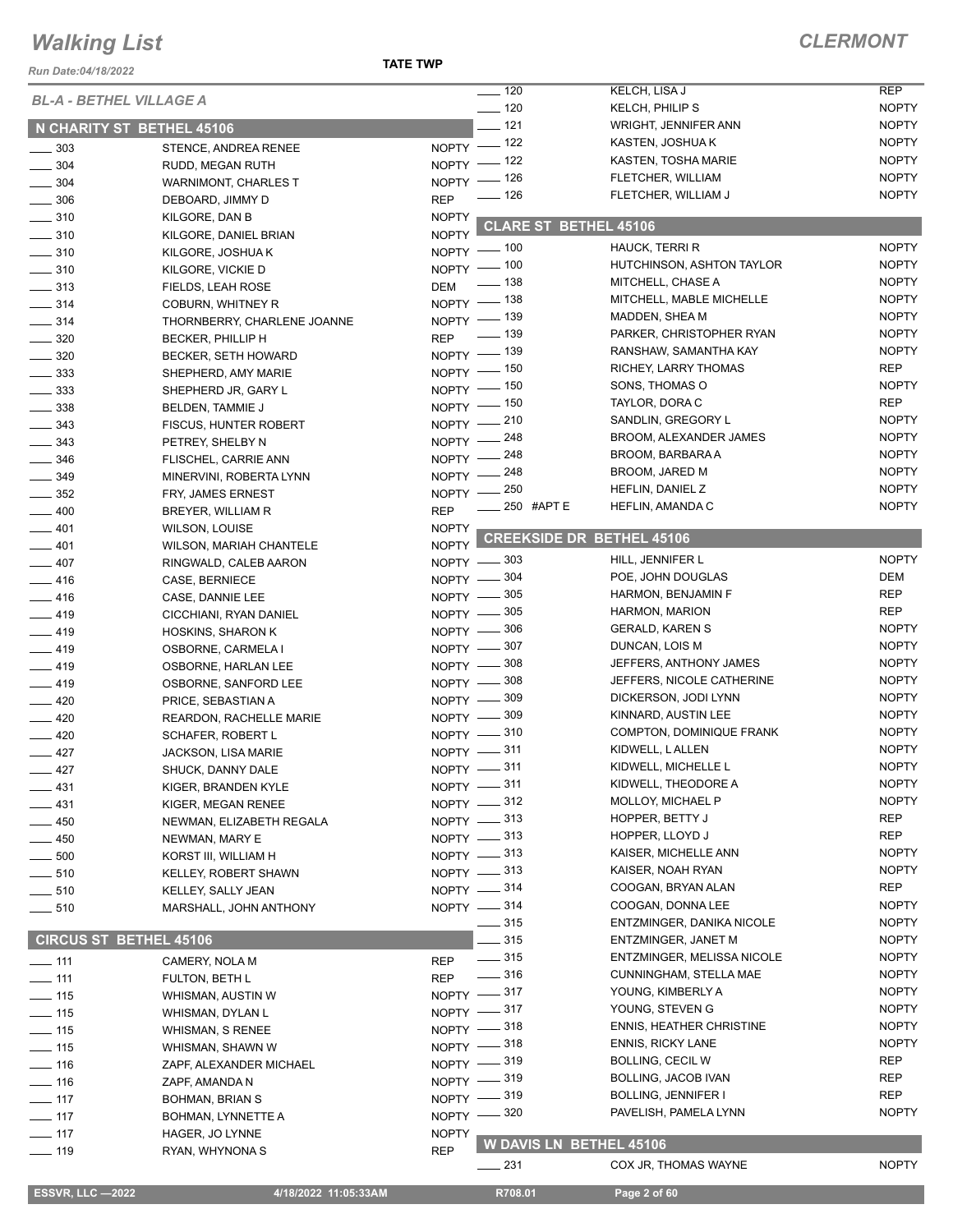**TATE TWP**

#### *CLERMONT*

| Run Date:04/18/2022            |                                           | <b>IAIC IWP</b> |                                      |                                                |                              |
|--------------------------------|-------------------------------------------|-----------------|--------------------------------------|------------------------------------------------|------------------------------|
| <b>BL-A - BETHEL VILLAGE A</b> |                                           |                 | $\frac{1}{2}$ 306                    | HERBORT, BRIAN PAUL                            | <b>NOPTY</b>                 |
|                                |                                           |                 | . 306                                | HERBORT, KATHY SUE                             | <b>NOPTY</b>                 |
| <b>W DAVIS LN BETHEL 45106</b> |                                           |                 | $-315$                               | CATRON, DAVID C                                | DEM                          |
| $\frac{1}{2}$ 321              | HUGHES, VANESSA R                         |                 | NOPTY __ 315                         | CATRON, JOSEPH R                               | <b>NOPTY</b>                 |
| $\frac{1}{2}$ 321<br>$-421$    | SEIBER, ADRIAN R                          |                 | NOPTY __ 315                         | CATRON, LEONORE I                              | DEM                          |
| $-421$                         | <b>BRICKING, PAIGE MARIE</b>              | REP<br>DEM      | $\frac{1}{2}$ 323                    | SHANNON, ANDREW RAY                            | <b>NOPTY</b>                 |
| $-421$                         | HERALD, CYNTHIA MARIE<br>HERALD, DWAYNE A | DEM             | $\frac{323}{2}$<br>$\frac{1}{2}$ 323 | SHANNON, JULIA R                               | <b>NOPTY</b><br><b>NOPTY</b> |
| $-421$                         | MILLER, MERRIAM T                         |                 | NOPTY __ 339                         | SHANNON, NATHAN WAYNE<br>SEITHER, DONNAL       | <b>NOPTY</b>                 |
|                                |                                           |                 | $- 345$                              | RUMFIELD, ALKA ELAINE                          | <b>NOPTY</b>                 |
| N EAST ST BETHEL 45106         |                                           |                 | $-419$                               | CHANDLER, JAMES RF                             | <b>REP</b>                   |
| $\frac{1}{2}$ 111              | NIX, LOIS YVONNE                          | <b>NOPTY</b>    |                                      |                                                |                              |
| $\frac{1}{2}$ 111              | SIGNORELLI IV, ALBERT JOHN                |                 |                                      | NOPTY HARRIS AVE BETHEL 45106                  |                              |
| $\frac{1}{2}$ 112              | SMITH, JEFFREY W                          | <b>REP</b>      | $- 101$                              | MURRAY, BRENDA L                               | <b>REP</b>                   |
| $\frac{1}{2}$ 112              | SMITH, MARY E                             | <b>REP</b>      | $\frac{1}{2}$ 103                    | CARTER, DERRICK ALEXANDER                      | <b>NOPTY</b>                 |
| $\frac{1}{16}$                 | BACKUS, CARA BREANN                       |                 | NOPTY __ 105                         | TOROK, DYLAN J                                 | <b>NOPTY</b>                 |
| $\frac{1}{16}$                 | BACKUS JR, DAVID ROSS                     |                 | NOPTY __ 108                         | COLLINS, TRACY E                               | <b>NOPTY</b>                 |
| $\frac{1}{2}$ 121              | CHASE, PENNY A                            |                 | NOPTY __ 109                         | STROUP, ABIGAIL MADISEN                        | <b>NOPTY</b>                 |
| $\frac{1}{2}$ 122              | AUSMAN, ANNA J                            |                 | NOPTY __ 109                         | STROUP, ALLISON D                              | <b>NOPTY</b>                 |
| $\frac{1}{2}$ 122              | <b>MARKER, ARCHER JACOB</b>               |                 | NOPTY __ 109                         | STROUP, JILLIAN D                              | <b>NOPTY</b>                 |
| $\frac{1}{2}$ 134              | HALL, BRYSON J                            |                 | NOPTY __ 110                         | MANLEY, NEALA J                                | <b>NOPTY</b>                 |
| $\frac{1}{2}$ 134              | RODRIGUEZ, MARIA L                        |                 | NOPTY __ 111                         | MATTES, ANDREA SUE                             | <b>REP</b>                   |
| $\frac{1}{2}$ 150              | <b>WILSON, DERRICK S</b>                  |                 | NOPTY __ 111                         | MATTES, JOHN ALLEN                             | <b>REP</b>                   |
| $\frac{1}{2}$ 150              | <b>WILSON, KRISTEN ANN</b>                |                 | NOPTY __ 112                         | KLEIN, KIMBERLY LEE                            | <b>NOPTY</b>                 |
| $\frac{1}{212}$                | BATEMAN, GABRIELLE VICTORIA               |                 | NOPTY __ 112                         | POFF, CODY LEE                                 | <b>NOPTY</b>                 |
| $\frac{1}{212}$<br>$-215$ #6   | KNEIPP, DORIA NICOLE                      |                 | NOPTY __ 112<br>NOPTY __ 112         | POFF, KAREN L                                  | <b>NOPTY</b><br><b>NOPTY</b> |
| $-215$ #APT 1                  | JONES, RONDA KAY<br>BOWERS, MARY ELLEN    |                 | NOPTY __ 113                         | POFF, LARRY L<br>STRICKER, MARK E              | <b>NOPTY</b>                 |
| $\frac{1}{215}$ #APT 3         | CHILDRESS, UDELL R                        |                 | NOPTY __ 113                         | STRICKER, MELISSA A                            | <b>REP</b>                   |
| $215$ #APT 5                   | CARTER JR, LAWRENCE EDWARD                |                 | NOPTY __ 115                         | <b>EVANS, AMBER NICOLE</b>                     | <b>NOPTY</b>                 |
| $-215$ #APT 5                  | SMITH, DALTON CHRISTOPHER                 |                 | NOPTY __ 115                         | EVANS, JERRY W                                 | <b>NOPTY</b>                 |
| $-215$ #APT 6                  | <b>WUERDEMAN, DANNY BRUCE</b>             |                 | NOPTY __ 116                         | FELTS-JOHNSON, HEATHER JAYNE                   | <b>NOPTY</b>                 |
| $-215$ #APT 7                  | COOKINGHAM, LISA J                        |                 | NOPTY __ 116                         | JOHNSON III, RAYMOND H                         | <b>NOPTY</b>                 |
| $-215$ #APT 7                  | HATTER, CHARLES DAVID                     |                 | NOPTY __ 117                         | GUILLERMIN, DIANA LYNN                         | <b>NOPTY</b>                 |
| $-215$ #APT 8                  | LOUDERMILK, SAMANTHA L                    |                 | NOPTY __ 117                         | ROLEN, JENNIFER LYNN                           | <b>NOPTY</b>                 |
| _____ 215 #APT. 5              | FRIDEL, AARON SCOTT                       |                 | NOPTY __ 117                         | ROLEN, JOSEPH BRAD                             | <b>NOPTY</b>                 |
| $\frac{1}{216}$                | POE, KEVIN C                              |                 | NOPTY __ 118                         | ALLEN, CHRISTOPHER ERIC                        | <b>NOPTY</b>                 |
| $\frac{1}{216}$                | POE, PATRICIA A                           | DEM             | $\frac{1}{2}$ 118                    | MOLER, YVONNE M                                | <b>NOPTY</b>                 |
| $\frac{1}{216}$                | POE, ROBERT K                             | DEM             | $\frac{1}{2}$ 119                    | MEYER, JOHN T                                  | <b>NOPTY</b>                 |
| 220                            | DAVIS, LINDA S                            |                 | NOPTY __ 119                         | MEYER, MICHELLE L                              | <b>NOPTY</b>                 |
| 220                            | DAVIS, WILLIAM K                          |                 | NOPTY __ 120                         | CONNER, CHELSEA NIKOLE                         | <b>NOPTY</b>                 |
| 224                            | RICHARDS, MARY J                          | REP             | $\frac{1}{2}$ 120                    | FULTZ, JOHN W                                  | <b>NOPTY</b>                 |
| 224                            | RICHARDS, MICHAEL W                       |                 | NOPTY __ 120                         | FULTZ, MICHELLE L                              | <b>NOPTY</b>                 |
| $-228$                         | BAER, JEFFREY SCOTT                       |                 | NOPTY __ 121                         | COOK, CONNIE S                                 | <b>NOPTY</b>                 |
| $-228$                         | FISHER, JESSICA MARIE                     |                 | NOPTY __ 121                         | COOK, RICHARD A                                | <b>NOPTY</b>                 |
| $=228$                         | FISHER, SAMANTHA JO                       |                 | NOPTY __ 122                         | QUINN, MICHAEL M                               | <b>REP</b>                   |
| $\sim$ 228                     | FISHER, SHAWN D                           |                 | NOPTY __ 122                         | QUINN, NANCY A                                 | <b>NOPTY</b>                 |
| $-235$                         | TAYLOR, BETH ANN                          |                 | NOPTY __ 123                         | CORDES, ALEXANDER R                            | REP                          |
| $\frac{1}{2}$ 235<br>$-236$    | <b>TAYLOR, RICHARD PRICE</b>              |                 | NOPTY __ 123<br>NOPTY __ 123         | CORDES, JESSICA NICOLE                         | REP                          |
| $= 236$                        | HARVEY, MALISSIA J<br>WELLS, KIMBERLY D   |                 | NOPTY __ 125                         | RAGLE, JONATHAN H<br>DOTSON, DYLAN CHRISTOPHER | REP<br><b>NOPTY</b>          |
| $\frac{1}{2}$ 239              | CRANE, JEAN L                             | REP             | $- 125$                              | HOESS, LITANY CHELSEA                          | <b>NOPTY</b>                 |
| $-239$                         | <b>GARRISON, GARY RICHARD</b>             | REP             | $\frac{1}{2}$ 126                    | PRICE, ISAIAH MAXWELL                          | <b>NOPTY</b>                 |
| $-239$                         | GARRISON, LAURA LEE                       | REP             | $\frac{1}{2}$ 126                    | PRICE, MALACHI ROGER                           | <b>NOPTY</b>                 |
| $- 240$                        | ROSE, JOHN P                              |                 | NOPTY __ 126                         | PRICE, PAMELA L                                | REP                          |
| $\frac{1}{242}$                | BEALE, ALLEN LEIGHTON                     |                 | NOPTY __ 126                         | PRICE, SAMUEL D                                | REP                          |
| $\frac{1}{242}$                | LYONS, ALLYSON JOYCE                      |                 | NOPTY __ 128                         | HOWE, KAREN S                                  | REP                          |
| $-242$                         | STEELE, DELORES MAE                       |                 | NOPTY __ 128                         | HOWE, WILLIAM H                                | REP                          |
| $\frac{1}{242}$                | STEELE, JAMES MATTHEW                     |                 | NOPTY __ 130                         | <b>KELLY, DOREEN A</b>                         | DEM                          |
| $\frac{1}{242}$                | STEELE, MORGAN LINDSEY                    |                 | NOPTY __ 130                         | KELLY, TIMOTHY JOHN                            | DEM                          |
| $\frac{1}{2}$ 302              | WAGNER, ALLISON MARY ELIZABETH            | <b>NOPTY</b>    |                                      |                                                |                              |
| $\frac{1}{2}$ 303              | CANTER, GARY G                            | <b>REP</b>      |                                      | <b>KENNEDY FORD RD BETHEL 45106</b>            |                              |
| $\frac{1}{2}$ 303              | CANTER, GLORIA A                          | <b>REP</b>      |                                      |                                                |                              |

**ESSVR, LLC -2022 4/18/2022 11:05:33AM** R708.01 **Page 3 of 60**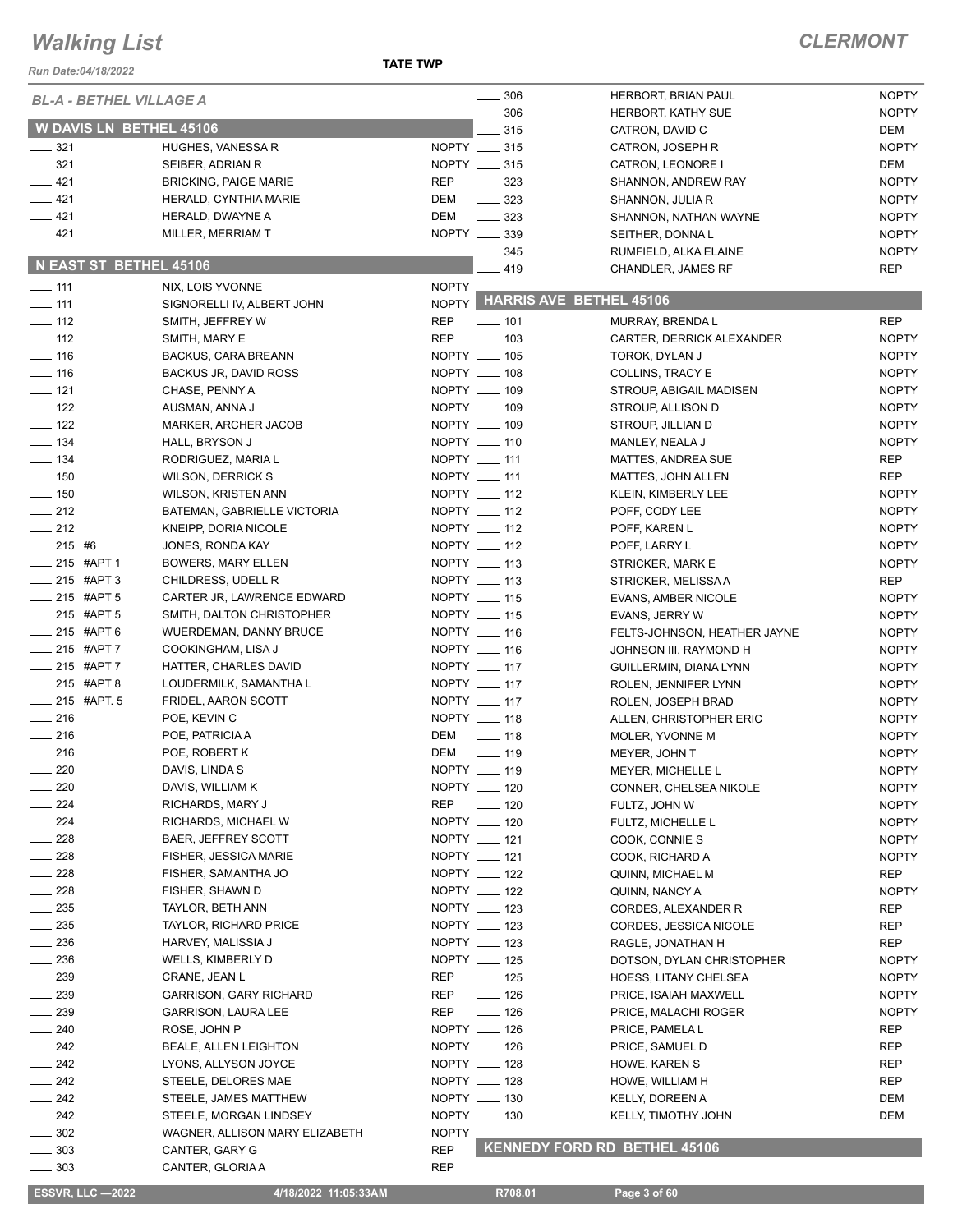**TATE TWP**

| Run Date:04/18/2022                  |                                                           | IAIE IWP     |                                   |                                                     |                              |
|--------------------------------------|-----------------------------------------------------------|--------------|-----------------------------------|-----------------------------------------------------|------------------------------|
| <b>BL-A - BETHEL VILLAGE A</b>       |                                                           |              | $\frac{1}{2}$ 449                 | SHEPHERD, LEE ROY                                   | <b>DEM</b>                   |
|                                      |                                                           |              | $-449$<br>$-450$                  | SHEPHERD, SUE CAROL                                 | DEM<br><b>NOPTY</b>          |
| 3223                                 | <b>KENNEDY FORD RD BETHEL 45106</b><br>VARNEY, ROBERT LEE |              | NOPTY __ 450                      | CRAWFORD, JUSTIN A<br>SMITH, PATIENCE R             | <b>NOPTY</b>                 |
| $\frac{1}{2}$ 3223                   | VARNEY, VONDA KAY                                         |              | NOPTY __ 453                      | JACKSON, JAMES R                                    | <b>REP</b>                   |
| 3225                                 | CIOFFI, STEVEN ANDREW                                     | <b>NOPTY</b> |                                   |                                                     |                              |
| $- 3229$                             | CAUDILL, DAVID                                            |              |                                   | NOPTY MORRIS ST BETHEL 45106                        |                              |
| $\frac{1}{2}$ 3229                   | CAUDILL, KIMBERLY K                                       |              | NOPTY __ 108                      | <b>JASONTEK, KRISTEN LYNN</b>                       | <b>NOPTY</b>                 |
| $\frac{1}{2}$ 3235                   | DICKEY, ZONNIE RAY                                        |              | NOPTY __ 109                      | MELL, SUSAN A                                       | <b>NOPTY</b>                 |
| $\frac{1}{2}$ 3235                   | PATTON, INA N                                             |              | NOPTY $-114$                      | KISNER, CODY THOMAS                                 | <b>NOPTY</b>                 |
|                                      |                                                           |              | $\frac{1}{2}$ 122                 | BENJAMIN, FLOYD R                                   | <b>NOPTY</b>                 |
| N MAIN ST BETHEL 45106               |                                                           |              | $-129$                            | <b>GRAVES, DESTINY MERCEDES</b>                     | <b>NOPTY</b>                 |
| $- 119$                              | BRUMLEY, JERRY L                                          |              | NOPTY __ 129                      | LONG, DAVID D                                       | <b>NOPTY</b>                 |
| $\frac{1}{2}$ 119                    | WATKINS, LISA R                                           |              | NOPTY __ 129                      | LONG, SAVANNAH MARIE                                | <b>NOPTY</b>                 |
| $- 129$                              | FLARIDA, TERRY LYNN                                       |              | NOPTY __ 130                      | COFFEY, REBEKKA LYNN                                | <b>NOPTY</b>                 |
| $-129$                               | TAYLOR, BECKY RAE                                         |              | NOPTY __ 133                      | ORR, ASHLEY N                                       | <b>NOPTY</b>                 |
| $\frac{1}{2}$ 133                    | COX, DAVID L                                              |              | NOPTY __ 135                      | GABELMAN, CODY                                      | <b>NOPTY</b>                 |
| $\frac{1}{2}$ 133                    | COX, TONI R                                               |              | NOPTY __ 135                      | NAEHRING, HELAINA GRACELYN                          | <b>NOPTY</b>                 |
| $\frac{1}{2}$ 139                    | HILL, ABIGAIL ANNE                                        |              | NOPTY __ 136                      | MCMILLION, WANDA CAROL                              | <b>NOPTY</b>                 |
| $\frac{1}{2}$ 139                    | HILL, HARRY ALBERT                                        |              | NOPTY __ 143                      | SMITH, PAULETTE                                     | <b>NOPTY</b>                 |
| $\frac{1}{2}$ 139                    | JORDAN, NICOLE I                                          |              | NOPTY __ 146                      | HARTLEY JR, RUSSELL LEE                             | <b>NOPTY</b><br><b>NOPTY</b> |
| $\frac{1}{2}$ 139<br>$\frac{1}{204}$ | JORDAN, RODNEY L                                          |              | NOPTY __ 147<br>NOPTY __ 147      | KLAUSING, IAN ROBERT                                |                              |
| $\frac{1}{204}$                      | <b>BARR, KELLY LYNN</b><br>BARR, KYLE B                   |              | NOPTY __ 147                      | WALKER, JENNIFER LYNN<br>ZIMMERMAN, KATHY ELISABETH | <b>NOPTY</b><br>DEM          |
| $-206$ #B                            | ROUNDTREE II, MARK ANTHONY                                |              | NOPTY __ 147                      | ZIMMERMAN, LAWRENCE D                               | DEM                          |
| $\frac{1}{213}$                      | <b>BROCK, TONI LYNN</b>                                   |              | NOPTY __ 149                      | RILEY, GARY ANDREW                                  | <b>NOPTY</b>                 |
| $\frac{1}{213}$                      | STOCKTON, AARON JAMES MAXWELL                             |              | NOPTY __ 221                      | <b>MEYER, CHARLES E</b>                             | <b>REP</b>                   |
| $\frac{1}{213}$                      | STOCKTON JR, JAMES R                                      |              | REP __ 221                        | MEYER, DEBRA L                                      | <b>NOPTY</b>                 |
| $\sim$ 213                           | STOCKTON, TIMOTHY S                                       |              | NOPTY __ 221                      | SWAIN, ALEXXIS LEEANN                               | <b>NOPTY</b>                 |
| $\frac{1}{214}$                      | <b>GILLESPIE, MATTHEW ERIC</b>                            |              | $NOPTY$ __ 221                    | WILLIAMS, DEBORAH A                                 | <b>REP</b>                   |
| $-219$ #APT 1                        | JACKSON, HAROLD                                           |              | NOPTY __ 227                      | ROSE, JUANITA A                                     | <b>NOPTY</b>                 |
| $\frac{1}{219}$ #APT N1              | SHAFER, ERICA RENEE                                       | <b>NOPTY</b> |                                   |                                                     |                              |
| $\sim$ 220                           | CROOKS, THERESA A                                         |              |                                   | NOPTY E OSBORNE ST BETHEL 45106                     |                              |
| $-2201/2$                            | PULLEN, DONALD H                                          |              | NOPTY __ 120                      | HEBEL, EMILY KATHERINE                              | <b>NOPTY</b>                 |
| $\frac{1}{226}$                      | LEMAR, TERRENCE K                                         |              | NOPTY __ 205                      | HOFFMAN, SARA DANELLE                               | <b>NOPTY</b>                 |
| $\frac{1}{2}$ 231                    | THOMPSON, KELSEY M                                        |              | NOPTY 205                         | HUNTER, JUSTIN R                                    | <b>NOPTY</b>                 |
| $\frac{1}{2}$ 236                    | WOOD, REBECCA LYNN                                        |              | NOPTY 207                         | HARTNESS, KAYLEE ALEECE                             | <b>NOPTY</b>                 |
| $\frac{1}{2}$ 236                    | WOOD, STEVEN W                                            |              | NOPTY __ 207                      | HARTNESS, TYLER KEITH                               | <b>NOPTY</b>                 |
| $\frac{237}{2}$                      | DICK, MARY A                                              |              | NOPTY __ 211                      | WILLIAMS, MEGAN JOY                                 | <b>NOPTY</b>                 |
| 239                                  | MOORE JR, ERNEST R                                        |              | NOPTY __ 215<br>NOPTY __ 215      | DICK, BRUCE A                                       | <b>NOPTY</b>                 |
| 242<br>$-242$                        | TROXELL, DANNY WAYNE<br>TROXELL, JORDAN LEANNE            |              | NOPTY __ 215                      | DICK, JOHN<br>PYLES, HOLLY ANN                      | <b>NOPTY</b><br><b>NOPTY</b> |
| $-242$                               | TROXELL, NICOLE ANNE                                      |              | NOPTY __ 231                      | <b>GRAHAM, DEWEY DEWITT</b>                         | REP                          |
| $\frac{1}{2}$ 301                    | DEITSCH, AMBER DAWN                                       |              | NOPTY __ 233                      | RUTHERFORD, JAMES E                                 | <b>NOPTY</b>                 |
| $=$ 306                              | ZORNES, EVA ALICE                                         |              | NOPTY __ 233                      | RUTHERFORD, REBECCA D                               | <b>NOPTY</b>                 |
| 306                                  | ZORNES, GARY W                                            | REP          | $\frac{1}{2}$ 237                 | <b>BATES, FRANK L</b>                               | <b>NOPTY</b>                 |
| $\frac{1}{2}$ 307                    | HOLT, BRANDON RAY                                         |              | NOPTY __ 241                      | COURTS, ALYSSA R                                    | <b>NOPTY</b>                 |
| 307 #APT 2                           | <b>BOOTS, JESSICA ML</b>                                  |              | NOPTY __ 241                      | SEPECK, BRENDA J                                    | REP                          |
| 307 #APT 2                           | KNOTTS, TIMOREE DAWN                                      |              | NOPTY __ 241                      | SEPECK, DENNIS L                                    | <b>REP</b>                   |
| $-307$ #APT 3                        | MCMILLIN, JAMES MATTHEW                                   |              | NOPTY __ 243                      | DUFRESNE, DAVID D                                   | <b>NOPTY</b>                 |
| 307 1/2                              | FRAYNE, JANET RENO                                        |              | NOPTY __ 243                      | DUFRESNE, STACEY R                                  | <b>NOPTY</b>                 |
| $-3071/2$                            | HENSON, CHRISTOPHER M                                     |              | NOPTY __ 305                      | WHITE, HAROLD A                                     | <b>NOPTY</b>                 |
| __ 307 1/2 #APT 2                    | SMITH II, TERENCE L                                       |              | NOPTY _____ 305 #APT 2            | KENT, EVERETT LLOYD                                 | <b>NOPTY</b>                 |
| $\frac{1}{2}$ 315                    | SHAFER, ALLEN LEON                                        |              | NOPTY _____ 305 #APT 3            | KIRKER, KAREN K                                     | <b>NOPTY</b>                 |
| $\frac{1}{2}$ 316                    | EUBANKS, MATTHEW THOMAS                                   |              | NOPTY __ 311                      | CRANFILL, PHILIP S                                  | <b>NOPTY</b>                 |
| $-320$                               | MONGENAS, JIMMY I                                         |              | NOPTY __ 313                      | <b>BICE, MARCELLA M</b>                             | <b>NOPTY</b>                 |
| $\frac{1}{2}$ 320                    | MONGENAS, MARY KAY                                        |              | NOPTY __ 313                      | DAY, FREDRICK RICHARD                               | <b>NOPTY</b>                 |
| $-324$                               | COLONY, CHONG C                                           | REP          | $\frac{1}{2}$ 313<br>NOPTY __ 313 | DAY, SUE ELLA                                       | <b>NOPTY</b>                 |
| $\equiv$ 324<br>328                  | COLONY, TIM J<br><b>MCCLENDON, SHERRY RENEE</b>           | <b>NOPTY</b> |                                   | DEBELL, BRANDEN J                                   | <b>NOPTY</b>                 |
| 332                                  | STEELMAN, JULIE ANNE                                      |              |                                   | NOPTY WOSBORNE ST BETHEL 45106                      |                              |
| 340                                  | PERKINS JR, GARY EMMETT                                   | <b>REP</b>   |                                   |                                                     | <b>NOPTY</b>                 |
| 448                                  | WITTENBERG, MARY CAROL ADELME                             |              | $-112$<br>NOPTY __ 501            | <b>BROOKS, KELLY M</b><br>CHURCH, SUE E             | <b>REP</b>                   |
|                                      |                                                           |              |                                   |                                                     |                              |
| <b>ESSVR, LLC -2022</b>              | 4/18/2022 11:05:33AM                                      |              | R708.01                           | Page 4 of 60                                        |                              |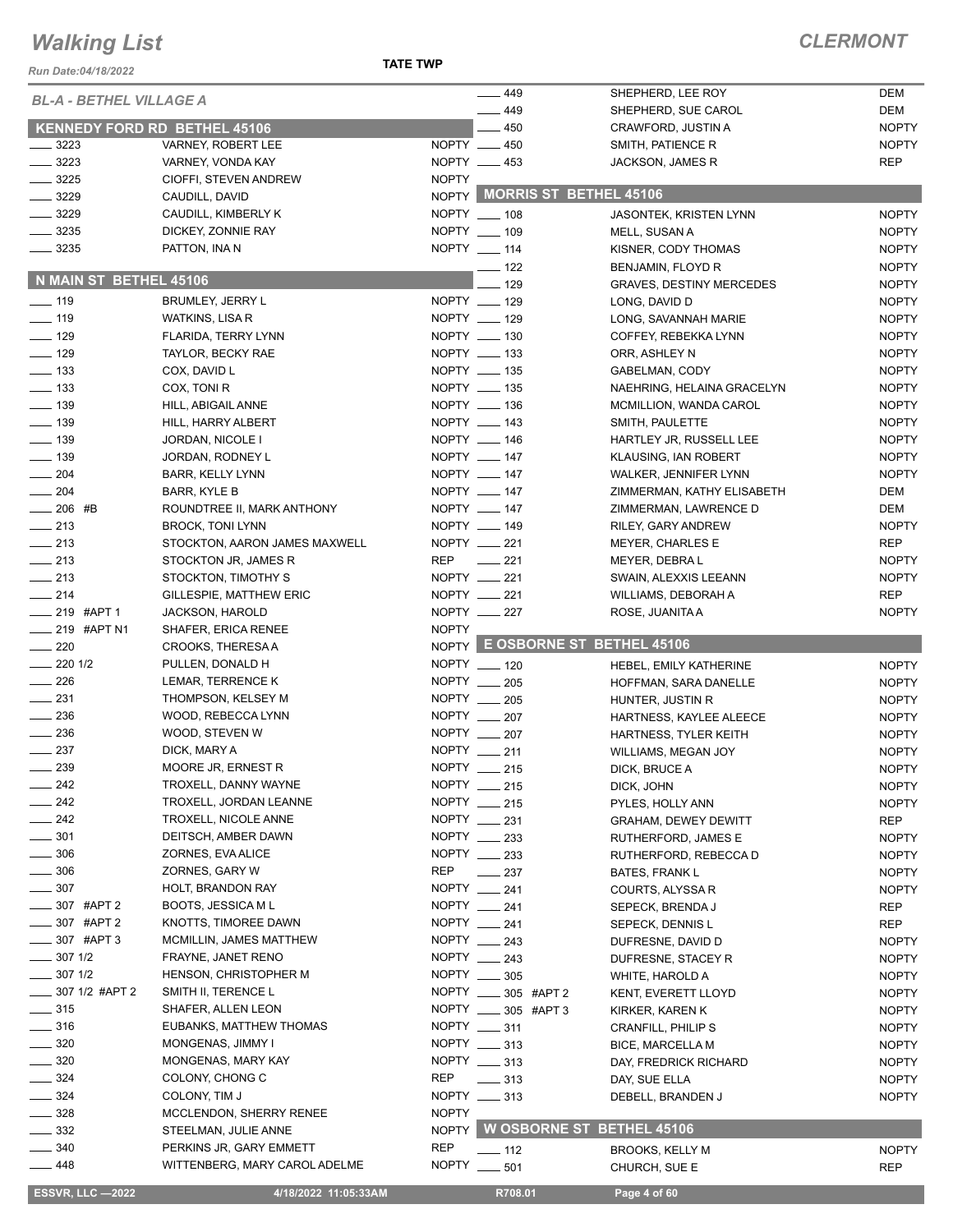#### *Run Date:04/18/2022*

**TATE TWP**

| <b>Run Date:04/18/2022</b>     |                                  |              |                                          |                                                 |                              |
|--------------------------------|----------------------------------|--------------|------------------------------------------|-------------------------------------------------|------------------------------|
| BL-A - BETHEL VILLAGE A        |                                  |              | 274                                      | REYMAN, GIAN WM                                 | <b>NOPTY</b>                 |
|                                |                                  |              | $-274$<br>278                            | REYMAN JR, JOHN F<br><b>TURNER, ERICA LEIGH</b> | <b>NOPTY</b><br><b>NOPTY</b> |
|                                | <b>W OSBORNE ST BETHEL 45106</b> |              | 278                                      | TURNER, JOSHUA A                                | <b>NOPTY</b>                 |
| $\frac{1}{2}$ 509              | DELTUVA, JUSTIN DAVID            | <b>NOPTY</b> | 278 #APT 2                               | TURNER, DUSTIN L                                | <b>NOPTY</b>                 |
| $\frac{1}{2}$ 513              | HENSLEY, COURTNEY MAE            | <b>NOPTY</b> | 286                                      | EVANS SR, JEFFREY W                             | <b>NOPTY</b>                 |
| $- 513$                        | LINDSEY, BRENDA DEE              | <b>NOPTY</b> | 286                                      | EVANS, KATHRYN J                                | <b>NOPTY</b>                 |
| $\frac{1}{2}$ 517              | MILLER, TARA ANN                 | <b>NOPTY</b> | 296                                      | BROOKENTHAL, MARC DAVID                         | <b>NOPTY</b>                 |
| $-517$                         | MILLER, TERRY                    | <b>NOPTY</b> | 296                                      | <b>BURNETT, NINA</b>                            | <b>NOPTY</b>                 |
| $- 520$                        | HARRISON, CARL MICHAEL           | <b>NOPTY</b> | 298                                      | PURDY, DONALD ROBERT                            | <b>NOPTY</b>                 |
| $\sim$ 520                     | MOORE, STEPHANIE LORAINE         | <b>NOPTY</b> | 298                                      | PURDY, TINA MARIE                               | <b>NOPTY</b>                 |
| $- 521$                        | BROWN, GEORGIA R                 | <b>REP</b>   | $-304$                                   | SPODECK, NICHOLAS MICHAEL                       | <b>NOPTY</b>                 |
| $-522$                         | ZEIGENBEIN, KIMBERLEY FAYE       | <b>NOPTY</b> | 310                                      | CLEAVER, JUDITH E                               | <b>NOPTY</b>                 |
| $- 526$                        | CAMPBELL, SUE E                  | <b>REP</b>   | $- 312$                                  | <b>BARGER, ESSIE GENEAL</b>                     | REP                          |
| $- 526$                        | CAMPBELL, WILLIAM D              | <b>REP</b>   | $- 316$                                  | <b>BRUMLEY, BRENDA KAY</b>                      | <b>NOPTY</b>                 |
| <b>E PLANE ST BETHEL 45106</b> |                                  |              | 316                                      | BRUMLEY, TERRY WAYNE                            | <b>NOPTY</b>                 |
|                                |                                  |              | 320                                      | <b>GERTH, KERRY AUSTIN</b>                      | <b>NOPTY</b>                 |
| $- 120$                        | <b>REGISTER, WILLIAM R</b>       | <b>NOPTY</b> | 320                                      | REMERS, ABIGAIL NAIDA                           | <b>NOPTY</b>                 |
| $\frac{1}{2}$ 126              | SMITH, BRIAN LEE                 | <b>NOPTY</b> | 320                                      | <b>REMERS, RANDY A</b>                          | <b>NOPTY</b>                 |
| $\frac{1}{2}$ 126              | SMITH, DAVID L                   | <b>NOPTY</b> | 330                                      | WISBY, CHARLES H                                | REP                          |
| $- 126$                        | SMITH, LINDA LYNN                | <b>NOPTY</b> | 330                                      | WISBY, LINDA A                                  | <b>REP</b>                   |
| $\frac{1}{202}$                | LEICHT, GEORGE MARTIN            | <b>NOPTY</b> | 338                                      | <b>ISON, JASMINE KAYLIE</b>                     | <b>NOPTY</b>                 |
| $-210$                         | WARF, JAMES C                    | <b>NOPTY</b> | 338                                      | <b>ISON, LINDAL</b>                             | <b>NOPTY</b>                 |
| $\frac{1}{216}$                | SMITH, ERIC WAYNE                | <b>NOPTY</b> | 348                                      | <b>BAUER, CHRISTOPHER W</b>                     | <b>NOPTY</b>                 |
| $-216$                         | SMITH, MALLORY LYNN              | <b>NOPTY</b> | 348                                      | <b>BAUER, GREGORY W</b>                         | <b>REP</b>                   |
| $\sim$ 222                     | DORNBACH, LAURA J                | <b>NOPTY</b> |                                          |                                                 |                              |
| $\frac{1}{226}$                | CANTER, KAREN J                  | <b>REP</b>   |                                          | <b>W PLANE ST BETHEL 45106</b>                  |                              |
| $\frac{232}{2}$                | ROPER, JOHN                      | <b>NOPTY</b> | $-110$                                   | BEACH, DONALD D                                 | <b>NOPTY</b>                 |
| $-234$ 1/2                     | EMMONS, DAWN M                   | <b>NOPTY</b> | .110                                     | <b>BEACH, VANESSSA G</b>                        | <b>NOPTY</b>                 |
| $\equiv$ 236                   | HERBOLT, DAWN J                  | <b>REP</b>   | 232 #APT C                               | <b>ISON, ARAIN W</b>                            | <b>NOPTY</b>                 |
| $\frac{1}{2}$ 236              | HERBOLT, RALPH L                 | <b>NOPTY</b> | 232 #APT C                               | TAYLOR, RHONDA IRENE                            | <b>NOPTY</b>                 |
| $\sim$ 236                     | <b>HERBOLT, ROSS MICHAEL</b>     | <b>NOPTY</b> | 232 #APT D                               | HUMPHRIES, EDWARD CLAYTON                       | REP                          |
| $\frac{1}{250}$                | SYVERTSEN, ALLISON MARIE         | <b>NOPTY</b> | 234 1/2                                  | MILLER, SHAWN MATTHEW                           | <b>NOPTY</b>                 |
| $\frac{1}{250}$                | SYVERTSEN, RYANN N               | <b>NOPTY</b> | 420 1/2                                  | PLANCK, ANGELIQUE MARIE                         | <b>NOPTY</b>                 |
| $\frac{1}{254}$                | DAUGHERTY, JOSHUA M              | <b>NOPTY</b> | 596                                      | <b>HOUSER, WALTER T</b>                         | <b>NOPTY</b>                 |
| $\rule{1em}{0.15mm}$ 254       | HOSKINS, KEISHA M                | <b>NOPTY</b> | 632                                      | <b>HERZNER, PRISCILLA B</b>                     | <b>NOPTY</b>                 |
| 254 #APT 3                     | MASTERSON, DEBRAK                | <b>NOPTY</b> | 644                                      | <b>SCHMIDT, CURT ROBERT</b>                     | <b>NOPTY</b>                 |
| _254 #APT3                     | MENKHAUS, TERESA M               | <b>NOPTY</b> | 648                                      | MAYES, PAUL WILLIAM                             | DEM                          |
| $-254$ #APT 5                  | HARDY, SARAH JEAN                | <b>NOPTY</b> | 648                                      | PATTERSON, VICKI L                              | DEM                          |
| _ 254 #APT 6                   | LAWSON, STACEY M                 | <b>NOPTY</b> |                                          | DOUGLAS, CHARLES R                              | <b>NOPTY</b>                 |
| $\frac{1}{254}$ #APT 11        | THOMPSON, ROBERT W               | NOPTY - 652  | _ 656                                    | HENSLEY, VANESSA A                              | <b>NOPTY</b>                 |
| $254$ #APT 11                  | WOLFE, SHANDRA RENEA             | $NOPTY$ -    | - 656                                    | LAWSON JR, G W                                  | <b>NOPTY</b>                 |
| $\frac{1}{256}$                | NOBLE, JAMIE N                   | <b>REP</b>   | $- 656$                                  | MASON JR, GREGORY D                             | <b>NOPTY</b>                 |
| $\frac{1}{256}$                | NOBLE, JAY DEE                   | <b>REP</b>   |                                          |                                                 |                              |
| $\frac{1}{256}$                | NOBLE, QUINTON RILEY             | <b>NOPTY</b> | RICH ST BETHEL 45106                     |                                                 |                              |
| $\frac{1}{258}$ #APT 2         | ESTEP, KIMBERLY ANN              | <b>NOPTY</b> |                                          | <b>BRUMLEY, ABIGAIL M</b>                       | <b>NOPTY</b>                 |
| $258$ #APT 2                   | SCHATZMAN, FREDA JO              | NOPTY - 128  |                                          | BRUMLEY, CORDELIA ANNE                          | <b>NOPTY</b>                 |
| $\frac{1}{258}$ #APT 3         | FIELDS, GLENDA RUTH              | NOPTY - 128  |                                          | BRUMLEY JR, GARRIE WADE                         | <b>NOPTY</b>                 |
| -258 #APT 4                    | BEE, JUSTIN D                    | NOPTY - 128  |                                          | HARTNESS, PHILLIP                               | <b>NOPTY</b>                 |
| $-258$ #APT 4                  | BEE, REGENA L                    | NOPTY - 140  |                                          | BARR, TYLER P                                   | <b>NOPTY</b>                 |
| $258$ #APT 5                   | COOPER, ROGER SCOTT              |              | NOPTY - 140 #APT 1<br>NOPTY - 140 #APT 1 | MCVICKER, TINA LYNN                             | <b>NOPTY</b>                 |
| $258$ #APT 5                   | VAN NATTER, AARON K              |              |                                          | CARPENTER, RICHARD S                            | <b>NOPTY</b>                 |
| $-258$ #APT 6                  | HAHN, BRITTANY NICOLE            |              | NOPTY - 140 #APT 3                       | STEPHENS, DANA M                                | <b>NOPTY</b>                 |
| $258$ #APT 6                   | HOULIHAN, RIKKI L                |              | NOPTY - 140 #APT 5                       |                                                 | REP                          |
| $-258$ #APT 8                  | BRYANT, MICHAEL CULLEN           |              | NOPTY - 140 #APT 7                       | CHAPMAN, VICTORIA LYNN                          |                              |
| $\frac{1}{258}$ #APT 10        | PARTRIDGE, WYATT LUKE            |              | NOPTY - 140 #APT 8                       | ORTIZ, ALLYSON KAY                              | <b>NOPTY</b><br><b>NOPTY</b> |
| __ 258 #APT 11                 | CADDELL, SHANNON KATHLEEN        |              | NOPTY - 140 #APT 8                       | POLLITT, NATHAN LEWIS                           |                              |
| $\frac{1}{258}$ #APT 11        | ELLIOTT, MADISON ANN             | NOPTY -141   |                                          | LINVILLE, HEATHER M                             | <b>NOPTY</b>                 |
| $\frac{1}{258}$ #APT 11        | LILLY, DARYL JAMES               | NOPTY -141   |                                          | LINVILLE, JOHN M                                | <b>NOPTY</b>                 |
| _____ 258 #APT 12              | PIKE, JAIME LYNN                 | NOPTY -229   |                                          | SAND, RICHARD CYRIL                             | <b>NOPTY</b>                 |
| $- 260$                        | JOHNSON, BETH A                  | NOPTY -      | - 230                                    | RALEIGH, BRENDA F                               | REP                          |
| $-268$                         | HAWORTH, DAVID R                 | $NOPTY$ -    | 230                                      | RALEIGH, GREGORY THOMAS                         | <b>REP</b><br><b>REP</b>     |
| $- 268$                        | <b>HAWORTH, MAUREEN M</b>        | $NOPTY$ -    | $-231$                                   | JONES, JAMES RENE                               |                              |
|                                |                                  |              | 232                                      | SAND, DENNIS G                                  | <b>REP</b>                   |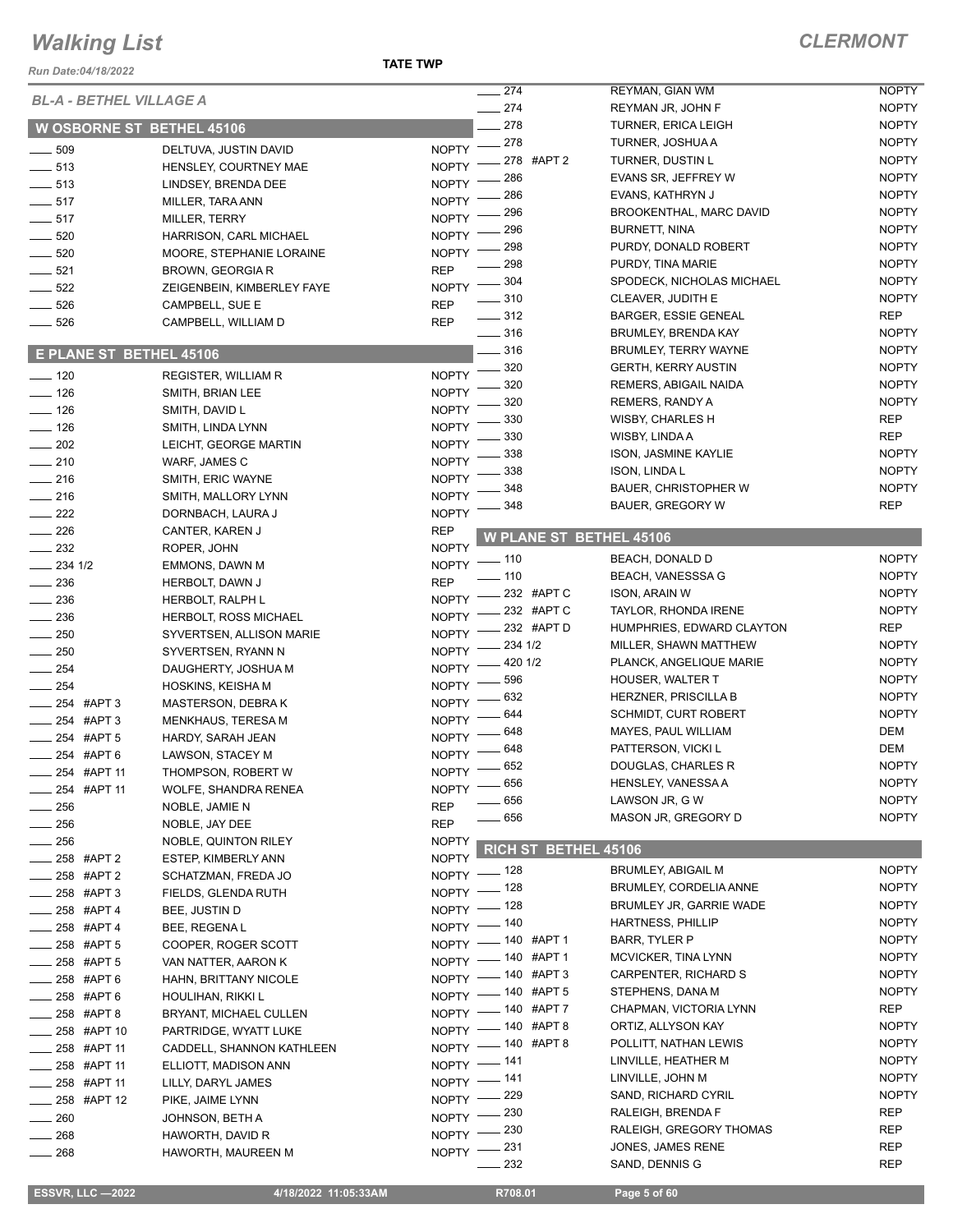#### *CLERMONT*

NOPTY NOPTY

| Run Date:04/18/2022                          |                                                 | <b>TATE TWP</b>                                              |                                                 |                              |
|----------------------------------------------|-------------------------------------------------|--------------------------------------------------------------|-------------------------------------------------|------------------------------|
| <b>BL-A - BETHEL VILLAGE A</b>               |                                                 | $\frac{1}{2}$ 132                                            | TAULBEE, CLYDE A                                | <b>REP</b>                   |
|                                              |                                                 | $\frac{1}{2}$ 132                                            | TAULBEE, KARLA J                                | <b>REP</b>                   |
| RICH ST BETHEL 45106                         |                                                 | $\frac{1}{2}$ 140                                            | <b>SEXTON, BRIAN DOUGLAS</b>                    | <b>NOPTY</b>                 |
| $\frac{232}{2}$                              | SAND, KASIE MARIE                               | $NOPTY$ - 140 #APT 1                                         | NAEGELE, DACOTA                                 | <b>NOPTY</b><br><b>NOPTY</b> |
| $\frac{232}{2}$                              | SAND, SHEILA M                                  | $\frac{1}{2}$ 140 #APT 1<br><b>REP</b><br>NOPTY - 140 #APT 2 | WILLIAMSON, SHAWN<br>LOWE, REGINA K             | <b>NOPTY</b>                 |
| $\frac{1}{2}$ 234                            | FULLER, BRIANA KAY                              | NOPTY - 140 #APT 3                                           | <b>CUMMINS, DESEREE K</b>                       | <b>NOPTY</b>                 |
| $\frac{234}{2}$                              | MCKINNEY, APRIL M                               | NOPTY - 140 #APT 4                                           | RANGELEY, VANESSA TROUP                         | <b>NOPTY</b>                 |
| $\frac{1}{2}$ 234<br>$-234$                  | MCKINNEY, LEE MICHAEL<br>MCKINNEY, REBECCA ERIN | NOPTY - 140 #APT 6                                           | <b>SEXTON, TERESA D</b>                         | <b>NOPTY</b>                 |
| $\frac{1}{2}$ 235                            | <b>HAMILTON, JOHNNY M</b>                       | NOPTY - 140 #APT 8                                           | COMBS, BETHANY LYNN                             | <b>NOPTY</b>                 |
| $\frac{1}{2}$ 235                            | <b>HAMILTON, KATHY L</b>                        | NOPTY - 140 #APT 9                                           | <b>BICK, JACOB HUNTER</b>                       | <b>NOPTY</b>                 |
| $\frac{1}{2}$ 236                            | BECK JR, RAYMOND C                              | NOPTY - 140 #APT 9                                           | THOMPSON, TRACY LYNN                            | <b>NOPTY</b>                 |
|                                              |                                                 | $\frac{1}{2}$ 140 #APT 11                                    | COMBS III, ROY                                  | <b>NOPTY</b>                 |
| <b>SOUTH LN BETHEL 45106</b>                 |                                                 | $\equiv$ 203                                                 | CREGO, HOLLY MARIE                              | <b>NOPTY</b>                 |
| $\frac{1}{2}$ 315                            | SUTTLES, DEBRAK                                 | $\frac{1}{207}$<br><b>REP</b>                                | <b>BURTON, STEVEN ERICK</b>                     | <b>NOPTY</b>                 |
| $- 315$                                      | SUTTLES, WILLIAM L                              | $-207$ #APT 1<br><b>REP</b>                                  | FRALEY, DAVID F                                 | <b>NOPTY</b>                 |
| $\frac{1}{2}$ 319                            | BARBER, JACQUELINE A                            | NOPTY -207 #APT 1                                            | HALL, TAMMY LYNN                                | <b>NOPTY</b>                 |
| $\frac{1}{2}$ 319                            | BARBER, RONALD WAYNE                            | NOPTY -207 #APTA                                             | FRALEY, JOHN F                                  | <b>NOPTY</b>                 |
|                                              |                                                 | $\frac{1}{215}$                                              | CHANDLER, BARBARA A                             | REP                          |
| <b>SPRINGDALE CT BETHEL 45106</b>            |                                                 | $-215$                                                       | CHANDLER, MARK A                                | REP                          |
| $\frac{1}{201}$                              | HOWARD, FRANKLIN DEE                            | $\frac{1}{215}$<br><b>REP</b>                                | CHANDLER, ZACHARY DAVID                         | <b>NOPTY</b>                 |
| $-201$                                       | HOWARD, SANDRA KAYE                             | $-219$<br><b>REP</b>                                         | FOX, JEFFREY N                                  | <b>NOPTY</b>                 |
| $\sim$ 202                                   | <b>BURNETT, BRENT R</b>                         | NOPTY -219<br>$\sim$ 220                                     | <b>HARKER, TERESA DAWN</b>                      | <b>NOPTY</b><br><b>NOPTY</b> |
| $-202$                                       | HAWTHORNE, JUSTIN GRAHAM                        | <b>REP</b><br>$\frac{1}{220}$                                | EVERSOLE, MARGIE A<br><b>EVERSOLE, THOMAS W</b> | <b>NOPTY</b>                 |
| $\frac{1}{202}$                              | HAWTHORNE, RACHEL SAMARA                        | DEM<br>$-225$                                                | <b>BAUMANN, KENNETH R</b>                       | <b>NOPTY</b>                 |
| $\sim$ 202                                   | HAWTHORNE, REBEKAH LYNN                         | <b>REP</b><br>$-225$                                         | STOUT, SUSAN FAY                                | <b>NOPTY</b>                 |
| $\frac{1}{202}$                              | ORICK, HEATHER NICOLE                           | NOPTY -<br>NOPTY -226                                        | STACY, DOUGLAS M                                | <b>NOPTY</b>                 |
| $\frac{1}{203}$                              | <b>GREWE, LAURI A</b>                           | $\frac{1}{2}$ 231<br><b>DEM</b>                              | ANNIS, SANDY L                                  | <b>NOPTY</b>                 |
| $\sim$ 203<br>$\frac{1}{204}$                | <b>GREWE, ZACHARY A</b><br>ANDERSON, JUDY L     | NOPTY -231                                                   | FYFFE, STEPHEN ALLEN                            | <b>NOPTY</b>                 |
| $\frac{1}{204}$                              | <b>HEDGE, REBECKA LEANN</b>                     | NOPTY -232                                                   | <b>BARNHOUSE, ALYSSA BREE</b>                   | <b>NOPTY</b>                 |
| $\frac{1}{204}$                              | MYERS, DUSTIN SP                                | 237<br>NOPTY -                                               | BARRETT, RITA P                                 | REP                          |
| $\frac{1}{205}$                              | DAHLHEIMER-KELLER, SHELLEY L                    | _ 238<br><b>REP</b>                                          | <b>TOROK, DEREK THOMAS</b>                      | <b>NOPTY</b>                 |
| $\frac{1}{205}$                              | <b>KELLER, MARK E</b>                           | 238<br><b>REP</b>                                            | TOROK, MADISON MARIE                            | <b>NOPTY</b>                 |
| $\frac{1}{205}$                              | KELLER, NATHANIEL JAMES                         | $-243$<br>$NOPTY =$                                          | WHITTLEY, CATHERINE LOUISE                      | <b>NOPTY</b>                 |
| $\sim$ 205                                   | <b>WILLIAMS, MATTHEW EDWARD</b>                 | NOPTY -244                                                   | ANSTAETT, BRAD J                                | <b>NOPTY</b>                 |
|                                              |                                                 | 244                                                          | <b>BROOKS, BAYLEE RENEE</b>                     | <b>NOPTY</b>                 |
| <b>STARLING RD BETHEL 45106</b>              |                                                 | 308                                                          | ANDERSON, ROBIN SUE                             | <b>NOPTY</b>                 |
| $-125$                                       | EVANS, DAVID WESLEY                             | 308<br>$N$ OPTY $-$                                          | EUBANKS, TODD A                                 | <b>NOPTY</b>                 |
| ____ 125 #APT 1                              | DIETZ, MARY L                                   | NOPTY -808                                                   | RAWLINS III, DONALD ROBERT                      | <b>NOPTY</b>                 |
| $- 125$ #APT 1                               | HARMON, NICHOLAS WILSON                         | $=$ 310<br>NOPTY <sup>-</sup>                                | CRAWFORD, GARY D                                | <b>NOPTY</b><br><b>REP</b>   |
| -8 125 #APT 3                                | CHRISTOPHER, LESLIE S                           | $-310$<br>NOPTY <sup>-</sup>                                 | <b>CRAWFORD, MARGIE A</b><br>HOFSTETTER, MYRA L | DEM                          |
| $\frac{1}{2}$ 125 #APT 3                     | GIBSON, MARK R                                  | NOPTY -311                                                   | ROGERS, MARK DAVID                              | <b>NOPTY</b>                 |
| ____ 125 #APT 5                              | STREETER SR, DOUGLAS A                          | NOPTY -814<br>- 315                                          | HAGER, KYLE BRANDON                             | <b>NOPTY</b>                 |
| $-125$ #APT 5                                | STREETER, STEPHANIE H                           | NOPTY <sup>-</sup><br>$-319$                                 | HICKS, HERBERT L                                | <b>NOPTY</b>                 |
| __ 125 #APT 6                                | <b>WRIGHT, BRENNAK</b>                          | NOPTY <sup>-</sup><br>320                                    | ARRIGO, CHERIE A                                | DEM                          |
| -125 #APT 8                                  | OLSEN, NANCY ANN                                | <b>NOPTY</b><br>324<br>NOPTY <sup>-</sup>                    | BISHOP, NORMAN A                                | <b>REP</b>                   |
| $\frac{1}{2}$ 125 #APT 11                    | HAMMONS, FRED                                   | _ 325<br>NOPTY -                                             | MCKEE, CHRISTINA D                              | <b>NOPTY</b>                 |
| $- 125$ #APT 12<br>$\frac{1}{2}$ 125 #APT 13 | SHOUSE, TONYA MARIE                             | - 325<br>$NOPTY =$                                           | MCKEE, MATTHEW CHRISTOPHER                      | <b>NOPTY</b>                 |
| ____ 125 #APT 13                             | MANNING, DENISE N                               | <b>NOPTY</b>                                                 |                                                 |                              |
| ____ 125 #APT 13                             | MILES, ELIZABETH A<br>POWER, EARL SCOTT         | <b>NOPTY</b>                                                 | N WEST ST BETHEL 45106                          |                              |
| ____ 125 #APT 15                             | HAWORTH, RICKY LEE                              | $- 123$<br><b>DEM</b>                                        | DALTON, CHRISTINA L                             | <b>NOPTY</b>                 |
| <b>______ 125 #APT 18</b>                    | PARTIN, ANGEL LYNN                              | NOPTY - 123                                                  | DALTON, EULAH JEAN                              | <b>NOPTY</b>                 |
| $\frac{1}{2}$ 125 #LOT 16                    | PIES, JEANETTE M                                | NOPTY - 127                                                  | TEAGUE, MELISSA RENAE                           | <b>NOPTY</b>                 |
|                                              |                                                 | $\frac{1}{2}$ 128                                            | SNEDEGAR, BARBARA A                             | REP                          |
| N UNION ST BETHEL 45106                      |                                                 | $-128$                                                       | SNEDEGAR, THOMAS E                              | REP                          |
| $- 120$                                      | NELSON, CASEY D                                 | NOPTY - 136                                                  | PATTERSON, MARY ANN                             | <b>NOPTY</b>                 |
| $-120$                                       | SMITH, ANTHONY T                                | $\frac{1}{2}$ 136<br><b>REP</b>                              | TRUE, CATHY ANN                                 | <b>NOPTY</b>                 |
| $- 120$                                      | SMITH, MINDY ELAINE                             | $=$ 136<br>NOPTY <sup>-</sup>                                | TRUE, MARK JOSEPH                               | <b>NOPTY</b>                 |
| $- 126$                                      | CANTER, ASHLEY MARIE                            | $-137$<br>NOPTY <sup>-</sup>                                 | HOLLAND, BRYAN C                                | <b>NOPTY</b>                 |
| $- 126$                                      | SAILE, SENECA K                                 | $-137$<br>NOPTY <sup>-</sup>                                 | THOMAS, JASON M                                 | <b>NOPTY</b>                 |
|                                              |                                                 | ____ 137 #APT A                                              | HOLLAND, LISA KAY                               | <b>NOPTY</b>                 |
| <b>ESSVR, LLC -2022</b>                      | 4/18/2022 11:05:33AM                            | R708.01                                                      | Page 6 of 60                                    |                              |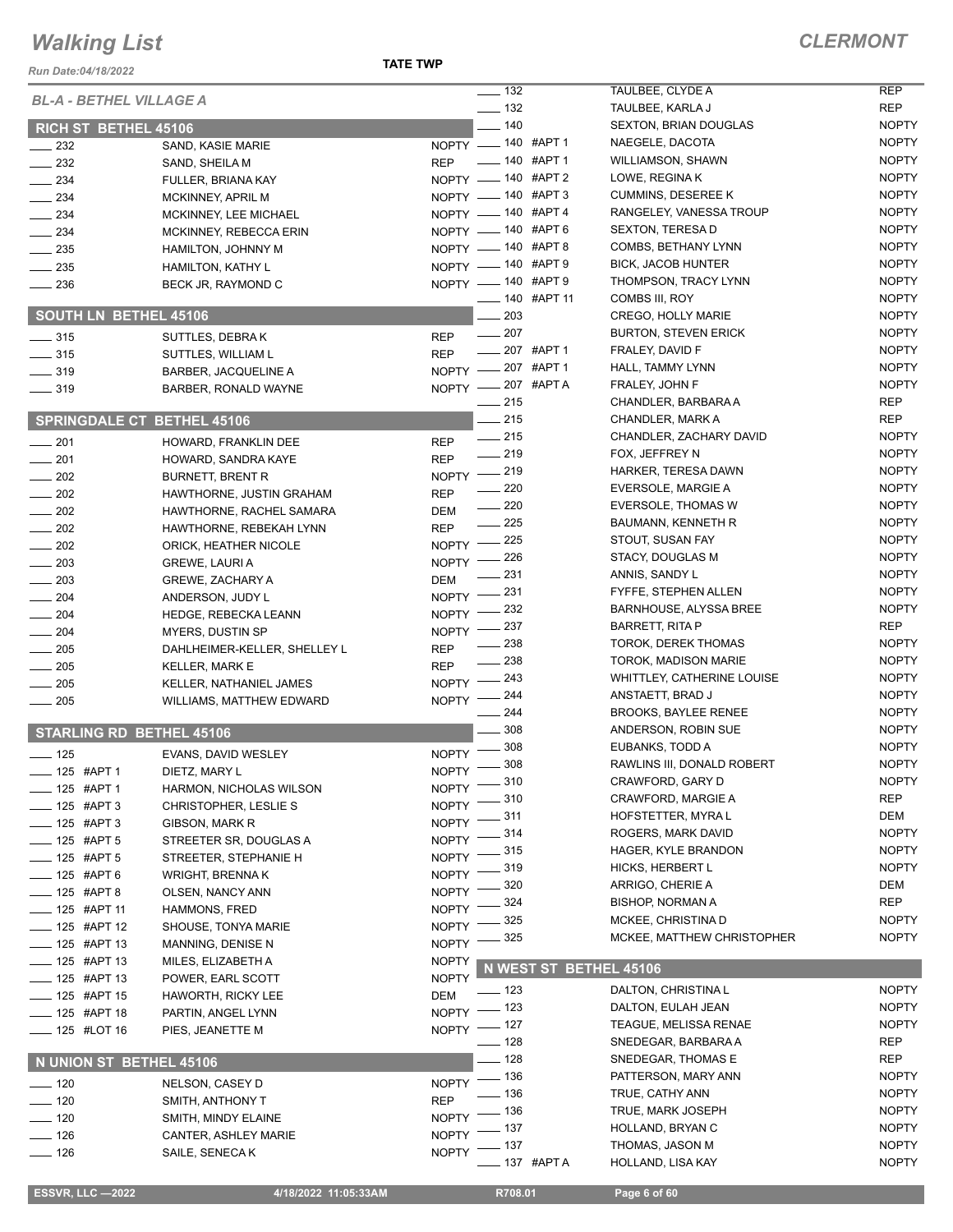*Run Date:04/18/2022*

*BL-A - BETHEL VILLAGE A*

|                   |              | N WEST ST BETHEL 45106    |                              |              |
|-------------------|--------------|---------------------------|------------------------------|--------------|
|                   |              | <sub>—</sub> 137 #АРТ В   | <b>ARNETT, PATRICK</b>       | <b>NOPTY</b> |
|                   |              | $\frac{1}{2}$ 137 #APT D  | <b>GREEN, JESSE D</b>        | <b>NOPTY</b> |
|                   | $- 1371/2$   |                           | NINICHUCK, RICKY A           | <b>NOPTY</b> |
|                   |              | ____ 137 1/2 #APT 1B      | <b>GREEN, SARAH LOUISE</b>   | <b>NOPTY</b> |
| $\frac{1}{202}$   |              |                           | <b>BOLING, MARILYN J</b>     | <b>NOPTY</b> |
| $\frac{1}{202}$   |              |                           | PLANCK, MARISSA PAIGE        | <b>DEM</b>   |
| $\frac{1}{202}$   |              |                           | PLANCK, MARK A               | REP          |
|                   | $-202$       |                           | PLANCK, REGINA M             | <b>REP</b>   |
| $\frac{1}{220}$   |              |                           | HUNDEMER, MICHAEL L          | <b>DEM</b>   |
| $\frac{1}{220}$   |              |                           | SHEPHERD, LUCY L             | <b>REP</b>   |
| $\frac{1}{244}$   |              |                           | TRISLER, SCOTT R             | <b>NOPTY</b> |
| $\frac{1}{248}$   |              |                           | MEURER, JAMES ANTHONY        | <b>NOPTY</b> |
| $-248$            |              |                           | <b>MEURER, MOLLY MAUREEN</b> | <b>DEM</b>   |
| $\frac{252}{252}$ |              |                           | SHOUSE, ANNA C               | <b>REP</b>   |
|                   | $-252$       |                           | SHOUSE, JARED WAYNE          | REP          |
| $\frac{1}{260}$   |              |                           | MILLS, BRIAN K               | <b>NOPTY</b> |
| $- 260$           |              |                           | MILLS, CHANDRA L             | <b>NOPTY</b> |
| $\sim$ 260        |              |                           | MILLS, CORA SUE              | <b>NOPTY</b> |
|                   |              | $\frac{1}{2}$ 305 #APT 8  | <b>WAGERS, FRANCES SUE</b>   | <b>NOPTY</b> |
|                   |              | <b>205 #APT 9</b>         | RICHEY, REBECCA ANN          | <b>NOPTY</b> |
|                   |              | _____ 305 #APT APT7       | SEAMAN, DEANA LYNN           | <b>NOPTY</b> |
|                   | $\equiv$ 307 |                           | YOUNG, RYAN N                | <b>NOPTY</b> |
|                   |              | -807 #APT 11              | <b>WARREN, PATRICIA LEE</b>  | <b>NOPTY</b> |
|                   |              | _____ 307 #APT 13         | DAUGHERTY, LENA J            | <b>NOPTY</b> |
|                   |              | $\frac{1}{2}$ 307 #APT 14 | ARNETT, MICHAEL HOWARD       | <b>NOPTY</b> |
|                   |              | ___ 309 #APT 17           | <b>CARSON, GARY MICHAEL</b>  | <b>NOPTY</b> |
|                   |              | <b>_____ 309 #APT 18</b>  | BECKELHYMER, ROBERT E        | <b>NOPTY</b> |
|                   |              | __ 309 #APT 20            | COMBS, TIFFANY A             | <b>NOPTY</b> |
|                   |              | $\frac{1}{2}$ 309 #APT 21 | HOLLINS, MARY A              | <b>NOPTY</b> |
|                   |              | $\frac{1}{2}$ 309 #APT 23 | MILLER, CONNIE K             | <b>NOPTY</b> |
| $\frac{1}{2}$ 311 |              |                           | COX, SAVANNAH DAWN           | <b>NOPTY</b> |
|                   |              | $\frac{1}{2}$ 311 #APT 1  | HARTLEY, LOGAN AUSTIN EDWARD | <b>NOPTY</b> |
|                   |              | -811 #APT 3               | COX, MICHAEL JAMES           | <b>NOPTY</b> |
|                   |              | $\frac{1}{2}$ 311 #APT 3  | JOHNSON, ALEXANDRIA NICOLE   | <b>NOPTY</b> |
|                   |              | $\frac{1}{2}$ 311 #APT 4  | DAUGHERTY, RONALD E          | <b>NOPTY</b> |
|                   |              | <b>LETTE 311 #APT 4</b>   | DAUGHERTY, SUSAN LYNN        | <b>NOPTY</b> |
|                   |              | $- 311$ #APT 4            | OKEEFE, RICHARD              | <b>NOPTY</b> |
|                   |              | $\frac{1}{2}$ 311 #APT 5  | <b>REYNOLDS, FRANK</b>       | <b>NOPTY</b> |
|                   |              | $\frac{1}{2}$ 311 #APT 6  | ELAM, JENNIFER JEAN          | <b>NOPTY</b> |
|                   | $- 329$ #4   |                           | PATRICK JR, STEVEN E         | <b>NOPTY</b> |
| $-405$            |              |                           | HARCOURT, HANNAH MARIE       | <b>NOPTY</b> |
|                   | $-430$       |                           | SWARTHOUT JR, HAROLD J       | <b>REP</b>   |
| $-430$            |              |                           | SWARTHOUT, JANET L           | <b>REP</b>   |
|                   |              |                           |                              |              |

**TATE TWP**

*TOTAL :* **724**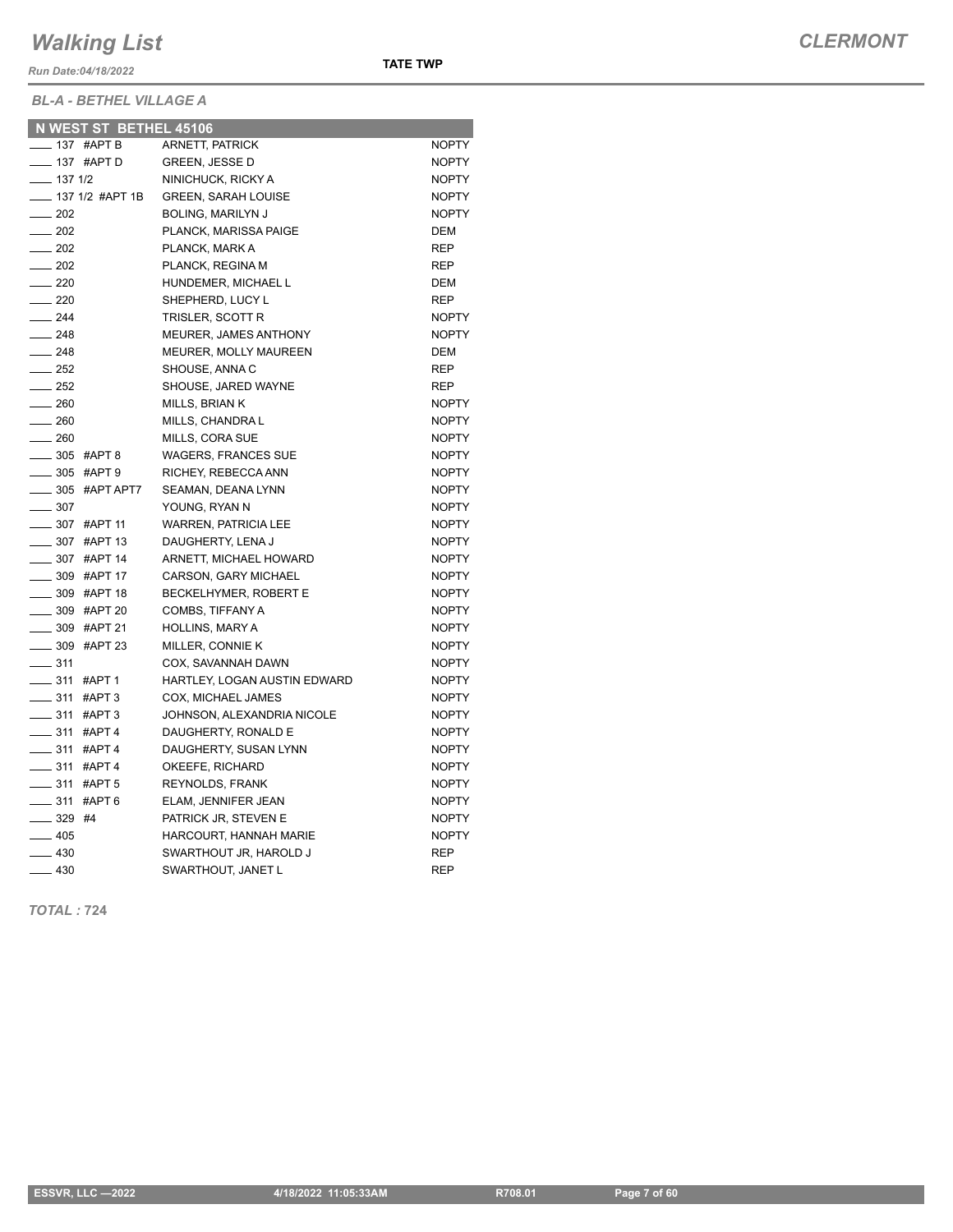*Run Date:04/18/2022*

|                                |                              |                      | 341<br>$\mathcal{L}$ |              | KENNEDA, TAMMY L                                     | <b>REP</b>                   |
|--------------------------------|------------------------------|----------------------|----------------------|--------------|------------------------------------------------------|------------------------------|
| <b>BL-B - BETHEL VILLAGE B</b> |                              |                      | $- 341$              |              | KINDER, LENA SANDRA                                  | <b>REP</b>                   |
| <b>ANGEL DR BETHEL 45106</b>   |                              |                      |                      |              |                                                      |                              |
| $- 3040$                       | <b>BROWN, BAILEY NICOLE</b>  | <b>NOPTY</b>         |                      |              | BETHEL PARK DR BETHEL 45106                          |                              |
| $- 3040$ #909                  | MANN, TROY S                 | $NOPTY$ - 11         |                      |              | HANSFORD, CRYSTAL LYNN                               | <b>NOPTY</b>                 |
| ____ 3040 #APT 902             | SHARP, WENDY SUE             | NOPTY $-$ 12         |                      |              | KRAWCZYK, JUSTIN LEE                                 | <b>NOPTY</b>                 |
| _____ 3040 #APT 904            | LEMAR, ROBERT T              | $NOPTY$ - 12         |                      |              | SCHENSKE, COURTNEY LYNN                              | <b>NOPTY</b>                 |
| _____ 3040 #APT 905            | HOUSE, JOHN A                | $NOPTY$ -- 15        |                      |              | HARTNESS, CRISSY RENEE                               | <b>NOPTY</b>                 |
| _3040 #APT 905                 | ORTLIEB, TRISHA C            | $NOPTY$ -- 16        |                      |              | TURNER, PAMELA C                                     | <b>NOPTY</b>                 |
| _____ 3040 #APT 906            | STAMPER, CONTESSA RENEE      | $NOPTY$ - 21         |                      |              | WILLIAMS, KAYLA ROSE                                 | <b>NOPTY</b>                 |
| _____ 3040 #APT 907            | ADKINS, REBECCA L            | NOPTY $-$ 23         |                      |              | RICHARDS, HAYLI M                                    | <b>NOPTY</b>                 |
| _____ 3040 #APT 908            | KANWISCHER, KARI M           | NOPTY $-24$          |                      |              | <b>SEXTON, COLLIN M</b>                              | <b>NOPTY</b>                 |
| <b>2040 #APT 908</b>           | STEWART, PAMELA              | NOPTY $-$ 26         |                      |              | <b>BAUER, CRYSTAL MICHELLE</b>                       | <b>NOPTY</b>                 |
| <b>______ 3040 #APT 909</b>    | STORY, JARED WAYNE           | $NOPTY$ - $31$       |                      |              | HILL, SAVANAH JO                                     | <b>NOPTY</b>                 |
| _____ 3040 #APT 910            | COLLAZO SR, JORGE E          | $NOPTY$ - 31         |                      |              | KIRKER, SKYLER JAY                                   | <b>NOPTY</b>                 |
| ____ 3040 #APT 912             | AVEDISIAN, HEATHER MARIE     | NOPTY $-$ 32         |                      |              | CARSON, JOSHUA MICHAEL                               | <b>NOPTY</b>                 |
| _____ 3050 #APT 1002           | BARR, LISA FAYE              | NOPTY $-33$          |                      |              | LOGSDON, ASHLIE MARIE                                | <b>NOPTY</b>                 |
| _____ 3050 #APT 1002           | SIMPSON, MARK C              | NOPTY -33 #APT 33    |                      |              | EWING, TINA M                                        | <b>NOPTY</b>                 |
| _____ 3050 #APT 1003           | PUMPELLY, VICTORIA JEAN      | NOPTY $-$ 34         |                      |              | EVANS, CHANCEY M                                     | <b>NOPTY</b>                 |
| ____ 3050 #APT 1004            | HAVER, MIKE R                | NOPTY -85 #LOT 35    |                      |              | MCCANN, ROSEMARY ADALYNDA                            | <b>NOPTY</b>                 |
| _____ 3050 #APT 1005           | STEVENS, DAVID BRIAN         | NOPTY $-$ 36         |                      |              | <b>FISCUS, CARLY STATON</b>                          | <b>NOPTY</b>                 |
| _____ 3050 #APT 1005           | TACKER, MELISSA MEGAN        | NOPTY $-$ 36         |                      |              | FISCUS, ELIZABETH CAROLINE                           | <b>NOPTY</b>                 |
| _____ 3050 #APT 1007           | <b>BEBOUT, TAMMY L</b>       | NOPTY $-$ 36         |                      |              | FISCUS JR, ROBERT LOUIS                              | <b>NOPTY</b>                 |
| _____ 3050 #APT 1011           | MCFARLAND, STEPHANIE R       | NOPTY $-41$          |                      |              | GATLIN, WESLEY D                                     | <b>NOPTY</b>                 |
| _____ 3050 #APT 1012           | <b>MULLINS, RICKY HOWARD</b> | NOPTY $-41$          |                      |              | REEDY, FREDIA B                                      | <b>NOPTY</b>                 |
| -8060 #APT 2                   | WALTERS, KIMBERLY KAY        | NOPTY $-41$          |                      |              | REEDY, SAGE A DA HI                                  | <b>NOPTY</b>                 |
| $\frac{1}{2}$ 3062             | SAYLOR, LAURA MARIE          | $NOPTY$ -41          |                      |              | RODGERS, JANIS SUE                                   | <b>NOPTY</b>                 |
| _____ 3062 #APT 1              | TINGLE, GORDON CHRISTOPHER   | NOPTY -41 #APT 41    |                      |              | RUTLEDGE, SHANE                                      | <b>NOPTY</b>                 |
| _____ 3064 #APT 1              | <b>MARLOW, BARON S</b>       | $NOPTY$ -42          |                      |              | CASTILLO, CHRISTOPHER MATTHEW                        | <b>NOPTY</b>                 |
| _____ 3064 #APT 1              | SMITH, WHITNEY OLIVIA        | $NOPTY$ -43          |                      |              | <b>BOSWELL, TONYA MARIE</b>                          | <b>NOPTY</b>                 |
| -8064 #APT 2                   | JONES, SUZANNE N             | NOPTY $-44$          |                      |              | MILLER, LISA M                                       | <b>NOPTY</b>                 |
| $\frac{1}{2}$ 3090             | SIPPLE, EILEEN M             | REP                  | $\frac{1}{2}$ 45     |              | MORGAN, SAVANNAH SUE                                 | <b>NOPTY</b>                 |
| $\frac{1}{2}$ 3090             | SIPPLE, JERRY O              | <b>REP</b>           | $\frac{1}{2}$ 51     |              | DAY, GREG J                                          | <b>NOPTY</b>                 |
|                                |                              |                      | $\frac{1}{2}$ 52     |              | GARVIN, DEANNA L                                     | <b>NOPTY</b>                 |
| S ASH ST BETHEL 45106          |                              |                      | $-53$                |              | <b>BOSTON, ROBIN MARIE</b>                           | <b>NOPTY</b>                 |
| $- 109$ #APT 2                 | BAKER, CAROLYN KAY           | NOPTY -83 #APT 53    |                      |              | BOSTON, JASON A                                      | <b>NOPTY</b>                 |
| -09 #APT 6                     | KILGORE, RYAN M              | $N$ OPTY $-$         | _ 54                 |              | LANSELL, MARSHA R                                    | DEM                          |
| $\frac{1}{2}$ 115              | SHARP, KEVIN JOSEPH          | NOPTY -              | _ 54                 |              | STEVENS, SONJA ARLENE                                | <b>NOPTY</b>                 |
| $\frac{1}{2}$ 115              | SHARP, REGINA G              | NOPTY -              | 54                   |              | WAITS, JOHNATHAN A                                   | <b>NOPTY</b>                 |
| $\frac{1}{16}$                 | <b>HOBSON, DELORES J</b>     | $N$ OPTY $-$         | - 55                 |              | <b>MEEKS, PATRICIA DIANA</b>                         | <b>NOPTY</b>                 |
| $- 116$                        | <b>HOBSON JR, HARRY</b>      | NOPTY $^-$           | _ 56                 |              | HENRY, LANE ROBERT                                   | <b>NOPTY</b>                 |
| $- 119$                        | MULLOY, CHERYL ANN HUGHES    | DEM                  | 56                   |              | JONES, REGINA L                                      | <b>NOPTY</b>                 |
| $\equiv$ 123                   | SHELL, BARBARA J             | <b>NOPTY</b>         | 63                   |              | KIMBRELL JR, JERRY LANTZ<br>BUCKNER, ASHLEY DANIELLE | <b>NOPTY</b><br><b>NOPTY</b> |
| $\equiv$ 123                   | SHELL, MICHAEL J             | <b>REP</b>           | 64                   |              |                                                      |                              |
| $\frac{1}{2}$ 128              | CHISENHALL, COURTNEY MEGHAN  | NOPTY <sup>-</sup>   | 68                   |              | WHISMAN, CHRISTEENA N                                | <b>NOPTY</b><br><b>NOPTY</b> |
| $\frac{1}{2}$ 133              | ASBURY, MARK J               | $NOPTY =$            | _ 72                 |              | JORDAN, AMANDA CHRISTINE                             | <b>NOPTY</b>                 |
| $\frac{1}{2}$ 133              | KESTEL, MYRA                 | $NOPTY =$            | $-72$                |              | JORDAN, STEVEN R<br>SAUER, SHANA NICOLE              | <b>NOPTY</b>                 |
| $\frac{1}{2}$ 133              | PROFFITT, HALEY MARIE        | NOPTY $ 73$          |                      |              | MARKS, GEORGE A                                      | <b>NOPTY</b>                 |
| $\frac{1}{2}$ 133              | PROFFITT, LISA MARIE         | NOPTY $-$ 73 #APT 73 |                      |              | DICKERSON, KIMBERLY DAWN                             | <b>NOPTY</b>                 |
| $\sim$ 208                     | PRIBBLE, WILLIAM L           | $NOPTY$ - $74$       |                      |              | SCHWARTZ, DANIEL J                                   | <b>NOPTY</b>                 |
| $\frac{1}{242}$                | FOSSYL, GEORGE DAVID         | NOPTY -75            |                      | - 75 #BLDG 7 | SCHWARTZ, RHONDA KAY                                 | <b>NOPTY</b>                 |
| $\frac{1}{2}$ 304              | COULTER, JEFFERY W           | <b>REP</b>           | $- 76$               |              | PITZER, SIERRA JUSTICE                               | <b>NOPTY</b>                 |
| $\frac{1}{2}$ 304              | COULTER, SUZANNE R           | <b>REP</b>           | $-81$                |              | DUNCAN, BEVERLY JOYCE                                | <b>NOPTY</b>                 |
| $\frac{1}{2}$ 310              | <b>GELTER, RICHARD E</b>     | <b>REP</b>           | __ 81                |              | DUNCAN SR, RICKY ARTHER                              | <b>NOPTY</b>                 |
| $\frac{1}{2}$ 310              | <b>GELTER, RUTH E</b>        | <b>REP</b>           | 82                   |              | RAPER, BARBARA H                                     | <b>NOPTY</b>                 |
| $\frac{322}{2}$                | DANIEL, MARY F               | <b>NOPTY</b>         | 83                   |              | ZORNES, TIFFANY L                                    | <b>NOPTY</b>                 |
| $- 322$                        | MOORE, JENNIE L              | <b>NOPTY</b>         | - 84                 |              | ZORNES, BRYAN C                                      | <b>NOPTY</b>                 |
| $\sim$ 323                     | HENCY, PAUL DAVID            | <b>REP</b>           | _ 85                 |              | KERNS, JASON W                                       | <b>NOPTY</b>                 |
| $\frac{1}{2}$ 331              | <b>TUEPKER, PEARL L</b>      | <b>REP</b>           | - 86                 |              | MATTHEWS, MICHAEL DAVID                              | <b>NOPTY</b>                 |
| $\frac{1}{2}$ 337              | SANDERS, LACREENA BROOKE     | <b>NOPTY</b>         | 86                   |              | MATTHEWS, RHONDA MAE                                 | <b>NOPTY</b>                 |
| $\frac{1}{2}$ 338              | ANGEL, JOSEPHINE C           | NOPTY -              | - 91                 |              | <b>BRUNK, ERIC JAMES</b>                             | <b>NOPTY</b>                 |
| $\frac{1}{2}$ 341              | HACKER, BRITTANY NICHOLE     | <b>REP</b>           |                      |              |                                                      |                              |

**201 WILLIAMS, HEATHER L** NOPTY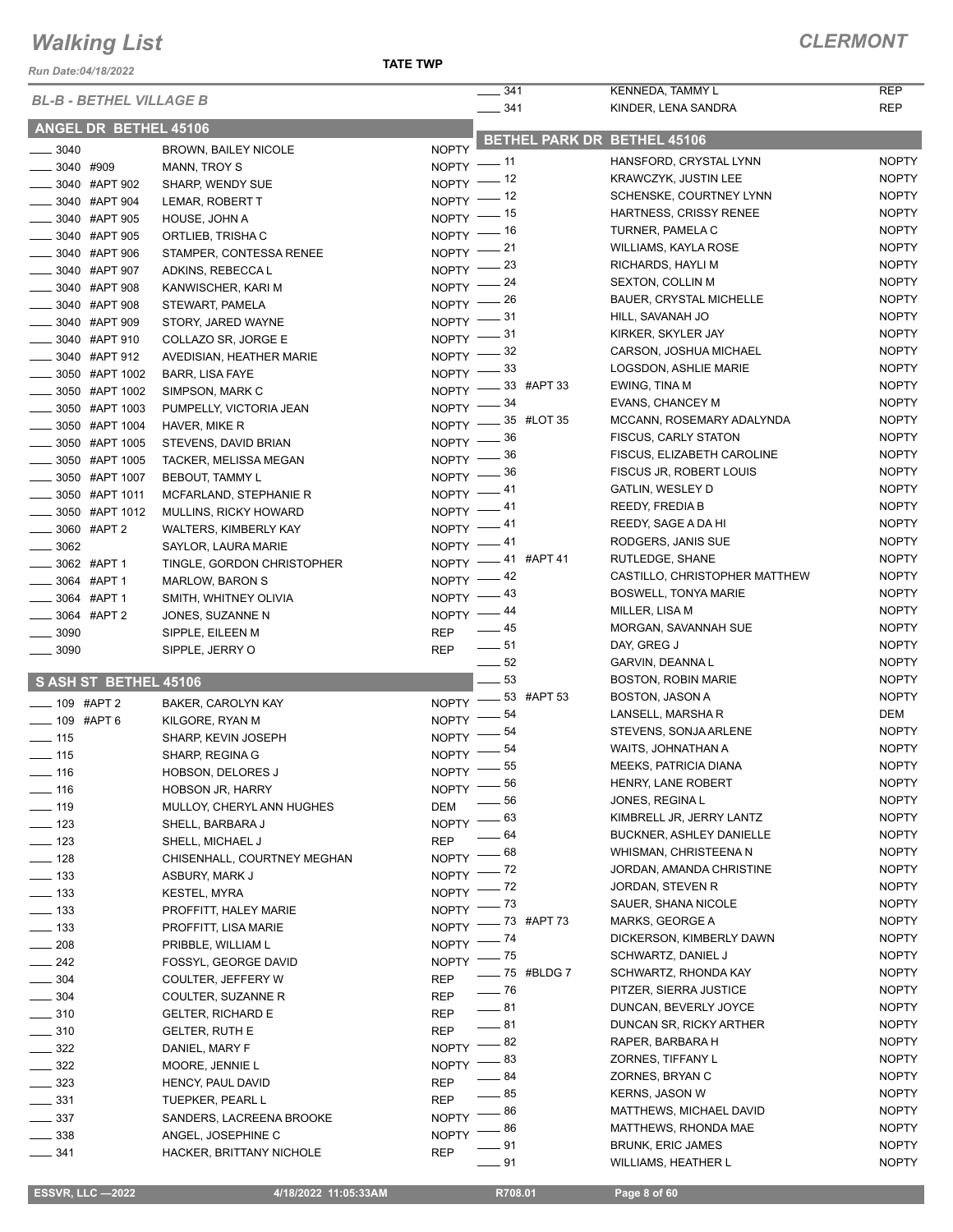*Run Date:04/18/2022*

**TATE TWP**

| <b>BL-B - BETHEL VILLAGE B</b>     |                                        | $-251$               | PITZER, ALEXIS NICHOL       | <b>NOPTY</b> |
|------------------------------------|----------------------------------------|----------------------|-----------------------------|--------------|
|                                    |                                        | 303<br>$\frac{1}{2}$ | FOSTER, SANDRA KAY          | <b>NOPTY</b> |
| <b>BETHEL PARK DR BETHEL 45106</b> |                                        | $\frac{1}{2}$ 304    | VAN OVER, SARAH             | <b>NOPTY</b> |
| $\frac{1}{2}$ 92                   | HIGNITE, DARRYL J                      | NOPTY __ 304         | VANOVER, HOLLY L            | <b>NOPTY</b> |
| $\frac{1}{2}$ 92                   | HIGNITE, VICTORIA LYNN                 | NOPTY __ 304         | VANOVER, STEWART R          | <b>NOPTY</b> |
|                                    |                                        |                      |                             |              |
| $\frac{1}{2}$ 93                   | MANNING, TRICIA L                      | NOPTY __ 309         | SOUDER, MONICA J            | <b>NOPTY</b> |
| <b>EXAMPLE 96</b> #APT 96          | PENDLAND JR, DAVID CHARLES             | NOPTY __ 315         | APPELMANN, ANDREW L         | <b>NOPTY</b> |
| $- 100$ ## 31                      | <b>BLAIR, PAMELA JEAN</b>              | NOPTY __ 316         | RUNYAN, CHASE L             | <b>NOPTY</b> |
| $\frac{1}{2}$ 102                  | <b>MAST, KRISTEN HOPE</b>              | NOPTY _____ 322      | HUTCHINSON, JOHN CHARLES    | <b>NOPTY</b> |
| $\frac{1}{2}$ 102                  | MAST JR, MICHAEL ANDREW                | NOPTY __ 333         | NEWMAN, DEBORAH LYNN        | <b>NOPTY</b> |
|                                    |                                        |                      |                             |              |
| $- 103$                            | <b>WILLOUGHBY, PAMELA S</b>            | NOPTY __ 333         | NEWMAN, NICHOLAS PAUL       | <b>NOPTY</b> |
| $- 104$                            | VAIL, DONNA M                          | NOPTY __ 338         | POSTLEWAIT, GUY K           | <b>REP</b>   |
| $\frac{1}{2}$ 105                  | MARSHALL, REGINA S                     | NOPTY __ 338         | POSTLEWAIT, NANCY E         | <b>REP</b>   |
| $\frac{1}{2}$ 111                  | EDGINGTON, DAKOTA J                    | NOPTY __ 355         | ONEIL III, HOWARD C         | <b>REP</b>   |
| $\frac{1}{2}$ 111                  | <b>GREGORY, SONJAL</b>                 | NOPTY __ 364         | BROWN, LINDSAY R            | <b>NOPTY</b> |
|                                    |                                        |                      |                             |              |
| $\frac{1}{2}$ 111                  | <b>WRENN, LAFERN</b>                   | NOPTY __ 364         | SHEPHERD, CINDY R           | <b>NOPTY</b> |
| $\frac{1}{2}$ 113                  | FRANTZ, STEVEN ALLEN                   | NOPTY __ 364         | SHEPHERD, COLE RYAN         | <b>NOPTY</b> |
| $\equiv$ 113                       | FRANTZ, TACI LYNN                      | NOPTY __ 364         | SHEPHERD, GARY L            | <b>NOPTY</b> |
| $\frac{1}{2}$ 113                  | SMITH, DANNY                           | NOPTY __ 365         | FELDMAN, REVA SUE           | DEM          |
| $- 114$                            | HAMM, THOMAS CHRISTOPHER               | NOPTY __ 371         | JONES, BRITTANY NICHOLE     | <b>NOPTY</b> |
|                                    |                                        |                      |                             |              |
| $\frac{1}{2}$ 115                  | <b>MASON, KRISTIE MICHELE</b>          | NOPTY __ 372         | CARR, STEVEN C              | <b>NOPTY</b> |
| $\frac{1}{16}$                     | ROA, TYLER ANDREW                      | NOPTY __ 372         | SAYLOR, SHERRIE A           | <b>NOPTY</b> |
| $\frac{1}{2}$ 121                  | WETHINGTON JR, JAMES L                 | NOPTY __ 401         | HUTCHINS, CRAIG A           | <b>NOPTY</b> |
| $\frac{1}{2}$ 122                  | JOHNSON, JESSICA L                     | NOPTY __ 401         | HUTCHINS, JODI LYNN         | <b>NOPTY</b> |
| $\frac{1}{2}$ 123                  | FIELDS, KAREN A                        | NOPTY __ 402         | COLLINS, CAILIN MCKINLEY    | <b>NOPTY</b> |
|                                    |                                        |                      |                             |              |
| $\frac{1}{2}$ 124                  | OVERSTREET, BRIAN NICHOLAS             | NOPTY __ 415         | DAVIS, TRICHA DAWN          | <b>NOPTY</b> |
| $\frac{1}{2}$ 125                  | MEEKER, ALISHA D                       | NOPTY __ 423         | RINCK, JERRY GENE           | <b>NOPTY</b> |
| $\frac{1}{2}$ 126                  | MCCANE, SHANE MICHAEL RAY              | NOPTY __ 424         | UNDERWOOD, KEVIN W          | <b>NOPTY</b> |
| $- 126$                            | SANCHEZ, VICKIE Y                      | NOPTY __ 424         | UNDERWOOD, THOMAS WAYNE     | <b>NOPTY</b> |
| $\frac{1}{2}$ 131 #APT 131         | SINGLETON, HOWARD MICHAEL              | NOPTY __ 429         | EMBRY, KATELYN ELIZABETH    | <b>NOPTY</b> |
|                                    |                                        |                      |                             |              |
| -81 #APT 131                       | SINGLETON, ROSA LEE                    | NOPTY __ 429         | <b>EMBRY, SEAN KENNETH</b>  | <b>NOPTY</b> |
| $\frac{1}{2}$ 132                  | GIBSON, MATTHEW KENDRICK               | NOPTY __ 429         | LATHAM, KEITH A             | <b>NOPTY</b> |
| $\frac{1}{2}$ 132                  | GIBSON, SHEENA MARIE                   | NOPTY __ 437         | MCNEESE, WILLIAM BENTON     | <b>NOPTY</b> |
| $\frac{1}{2}$ 134                  | KAYSER, ASHLEY MARIE                   | NOPTY __ 446         | DUFFNER, DANNY JOSEPH       | <b>REP</b>   |
| $\frac{1}{2}$ 135                  | YOUNG, DUSTY L                         | NOPTY __ 471         | HOUNSHELL, SUSAN            | <b>NOPTY</b> |
|                                    |                                        |                      |                             |              |
| $\frac{1}{2}$ 135                  | YOUNG, LEESA SHAY                      | NOPTY __ 471         | MORELLO, JEANNETTE K        | <b>NOPTY</b> |
| $\frac{1}{2}$ 136                  | RAWLINS, CURTIS JEWEL                  | NOPTY __ 471         | PULLUM, DALE L              | <b>NOPTY</b> |
| $\frac{1}{2}$ 136                  | TAYLOR, CAROLYN JANE                   | NOPTY __ 471         | WATSON, LOIS MAE            | <b>NOPTY</b> |
| $- 141$                            | FRIES, ROBERTA A                       | NOPTY __ 472         | KINMAN, LARRY J             | <b>NOPTY</b> |
|                                    |                                        | NOPTY __ 472         |                             |              |
| $- 141$                            | WITHROW, LORRIE K                      |                      | MEADORS, BETHANY LYNN       | <b>NOPTY</b> |
| $- 143$                            | HASSEBROCK, ALISSA SUE                 | NOPTY __ 500         | EWALD KORST, SUSAN LYNN     | <b>NOPTY</b> |
| $- 143$                            | <b>WILLIAMS, ANNITA FAYE</b>           | NOPTY __<br>500      | MONTGOMERY, ELIZABETH MARIE | <b>NOPTY</b> |
| $\equiv$ 144                       | <b>SCHRICHTEN, HAYLEY NICOLE</b>       | NOPTY __ 500         | MONTGOMERY, JOHN CHARLES    | <b>NOPTY</b> |
| $- 144$                            | ZIEGER, MELISSA A                      | NOPTY __ 508         | RUTHERFORD, IAN NATHANIEL   | <b>NOPTY</b> |
| <sub>___</sub> 144 #APT 144        | ZIEGER, JACOB LEO                      | NOPTY __ 509         | COPE, RICHARD WILLIAM       | <b>NOPTY</b> |
|                                    |                                        |                      |                             |              |
| $- 146$                            | FLETCHER, NORMA J                      | NOPTY __ 509         | DEATON, PHEBE MARIE         | <b>NOPTY</b> |
|                                    |                                        | 515                  | HAZENFIELD, DONNA L         | DEM          |
| S CHARITY ST BETHEL 45106          |                                        | 515                  | HAZENFIELD, RONALD J        | <b>REP</b>   |
| $\frac{1}{2}$ 149                  | <b>TSANGES, STEPHEN TYLER NICKOLAS</b> | 529<br>NOPTY __      | SMITH, COLTON EDWARD        | <b>NOPTY</b> |
|                                    |                                        |                      |                             |              |
| $-210$                             | MCQUITTY JR, KENNETH R                 | NOPTY __ 539         | CHANEY, JACQUELINE MAE      | REP          |
| $-210$                             | MCQUITTY, SUZANNE M                    | NOPTY -639           | CHANEY, NORMAN DAVID        | <b>NOPTY</b> |
| $-210$                             | <b>SCHNEIDER, NANCY S</b>              | NOPTY __ 544 #APT 1  | HAMMOCK, VICKEY L           | <b>NOPTY</b> |
| $-215$                             | HARTMAN, KENDRA JO                     | NOPTY __ 544 #APT 1  | LOUDERMILK, STEPHANIE ANN   | <b>NOPTY</b> |
| $-216$                             | BEARCE, ANDREW H                       | 544 #APT 2<br>REP    | GASTRICH, LINDSEY D         | <b>NOPTY</b> |
|                                    |                                        |                      |                             |              |
| $\frac{1}{216}$                    | REYNOLDS, JOANN R                      | NOPTY __ 546 #APT 3  | BECKLEY, LARRY DALE         | <b>NOPTY</b> |
| $\frac{1}{231}$                    | <b>BRADEN, BRITTANY DANIELL</b>        | NOPTY __ 546 #APT 4  | ECKERT, ANTHONY G           | <b>NOPTY</b> |
| $\frac{1}{2}$ 231                  | <b>BRADEN, GINGER M</b>                | NOPTY __ 552         | PATTERSON, ALICE A          | <b>NOPTY</b> |
| $\sim$ 237                         | JONES, EMILY N                         | NOPTY -652           | PATTERSON, CAROLINE V       | <b>NOPTY</b> |
| $-237$                             | PARDON, DONALD JOSEPH                  | NOPTY __ 562         | CHAPMAN, AMANDA CHRISTINE   | DEM          |
|                                    |                                        |                      |                             |              |
| $\sim$ 240                         | CRIDDLE, THEODORE LOU                  | NOPTY -662           | COORS, BRIAN CHRISTOPHER    | <b>NOPTY</b> |
| $-243$                             | KRON, DAVID S                          | 562<br><b>REP</b>    | OETZEL, RANDALL A           | <b>REP</b>   |
| $\sim$ 243                         | KRON, ELLEN D                          | 563<br>NOPTY __      | LINK, DONALD CHARLES        | <b>NOPTY</b> |
| $-251$                             | HENSLEY JR, DAVID W                    | <b>NOPTY</b>         |                             |              |
|                                    |                                        |                      |                             |              |

 **ESSVR, LLC —2022 4/18/2022 11:05:33AM R708.01 Page 9 of 60**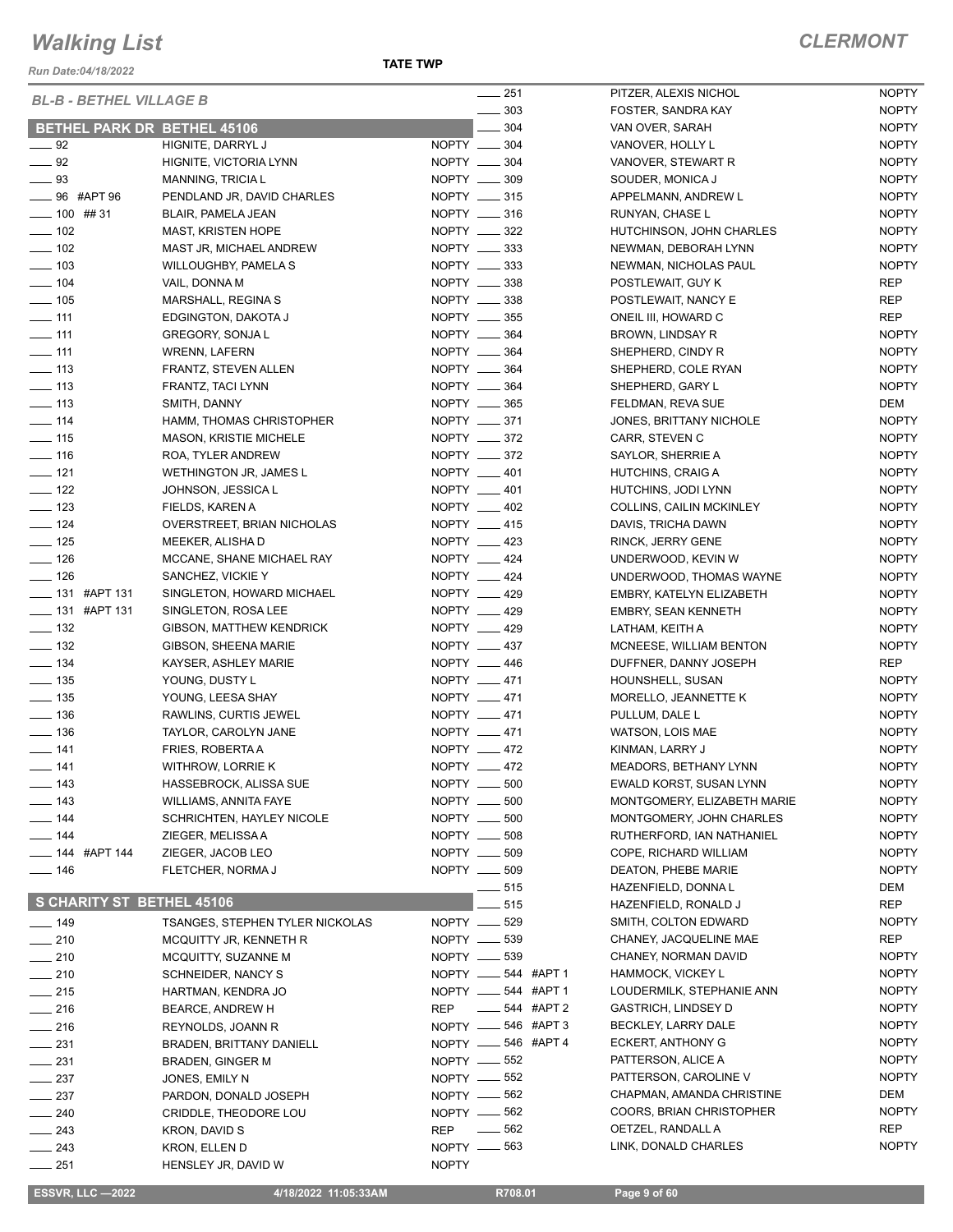| Run Date:04/18/2022             |                               | <b>TATE TWP</b>    |                   |                               |                                |              |
|---------------------------------|-------------------------------|--------------------|-------------------|-------------------------------|--------------------------------|--------------|
| <b>BL-B - BETHEL VILLAGE B</b>  |                               |                    | $\frac{1}{2}$ 402 |                               | SIMPSON, SHERRY KATHLEEN       | <b>NOPTY</b> |
|                                 |                               |                    | $-411$            |                               | <b>BROWN, CHRIS</b>            | <b>NOPTY</b> |
| <b>E CHERRY ST BETHEL 45106</b> |                               |                    | $-423$            |                               | DAHLHEIMER, JAMIE L            | <b>NOPTY</b> |
| $\frac{1}{2}$ 111               | AGRUE, RICKY                  | <b>NOPTY</b>       | $-423$            |                               | DAHLHEIMER, MELISSA D          | <b>NOPTY</b> |
| $\frac{1}{2}$ 120               | <b>MEADORS, BETTY L</b>       | <b>REP</b>         | $\frac{1}{2}$ 424 |                               | <b>FISHBACK, CHARLES CECIL</b> | <b>NOPTY</b> |
| $- 120$                         | MEADORS, JOHNNIE C            | <b>REP</b>         | $\frac{1}{2}$ 438 |                               | RITCHIE, BRIAN SCOTT           | <b>REP</b>   |
| $\frac{1}{2}$ 149               | GINN, BRENDA K                | <b>REP</b>         | $-438$            |                               | RITCHIE, LEANNA LYNN           | <b>NOPTY</b> |
| $- 149$                         | GINN JR, ERNEST ALFRED        | <b>REP</b>         | $-473$            |                               | THACKER, PATTY L               | <b>NOPTY</b> |
| $- 150$                         | AUFDENKAMP, DAVID SHAWN       | <b>NOPTY</b>       | $-473$            |                               | THACKER, ROBERT S              | <b>NOPTY</b> |
| $- 150$                         | AUFDENKAMP, SHERRY LYNN       | <b>NOPTY</b>       |                   |                               |                                |              |
|                                 |                               |                    |                   | <b>EASTER RD BETHEL 45106</b> |                                |              |
| <b>W CHERRY ST BETHEL 45106</b> |                               |                    | 531               |                               | CAUDILL, U CAROL               | DEM          |
| $\frac{1}{214}$                 | YOUNG, LISA MARIE             | NOPTY $=$          | $-603$            |                               | OQUINN, ERYK SEAN              | <b>NOPTY</b> |
| $-214$                          | YOUNG, RUSTY W                | NOPTY <sup>-</sup> | 603               |                               | OQUINN, JOHN D                 | <b>NOPTY</b> |
|                                 |                               |                    | 603               |                               | OQUINN, LISA M                 | <b>NOPTY</b> |
| <b>CLARK ST BETHEL 45106</b>    |                               |                    | 603               |                               | OQUINN, MELISSA MARIE          | <b>NOPTY</b> |
| $- 101$                         | HALCOMB, BRANDON LEE          | <b>NOPTY</b>       | 605               |                               | CRUMPTON, CHRISTOPHER W        | <b>NOPTY</b> |
| $- 101$                         | PALMER, MIRANDA L             | <b>NOPTY</b>       | 605               |                               | <b>CRUMPTON, TINA LOUISE</b>   | <b>NOPTY</b> |
| $- 110$                         | COX, CHARLES A                | <b>NOPTY</b>       | 607               |                               | DELANEY, ERNESTO M             | <b>NOPTY</b> |
| $- 110$                         | PHELPS, JULIANNE              | <b>NOPTY</b>       | 609               |                               | CAUDILL, BONNIE LEWIS          | <b>NOPTY</b> |
| $- 111$                         | HERINDON, KRISTOFER RYAN      | <b>NOPTY</b>       | 609               |                               | CAUDILL, EARL R                | <b>NOPTY</b> |
| $\frac{1}{111}$                 | MILLS, RACHAEL CHRISTINE      | <b>NOPTY</b>       | 610               |                               | <b>BELT, CHRISTINA</b>         | <b>NOPTY</b> |
| $\frac{1}{2}$ 111               | <b>MULLINS, QUINTON JACOB</b> | <b>NOPTY</b>       | 610               |                               | <b>CROWDER, SHARON LYN</b>     | <b>NOPTY</b> |
| $- 119$                         | WAGNER, DEBORAH KAY           | <b>NOPTY</b>       | _ 610             |                               | DUMFORD, DONNA JEAN            | <b>NOPTY</b> |
|                                 |                               | <b>REP</b>         | _ 610 #405        |                               | UTLEY, ROY E                   | <b>REP</b>   |
| $\frac{1}{2}$ 123               | MCCARTY, DIANE KATHERINE      | <b>NOPTY</b>       |                   | $-610$ #APT 101               | MATTOX, THELMA LEE             | <b>NOPTY</b> |
| $\frac{1}{2}$ 131               | <b>KELLEY, DOROTHY F</b>      |                    |                   | - 610 #APT 102                | DUNHAM, EVELYN C               | <b>NOPTY</b> |
| $\equiv$ 139                    | DABNEY II, JIMMY L            | <b>NOPTY</b>       |                   | 610 #APT 104                  | ELLIOTT, JUDITH L              | <b>REP</b>   |
| $\frac{1}{2}$ 139               | DABNEY, MELISSA D             | <b>NOPTY</b>       |                   | $-610$ #APT 105               | KING, BARBARA A                | <b>NOPTY</b> |
| $- 140$                         | FALTA, WILLIAM J              | <b>REP</b>         |                   | $-610$ #APT 106               | MANNING, ETHEL F               | <b>REP</b>   |
| $\frac{1}{2}$ 147               | LIMERICK, CONNER JAMES        | <b>NOPTY</b>       |                   | 610 #APT 107                  | CARNELL, EVA LEA               | <b>NOPTY</b> |
| $\frac{1}{2}$ 150               | ONEIL, BRENT D                | <b>NOPTY</b>       |                   | 610 #APT 108                  | FUNK, NANCY L                  | <b>NOPTY</b> |
| $\frac{1}{150}$                 | ONEIL, KAREN LYNN             | <b>NOPTY</b>       |                   | - 610 #APT 202                | FULTZ, DARLENE J               | <b>REP</b>   |
| $\frac{1}{2}$ 150               | ONEIL, MARGARET A             | <b>NOPTY</b>       |                   | 610 #APT 203                  | <b>RITCHEY, DENNIS G</b>       | <b>NOPTY</b> |
| $\frac{1}{2}$ 155               | HILL, AMANDA JO               | <b>REP</b>         |                   | ____ 610 #APT 204             | DUNAWAY, SHANNA RICHELLE       | <b>NOPTY</b> |
| $\frac{1}{2}$ 155               | HILL, GARY M                  | <b>REP</b>         |                   | ____ 610   #APT 205           | RHEINFRANK, ANNA MARIE         | <b>NOPTY</b> |
| $- 155$                         | HILL, SHANNON T               | <b>REP</b>         |                   | - 610 #APT 205                | RHEINFRANK, DAVID LEE          | <b>REP</b>   |
| $-157$                          | MAY, DEBRA J                  | <b>NOPTY</b>       |                   | 610 #APT 206                  | CALLAHAN, DAVID M              | <b>REP</b>   |
| $\frac{1}{2}$ 157               | MAY, JESSICA K                | <b>NOPTY</b>       |                   | ____ 610 #APT 207             | <b>BURNS, KARIN E</b>          | <b>NOPTY</b> |
|                                 |                               |                    |                   | 610 #APT 208                  | KISER, BARBARA                 | <b>NOPTY</b> |
| S EAST ST BETHEL 45106          |                               |                    |                   | 610 #APT 301                  | <b>BILBY, BUNA CHRISTINE</b>   | <b>NOPTY</b> |
| $- 128$                         | <b>BARE, TRISTEN MATHEW</b>   | <b>NOPTY</b>       |                   | 610 #APT 301                  | WARFORD, SONJA KAY             | <b>NOPTY</b> |
| $- 128$                         | MURPHY, NORA L                | <b>NOPTY</b>       |                   |                               |                                |              |
| $-128$                          | MURPHY II, PETER M            | <b>NOPTY</b>       |                   | 610 #APT 302<br>610 #APT 302  | <b>CLARK, PATRICK J</b>        | DEM          |
| $-130$                          | STEPHENS, WILLIAM ZACHARY     | <b>NOPTY</b>       |                   |                               | <b>GREIMAN, SHERRY L</b>       | <b>NOPTY</b> |
| $-134$                          | PERRY, DANIELLE               | <b>DEM</b>         |                   | 610 #APT 303                  | HACKNEY, JOHN D                | <b>NOPTY</b> |
| $- 134$                         | PERRY, ZAYNE GRAY             | <b>NOPTY</b>       |                   | 610 #APT 305                  | MCCONNELL, PEGGY S             | <b>NOPTY</b> |
| $\frac{1}{2}$ 134               | SANDOVAL, MARINA CLARISSA     | <b>DEM</b>         |                   | 610 #APT 306                  | <b>BUSICK, ALICE PATRICIA</b>  | REP          |
| $\frac{1}{2}$ 136               | HUNTER, MELISSA A             | DEM                |                   | 610 #APT 307                  | MARTIN, LEV C                  | DEM          |
| <b>LEGGE #APT 10</b>            | STUMPF, DAVID R               | DEM                |                   | ___ 610 #APT 308              | MOWL, ALICE MAY                | <b>NOPTY</b> |
| $\frac{1}{2}$ 337               | FITHEN, CHARLES DENHAM        | <b>NOPTY</b>       |                   | 610 #APT 401                  | DAUGHERTY, HAROLD L            | <b>NOPTY</b> |
| $\frac{1}{2}$ 337               | FITHEN, SHONDA LYNN           | <b>NOPTY</b>       |                   | 610 #APT 402                  | THROCKMORTON, JO ANN           | <b>NOPTY</b> |
| $\frac{1}{2}$ 339               | MARLOW, CHRISTOPHER SHAWN     | <b>NOPTY</b>       |                   | 610 #APT 404                  | RICH, CYNTHIA L                | <b>REP</b>   |
| $-339$                          | MARLOW, STEPHANIE FAYE        | <b>NOPTY</b>       |                   | 610 #APT 405                  | UTLEY, SOPHIE J                | <b>REP</b>   |
| $\frac{1}{2}$ 339               | <b>MARLOW, TESSA BREANN</b>   | <b>NOPTY</b>       |                   | 610 #APT 505                  | HARRIS, PEGGY S                | <b>NOPTY</b> |
| $- 341$                         | COVAULT, ELIZABETH NICOLE     | <b>NOPTY</b>       |                   | 610 #APT 507                  | BRADLEY, SAMANTHA              | <b>NOPTY</b> |
| 341                             | PIAST, KEITH ALLEN            | <b>NOPTY</b>       |                   | 610 #APT 508                  | EDWARDS, LILLIAN               | <b>NOPTY</b> |
| $-342$                          |                               | <b>REP</b>         |                   | 610 #APT 508                  | MCCALL, PEARL SARAH            | <b>NOPTY</b> |
| 342                             | GOSSETT, DAVID LEON           | <b>NOPTY</b>       |                   | 610 #APT 509                  | SMITH, LINDA M                 | <b>NOPTY</b> |
|                                 | HAAG, RUSTY L                 | <b>NOPTY</b>       |                   | 610 #APT 601                  | COHORN, AMBER JOY              | <b>NOPTY</b> |
| $-344$                          | BOLENDER, CATHY S             | <b>NOPTY</b>       |                   | 610 #APT 602                  | KABLER, JERRY R                | <b>NOPTY</b> |
| 344                             | <b>BOLENDER, LARRY R</b>      |                    |                   | 610 #APT 603                  | ANDERSON, CARLAK               | <b>NOPTY</b> |
| 402                             | SIMPSON, JASON DAVID          | <b>NOPTY</b>       |                   | 610 #APT 603                  | ANDERSON, JEFFERY M            | <b>NOPTY</b> |
| $-402$                          | SIMPSON, LEAH MARIE           | <b>NOPTY</b>       |                   | 610 #APT 603                  | CLEAVER, BETTY LOU             | <b>NOPTY</b> |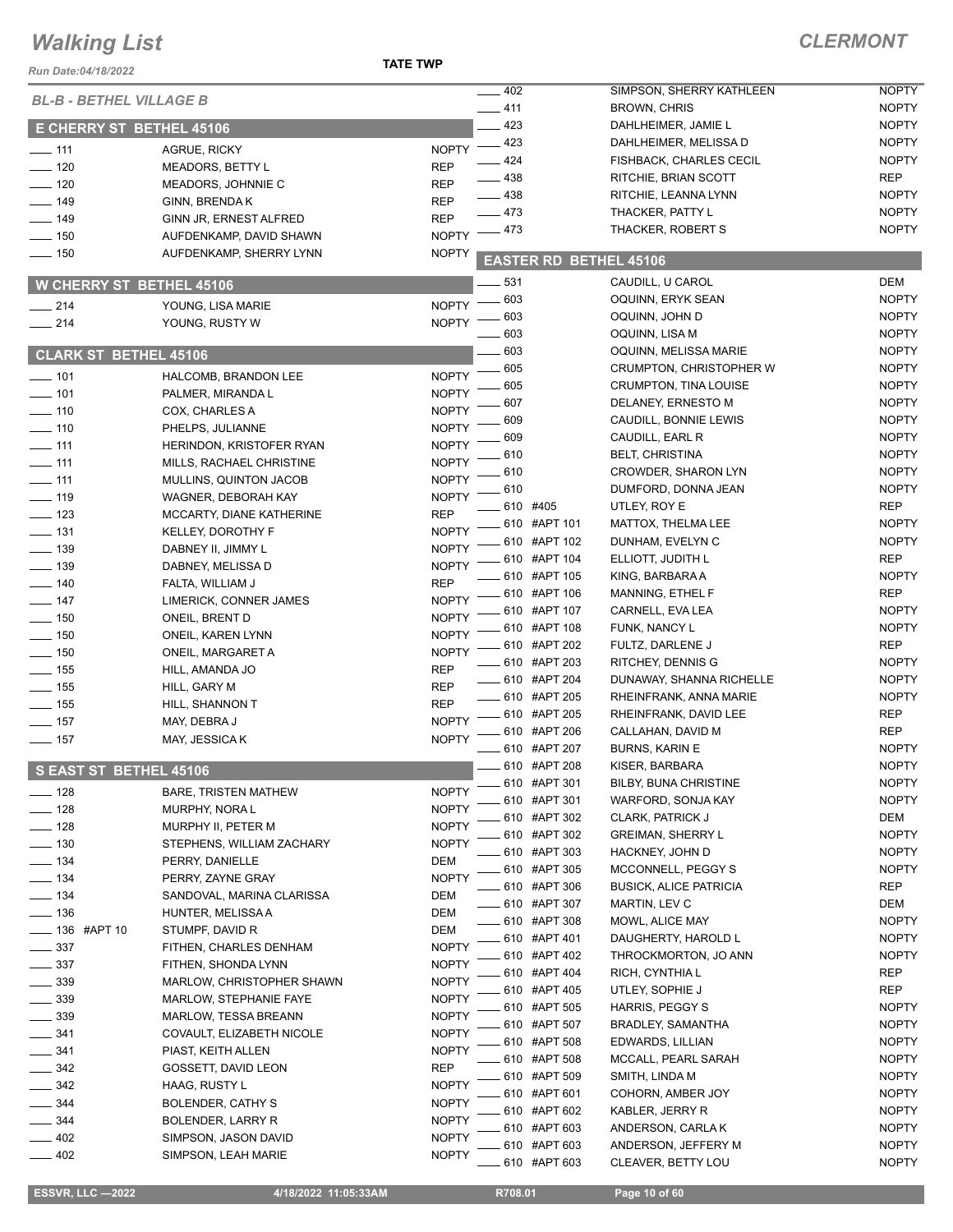*Run Date:04/18/2022*

**TATE TWP**

|                   | <b>BL-B - BETHEL VILLAGE B</b> |                               |              | 501<br>$\overline{\phantom{a}}$ | CARPENTER JR, MICHAEL         | <b>NOPTY</b> |
|-------------------|--------------------------------|-------------------------------|--------------|---------------------------------|-------------------------------|--------------|
|                   |                                |                               |              | 501<br>$\overline{\phantom{a}}$ | CARPENTER, TAYLOR VICTORIA    | <b>NOPTY</b> |
|                   | <b>EASTER RD BETHEL 45106</b>  |                               |              | 501                             | <b>GEORGE, JENNIFER L</b>     | <b>REP</b>   |
|                   | 610 #APT 607                   | DOCTER, DAVID G               |              | NOPTY __ 502                    | DUNAWAY, DEBORAH DIANE        | <b>NOPTY</b> |
|                   | ____ 610 #APT 701              | SNYDER, ELIZABETH ANNE        |              | NOPTY __ 502                    | DUNAWAY, JEAN M               | <b>NOPTY</b> |
|                   |                                |                               |              |                                 |                               |              |
|                   | -610 #APT 705                  | RUNIONS, ANNA LOU             | <b>REP</b>   | $\frac{1}{2}$<br>502            | DUNAWAY, RICKEY L             | <b>NOPTY</b> |
|                   | ___ 610 #APT 707               | MARET, CYRUS OWEN             |              | NOPTY __ 502                    | <b>SCHAFER, KRYSTAL ROSE</b>  | <b>NOPTY</b> |
|                   | <b>EXECUTE:</b> 610 #APT 707   | MILNER, ROBERTA D             |              | NOPTY __ 505                    | HARGETT, JOSHUA DAVID         | <b>NOPTY</b> |
|                   | _ 610 #APT 802                 | DENHAM DESHAIES, SUSAN CHERYL | NOPTY __     | 505                             | JUILFS, DELLA MARIE           | <b>REP</b>   |
|                   | $-610$ #APT 803                | CAUDILL, LINDA L              |              | NOPTY __ 506                    | RANDOLPH, ALEXIS K            | <b>NOPTY</b> |
|                   | ____ 610 #APT 807              |                               | DEM          | 506                             |                               | <b>NOPTY</b> |
|                   |                                | SUMLER, JOANN JEAN            |              |                                 | RANDOLPH, STEPHEN VINCENT     |              |
|                   | ____ 610 #APT 808              | KITE, BARBARA L               |              | NOPTY __ 507                    | SAYLOR, WILLIAM C             | <b>NOPTY</b> |
|                   | <b>EXAMPLE 101</b> #APT 901    | LEWIS, GEORGE V               |              | NOPTY __ 508                    | FRANCKHAUSER, KYLE JACOB      | <b>NOPTY</b> |
|                   | ____ 610 #APT 901              | LEWIS, SHIRLEY M              | NOPTY __     | 508                             | PEACE, JOSHUA ADAM            | <b>REP</b>   |
|                   | $\frac{1}{2}$ 610 #APT 902     | DUNCAN, BRENDA S              | <b>REP</b>   | $\frac{1}{2}$ 508               | PEACE, LORYN KATHRYN          | <b>REP</b>   |
|                   | 610 #APT 905                   | PIERCEFIELD, RUBY M           | REP          | 509                             | WHITED, DALE EDWARD           | <b>NOPTY</b> |
|                   | _610 #APT 906                  | HURDLE, DANIEL CHARLES        |              | NOPTY __ 509                    | WHITED, GINA M                | <b>NOPTY</b> |
|                   |                                |                               |              |                                 |                               |              |
|                   | _610 #APT 907                  | <b>HESS, LINDA RAE</b>        | DEM          | $\frac{1}{2}$ 511               | <b>BLANK, KELSEY NICOLE</b>   | <b>NOPTY</b> |
|                   | _ 610 #APT 908                 | SANTIAGO, LUZ                 |              | NOPTY __ 511                    | DAVIS, GLENNA D               | <b>REP</b>   |
|                   | $\frac{1}{2}$ 610 #APT 1001    | SHROPSHIRE, SHARON L          | DEM          | $\frac{1}{2}$ 511               | DAVIS, JAMES A                | <b>NOPTY</b> |
|                   | <b>EXALGO #APT 1002</b>        | SANDLIN, CATHY SUE            | DEM          |                                 |                               |              |
|                   | $\frac{1}{2}$ 610 #APT 1003    | <b>FARRIS, KATHERINE A</b>    |              |                                 | NOPTY FAGLEY ST BETHEL 45106  |              |
|                   | ____ 610 #APT 1004             | SLONE, PRISCILLA ANN          | <b>REP</b>   |                                 |                               |              |
|                   |                                |                               |              | $\frac{1}{2}$ 105               | JOHNSON, JEFFREY E            | <b>NOPTY</b> |
|                   | __ 610 #APT 1007               | NICHOLS, JOYCE F              |              | NOPTY __ 105                    | JOHNSON, PRISCILLA J          | <b>NOPTY</b> |
|                   | <b>EXALUTE:</b> 610 #APT 1008  | TAYLOR, CHARLOTTE ANN         |              | NOPTY __ 105                    | LARCK, RYAN CHRISTOPHER       | <b>NOPTY</b> |
|                   | -610 #UNIT 304                 | JOHNSON, MARIAN LORRAINE      |              | NOPTY __ 117                    | PRICE, DAWN NICOLE            | <b>NOPTY</b> |
| $-611$            |                                | <b>WALTERS, ALICIA RENEE</b>  |              | NOPTY __ 123                    | PARKER, GEORGE R              | REP          |
| $-611$            |                                | <b>WALTERS, DANIEL A</b>      |              | NOPTY __ 123                    | PARKER, MARY M                | <b>REP</b>   |
| $\frac{1}{2}$ 611 |                                |                               |              | NOPTY __ 126                    |                               |              |
|                   |                                | WALTERS, JEROME LEE           |              |                                 | WELCH, JOSHUA P               | <b>NOPTY</b> |
| $-611$            |                                | <b>WALTERS, SHERRI L</b>      |              | NOPTY __ 126                    | WELCH, REBECCA E              | <b>NOPTY</b> |
| $-613$            |                                | <b>SCHUNK, JEREMY ALLEN</b>   |              | NOPTY __ 130                    | WALLACE, RALPH R              | <b>REP</b>   |
|                   |                                |                               |              |                                 |                               |              |
| $-613$            |                                | <b>SCHUNK, KACIE LAINE</b>    | <b>NOPTY</b> |                                 |                               |              |
|                   |                                |                               |              |                                 |                               |              |
| $-615$            |                                | STATEN, CYNTHIA C             |              |                                 | NOPTY FAITH WAY BETHEL 45106  |              |
| $\frac{1}{2}$ 615 |                                | STATEN, NATHAN WAYNE          | <b>NOPTY</b> | 300                             | CAITO JR, MICHAEL A           | <b>NOPTY</b> |
| $-621$            |                                | RAINES, SAMANTHA JO           | NOPTY __     | 301                             | REED, FELICIA ANNE            | <b>NOPTY</b> |
| $-621$            |                                | RAINES, TERENCE M             | <b>NOPTY</b> | 301                             | REED, PHILLIP DUSTIN          | <b>REP</b>   |
| $- 628$           |                                | DAVIS, MISTY DAWN             | <b>NOPTY</b> | 303                             | BENNETT, RHONDA DONNA         | <b>REP</b>   |
| $- 628$           |                                | NICHOLSON, VALERIE K          | <b>NOPTY</b> | 303                             |                               | <b>NOPTY</b> |
| $- 630$           |                                | PELVIT, CHAD EDWARD           | <b>REP</b>   |                                 | FAULKNER JR, ROBERT MICHAEL   |              |
|                   |                                |                               |              | 304                             | WALRIVEN, HEATHER NICOLE      | <b>NOPTY</b> |
| $\frac{1}{2}$ 630 |                                | PELVIT, NICOLE RENEE          | <b>REP</b>   | $\frac{1}{2}$ 305               | DAVIDSON, HANNAH ABIGAIL      | <b>NOPTY</b> |
| $=$ 631           |                                | MILLER, MARGARET M            | <b>REP</b>   | 305                             | HAMRICK, ROBIN MARIE          | REP          |
| _ 632             |                                | HALCOMB, CHRISTOPHER S        | <b>NOPTY</b> | 306                             | OGLE, SHERI DAWN              | <b>NOPTY</b> |
| $-632$            |                                | HALCOMB, REBECCA A            | <b>NOPTY</b> | 307                             | SNYDER, GAGE ALLEN            | REP          |
| $-634$            |                                | HENIZE, DOUGLAS W             | <b>NOPTY</b> | 307                             | SNYDER, NATHAN ANTHONY        | REP          |
| $\frac{1}{2}$ 635 |                                | SQUIRES, ALLISON WILLA        | NOPTY        |                                 |                               |              |
|                   |                                |                               |              | 307                             | UTLEY, SAMANTHA M             | <b>NOPTY</b> |
| ____ 635          |                                | SQUIRES, JAMES S              | <b>NOPTY</b> | 308                             | SCHOENHOEFT, JENNIFER L       | <b>NOPTY</b> |
| $- 635$           |                                | <b>SQUIRES, STEVEN JAMES</b>  | NOPTY        | 308                             | SCHOENHOEFT, SCOTT B          | <b>NOPTY</b> |
| $\equiv$ 636      |                                | CALVERT, KENNETH DEAN         | <b>NOPTY</b> | 308                             | SCHOENHOEFT, TERRY G          | <b>NOPTY</b> |
| _ 636             |                                | KING, ANTHONY C               | <b>NOPTY</b> | 308                             | <b>WELLMAN, MARIAH STARR</b>  | <b>NOPTY</b> |
| ____ 636          |                                | KING, CINDY ALESA             | <b>NOPTY</b> | 309                             | <b>HELTON, THOMAS E</b>       | <b>NOPTY</b> |
| $\_\_638$         |                                | WATREN, CHRISTINA MARIE       | <b>REP</b>   |                                 |                               |              |
| ____ 638          |                                | WATREN, ETHAN ANTHONY         | <b>REP</b>   | 309                             | STAMPER, RYAN AUSTIN          | <b>NOPTY</b> |
|                   |                                |                               |              | 310                             | <b>WALRIVEN, BRIAN LEE</b>    | <b>NOPTY</b> |
| $- 640$           |                                | TAYLOR, JONATHAN RICHARD      |              | NOPTY __ 310                    | <b>WALRIVEN, PATRICIA ANN</b> | REP          |
| $=640$            |                                | TAYLOR, JULIE A               |              | NOPTY __ 312                    | RIVERA GUERANA, VIDERAL       | <b>NOPTY</b> |
| — 642             |                                | FEILHAUER, MELISSA ROSE       |              | NOPTY ____ 312                  | WICHMAN, EDWIN R              | <b>NOPTY</b> |
| _ 642             |                                | FEILHAUER, RYAN MICHAEL       |              | NOPTY ____ 312                  | WICHMAN, SHANNON MARIE        | <b>NOPTY</b> |
| _ 644             |                                | CRANFILL, ANDREA MICHELLE     |              |                                 | SCOTT, RYAN C                 | <b>NOPTY</b> |
| $-644$            |                                | MILLIHAN, BRANDON N           |              | NOPTY __ 313                    |                               |              |
|                   |                                |                               |              | NOPTY _____ 314                 | WASS, ALBERT JOHN             | <b>NOPTY</b> |
| _ 644             |                                | MILLIHAN, TONYA RENEE         |              | NOPTY _____ 315                 | HARRIS, WILLIAM EDWARD        | <b>NOPTY</b> |
| —— 647            |                                | ROBBERS, CHRISTOPHER          |              | NOPTY __ 315                    | SODDERS, ERIC C               | <b>NOPTY</b> |
| ____ 647          |                                | ROBBERS, LILLIAN A            |              | NOPTY __ 315                    | SODDERS, MORGAN DEEANN        | <b>NOPTY</b> |
|                   | <b>EVANS CT BETHEL 45106</b>   |                               |              | 316                             | TONEY, ROBERT ISRAEL OSCAR    | <b>NOPTY</b> |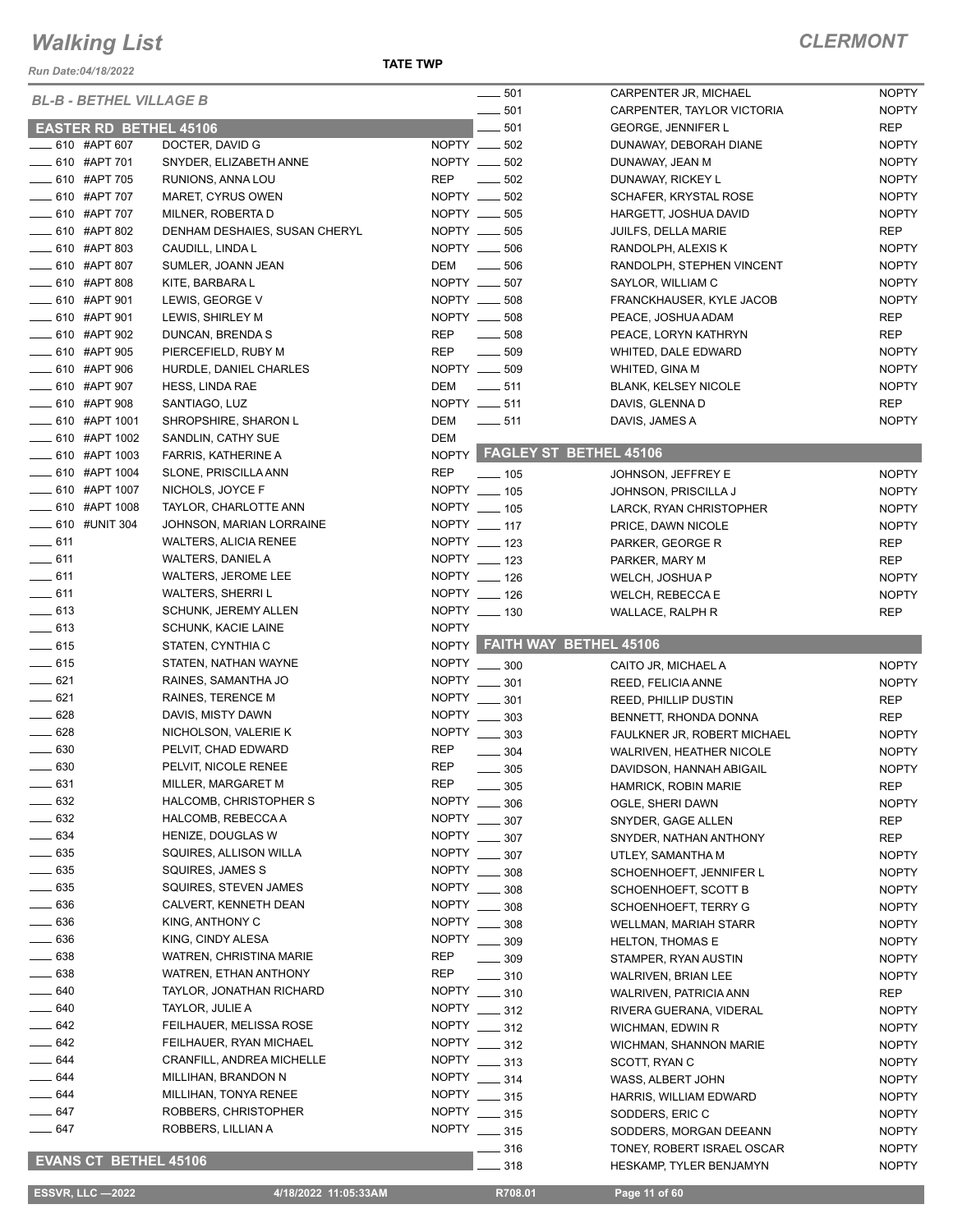*Run Date:04/18/2022*

| <b>BL-B - BETHEL VILLAGE B</b>       |                                           |                          | $- 627$                 | SUCKOW, NICHOLAS ALEXANDER                           | <b>NOPTY</b>             |
|--------------------------------------|-------------------------------------------|--------------------------|-------------------------|------------------------------------------------------|--------------------------|
|                                      |                                           |                          | $-629$                  | DAUGHERTY, FRANCES MARIE                             | <b>NOPTY</b>             |
| FAITH WAY BETHEL 45106               |                                           |                          | 630                     | DAY SR, JAMES W                                      | DEM                      |
| $\frac{1}{2}$ 320                    | <b>WILLHOFF, TRACY L</b>                  |                          | NOPTY -831              | <b>IRETON, KRYSTLE MARIE</b>                         | <b>NOPTY</b>             |
| $\frac{1}{2}$ 321                    | NORRIS, OLIVIA CLARK                      | NOPTY -                  | . 631                   | MOORE, CHRISTOPHER SCOTT                             | <b>NOPTY</b>             |
| $\frac{1}{2}$ 321                    | NORRIS, THOMAS BLAKE                      | NOPTY $-$                | . 633                   | SCHWAB, JEFF A                                       | <b>NOPTY</b>             |
| $\frac{322}{2}$                      | SMITH, BETTY J                            | <b>DEM</b>               | - 633                   | TAYLOR, CHAD THOMAS                                  | <b>NOPTY</b>             |
| $\frac{1}{2}$ 324                    | ABBATIELLO, ANTHONY MARK                  | $NOPTY$ -                | . 633                   | TAYLOR, KIMBERLY SUE                                 | <b>NOPTY</b>             |
| $\frac{324}{ }$                      | ABBATIELLO, TRACY L                       |                          | NOPTY - 634             | <b>CURLESS, CODY ROBERT</b>                          | <b>NOPTY</b>             |
| $\frac{1}{2}$ 325                    | HALL, ALTHEA E                            | <b>REP</b>               | $- 634$                 | WITTMEYER, WHITNEY RENEE                             | <b>NOPTY</b>             |
| $\frac{1}{2}$ 325                    | HALL, RODNEY D                            | <b>REP</b>               | $\frac{1}{2}$ 635       | WEDEMEYER, ANDREW JON                                | <b>NOPTY</b>             |
| $- 325$                              | MULLIS, HEATHER RENEE                     |                          | NOPTY -635              | WEDEMEYER, DANA A                                    | <b>NOPTY</b>             |
| $\frac{1}{2}$ 325                    | RHOTEN, HANNAH MARIE                      | $N$ OPTY $-$             | . 635                   | WEDEMEYER, J SCOTT                                   | <b>REP</b>               |
| $\frac{1}{2}$ 326                    | MIRICK, SHERRY L                          |                          | NOPTY - 636             | <b>BUSCHARD, AMY NICOLE</b>                          | <b>NOPTY</b>             |
| $\frac{1}{2}$ 326                    | POLLARD, CARL A                           | $NOPTY =$                | 636                     | <b>BUSCHARD, TYLER MICHAEL</b>                       | <b>NOPTY</b>             |
| $\frac{1}{2}$ 326                    | POLLARD JR, CARL ALPHONZO                 | NOPTY -                  | 637                     | JACOBS, MARY A                                       | <b>REP</b><br><b>REP</b> |
| $\frac{1}{2}$ 328                    | RIDENER, DANNY J                          | <b>NOPTY</b>             | 637<br>638              | <b>JACOBS, NORBERT L</b><br>CAMPBELL, DANIEL WILLARD | <b>NOPTY</b>             |
| $\frac{1}{2}$ 330                    | REINERT, GEORGE JAY                       | NOPTY -                  | 638                     | CAMPBELL, JENNIFER JANE                              | <b>NOPTY</b>             |
| $\frac{1}{2}$ 330                    | REINERT, HANNAH ELIZABETH                 | NOPTY $-$                | 638                     | KING, NICHOLAS RYAN                                  | <b>NOPTY</b>             |
| $\frac{1}{2}$ 330                    | REINERT, REBECCA K                        | $NOPTY =$                | 638                     | NOEL, KATHERINE JANE                                 | <b>NOPTY</b>             |
| $\frac{1}{2}$ 332                    | DURHAM, MELISSA SUE                       | $N$ OPTY $-$             | - 638                   | NOEL, TIMOTHY ISAAC                                  | <b>NOPTY</b>             |
| $\frac{1}{2}$ 334                    | WAGERS, BEVERLY D                         | NOPTY -                  | . 639                   | <b>OWENS, CHRISTOPHER</b>                            | <b>NOPTY</b>             |
| $\frac{1}{2}$ 336                    | BERGMAN-SZEGHI, JAMIE ERIN                | NOPTY -                  |                         | OWENS, JESSICA ANNE                                  | <b>NOPTY</b>             |
| $\frac{1}{2}$ 336                    | BOSTER, KATHLEEN DIANE                    |                          | NOPTY - 639             | BAKER, DEBORAH J                                     | <b>NOPTY</b>             |
| $\frac{1}{2}$ 336                    | <b>BOSTER, NATHAN KYLE</b>                |                          | NOPTY - 640<br>____ 640 | BAKER, JOHNATHAN W                                   | <b>NOPTY</b>             |
| FLORENCE AVE BETHEL 45106            |                                           |                          | $-640$                  | MANIS, PAUL EDWARD                                   | <b>NOPTY</b>             |
|                                      |                                           |                          | _ 641                   | SHANNON, SAMANTHA S                                  | <b>REP</b>               |
| 2968                                 | DAVIS, JACK H                             | $N$ OPTY $-$             | 642                     | MILLER, KRISTIAN R E                                 | <b>NOPTY</b>             |
| $-2978$                              | <b>BROCK, KATHY S</b>                     | <b>NOPTY</b>             | 642                     | SIZER, ASHLEY C                                      | DEM                      |
| $-2978$                              | CAMPBELL, DAVID SHANE                     | <b>NOPTY</b>             | . 642                   | SIZER, DANIEL JAMES                                  | <b>NOPTY</b>             |
| 2978                                 | CAMPBELL, SHEILA K                        | <b>NOPTY</b>             | 642                     | SIZER, JUSTIN CLIFFORD                               | <b>NOPTY</b>             |
| $- 2984$                             | JACOBS, RONALD E                          | <b>NOPTY</b>             | 643                     | WEBER, JOHN E                                        | <b>NOPTY</b>             |
| $-2984$                              | JACOBS, VIRGINIA DARLENE                  | <b>NOPTY</b>             | 643                     | <b>WEBER, PATRICIA D</b>                             | <b>NOPTY</b>             |
| $-2988$                              | LITTLE, RACHEL M                          | <b>NOPTY</b>             | 644                     | CARNAHAN, LANNA KAY                                  | <b>NOPTY</b>             |
| $- 2990$                             | DOYLE-MCELFRESH, PAIGE L                  | <b>REP</b>               |                         |                                                      |                          |
| 2990                                 | MCELFRESH, PAYTON REESE                   | <b>NOPTY</b>             | LILY WAY BETHEL 45106   |                                                      |                          |
| $\frac{1}{2990}$<br>$\frac{1}{2994}$ | MCELFRESH, TERRY D                        | <b>NOPTY</b>             | $-651$                  | ABSHIRE, JOSHUA STEVEN                               | <b>NOPTY</b>             |
|                                      | GREGORY, GEORGE W                         | <b>REP</b>               | $-651$                  | ABSHIRE, STEPHANIE J                                 | <b>NOPTY</b>             |
| $\frac{1}{2994}$                     | <b>GREGORY, JEWEL E</b>                   | <b>REP</b>               | NOPTY -651              | JEFFRE, ANGELA MARIE                                 | <b>NOPTY</b>             |
| $\frac{1}{2}$ 3300                   | <b>CLARY, CHRISTINA M</b>                 |                          | $\frac{1}{2}$ 651       | JEFFRE, JAMES E                                      | <b>NOPTY</b>             |
| <b>GRACE WAY BETHEL 45106</b>        |                                           |                          | 652                     | <b>EMERY, NANCY J</b>                                | <b>NOPTY</b>             |
|                                      |                                           |                          | $-652$                  | MARQUEZ, ABIGAIL RUTH                                | <b>NOPTY</b>             |
| $-401$                               | SMITH, SARAH JANE                         | <b>REP</b>               | $-652$                  | MARQUEZ, JAMES R                                     | <b>NOPTY</b>             |
| 401                                  | SMITH, TIMOTHY ADAM                       | <b>REP</b>               | $-652$                  | MARQUEZ, SANDRA JEAN                                 | <b>NOPTY</b>             |
| 404<br>404                           | <b>GIBSON, BRENDAK</b>                    | <b>DEM</b><br><b>REP</b> |                         |                                                      |                          |
| 405                                  | GIBSON, MARK W                            | <b>REP</b>               | S MAIN ST BETHEL 45106  |                                                      |                          |
|                                      | KAYLOR, JAMES C                           |                          | $\frac{1}{2}$ 112       | MAAS, MELISSA JEAN                                   | <b>NOPTY</b>             |
| $-405$<br>$-414$                     | KAYLOR, SHIRLEY A<br>DAIKER, BRIAN T      | <b>REP</b>               | NOPTY - 123             | MACQUEEN, STEPHEN D                                  | <b>NOPTY</b>             |
| $-414$                               | DAIKER, NANCY L                           |                          | NOPTY - 123             | MACQUEEN, VICKIE L                                   | <b>NOPTY</b>             |
| $-415$                               | ROSS, MICHAEL J                           | <b>REP</b>               | $\frac{1}{2}$ 124       | HODSON, CAROLYN B                                    | DEM                      |
| $-415$                               | ROSS, STEPHANIE NICHOLE                   | <b>REP</b>               | $\frac{1}{2}$ 124       | MOORE, RICHARD L                                     | <b>NOPTY</b>             |
| $-420$                               |                                           | NOPTY -                  | $-1241/2$               | STEVENS, GERALD M                                    | <b>NOPTY</b>             |
| $-420$                               | HOLLIFIELD, DAWN R<br>THOMPSON, JEFFREY E |                          | NOPTY - 129             | EGAN, DERRYN ROBERT                                  | <b>NOPTY</b>             |
| $-422$                               | CHILDERS, CHERYL                          |                          | NOPTY - 129             | KEEFER, CANDACE LYNN                                 | <b>NOPTY</b>             |
| $-422$                               | CHILDERS, ROY MICHAEL                     |                          | NOPTY - 129             | MOMAN, SPRING RAIN                                   | <b>NOPTY</b>             |
| $-423$                               | FELTS, JENNIFER M                         |                          | NOPTY - 136             | PITZER, ALEXIA DEVIN                                 | <b>NOPTY</b>             |
| $\frac{1}{2}$ 423                    | FELTS, KURT R                             |                          | NOPTY - 136             | PITZER, CHRISTINA ANN                                | <b>NOPTY</b>             |
|                                      |                                           |                          | $\frac{1}{2}$ 136       | PITZER, KAITLIN MARIE                                | <b>NOPTY</b>             |
| <b>HOPE WAY BETHEL 45106</b>         |                                           |                          | $-136$                  | PITZER JR, LARRY                                     | <b>REP</b>               |
| $- 627$                              | <b>BRADEN, YAVON MAYE</b>                 |                          | NOPTY - 136             | PITZER, SUSAN M                                      | <b>REP</b>               |
| $-627$                               | SHANNON, LINDSAY MARIE                    |                          | NOPTY - 137             | ABBOTT, DEBORAH LYNN                                 | <b>NOPTY</b>             |
|                                      |                                           |                          | —— 137                  | PERDULLA, MICHAEL FRANK                              | <b>NOPTY</b>             |
|                                      |                                           |                          |                         |                                                      |                          |
| <b>ESSVR, LLC -2022</b>              | 4/18/2022 11:05:33AM                      |                          | R708.01                 | Page 12 of 60                                        |                          |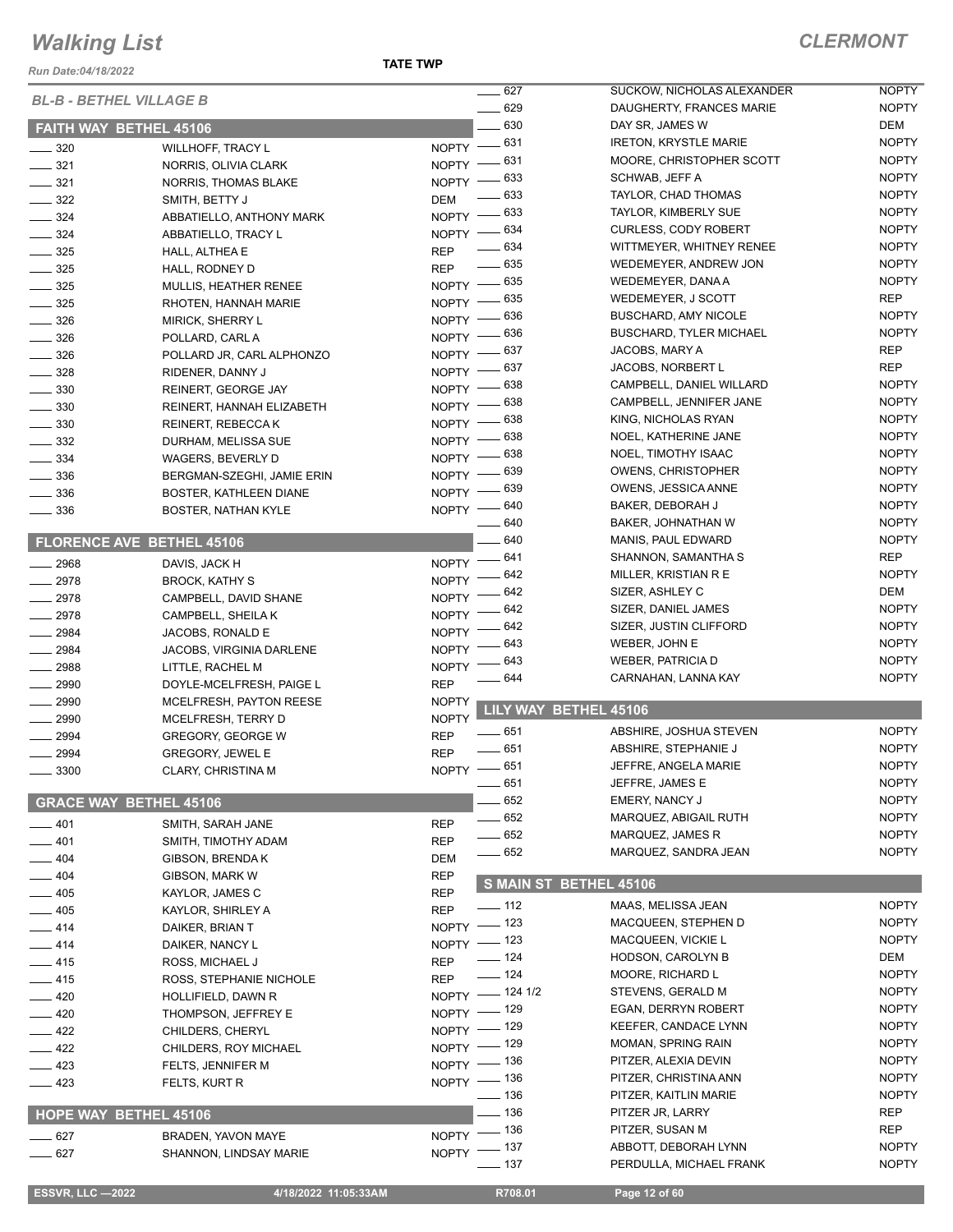#### *Run Date:04/18/2022*

**TATE TWP**

| <b>BL-B - BETHEL VILLAGE B</b> |                               |              | $-490$                         | WILLOUGHBY, JANET KAY       | <b>NOPTY</b> |
|--------------------------------|-------------------------------|--------------|--------------------------------|-----------------------------|--------------|
|                                |                               |              | $-497$                         | <b>BURGER, ANDREA M</b>     | <b>NOPTY</b> |
| S MAIN ST BETHEL 45106         |                               |              | $-497$                         | BURGER, BRYAN J             | <b>NOPTY</b> |
| $- 140$                        | PARKER, KATRINA ELIZABETH     |              | NOPTY __ 497                   | LAMB JR, DENNIS S           | <b>NOPTY</b> |
| $\frac{1}{2}$ 140              | WALLACE, TONY C               |              | NOPTY $- 506$                  | HOLLINGSWORTH, ALEXANDRIA M | <b>NOPTY</b> |
| $- 140$                        | WALLACE JR, TONY C            |              | NOPTY -606                     | MONTUNNAS, ABIGAIL          | <b>NOPTY</b> |
| $\frac{1}{202}$                | BYRD, MICHAEL ALLEN           |              | NOPTY __ 506                   | MONTUNNAS, ADAM A           | <b>NOPTY</b> |
| $-202$ ##1                     | <b>JACKSON, DEWEY E</b>       |              | NOPTY -606                     | MONTUNNAS, ALEXANDER J      | <b>NOPTY</b> |
| $\frac{1}{202}$ #APT 1         | DEROSE, AUSTIN N              |              | NOPTY __ 506                   | MONTUNNAS, TERRY L          | <b>NOPTY</b> |
| $\frac{1}{202}$ #APT 1         | HILL JR, SCOTT ALLEN          |              | NOPTY -606                     | ROCHE, ELIZABETH            | <b>NOPTY</b> |
| $\frac{1}{205}$                | JOHNSON, JASON JOSEPH         |              | NOPTY __ 507                   | STEPHENS, ANGELA DAWN       | <b>NOPTY</b> |
| $\frac{1}{207}$                | <b>BOGART, BONNIE S</b>       | <b>DEM</b>   |                                |                             |              |
| $\frac{1}{207}$                | <b>BOGART, DWIGHT</b>         | <b>REP</b>   | MC MURCHY AVE BETHEL 45106     |                             |              |
| $\frac{1}{214}$                | DEAN, MELVIN A                | <b>REP</b>   | $\frac{1}{2}$ 100              | WARREN, CASSANDRA MARIE     | <b>NOPTY</b> |
| $\sim$ 220                     | <b>BLACK, TERRANCE SEAN</b>   |              | NOPTY __ 102                   | ONEIL, DEBORAH C            | <b>NOPTY</b> |
| $\frac{1}{225}$                | <b>SCHIRMER, LORRA J</b>      | <b>REP</b>   | $\frac{1}{2}$ 102              | ONEIL, HOWARD C             | <b>NOPTY</b> |
| $\frac{227}{2}$                | AUSMAN JR, ARTHUR JAMES       |              | NOPTY __ 103                   | ALTMAN, JANICE F            | DEM          |
| $\frac{227}{2}$                | AUSMAN, PAMELA G              |              | NOPTY __ 103                   | ALTMAN, JENNIFER A          | DEM          |
| $\frac{1}{228}$                | BURTON, JUDY LYN              |              | NOPTY __ 103                   | DAWSON, PAIGE NIKOLE        | <b>NOPTY</b> |
| $\frac{228}{2}$                | <b>IRETON, DANIEL W</b>       | <b>REP</b>   |                                |                             |              |
|                                |                               |              | $\frac{1}{16}$<br>NOPTY __ 116 | HAGER, CLYDE M              | <b>NOPTY</b> |
| $\frac{1}{228}$                | PAPADATOS, REAGAN ELIZABETH   |              |                                | NEWBERRY, AMY LYNN          | <b>NOPTY</b> |
| $\frac{1}{2}$ 231              | MILLMAN, GEORGE T             |              | REP ______ 116                 | NEWBERRY, GERALD RAY        | <b>NOPTY</b> |
| $\frac{1}{2}$ 236              | PARKER III, RALPH A           |              | NOPTY __ 120                   | PATTON, RITA J              | <b>NOPTY</b> |
| $\frac{242}{2}$                | <b>FRANKLIN, PATRICIA SUE</b> |              | NOPTY __ 120                   | PATTON, STANLEY R           | <b>NOPTY</b> |
| $\frac{272}{2}$                | <b>HENDERSON, JAMES</b>       |              | NOPTY __ 121                   | KENNARD, BRIDGETTE NICKOLE  | <b>NOPTY</b> |
| $\frac{1}{2}$ 301              | TAGGERT, CURTIS S             |              | NOPTY __ 121                   | KENNARD III, RICHARD C      | <b>NOPTY</b> |
| $\frac{1}{2}$ 304              | PAGLIARO, KARA LYDIA MICHELLE |              | NOPTY __ 134                   | MARLOW, FLOYD EDWARD        | <b>NOPTY</b> |
| $- 304$                        | PAGLIARO, SYLVIA ANN          |              | NOPTY __ 151                   | GUNN, DONNA J               | <b>REP</b>   |
| $\frac{1}{2}$ 310              | COLLINS, ALEXANDER J          |              | NOPTY __ 156                   | FLETCHER, ELIZABETH F       | <b>NOPTY</b> |
| $\frac{1}{2}$ 315              | CASELTINE, THELMA J           | <b>REP</b>   | $\sim$ 156                     | HARRIS, SETH TAYLOR         | <b>NOPTY</b> |
| $\frac{1}{2}$ 315              | MCKINNON, LUANN               |              | NOPTY __ 156                   | LEMMING JR, WILLIAM JOSEPH  | <b>NOPTY</b> |
| $\frac{1}{2}$ 317              | LOCKE, LARRY C                |              | NOPTY __ 156                   | NIEMAN, MELANIE RENEE       | <b>NOPTY</b> |
| $\frac{1}{2}$ 318              | DEBELL, REGINA K              |              | NOPTY __ 159                   | ARMSTRONG, ANGELA R         | <b>REP</b>   |
| $\frac{1}{2}$ 324              | SMITH, MICHEAL L              | DEM          | $- 162$                        | <b>JACOBS, TINA MARIE</b>   | <b>NOPTY</b> |
| $\frac{1}{2}$ 324              | SMITH, VERNETTE R             | <b>DEM</b>   |                                |                             |              |
| $\frac{1}{2}$ 325              | COOK, CHRISTOPHER NATHANIEL   |              | NOPTY MOUND ST BETHEL 45106    |                             |              |
| $\frac{1}{2}$ 325              | COOK, VICTORIA LYNN           |              | NOPTY __ 125                   | DUNN, BARBARA F             | DEM          |
| $\frac{1}{2}$ 325              | <b>HESS, DUSTIN DANIEL</b>    |              | NOPTY __ 125                   | DUNN, CHELSEA CALAIS        | <b>NOPTY</b> |
| $\frac{1}{2}$ 340 #APT 2       | NEAL, NELLIE C                |              | NOPTY __ 125                   | DUNN II, WILLIAM R          | DEM          |
| -840 #APT 2                    | SEXSON, ANGELA M              |              | NOPTY __ 126                   | SCOTT, WHITTNEY KAY         | <b>NOPTY</b> |
| $-340$ #APT 3                  | CLARK, DAKOTA JAMES           |              | NOPTY __ 202                   | DREW, ELIJAH B              | <b>NOPTY</b> |
| 341                            | NEALAN, CHARLOTTE             |              | NOPTY __ 202                   | PARSONS, BESSIE J           | <b>NOPTY</b> |
| $- 341$                        | NEALAN, ROBERT ERNEST         |              | NOPTY __ 202                   | PARSONS, KENNETH JOHN       | <b>REP</b>   |
| 417                            | <b>CHANDLER, ERIN RENAE</b>   |              | NOPTY __ 206                   | COLLOPY, THOMAS MICHAEL     | <b>NOPTY</b> |
| 423                            | EYER, DIRK MATTHEW            |              | NOPTY __ 206                   | COLLOPY, WENDY ANN          | <b>REP</b>   |
| 432                            | PATRICK, SALLY L P            |              | NOPTY __ 250                   | AUSMAN, COURTNEY LEIGH      | <b>NOPTY</b> |
| $-444$                         | BEIGHLE, BENJAMIN R           | REP          | $\frac{1}{250}$                | AUSMAN, JOEL EVAN           | <b>NOPTY</b> |
| $-444$                         | CMEHIL, DAVID W               | <b>REP</b>   | $\sim$ 294                     | AUSMAN, ALAN J              | REP          |
| 444                            | RICHMOND, BETH A              | REP          | $\frac{1}{294}$                | AUSMAN, SHARON M            | <b>REP</b>   |
| __ 448                         | REEVES, DEBRA WYANDT          |              | NOPTY __ 297                   |                             | <b>NOPTY</b> |
| — 448                          | STOCKTON, DOUGLAS E           | REP          |                                | EPPERSON, LARRY             |              |
|                                |                               |              | $-297$                         | EPPERSON, MELISSA SUE       | <b>NOPTY</b> |
| _ 448                          | STOCKTON, LINDA J             | REP          | $\frac{1}{298}$                | EVANS, KAREN A              | <b>REP</b>   |
| $-448$                         | YOUNG, JOHN-DAVID ROSS        | <b>REP</b>   | E PLANE ST BETHEL 45106        |                             |              |
| 448                            | YOUNG, LISA KAY               | <b>REP</b>   |                                |                             |              |
| $-449$                         | ANGEL, KATHLEEN SUSAN         | <b>REP</b>   | ____ 101 #APT 1                | FORSEE II, GREGORY ALLEN    | <b>NOPTY</b> |
| _ 449                          | ANGEL, RANDALL WAYNE          | <b>NOPTY</b> | $\frac{1}{207}$                | HAHN JR, STEPHAN DARROL     | <b>NOPTY</b> |
| 453                            | COLLIER, HANIBAL H            | <b>NOPTY</b> | ____ 207 #APT 2B               | ABBOTT, MEHLEA A            | <b>NOPTY</b> |
| $-453$                         | COLLIER, MARILYN R            | REP          | $\sim$ 223                     | THOMAS, JENNIFER N          | <b>NOPTY</b> |
| 471                            | CHANDLER, JANICE A            | REP          | $\sim$ 223                     | THOMAS, JEREMY W            | <b>NOPTY</b> |
| $-471$                         | STANFORTH, MARTHA L           | REP          | $\frac{1}{2}$ 231              | PRIDE, KIMBERLY K           | DEM          |
| $-471$                         | STANFORTH, MICHAEL E          | REP          | $\equiv$ 231                   | PRIDE, SHELBY ELIZABETH     | <b>NOPTY</b> |
| $-483$                         | MERANDA, BONNIE J             | <b>NOPTY</b> | 231                            | PRIDE, WILLIAM E            | DEM          |
| $- 490$                        | HARRIS, SAMANTHA L            |              | NOPTY __ 231                   | PRIDE JR, WILLIAM EDGAR     | <b>REP</b>   |
| <b>ESSVR, LLC -2022</b>        | 4/18/2022 11:05:33AM          |              | R708.01                        | Page 13 of 60               |              |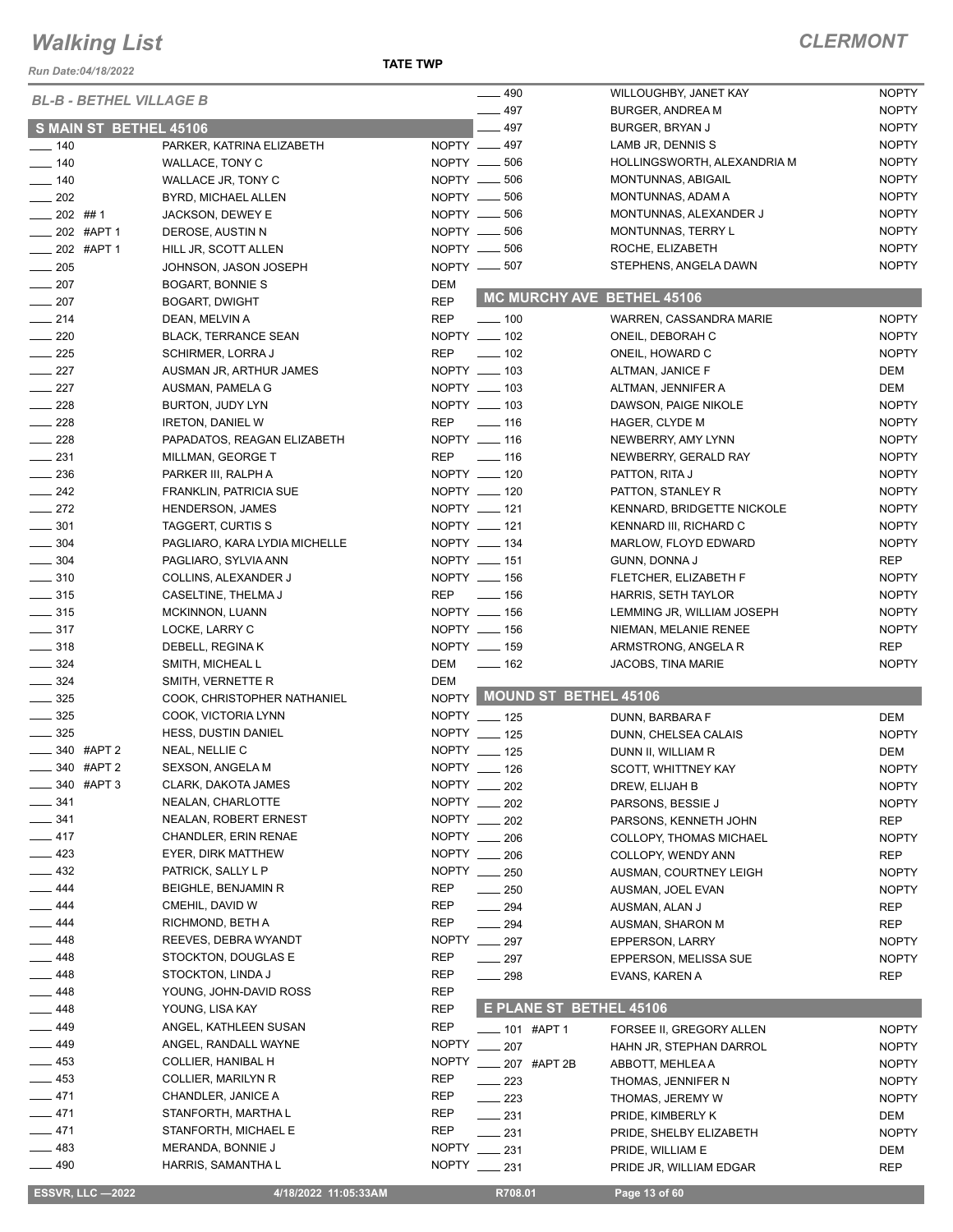*Run Date:04/18/2022*

| <b>BL-B - BETHEL VILLAGE B</b> |                             |                    | $\overline{\phantom{0}}$ 116    | NEW, JUSTIN TODD               | <b>DEM</b>   |
|--------------------------------|-----------------------------|--------------------|---------------------------------|--------------------------------|--------------|
|                                |                             |                    | 205<br>$\sim$                   | STORY, MINERVA E C             | <b>NOPTY</b> |
| <b>E PLANE ST BETHEL 45106</b> |                             |                    | 205                             | STORY III, MYRON ALEXANDER     | <b>NOPTY</b> |
| $-245$                         | ALLEN, LARRY DALE           | <b>NOPTY</b>       | 208                             | <b>GARDNER, DARIN CHAISE</b>   | <b>NOPTY</b> |
| $\frac{1}{245}$                | HUTCHERSON, BRENDA KAY      | <b>NOPTY</b>       | 208                             | RATLIFF, KELSEY J              | <b>NOPTY</b> |
| $-251$                         | MULLETT, BRANDON LEE        | <b>NOPTY</b>       | 208 #14                         | DITMORE, ASHLEY DANIELLE       | <b>NOPTY</b> |
| $\frac{1}{251}$                | MULLETT, CINDY L            | <b>NOPTY</b>       | 208 #APT 1                      | <b>BALL, BRIAN ROBERT</b>      | <b>NOPTY</b> |
|                                |                             | <b>NOPTY</b>       | 208 #APT 4                      | <b>HERRINGTON, BONNIE LYNN</b> | <b>NOPTY</b> |
| $\sim$ 255                     | KESTEL II, ANTHONY W        |                    | 208 #APT 4                      | <b>HOLLAND, JAMES TERRY</b>    | <b>NOPTY</b> |
| $\frac{1}{255}$                | <b>KESTEL, MARY ANN</b>     | <b>NOPTY</b>       | 208 #APT 4                      | <b>WHITTINGTON, MELISSA A</b>  | <b>NOPTY</b> |
| $-261$                         | PLANCK, VIOLET L            | <b>REP</b>         | 208 #APT 5                      | <b>BAILEY, KEVIN GREEN</b>     | <b>NOPTY</b> |
| $-267$ 1/2                     | CARVER, JAMES R             | <b>DEM</b>         | 208 #APT 6                      | DUGGER, BUSTER PAUL            | <b>NOPTY</b> |
| $\frac{273}{2}$                | <b>WILHOIT, CORY RAY</b>    | <b>NOPTY</b>       | 208 #APT 7                      | JONES, DAVID JOE               | <b>NOPTY</b> |
| $-277$                         | HARRISON, DONNIE JACOB      | <b>NOPTY</b>       | 208 #APT 8                      | HARPER, MARIA C                | <b>NOPTY</b> |
| $-277$                         | HARRISON, DONNIE RAY        | <b>NOPTY</b>       | 208 #APT 9                      | COOLEY, NATHAN L               | <b>NOPTY</b> |
| $-277$                         | SMITH, CYNTHIA L            | NOPTY <sup>-</sup> | 208 #APT 13                     | GUINN, ALYSCHA NICOLE          | <b>NOPTY</b> |
| $\equiv$ 281                   | SMITH, THOMAS W             | <b>REP</b>         | 208 #APT 13                     | <b>MANN, CHASE REED</b>        | <b>NOPTY</b> |
| $\sim$ 295                     | CAUDILL, ASHLEE MICHELLE    | <b>NOPTY</b>       | 208 #APT 14                     | DREW, BRANDON D                | <b>NOPTY</b> |
| $\sim$ 297                     | STANCHFIELD, BETTY M        | <b>NOPTY</b>       | 208 #APT 14                     | LYLE, KIESHA MARIE             | <b>NOPTY</b> |
| $\frac{1}{2}$ 297              | STANCHFIELD, ROBERT E       | <b>NOPTY</b>       | 208 #APT 16                     |                                | <b>NOPTY</b> |
| $\frac{1}{2}$ 303              | <b>JASONTEK, RICHARD D</b>  | <b>NOPTY</b>       |                                 | HACKNEY, CANDI FAYE            |              |
| $\frac{1}{2}$ 303              | <b>JASONTEK, VICTORIA L</b> | <b>NOPTY</b>       | 221                             | <b>FULTON, PAIGE L</b>         | <b>NOPTY</b> |
| $\frac{1}{2}$ 305              | HOWARD, RONALD D            | <b>NOPTY</b>       | 417                             | <b>MEYER, TIMOTHY T</b>        | <b>NOPTY</b> |
| $\frac{1}{2}$ 309              | SUTTLES, DONALD R           | <b>NOPTY</b>       | 417                             | THOMAS, HAROLD DUSTIN          | <b>NOPTY</b> |
| $\frac{1}{2}$ 309              | SUTTLES, GINGER L           | <b>NOPTY</b>       | 418                             | LANE, DONALD G                 | <b>NOPTY</b> |
| $- 319$                        | NAIBICH, ALLA               | <b>NOPTY</b>       | 418                             | LANE, JOSHUA ERIC              | <b>NOPTY</b> |
| $\frac{1}{2}$ 323              | FRAZEE, BRENDA K            | <b>NOPTY</b>       | 418                             | LANE, NANCY A                  | <b>REP</b>   |
| 339                            | MOORE, EVAN DANIEL          | <b>REP</b>         | 422                             | CLIFT, CARLOS ROY              | <b>NOPTY</b> |
| $\frac{1}{2}$ 339              | MOORE, JAY D                | <b>REP</b>         | 422                             | CLIFT, GREGORY TODD            | <b>NOPTY</b> |
| $-341$                         | BIERLY, GERALD W            | <b>REP</b>         | $-422$                          | CLIFT, TINA F                  | <b>NOPTY</b> |
| 403 #APT 4                     | CONNER, DENNIS E            | <b>NOPTY</b>       | _ 422                           | <b>GRAY, JILLIAN MARIE</b>     | <b>NOPTY</b> |
|                                |                             |                    |                                 |                                |              |
| <b>W PLANE ST BETHEL 45106</b> |                             |                    | <b>SPRING ST BETHEL 45106</b>   |                                |              |
| $\frac{1}{2}$ 113              | ABERCROMBIE, NATHAN         | <b>NOPTY</b>       | $-105$ #APT 1                   | FIELDS, MARY LOU               | <b>NOPTY</b> |
| $\equiv$ 113                   | MOORE, JACQUELINE SUE       | <b>NOPTY</b>       | $-105$ #APT 2                   | LYNCH, TAMMY R                 | <b>NOPTY</b> |
| ___ 119 #APT 1                 | LOUDERMILK, KATELIN ASHLEY  | <b>NOPTY</b>       | 105 #APT 2                      | REYNOLDS, MONTANA SKYE         | <b>NOPTY</b> |
| ____ 119 #APT 1                |                             | <b>NOPTY</b>       | 2688                            | SPILLER, JUDY MARGOT           | <b>NOPTY</b> |
|                                | LUECKE, JEREMY LEE          | <b>NOPTY</b>       | 2688                            | SPILLER, PAUL DAVID            | <b>NOPTY</b> |
| ____ 119 #APT 2                | AKERS, RAINA LANETTE        | <b>NOPTY</b>       | 2693                            | ORME, KELLY DAWN               | <b>NOPTY</b> |
| 207 #APT 1A                    | WILLIAMS, SHAINA KAREN      | <b>NOPTY</b>       | 2697                            | ANNIS, KEITH GARRET            | <b>NOPTY</b> |
| 207 #APT 2B                    | MEEKER, JANELE RACHEAL      | NOPTY -            | 2697                            | ANNIS, NADINE CAROLINE         | <b>NOPTY</b> |
| 207 #APT 2B                    | PIERCE, MATTHEW PAUL        |                    | NOPTY -2701                     | HOWEY, JEFFREY JOHN            | <b>NOPTY</b> |
| 207 #APT 3C                    | HAUSER, BRITTANY JO         |                    | 2701                            | HOWEY, JOHN E                  | <b>NOPTY</b> |
| 207 #APT 4D                    | PUCKETT, ERIKA MARIE        | <b>NOPTY</b>       | 2701                            | HOWEY, TERESA L                | <b>NOPTY</b> |
| 403 #APT 1                     | MC CALL, CHERRIE D          | <b>NOPTY</b>       | 2705                            | TAULBEE, JOYCE D               | <b>NOPTY</b> |
| 403 #APT 2                     | ABNER, DAMAN ZAYNE          | <b>NOPTY</b>       | 2710                            | <b>FARRIS, JOSHUA TYLER</b>    | <b>NOPTY</b> |
| _403 #APT 3                    | VENTERS, HAROLD CLAY        | <b>NOPTY</b>       | 2710                            | HOSTETLER, AZRA HEATHER RENEE  | DEM          |
| $-517$                         | FAZIOLI, EDWARD EARL        | <b>NOPTY</b>       | 2710                            | HOSTETLER, JOHNNY HALO         | DEM          |
| $-517$                         | <b>WEBER, TASHA MARIE</b>   | <b>NOPTY</b>       |                                 |                                | <b>NOPTY</b> |
| $- 719$                        | GOOD, LAUREN ELIZABETH      | NOPTY <sup>-</sup> | 2712                            | <b>SCANLAN, PATRICK C</b>      |              |
|                                |                             |                    | 2712                            | <b>SCANLAN, ROBIN LYNN</b>     | <b>NOPTY</b> |
| SOUTH ST BETHEL 45106          |                             |                    | STATE ROUTE 133 BETHEL 45106    |                                |              |
| $\equiv$ 106                   | <b>EAST, NANCY C</b>        | <b>NOPTY</b>       |                                 |                                |              |
|                                |                             |                    | $-2572$                         | WIECHEL, LUCAS HENRY           | <b>NOPTY</b> |
| <b>E SOUTH ST BETHEL 45106</b> |                             |                    | 2572                            | WIECHEL, SANDRA K              | <b>NOPTY</b> |
| $- 106$                        | <b>SENTERS, JAMES G</b>     | <b>NOPTY</b>       |                                 |                                |              |
| $- 126$                        | HOUCHIN, HAROLD N           | <b>NOPTY</b>       | <b>W TOWER ALY BETHEL 45106</b> |                                |              |
| $- 126$                        | HOUCHIN, HAROLD WAYNE       | <b>NOPTY</b>       | - 120                           | EALY, SHANNAN L                | <b>NOPTY</b> |
| $- 126$                        | HOUCHIN, JONATHON CALVIN    | <b>NOPTY</b>       |                                 |                                |              |
| $- 126$                        | HOUCHIN, TERRI A            | <b>NOPTY</b>       | S UNION ST BETHEL 45106         |                                |              |
| $- 132$                        |                             |                    | NOPTY - 105                     | ROSS, DENNY R                  | <b>NOPTY</b> |
|                                | SCHUSTER, WHITNEY E         |                    | NOPTY - 107 #APT 10             | HITZ, MICHAEL D                | <b>NOPTY</b> |
| $- 150$                        | BOOTHBY, BRANDON D T        |                    | $\frac{1}{2}$ 110               | KABLER, TERRY L                | <b>NOPTY</b> |
| <b>W SOUTH ST BETHEL 45106</b> |                             |                    | $-112$                          | COCKRUM, CHARLES DONALD        | <b>NOPTY</b> |
|                                |                             |                    | $- 125$                         | PERCY, IRVIN GEORGE            | <b>NOPTY</b> |
|                                |                             |                    |                                 |                                |              |
| <b>ESSVR, LLC -2022</b>        | 4/18/2022 11:05:33AM        |                    |                                 |                                |              |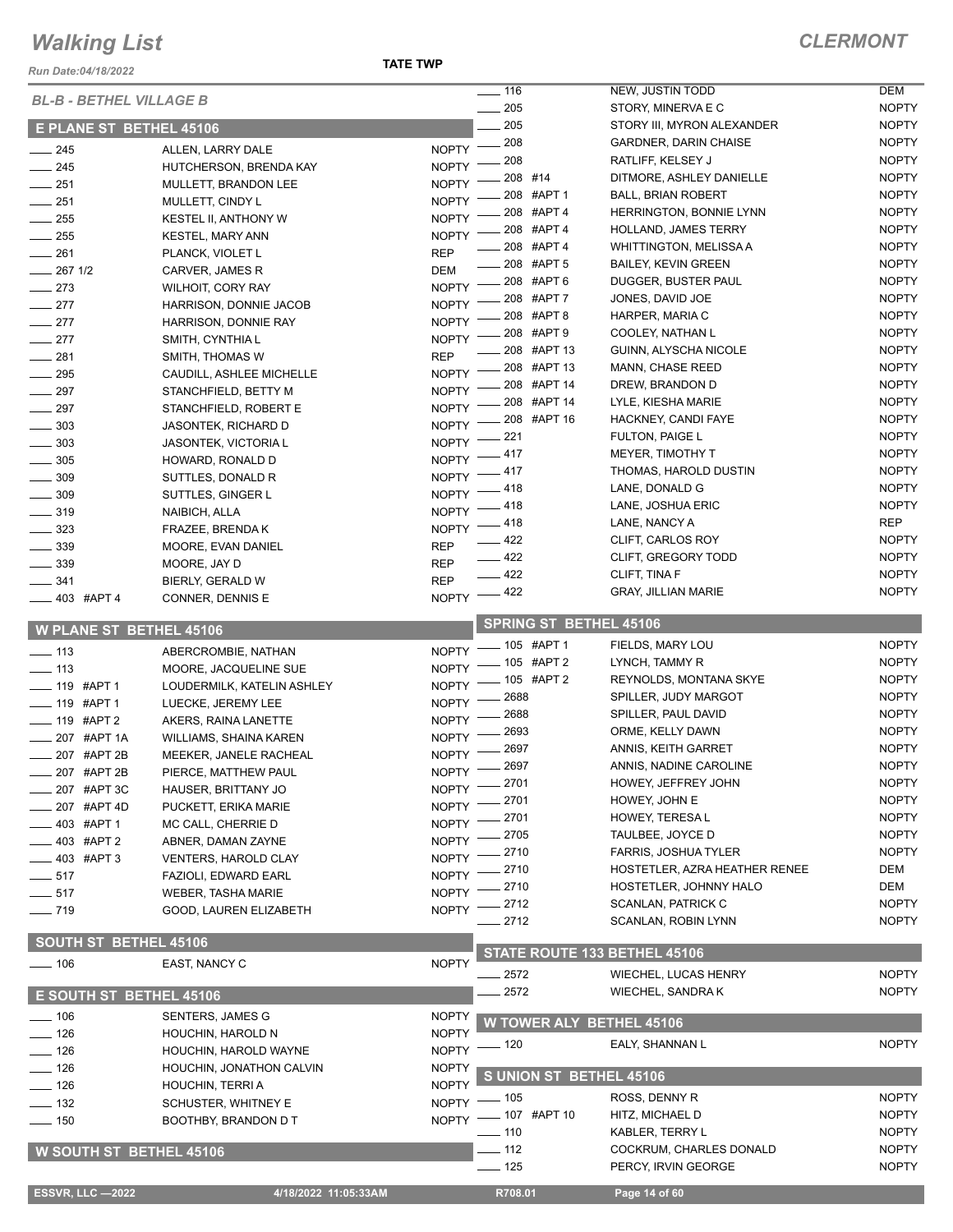*Run Date:04/18/2022*

| <b>BL-B - BETHEL VILLAGE B</b> |                               |              | $\frac{1}{2}$ 315            | <b>GELTER, GARY D</b>           | <b>NOPTY</b> |
|--------------------------------|-------------------------------|--------------|------------------------------|---------------------------------|--------------|
|                                |                               |              | $\frac{1}{2}$ 315            | <b>GELTER, TRACIE LYNN</b>      | <b>NOPTY</b> |
| S UNION ST BETHEL 45106        |                               |              | 325                          | CARTER, CHANTSEY S              | <b>NOPTY</b> |
| $-$ 125 #APT A                 | COLLINS, RUTH E               |              | NOPTY __ 325                 | CARTER JR, PAUL W               | <b>NOPTY</b> |
| $-$ 127 #APT A                 | <b>CRIDER, CHRISTOPHER L</b>  |              | NOPTY __ 328                 | FITE, TYLER TIMOTHY             | <b>NOPTY</b> |
| $\frac{1}{2}$ 133              | MARTIN, STEPHANIE JEANNE      |              | NOPTY __ 340                 | MERRILL, JERRI A                | <b>NOPTY</b> |
| $\frac{1}{2}$ 134              | FREDERICK, CANDI LYNNE        |              | NOPTY -840                   | RILEY, LINDA S                  | <b>NOPTY</b> |
| $\frac{1}{2}$ 134              | HOOBLER, LOGAN TYLER          |              | NOPTY __ 410                 | CHASE, MICHAEL WILLIAM          | <b>NOPTY</b> |
| -84 #APT 2                     | SMALLS MILLER, LORI ANN       |              | NOPTY __ 411                 | CRAWFORD, ALISA D               | <b>NOPTY</b> |
| <b>LEGGILE 134 #APT 3</b>      | <b>HEDRICK, KIMBERLY DAWN</b> |              | NOPTY __ 411                 | SHARPE, JOSHUA KELLY            | <b>NOPTY</b> |
| $- 134$ #APT 3                 | <b>HEDRICK, TYLER ALLEN</b>   |              | NOPTY __ 414                 | ARKENAU, KELSEY DAWN            | <b>NOPTY</b> |
| - 134 #APT 4                   | STUMPF, PATRICIA L            |              | NOPTY __ 414                 | TURNER, RYAN JOSEPH             | <b>NOPTY</b> |
| $\frac{1}{2}$ 134 #APT 5       | ELAM, RACHEL MARIA            |              | NOPTY __ 415                 | BURNETTO, TAYLOR DREW           | <b>NOPTY</b> |
| $\frac{1}{2}$ 134 #APT 5       | WILSON, COURTNEY RAE          |              | NOPTY __ 418                 | REEVES, GWENDA L                | <b>NOPTY</b> |
| $\frac{1}{2}$ 134 #APT 10      | WOODRUFF, NICOLE J            |              | NOPTY __ 419                 | LINDSLEY II, GEORGE T           | REP          |
| $\frac{1}{2}$ 134 #APT 12      | HOOBLER, CHRISTOPHER D        |              | NOPTY __ 419                 | WAGNER, JEANNETTE LYNN          | <b>REP</b>   |
| $\frac{1}{2}$ 134 #APT 12      | <b>HOOBLER, HEATHER N</b>     |              | NOPTY __ 419                 | YOUNG, JAMIE                    | <b>NOPTY</b> |
| $\frac{1}{2}$ 134 #APT 13      | WILLIAMS, BRIAN K             |              | NOPTY __ 419                 | YOUNG, LOIS J                   | <b>NOPTY</b> |
| $\frac{1}{2}$ 134 #APT 13      | WILLIAMS, DAWN M              |              | NOPTY __ 425                 | EVANS, JERRID AUSTIN            | <b>NOPTY</b> |
| ____ 134 #APT 14               | WARD, MICHAEL STERLING        |              | REP 425                      | EVANS, SARAH BETH               | <b>NOPTY</b> |
| $\frac{1}{2}$ 134 #APT 15      | <b>BARE, BRENDA RENE</b>      |              | NOPTY __ 425                 | TAYLOR, BRIAN SCOTT             | <b>NOPTY</b> |
| $\frac{1}{2}$ 134 #APT 15      | LIZCANO, TATIANA ISABEL       |              | NOPTY -426                   | <b>VOTEL, MICHAEL TYLER</b>     | <b>REP</b>   |
| <b>______ 134 #APT 15</b>      | MALLORY, JARRETT GERARD       |              | NOPTY __ 426                 | WHISNER, CHELSI NICOLE          | REP          |
| -8 134 #UNIT 9                 | CLARK, BRADLEY DALE           |              | NOPTY __ 435                 | MALICOAT, RUTH M                | <b>NOPTY</b> |
| $\frac{1}{2}$ 138              | MARSHALL, PATRICIA ANN        |              | NOPTY __ 438                 | HODGSON, CHARLENE T             | <b>NOPTY</b> |
| $\frac{1}{2}$ 139              | HENSON, DONNAL                |              | NOPTY __ 438                 | HODGSON JR, DONALD E            | <b>NOPTY</b> |
|                                |                               |              | NOPTY __ 439                 | PARLIER, CHARLES LAWRENCE       | <b>NOPTY</b> |
| $- 140$                        | HARDY, TAMMY J                |              | NOPTY __ 439                 |                                 | <b>NOPTY</b> |
| $\frac{1}{201}$                | MCMULLEN, FELICIA RAE         |              |                              | PARLIER, LAWRENCE E             | <b>NOPTY</b> |
| $-201$                         | MCMULLEN, PHOENIX M           |              | NOPTY __ 504                 | HUBBARD, JAMES RAY              |              |
| $-201$                         | STEVENS, RAYMOND GREGORY      |              | NOPTY __ 504                 | HUBBARD, JENNIFER M             | <b>NOPTY</b> |
| $\frac{1}{202}$                | STEELMAN, DAWN LEE            |              | NOPTY __ 504                 | HUBBARD, ZAKERY JAMES EVEAN     | <b>NOPTY</b> |
| $-204$                         | FORTIN, JERI LYNN             |              | NOPTY __ 508                 | KELLEY, JAMIE SUE               | DEM          |
| $\frac{1}{204}$                | OWENS, ROBERT F               |              | NOPTY __ 508                 | KELLEY, SHANE M                 | DEM          |
| $\frac{1}{204}$                | PELS, TINA H                  |              | NOPTY __ 510                 | HAAS, COURTNEY A                | <b>NOPTY</b> |
| $\frac{1}{215}$                | WEIGAND, STEVEN J             |              | REP __ 513                   | SHEBESTA, KEVIN A               | <b>NOPTY</b> |
| $\frac{1}{221}$                | BELL, AMANDA R                |              | NOPTY __ 515                 | MOSBACKER II, DAVID ALAN        | <b>NOPTY</b> |
| $\frac{221}{2}$                | <b>HEITMEYER, JUSTIN M</b>    |              | NOPTY __ 515                 | MOSBACKER, JEANETTE MARIE       | <b>NOPTY</b> |
| $\frac{224}{5}$                | MEURER JR, RAYMOND CHARLES    |              | NOPTY __ 517                 | <b>BLANTON, BETTY LORAINE</b>   | <b>NOPTY</b> |
| $\frac{227}{2}$                | MEURER, PATRICIA ANN          |              | NOPTY __ 517                 | COMBS, LAURA E                  | <b>NOPTY</b> |
| $-230$                         | SHERMAN, SHERISE E            |              | NOPTY __ 519                 | MAUNTEL, GARY LEE               | <b>NOPTY</b> |
| 230                            | SHERMAN, STEVEN LYNN          |              | NOPTY __ 525                 | COOPER, JUDITH E                | REP          |
| 232                            | HINTON, DONDE C               |              | NOPTY __ 527                 | FRALEY, AMBER D                 | <b>NOPTY</b> |
| $=$ 233                        | MOORE, VIOLA P                |              | NOPTY __ 528                 | CANTER, MARIAH RENNE            | <b>NOPTY</b> |
| 237                            | PROFFITT, JOHN W              |              | NOPTY __ 528                 | CANTER, REBECCA A               | <b>NOPTY</b> |
| 242                            | BURDINE, DEVON LYNN           |              | NOPTY __ 532                 | ROBERTSON, AMANDA LOUISE PAULIN | <b>NOPTY</b> |
| $\sim$ 243                     | ADAMS, CINDY L                |              | NOPTY __ 532                 | ROBERTSON II, REYNOLDS L        | <b>NOPTY</b> |
| $-243$                         | <b>BRANNING, TRAVIS M</b>     |              | NOPTY __ 533                 | PIERCE, MARY J                  | REP          |
| $\frac{1}{2}$ 303              | RIEDEL, BRANDYN LEWIS         |              | NOPTY __ 536                 | FELDKAMP IV, CHARLES CORLISS    | <b>NOPTY</b> |
| $\frac{1}{2}$ 304              | BUELL SR, WILLIAM DOUGLAS     |              | NOPTY __ 536                 | JONES, RACHEL A                 | <b>NOPTY</b> |
| $\frac{1}{2}$ 304              | MOORE, VICKIE D               |              | NOPTY __ 538                 | FRETER, JOHNATHAN CHARLES       | <b>NOPTY</b> |
| $\frac{1}{2}$ 304              | ROBB, GWENDOLYN CORRINE       | <b>NOPTY</b> |                              |                                 |              |
| $- 304$                        | WARDEN, CAITLIN TAMARA        |              | NOPTY WWATER ST BETHEL 45106 |                                 |              |
| $-304$                         | WARDEN, GAVAN ARIC            |              | NOPTY __ 150                 | <b>HELTON, LEANN</b>            | DEM          |
| $-304$                         | WRIGHT, JALIC JADE RENEA      |              | NOPTY __ 215                 | HERFORTH, HANNAH R              | <b>NOPTY</b> |
| $-305$                         | <b>HAYNES, DESIREE A</b>      |              | NOPTY __ 215                 | MCGAN, JAMES V                  | <b>NOPTY</b> |
| $\frac{1}{2}$ 305              | SMITH, SUSAN E                |              | NOPTY __ 215                 | STEMMERDING, GRADY M            | <b>NOPTY</b> |
| $\frac{1}{2}$ 309              | NEAL, LJ                      |              | NOPTY __ 310                 | FOLEY, HEATHER RENEE            | <b>NOPTY</b> |
| $\frac{1}{2}$ 309              | NEAL, TIMOTHY DANIEL          |              | NOPTY __ 310                 | SAWYERS, COREY A                | <b>NOPTY</b> |
| $\frac{1}{2}$ 310              | BURNETT JR, DANIEL VINCENT    |              | NOPTY __ 318                 | CRAIG, AARYAN MATTHEW-KENNETH   | <b>NOPTY</b> |
| $-310$                         | COOPER II, STEVEN MATTHEW     |              | NOPTY __ 318                 | <b>CRAIG, DOUGLAS MATTHEW</b>   | <b>NOPTY</b> |
| $\frac{1}{2}$ 310              | GAVEY, WILLIAM J              |              | NOPTY __ 321                 | DONLEY, AMBER LEE               | <b>NOPTY</b> |
| $- 314$                        | COPESTICK, ZANE ALAN          |              | NOPTY __ 321                 | DONLEY, BENJAMIN CURTIS         | <b>NOPTY</b> |
| $\frac{314}{2}$                | <b>GAMBLE SR, THOMAS D</b>    | <b>NOPTY</b> |                              |                                 |              |
|                                |                               |              |                              |                                 |              |
| <b>ESSVR, LLC -2022</b>        | 4/18/2022 11:05:33AM          |              | R708.01                      | Page 15 of 60                   |              |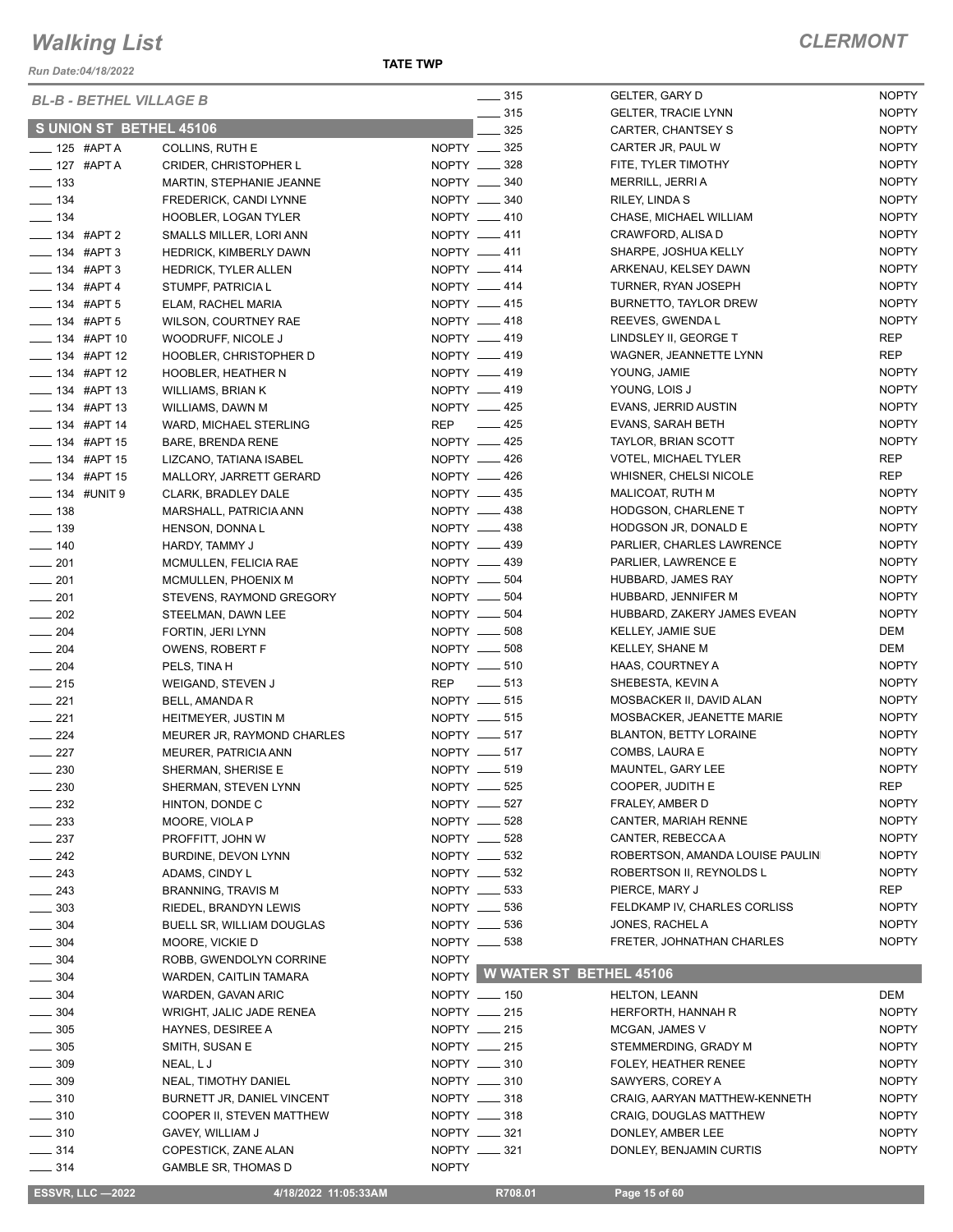*Run Date:04/18/2022*

*BL-B - BETHEL VILLAGE B*

|              | <b>W WATER ST BETHEL 45106</b> |              |
|--------------|--------------------------------|--------------|
| $\equiv$ 323 | TIMMS, JACOB DANIEL            | <b>NOPTY</b> |

*TOTAL :* **925**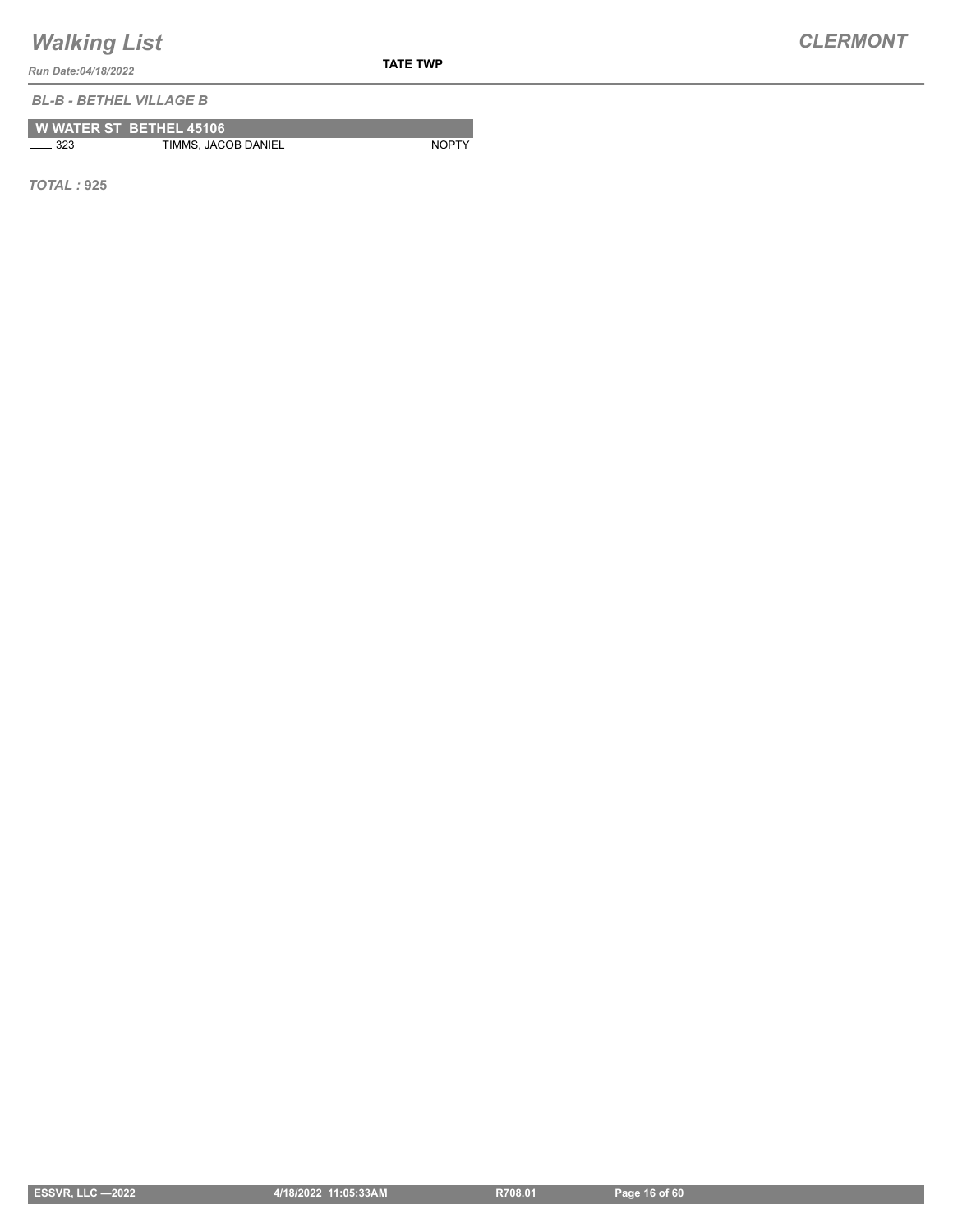*Run Date:04/18/2022*

| <b>BRANDILN BETHEL 45106</b> |  |
|------------------------------|--|
|                              |  |

| <b>TE-A - TATE TOWNSHIP A</b> |                                              |              | DRAINDI LIN DETHEL 40100          |                              |              |
|-------------------------------|----------------------------------------------|--------------|-----------------------------------|------------------------------|--------------|
|                               |                                              |              | 3079                              | JODREY, ADAM JOSEPH          | <b>NOPTY</b> |
|                               | BETHEL CONCORD RD BETHEL 45106               |              | 3079                              | OAKS, TEELA MARIE            | <b>NOPTY</b> |
| $\frac{1}{200}$               | <b>BENTLEY, LINDA G</b>                      | <b>REP</b>   | $\frac{1}{2}$ 3079                | SHEPHERD, SKYLER LEE         | <b>NOPTY</b> |
| $\sim$ 200                    | VANCE IV, ROBERT WILLIAM                     |              | NOPTY __ 3083                     | BOWMAN, GERALD LEE           | <b>NOPTY</b> |
| $\sim$ 202                    | PALM, DEANNA G                               |              | NOPTY __ 3083                     | BOWMAN, LAURI BETH           | <b>NOPTY</b> |
| $\frac{1}{202}$               | PALM, DELANA LEE                             |              | NOPTY __ 3083                     | BOWMAN, MATTHEW DONALD       | <b>NOPTY</b> |
| $\sim$ 202                    | PALM, MATTHEW S                              |              | NOPTY __ 3083                     | BOWMAN, ROBERT JACOB         | <b>NOPTY</b> |
| $\frac{1}{204}$               | CAMPBELL, KYLE R                             |              | NOPTY __ 3084                     | DIRR, SHEILA A               | <b>NOPTY</b> |
| $\sim$ 206                    | NAPIER, CHARLES ANDREW                       |              | NOPTY __ 3084                     | MURRAY, CHRISTOPHER LEE      | <b>NOPTY</b> |
| $\frac{1}{208}$               | <b>MORTON, MARY KATHLEEN</b>                 |              | NOPTY __ 3084                     | MURRAY, MELANIE K            | <b>NOPTY</b> |
| $\sim$ 208                    | ROEHM, TRAVIS                                |              | NOPTY __ 3096                     | LACEY, MARK AARON            | <b>NOPTY</b> |
| $\sim$ 210                    | MORLATT, GREGORY ETHAN                       |              | NOPTY __ 3096                     | LACEY, ROBERT E              | <b>NOPTY</b> |
| $-210$                        | MORLATT, PUNTHONG LANGAPINTH                 |              | NOPTY __ 3109                     | HUFFMAN, DAVID L             | <b>NOPTY</b> |
| $-212$                        | JACKSON, JAMES                               |              | NOPTY __ 3109                     | HUFFMAN, KAREN S             | <b>NOPTY</b> |
| $\sim$ 212                    | JACKSON, LINA KATHERINE MARIE                |              | NOPTY __ 3110                     | SIDERS, MONICA LEIGH         | <b>NOPTY</b> |
| $-212$                        | LANGE, DAVID WILLIAM                         |              | NOPTY __ 3121                     | EBBING, JENNIFER K           | <b>NOPTY</b> |
| $\frac{1}{2}$ 302             | VAUGHN, AMY LYNN                             |              | NOPTY __ 3121                     | EBBING, JOSEPH A             | REP          |
| $\frac{1}{2}$ 304             | MIDDLETON, SHARON L                          |              | NOPTY __ 3121                     | KIYUNA, ELIJAH COLE          | <b>NOPTY</b> |
| $\frac{1}{2}$ 304             | RICHARDSON, JON E                            |              | NOPTY __ 3121                     | LUCAS, JOHN CLINTON          | <b>NOPTY</b> |
| $\frac{1}{2}$ 308             | ANDERSON, LORENA KAY                         |              | NOPTY __ 3122                     | KNIPP, RANDY E               | <b>NOPTY</b> |
| $\frac{1}{2}$ 308             | RODRIGUEZ, AMBER LYNN                        |              | NOPTY __ 3131                     | ABNER, DEBBIE L              | <b>NOPTY</b> |
| $- 310$                       | HARP, KATHY A                                |              | NOPTY __ 3131                     | ABNER SR, JOHN L             | <b>NOPTY</b> |
| $- 310$                       | HARP, TOMMY JULIAN                           | <b>NOPTY</b> |                                   |                              |              |
| $-402$                        | MULLINS, MERCURY JOHN                        |              | NOPTY BROWN ST BETHEL 45106       |                              |              |
| $- 408$                       | FOSTER, ALYSSA C                             |              | NOPTY __ 303                      | ROSE, REBECCA ELLEN          | <b>NOPTY</b> |
| $-408$                        | <b>FOSTER, CHARLES P</b>                     |              | NOPTY __ 303                      | TAYLOR, ZACHARIAH S          | <b>NOPTY</b> |
| $-408$                        | FOSTER, DYLAN PATRICK                        |              | NOPTY __ 305                      | MEYER, TAYLOR MARIE          | <b>NOPTY</b> |
| $-408$                        | <b>FOSTER, HEATHER R</b>                     |              | NOPTY __ 306                      | LEWIS, JEREMY BROWN          | <b>NOPTY</b> |
| $-410$                        | SCHIRA, ASHLEY T                             |              | NOPTY __ 306                      | LEWIS, MARY ANN              | <b>NOPTY</b> |
| $- 2932$                      | MILLS, CIARA MAE                             |              | NOPTY __ 307                      | <b>BRADEN, SUSAN</b>         | <b>NOPTY</b> |
| $- 2946$                      | HOOKER, EDMUND BRIAN                         |              | NOPTY __ 308                      | CLIFFORD, LAURA RENAE        | <b>NOPTY</b> |
| $-2946$                       | <b>HOOKER, ESTHER M</b>                      |              | NOPTY __ 308                      | SANDERS, ANTHONY MICHAEL     | <b>NOPTY</b> |
| $- 2950$                      | MYERS, LEE DOUGLAS                           | <b>REP</b>   | $\frac{1}{2}$ 309                 | LYKINS, BETHANY L            | <b>NOPTY</b> |
| $\frac{1}{2950}$              | <b>MYERS, SANDRA KAY</b>                     | REP          | $- 309$                           | LYKINS, ERIC RAY             | <b>NOPTY</b> |
| $- 2954$                      | MORLATT, KENDA NICOLE                        |              | NOPTY __ 315 #APT B               | GILKERSON, DAVID B           | <b>NOPTY</b> |
| $- 2954$                      | PAGE, SYLVESTER G                            |              | NOPTY __ 317                      | <b>ENGLAND, EMILY NICOLE</b> | REP          |
| $-2958$                       | STILES, BETTY F                              |              | NOPTY __ 317                      | ENGLAND, MATTHEW GREGORY     | <b>REP</b>   |
| $- 2958$                      | STILES JR, GEORGE                            |              | NOPTY __ 321                      | PICKRELL, JERRY M            | <b>NOPTY</b> |
| $-2976$                       | EYMAN, KIMBERLY A                            | <b>REP</b>   | $\frac{1}{2}$ 321                 | PICKRELL, SHIRLEY KAYE       | <b>NOPTY</b> |
| 2976                          | EYMAN, STANLEY I                             | <b>REP</b>   | 323                               | ELY, JORDAN CHRISTIAN        | <b>NOPTY</b> |
| 2984                          | ALTHAUS, MARY E                              |              | NOPTY __ 325                      | PITNER, ROGER DALE           | <b>NOPTY</b> |
| 2984                          | STOBER, BLANCHE                              |              | NOPTY __ 326                      | GILPIN, LISA ESTELLE         | <b>NOPTY</b> |
| $-2984$                       | STOBER, CHRISTOPHER L                        |              | NOPTY __ 326                      | KEMPER JR, JAMES JOSEPH      | DEM          |
| $\_\_2$ 2988                  | HAUCK, BONNIE S                              |              | NOPTY __ 326 #APT A               | SWANK, TOM R                 | <b>NOPTY</b> |
| $\frac{1}{2996}$              | CUNNINGHAM, CHANDLER BLAKE                   |              | NOPTY __ 328                      | EARLS II, AVERY C            | <b>NOPTY</b> |
| $\frac{1}{2996}$              | <b>CUNNINGHAM, GERRY W</b>                   |              | NOPTY __ 328                      | EARLS, MADELINE GRACE        | <b>NOPTY</b> |
| $-2996$                       | CUNNINGHAM, SHANDA R                         |              | NOPTY __ 328                      | EARLS, SHANNON N             | <b>NOPTY</b> |
| $\frac{1}{2}$ 3032            | <b>BRADLEY, HEATHER J</b>                    |              | NOPTY __ 329                      | GILBERT, JANE A              | REP          |
| $\frac{1}{2}$ 3032            | <b>BRADLEY, TIMOTHY S</b>                    |              | NOPTY __ 329                      | GOODWIN, TEDDY ALLEN         | <b>NOPTY</b> |
| $\frac{1}{2}$ 3034            | <b>BRADLEY, TAYLOR NICOLE</b>                |              | NOPTY __ 330                      | BROOKBANK, DONNA J           | REP          |
| $\frac{1}{2}$ 3040            | BICKNAVER, KATRINA L                         |              | NOPTY __ 330                      |                              | <b>REP</b>   |
| $\frac{1}{2}$ 3040            | HENDERSON, REBECCA E                         |              | NOPTY _____ 332                   | <b>BUETTNER, GARY L</b>      | <b>NOPTY</b> |
| $\frac{1}{2}$ 3120            | REGENSBURGER, AMY E                          | DEM          | $\frac{332}{2}$                   | DURBIN, DENISE M             |              |
| $\frac{1}{2}$ 3120            |                                              |              |                                   | DURBIN JR, RICHARD MARTIN    | <b>NOPTY</b> |
| $\frac{1}{2}$ 3130            | REGENSBURGER JR, JAMES R<br>MEYER, JEFFREY J | DEM          | $\frac{1}{2}$ 334<br>NOPTY __ 334 | POINTER, ANGELA MARIE        | <b>NOPTY</b> |
| $\frac{1}{2}$ 3130            |                                              |              | NOPTY __ 336                      | POINTER, KYLE PATRICK        | <b>NOPTY</b> |
|                               | PACE, JEREMIAH W                             |              | NOPTY __ 339                      | HOLBROOK, JANICE A           | REP          |
| $\frac{1}{2}$ 3130            | STEELE, GLADYS E                             |              |                                   | FINK, SAMANTHA LYNN          | <b>NOPTY</b> |
| $\frac{1}{2}$ 3150            | THIESMANN, WILLIAM C                         |              | NOPTY __ 339                      | HIVELY, TIMOTHY CORY         | <b>NOPTY</b> |
| $\frac{1}{2}$ 3160            | <b>BOLCE, ROBERT L</b>                       |              | NOPTY __ 340                      | SIMMONS, BETTY L             | <b>REP</b>   |
| $\frac{1}{2}$ 3160            | <b>GROOM, KATHY J</b>                        |              | NOPTY __ 340                      | SIMMONS, EARNEST L           | <b>REP</b>   |

| :SSVR, LLC —2022 |  |  |  |
|------------------|--|--|--|
|                  |  |  |  |
|                  |  |  |  |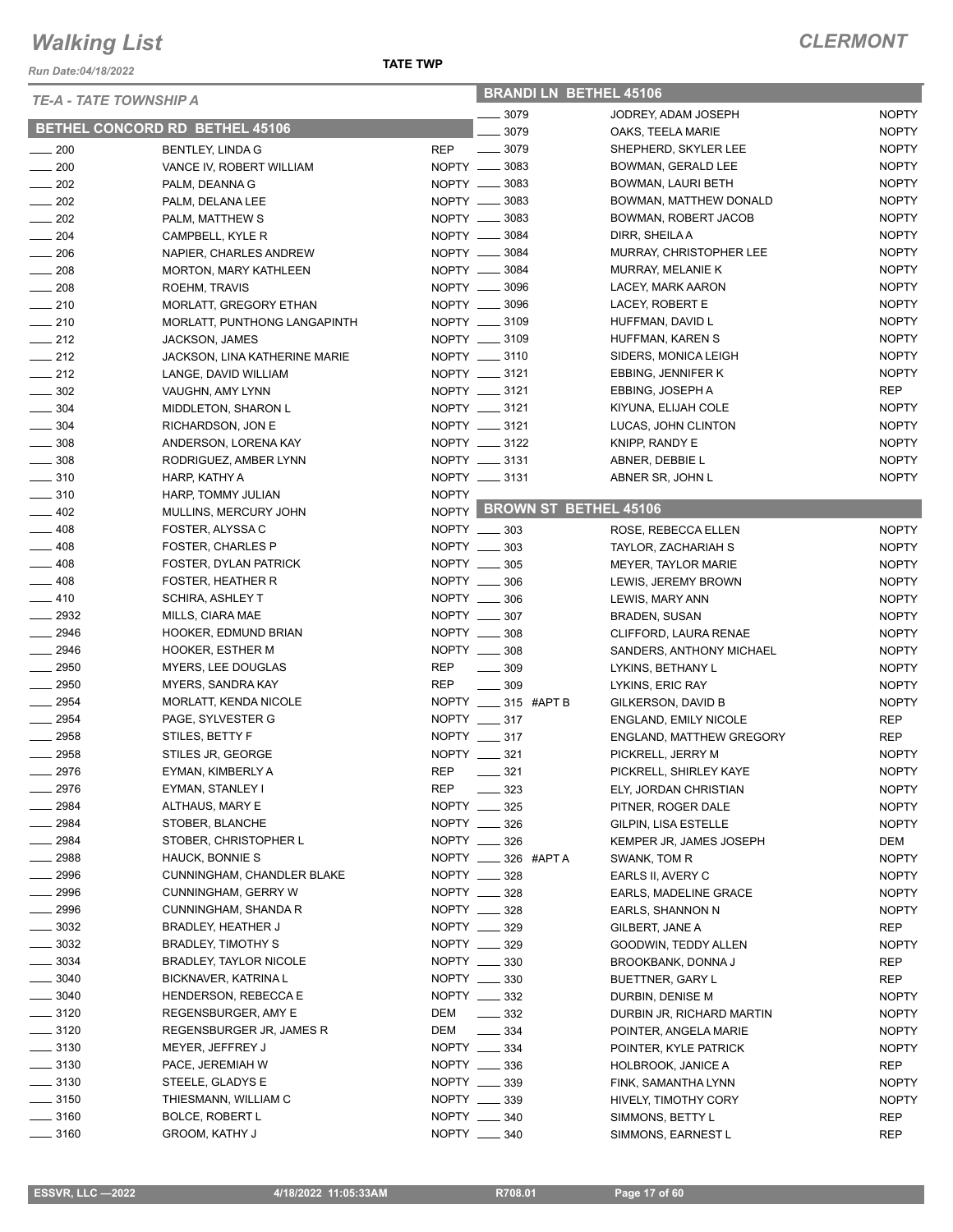#### *Run Date:04/18/2022*

**TATE TWP**

| <b>TE-A - TATE TOWNSHIP A</b>      |                                 |              | 3564                           | <b>BRADFORD, MICHELLE H</b>  | <b>REP</b>   |
|------------------------------------|---------------------------------|--------------|--------------------------------|------------------------------|--------------|
|                                    |                                 |              | 3567                           | SMITH, SCOTT C               | <b>NOPTY</b> |
| <b>CAMPBELL LN BETHEL 45106</b>    |                                 |              | 3567                           | SMITH, TRACY L               | <b>NOPTY</b> |
| $\frac{1}{228}$                    | KILGORE, JESSICA BROOKE         | <b>NOPTY</b> | DAVIS RD BETHEL 45106          |                              |              |
| 228                                | LAWSON, BRIAN WAYNE             | <b>NOPTY</b> |                                |                              |              |
| $\sim$ 270                         | DUNN, BRANDON SCOTT             | <b>NOPTY</b> | . 2719                         | ROFLOW, EMILY R              | <b>NOPTY</b> |
| $\frac{1}{270}$                    | LATHAM, LACEY A                 | <b>NOPTY</b> | 2719                           | ROFLOW, JOHN A               | <b>NOPTY</b> |
| $\frac{1}{2}$ 300                  | DAVIS, CHRIS THOMAS             | <b>NOPTY</b> | . 2719                         | ROFLOW, MARY ANNE            | <b>REP</b>   |
| 300                                | DAVIS, TYLER WAYNE              | <b>NOPTY</b> | . 2725                         | <b>GULDEN, ASHLEY M</b>      | <b>NOPTY</b> |
| 303                                | MCCALL, BEATRICE M              | <b>NOPTY</b> | 2728                           | KASSEN, CODY CHRISTIAN       | <b>NOPTY</b> |
| $-303$                             | MCCALL, BRAD ALLEN              | <b>REP</b>   | 2728                           | KASSEN, KATELYN ELIZABETH    | <b>NOPTY</b> |
| 304                                | SMITH, DAVID L                  | <b>REP</b>   | $-2728$                        | KASSEN, LISA FAYE            | <b>NOPTY</b> |
| $\frac{1}{2}$ 304                  | SMITH, PAMELA G                 | <b>REP</b>   | $-2733$                        | WATREN, JOSHUA TERRANCE      | <b>NOPTY</b> |
| $\frac{1}{2}$ 306                  | RICHARDS, LINDA S               | <b>DEM</b>   | $-2733$                        | <b>WATREN, STEPHANIE LEE</b> | <b>NOPTY</b> |
| $\frac{1}{2}$ 307                  | SCOTT, JONATHAN BOYD            |              | NOPTY -2739                    | <b>WALKER, ERIC LEE</b>      | <b>NOPTY</b> |
| 309                                | <b>ENGLE, CHARLES E</b>         | <b>REP</b>   | 2739                           | WALKER, MARY P               | <b>NOPTY</b> |
| 309                                | <b>ENGLE, MICHELLE</b>          | <b>REP</b>   | $-2759$                        | COPESTICK, CRAIG A           | <b>NOPTY</b> |
| $-318$                             | FAIN, ELIZABETH NICOLE          |              | NOPTY -2759                    | COPESTICK, EVAN CHRISTIAN    | <b>NOPTY</b> |
| $\frac{1}{2}$ 318                  | FRASURE JR, KENNETH R           | NOPTY -      | 2759                           | COPESTICK, MELISSA CAROL     | <b>NOPTY</b> |
| $\frac{1}{2}$ 318                  | <b>FRASURE, TRISHA F</b>        | <b>NOPTY</b> | 2766                           | HERBOLT, KAYLA MARIE         | <b>NOPTY</b> |
| $\frac{1}{2}$ 318                  | KEETON, DWAYNE MICHAEL          | <b>NOPTY</b> | 2766                           | <b>HERBOLT, RICHARD L</b>    | <b>NOPTY</b> |
| $\frac{1}{2}$ 318                  | <b>KEETON, NICHOLAS PATRICK</b> | NOPTY -      | _ 2767                         | DAY, ANGELA KAY              | <b>NOPTY</b> |
| $- 400$                            | RILEY, CHEYENNE ROSE            | NOPTY -      | 2767                           | DAY JR, JOHN A               | <b>NOPTY</b> |
|                                    |                                 | $NOPTY$ -    | _ 2777                         | CAMERY, MARLA K              | <b>REP</b>   |
| $- 2807$<br>2807                   | <b>BRIGGS, MICHAEL L</b>        | $N$ OPTY $-$ | $-2777$                        | CAMERY II, THOMAS JAY        | <b>REP</b>   |
|                                    | <b>BROOKS, DEBORAH S</b>        |              | 2801                           | BULOW, MINDY S               | <b>NOPTY</b> |
| $-2814$                            | TRISLER, JOANNE M               | <b>DEM</b>   | $-2801$                        | BULOW, RONALD DEAN           | <b>NOPTY</b> |
| $-2814$                            | TRISLER, RONNIE K               | <b>DEM</b>   | 2804                           | LUTTRELL, DORIS PALMER       | <b>NOPTY</b> |
| N CHARITY ST BETHEL 45106          |                                 |              | $-2815$                        | KLAIR, LAUREN FRANCES        | <b>NOPTY</b> |
|                                    |                                 |              | 2815                           | <b>WALKER, JAMES D</b>       | <b>NOPTY</b> |
| 530<br>$\frac{1}{1}$               | <b>BROWN, KIMBERLY R</b>        | $NOPTY =$    | 2815                           | WALKER, KIMBERLY K           | <b>NOPTY</b> |
| 530                                | RILEY, ROSE LEE                 | <b>NOPTY</b> | 2820                           | PETERS, BARBARA F            | <b>REP</b>   |
| $\frac{1}{2}$ 550                  | <b>SWEET, CHARITY LYNN</b>      | <b>NOPTY</b> | 2820                           | PETERS, TERRY L              | <b>REP</b>   |
|                                    |                                 |              | 2830                           | <b>JENKINS, LINDA COMBS</b>  | <b>REP</b>   |
| <b>CHARLOTTE LN BETHEL 45106</b>   |                                 |              | 2830                           | <b>JENKINS, PATRICK GLEN</b> | <b>NOPTY</b> |
| $- 140$                            | <b>MARTIN, ALYSSA HELENE</b>    | <b>NOPTY</b> | 2833                           | BEYER, GLENN R               | <b>REP</b>   |
| $\frac{1}{2}$ 140                  | MARTIN, JOHN D                  | <b>NOPTY</b> | 2833                           | BEYER, REBECCA J             | <b>REP</b>   |
| $- 170$                            | HAUCK, LISA A                   | <b>NOPTY</b> |                                |                              |              |
| $- 170$                            | HAUCK, RANDY M                  | <b>NOPTY</b> | 2849                           | HAUGHN, KEVIN L              | <b>NOPTY</b> |
| $- 173$                            | FALLIS, DAVID A                 | <b>NOPTY</b> | 2849                           | MOECKEL, CARIE ANN           | <b>NOPTY</b> |
| $-173$                             | FALLIS, KAREN LYNN              | <b>NOPTY</b> | 2851                           | AKERS, BRIAN L               | <b>NOPTY</b> |
| $=$ 173                            | FALLIS, SEAN DAVID              | <b>NOPTY</b> | 2851                           | AKERS, JESS NIKCOLE          | <b>NOPTY</b> |
| $-180$                             | LEONARD, BARBARA E              | <b>NOPTY</b> | 2855                           | MILLER, DORIS M              | <b>NOPTY</b> |
| $- 180$                            | LEONARD, STEVEN RAY             | <b>NOPTY</b> | 2857                           | WAGNER, FAYLENE R            | <b>REP</b>   |
|                                    |                                 |              | 2857                           | <b>WAGNER, MATTHEW R</b>     | <b>NOPTY</b> |
| <b>CLOVERLICK DR BETHEL 45106</b>  |                                 |              | 2863                           | VANDERPOOL, LINDA LOU        | <b>REP</b>   |
| ___ 11727                          | RECTOR, KASIE N                 | <b>NOPTY</b> | 2863                           | VANDERPOOL, RICHARD G        | <b>REP</b>   |
| $- 11767$                          | EARHART, CHARLOTTE F            | <b>REP</b>   | 2866                           | MILLER, CHRISTOPHER PHILIP   | <b>NOPTY</b> |
|                                    |                                 |              | 2866                           | MILLER, SHEILA R             | <b>NOPTY</b> |
| <b>COUNTY LINE RD BETHEL 45106</b> |                                 |              | N EAST ST BETHEL 45106         |                              |              |
| $-3736$                            | HILL, MELODY GWEN               | <b>REP</b>   |                                |                              |              |
| $- 3736$                           | HILL, WILLIAM LEON              | <b>REP</b>   | $-316$                         | NEAL, JOHNATHAN E            | <b>NOPTY</b> |
|                                    |                                 |              | —— 316 #APT B                  | BECKELHYMER, SYLVIA A        | <b>NOPTY</b> |
| <b>DAVIS FARMS LN BETHEL 45106</b> |                                 |              | 318                            | WEARS, NAOMI D               | <b>NOPTY</b> |
| 3550                               | PIERCEFIELD, SADIE LYNN         | <b>NOPTY</b> | 318 ## B                       | LYLE, TASHA RAE              | <b>NOPTY</b> |
| 3550                               | SCOTT, TODD A                   | <b>NOPTY</b> | 318 1/2                        | YOUNG, LEE                   | <b>NOPTY</b> |
| 3552                               | ARMSTRONG, JANET SUZANNE        | <b>NOPTY</b> | 348                            | HARTNESS, TAYLER MARIE       | <b>NOPTY</b> |
| 3552                               |                                 | <b>NOPTY</b> | 420                            | <b>WELLS, RACHEL JEAN</b>    | <b>NOPTY</b> |
|                                    | ARMSTRONG, JENNA MICHELLE       |              |                                |                              |              |
| 3555                               | <b>NEFF, MICHELLE YVONNE</b>    | <b>NOPTY</b> | <b>GEORGIA DR BETHEL 45106</b> |                              |              |
| 3558                               | SCOTT, A JILL                   | <b>NOPTY</b> | 600                            | <b>WRIGHT, PATTY SUE</b>     | <b>REP</b>   |
| 3561                               | ZAHN, MELISSA ANN               | <b>DEM</b>   | 600                            | <b>WRIGHT, RALPH E</b>       | <b>REP</b>   |
| 3564                               | <b>BRADFORD, CRAIG</b>          | <b>REP</b>   | 604                            | LATHAM, JALEN ROSE ROBINSON  | <b>NOPTY</b> |
| 3564                               | BRADFORD, JACOB CHASE           | <b>NOPTY</b> | 604                            | LATHAM, JORDAN DIXON         | <b>NOPTY</b> |
|                                    |                                 |              |                                |                              |              |
| <b>ESSVR, LLC -2022</b>            | 4/18/2022 11:05:33AM            |              | R708.01                        | Page 18 of 60                |              |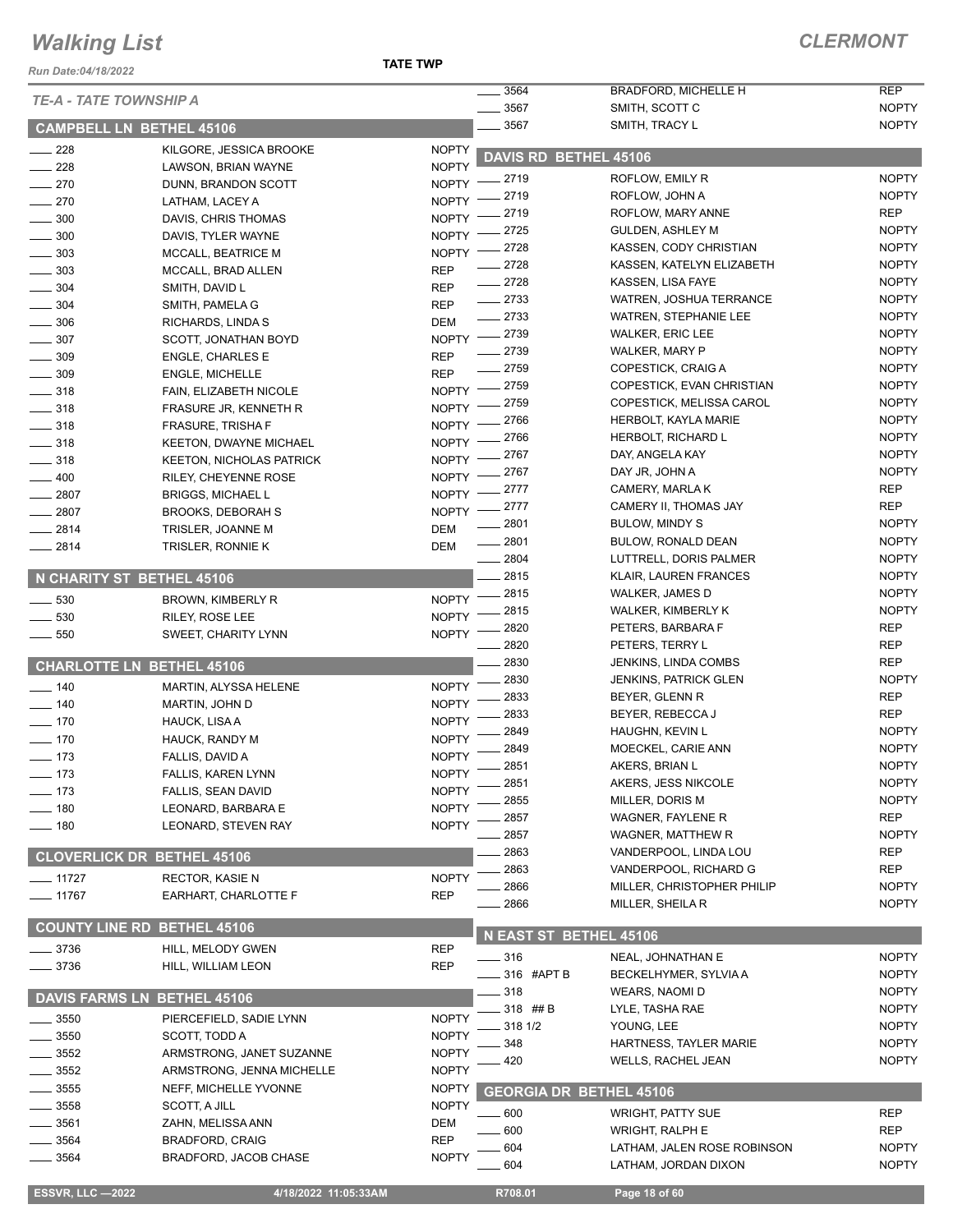*Run Date:04/18/2022*

**TATE TWP**

| <b>TE-A - TATE TOWNSHIP A</b>  |                                              |                                       | 3685<br>TERRY, KELLY L          | <b>NOPTY</b> |
|--------------------------------|----------------------------------------------|---------------------------------------|---------------------------------|--------------|
|                                |                                              |                                       | 3695<br>COOPER, PAULA K         | <b>NOPTY</b> |
| <b>GEORGIA DR BETHEL 45106</b> |                                              |                                       | 3719<br>MENARD, KATHY LYNN      | <b>NOPTY</b> |
| $\frac{1}{2}$ 604              | WRIGHT JR, RALPH E                           | NOPTY __ 3719                         | MENARD, MICHAEL L               | <b>NOPTY</b> |
| $- 604$                        | WRIGHT, RHONDA M                             | NOPTY __ 3730                         | BRINTZENHOFF, DANIEL MARACIAL   | <b>NOPTY</b> |
| $\frac{1}{2}$ 605              | BEE, ELIZABETH M                             | NOPTY __ 3730                         | BRINTZENHOFF, MICHAEL FRANCIS   | <b>NOPTY</b> |
| $\frac{1}{2}$ 605              | BEE, TODD DOUGLAS                            | NOPTY __ 3730                         | BRINTZENHOFF, PATRICIA JEANNINE | <b>NOPTY</b> |
| $\frac{1}{2}$ 606              | BAGNALL, CASSANDRA E                         | NOPTY __ 3743                         | MILLER, ELDON ROBERT            | <b>REP</b>   |
| $\frac{1}{2}$ 606              | <b>BAGNALL, RYAN THOMAS</b>                  | NOPTY __ 3746                         | TAYLOR, JOHN R                  | <b>NOPTY</b> |
| $\frac{1}{2}$ 608              | COURTS, RAYMOND L                            | NOPTY __ 3746                         | TAYLOR, LINDA D                 | <b>NOPTY</b> |
| $- 608$                        | COURTS, TANYA MICHELLE                       | <b>NOPTY</b>                          |                                 |              |
| $-610$                         | DELGRANDE, THOMAS G                          |                                       | NOPTY HOLLY LN BETHEL 45106     |              |
| $-611$                         | HOOKER, JOSEPH LEE                           | NOPTY __ 203                          | NAGEL, KEVIN A                  | <b>NOPTY</b> |
| $-613$                         | HOUCHIN, EVA JANE                            | <b>REP</b><br>$-205$                  | CRAIG, DRU ALEXIS               | <b>NOPTY</b> |
| $-613$                         | HOUCHIN JR, JAMES E                          | REP<br>$\frac{1}{205}$                | <b>CRAIG, TYLER ELLIOTT</b>     | <b>NOPTY</b> |
| $-614$                         | BECKELHYMER, RUSSELL L                       | NOPTY __ 206                          | COLLINS, DIANA L                | <b>NOPTY</b> |
| $-614$                         | BECKELHYMER, STEPHANIE DAWN                  | <b>REP</b><br>$\frac{1}{207}$         | RALEIGH, ELMER                  | <b>REP</b>   |
| $-615$                         | SWISSHELM, DONNA ROSE                        | <b>REP</b><br>$\equiv$ 209            | WINDSOR, KATHRINE M             | <b>NOPTY</b> |
| $-616$                         | BROWN, JOHN COLBY                            | NOPTY __ 210                          | <b>REARDON, GRACE MARIE</b>     | <b>REP</b>   |
| $-616$                         | SHARPLESS, ANGELA KAY                        | NOPTY __ 210                          | REARDON, MACKENZIE ANN          | <b>NOPTY</b> |
| $-616$                         | <b>SHARPLESS, JUSTIN TYLER</b>               | NOPTY __ 210                          | REARDON, NICHOLAS WAYNE         | <b>NOPTY</b> |
| $-616$                         | SHARPLESS, KYLE STEVEN                       | NOPTY __ 210                          | <b>REARDON, RICKY A</b>         | <b>NOPTY</b> |
| $-616$                         | STANTON, GINA M                              | NOPTY __ 211                          | <b>BARRETT, JENNIE LEE</b>      | <b>REP</b>   |
| $-618$                         | SWEET, BARBARA L                             | NOPTY __ 212                          | CULVER, DONNA M                 | <b>REP</b>   |
| $-618$                         | SWEET, EDDIE P                               | NOPTY __ 212                          | GASTRICH, DEVELYN               | <b>NOPTY</b> |
| $-619$                         | ERKENBRECHER, ERIC M                         | NOPTY __ 214                          | DAEGER, ZACHARY J               | <b>NOPTY</b> |
| $- 620$                        | <b>REINHART, CARMEN R</b>                    | <b>REP</b><br>$\frac{1}{214}$         | ECKERT, DIANE                   | <b>NOPTY</b> |
| $- 620$                        | <b>REINHART, LUKE</b>                        | <b>REP</b><br>$\frac{1}{214}$         | ECKERT, GEORGE P                | <b>NOPTY</b> |
| $- 620$                        | REINHART, MORGAN LUCILLE                     | NOPTY __ 215                          | ROSSI, STACY MARIE              | <b>NOPTY</b> |
| $-621$                         | HALKIU, CAITLIN JANAYE                       | <b>NOPTY</b>                          |                                 |              |
| $-621$                         | HALKIU JR, STEPHEN FRANK                     |                                       | NOPTY JENNY LN BETHEL 45106     |              |
|                                |                                              |                                       | 4055<br>LEWIS, KENNETH L        | <b>NOPTY</b> |
|                                |                                              |                                       |                                 |              |
|                                | HAPPY HOLLOW RD BETHEL 45106                 |                                       | 4060<br>CHAPMAN, KENNETH W      | DEM          |
| $\frac{1}{2}$ 3563             | <b>BLOCK SR, JERRY D</b>                     | <b>REP</b><br>$-4060$                 | CHAPMAN, MARY MARGARET          | DEM          |
| $\frac{1}{2}$ 3563             | <b>BLOCK, NORMA J</b>                        | <b>REP</b><br>$-4060$                 | MALUKE, BERNICE L               | <b>NOPTY</b> |
| $\frac{1}{2}$ 3570             | KEESEE, KHRISTOPHER L                        | <b>NOPTY</b><br>$-4060$               | MALUKE, DALE EUGENE             | <b>NOPTY</b> |
| $- 3598$                       | KIRK, CHERYL DEAN                            | <b>REP</b>                            | 4060<br>MALUKE SR, JOHN MICHAEL | <b>NOPTY</b> |
| $- 3598$                       | KIRK, HOWARD LESLIE                          | <b>NOPTY</b>                          | 4060<br>MICHAEL, KATHERINE M    | <b>NOPTY</b> |
| $- 3603$                       | FISCHER, AARON LEE                           | NOPTY __ 4065                         | DANNAHER, CHRISTIE ANN          | <b>NOPTY</b> |
| 3603                           | FISCHER, CASEY WILLIAM                       | <b>NOPTY</b><br>$-4065$               | DANNAHER, WILLIAM D             | <b>NOPTY</b> |
| $\frac{1}{2}$ 3603             | FISCHER, DANIEL L                            | <b>REP</b><br>$- 4070$                | WOOSLEY, GAGE MICHAEL           | <b>NOPTY</b> |
| $\frac{1}{2}$ 3603             | FISCHER, PAMELA S                            | <b>REP</b><br>$-4070$                 | WOOSLEY, KELLI J                | <b>NOPTY</b> |
| $-3620$                        | HARDYMAN, JASON M                            | <b>NOPTY</b><br>$-4070$               | WOOSLEY, RICKY D                | <b>NOPTY</b> |
| $-3620$                        | HARDYMAN, VERA NICHOLE                       | <b>NOPTY</b>                          |                                 |              |
| $\frac{1}{2}$ 3630             | <b>BRUBAKER, ANN E</b>                       | DEM                                   | <b>LAURA DR BETHEL 45106</b>    |              |
| $=$ 3630                       | BRUBAKER, LARRY D                            | DEM<br>$-475$                         | DURBIN, RACE                    | <b>NOPTY</b> |
| $- 3640$                       | STARKEY, ELISE N                             | <b>REP</b><br>$-475$                  | <b>SCHULER, MICHELLE LEE</b>    | <b>NOPTY</b> |
| $- 3640$                       | STARKEY SR, MICHAEL E                        | REP<br>$-475$                         | WALKER JR, GREGORY JAMES        | <b>NOPTY</b> |
| $\frac{1}{2}$ 3654             | <b>BURGESS, GLENDA JOYCE</b>                 | <b>NOPTY</b><br>$-524$                | KIRSCHNER, MCKAYLA ANNE         | <b>NOPTY</b> |
| $\frac{1}{2}$ 3654             | <b>BURGESS, PHILLIP E</b>                    | <b>NOPTY</b><br>$-524$                | KIRSCHNER, SARAH A              | <b>NOPTY</b> |
| $\frac{1}{2}$ 3665             | STEGER, JOHN C                               | REP<br>$-524$                         | KIRSCHNER, SHANTRY W            | <b>NOPTY</b> |
| $\frac{1}{2}$ 3665             | STEGER, SHERON P                             | <b>REP</b>                            | 525<br>DOSS, ALISSA M           | <b>NOPTY</b> |
| $- 3669$                       | SCHULTE, JOYCE L                             | <b>NOPTY</b>                          | 525<br>DOSS, WESLEY R           | <b>NOPTY</b> |
| $- 3669$                       | SCHULTE, LISA NICOLE                         | <b>NOPTY</b>                          | $-526$<br>SMITH, ALICE C        | <b>REP</b>   |
| $- 3669$                       | SCHULTE, STEPHEN E                           | <b>NOPTY</b>                          | 601<br><b>BURTON, KENDRA C</b>  | <b>NOPTY</b> |
| $\frac{1}{2}$ 3675             | FRENCH, KIMBERLY JO                          | <b>NOPTY</b><br>$-601$                | <b>BURTON, MADISON PAIGE</b>    | <b>NOPTY</b> |
| $- 3675$                       | FRENCH, SEAN A                               | <b>NOPTY</b><br>$- 601$               | <b>BURTON, NICHOLAS CHAD</b>    | <b>NOPTY</b> |
| $= 3676$                       | GLYNN, MARIA C                               | <b>REP</b><br>$\_\_602$               | DIRR, STEPHEN T                 | <b>NOPTY</b> |
| $-3676$                        | <b>GLYNN, TERENCE M</b>                      | REP<br>$- 604$                        | COLWELL, ROBYNN FAYE            | <b>NOPTY</b> |
| 3680                           | HARDMAN, ELIZABETH MARIE                     | <b>REP</b><br>$- 604$                 | JOHNSON, STEPHANY L             | <b>NOPTY</b> |
| _ 3680                         | HARDMAN, JONATHAN MICHAEL                    | REP<br>$- 604$                        | STRUNK, JIMMY ALBERT            | <b>NOPTY</b> |
| $-3680$<br>3685                | HARDMAN JR, RICHARD HALE<br>TERRY, JEFFREY W | <b>REP</b><br>$- 605$<br><b>NOPTY</b> | STOCKTON, KRESTA D              | <b>REP</b>   |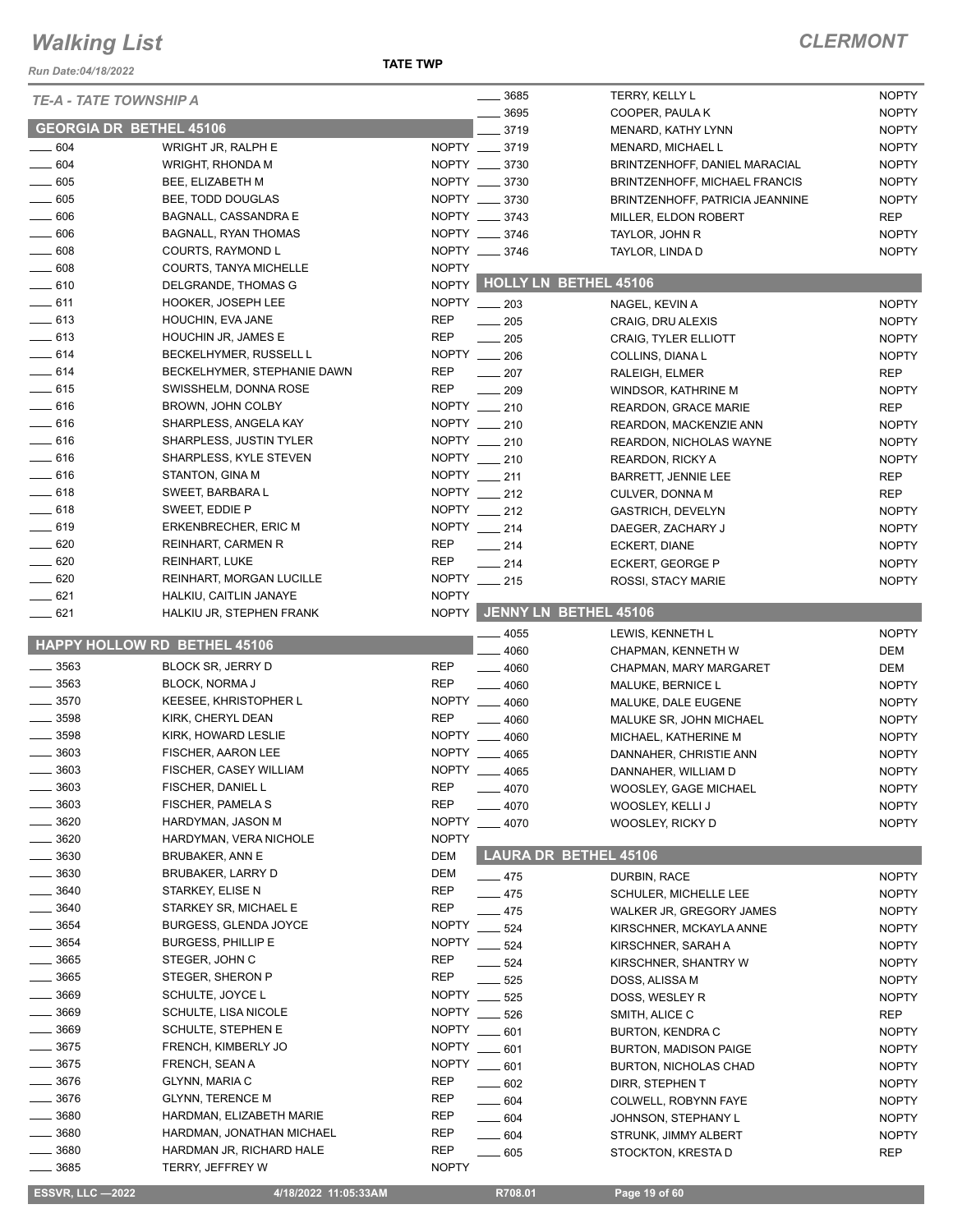*Run Date:04/18/2022*

#### **TATE TWP**

| <b>TE-A - TATE TOWNSHIP A</b> |                                             |                              | $-3387$  | AUSMAN, JOSHUA ALAN             | <b>REP</b>   |
|-------------------------------|---------------------------------------------|------------------------------|----------|---------------------------------|--------------|
|                               | <b>LAURA DR BETHEL 45106</b>                |                              |          | MC INTOSH DR BETHEL 45106       |              |
| 605                           | STOCKTON, RHONDA G                          | <b>REP</b>                   | - 2851   | MCCOLLUM JR, JACK J             | <b>NOPTY</b> |
| $- 605$                       | STOCKTON, RICHARD I                         | <b>REP</b>                   | 2851     | WISENALL, RUTH ALMA             | <b>NOPTY</b> |
| $\frac{1}{2}$ 606             | <b>BOURNE, JUSTIN N</b>                     | <b>NOPTY</b>                 | 2859     | WILSON, DAVID L                 | <b>NOPTY</b> |
| $\frac{1}{2}$ 606             | LASHELLE, JENNIFER THERESIA                 | <b>NOPTY</b>                 | 2859     | WILSON, KATHY A                 | <b>NOPTY</b> |
| $- 607$                       | <b>SCHUNK, JERRY LEE</b>                    | <b>REP</b>                   | 2859     | YATES, ERIN L                   | <b>NOPTY</b> |
| 607                           | <b>SCHUNK, NANCY D</b>                      | <b>REP</b>                   |          |                                 |              |
| $-608$                        | HARTLEY, LORI J                             | <b>NOPTY</b>                 |          | <b>MYRTLE AVE BETHEL 45106</b>  |              |
| $-610$                        | KEENEY, DAVID MICHAEL                       | <b>NOPTY</b>                 | 300      | DAUGHERTY, JENNIFER LEE         | <b>NOPTY</b> |
| $-610$                        | ROARK, BRENDA A                             | <b>NOPTY</b>                 | 300      | DAUGHERTY, JERRY L              | <b>NOPTY</b> |
| $-612$                        | HOUSTON, AMANDA L                           | <b>NOPTY</b>                 | 302      | <b>GRIDER, STEVEN W</b>         | <b>REP</b>   |
| $-612$                        | HOUSTON, MICHAEL R                          | <b>NOPTY</b>                 | 302      | <b>GRIDER, SUSAN GENE</b>       | <b>REP</b>   |
| $\frac{1}{2}$ 613             | LONG, RHONDA JANE                           | <b>NOPTY</b>                 | 304      | ESTEP JR, DONALD L              | <b>NOPTY</b> |
| $\frac{1}{2}$ 613             | LONG, TODD A                                | <b>NOPTY</b>                 | 306      | CRABTREE, ANGELA L              | <b>REP</b>   |
| $-614$                        | COURTS, BEVERLY R                           | <b>NOPTY</b>                 | 306      | CRABTREE, TROY M                | <b>NOPTY</b> |
| $-617$                        | PARKER, BRITTNEY GAYLE                      | <b>NOPTY</b>                 | 306      | NEAL, CHRISTINA LYNN            | <b>NOPTY</b> |
| $-617$                        | PARKER, EDWINA GAYLE                        | <b>NOPTY</b>                 | 306      | WALRIVEN, JESSICA M             | <b>NOPTY</b> |
| $-617$                        | PARKER, GAYLE J                             | <b>REP</b>                   |          |                                 |              |
| $-618$                        | <b>KEENEY, LAUREN NICOLE</b>                | <b>NOPTY</b>                 |          | NINNICHUCK RD BETHEL 45106      |              |
| —— 618                        | KEENEY, LLOYD L                             | <b>NOPTY</b>                 | $-3104$  | SCHEIFELE, LESA MAE             | <b>DEM</b>   |
|                               |                                             |                              | 3104     | <b>SCHEIFELE, PETER M</b>       | <b>DEM</b>   |
| LEGION LN BETHEL 45106        |                                             |                              | 3123     | JEFFORDS JR, HERBERT BRADLEY    | <b>NOPTY</b> |
| $\frac{1}{2}$ 3378            | PERKINS, JEREMY RAY                         | <b>NOPTY</b>                 | $-3123$  | JEFFORDS, LORETTA L             | <b>NOPTY</b> |
| $\frac{1}{2}$ 3394            | ROBERTSON, JENNIFER L                       | DEM                          | $-3124$  | COFFEY, JEFFREY K               | <b>NOPTY</b> |
|                               |                                             |                              | 3124     | COFFEY, ROBIN LYNNE             | <b>NOPTY</b> |
|                               | <b>MACEDONIA RD BETHEL 45106</b>            |                              | 3128     | COOK, KENNETH DAVIS             | DEM          |
| 3231                          | CHANEY, JOSEPH H                            | <b>NOPTY</b>                 | $-3134$  | COOK, GENE B                    | <b>NOPTY</b> |
| $\frac{1}{2}$ 3231            | CHANEY, JUDY ANN                            | <b>NOPTY</b>                 | $- 3142$ | NINICHUCK JR, ANDY              | <b>NOPTY</b> |
| $-3236$                       | ADAMS, JONI L                               | <b>NOPTY</b>                 |          |                                 |              |
| $-3236$                       | ADAMS, MARK                                 | <b>NOPTY</b>                 |          | <b>OGDEN DR BETHEL 45106</b>    |              |
| $\frac{1}{2}$ 3242            | ARMSTRONG, ROBERT D                         | <b>NOPTY</b>                 | 3456     | JOHNSON, SARAH E                | <b>NOPTY</b> |
| $-3257$                       | LINTON, LISA RENEE                          | <b>NOPTY</b>                 | 3456     | JOHNSON, SCOTT E                | <b>NOPTY</b> |
| $\frac{1}{2}$ 3257            | LINTON, STEVEN LLOYD                        | <b>NOPTY</b>                 | 3460     | HEBEL, CHARLES J                | <b>NOPTY</b> |
| $- 3257$                      | THEOBALD, ELIZABETH ANNE                    | <b>NOPTY</b>                 | 3460     | HEBEL, JULIA ANN                | <b>NOPTY</b> |
| 3257                          | THEOBALD II, JOSEPH E                       | <b>NOPTY</b>                 | 3460     | HEBEL, KATHERINE E              | <b>NOPTY</b> |
| $- 3263$                      | WUEBOLD, BRANDY LYNN                        | <b>NOPTY</b>                 | 3471     | JONES, CASEY ALYSSA             | <b>NOPTY</b> |
| 3263                          | <b>WUEBOLD, RICK A</b>                      | <b>NOPTY</b>                 |          |                                 |              |
| 3268                          | DEAN, AMBER N                               |                              |          | NOPTY E OSBORNE ST BETHEL 45106 |              |
| 3268                          | DEAN, ANDY LEE                              | <b>NOPTY</b>                 | - 204    | GRUBER EDWARDS, JESSICA MAE     | <b>NOPTY</b> |
| $-3271$                       | <b>WUEBOLD, BENNY A</b>                     | <b>NOPTY</b>                 | 210      | AKER, JACQUELINE M              | <b>NOPTY</b> |
| 3271                          | WUEBOLD, CATHY J                            | <b>NOPTY</b>                 | 210      | WEATHERSPOON, ROY S             | <b>NOPTY</b> |
| 3282                          | FANCHER, BRANDON R                          | <b>NOPTY</b>                 | 214      | <b>BUSH, KATIE MARIE</b>        | <b>NOPTY</b> |
| $-3282$                       | FANCHER, KANDI DANIELLE                     | <b>NOPTY</b>                 | 216      | HESS, ERNIE L                   | <b>NOPTY</b> |
| _ 3283                        | PATRICK, KRISTIN A                          | <b>NOPTY</b><br><b>NOPTY</b> | 216      | KEENEY, RITA J                  | <b>NOPTY</b> |
| _ 3283<br>$= 3283$            | PATRICK, KYLIE MICHELLE                     | <b>NOPTY</b>                 | 220      | JONES, STEPHANIE DAWN           | <b>NOPTY</b> |
| 3290                          | ROBINSON, RONALD LEE<br>SNELL, ERIC W       | <b>NOPTY</b>                 | 222      | PARSONS, KATHY JO               | <b>NOPTY</b> |
| 3290                          |                                             |                              | 224      | MINZLER, JUNE                   | <b>NOPTY</b> |
| $= 3307$                      | WOLFE, KELSI LYNN<br>THACKER, BRANDY MORGAN | NOPTY                        | 224      | MINZLER, MARY ELIZABETH         | <b>NOPTY</b> |
| $-3307$                       | THACKER, BRIAN DOUGLAS                      | <b>NOPTY</b><br><b>NOPTY</b> | 230      | MACK, JEFFREY D                 | <b>NOPTY</b> |
| $- 3321$                      | TIEMEYER, AMIE J                            | REP                          | 302      | LONG, HUNTER RYAN               | <b>NOPTY</b> |
| _ 3321                        | TIEMEYER, OLIVIA LARKIN                     | <b>NOPTY</b>                 | 302      | MCGOWAN, STEPHEN L              | <b>NOPTY</b> |
| $\frac{1}{2}$ 3321            | TIEMEYER, TIMOTHY E                         | <b>REP</b>                   | 302      | STEELMAN, ERIN ELIZABETH        | <b>NOPTY</b> |
| $-3347$                       | <b>MAY, COLLIN ROBERT</b>                   | <b>NOPTY</b>                 | 304      | ABBINANTE, BRITTANY N           | <b>NOPTY</b> |
| $=$ 3347                      | WHITE, DANIEL L                             | REP                          | 304      | ABBINANTE, JERRID NICKOLAS      | <b>NOPTY</b> |
| $-3347$                       | WHITE, JANICE DARLENE                       | REP                          | $-304$   | CARTER, COLE ANTHONY            | <b>NOPTY</b> |
| 3347                          | WHITE, JOHN D                               | <b>REP</b>                   | 304      | CARTER, JAY D                   | <b>NOPTY</b> |
| $= 3379$                      | HAUCK, BRUCE E                              | REP                          | $=$ 304  | CARTER, SUE E                   | <b>NOPTY</b> |
| 3379                          | HAUCK, JOAN L                               | <b>REP</b>                   | 308      | STROPES, DEBORAH SUE            | <b>NOPTY</b> |
| _ 3386                        | MURPHY, ROBIN L                             | <b>NOPTY</b>                 | 308      | STROPES, KELLY NICHOLE          | <b>NOPTY</b> |
| 3387                          | AUSMAN, DEVAN EVA                           | DEM                          | - 308    | STROPES, THOMAS PAUL            | <b>NOPTY</b> |
|                               |                                             |                              |          |                                 |              |

 **ESSVR, LLC —2022 4/18/2022 11:05:33AM R708.01 Page 20 of 60**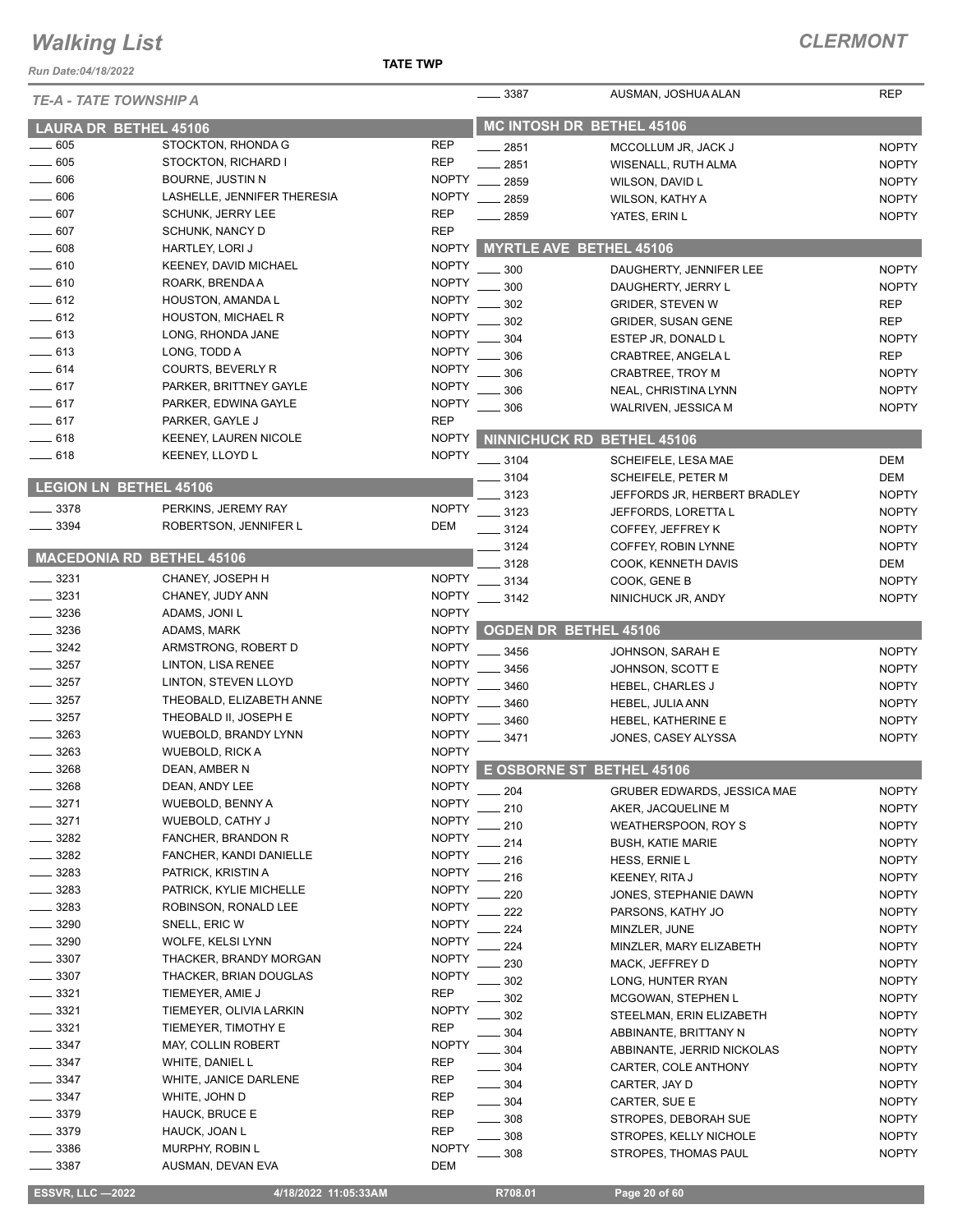**TATE TWP**

| Run Date:04/18/2022                 |                                                       | <b>TATE TWP</b> |                                |                                       |                              |
|-------------------------------------|-------------------------------------------------------|-----------------|--------------------------------|---------------------------------------|------------------------------|
| <b>TE-A - TATE TOWNSHIP A</b>       |                                                       |                 | $- 3758$                       | MEISMAN, ALEXANDER SETH               | <b>NOPTY</b>                 |
|                                     |                                                       |                 | 3760                           | <b>HESLER, KATHY RAMONA</b>           | <b>NOPTY</b>                 |
| <b>E OSBORNE ST BETHEL 45106</b>    |                                                       |                 | 3760                           | <b>WALTER, JEREMIAH JAMES</b>         | <b>NOPTY</b>                 |
| $\frac{1}{2}$ 310                   | LINDSEY, RONALD                                       |                 | NOPTY __ 3762                  | STEPHENS, BROOKLYN JO                 | <b>NOPTY</b>                 |
| $\frac{1}{2}$ 314                   | <b>BLACKBURN, VICKI L</b>                             | <b>DEM</b>      | 3762                           | STEPHENS, DAWN R                      | <b>NOPTY</b>                 |
| $\frac{1}{2}$ 316                   | UTLEY, JAMES RAY                                      |                 | NOPTY __ 3762                  | STEPHENS, ROBERT B                    | <b>NOPTY</b>                 |
| <b>RUTH LN BETHEL 45106</b>         |                                                       |                 | $-3770$                        | <b>ENGLAND, BENJAMIN TYLER</b>        | <b>REP</b>                   |
|                                     |                                                       |                 | 3770                           | ENGLAND, CONNIE J                     | <b>NOPTY</b>                 |
| $\frac{1}{2}$ 115                   | ALBERS, ROSALIE JANE                                  | <b>REP</b>      | $- 3770$                       | ENGLAND, JAMES D                      | <b>REP</b>                   |
| $\frac{1}{2}$ 115                   | ALBERS, THOMAS H                                      | <b>REP</b>      | $- 3780$                       | NOEL, AMBER NICOLE                    | <b>NOPTY</b>                 |
| $- 119$                             | MORFORD, PAUL W                                       | <b>REP</b>      | $\frac{1}{2}$ 3780             | NOEL, BRANDON DEAN                    | <b>NOPTY</b>                 |
| $\frac{1}{2}$ 119                   | MORFORD, WANDA J                                      | <b>REP</b>      | $\frac{1}{2}$ 3794             | KING, DOUGLAS R                       | <b>NOPTY</b>                 |
| $\sim$ 120                          | WOODWARD, LANCE D                                     |                 | NOPTY __ 3794                  | KING, EMILY NICOLE                    | <b>NOPTY</b>                 |
| $\frac{1}{2}$ 120                   | WOODWARD, LISA MARGARET                               |                 | NOPTY __ 3794                  | KING, VALERIE V                       | <b>NOPTY</b>                 |
| $\frac{1}{2}$ 125                   | LEPAK, CHARLES SCOTT                                  |                 | NOPTY __ 3801                  | LAWSON, CAROL S                       | <b>REP</b>                   |
| $- 127$                             | <b>BARR, RONNIE L</b>                                 |                 | NOPTY __ 3801                  | <b>MCCARTER, MATTHEW R</b>            | <b>NOPTY</b>                 |
| $- 127$                             | BARR, TERESA A                                        |                 | NOPTY __ 3816                  | BEIN, DAVID ALAN                      | <b>NOPTY</b>                 |
| $\frac{1}{2}$ 127                   | <b>BROWNE, BRANDON SHAYNE</b>                         |                 | NOPTY __ 3816                  | <b>BEIN, SHERRY L</b>                 | <b>NOPTY</b>                 |
| $-127$                              | BROWNE, LAUREN N                                      |                 | NOPTY __ 3821                  | HOLLAND, ROGER D                      | DEM                          |
| $- 129$                             | WILLIAMS, JAMIE M                                     |                 | NOPTY __ 3821                  | HOLLAND, VICKI L                      | <b>DEM</b>                   |
| $\frac{129}{2}$                     | ZEPF, KERRIE L                                        |                 | NOPTY __ 3830                  | MARTIN, KRISTA RANIA                  | <b>NOPTY</b>                 |
| $\frac{1}{2}$ 145                   | CANNON, DIANA L                                       | <b>REP</b>      | 3840                           | HOSKINS, EDDIE R                      | <b>NOPTY</b>                 |
| $\frac{1}{2}$ 145                   | CANNON, KENNETH R                                     | <b>REP</b>      | $- 3840$                       | HOSKINS, MEGAN M                      | <b>NOPTY</b>                 |
| $- 151$                             | LAWSON JR, WILLIAM R                                  |                 | NOPTY __ 3840                  | LAVELY, BODE AUSTIN                   | <b>NOPTY</b>                 |
| $\frac{1}{2}$ 153                   | KILGORE, CHRISTINA L                                  |                 | NOPTY __ 3840                  | LAVELY, BRYCE EVAN                    | <b>NOPTY</b>                 |
| $\frac{1}{2}$ 153                   | KILGORE, CHRISTOPHER L                                |                 | NOPTY __ 3840                  | LAVLY, CHELSEE MARIE                  | <b>NOPTY</b>                 |
| $\frac{1}{2}$ 153                   | STONER, DEBRA LYNN                                    | <b>NOPTY</b>    |                                | NOPTY STARLING RD BETHEL 45106        |                              |
| $\frac{1}{160}$                     | TANKERSLEY, JAMES D                                   |                 |                                |                                       |                              |
| $\frac{1}{160}$                     | THOMAS, BRENDA JEAN                                   |                 | NOPTY __ 130                   | <b>BEACH, MARCUS R</b>                | <b>NOPTY</b>                 |
| $- 161$                             | BAKER, HAYWARD M                                      | <b>REP</b>      | $\frac{1}{2}$ 130              | COOK, JENNIFER ANNE                   | <b>NOPTY</b>                 |
| <b>SPRING GROVE RD BETHEL 45106</b> |                                                       |                 | 3404                           | ROBBERS, DAMIAN                       | <b>REP</b>                   |
|                                     |                                                       |                 | 3404                           | ROBBERS, DEBORAH A                    | <b>NOPTY</b>                 |
| $- 3672$<br>3673                    | CRAWFORD, PHILIP MICHAEL                              |                 | NOPTY __ 3404                  | ROBBERS, ROBERT J                     | <b>NOPTY</b>                 |
| $- 3673$                            | RAISOR, TOSHA M                                       |                 | NOPTY __ 3412<br>NOPTY __ 3426 | MELL III, ERNEST TAYLOR               | <b>NOPTY</b><br><b>NOPTY</b> |
| $- 3679$                            | RILEY, JAMES C                                        |                 | NOPTY __ 3426                  | MORROW, ALFREIDA GRACE                |                              |
| 3679                                | <b>CLARK, DEREK DOUGLAS</b><br>CLARK, JOSHUA NICHOLAS | <b>DEM</b>      | $\frac{3432}{2}$               | MORROW, BILLY R                       | <b>NOPTY</b><br><b>NOPTY</b> |
| 3679                                | CLARK, LORRAINE A                                     | <b>DEM</b>      | $\frac{3432}{2}$               | SELM, DELANAH JUNE<br>SELM, JEFFREY S | <b>NOPTY</b>                 |
| 3679                                | CLARK, MARK D                                         | <b>DEM</b>      |                                |                                       | <b>NOPTY</b>                 |
| 3679                                | CLARK, MISTY LYNN                                     |                 | 3436<br>NOPTY __ 3436          | KISER, DIANA SHARON<br>KISER, DUSTY L | <b>NOPTY</b>                 |
| 3683                                | WATSON, BOBBY D                                       |                 | NOPTY __ 3441                  | MULLEN, BRIANNE JOY                   | <b>NOPTY</b>                 |
| $-3683$                             | WATSON, DIANA L                                       |                 | NOPTY __ 3441                  | MULLEN, THOMAS P                      | <b>NOPTY</b>                 |
| $= 3683$                            | WATSON, JOSHUA ADAM                                   |                 | NOPTY __ 3446                  | CARR, TY CHARLES                      | <b>NOPTY</b>                 |
| 3691                                | UPTON, MIRANDA SUZANNE                                |                 | NOPTY __ 3454                  | MCKENZIE, JERRY MICHELLE              | DEM                          |
| $\frac{1}{2}$ 3692                  | SHOUSE, JACKIE                                        | REP             | $- 3473$                       | ZEISER, THOMAS J                      | <b>NOPTY</b>                 |
| $\frac{1}{2}$ 3692                  | SHOUSE, JAMES DANIEL                                  | <b>REP</b>      | $\frac{3477}{2}$               | MELL, HELEN M                         | <b>NOPTY</b>                 |
| $\frac{1}{2}$ 3697                  | BURT, AARON J                                         |                 | NOPTY __ 3482                  | STRUNK, ROBERT LEE                    | <b>NOPTY</b>                 |
| $\frac{1}{2}$ 3697                  | <b>BURT, STACEY NICOLE</b>                            |                 | NOPTY __ 3483                  | HUMPHRIES, DAVID E                    | <b>NOPTY</b>                 |
| $\frac{1}{2}$ 3700                  | KENNEDY, MELISSA ANNE                                 |                 | NOPTY __ 3487                  | HARNESS, ANN M                        | DEM                          |
| $\frac{1}{2}$ 3701                  | CONOVER, REBECCA J                                    | REP             | $- 3487$                       | HARNESS, DALE P                       | DEM                          |
| $\frac{1}{2}$ 3707                  | IORI, ANTHONY J                                       |                 | NOPTY __ 3492                  | HARNESS, BRENDA S                     | <b>NOPTY</b>                 |
| $\frac{1}{2}$ 3707                  | IORI, LAURA LEE                                       |                 | NOPTY __ 3492                  | HARNESS, FARRIEL                      | <b>NOPTY</b>                 |
| $- 3717$                            | <b>CLARK, HALEY ROSE</b>                              |                 | NOPTY __ 3506                  | SMITH, REUBEN EUGENE                  | DEM                          |
| 3717                                | <b>CLARK, JUSTIN MATTHEW</b>                          |                 | NOPTY __ 3516                  | SHIMELL, HANNAH NICHOLE               | <b>NOPTY</b>                 |
| $-3736$                             | <b>BAILEY, CAROL A</b>                                |                 | NOPTY __ 3525                  | TERRY, JORDAN MARIA                   | <b>NOPTY</b>                 |
| $-3736$                             | <b>BAILEY, JAMES EDMON</b>                            |                 | NOPTY __ 3535                  | JONES, JUDITH T                       | <b>NOPTY</b>                 |
| $- 3749$                            | ALLEN, NICOLE R                                       |                 | NOPTY __ 3535                  | JONES, TIMOTHY D                      | <b>NOPTY</b>                 |
| $\frac{1}{2}$ 3756                  | NONNO, NICHOLAS ALEXANDER                             |                 | NOPTY __ 3557                  | BURNS II, EDWARD F                    | <b>REP</b>                   |
| 3756                                | ONEIL, BRIAN C                                        |                 | NOPTY __ 3557                  | <b>BURNS III, EDWARD FRANCIS</b>      | <b>NOPTY</b>                 |
| $\frac{1}{2}$ 3756                  | ONEIL, ERICA R                                        |                 | NOPTY __ 3557                  | <b>BURNS, LOGAN BRICE</b>             | <b>NOPTY</b>                 |
| $-3756$                             | ONEIL, RILEY COLSON                                   |                 | NOPTY __ 3557                  | <b>BURNS, MICHELLE L</b>              | <b>NOPTY</b>                 |
| $\frac{1}{2}$ 3756                  | ONEIL, WYATT GRADY                                    |                 | NOPTY __ 3557                  | OKEEFE, TRACEY LYNN                   | <b>NOPTY</b>                 |
| $\frac{1}{2}$ 3756                  | WATKINS, LAURA ANN                                    |                 | NOPTY __ 3560                  | BROTHERTON, CHERYL JEANETTE           | <b>NOPTY</b>                 |
|                                     |                                                       |                 |                                |                                       |                              |
| <b>ESSVR, LLC -2022</b>             | 4/18/2022 11:05:33AM                                  |                 | R708.01                        | Page 21 of 60                         |                              |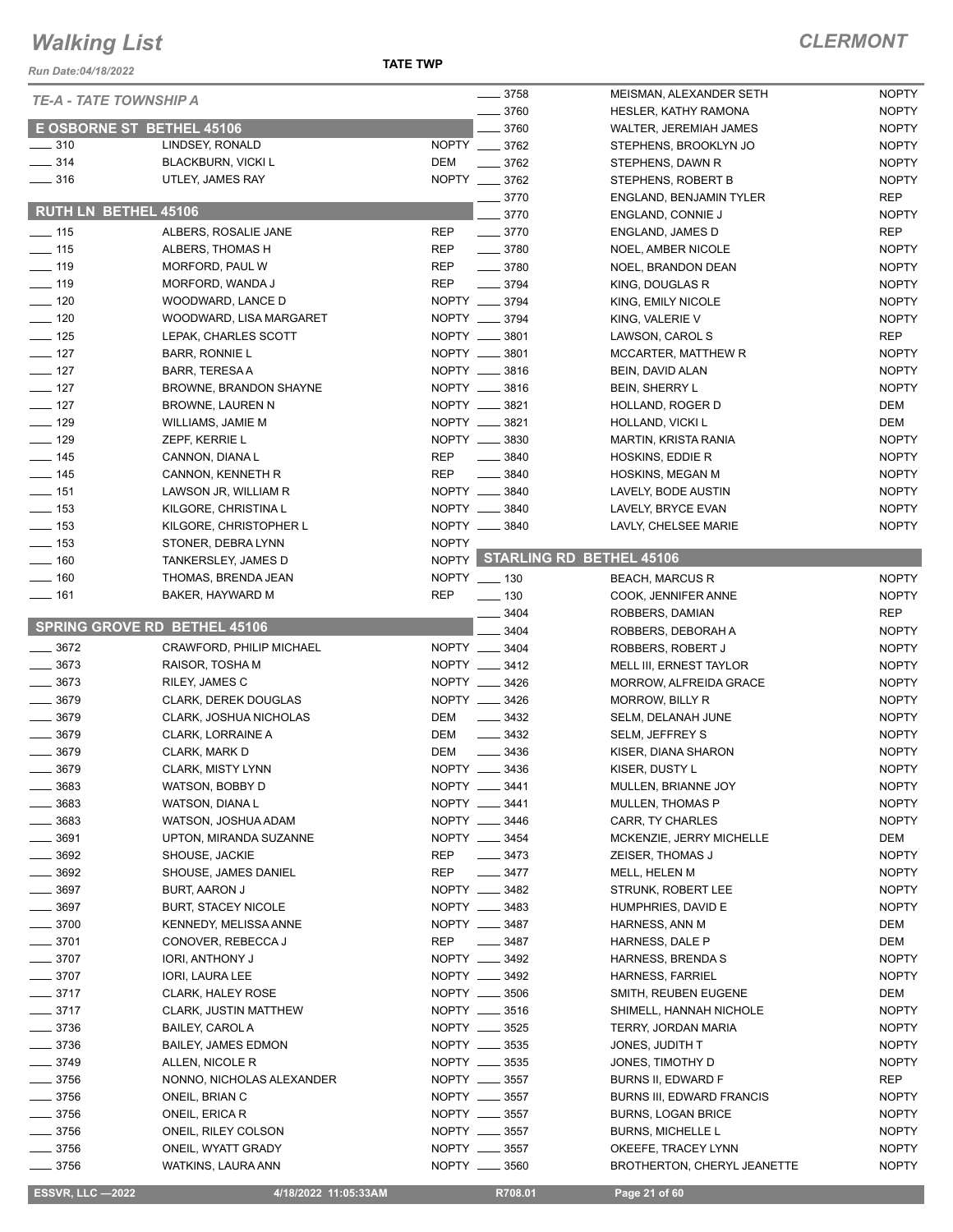*Run Date:04/18/2022*

**TATE TWP**

| <b>TE-A - TATE TOWNSHIP A</b>   |                                | $- 3779$                         |      | REED, LAURA DIANE                  | <b>NOPTY</b> |
|---------------------------------|--------------------------------|----------------------------------|------|------------------------------------|--------------|
|                                 |                                | $-3779$                          |      | <b>REED, NICHOLAS T</b>            | <b>NOPTY</b> |
| <b>STARLING RD BETHEL 45106</b> |                                |                                  | 3782 | HINES, MARLIN M                    | <b>NOPTY</b> |
| $- 3560$                        | BROTHERTON, MARSHALL ALLEN     | NOPTY -8783                      |      | JACKSON, JAMIE SUE                 | <b>NOPTY</b> |
| $\frac{1}{2}$ 3560              | <b>BROTHERTON, SHARON ANN</b>  | NOPTY __ 3783                    |      | JACKSON, JERRY F                   | <b>NOPTY</b> |
| $\frac{1}{2}$ 3561              | MAIDEN, TIM B                  | NOPTY __ 3789                    |      | HENDRIXSON, LELAND C               | <b>NOPTY</b> |
| $\frac{1}{2}$ 3565              | BALSER, KATHY A                | $\frac{1}{2}$ 3800<br><b>REP</b> |      | NICKELL, MARK                      | <b>REP</b>   |
| $\frac{1}{2}$ 3567              | <b>BULLOCK, AUSTIN NEVADA</b>  | NOPTY __ 3816                    |      | DEN HOLLANDER, EMMA ROSE           | DEM          |
| $\frac{1}{2}$ 3567              | <b>BULLOCK, MARY L</b>         | NOPTY __ 3816                    |      | DEN HOLLANDER, HEATHER L           | <b>REP</b>   |
| $-3567$                         | WILLIAMSON, TANIA M            | NOPTY __ 3816                    |      | DENHOLLANDER, ELISABETH JOHANN/    | <b>NOPTY</b> |
| $\frac{1}{2}$ 3569              | <b>BULLOCK, BETHANY KAY</b>    | NOPTY __ 3816                    |      | DENHOLLANDER, PETER LEENDERT       | <b>REP</b>   |
| $- 3569$                        | <b>BULLOCK, JESSICA BELLE</b>  | NOPTY __ 3818                    |      | DEN HOLLANDER, SARAH LYNNE         | <b>NOPTY</b> |
| $\frac{1}{2}$ 3569              | <b>BULLOCK, RODNEY B</b>       | NOPTY -8820                      |      | GABELMAN JR, RALPH R               | <b>NOPTY</b> |
| $\frac{1}{2}$ 3574              | LEWIS, TIMOTHY J               | NOPTY -8820                      |      | <b>GABELMAN, TERESAL</b>           | <b>NOPTY</b> |
| $\frac{1}{2}$ 3575              | REAM, JULIE E                  | NOPTY __ 3820                    |      | TREADWAY, EMMA J                   | <b>NOPTY</b> |
| $\frac{1}{2}$ 3575              | SCHIRMER, MICHAEL JOSEPH       | NOPTY -8826                      |      | <b>BOGGS, NANCY J</b>              | <b>REP</b>   |
|                                 |                                | NOPTY -8826                      |      | BOGGS-BROWN, EMILY E               | <b>NOPTY</b> |
| $\frac{1}{2}$ 3575              | SEIPEL, CHARLES J              |                                  |      |                                    | <b>NOPTY</b> |
| $- 3577$                        | MALOTT, LORA J                 | NOPTY __ 3826                    |      | BROWN, ROBERT R                    |              |
| $\frac{1}{2}$ 3580              | <b>GROVE, STUART DELNO</b>     | NOPTY __ 3828                    |      | WIGET, ANGELA DAWN                 | <b>NOPTY</b> |
| $\frac{1}{2}$ 3580              | <b>GROVE, VICTORIA ASHLEY</b>  | NOPTY __ 3828                    |      | WIGET, TOD W                       | <b>NOPTY</b> |
| $\frac{1}{2}$ 3583              | HORNSCHEMEIER, ALVIN LEE       | <b>NOPTY</b>                     |      |                                    |              |
| $- 3586$                        | <b>MOSS, TERRI LYNN</b>        |                                  |      | NOPTY STATE ROUTE 125 BETHEL 45106 |              |
| $\frac{1}{2}$ 3586              | MOSS, TIMOTHY E                | NOPTY __ 3460                    |      | JORDAN, ASHLEY DONYEL              | <b>NOPTY</b> |
| $\frac{1}{2}$ 3591              | STUBBS, DAVID HENRY            | NOPTY __ 3462                    |      | <b>GARRISON, RUTH A</b>            | <b>NOPTY</b> |
| $\frac{1}{2}$ 3593              | MOREL, JOHN E                  | <b>REP</b><br>$- 3470$           |      | TAYLOR, ROGER P                    | <b>NOPTY</b> |
| $\frac{1}{2}$ 3593              | MOREL, LINDA                   | <b>REP</b><br>$- 3478$           |      | BRADEN, DENISE MAE                 | <b>NOPTY</b> |
| $\frac{1}{2}$ 3609              | DOTSON, TAYLOR NICOLE          | NOPTY __ 3478                    |      | MESSER SR, RODNEY L                | <b>NOPTY</b> |
| $\frac{1}{2}$ 3610              | LEE, PEARL M                   | NOPTY __ 3480                    |      | LAMBERT, CHRISTOPHER MICHAEL       | <b>NOPTY</b> |
| $- 3646$                        | FULTZ, TAMARA KAY              | <b>REP</b><br>$\frac{1}{2}$ 3480 |      | LAMBERT, JEREMY L                  | <b>NOPTY</b> |
| $\frac{1}{2}$ 3660              | STEELMAN, EDWARD E             | NOPTY __ 3484                    |      | LEWIS, JENNIFER K                  | <b>NOPTY</b> |
| $\frac{1}{2}$ 3660              | STEELMAN, JULIA A              | NOPTY __ 3490                    |      | HATHORN, MATTHEW RICHARD           | <b>NOPTY</b> |
| $- 3675$                        | CHURCH, DAVID W                | NOPTY __ 3492                    |      | ROBERTSON, PATRICIA A              | DEM          |
| $\frac{1}{2}$ 3684              | CURTIS, RANAE LYNN             | NOPTY __ 3492                    |      | ROBERTSON, WILLIAM B               | DEM          |
| $- 3684$                        | <b>CURTIS, STEVEN L</b>        | NOPTY __ 3498                    |      | LUDWICK, CHRISTINA DAWN            | <b>NOPTY</b> |
| $\frac{1}{2}$ 3686              | <b>GRAYBILL, ELMER C</b>       | NOPTY __ 3498                    |      | LUDWICK, THERESA NICOLE            | <b>NOPTY</b> |
|                                 | <b>GRAYBILL, SUSAN L</b>       | NOPTY __ 3502                    |      |                                    |              |
| $\frac{1}{2}$ 3686              |                                | NOPTY __ 3502                    |      | DYER, ANNETTE                      | <b>REP</b>   |
| $\frac{1}{2}$ 3688              | <b>KREIMER, EDWARD A</b>       |                                  |      | DYER, GEORGE E                     | <b>REP</b>   |
| $- 3688$                        | <b>KREIMER, MARY J</b>         | NOPTY __ 3506                    |      | MCINTYRE, MARK D                   | DEM          |
| 3690                            | NICKELL, A C                   | NOPTY __ 3506                    |      | MCINTYRE, MILDRED L                | DEM          |
| 3690                            | NICKELL, PATRICIA A            | NOPTY _                          | 3512 | SIMCOX, JACQUELINE CARLENE         | <b>NOPTY</b> |
| $- 3706$                        | ANDERSON, RACHEL M             | NOPTY __ 3512                    |      | SIMCOX, RICHARD B                  | <b>NOPTY</b> |
| $- 3706$                        | ANDERSON, RHONDA L             | REP<br>$\frac{1}{2}$ 3518        |      | <b>BUSH, JOHN M</b>                | REP          |
| $- 3706$                        | ANDERSON, RICHARD W            | REP<br>$\frac{1}{2}$ 3518        |      | <b>BUSH, PRISCILLA JO</b>          | REP          |
| $- 3726$                        | <b>HARRISON, DERRICK WAYNE</b> | NOPTY __ 3530                    |      | SPEARS, RONDA L                    | <b>NOPTY</b> |
| $- 3726$                        | KROGER, JEAN M                 | REP<br>$- 3560$                  |      | MOORE, JESSICA AMBER               | REP          |
| $- 3726$                        | <b>KROGER SR, WILLIAM F</b>    | NOPTY __ 3572                    |      | EDMISTEN, CHRISTINA M              | <b>NOPTY</b> |
| $- 3727$                        | KELCH, MARY E                  | $\frac{1}{2}$ 3572<br>REP        |      | EDMISTEN, CURTIS L                 | REP          |
| $-3727$                         | KELCH, WENDELL C               | $- 3618$<br>REP                  |      | LITTLEFIELD, CHARLOTTE CICCARELL/  | <b>NOPTY</b> |
| $- 3746$                        | JONES, NORMA G                 | REP<br>$- 3618$                  |      | LITTLEFIELD, EDWARD MICHAEL        | <b>NOPTY</b> |
| $\frac{1}{2}$ 3746              | JONES, SHELBY G                | $\frac{1}{2}$ 3636<br>REP        |      | PENNINGTON, KRISTENA LINN          | <b>NOPTY</b> |
| $\frac{1}{2}$ 3750              | BECHMANN JR, TIMOTHY EDWARD    | NOPTY __ 3644                    |      | MOORHEAD, JOSEPH A                 | <b>NOPTY</b> |
| $- 3757$                        | HAUSER, NOEL R                 | NOPTY __ 3654                    |      | <b>GRIFFITH, REX M</b>             | <b>NOPTY</b> |
| $- 3770$                        | DESFOSSES, KIMBERLY ROSE       | $\frac{1}{2}$ 3662<br>DEM        |      | ELAM, AARON MICHAEL                | <b>NOPTY</b> |
| $- 3770$                        | <b>GARRETT, MICHAEL E</b>      | REP<br>$- 3666$                  |      | ABNER, DANA R                      | <b>NOPTY</b> |
| $-3770$                         | <b>GARRETT, PATRICIA A</b>     | REP<br>$- 3666$                  |      | ABNER, NICOLE A                    | <b>NOPTY</b> |
| $- 3770$                        | RIDENER, ROBERT D              | NOPTY __ 3666                    |      | SNIDER, JOHN R                     | <b>NOPTY</b> |
| $- 3770$ #B                     | RIDENER, ROBERT                | NOPTY __ 3668                    |      | <b>GRAUSE, LISA M</b>              | REP          |
| ____ 3770 #UNIT B               | SHELTON, RANESSA SUE WEST      | NOPTY __ 3668                    |      | <b>GRAUSE, NICHOLAS WAYNE</b>      | <b>NOPTY</b> |
|                                 |                                |                                  |      |                                    |              |
| $- 3773$                        | REED, ELIZABETH MARIE          | NOPTY __ 3672                    |      | JONES, ALEX S                      | <b>NOPTY</b> |
| $- 3773$                        | REED, LARRY J                  | REP<br>$- 3676$                  |      | CRAWFORD, ELIZABETH A              | <b>NOPTY</b> |
| $- 3773$                        | REED, MARTHA S                 | NOPTY __ 3676                    |      | CRAWFORD, ROLAND PARK              | DEM          |
| $- 3778$                        | BAUER, MARY E                  | DEM<br>$- 3700$                  |      | KLETTE, JOHN A                     | REP          |
| $- 3779$                        | MESSER, AMANDA KAYE            | NOPTY __ 3700                    |      | KLETTE, JOYCE L                    | <b>NOPTY</b> |

**ESSVR, LLC -2022** 4/18/2022 11:05:33AM R708.01 Page 22 of 60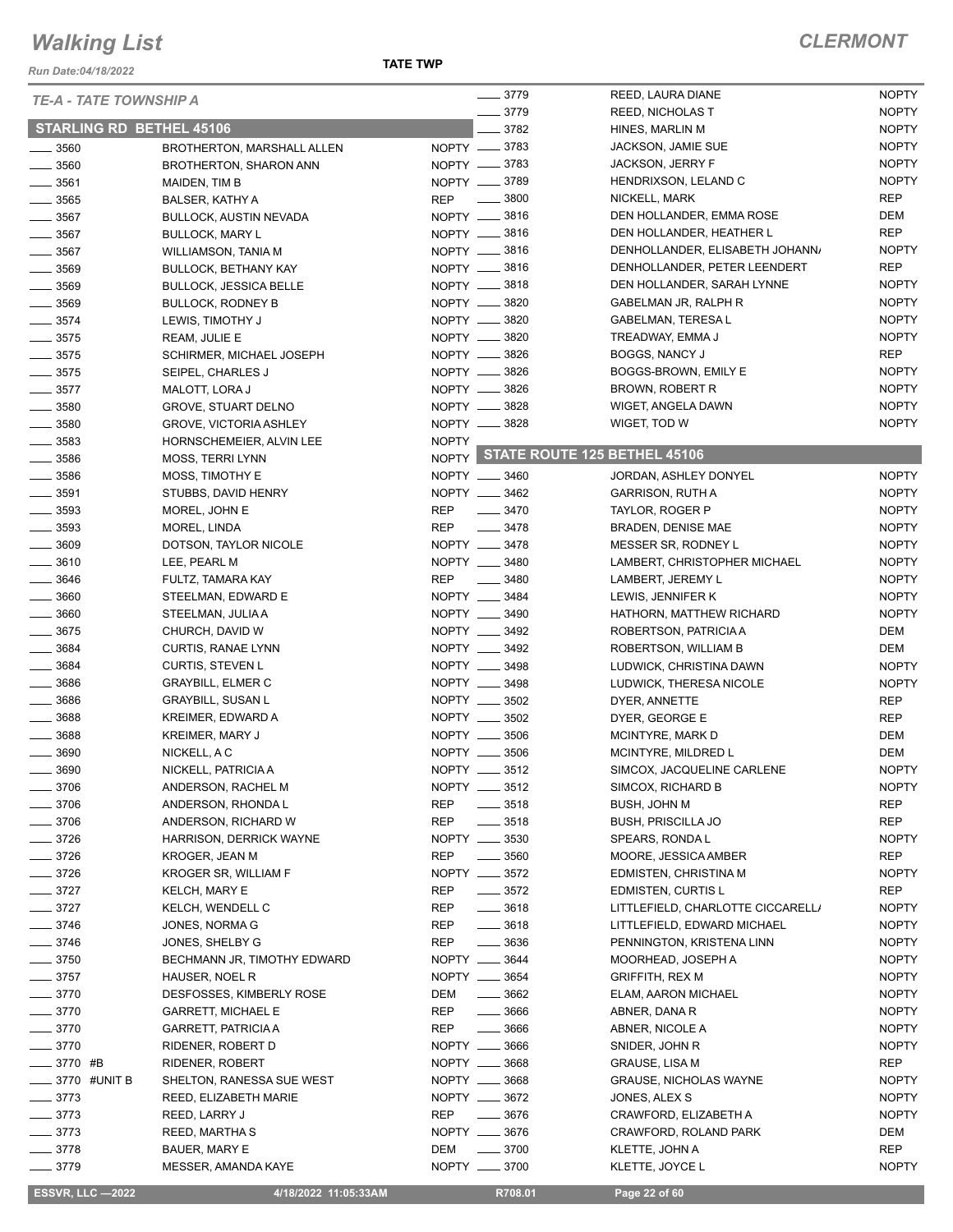*Run Date:04/18/2022*

#### **TATE TWP**

#### *CLERMONT*

| INUII DULG.VT/IU/LVLL            |                                                       | 2866                                 | STAGGE, ARON R                   | <b>NOPTY</b>        |
|----------------------------------|-------------------------------------------------------|--------------------------------------|----------------------------------|---------------------|
| TE-A - TATE TOWNSHIP A           |                                                       | 2866                                 | STAGGE, CASEY BRICE              | <b>NOPTY</b>        |
|                                  | STATE ROUTE 125 BETHEL 45106                          | 2870                                 | CLARK, RYLEE ELIZABETH           | <b>DEM</b>          |
| ____ 3706                        | DAVIS, COLIN MAXWELL                                  | 2870<br>$NOPTY$ ––                   | <b>CLARK, WESLEY ALLEN</b>       | <b>REP</b>          |
| $-3706$                          | HAUSER, DANIELLE N                                    | 2870<br><b>NOPTY</b>                 | STITH, GRIFFIN ELLIS             | <b>REP</b>          |
| $\frac{1}{2}$ 3706               | HAUSER, DUSTIN T                                      | 2870<br><b>NOPTY</b>                 | STITH, LINDSEY ANN               | <b>REP</b>          |
| $- 3706$                         | HERNAN, ERAZO R                                       | 2874<br><b>NOPTY</b>                 | PIERCE, WILMAK                   | <b>REP</b>          |
| $- 3710$                         | CARR, KARIZMA KAY                                     | 2877<br><b>NOPTY</b>                 | DIRR, TAMARA J                   | <b>REP</b>          |
| $\frac{3722}{2}$                 | RATCLIFF, BENJAMIN J                                  | 2878<br><b>NOPTY</b>                 | MARLOW, PAULA A                  | DEM                 |
| $- 3722$                         | RATCLIFF, BEVERLY A                                   | 2878<br><b>NOPTY</b>                 | MCNEESE, MICHELLE RENEE          | <b>NOPTY</b>        |
| $-3722$                          | RATCLIFF, EDWARD LEE                                  | 2884<br><b>NOPTY</b>                 | SOWARDS, BRANDY JO               | <b>NOPTY</b>        |
| $- 3724$                         | <b>MORGAN, STANLEY R</b>                              | 2884<br><b>NOPTY</b>                 | <b>WILLIAMS, ROBERT R</b>        | DEM                 |
| $- 3726$                         | BAKER, CAROL A                                        | 2887<br><b>NOPTY</b>                 | CHANDLER, TYLER H                | <b>NOPTY</b>        |
| $- 3726$                         | BAKER, ROGER DEAN                                     | 2887<br><b>NOPTY</b>                 | <b>GRANT, TINA M</b>             | <b>NOPTY</b>        |
| $- 3728$                         | WALLACE, BARBARA J                                    | 2895<br><b>REP</b>                   | MAYNARD, MELINDA J               | <b>NOPTY</b>        |
| $- 3728$                         | WALLACE, JEFFREY M                                    | 2895<br><b>REP</b>                   | TRIBBLE, KATHY J                 | <b>NOPTY</b>        |
| $- 3728$                         | WALLACE, NATHAN J                                     | 2895<br>$NOPTY$ –                    | TRIBBLE JR, MIKE W               | <b>NOPTY</b>        |
| $- 3730$                         | KORTE, ANGELA C                                       | 2899<br><b>NOPTY</b>                 | ZADEK, NANCY C                   | <b>REP</b>          |
| $- 3740$                         | COLWELL, JOHNNY                                       | 2910<br><b>NOPTY</b>                 | STURGILL, DIANE D                | <b>REP</b>          |
| $- 3740$                         | COLWELL, LISA G                                       | 2925<br><b>NOPTY</b>                 | SUTTER, LYDIA ELIZABETH          | <b>NOPTY</b>        |
| $\frac{1}{2}$ 3744               | STOWELL, DEBORAH A                                    | 2929<br><b>REP</b>                   | <b>KREKELER, JANICE C</b>        | <b>NOPTY</b>        |
| $- 3744$                         | STOWELL, RICHARD A                                    | 2933<br><b>REP</b>                   | CANTA, ALLISON JEAN              | <b>NOPTY</b>        |
| $- 3746$                         | KELSEY JR, DAVID E                                    | 2933<br><b>NOPTY</b>                 | <b>CANTER, GARREK ASHTON</b>     | <b>NOPTY</b>        |
| $-3746$                          | KELSEY, NADINE                                        | 2934<br><b>NOPTY</b>                 | BROWN, CANDY GAIL                | <b>NOPTY</b>        |
| $-3752$                          | HARLOW, DIANE                                         | 2934<br><b>REP</b>                   | JOHNSON, GWEN S                  | <b>NOPTY</b>        |
| $\frac{1}{2}$ 3752               | HARLOW, LARRY R                                       | 2937<br><b>NOPTY</b>                 | POPP, STEVEN MICHEAL             | <b>NOPTY</b>        |
|                                  |                                                       | 2937                                 | RALEIGH, THERESA SUZANN          | <b>NOPTY</b>        |
|                                  | STATE ROUTE 133 BETHEL 45106                          | 2937                                 | REESE, ETHAN CARTER              | <b>NOPTY</b>        |
| 2814<br>$\overline{\phantom{0}}$ | <b>REARDON, CHRISTEN A</b>                            | 2937<br><b>NOPTY</b>                 | <b>WALKER, ANDREW THOMAS</b>     | <b>NOPTY</b>        |
| $-2814$                          | SELLERS, ADRIAN H                                     | 2941<br><b>NOPTY</b>                 | MOORE, ADRIAN GRACE              | <b>NOPTY</b>        |
| 2814                             | SEMONA, BREANA NICOLE                                 | 2941<br><b>NOPTY</b>                 | TONKIN, BREANNE NICOLE           | <b>NOPTY</b>        |
| $-2815$                          | MINTON, BOBBY F                                       | 2947<br><b>REP</b>                   | RAINS, MARTIN E                  | <b>NOPTY</b>        |
| $-2822$                          | CARNAHAN, DONALD LEE                                  | 2951<br><b>REP</b>                   | <b>BOST, NEWMAN ALTON</b>        | DEM                 |
| $\frac{2822}{25}$                | STRICKER-CARNAHAN, ROBIN T                            | ____ 2951<br><b>REP</b>              | DOTSON, MARSHA E                 | <b>DEM</b>          |
| $-2828$                          | ALLEN, EDITH A                                        | $- 2951$<br><b>DEM</b>               | DOTSON, ROGER D                  | <b>DEM</b>          |
| $-2829$                          | WRIGHT, KATHLEEN                                      | 2960<br><b>NOPTY</b>                 | YUELLIG, EUGENE P                | <b>REP</b>          |
| $-2830$                          | BARR, REBECCA A                                       | 2960<br><b>NOPTY</b>                 | YUELLIG, SANDRA L                | <b>REP</b>          |
| 2832                             | DOYLE, ASHLEIGH KAY                                   | 2966<br><b>NOPTY</b>                 | PREBBLE, SANDRA S                | <b>NOPTY</b>        |
| 2837                             | BERRY, JANET LEIGH                                    | 2968<br><b>NOPTY</b>                 | <b>BISHOP, JACOB EDWARD</b>      | <b>NOPTY</b>        |
| 2838                             | HALE, CRYSTAL LYNN                                    | 2968<br><b>REP</b>                   | WELCH, SCHYLER GINGER            | <b>NOPTY</b>        |
| 2838                             | HALE, RYAN C                                          | 2970<br><b>REP</b>                   | CANTER, KENNETH R                | <b>REP</b>          |
| $-2838$                          |                                                       | 2971<br><b>NOPTY</b>                 | PETERS, ETHAN DENTON             | <b>NOPTY</b>        |
|                                  | TREES, JADE LYNN<br><b>BROWN, CHRISTOPHER MICHAEL</b> | 2971<br><b>NOPTY</b>                 | PETERS, GAYTHA STARR             | REP                 |
| $-2841$                          |                                                       | 2971                                 | PETERS, RYAN ANDREW              | <b>NOPTY</b>        |
| ____ 2841                        | BROWN, MALLORY A                                      | <b>NOPTY</b><br>2971<br><b>NOPTY</b> | PETERS JR, TERRY L               | REP                 |
| $-2841$                          | BRYSON SR, MARK A                                     | 2973                                 | DONTHNIER, ALEXIS GRACE          | <b>NOPTY</b>        |
| $-2841$                          | DIROCCO, NICOLE E                                     | <b>NOPTY</b><br>2973                 | SCHAEFFER, DARRELL C             | <b>NOPTY</b>        |
| $-2845$                          | <b>HAMPTON, EDITH K</b>                               | <b>NOPTY</b><br>2973                 | SCHAEFFER, TERRA L               | <b>NOPTY</b>        |
| $-2846$                          | <b>MARTIN, LIAM KENNETH</b>                           | <b>NOPTY</b><br>2974                 | <b>BAKER, JASON CHARLES</b>      | <b>NOPTY</b>        |
| ____ 2846                        | <b>MARTIN, REBEKAH ROSE</b>                           | <b>NOPTY</b><br>2978                 | FEHR, MARILEE CAROLYN            | <b>NOPTY</b>        |
| 2846                             | <b>MARTIN, SEAN E</b>                                 | <b>NOPTY</b><br>2978                 | GROGAN, CYNTHIA L                | <b>NOPTY</b>        |
| 2846                             | MARTIN, THERESE M                                     | <b>NOPTY</b><br>2979                 | DANIELS, MATTHEW S               | <b>NOPTY</b>        |
| $- 2850$                         | BAKER, ADRIANNAH STORM                                | <b>NOPTY</b><br>2979                 | HARGETT, CHARITY CHRISTINA       | <b>NOPTY</b>        |
| $-2854$                          | FIELDS, JAMIE K                                       | <b>NOPTY</b><br>2979                 | HARGETT, DAVID JOSEPH            | <b>NOPTY</b>        |
| $-2854$                          | <b>GROSS, JENNIFER ROSE</b>                           | <b>NOPTY</b><br>2981                 | <b>BRUMFIELD, SHIRLEY J</b>      | <b>NOPTY</b>        |
| $- 2854$                         | HARVEY JR, EDDIE JOHN                                 | <b>NOPTY</b><br>2987                 | DAVIS, JAMES L                   | DEM                 |
| 2857                             | WALLACE JR, GARY LEE                                  | <b>NOPTY</b><br>2991                 | COLVIN, EUGENE B                 | REP                 |
| $- 2857$                         | WALLACE, HANNAH B                                     | <b>NOPTY</b><br>2991                 | HERRIN, KEITH DONALD             | REP                 |
| 2857                             | WALLACE, LORETTA M                                    | <b>NOPTY</b><br>2992                 | SAYLOR, AMANDA LYNN              | <b>NOPTY</b>        |
| 2862                             | BOECKMANN, BETTE CLAIRE                               | <b>NOPTY</b>                         |                                  |                     |
| 2865                             | LEININGER, CARISSA ELAINE                             | 2992<br><b>NOPTY</b>                 | SAYLOR, WESLEY SEAN              | <b>NOPTY</b><br>REP |
| 2865                             | LEININGER, ROBERT JAMES                               | 2996<br><b>NOPTY</b>                 | ALBRIGHT, LADY F                 |                     |
| $-2865$                          | MONTGOMERY, DAVID S                                   | 2997<br><b>REP</b>                   | HOWLETT, DANIELLE HARLIE RENNEA  | <b>NOPTY</b>        |
|                                  |                                                       | 2997                                 | HOWLETT, LONDYN ELIZABETH LOUISE | <b>NOPTY</b>        |

 **ESSVR, LLC —2022 4/18/2022 11:05:33AM R708.01 Page 23 of 60**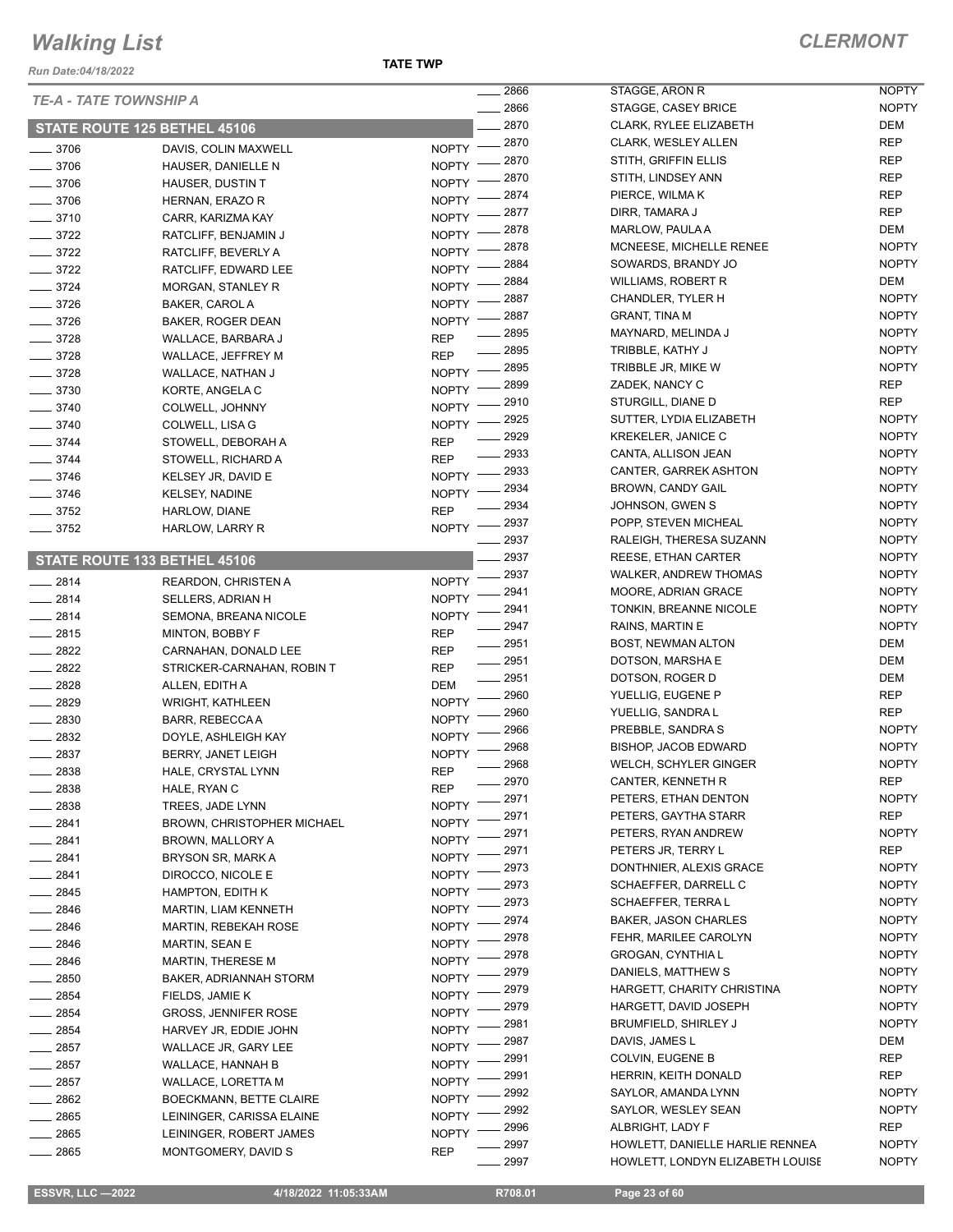*Run Date:04/18/2022*

**TATE TWP**

| <b>TE-A - TATE TOWNSHIP A</b> |                                     | $\frac{1}{2}$ 111                | <b>BURNS, JAMES M</b>         | <b>REP</b>   |
|-------------------------------|-------------------------------------|----------------------------------|-------------------------------|--------------|
|                               |                                     | $-111$                           | <b>BURTON, KIMBERLEY E</b>    | <b>REP</b>   |
|                               | <b>STATE ROUTE 133 BETHEL 45106</b> | $-111$                           | BURTON JR, PHILIP R           | <b>NOPTY</b> |
| $\frac{1}{2997}$              | WAGNER, EDWARD N                    | NOPTY _____ 112                  | WEST, HERBERT L               | REP          |
| $- 2997$                      | WAGNER, MONICA LOUISE               | NOPTY __ 112                     | WEST, LORELLA A               | <b>REP</b>   |
| $-2998$                       | ROLL, GINA M                        | REP<br>$- 120$                   | ABBOTT, TAMMY MAE             | <b>NOPTY</b> |
| $-2998$                       | ROLL, JEFFREY A                     | $\frac{1}{2}$ 120<br>REP         | JONES, MCKAY LYNN             | <b>NOPTY</b> |
| $\frac{1}{2}$ 3000            | <b>BACON, SHIRLEY ANN</b>           | NOPTY __ 120                     | JONES, SARIAH ANN             | <b>NOPTY</b> |
| $\frac{1}{2}$ 3002            | GOBLE, JAMES MICHAEL                | <b>REP</b><br>$\frac{1}{2}$ 120  | JONES, SHARON                 | <b>NOPTY</b> |
| $\frac{1}{2}$ 3008            | <b>BARBER, RITA L</b>               | NOPTY __ 120                     | JONES, SHAYNE ELIZABETH       | <b>NOPTY</b> |
| $\frac{1}{2}$ 3008            | BARBER JR, VIRGIL RAY               | NOPTY __ 120                     | JONES, YANCEY                 | <b>NOPTY</b> |
| $\frac{1}{2}$ 3067            | <b>BAKER, MICHAEL JEFFREY</b>       | NOPTY __ 207                     | RITZI, ANGELISA MARIE         | <b>NOPTY</b> |
| $- 3067$                      | BAKER, SAMANTHA JOYCE               | NOPTY __ 301                     | FREEMAN, LONNIE L             | <b>NOPTY</b> |
| $\frac{1}{2}$ 3071            | ROBINSON, RANDY LEE                 | NOPTY __ 301                     | <b>WEBB, ARLEEN F</b>         | <b>NOPTY</b> |
| $- 3071$                      | ROBINSON, TONYA M                   | NOPTY __ 302                     | DEAN, MARY J                  | <b>REP</b>   |
| $\frac{1}{2}$ 3073            | COOPER, ANNALIESE MARIE             | NOPTY __ 303                     | RENN, DOMINIQUE R             | <b>NOPTY</b> |
| $\frac{1}{2}$ 3073            | COOPER, CARYNNE ANNA                | NOPTY __ 304                     | <b>BROWN, ERICA ROSE</b>      | DEM          |
| $\frac{1}{2}$ 3073            | COOPER, CHRISTOPHER G               | NOPTY __ 304                     |                               | <b>REP</b>   |
|                               |                                     |                                  | BROWN, JOHN E                 |              |
| $\frac{1}{2}$ 3073            | COOPER, DEANNE M                    | NOPTY __ 305                     | KIRK, EMMA MARIE              | <b>NOPTY</b> |
| $- 3077$                      | RUSCHE, JOSHUA D                    | NOPTY __ 305                     | KIRK, RACHEL MARIE            | <b>REP</b>   |
| $-3077$                       | RUSCHE, KAYLA MARIE                 | NOPTY __ 305                     | KIRK, ROBERT C                | <b>REP</b>   |
| $\frac{1}{2}$ 3101            | BARGER, RONALD C                    | NOPTY __ 305                     | <b>MORROW, MEGAN NICOLE</b>   | REP          |
| $\frac{1}{2}$ 3101            | <b>BARGER, SUSAN L</b>              | NOPTY __ 306                     | <b>HENDERSON, TRACI M</b>     | <b>NOPTY</b> |
| $\frac{1}{2}$ 3105            | MILTON JR, HUBERT D                 | REP<br>$\frac{1}{2}$ 306         | HENDERSON, VICTOR E           | <b>NOPTY</b> |
| $\frac{1}{2}$ 3105            | <b>MILTON, LINDAS</b>               | REP<br>$\frac{1}{2}$ 307         | FURTWENGLER, GWENDOLYN RENEE  | REP          |
| $\frac{1}{2}$ 3112            | <b>SCHRAGE, ROBERT H</b>            | REP<br>$- 307$                   | FURTWENGLER, ROSS COOPER      | <b>REP</b>   |
| $\frac{1}{2}$ 3114            | HAISLIP, CAROL LEE                  | NOPTY __ 308                     | BRUMAGEM, JONI K              | DEM          |
| $\frac{1}{2}$ 3116            | DEPUCCIO, DEBORAH KAY               | <b>REP</b><br>$\frac{1}{2}$ 308  | <b>BRUMAGEM, MICHAEL LINN</b> | <b>NOPTY</b> |
| $- 3116$                      | DEPUCCIO, JOSEPH A                  | <b>REP</b><br>$\frac{1}{2}$ 309  | PAUL, CHARLES D               | <b>NOPTY</b> |
| $\frac{1}{2}$ 3118            | CALLAHAN, MARK JOSEPH               | NOPTY __ 309                     | PAUL, CHARLES THOMAS          | <b>NOPTY</b> |
| $- 3118$                      | ROTHEL, PATRICK A                   | NOPTY __ 309                     | PAUL, DAWN M                  | <b>REP</b>   |
| $\frac{1}{2}$ 3120            | GUENTHER, ABIGAIL GRACE             | NOPTY __ 310                     | REID, WILLIAM ALDEN           | <b>REP</b>   |
| $\frac{1}{2}$ 3120            | GUENTHER, ALEC BENJAMIN SETH        | NOPTY __ 404                     | CALDWELL, JOHNNY DAMON        | <b>NOPTY</b> |
| $\frac{1}{2}$ 3120            | <b>GUENTHER, AMY B</b>              | REP<br>$-404$                    | CALDWELL, TAMMI MAE           | <b>NOPTY</b> |
| $\frac{1}{2}$ 3120            |                                     | <b>REP</b><br>$\frac{1}{2}$ 405  |                               | <b>NOPTY</b> |
|                               | <b>GUENTHER, STEVEN S</b>           |                                  | HAZELBAKER, VICKIE J          |              |
| $\frac{1}{2}$ 3120            | STEGEMILLER, TYLER M                | <b>NOPTY</b>                     | VIC JOY DR BETHEL 45106       |              |
| $- 3122$                      | ROSS, MARY A                        | <b>REP</b>                       |                               |              |
| $- 3122$                      | ROSS, SCOTT A                       | <b>REP</b><br>$\frac{1}{2}$ 3303 | HILL, HARRY F                 | <b>REP</b>   |
| $\frac{1}{2}$ 3132            | STAMPER, ANN E                      | NOPTY __ 3303                    | HILL, MARGENE                 | <b>REP</b>   |
| $- 3132$                      | STAMPER, WOODROW K                  | NOPTY __ 3308                    | JONES, JESSICA KATHLEEN       | <b>NOPTY</b> |
| $\frac{1}{2}$ 3143            | SUTTLES, KRYSTAL YVONNE             | NOPTY __ 3308                    | JONES, MARILYN K              | <b>REP</b>   |
| $\frac{1}{2}$ 3143            | SUTTLES, ZACHARY LEE                | NOPTY ___<br>3309                | LYKINS, KIMBERLY A            | <b>NOPTY</b> |
| $\frac{1}{2}$ 3149            | PREBBLE, MILTON E                   | <b>REP</b><br>3309               | LYKINS, MARK R                | REP          |
| $\frac{1}{2}$ 3149            | PREBBLE, PATRICIA J                 | NOPTY __ 3309                    | WYLIE, ADAM                   | <b>NOPTY</b> |
| $\frac{1}{2}$ 3155            | TILLEY, BETTY A                     | REP<br>$\frac{1}{2}$ 3309        | WYLIE, ADAM DOUGLAS           | <b>NOPTY</b> |
| $- 3157$                      | NEAL, CLARENCE E                    | DEM<br>$\frac{1}{2}$ 3316        | BROOKS, DAVID A               | <b>NOPTY</b> |
| $\frac{1}{2}$ 3157            | NEAL, GEORGIA M                     | DEM<br>$\frac{3316}{2}$          | <b>BROOKS, JACQUELINE G</b>   | <b>NOPTY</b> |
| $\frac{1}{2}$ 3158            | <b>FROST, CHARLES R</b>             | <b>REP</b><br>$\frac{3317}{2}$   | MALICOAT, ACCENIA E           | <b>NOPTY</b> |
| $\frac{1}{2}$ 3158            | FROST, MARY RITA                    | DEM<br>$\frac{1}{2}$ 3320        | HARMON, ERICA NICOLE          | <b>NOPTY</b> |
| $\frac{1}{2}$ 3159            | HANNAH, FREDERICK H                 | REP<br>$\frac{1}{2}$ 3320        | HARMON, RONALD ALAN           | <b>NOPTY</b> |
| $\frac{1}{2}$ 3159            | HANNAH, LOUISE A                    | REP<br>$\frac{1}{2}$ 3320        | MEJIA, PURIFICACION L         | <b>NOPTY</b> |
| $\frac{1}{2}$ 3165            | ORMES, LAURA CATHERINE              | NOPTY __<br>3321                 |                               |              |
|                               |                                     |                                  | CECIL III, CHARLES L          | NOPTY        |
| $- 3167$                      | RIDDLE, MARLENE J                   | NOPTY __ 3321                    | CECIL, JULIE A                | <b>NOPTY</b> |
| $\frac{1}{2}$ 3167            | RIDDLE, PAUL M                      | NOPTY __ 3324                    | FOSTER, NANCY ANN             | <b>NOPTY</b> |
| <b>SUNSET DR BETHEL 45106</b> |                                     | 3324                             | FOSTER, RICHARD DALE          | <b>NOPTY</b> |
|                               |                                     | 3328                             | <b>CRAWFORD, FRANCES E</b>    | <b>NOPTY</b> |
| $- 105$                       | REYNOLDS, GLORIA J                  | NOPTY __ 3331                    | ALFORD, LINDA S               | <b>NOPTY</b> |
| $\frac{1}{2}$ 105             | REYNOLDS, TRACEY L                  | NOPTY __ 3331                    | ALFORD, THEODORE H            | <b>NOPTY</b> |
| $\frac{1}{2}$ 105             | REYNOLDS, WESTON WADE               | NOPTY __ 3332                    | YOUNG, ROBERT WILLIAM         | <b>NOPTY</b> |
| $\rule{1.5ex}{0.1ex}\n 2.107$ | BARKER, EVA D                       | $\frac{1}{2}$ 3332<br>DEM        | YOUNG, STEPHANIE LYNN         | <b>NOPTY</b> |
| $- 109$                       | DOTY, JENNIFER ELIZABETH            | NOPTY __ 3335                    | DANIEL-NICHOLAS, JULIE A      | <b>NOPTY</b> |
| $- 109$                       | LOUDERMILK, JONATHAN DAVID          | NOPTY __ 3335                    | NICHOLAS, JEFFREY W           | <b>NOPTY</b> |
| —— 109                        | LOUDERMILK, KATHRYN JANE            | NOPTY __ 3336                    | KIMMERLY, BRIANNA MARIE       | <b>NOPTY</b> |
|                               |                                     |                                  |                               |              |

 **ESSVR, LLC —2022 4/18/2022 11:05:33AM R708.01 Page 24 of 60**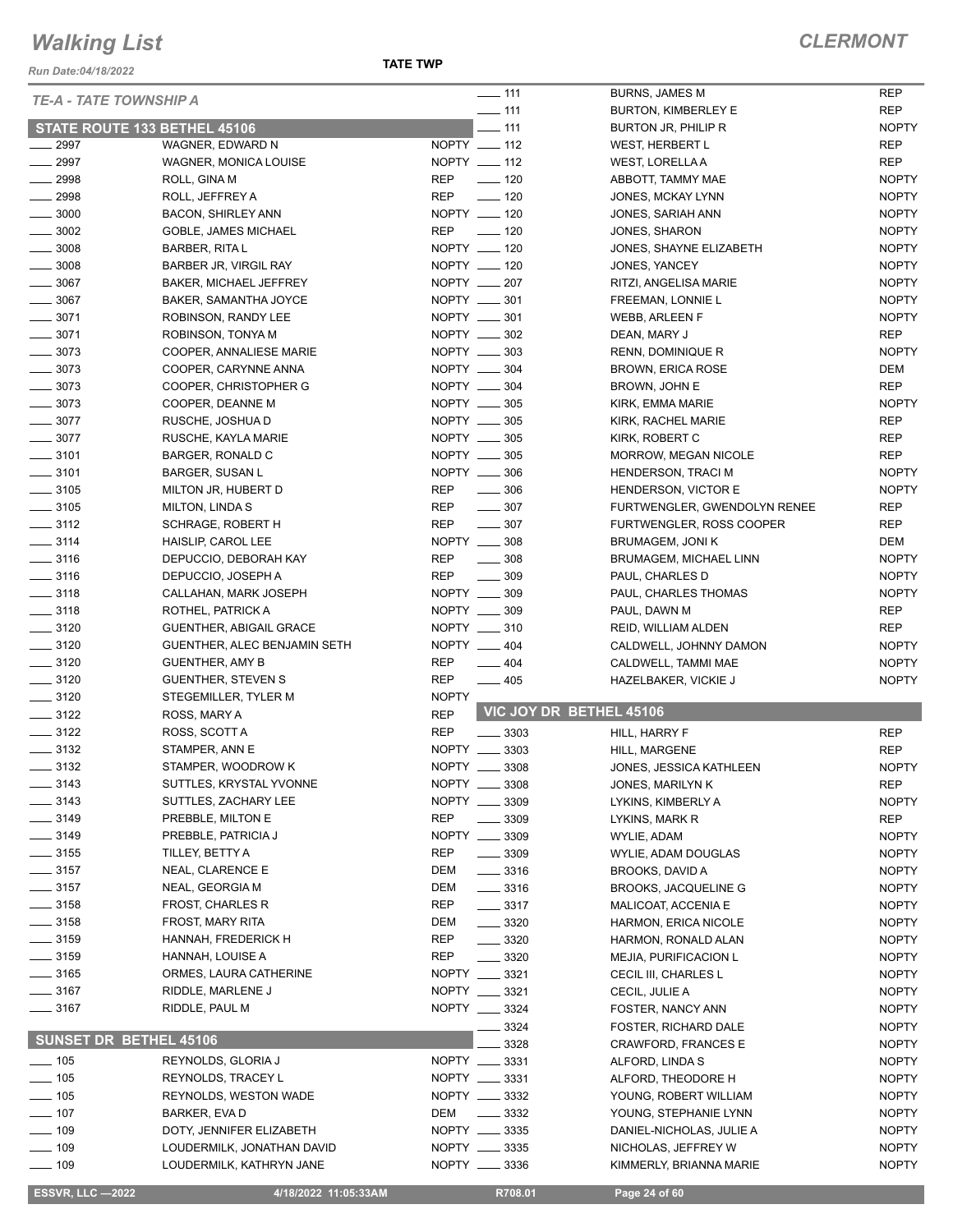*Run Date:04/18/2022*

*TE-A - TATE TOWNSHIP A*

|               | VIC JOY DR BETHEL 45106          |              |
|---------------|----------------------------------|--------------|
| $- 3336$      | KIMMERLY, SARAH H                | <b>NOPTY</b> |
| $\equiv$ 3336 | KIMMERLY, STEPHEN D              | <b>NOPTY</b> |
| $- 3339$      | STRICKLAND, CARMEN D             | <b>REP</b>   |
| $-3339$       | STRICKLAND, PAUL G               | <b>REP</b>   |
| $-3340$       | NICKELL, CHRISTOPHER THOMAS      | <b>NOPTY</b> |
| $-3340$       | NICKELL, MELINDA ANNE            | <b>NOPTY</b> |
| $-3341$       | MONNIE, NANCY FRANCES            | <b>REP</b>   |
| $- 3352$      | TOLIN, LAURA L                   | <b>REP</b>   |
| $-3352$       | TOLIN, MICHAEL A                 | <b>NOPTY</b> |
| $-3352$       | TOLIN, TRAVIS SCOTT              | <b>NOPTY</b> |
|               |                                  |              |
|               | <b>VIRGINIA TRL BETHEL 45106</b> |              |
| $-3655$       | SHIELDS, JENNIFER LYNNE          | <b>NOPTY</b> |
| $-3655$       | SHIELDS, STEVEN R                | <b>NOPTY</b> |
| $-3659$       | LAJOYE, AMY MARIE                | <b>NOPTY</b> |
| $-3659$       | <b>VILVENS, MARY ANN</b>         | <b>NOPTY</b> |
| $-3660$       | <b>BOWLES, JEFFREY ALLEN</b>     | <b>NOPTY</b> |
| $-3660$       | <b>BOWLES, REBECCA</b>           | <b>NOPTY</b> |
| $-3663$       | <b>BAINUM, DANIEL G</b>          | <b>REP</b>   |
| $\equiv$ 3663 | <b>BAINUM, TOMI M</b>            | <b>NOPTY</b> |
| $-3664$       | ROSS, NICHOLAS SHEA              | <b>NOPTY</b> |
| $-3664$       | VINSON ROSS, ERIN NICOLE         | <b>NOPTY</b> |
| $-3669$       | MCKEE, BARBARA L                 | <b>NOPTY</b> |
| $- 3669$      | MCKEE, ERIN TAYLOR               | <b>NOPTY</b> |
| $-3669$       | MCKEE, KEVIN G                   | <b>NOPTY</b> |
| $-3670$       | COATES, JACKSON DUANE            | <b>NOPTY</b> |
| $-3670$       | <b>WEBB, BRIAN D</b>             | <b>NOPTY</b> |
| $-3670$       | WEBB, CHERYL E                   | <b>NOPTY</b> |
| $-3673$       | BAURICHTER, STUART ANTHONY       | <b>REP</b>   |
| 3673          | MACKNIGHT, JUDITH A              | <b>DEM</b>   |

*TOTAL :* **949**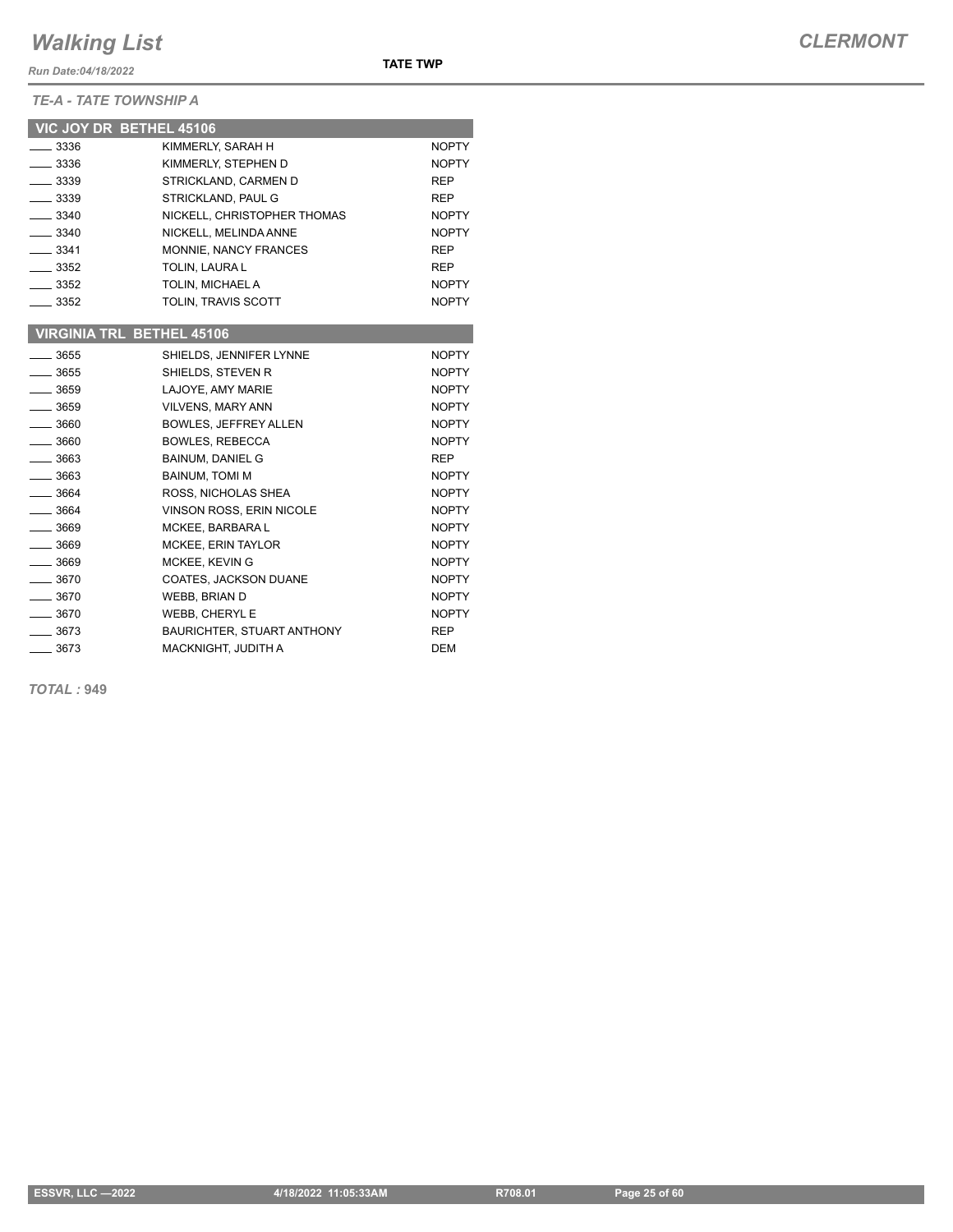*Run Date:04/18/2022*

| <b>TE-B - TATE TOWNSHIP B</b> |                                                           |                    | 2696                     | TESLOW, DAWN M                                     | <b>NOPTY</b>                 |
|-------------------------------|-----------------------------------------------------------|--------------------|--------------------------|----------------------------------------------------|------------------------------|
|                               |                                                           |                    | 2700                     | HENSLEY, GINGER ANN                                | <b>NOPTY</b>                 |
|                               | <b>AIRPORT RD BETHEL 45106</b>                            |                    | 2700                     | HENSLEY, HEATHER LYNN                              | <b>NOPTY</b>                 |
| 2571                          | <b>BANKS, VICTORIA LYNN</b>                               |                    | NOPTY -2700              | HENSLEY, JOSHUA ERIC                               | <b>NOPTY</b>                 |
| 2571                          | HOWARD, TONIA L                                           | $NOPTY$ –          | 2700                     | <b>HENSLEY, PHILLIP</b>                            | <b>NOPTY</b>                 |
| 2571                          | WILSON, DAVID R                                           | $N$ OPTY -         | $=2700$                  | TURNER, BRANDI LYNN                                | <b>NOPTY</b>                 |
| 2575                          | <b>BROCK, ELIZABETH ANN</b>                               | NOPTY <sup>-</sup> | 2704                     | PHILLIPS, AMPARO                                   | <b>NOPTY</b>                 |
| 2575                          | <b>BROCK, LIANNA M</b>                                    | NOPTY <sup>-</sup> | 2704                     | PHILLIPS, HANNA NICOLE                             | <b>NOPTY</b>                 |
| 2577                          | VALENTINE, FREDA F                                        | NOPTY -            | 2704                     | PHILLIPS, JACOB WALLACE                            | <b>NOPTY</b>                 |
| 2580                          | REINERT, MELISSA J                                        | NOPTY -            | 2704                     | PHILLIPS, JOHN M                                   | <b>NOPTY</b>                 |
| 2580                          | <b>REINERT, RICHARD SHANE</b>                             | NOPTY $^-$         | 2704                     | PHILLIPS, JOHN PAUL                                | <b>NOPTY</b>                 |
| 2581                          | FULTZ, LYDIA K                                            | $NOPTY =$          | _ 2708                   | COLLINS, SASHA ROSE                                | <b>NOPTY</b>                 |
| 2581                          | <b>WESTRICK, RACHAEL SUE</b>                              | <b>REP</b>         | 2708                     | MOLER II, THOMAS T                                 | <b>NOPTY</b>                 |
| 2584                          | CASELTINE, APRIL LEE                                      | <b>NOPTY</b>       | .2710                    | FLISCHEL, AMANDA JEAN                              | <b>NOPTY</b>                 |
| 2584                          | CASELTINE, NAOMI                                          | NOPTY -            | 2710                     | <b>FLISCHEL, MADISON MARIE</b>                     | <b>NOPTY</b><br><b>REP</b>   |
| 2584                          | CASELTINE II, THOMAS GARLAND                              | NOPTY <sup>-</sup> | 2710                     | FLISCHEL, MATTHEW C                                |                              |
| 2584                          | GUTKNECHT, ZACHARY EDWARD                                 | $NOPTY$ –          | _ 2720 #UNIT 2           | DAVIDSON, KENDRICK C                               | <b>NOPTY</b>                 |
| 2585                          | HARTNETT, ALBERT W                                        | <b>DEM</b>         |                          | <b>ANTIOCH RD HAMERSVILLE 45130</b>                |                              |
| 2585                          | HARTNETT, CHRISTI A                                       | <b>DEM</b>         |                          |                                                    |                              |
| 2587                          | OWENS, ANGELA J                                           |                    | NOPTY - 1745             | BERING, JACOB SETH                                 | <b>NOPTY</b>                 |
| 2587                          | OWENS, EARL L                                             |                    | NOPTY - 1745             | <b>BERING, TAMI LYN</b>                            | <b>NOPTY</b>                 |
| 2590                          | HARTLEY, DAVID ALAN                                       |                    | NOPTY - 1756             | KNIGHT, MIRANDA OLIVIA                             | <b>NOPTY</b>                 |
| 2590                          | MILLS, ERIC D                                             |                    | NOPTY - 1756             | <b>STERN, CHARITY ERIN</b>                         | <b>NOPTY</b>                 |
| 2598                          | COULTER, ORAMAE SARA                                      |                    | NOPTY - 1756             | <b>WRIGHT, CHRISTIAN TAYLOR</b>                    | <b>NOPTY</b>                 |
| 2598                          | STACY, HAYLEY K                                           |                    | NOPTY - 1761             | <b>GILLAN, JUSTIN RILEY</b>                        | <b>NOPTY</b>                 |
| 2600                          | BARGER, DEBRA ANN                                         |                    | NOPTY - 1763             | STAMM, DONNA M                                     | <b>NOPTY</b>                 |
| 2600                          | <b>BARGER, RALPH D</b>                                    |                    | NOPTY - 1763             | STAMM, LYNDA GAIL                                  | <b>NOPTY</b><br><b>NOPTY</b> |
| 2600                          | MCDAVID, ELIZABETH ANN                                    |                    | NOPTY - 1766<br>$- 1766$ | NUNNER, JUSTIN D                                   | <b>NOPTY</b>                 |
| 2606                          | NEAL, DONALD CLINTON                                      | <b>REP</b>         |                          | NUNNER, KAYLA ANN                                  | <b>NOPTY</b>                 |
| 2608                          | GIBSON, MELINDA SUE                                       |                    | NOPTY - 1780             | ROUSELLE, KELLIE LYNN<br>ROUSELLE, MATTHEW BERNARD | <b>NOPTY</b>                 |
| 2608                          | <b>ISAACS, EDWARD R</b>                                   |                    | NOPTY - 1780             | <b>BRADLEY, JASON P</b>                            | <b>NOPTY</b>                 |
| 2620                          | BAKER, MALCOM                                             | <b>REP</b>         | $- 1783$<br>$- 1783$     |                                                    | <b>NOPTY</b>                 |
| 2620                          | <b>BAKER, PHYLLIS SUE</b>                                 | <b>REP</b>         |                          | YACCHARI, JESSICA A<br>BREWER, DONNA F             | <b>NOPTY</b>                 |
| 2621                          | THOMAS III, DAVID MATTHEW                                 |                    | NOPTY - 1784             | BREWER, LLOYD                                      | <b>NOPTY</b>                 |
| 2621                          | THOMAS, RYAN BRITTANY                                     |                    | NOPTY - 1784<br>$- 1785$ | BARGER, DIANA LYNN                                 | <b>NOPTY</b>                 |
| 2623                          | DEVISSER, GERALD ALLEN                                    | <b>REP</b>         | $- 1785$                 | <b>BARGER, RICKY WAYNE</b>                         | <b>NOPTY</b>                 |
| 2623                          | DEVISSER, JEANNE MARIE                                    | <b>REP</b>         | NOPTY - 1786             | RALSTON, EDWIN EARL                                | <b>NOPTY</b>                 |
| 2626                          | CRAIG, SHERRI A                                           |                    | NOPTY - 1791             | <b>BINGAMON, ANNA MARIE</b>                        | <b>NOPTY</b>                 |
| 2626                          | <b>CURTIS, LOGAN ARCHER</b>                               |                    | NOPTY - 1791             | <b>BINGAMON, ROBERT C</b>                          | <b>NOPTY</b>                 |
| 2626                          | CURTIS, MELISSA C                                         |                    | NOPTY - 1792             | STILES, CORA E                                     | <b>NOPTY</b>                 |
| 2626                          | PHELPS JR, RONNIE L                                       |                    | NOPTY - 1792             | STILES, DAVID JOSHUA                               | <b>NOPTY</b>                 |
| 2627                          | RUST, AMANDA N                                            |                    | NOPTY - 1796             | LEGG, DONALD P                                     | <b>NOPTY</b>                 |
| 2627                          | RUST, ELIJAH JOSEPH                                       |                    | NOPTY - 1796             | LEGG, GERI LYNN BROOKBANK                          | <b>NOPTY</b>                 |
| 2627                          | SENIOR, JESSE D                                           |                    | NOPTY - 1805             | <b>MEYER, BRIDGET S</b>                            | <b>NOPTY</b>                 |
| 2629                          | <b>BRUMFIELD, THOMAS CORREY</b><br>THOMPSON, JORDAN LEIGH |                    | NOPTY - 1805             | MEYER, JACOB E                                     | <b>NOPTY</b>                 |
| 2633<br>2638                  |                                                           |                    | NOPTY - 1805             | MEYER, LAUREN ELIZABETH                            | <b>NOPTY</b>                 |
| 2648                          | LUNSFORD, DARLENE<br><b>MARTIN, DARYLL R</b>              | <b>REP</b>         | $- 1810$                 | MCKEE, CHRISTOPHER P                               | <b>NOPTY</b>                 |
| 2652                          | CUPP, CARALIE W                                           |                    | NOPTY - 1810             | MCKEE, GEORGETTE H                                 | <b>NOPTY</b>                 |
| 2655                          | LILLY, CHARLES EDWARD                                     | DEM                | $- 1811$                 | BAKER, JOHN D                                      | <b>NOPTY</b>                 |
| 2655                          | LILLY, VIRGINIA LEE                                       | DEM                | $- 1811$                 | BAKER, TERESA A                                    | <b>NOPTY</b>                 |
| 2666                          | RIGGS, COURTNEY LYNN                                      |                    | NOPTY - 1812             | <b>CUMMINS, MARGARET ANN</b>                       | <b>REP</b>                   |
| 2670                          | EVANS, ANNA MARIE                                         |                    | NOPTY - 1816             | CECIL JR, TONY MICHAEL                             | <b>NOPTY</b>                 |
| 2670                          | EVANS, BOBBY JOE                                          |                    | NOPTY - 1816             | MATTES, JAMES ANTHONY                              | <b>NOPTY</b>                 |
| 2670                          | EVANS, PAUL ELLIS                                         |                    | NOPTY - 1816             | MATTES, JOHN OWEN CHRISTOPHER                      | <b>NOPTY</b>                 |
| 2677                          | FETTERS, DALE E                                           |                    | NOPTY - 1816             | MATTES, LAURA BETH                                 | <b>NOPTY</b>                 |
| 2677                          | FETTERS, SHAWNA MARIE                                     |                    | NOPTY - 1817             | RETTIG, CHERYL ANN                                 | <b>NOPTY</b>                 |
| 2678                          | CARNES, DON W                                             |                    | NOPTY - 1817             | RETTIG, LEVI RICHARD                               | <b>NOPTY</b>                 |
| 2678                          | CARNES, DONNA JEAN                                        |                    | NOPTY - 1817             | RETTIG, RICHARD ALLEN                              | <b>NOPTY</b>                 |
| 2684                          | OWEN, JEREMY E                                            |                    | NOPTY - 1820             | DAVIDSON, MELISSA ROBIN                            | <b>NOPTY</b>                 |
| 2684                          | <b>OWENS, FAITH ANN</b>                                   |                    | NOPTY - 1820             | STEIMLE, CHARLES L                                 | <b>NOPTY</b>                 |
| 2696                          | <b>COLLIER, HILTON LEN</b>                                |                    | NOPTY - 1820             | STEIMLE, CHRISTEN MARIE                            | <b>NOPTY</b>                 |
|                               |                                                           |                    | $-1821$                  | DURBIN, MARY L                                     | <b>REP</b>                   |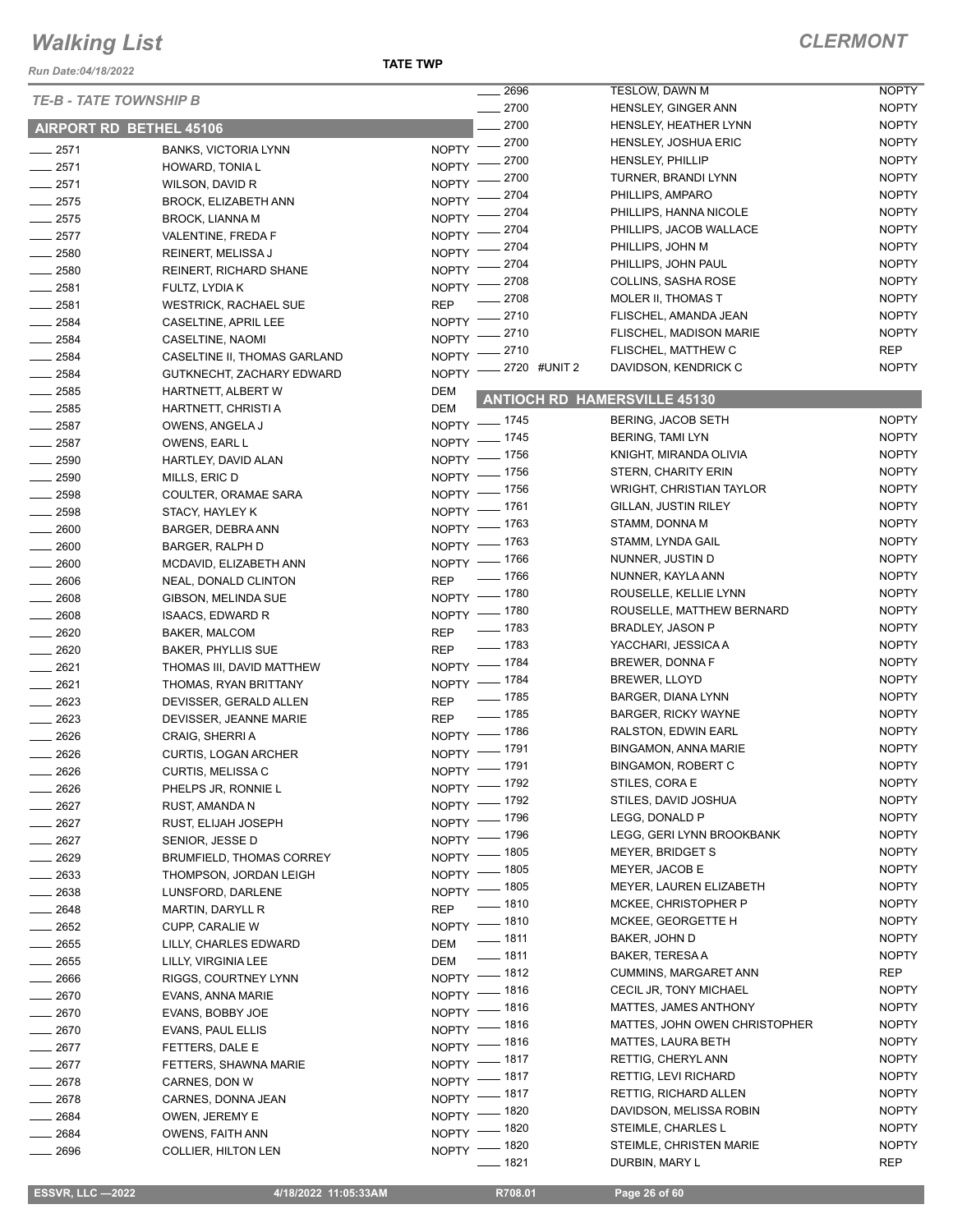*Run Date:04/18/2022*

|                                          |                                                        | $\overline{\phantom{a}}$       | 2540               | BAKER JR, RICHARD W                         | <b>NOPTY</b>                 |
|------------------------------------------|--------------------------------------------------------|--------------------------------|--------------------|---------------------------------------------|------------------------------|
|                                          | <b>TE-B - TATE TOWNSHIP B</b>                          |                                | 2540               | <b>BAKER, TORI LYNN</b>                     | <b>NOPTY</b>                 |
|                                          | <b>ANTIOCH RD HAMERSVILLE 45130</b>                    |                                | $-2540$            | <b>BAKER, ZACHARY TYLER</b>                 | <b>NOPTY</b>                 |
| $- 1821$                                 | DURBIN, RUSSELL E                                      | NOPTY __ 2540                  |                    | <b>KENNEDY, MARY L</b>                      | <b>REP</b>                   |
| $- 1842$                                 | <b>WETZEL, ASHLEY ANN</b>                              | NOPTY __ 2591                  |                    | BELMONT, FRANK J                            | <b>NOPTY</b>                 |
| $- 1842$                                 | WETZEL, BARBARA ANN                                    | NOPTY __ 2595                  |                    | STOCKS, BYRON                               | <b>NOPTY</b>                 |
| $- 1842$                                 | WETZEL, MICHAEL ANTHONY                                | NOPTY __ 2595                  |                    | STOCKS, JENNIFER NICOLE                     | <b>NOPTY</b>                 |
| $\frac{1}{2}$ 1859                       | <b>BRADLEY, ELLEN K</b>                                | REP<br>$\frac{1}{2595}$        |                    | WOODALL, ANGIE R                            | <b>NOPTY</b>                 |
| $- 1863$                                 | NORT, PATIENCE RENE                                    | NOPTY __ 2595                  |                    |                                             | <b>REP</b>                   |
|                                          |                                                        |                                |                    | WOODALL, CHARLES M                          | <b>NOPTY</b>                 |
| $- 1863$                                 | NORT, PAUL A                                           | NOPTY __ 2595                  |                    | WOODALL, STEPHEN M                          |                              |
| $- 1867$                                 | LONG, EMMA L                                           | NOPTY __ 2597<br>NOPTY __ 2597 |                    | PAUST, BARRET D                             | <b>REP</b>                   |
| $- 1867$                                 | LONG, JEFFREY C                                        |                                |                    | PAUST, SHAWN ROBERT                         | <b>NOPTY</b>                 |
| $- 1872$                                 | EGGER, JAMES IRWIN                                     | NOPTY __ 2598                  |                    | BECKWORTH, APRIL DAWN                       | <b>NOPTY</b>                 |
| $- 1872$                                 | EGGER, JUDITH MARIE                                    | NOPTY __ 2598                  |                    | BECKWORTH, DESTINY JASMINE                  | <b>NOPTY</b>                 |
| $- 1881$                                 | COOPER, DANIEL A                                       | NOPTY __ 2598                  |                    | BECKWORTH III, KERMIT W                     | REP                          |
| $- 1881$                                 | COOPER, JENNIFER L                                     | NOPTY __ 2598                  |                    | BECKWORTH, KYLIE DAWN                       | <b>NOPTY</b>                 |
| $- 1886$                                 | FRIZZELL, MINDY LYNN                                   | NOPTY __ 2603                  |                    | <b>MCMAHAN, ARTHUR L</b>                    | <b>NOPTY</b>                 |
| $- 1886$                                 | FRIZZELL, ZACHARIAH M                                  | NOPTY __ 2604                  |                    | ROGERS, JEFFERY W                           | <b>NOPTY</b>                 |
| $- 1887$                                 | BOEDKER, DONALD J                                      | NOPTY __ 2608                  |                    | BLALOCK, AVERY J                            | <b>NOPTY</b>                 |
| $- 1901$                                 | DAVIS, GEORGE W                                        | <b>REP</b><br>$\frac{1}{2608}$ |                    | BLALOCK, BRANDI J                           | <b>NOPTY</b>                 |
| $- 1901$                                 | DAVIS, TRESSIE L                                       | NOPTY __ 2609                  |                    | <b>GRISANTI, ANNA G</b>                     | <b>NOPTY</b>                 |
| $- 1913$                                 | MAIDEN, KIMBERLY L                                     | NOPTY __ 2617                  |                    | PATTISON, JULIE K                           | <b>NOPTY</b>                 |
| $- 1914$                                 | BURNETT, DANIEL VINCENT                                | NOPTY __ 2621                  |                    | WITHAM, FELICIA AUTUMN                      | <b>NOPTY</b>                 |
| $\frac{1}{2}$ 1936                       | BURGESS, DAVID LEE                                     | NOPTY __ 2622                  |                    | <b>GASIOR, ANNE NICOLE</b>                  | <b>NOPTY</b>                 |
| $- 1936$                                 | DAVIDSON, JEFFERY C                                    | NOPTY __ 2622                  |                    | <b>GASIOR II, THOMAS FRANK</b>              | <b>NOPTY</b>                 |
| $- 1937$                                 | WIERMAN, MICHAEL RAY                                   | REP                            | $-2622$            | OGLE, SUSAN E                               | <b>NOPTY</b>                 |
| $- 1937$                                 | WIERMAN, SUSAN M                                       | <b>REP</b>                     | $\frac{1}{2624}$   | PARLIER, MARILYN R                          | <b>REP</b>                   |
| $\frac{1}{2}$ 1950                       | KIRCHMER, BRIAN                                        | NOPTY __ 2624                  |                    | PARLIER, MICHAEL S                          | <b>REP</b>                   |
| $- 1950$                                 | KIRCHMER, CHRISTIE RAE                                 | <b>NOPTY</b>                   |                    |                                             |                              |
| $- 1950$                                 | LINK, DENISE A                                         |                                |                    | NOPTY BETHEL MAPLE RD HAMERSVILLE 45130     |                              |
| $- 1953$                                 | SUMMERS, BRIAN DANIEL                                  | NOPTY __ 1921                  |                    | HARRIS, JIMMY LEE                           | <b>NOPTY</b>                 |
| $- 1953$                                 | SUMMERS, CYNTHIA M                                     | NOPTY __ 1921                  |                    | MINEER, GLEN A                              | <b>NOPTY</b>                 |
| $\frac{1}{2}$ 1958                       | MONTGOMERY, JENNIFER J                                 | NOPTY __ 1928                  |                    |                                             | <b>NOPTY</b>                 |
| $\frac{1}{2}$ 1958                       | MONTGOMERY, RAYMOND                                    | NOPTY __ 1928                  |                    | HALAS, MARK EDWARDS                         |                              |
| $- 1960$                                 | WISBY, EUGENIA G                                       |                                |                    | HAYES, TAMMY L                              | <b>NOPTY</b>                 |
|                                          |                                                        | NOPTY __ 1928                  |                    | NORTH, NATASHA TRACEY                       | <b>NOPTY</b>                 |
| $- 1960$                                 | WISBY, ROBERT S                                        | NOPTY __ 1930                  |                    | <b>BROOKOVER, KRISTINE E</b>                | <b>NOPTY</b>                 |
| $- 1962$                                 | JEWELL JR, JAMES WOODARD                               | NOPTY __ 1930                  |                    | <b>BROOKOVER, ROBERT STEPHAN</b>            | <b>NOPTY</b>                 |
| $- 1962$                                 | JEWELL, SANDRA LYNN                                    | NOPTY __ 1933<br>NOPTY __ 1933 |                    | MURPHY, JOHN M                              | <b>NOPTY</b>                 |
| $- 1983$                                 | BENDGEN, CARL GREGORY                                  |                                |                    | MURPHY JR, JOHN MICHAEL                     |                              |
|                                          |                                                        |                                |                    |                                             | <b>NOPTY</b>                 |
|                                          |                                                        |                                | $\frac{1}{2}$ 1933 | MURPHY, VICKI CHARLENE                      | <b>NOPTY</b>                 |
|                                          | BETHEL MAPLE RD BETHEL 45106                           |                                | $- 1934$           | COHORN, RICHARD W                           | <b>REP</b>                   |
|                                          | WILSON, ERICE O                                        | DEM                            | $- 1934$           | COHORN, ROSEMARY                            | <b>REP</b>                   |
| $-2420$<br>$-2420$                       | <b>WILSON, MARCIA M</b>                                | DEM                            | $- 1945$           | HERRIN, SHELBY NICOLE                       | <b>NOPTY</b>                 |
| $-2434$                                  | CHAPMAN, BRADLEY ALLAN                                 | NOPTY __ 1945                  |                    | JEFFERS, MATHEW WAYNE                       | <b>NOPTY</b>                 |
| $-2434$                                  | CHAPMAN, BRANDI NICHOLE                                | NOPTY __ 1945                  |                    | LUNG, JUSTIN MICHAEL                        | <b>NOPTY</b>                 |
| $-2436$                                  | EYNON, ALEXANDRA JOANNE                                | $\frac{1}{2}$ 1945<br>DEM      |                    | RICE, BRANDON THEORDORE                     | <b>NOPTY</b>                 |
|                                          | EYNON, DONALD R                                        | REP                            | $- 1965$           | BUTLER, LORREN KRISTINA                     | REP                          |
|                                          | EYNON, MARIA J                                         | DEM                            | $- 1965$           | <b>BUTLER, STEVEN RAY</b>                   | REP                          |
| $-2436$<br>$-2436$<br>$\frac{1}{2436}$   | TURNQUIST, CHRISTOPHER MARSHALI                        | DEM<br>$\frac{1}{2}$ 1971      |                    | DUGAN, TERESA ANN                           | <b>NOPTY</b>                 |
| $-2438$                                  | <b>BECK, MARY L</b>                                    | NOPTY __ 1971                  |                    | FULTZ, CHESTER ALLEN                        | <b>NOPTY</b>                 |
| $-2438$                                  | DEGENHART, SANDRA LEE                                  | NOPTY __ 1971                  |                    | FULTZ, MELISSA ANN                          | <b>NOPTY</b>                 |
|                                          | PRICE, GAVIN ISAIAH                                    | NOPTY __ 1971                  |                    | <b>HELTON II, CARL ALLEN</b>                | <b>NOPTY</b>                 |
| $-2440$                                  | BECK, BILL NICHOLAS ROBERT                             | NOPTY __ 1971                  |                    | MOORE, KRISTINE M                           | <b>NOPTY</b>                 |
|                                          | BECK, SHARON A                                         | NOPTY __ 1990                  |                    | <b>CLEMENTS, MICHELLE LEE</b>               | <b>NOPTY</b>                 |
|                                          |                                                        |                                |                    |                                             |                              |
|                                          | BECK JR, CARL H                                        | NOPTY __ 2008                  |                    | DAUGHERTY, JULIE M                          | <b>NOPTY</b>                 |
| $-2438$<br>$-2440$<br>$-2442$<br>$-2442$ | <b>BECK, LISA M</b>                                    | NOPTY __ 2008                  |                    | DAUGHERTY, PAUL RICHARD                     | <b>NOPTY</b>                 |
|                                          | FISCUS, CONNEE L                                       | NOPTY __ 2010                  |                    | DAUGHERTY, HOWARD S                         | <b>REP</b>                   |
| $- 2506$                                 | LUNSFORD, CAROLYN MARGARET                             | NOPTY __ 2010                  |                    | DAUGHERTY, TERRI A                          | REP                          |
| $-2512$                                  | ROYALTY, DONALD H                                      | REP                            | $\frac{1}{2012}$   | DAUGHERTY, AMY L                            | <b>REP</b>                   |
| $-2474$<br>$-2512$                       | ROYALTY, PATRICIA J                                    | REP                            | $-2016$            | SHOFSTALL, GWENDA M                         | <b>NOPTY</b>                 |
| $\frac{1}{2524}$                         | CONSTABLE, BRITTANY NICOLE                             | NOPTY __ 2018                  |                    | SHOFSTALL SR, ROBERT S                      | <b>NOPTY</b>                 |
| $-2524$<br>$-2540$                       | CONSTABLE III, JOHN WESLEY<br><b>BAKER, JENNIFER E</b> | NOPTY __ 2032<br>NOPTY __ 2032 |                    | <b>JACKSON, MYRTLE M</b><br>JACKSON, VERNON | <b>NOPTY</b><br><b>NOPTY</b> |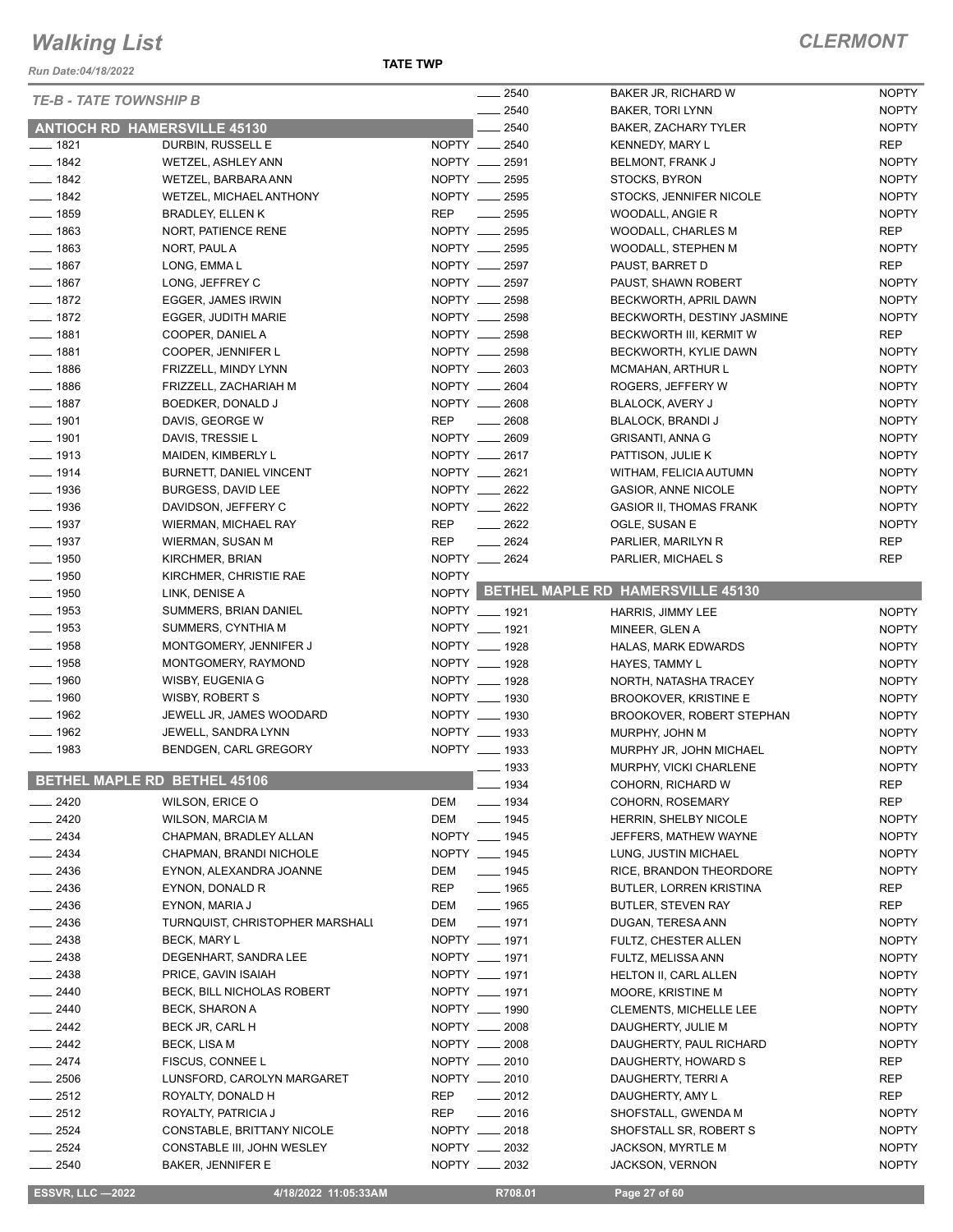*Run Date:04/18/2022*

#### **TATE TWP**

| <b>TE-B - TATE TOWNSHIP B</b> |                                       |              | $- 1740$            | <b>COBURN, ANTHONY JAMES</b>    | <b>NOPTY</b> |
|-------------------------------|---------------------------------------|--------------|---------------------|---------------------------------|--------------|
|                               |                                       |              | $- 1765$            | <b>BARRONS, TREVOR RODNEY</b>   | <b>NOPTY</b> |
|                               | BETHEL MAPLE RD HAMERSVILLE 45130     |              | $- 1765$            | DUNAWAY, MACKENZIE MARIE        | <b>NOPTY</b> |
| $\frac{1}{2033}$              | POWERS JR, JAMES ISHMAEL              | <b>NOPTY</b> |                     | <b>GAYLORD AVE BETHEL 45106</b> |              |
| $\frac{1}{2033}$              | POWERS, MARY KATHERINE                | <b>NOPTY</b> |                     |                                 |              |
| 2033                          | SHEARER, NOAH ALEXANDER               |              | NOPTY - 2580        | CHATMAN, COLLEEN MAE            | <b>NOPTY</b> |
| $- 2034$                      | <b>FLANNERY, CLINTON W</b>            | $NOPTY -$    | _ 2580              | KAYLOR, JAMES                   | <b>NOPTY</b> |
| $-2034$                       | FLANNERY, JOANN                       |              | NOPTY - 2597        | <b>SLAY, SHEILA KAY</b>         | <b>NOPTY</b> |
| $-2036$                       | <b>CLUXTON, JOSEPH E</b>              | <b>REP</b>   | $\frac{1}{2597}$    | SLAY, TJ WILLIAM                | <b>NOPTY</b> |
| $\frac{1}{2036}$              | CLUXTON, WILMA J                      | <b>REP</b>   | $- 2601$            | MEEKER, IONA G                  | DEM          |
| 2038                          | HOPPER, HANNA J                       |              | NOPTY - 2603        | <b>GROSS, DEREK CHARLES</b>     | <b>NOPTY</b> |
| $-2042$                       | <b>MARTIN, JACOB R</b>                |              | NOPTY - 2603        | <b>HARVEY, TIMOTHY</b>          | <b>NOPTY</b> |
| 2042                          | MARTIN, KATELYN ANNE                  | NOPTY -      | _ 2605              | MORGAN, SHONDA E                | <b>NOPTY</b> |
| 2056                          | NUTT, JOHN D                          | NOPTY -      | . 2609              | SHANNON, ELIZABETH RACHEL       | <b>NOPTY</b> |
| $\frac{1}{2056}$              | NUTT, LISA                            |              | NOPTY - 2609        | SHANNON, JACOB M                | <b>NOPTY</b> |
| 2067                          | HUNT, EDWIN L                         |              | NOPTY - 2622        | CARTER, DESIREE NICOLE          | <b>NOPTY</b> |
| $- 2067$                      | HUNT, JANICE M                        |              | NOPTY - 2622        | MILLER, AMANDA JO               | <b>NOPTY</b> |
| $-2068$                       | HAYES, DEBRA                          | <b>DEM</b>   | $-2623$             | MILTON, FREDIE LLOYD            | <b>NOPTY</b> |
| $- 2068$                      | HAYES, RICHARD LEE                    |              | NOPTY - 2623        | SHANKLIN, KANDY LEE             | <b>NOPTY</b> |
| 2080                          | MOOREHEAD, BETTY M                    | <b>REP</b>   | $-2623$             | SHANKLIN, ROBERT WADE           | <b>NOPTY</b> |
| $\frac{1}{2080}$              | MOOREHEAD, JAMES I                    | <b>REP</b>   | $\frac{1}{2633}$    | <b>ESTEP, SASHA RENEE</b>       | <b>NOPTY</b> |
| $- 2086$                      | PURTEE, DOUGLAS LEE                   |              | NOPTY - 2633        | FAIRLEE, NICHOLAS EDWARD        | <b>NOPTY</b> |
| $\frac{1}{2086}$              | PURTEE, DREAMA GAIL                   | <b>NOPTY</b> |                     |                                 |              |
| $\frac{1}{2092}$              | CLIFFORD, DANNY E                     |              |                     | NOPTY GRANT AVE BETHEL 45106    |              |
| $\frac{1}{2092}$              | CLIFFORD, PATRICIA ANN                |              | NOPTY __ 3333       | SCHEVE, BRADLEY C               | <b>NOPTY</b> |
| 2099                          | FARRIS, DYLAN                         |              | NOPTY __ 3333       | SCHEVE JR, PAUL WILLIAM         | <b>NOPTY</b> |
| $\frac{1}{2099}$              | FARRIS, TIFFANY CHEYENNE              | <b>NOPTY</b> |                     |                                 |              |
| $-2101$                       | WHALEN, WILLIAM DEAN CLAYTON          |              |                     | NOPTY HOOVER RD BETHEL 45106    |              |
| $-2103$                       | <b>BLANKENSHIP, CASEY D</b>           |              | NOPTY __ 3229       | LEE, JODI M                     | <b>NOPTY</b> |
| $\frac{2103}{2}$              | BLANKENSHIP, DEVON R                  |              | NOPTY __ 3235       | REYNOLDS, DANA ADCOCK           | <b>REP</b>   |
| $-2105$                       | CAWLEY, VEDA L                        |              | NOPTY __ 3235       | REYNOLDS, WILLIAM N             | <b>REP</b>   |
| $-2136$                       | HARTMAN REES, ANGELA FRANCINE         |              | NOPTY __ 3235       | SHELTON, WHITLEY DALE           | <b>REP</b>   |
| $-2136$                       | REES, MICHAEL J                       |              | NOPTY __ 3245       | REEDER, CHERYL LYNN             | <b>NOPTY</b> |
| $-2147$                       | ABRAMS, CHRISTOPHER SCOTT             |              | NOPTY __ 3245       | REEDER, JESSICA BETH            | <b>NOPTY</b> |
| $\frac{1}{2153}$              | <b>BLAKE, MARK W</b>                  |              | NOPTY __ 3245       | <b>REEDER, STEVE</b>            | <b>NOPTY</b> |
| $\frac{1}{2153}$              | <b>BLAKE, SHARON G</b>                | <b>REP</b>   | $\frac{1}{2}$ 3265  | PENNINGTON, IVAN DOYLE          | <b>REP</b>   |
| $-2166$                       | RILEY, DONNA J                        |              | NOPTY __ 3265       | PENNINGTON, TAMMY L             | <b>REP</b>   |
| $-2166$                       | RILEY, VICTOR LEE                     | <b>REP</b>   | $\frac{1}{2}$ 3285  | HUTCHISON, CARL E               | <b>REP</b>   |
| 2235                          | PHILLIPS, DEBORAH A                   | <b>REP</b>   | $\frac{1}{2}$ 3285  | HUTCHISON, GLENDA J             | <b>REP</b>   |
| 2235                          | PHILLIPS, STEVE J                     |              | NOPTY __ 3405       | ROCKEY, DANA MARIE              | <b>NOPTY</b> |
| 2236                          | ANDERSON, JOSEPH DONNIE               |              | NOPTY <u>_</u> 3509 | <b>BLACK, DARLENE K</b>         | <b>NOPTY</b> |
| 2282                          | LADRIGAN, KELLY                       | <b>NOPTY</b> |                     |                                 |              |
| 2282                          | LADRIGAN, SEAN A                      |              |                     | NOPTY INEZ AVE BETHEL 45106     |              |
| 2289                          | CHURCH, AUSTIN CONRAD                 |              | NOPTY __ 3471       | BRADEN, BRENDA M                | <b>NOPTY</b> |
| 2289                          | CHURCH, CARL W                        |              | NOPTY __ 3472       | CHURCH, BAILEY P                | <b>NOPTY</b> |
| 2289                          | CHURCH, PENNY S                       |              | NOPTY __ 3472       | DAMERON, MELISSA ANNE           | <b>NOPTY</b> |
| 2289                          | CONRAD, PATRICIA LOUISE               |              | NOPTY __ 3472       | SUPE, LINDA S                   | <b>NOPTY</b> |
| 2302                          | ROSE, AUDREY J                        |              | NOPTY __ 3474       | LILLY, ADDISON OWEN             | DEM          |
| 2303                          | MINARCHEK, CAROL A                    | DEM          | $- 3474$            | LILLY, ALEX E                   | DEM          |
| 2303                          | MINARCHEK, MICHAEL J                  |              | NOPTY __ 3474       | LILLY, JULIE LYNETTE            | DEM          |
| 2322                          | OLIVER, BRANDON PAUL                  |              | NOPTY __ 3474       | LILLY, MICHAEL EDWARD           | DEM          |
| 2332                          | <b>ICENOGLE, ABIGAIL GRACE</b>        |              | NOPTY __ 3479       | ANTER, NICHOLAS J               | <b>NOPTY</b> |
| 2332                          | <b>ICENOGLE JR, ROBERT L</b>          |              | NOPTY __ 3479       | MCGUIRE, RICHARD E              | <b>NOPTY</b> |
| 2332                          | <b>ICENOGLE, TONYA MARIE</b>          |              | NOPTY __ 3487       | PAINTER, LEE MORGAN             | <b>REP</b>   |
| 2344                          | <b>SCHMURR, TIMOTHY</b>               |              | NOPTY __ 3487       | PAINTER, VIRGINIA L             | <b>NOPTY</b> |
| 2358                          | DIXON, RYAN L                         |              | NOPTY __ 3487       | <b>WRIGHT, NICOLE J</b>         | <b>REP</b>   |
|                               |                                       |              | 3488                | <b>BOLAR, CONNIE MARIE</b>      | <b>NOPTY</b> |
|                               | <b>BLACK OAK LN HAMERSVILLE 45130</b> |              | 3488                | <b>BOLAR, LINDA MARIE</b>       | <b>NOPTY</b> |
| $- 1837$                      | PATERSON STEARNS, MOLLIE JO           |              | NOPTY __ 3491       | DUNHAM, BONNIE L                | <b>NOPTY</b> |
| $- 1837$                      | STEARNS, ROBERT W                     | <b>REP</b>   | ____ 3491           | DUNHAM JR, KEITH                | <b>NOPTY</b> |
|                               |                                       |              | 3491                | DUNHAM, KEITH E                 | <b>NOPTY</b> |
|                               | DEER RUN RD HAMERSVILLE 45130         |              | 3492                | CONLEY, LA TROY L               | <b>NOPTY</b> |
|                               |                                       |              | 3492                | PICOLO, CRAIG C                 | <b>NOPTY</b> |
|                               |                                       |              |                     |                                 |              |
| <b>ESSVR, LLC -2022</b>       | 4/18/2022 11:05:33AM                  |              | R708.01             | Page 28 of 60                   |              |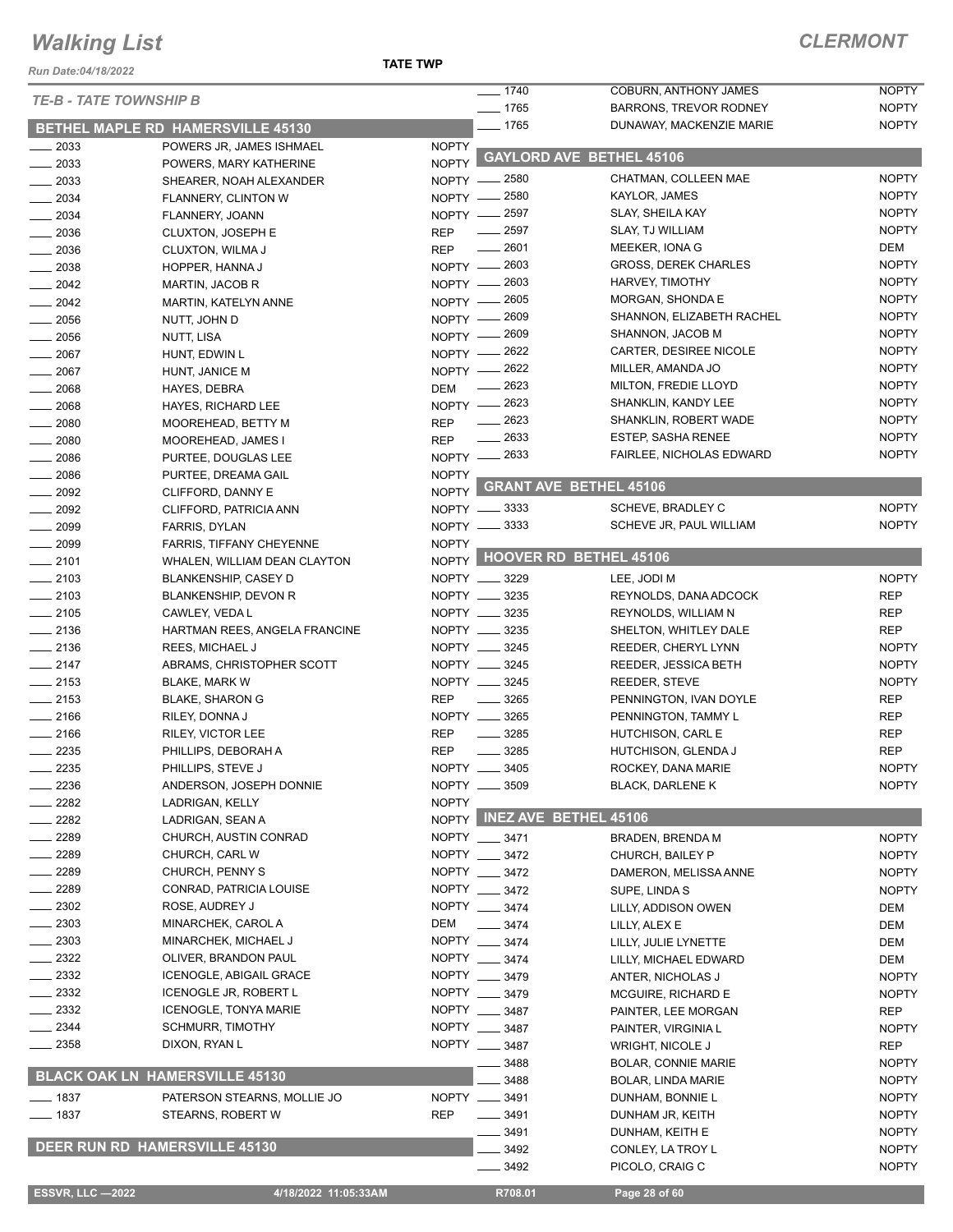*Run Date:04/18/2022*

**TATE TWP**

| <b>TE-B - TATE TOWNSHIP B</b> |                               | $- 1704$                     | LIDDY, JENNIFER JANE            | <b>NOPTY</b> |
|-------------------------------|-------------------------------|------------------------------|---------------------------------|--------------|
|                               |                               | $\frac{1}{2}$ 1710           | WARD, MARY J                    | <b>NOPTY</b> |
| <b>INEZ AVE BETHEL 45106</b>  |                               | $\frac{1}{2}$ 1713           | <b>KREMER, KATHERINE ROSE</b>   | <b>NOPTY</b> |
| $\frac{1}{2}$ 3492            | PICOLO, ULRIKE ANN            | NOPTY - 1713                 | <b>KREMER, SAMUEL DAVID</b>     | <b>NOPTY</b> |
| $\frac{1}{2}$ 3496            | SAMPSON, AMBER N              | REP - 1713                   | NORMAN, CHARLES D               | DEM          |
| $\frac{1}{2}$ 3500            | BERNARD, KAILA MICHELLE       | NOPTY - 1713                 | NORMAN, RACHEL ANN              | <b>NOPTY</b> |
| $\frac{1}{2}$ 3500            | LEE, AUSTIN ROBERT            | NOPTY - 1715                 | SCHNEIDER, BRENDA KAY           | <b>REP</b>   |
| $\frac{1}{2}$ 3500            | LEE, CASEY ISABELL            | NOPTY - 1715                 | SCHNEIDER, GILBERT L            | <b>REP</b>   |
| $\frac{1}{2}$ 3500            | LEE, KATELYNN MORIAH          | NOPTY - 1718                 | WARD, BRIAN J                   | <b>REP</b>   |
| $\frac{1}{2}$ 3500            | LEE, SELENA G                 | REP - 1718                   | WARD, CHRISTINA M               | <b>NOPTY</b> |
| $\frac{1}{2}$ 3500            | LEE, SHAWN D                  | REP - 1718                   | WARD, JONATHAN CARTER           | <b>REP</b>   |
| $\frac{1}{2}$ 3503            | SOTO, JOHN P                  | NOPTY - 1718                 | WARD, SUSAN E                   | <b>REP</b>   |
| $\frac{1}{2}$ 3503            | SOTO, MELIA IRIE              | NOPTY - 1727                 | PUCKETT, JOHN M                 | <b>NOPTY</b> |
| $\frac{1}{2}$ 3507            | HILL, MELISSA L               | NOPTY - 1729                 | EAST, GINA NICOLE               | <b>NOPTY</b> |
| $\frac{1}{2}$ 3518            | DUGAS, BRYAN PAUL             | NOPTY - 1729                 | EAST, JOSHUA JORDAN             | <b>NOPTY</b> |
| $\frac{1}{2}$ 3518            | RAIFSNIDER, JESSICA SUE       | NOPTY - 1742                 | STEWART II, BRIAN KEITH         | <b>NOPTY</b> |
| $\frac{1}{2}$ 3519            | MCDANIEL, DIANA D             | REP - 1751                   | DAVIDSON JR, WALTER LEE         | <b>NOPTY</b> |
| $\frac{1}{2}$ 3522            | SMITH, JOSEPH CLAY            | NOPTY - 1751                 | LYNCH JR, CHAD RICHARD          | <b>NOPTY</b> |
| $\frac{1}{2}$ 3522            | TURNER, ALYSSA ERIN           | NOPTY - 1751                 | MCCREARY, MICKEY JOE            | <b>NOPTY</b> |
| $\frac{1}{2}$ 3522            | TURNER, BARBARA A             | NOPTY - 1751                 | TOLLIVER, HOLLY MICHELLE        | <b>NOPTY</b> |
| $\frac{1}{2}$ 3526            | KUCHARSKI, CATHERINE ANN      | NOPTY - 1757                 | <b>IRETON, ALAN L</b>           | <b>NOPTY</b> |
| $\frac{1}{2}$ 3528            | MCCANE, COURTNEY RENEE        | NOPTY - 1757                 | <b>IRETON, DIANAS</b>           | <b>NOPTY</b> |
| $\frac{1}{2}$ 3528            | <b>WATSON, ANTHONY G</b>      | NOPTY - 1758                 | TURNER, ELLEN ANNE              | REP          |
| $\frac{1}{2}$ 3531            | BOEGEMAN, ERIC J              | NOPTY - 1758                 | TURNER JR, JERRY E              | REP          |
| $\frac{1}{2}$ 3535            | BROWN JR, GREGORY ALLEN       | NOPTY - 1766                 | PIELAGE, KAITLIN MARIE          | <b>NOPTY</b> |
| $\frac{1}{2}$ 3535            | <b>BROWN, MATTHEW GREGORY</b> | NOPTY - 1766                 | PIELAGE, SAMUEL THOMAS          | <b>NOPTY</b> |
| $\frac{1}{2}$ 3535            | BROWN, MIA ELIZABETH          | NOPTY - 1785                 | TAYLOR, JUSTIN D                | <b>NOPTY</b> |
| $\frac{1}{2}$ 3535            | BROWN, ROBERTA LOUISE         | NOPTY - 1785                 | WORTHINGTON, MONAL              | <b>NOPTY</b> |
| $\frac{1}{2}$ 3535            | WEESNER, BRIAN J              | NOPTY - 1786                 | GOENS, CRYSTAL CAMILLE          | <b>NOPTY</b> |
| $\frac{1}{2}$ 3538            | COOPER JR, JOHN D             | NOPTY - 1786                 | STRUVE, COREY DUECE             | <b>NOPTY</b> |
| $\frac{1}{2}$ 3538            | DONELL, BRYAN MATTHEW         | NOPTY - 1786                 | STRUVE, KALE F                  | <b>NOPTY</b> |
| $\frac{1}{2}$ 3538            | MOORE, CELESTE KEELY          | NOPTY - 1786                 | STRUVE, KENYON JORDAN           | <b>NOPTY</b> |
| $\frac{1}{2}$ 3539            | HUNTER, ARTHUR C              | DEM - 1788                   | DICKENS, KRISTINA DAWN          | <b>NOPTY</b> |
| $\frac{1}{2}$ 3539            | HUNTER, ELIZABETH MAE         | NOPTY - 1788                 | DOWERS, MARY                    | REP          |
| $\frac{1}{2}$ 3539            | ROSE, ALETHEA STANYELLE       | NOPTY - 1794                 | HEBBARD, COLE WALTER            | <b>NOPTY</b> |
| $\frac{1}{2}$ 3539            | SARVER, ZACKARY LEE           | NOPTY - 1794                 | <b>HEBBARD, LAURA J</b>         | <b>NOPTY</b> |
| $\frac{1}{2}$ 3543            | CARRINGTON, KAILEY ELIZABETH  | NOPTY - 1795                 | CRAWFORD, KELVIN L              | <b>NOPTY</b> |
| $\frac{1}{2}$ 3543            | POE, CLARICE ELIZABETH LEANN  | NOPTY - 1797                 | <b>CLOCK, GREGORY G</b>         | REP          |
| $\frac{1}{2}$ 3547            | DAVIS, LISA A                 | NOPTY - 1797                 | CLOCK, MARGARET ANN             | <b>REP</b>   |
| $\frac{1}{2}$ 3551            | SHOUSE, JEANINE               | NOPTY - 1799                 | MCKINNEY, JANET E               | <b>NOPTY</b> |
| 3551                          | SHOUSE, JORDAN THOMAS         | NOPTY - 1799                 | ZIMMERMAN, CHERI R              | <b>REP</b>   |
| 3551                          | SHOUSE, RONALD W              | __ 1799<br><b>REP</b>        | ZIMMERMAN, DAVID A              | <b>REP</b>   |
|                               |                               | $- 1800$                     | VESPIE, AMBER DALE              | <b>NOPTY</b> |
|                               | JACOBS DR BETHEL 45106        | . 1800                       | <b>VESPIE, MATHEW ALAN</b>      | <b>NOPTY</b> |
| 2467                          | <b>CLARK, CAMERON M</b>       | NOPTY - 1818                 | COOK, SAMUEL A                  | <b>NOPTY</b> |
| 2467                          | CLARK, DAVID ALLEN            | $- 1818$<br><b>REP</b>       | COOK, TAMMY RAE                 | <b>NOPTY</b> |
| _ 2467                        | CLARK, MELISSA S              | $=$ 1830<br>REP              | CARNAHAN, DAVID J               | <b>NOPTY</b> |
| $-2471$                       | NAPIER, JACOB HUNTER EDWARD   | NOPTY - 1830                 | CARNAHAN, PAMELA J              | <b>NOPTY</b> |
| $-2471$                       | NAPIER, MALLORY ANNE          | _ 1830<br><b>NOPTY</b>       | PULLUM, NORMA J                 | <b>NOPTY</b> |
| $-2471$                       | NAPIER, SHERRY A              | - 1836<br><b>NOPTY</b>       | BOEHM, DAVID M                  | <b>NOPTY</b> |
| $-2471$                       | NAPIER, WOOLERY C             | 1836<br><b>NOPTY</b>         | BOEHM, SARAH ELIZABETH          | <b>NOPTY</b> |
| $-4001$                       | HOFFMAN, BRIAN MICHAEL        | 1856<br><b>NOPTY</b>         | MEYER, AMANDA DEMERITH          | <b>NOPTY</b> |
| $-4001$                       | HOFFMAN, LOUELLA M            | _ 1877<br>NOPTY <sup>-</sup> | ROMANO, FLORINDA C              | DEM          |
|                               |                               | $\_$ 1877                    | ROMANO, LESLIE F                | <b>NOPTY</b> |
|                               | JONES FLORER RD BETHEL 45106  | _ 1877                       | ROMANO, ORION C                 | DEM          |
| $-1693$                       | KILGORE, SYDNEY D             | 1893<br><b>NOPTY</b>         | ANDERSON, ANGELA DENISE         | <b>NOPTY</b> |
| $-1693$                       | <b>TEASLEY, JAMES B</b>       | 1893<br><b>NOPTY</b>         | THALL, ROBERT W                 | <b>NOPTY</b> |
| $-1696$                       | WETZEL, AMANDA MARIE          | 1899<br><b>NOPTY</b>         | <b>GARRIGAN, LINDSEY NICOLE</b> | <b>NOPTY</b> |
| $- 1696$                      | WETZEL, CHRISTOPHER A         | 1899<br><b>NOPTY</b>         | JONAS, CRAIG R                  | DEM          |
| $- 1701$                      | LANCASTER, CANDACE MARIE      | . 1905<br><b>NOPTY</b>       | TOMLIN JR, WILLIAM H            | <b>NOPTY</b> |
| $- 1701$                      | LANCASTER JR, GERALD WAYNE    | 1905<br><b>NOPTY</b>         | TOMLIN JR, WILLIAM HENRY        | <b>NOPTY</b> |
| 1704                          | LIDDY, BRIAN KEITH            | NOPTY                        | LEONARD RD HAMEROVILLE 45420    |              |
|                               |                               |                              |                                 |              |

#### **LEONARD RD HAMERSVILLE 45130**

 **ESSVR, LLC —2022 4/18/2022 11:05:33AM R708.01 Page 29 of 60**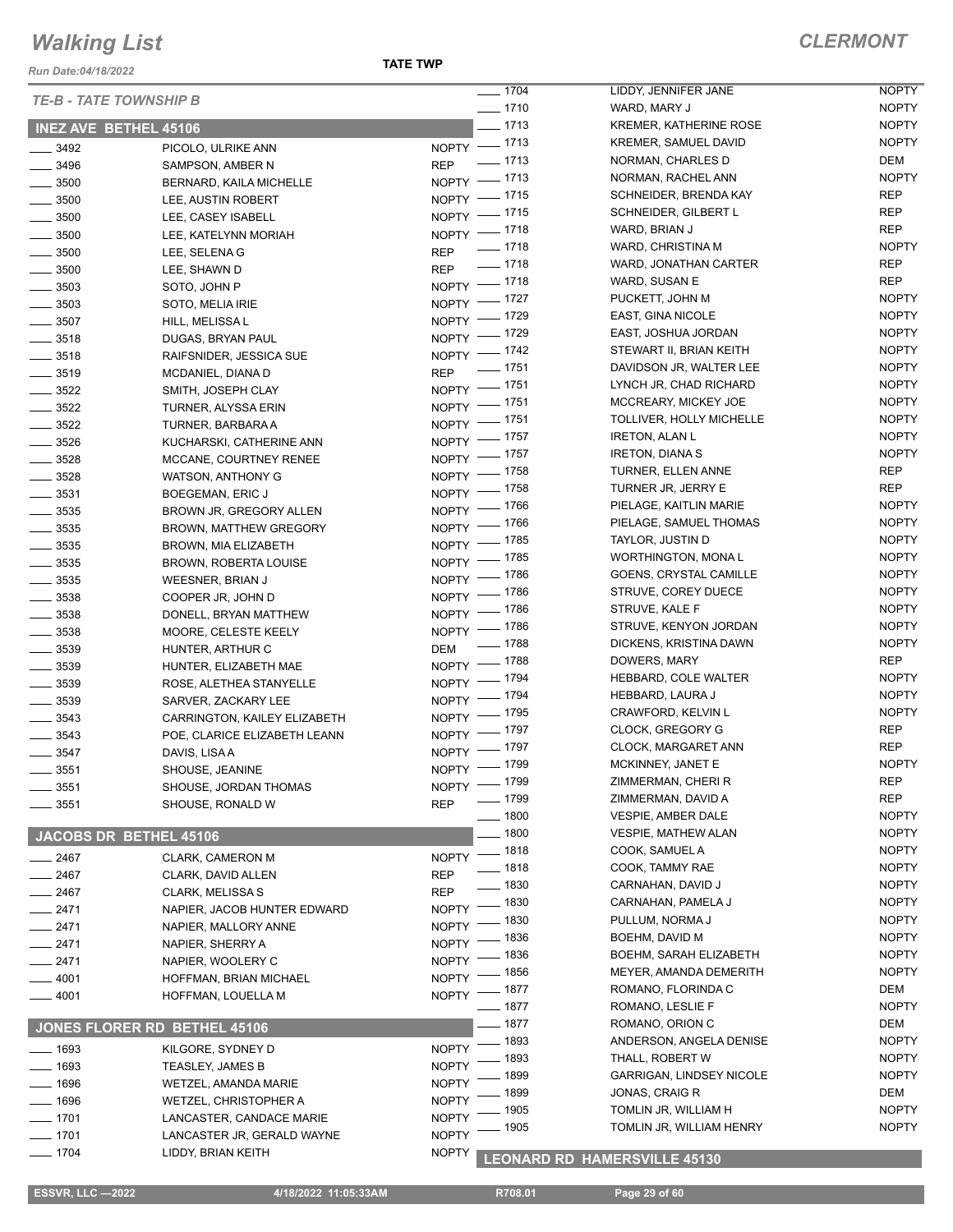#### **TATE TWP**

| <b>NOPTY</b><br>$-2341$<br>SCHNEIDER, KIMBERLY L<br><b>TE-B - TATE TOWNSHIP B</b><br>2354<br>DEM<br><b>KEY, TIFFANY ROSE</b><br><b>LEONARD RD HAMERSVILLE 45130</b><br>2354<br><b>NOPTY</b><br>YOUNG, ANTHONY W<br>3857<br>CUNNINGHAM, MATTHEW EDWARD<br>NOPTY 2366<br><b>REP</b><br>ELY, ERIC W<br>3857<br>NOPTY __ 2366<br>CUNNINGHAM, SHAY L<br><b>REP</b><br>ELY, JO ANN<br><b>REP</b><br>2367<br>THOMPSON, CHARLES<br><b>MOUND ST BETHEL 45106</b><br><b>REP</b><br>2367<br>THOMPSON, CHARLOTTE A<br>NOPTY __ 2375<br><b>NOPTY</b><br>$-3359$<br>PARKER, SEARRA M<br>SEMELSBERGER, KATIE ANN<br>$-3381$<br>NOPTY __ 2375<br>CREEKMORE, WILLIAM ANTHONY<br><b>NOPTY</b><br>SEMELSBERGER, STEVEN ERIC<br>$-3385$<br>NOPTY __ 2404<br><b>NOPTY</b><br><b>BELL, CASHIOUS C</b><br>DAWSON, JOHN DANIEL<br><b>REP</b><br>$-3389$<br>$\frac{1}{2429}$<br>DEM<br><b>GREEN, JUDITH A</b><br>STOWELL, CAROLYN GAYE<br>$-3390$<br>NOPTY __ 2429<br>DEM<br>MULLINS, ZACHARY S<br>STOWELL, DAVID R<br>NOPTY __ 2429<br>$-3393$<br><b>NOPTY</b><br>MARLOW, DEMITRI ALLEN<br>STOWELL, JUSTIN KEITH<br>NOPTY __ 2455<br>$-3393$<br><b>REP</b><br>MARLOW, JAMES M<br>PATRICK, JOAN L<br>NOPTY __ 2456<br>$-3393$<br><b>NOPTY</b><br>MARLOW, MICHELLE L<br>MOLLOY, RHEA M<br>$-3394$<br>NOPTY __ 2472<br><b>REP</b><br><b>BROCKMAN, MARGARET MARIE</b><br><b>HEIST, CHRISTOPHER E</b><br>3394<br>NOPTY __ 2472<br><b>REP</b><br><b>REESE, AMY MARIE</b><br><b>HEIST, PAMELA A</b><br>$-3402$<br>NOPTY __ 2488<br><b>REP</b><br>HAUSER, DONALD SHANE<br>LINDSEY, RICK W<br>3402<br>NOPTY __ 2535<br>TAYLOR, CHRISTINA M<br><b>NOPTY</b><br>CHANDLER, DWAYNE L<br>NOPTY __ 2543<br>$-3402$<br><b>NOPTY</b><br>TAYLOR, DYLAN JAMES<br>MEURER, AMANDA NICOLE<br><b>NOPTY</b><br>2565<br>DREYER, BEVERLY J<br>OAK CORNER RD HAMERSVILLE 45130<br>2565<br><b>NOPTY</b><br>GOFORTH, JEFFREY<br>NOPTY __ 2575<br><b>REP</b><br>PHILLIPS III, JAMES BURNS<br>$-2075$<br>REYNOLDS, BILLY D<br><b>REP</b><br>$-2075$<br>NOPTY __ 2575<br>PHILLIPS, VIRGINIA TAYLOR<br>REYNOLDS, ETTA DEAN<br><b>NOPTY</b><br>$-2075$<br>NOPTY __ 2581<br>HUNDLEY, ALISHA ANNE<br><b>REYNOLDS, RANDY</b><br>$-2075$<br><b>NOPTY</b><br><b>SCHNEIDER, MELANIE S</b><br>NOPTY OHIO AVE BETHEL 45106<br>$-2079$<br>FLEISCHMANN, MICHAEL T<br><b>NOPTY</b><br>$-2080$<br><b>REP</b><br><b>BUSHMAN, CARL EDWARD</b><br>$\equiv$ 3316<br>WEESNER, KEVIN W<br><b>NOPTY</b><br>$- 2080$<br><b>REP</b><br>$\frac{1}{2}$ 3317<br><b>BUSHMAN, MABEL B</b><br>UNDERWOOD, EMILY RAE<br>2083<br><b>REP</b><br>DAY, CHARLES L<br><b>PAINTER FORK RD BETHEL 45106</b><br><b>REP</b><br>2083<br>DAY, JULIA A<br>2083<br>NOPTY __ 1000<br>TAYLOR, LORENE<br>DISBENNETT, DOROTHY L<br><b>NOPTY</b><br>$-2089$<br>NOPTY __ 1000<br>JONES, DONNA SUE<br><b>NOPTY</b><br>DISBENNETT, PAUL R<br>$-2094$<br><b>REP</b><br>DISBENNETT, ANDREW R<br>$- 1001$<br><b>NOPTY</b><br>MCALISTER, KAYLA M<br><b>NOPTY</b><br>$-2094$<br>DISBENNETT, NICOLE L<br>PATTERSON RD BETHEL 45106<br><b>REP</b><br>$-2100$<br>ADAMS, JUDITH M<br>$-2100$<br><b>REP</b><br>ADAMS, TERRY G<br><b>NOPTY</b><br>3344 #APT B<br>SONS, CHELSEY ANNE<br>$-2103$<br><b>GARDNER, CRAIG W</b><br><b>NOPTY</b><br>3344 #APT C<br>WARDLOW, CINDY GOLDEN<br><b>NOPTY</b><br><b>NOPTY</b><br>$\frac{1}{2115}$<br>GOOD, KEITH R<br><b>NOPTY</b><br>3344 #APT C<br>WARDLOW, JONATHAN P<br>$-2115$<br><b>REP</b><br>HENDERER, GREGORY A<br>3346 #APT A<br>FELTS, IAN MICHAEL<br><b>NOPTY</b><br>$-2115$<br><b>REP</b><br>HENDERER, WESTINA R<br>3346 #APT A<br>REP<br>PLANCK, MARKIE<br>$-2211$<br><b>NOPTY</b><br>FRANKE, ROLAND A<br>3346 #APT B<br><b>NOPTY</b><br><b>CROWDER, TAMMY LYNN</b><br>$-2213$<br>LONG, LARRY JO<br>DEM<br>3346 #APT C<br><b>NOPTY</b><br><b>WILLIAMS, AMBER NICOLE</b><br>$-2213$<br><b>DEM</b><br>LONG, LOUISE M<br>3347<br>REP<br>TOMLIN, DENNIS RALPH<br>2233<br>HUWEL, MIRANDA SUE<br><b>NOPTY</b><br>3348<br><b>NOPTY</b><br>KATTINE, CHRISTOPHER C<br>$-2235$<br><b>REP</b><br><b>BURKE, JOHN J</b><br>3348 #APT A<br><b>NOPTY</b><br>SHELDON, VIVIAN L<br>$-2235$<br><b>REP</b><br><b>BURKE, KATHRYN C</b><br>3348 #APT C<br><b>NOPTY</b><br>MIRACLE, BRIAN A<br><b>NOPTY</b><br>_ 2265<br>MIRACLE, NINA K<br>3348 #APT C<br>MIRACLE, LORIE A<br><b>NOPTY</b><br>$-2265$<br><b>NOPTY</b><br>REESE SR, ROCKY R<br>3351<br><b>NOPTY</b><br>STANTON, DAVID MARSHALL<br>2285<br>CLEMENTS, ADAM CHRISTOPHER<br><b>NOPTY</b><br>3355<br><b>NOPTY</b><br><b>CUMMINGS, LOGAN THOMAS RAY</b><br>2285<br>CLEMENTS, CHRISTOPHER O<br><b>NOPTY</b><br>3355<br><b>NOPTY</b><br>HEIMBOLD, LEAH MARIE<br>2285<br><b>NOPTY</b><br><b>CLEMENTS, KYLE OWEN</b><br>3355<br><b>NOPTY</b><br>SOARD SR, ROBERT A<br>- 2285<br><b>CLEMENTS, SHERYL V</b><br><b>NOPTY</b><br>3355 #LOT B<br>PHILLIPS, NATASHA B<br><b>NOPTY</b><br>2296<br>PARKS, MIZIE<br><b>NOPTY</b><br>3356<br><b>NOPTY</b><br>HUNT, PATRICIA ANN<br>2305<br>DEM<br>TRESTER, LINDA K<br>3357<br>THOMAS, HOLLIS DWIGHT<br><b>NOPTY</b><br>$-2305$<br><b>DEM</b><br>TRESTER, TIM S<br>3357<br><b>NOPTY</b><br>THOMAS, TIFFANY RAE<br>2308<br><b>NOPTY</b><br>PARKS, ALLISON MARIE<br>3359<br><b>NOPTY</b><br>MAHAFFEY, MALLORY B<br>2308<br>PARKS, MICHAEL<br><b>NOPTY</b><br>3359<br><b>NOPTY</b><br>MYERS, JORDIN ZACHERY<br>$-2308$<br><b>NOPTY</b><br>PARKS, MICHAEL HOLTON<br>3360<br><b>NOPTY</b><br>ACHOR, SARAH C<br>. 2308<br>WILSON-PARKS, JUDITH K<br><b>NOPTY</b><br>3401<br><b>NOPTY</b><br>KORTE, CAROLINE ANN<br>2333<br><b>NOPTY</b><br>TRESTER, KATHLEEN C<br>3402<br><b>NOPTY</b><br>THOMPSON, CADI ANA LE<br>2334<br><b>NOPTY</b><br>LEWIS, MARLENE G<br>3402<br><b>NOPTY</b><br>THOMPSON, KIMBERLY S<br><b>NOPTY</b><br>_ 2341<br>SCHNEIDER, GARY D<br><b>ESSVR, LLC -2022</b><br>R708.01<br>4/18/2022 11:05:33AM<br>Page 30 of 60 | <b>Run Date:04/18/2022</b> | <b>TATE TWP</b> |  |  |
|------------------------------------------------------------------------------------------------------------------------------------------------------------------------------------------------------------------------------------------------------------------------------------------------------------------------------------------------------------------------------------------------------------------------------------------------------------------------------------------------------------------------------------------------------------------------------------------------------------------------------------------------------------------------------------------------------------------------------------------------------------------------------------------------------------------------------------------------------------------------------------------------------------------------------------------------------------------------------------------------------------------------------------------------------------------------------------------------------------------------------------------------------------------------------------------------------------------------------------------------------------------------------------------------------------------------------------------------------------------------------------------------------------------------------------------------------------------------------------------------------------------------------------------------------------------------------------------------------------------------------------------------------------------------------------------------------------------------------------------------------------------------------------------------------------------------------------------------------------------------------------------------------------------------------------------------------------------------------------------------------------------------------------------------------------------------------------------------------------------------------------------------------------------------------------------------------------------------------------------------------------------------------------------------------------------------------------------------------------------------------------------------------------------------------------------------------------------------------------------------------------------------------------------------------------------------------------------------------------------------------------------------------------------------------------------------------------------------------------------------------------------------------------------------------------------------------------------------------------------------------------------------------------------------------------------------------------------------------------------------------------------------------------------------------------------------------------------------------------------------------------------------------------------------------------------------------------------------------------------------------------------------------------------------------------------------------------------------------------------------------------------------------------------------------------------------------------------------------------------------------------------------------------------------------------------------------------------------------------------------------------------------------------------------------------------------------------------------------------------------------------------------------------------------------------------------------------------------------------------------------------------------------------------------------------------------------------------------------------------------------------------------------------------------------------------------------------------------------------------------------------------------------------------------------------------------------------------------------------------------------------------------------------------------------------------------------------------------------------------------------------------------------------------------------------------------------------------------------------------------------------------------------------------------------------------------------------------------------------------------------------------------------------------------------------------------------------------------------------------------------------------------------------------------------------------------------------------------------------------------------------------------------------------------------------------------------------------------------------------------------------------------------------------------------------------------------------------------------------------------------------------------------------------------------------------------------------------------------------------------------------------------------------------------------------------------------------------------------------------------------------------------------------------------------------------------------------------------------------------------------------------------------------------------------------------------------------------------------------------------------------------------------------------------------------------------------------------------------------------------------------------------------------------------------------------------------------|----------------------------|-----------------|--|--|
|                                                                                                                                                                                                                                                                                                                                                                                                                                                                                                                                                                                                                                                                                                                                                                                                                                                                                                                                                                                                                                                                                                                                                                                                                                                                                                                                                                                                                                                                                                                                                                                                                                                                                                                                                                                                                                                                                                                                                                                                                                                                                                                                                                                                                                                                                                                                                                                                                                                                                                                                                                                                                                                                                                                                                                                                                                                                                                                                                                                                                                                                                                                                                                                                                                                                                                                                                                                                                                                                                                                                                                                                                                                                                                                                                                                                                                                                                                                                                                                                                                                                                                                                                                                                                                                                                                                                                                                                                                                                                                                                                                                                                                                                                                                                                                                                                                                                                                                                                                                                                                                                                                                                                                                                                                                                                                                                                                                                                                                                                                                                                                                                                                                                                                                                                                                                                                    |                            |                 |  |  |
|                                                                                                                                                                                                                                                                                                                                                                                                                                                                                                                                                                                                                                                                                                                                                                                                                                                                                                                                                                                                                                                                                                                                                                                                                                                                                                                                                                                                                                                                                                                                                                                                                                                                                                                                                                                                                                                                                                                                                                                                                                                                                                                                                                                                                                                                                                                                                                                                                                                                                                                                                                                                                                                                                                                                                                                                                                                                                                                                                                                                                                                                                                                                                                                                                                                                                                                                                                                                                                                                                                                                                                                                                                                                                                                                                                                                                                                                                                                                                                                                                                                                                                                                                                                                                                                                                                                                                                                                                                                                                                                                                                                                                                                                                                                                                                                                                                                                                                                                                                                                                                                                                                                                                                                                                                                                                                                                                                                                                                                                                                                                                                                                                                                                                                                                                                                                                                    |                            |                 |  |  |
|                                                                                                                                                                                                                                                                                                                                                                                                                                                                                                                                                                                                                                                                                                                                                                                                                                                                                                                                                                                                                                                                                                                                                                                                                                                                                                                                                                                                                                                                                                                                                                                                                                                                                                                                                                                                                                                                                                                                                                                                                                                                                                                                                                                                                                                                                                                                                                                                                                                                                                                                                                                                                                                                                                                                                                                                                                                                                                                                                                                                                                                                                                                                                                                                                                                                                                                                                                                                                                                                                                                                                                                                                                                                                                                                                                                                                                                                                                                                                                                                                                                                                                                                                                                                                                                                                                                                                                                                                                                                                                                                                                                                                                                                                                                                                                                                                                                                                                                                                                                                                                                                                                                                                                                                                                                                                                                                                                                                                                                                                                                                                                                                                                                                                                                                                                                                                                    |                            |                 |  |  |
|                                                                                                                                                                                                                                                                                                                                                                                                                                                                                                                                                                                                                                                                                                                                                                                                                                                                                                                                                                                                                                                                                                                                                                                                                                                                                                                                                                                                                                                                                                                                                                                                                                                                                                                                                                                                                                                                                                                                                                                                                                                                                                                                                                                                                                                                                                                                                                                                                                                                                                                                                                                                                                                                                                                                                                                                                                                                                                                                                                                                                                                                                                                                                                                                                                                                                                                                                                                                                                                                                                                                                                                                                                                                                                                                                                                                                                                                                                                                                                                                                                                                                                                                                                                                                                                                                                                                                                                                                                                                                                                                                                                                                                                                                                                                                                                                                                                                                                                                                                                                                                                                                                                                                                                                                                                                                                                                                                                                                                                                                                                                                                                                                                                                                                                                                                                                                                    |                            |                 |  |  |
|                                                                                                                                                                                                                                                                                                                                                                                                                                                                                                                                                                                                                                                                                                                                                                                                                                                                                                                                                                                                                                                                                                                                                                                                                                                                                                                                                                                                                                                                                                                                                                                                                                                                                                                                                                                                                                                                                                                                                                                                                                                                                                                                                                                                                                                                                                                                                                                                                                                                                                                                                                                                                                                                                                                                                                                                                                                                                                                                                                                                                                                                                                                                                                                                                                                                                                                                                                                                                                                                                                                                                                                                                                                                                                                                                                                                                                                                                                                                                                                                                                                                                                                                                                                                                                                                                                                                                                                                                                                                                                                                                                                                                                                                                                                                                                                                                                                                                                                                                                                                                                                                                                                                                                                                                                                                                                                                                                                                                                                                                                                                                                                                                                                                                                                                                                                                                                    |                            |                 |  |  |
|                                                                                                                                                                                                                                                                                                                                                                                                                                                                                                                                                                                                                                                                                                                                                                                                                                                                                                                                                                                                                                                                                                                                                                                                                                                                                                                                                                                                                                                                                                                                                                                                                                                                                                                                                                                                                                                                                                                                                                                                                                                                                                                                                                                                                                                                                                                                                                                                                                                                                                                                                                                                                                                                                                                                                                                                                                                                                                                                                                                                                                                                                                                                                                                                                                                                                                                                                                                                                                                                                                                                                                                                                                                                                                                                                                                                                                                                                                                                                                                                                                                                                                                                                                                                                                                                                                                                                                                                                                                                                                                                                                                                                                                                                                                                                                                                                                                                                                                                                                                                                                                                                                                                                                                                                                                                                                                                                                                                                                                                                                                                                                                                                                                                                                                                                                                                                                    |                            |                 |  |  |
|                                                                                                                                                                                                                                                                                                                                                                                                                                                                                                                                                                                                                                                                                                                                                                                                                                                                                                                                                                                                                                                                                                                                                                                                                                                                                                                                                                                                                                                                                                                                                                                                                                                                                                                                                                                                                                                                                                                                                                                                                                                                                                                                                                                                                                                                                                                                                                                                                                                                                                                                                                                                                                                                                                                                                                                                                                                                                                                                                                                                                                                                                                                                                                                                                                                                                                                                                                                                                                                                                                                                                                                                                                                                                                                                                                                                                                                                                                                                                                                                                                                                                                                                                                                                                                                                                                                                                                                                                                                                                                                                                                                                                                                                                                                                                                                                                                                                                                                                                                                                                                                                                                                                                                                                                                                                                                                                                                                                                                                                                                                                                                                                                                                                                                                                                                                                                                    |                            |                 |  |  |
|                                                                                                                                                                                                                                                                                                                                                                                                                                                                                                                                                                                                                                                                                                                                                                                                                                                                                                                                                                                                                                                                                                                                                                                                                                                                                                                                                                                                                                                                                                                                                                                                                                                                                                                                                                                                                                                                                                                                                                                                                                                                                                                                                                                                                                                                                                                                                                                                                                                                                                                                                                                                                                                                                                                                                                                                                                                                                                                                                                                                                                                                                                                                                                                                                                                                                                                                                                                                                                                                                                                                                                                                                                                                                                                                                                                                                                                                                                                                                                                                                                                                                                                                                                                                                                                                                                                                                                                                                                                                                                                                                                                                                                                                                                                                                                                                                                                                                                                                                                                                                                                                                                                                                                                                                                                                                                                                                                                                                                                                                                                                                                                                                                                                                                                                                                                                                                    |                            |                 |  |  |
|                                                                                                                                                                                                                                                                                                                                                                                                                                                                                                                                                                                                                                                                                                                                                                                                                                                                                                                                                                                                                                                                                                                                                                                                                                                                                                                                                                                                                                                                                                                                                                                                                                                                                                                                                                                                                                                                                                                                                                                                                                                                                                                                                                                                                                                                                                                                                                                                                                                                                                                                                                                                                                                                                                                                                                                                                                                                                                                                                                                                                                                                                                                                                                                                                                                                                                                                                                                                                                                                                                                                                                                                                                                                                                                                                                                                                                                                                                                                                                                                                                                                                                                                                                                                                                                                                                                                                                                                                                                                                                                                                                                                                                                                                                                                                                                                                                                                                                                                                                                                                                                                                                                                                                                                                                                                                                                                                                                                                                                                                                                                                                                                                                                                                                                                                                                                                                    |                            |                 |  |  |
|                                                                                                                                                                                                                                                                                                                                                                                                                                                                                                                                                                                                                                                                                                                                                                                                                                                                                                                                                                                                                                                                                                                                                                                                                                                                                                                                                                                                                                                                                                                                                                                                                                                                                                                                                                                                                                                                                                                                                                                                                                                                                                                                                                                                                                                                                                                                                                                                                                                                                                                                                                                                                                                                                                                                                                                                                                                                                                                                                                                                                                                                                                                                                                                                                                                                                                                                                                                                                                                                                                                                                                                                                                                                                                                                                                                                                                                                                                                                                                                                                                                                                                                                                                                                                                                                                                                                                                                                                                                                                                                                                                                                                                                                                                                                                                                                                                                                                                                                                                                                                                                                                                                                                                                                                                                                                                                                                                                                                                                                                                                                                                                                                                                                                                                                                                                                                                    |                            |                 |  |  |
|                                                                                                                                                                                                                                                                                                                                                                                                                                                                                                                                                                                                                                                                                                                                                                                                                                                                                                                                                                                                                                                                                                                                                                                                                                                                                                                                                                                                                                                                                                                                                                                                                                                                                                                                                                                                                                                                                                                                                                                                                                                                                                                                                                                                                                                                                                                                                                                                                                                                                                                                                                                                                                                                                                                                                                                                                                                                                                                                                                                                                                                                                                                                                                                                                                                                                                                                                                                                                                                                                                                                                                                                                                                                                                                                                                                                                                                                                                                                                                                                                                                                                                                                                                                                                                                                                                                                                                                                                                                                                                                                                                                                                                                                                                                                                                                                                                                                                                                                                                                                                                                                                                                                                                                                                                                                                                                                                                                                                                                                                                                                                                                                                                                                                                                                                                                                                                    |                            |                 |  |  |
|                                                                                                                                                                                                                                                                                                                                                                                                                                                                                                                                                                                                                                                                                                                                                                                                                                                                                                                                                                                                                                                                                                                                                                                                                                                                                                                                                                                                                                                                                                                                                                                                                                                                                                                                                                                                                                                                                                                                                                                                                                                                                                                                                                                                                                                                                                                                                                                                                                                                                                                                                                                                                                                                                                                                                                                                                                                                                                                                                                                                                                                                                                                                                                                                                                                                                                                                                                                                                                                                                                                                                                                                                                                                                                                                                                                                                                                                                                                                                                                                                                                                                                                                                                                                                                                                                                                                                                                                                                                                                                                                                                                                                                                                                                                                                                                                                                                                                                                                                                                                                                                                                                                                                                                                                                                                                                                                                                                                                                                                                                                                                                                                                                                                                                                                                                                                                                    |                            |                 |  |  |
|                                                                                                                                                                                                                                                                                                                                                                                                                                                                                                                                                                                                                                                                                                                                                                                                                                                                                                                                                                                                                                                                                                                                                                                                                                                                                                                                                                                                                                                                                                                                                                                                                                                                                                                                                                                                                                                                                                                                                                                                                                                                                                                                                                                                                                                                                                                                                                                                                                                                                                                                                                                                                                                                                                                                                                                                                                                                                                                                                                                                                                                                                                                                                                                                                                                                                                                                                                                                                                                                                                                                                                                                                                                                                                                                                                                                                                                                                                                                                                                                                                                                                                                                                                                                                                                                                                                                                                                                                                                                                                                                                                                                                                                                                                                                                                                                                                                                                                                                                                                                                                                                                                                                                                                                                                                                                                                                                                                                                                                                                                                                                                                                                                                                                                                                                                                                                                    |                            |                 |  |  |
|                                                                                                                                                                                                                                                                                                                                                                                                                                                                                                                                                                                                                                                                                                                                                                                                                                                                                                                                                                                                                                                                                                                                                                                                                                                                                                                                                                                                                                                                                                                                                                                                                                                                                                                                                                                                                                                                                                                                                                                                                                                                                                                                                                                                                                                                                                                                                                                                                                                                                                                                                                                                                                                                                                                                                                                                                                                                                                                                                                                                                                                                                                                                                                                                                                                                                                                                                                                                                                                                                                                                                                                                                                                                                                                                                                                                                                                                                                                                                                                                                                                                                                                                                                                                                                                                                                                                                                                                                                                                                                                                                                                                                                                                                                                                                                                                                                                                                                                                                                                                                                                                                                                                                                                                                                                                                                                                                                                                                                                                                                                                                                                                                                                                                                                                                                                                                                    |                            |                 |  |  |
|                                                                                                                                                                                                                                                                                                                                                                                                                                                                                                                                                                                                                                                                                                                                                                                                                                                                                                                                                                                                                                                                                                                                                                                                                                                                                                                                                                                                                                                                                                                                                                                                                                                                                                                                                                                                                                                                                                                                                                                                                                                                                                                                                                                                                                                                                                                                                                                                                                                                                                                                                                                                                                                                                                                                                                                                                                                                                                                                                                                                                                                                                                                                                                                                                                                                                                                                                                                                                                                                                                                                                                                                                                                                                                                                                                                                                                                                                                                                                                                                                                                                                                                                                                                                                                                                                                                                                                                                                                                                                                                                                                                                                                                                                                                                                                                                                                                                                                                                                                                                                                                                                                                                                                                                                                                                                                                                                                                                                                                                                                                                                                                                                                                                                                                                                                                                                                    |                            |                 |  |  |
|                                                                                                                                                                                                                                                                                                                                                                                                                                                                                                                                                                                                                                                                                                                                                                                                                                                                                                                                                                                                                                                                                                                                                                                                                                                                                                                                                                                                                                                                                                                                                                                                                                                                                                                                                                                                                                                                                                                                                                                                                                                                                                                                                                                                                                                                                                                                                                                                                                                                                                                                                                                                                                                                                                                                                                                                                                                                                                                                                                                                                                                                                                                                                                                                                                                                                                                                                                                                                                                                                                                                                                                                                                                                                                                                                                                                                                                                                                                                                                                                                                                                                                                                                                                                                                                                                                                                                                                                                                                                                                                                                                                                                                                                                                                                                                                                                                                                                                                                                                                                                                                                                                                                                                                                                                                                                                                                                                                                                                                                                                                                                                                                                                                                                                                                                                                                                                    |                            |                 |  |  |
|                                                                                                                                                                                                                                                                                                                                                                                                                                                                                                                                                                                                                                                                                                                                                                                                                                                                                                                                                                                                                                                                                                                                                                                                                                                                                                                                                                                                                                                                                                                                                                                                                                                                                                                                                                                                                                                                                                                                                                                                                                                                                                                                                                                                                                                                                                                                                                                                                                                                                                                                                                                                                                                                                                                                                                                                                                                                                                                                                                                                                                                                                                                                                                                                                                                                                                                                                                                                                                                                                                                                                                                                                                                                                                                                                                                                                                                                                                                                                                                                                                                                                                                                                                                                                                                                                                                                                                                                                                                                                                                                                                                                                                                                                                                                                                                                                                                                                                                                                                                                                                                                                                                                                                                                                                                                                                                                                                                                                                                                                                                                                                                                                                                                                                                                                                                                                                    |                            |                 |  |  |
|                                                                                                                                                                                                                                                                                                                                                                                                                                                                                                                                                                                                                                                                                                                                                                                                                                                                                                                                                                                                                                                                                                                                                                                                                                                                                                                                                                                                                                                                                                                                                                                                                                                                                                                                                                                                                                                                                                                                                                                                                                                                                                                                                                                                                                                                                                                                                                                                                                                                                                                                                                                                                                                                                                                                                                                                                                                                                                                                                                                                                                                                                                                                                                                                                                                                                                                                                                                                                                                                                                                                                                                                                                                                                                                                                                                                                                                                                                                                                                                                                                                                                                                                                                                                                                                                                                                                                                                                                                                                                                                                                                                                                                                                                                                                                                                                                                                                                                                                                                                                                                                                                                                                                                                                                                                                                                                                                                                                                                                                                                                                                                                                                                                                                                                                                                                                                                    |                            |                 |  |  |
|                                                                                                                                                                                                                                                                                                                                                                                                                                                                                                                                                                                                                                                                                                                                                                                                                                                                                                                                                                                                                                                                                                                                                                                                                                                                                                                                                                                                                                                                                                                                                                                                                                                                                                                                                                                                                                                                                                                                                                                                                                                                                                                                                                                                                                                                                                                                                                                                                                                                                                                                                                                                                                                                                                                                                                                                                                                                                                                                                                                                                                                                                                                                                                                                                                                                                                                                                                                                                                                                                                                                                                                                                                                                                                                                                                                                                                                                                                                                                                                                                                                                                                                                                                                                                                                                                                                                                                                                                                                                                                                                                                                                                                                                                                                                                                                                                                                                                                                                                                                                                                                                                                                                                                                                                                                                                                                                                                                                                                                                                                                                                                                                                                                                                                                                                                                                                                    |                            |                 |  |  |
|                                                                                                                                                                                                                                                                                                                                                                                                                                                                                                                                                                                                                                                                                                                                                                                                                                                                                                                                                                                                                                                                                                                                                                                                                                                                                                                                                                                                                                                                                                                                                                                                                                                                                                                                                                                                                                                                                                                                                                                                                                                                                                                                                                                                                                                                                                                                                                                                                                                                                                                                                                                                                                                                                                                                                                                                                                                                                                                                                                                                                                                                                                                                                                                                                                                                                                                                                                                                                                                                                                                                                                                                                                                                                                                                                                                                                                                                                                                                                                                                                                                                                                                                                                                                                                                                                                                                                                                                                                                                                                                                                                                                                                                                                                                                                                                                                                                                                                                                                                                                                                                                                                                                                                                                                                                                                                                                                                                                                                                                                                                                                                                                                                                                                                                                                                                                                                    |                            |                 |  |  |
|                                                                                                                                                                                                                                                                                                                                                                                                                                                                                                                                                                                                                                                                                                                                                                                                                                                                                                                                                                                                                                                                                                                                                                                                                                                                                                                                                                                                                                                                                                                                                                                                                                                                                                                                                                                                                                                                                                                                                                                                                                                                                                                                                                                                                                                                                                                                                                                                                                                                                                                                                                                                                                                                                                                                                                                                                                                                                                                                                                                                                                                                                                                                                                                                                                                                                                                                                                                                                                                                                                                                                                                                                                                                                                                                                                                                                                                                                                                                                                                                                                                                                                                                                                                                                                                                                                                                                                                                                                                                                                                                                                                                                                                                                                                                                                                                                                                                                                                                                                                                                                                                                                                                                                                                                                                                                                                                                                                                                                                                                                                                                                                                                                                                                                                                                                                                                                    |                            |                 |  |  |
|                                                                                                                                                                                                                                                                                                                                                                                                                                                                                                                                                                                                                                                                                                                                                                                                                                                                                                                                                                                                                                                                                                                                                                                                                                                                                                                                                                                                                                                                                                                                                                                                                                                                                                                                                                                                                                                                                                                                                                                                                                                                                                                                                                                                                                                                                                                                                                                                                                                                                                                                                                                                                                                                                                                                                                                                                                                                                                                                                                                                                                                                                                                                                                                                                                                                                                                                                                                                                                                                                                                                                                                                                                                                                                                                                                                                                                                                                                                                                                                                                                                                                                                                                                                                                                                                                                                                                                                                                                                                                                                                                                                                                                                                                                                                                                                                                                                                                                                                                                                                                                                                                                                                                                                                                                                                                                                                                                                                                                                                                                                                                                                                                                                                                                                                                                                                                                    |                            |                 |  |  |
|                                                                                                                                                                                                                                                                                                                                                                                                                                                                                                                                                                                                                                                                                                                                                                                                                                                                                                                                                                                                                                                                                                                                                                                                                                                                                                                                                                                                                                                                                                                                                                                                                                                                                                                                                                                                                                                                                                                                                                                                                                                                                                                                                                                                                                                                                                                                                                                                                                                                                                                                                                                                                                                                                                                                                                                                                                                                                                                                                                                                                                                                                                                                                                                                                                                                                                                                                                                                                                                                                                                                                                                                                                                                                                                                                                                                                                                                                                                                                                                                                                                                                                                                                                                                                                                                                                                                                                                                                                                                                                                                                                                                                                                                                                                                                                                                                                                                                                                                                                                                                                                                                                                                                                                                                                                                                                                                                                                                                                                                                                                                                                                                                                                                                                                                                                                                                                    |                            |                 |  |  |
|                                                                                                                                                                                                                                                                                                                                                                                                                                                                                                                                                                                                                                                                                                                                                                                                                                                                                                                                                                                                                                                                                                                                                                                                                                                                                                                                                                                                                                                                                                                                                                                                                                                                                                                                                                                                                                                                                                                                                                                                                                                                                                                                                                                                                                                                                                                                                                                                                                                                                                                                                                                                                                                                                                                                                                                                                                                                                                                                                                                                                                                                                                                                                                                                                                                                                                                                                                                                                                                                                                                                                                                                                                                                                                                                                                                                                                                                                                                                                                                                                                                                                                                                                                                                                                                                                                                                                                                                                                                                                                                                                                                                                                                                                                                                                                                                                                                                                                                                                                                                                                                                                                                                                                                                                                                                                                                                                                                                                                                                                                                                                                                                                                                                                                                                                                                                                                    |                            |                 |  |  |
|                                                                                                                                                                                                                                                                                                                                                                                                                                                                                                                                                                                                                                                                                                                                                                                                                                                                                                                                                                                                                                                                                                                                                                                                                                                                                                                                                                                                                                                                                                                                                                                                                                                                                                                                                                                                                                                                                                                                                                                                                                                                                                                                                                                                                                                                                                                                                                                                                                                                                                                                                                                                                                                                                                                                                                                                                                                                                                                                                                                                                                                                                                                                                                                                                                                                                                                                                                                                                                                                                                                                                                                                                                                                                                                                                                                                                                                                                                                                                                                                                                                                                                                                                                                                                                                                                                                                                                                                                                                                                                                                                                                                                                                                                                                                                                                                                                                                                                                                                                                                                                                                                                                                                                                                                                                                                                                                                                                                                                                                                                                                                                                                                                                                                                                                                                                                                                    |                            |                 |  |  |
|                                                                                                                                                                                                                                                                                                                                                                                                                                                                                                                                                                                                                                                                                                                                                                                                                                                                                                                                                                                                                                                                                                                                                                                                                                                                                                                                                                                                                                                                                                                                                                                                                                                                                                                                                                                                                                                                                                                                                                                                                                                                                                                                                                                                                                                                                                                                                                                                                                                                                                                                                                                                                                                                                                                                                                                                                                                                                                                                                                                                                                                                                                                                                                                                                                                                                                                                                                                                                                                                                                                                                                                                                                                                                                                                                                                                                                                                                                                                                                                                                                                                                                                                                                                                                                                                                                                                                                                                                                                                                                                                                                                                                                                                                                                                                                                                                                                                                                                                                                                                                                                                                                                                                                                                                                                                                                                                                                                                                                                                                                                                                                                                                                                                                                                                                                                                                                    |                            |                 |  |  |
|                                                                                                                                                                                                                                                                                                                                                                                                                                                                                                                                                                                                                                                                                                                                                                                                                                                                                                                                                                                                                                                                                                                                                                                                                                                                                                                                                                                                                                                                                                                                                                                                                                                                                                                                                                                                                                                                                                                                                                                                                                                                                                                                                                                                                                                                                                                                                                                                                                                                                                                                                                                                                                                                                                                                                                                                                                                                                                                                                                                                                                                                                                                                                                                                                                                                                                                                                                                                                                                                                                                                                                                                                                                                                                                                                                                                                                                                                                                                                                                                                                                                                                                                                                                                                                                                                                                                                                                                                                                                                                                                                                                                                                                                                                                                                                                                                                                                                                                                                                                                                                                                                                                                                                                                                                                                                                                                                                                                                                                                                                                                                                                                                                                                                                                                                                                                                                    |                            |                 |  |  |
|                                                                                                                                                                                                                                                                                                                                                                                                                                                                                                                                                                                                                                                                                                                                                                                                                                                                                                                                                                                                                                                                                                                                                                                                                                                                                                                                                                                                                                                                                                                                                                                                                                                                                                                                                                                                                                                                                                                                                                                                                                                                                                                                                                                                                                                                                                                                                                                                                                                                                                                                                                                                                                                                                                                                                                                                                                                                                                                                                                                                                                                                                                                                                                                                                                                                                                                                                                                                                                                                                                                                                                                                                                                                                                                                                                                                                                                                                                                                                                                                                                                                                                                                                                                                                                                                                                                                                                                                                                                                                                                                                                                                                                                                                                                                                                                                                                                                                                                                                                                                                                                                                                                                                                                                                                                                                                                                                                                                                                                                                                                                                                                                                                                                                                                                                                                                                                    |                            |                 |  |  |
|                                                                                                                                                                                                                                                                                                                                                                                                                                                                                                                                                                                                                                                                                                                                                                                                                                                                                                                                                                                                                                                                                                                                                                                                                                                                                                                                                                                                                                                                                                                                                                                                                                                                                                                                                                                                                                                                                                                                                                                                                                                                                                                                                                                                                                                                                                                                                                                                                                                                                                                                                                                                                                                                                                                                                                                                                                                                                                                                                                                                                                                                                                                                                                                                                                                                                                                                                                                                                                                                                                                                                                                                                                                                                                                                                                                                                                                                                                                                                                                                                                                                                                                                                                                                                                                                                                                                                                                                                                                                                                                                                                                                                                                                                                                                                                                                                                                                                                                                                                                                                                                                                                                                                                                                                                                                                                                                                                                                                                                                                                                                                                                                                                                                                                                                                                                                                                    |                            |                 |  |  |
|                                                                                                                                                                                                                                                                                                                                                                                                                                                                                                                                                                                                                                                                                                                                                                                                                                                                                                                                                                                                                                                                                                                                                                                                                                                                                                                                                                                                                                                                                                                                                                                                                                                                                                                                                                                                                                                                                                                                                                                                                                                                                                                                                                                                                                                                                                                                                                                                                                                                                                                                                                                                                                                                                                                                                                                                                                                                                                                                                                                                                                                                                                                                                                                                                                                                                                                                                                                                                                                                                                                                                                                                                                                                                                                                                                                                                                                                                                                                                                                                                                                                                                                                                                                                                                                                                                                                                                                                                                                                                                                                                                                                                                                                                                                                                                                                                                                                                                                                                                                                                                                                                                                                                                                                                                                                                                                                                                                                                                                                                                                                                                                                                                                                                                                                                                                                                                    |                            |                 |  |  |
|                                                                                                                                                                                                                                                                                                                                                                                                                                                                                                                                                                                                                                                                                                                                                                                                                                                                                                                                                                                                                                                                                                                                                                                                                                                                                                                                                                                                                                                                                                                                                                                                                                                                                                                                                                                                                                                                                                                                                                                                                                                                                                                                                                                                                                                                                                                                                                                                                                                                                                                                                                                                                                                                                                                                                                                                                                                                                                                                                                                                                                                                                                                                                                                                                                                                                                                                                                                                                                                                                                                                                                                                                                                                                                                                                                                                                                                                                                                                                                                                                                                                                                                                                                                                                                                                                                                                                                                                                                                                                                                                                                                                                                                                                                                                                                                                                                                                                                                                                                                                                                                                                                                                                                                                                                                                                                                                                                                                                                                                                                                                                                                                                                                                                                                                                                                                                                    |                            |                 |  |  |
|                                                                                                                                                                                                                                                                                                                                                                                                                                                                                                                                                                                                                                                                                                                                                                                                                                                                                                                                                                                                                                                                                                                                                                                                                                                                                                                                                                                                                                                                                                                                                                                                                                                                                                                                                                                                                                                                                                                                                                                                                                                                                                                                                                                                                                                                                                                                                                                                                                                                                                                                                                                                                                                                                                                                                                                                                                                                                                                                                                                                                                                                                                                                                                                                                                                                                                                                                                                                                                                                                                                                                                                                                                                                                                                                                                                                                                                                                                                                                                                                                                                                                                                                                                                                                                                                                                                                                                                                                                                                                                                                                                                                                                                                                                                                                                                                                                                                                                                                                                                                                                                                                                                                                                                                                                                                                                                                                                                                                                                                                                                                                                                                                                                                                                                                                                                                                                    |                            |                 |  |  |
|                                                                                                                                                                                                                                                                                                                                                                                                                                                                                                                                                                                                                                                                                                                                                                                                                                                                                                                                                                                                                                                                                                                                                                                                                                                                                                                                                                                                                                                                                                                                                                                                                                                                                                                                                                                                                                                                                                                                                                                                                                                                                                                                                                                                                                                                                                                                                                                                                                                                                                                                                                                                                                                                                                                                                                                                                                                                                                                                                                                                                                                                                                                                                                                                                                                                                                                                                                                                                                                                                                                                                                                                                                                                                                                                                                                                                                                                                                                                                                                                                                                                                                                                                                                                                                                                                                                                                                                                                                                                                                                                                                                                                                                                                                                                                                                                                                                                                                                                                                                                                                                                                                                                                                                                                                                                                                                                                                                                                                                                                                                                                                                                                                                                                                                                                                                                                                    |                            |                 |  |  |
|                                                                                                                                                                                                                                                                                                                                                                                                                                                                                                                                                                                                                                                                                                                                                                                                                                                                                                                                                                                                                                                                                                                                                                                                                                                                                                                                                                                                                                                                                                                                                                                                                                                                                                                                                                                                                                                                                                                                                                                                                                                                                                                                                                                                                                                                                                                                                                                                                                                                                                                                                                                                                                                                                                                                                                                                                                                                                                                                                                                                                                                                                                                                                                                                                                                                                                                                                                                                                                                                                                                                                                                                                                                                                                                                                                                                                                                                                                                                                                                                                                                                                                                                                                                                                                                                                                                                                                                                                                                                                                                                                                                                                                                                                                                                                                                                                                                                                                                                                                                                                                                                                                                                                                                                                                                                                                                                                                                                                                                                                                                                                                                                                                                                                                                                                                                                                                    |                            |                 |  |  |
|                                                                                                                                                                                                                                                                                                                                                                                                                                                                                                                                                                                                                                                                                                                                                                                                                                                                                                                                                                                                                                                                                                                                                                                                                                                                                                                                                                                                                                                                                                                                                                                                                                                                                                                                                                                                                                                                                                                                                                                                                                                                                                                                                                                                                                                                                                                                                                                                                                                                                                                                                                                                                                                                                                                                                                                                                                                                                                                                                                                                                                                                                                                                                                                                                                                                                                                                                                                                                                                                                                                                                                                                                                                                                                                                                                                                                                                                                                                                                                                                                                                                                                                                                                                                                                                                                                                                                                                                                                                                                                                                                                                                                                                                                                                                                                                                                                                                                                                                                                                                                                                                                                                                                                                                                                                                                                                                                                                                                                                                                                                                                                                                                                                                                                                                                                                                                                    |                            |                 |  |  |
|                                                                                                                                                                                                                                                                                                                                                                                                                                                                                                                                                                                                                                                                                                                                                                                                                                                                                                                                                                                                                                                                                                                                                                                                                                                                                                                                                                                                                                                                                                                                                                                                                                                                                                                                                                                                                                                                                                                                                                                                                                                                                                                                                                                                                                                                                                                                                                                                                                                                                                                                                                                                                                                                                                                                                                                                                                                                                                                                                                                                                                                                                                                                                                                                                                                                                                                                                                                                                                                                                                                                                                                                                                                                                                                                                                                                                                                                                                                                                                                                                                                                                                                                                                                                                                                                                                                                                                                                                                                                                                                                                                                                                                                                                                                                                                                                                                                                                                                                                                                                                                                                                                                                                                                                                                                                                                                                                                                                                                                                                                                                                                                                                                                                                                                                                                                                                                    |                            |                 |  |  |
|                                                                                                                                                                                                                                                                                                                                                                                                                                                                                                                                                                                                                                                                                                                                                                                                                                                                                                                                                                                                                                                                                                                                                                                                                                                                                                                                                                                                                                                                                                                                                                                                                                                                                                                                                                                                                                                                                                                                                                                                                                                                                                                                                                                                                                                                                                                                                                                                                                                                                                                                                                                                                                                                                                                                                                                                                                                                                                                                                                                                                                                                                                                                                                                                                                                                                                                                                                                                                                                                                                                                                                                                                                                                                                                                                                                                                                                                                                                                                                                                                                                                                                                                                                                                                                                                                                                                                                                                                                                                                                                                                                                                                                                                                                                                                                                                                                                                                                                                                                                                                                                                                                                                                                                                                                                                                                                                                                                                                                                                                                                                                                                                                                                                                                                                                                                                                                    |                            |                 |  |  |
|                                                                                                                                                                                                                                                                                                                                                                                                                                                                                                                                                                                                                                                                                                                                                                                                                                                                                                                                                                                                                                                                                                                                                                                                                                                                                                                                                                                                                                                                                                                                                                                                                                                                                                                                                                                                                                                                                                                                                                                                                                                                                                                                                                                                                                                                                                                                                                                                                                                                                                                                                                                                                                                                                                                                                                                                                                                                                                                                                                                                                                                                                                                                                                                                                                                                                                                                                                                                                                                                                                                                                                                                                                                                                                                                                                                                                                                                                                                                                                                                                                                                                                                                                                                                                                                                                                                                                                                                                                                                                                                                                                                                                                                                                                                                                                                                                                                                                                                                                                                                                                                                                                                                                                                                                                                                                                                                                                                                                                                                                                                                                                                                                                                                                                                                                                                                                                    |                            |                 |  |  |
|                                                                                                                                                                                                                                                                                                                                                                                                                                                                                                                                                                                                                                                                                                                                                                                                                                                                                                                                                                                                                                                                                                                                                                                                                                                                                                                                                                                                                                                                                                                                                                                                                                                                                                                                                                                                                                                                                                                                                                                                                                                                                                                                                                                                                                                                                                                                                                                                                                                                                                                                                                                                                                                                                                                                                                                                                                                                                                                                                                                                                                                                                                                                                                                                                                                                                                                                                                                                                                                                                                                                                                                                                                                                                                                                                                                                                                                                                                                                                                                                                                                                                                                                                                                                                                                                                                                                                                                                                                                                                                                                                                                                                                                                                                                                                                                                                                                                                                                                                                                                                                                                                                                                                                                                                                                                                                                                                                                                                                                                                                                                                                                                                                                                                                                                                                                                                                    |                            |                 |  |  |
|                                                                                                                                                                                                                                                                                                                                                                                                                                                                                                                                                                                                                                                                                                                                                                                                                                                                                                                                                                                                                                                                                                                                                                                                                                                                                                                                                                                                                                                                                                                                                                                                                                                                                                                                                                                                                                                                                                                                                                                                                                                                                                                                                                                                                                                                                                                                                                                                                                                                                                                                                                                                                                                                                                                                                                                                                                                                                                                                                                                                                                                                                                                                                                                                                                                                                                                                                                                                                                                                                                                                                                                                                                                                                                                                                                                                                                                                                                                                                                                                                                                                                                                                                                                                                                                                                                                                                                                                                                                                                                                                                                                                                                                                                                                                                                                                                                                                                                                                                                                                                                                                                                                                                                                                                                                                                                                                                                                                                                                                                                                                                                                                                                                                                                                                                                                                                                    |                            |                 |  |  |
|                                                                                                                                                                                                                                                                                                                                                                                                                                                                                                                                                                                                                                                                                                                                                                                                                                                                                                                                                                                                                                                                                                                                                                                                                                                                                                                                                                                                                                                                                                                                                                                                                                                                                                                                                                                                                                                                                                                                                                                                                                                                                                                                                                                                                                                                                                                                                                                                                                                                                                                                                                                                                                                                                                                                                                                                                                                                                                                                                                                                                                                                                                                                                                                                                                                                                                                                                                                                                                                                                                                                                                                                                                                                                                                                                                                                                                                                                                                                                                                                                                                                                                                                                                                                                                                                                                                                                                                                                                                                                                                                                                                                                                                                                                                                                                                                                                                                                                                                                                                                                                                                                                                                                                                                                                                                                                                                                                                                                                                                                                                                                                                                                                                                                                                                                                                                                                    |                            |                 |  |  |
|                                                                                                                                                                                                                                                                                                                                                                                                                                                                                                                                                                                                                                                                                                                                                                                                                                                                                                                                                                                                                                                                                                                                                                                                                                                                                                                                                                                                                                                                                                                                                                                                                                                                                                                                                                                                                                                                                                                                                                                                                                                                                                                                                                                                                                                                                                                                                                                                                                                                                                                                                                                                                                                                                                                                                                                                                                                                                                                                                                                                                                                                                                                                                                                                                                                                                                                                                                                                                                                                                                                                                                                                                                                                                                                                                                                                                                                                                                                                                                                                                                                                                                                                                                                                                                                                                                                                                                                                                                                                                                                                                                                                                                                                                                                                                                                                                                                                                                                                                                                                                                                                                                                                                                                                                                                                                                                                                                                                                                                                                                                                                                                                                                                                                                                                                                                                                                    |                            |                 |  |  |
|                                                                                                                                                                                                                                                                                                                                                                                                                                                                                                                                                                                                                                                                                                                                                                                                                                                                                                                                                                                                                                                                                                                                                                                                                                                                                                                                                                                                                                                                                                                                                                                                                                                                                                                                                                                                                                                                                                                                                                                                                                                                                                                                                                                                                                                                                                                                                                                                                                                                                                                                                                                                                                                                                                                                                                                                                                                                                                                                                                                                                                                                                                                                                                                                                                                                                                                                                                                                                                                                                                                                                                                                                                                                                                                                                                                                                                                                                                                                                                                                                                                                                                                                                                                                                                                                                                                                                                                                                                                                                                                                                                                                                                                                                                                                                                                                                                                                                                                                                                                                                                                                                                                                                                                                                                                                                                                                                                                                                                                                                                                                                                                                                                                                                                                                                                                                                                    |                            |                 |  |  |
|                                                                                                                                                                                                                                                                                                                                                                                                                                                                                                                                                                                                                                                                                                                                                                                                                                                                                                                                                                                                                                                                                                                                                                                                                                                                                                                                                                                                                                                                                                                                                                                                                                                                                                                                                                                                                                                                                                                                                                                                                                                                                                                                                                                                                                                                                                                                                                                                                                                                                                                                                                                                                                                                                                                                                                                                                                                                                                                                                                                                                                                                                                                                                                                                                                                                                                                                                                                                                                                                                                                                                                                                                                                                                                                                                                                                                                                                                                                                                                                                                                                                                                                                                                                                                                                                                                                                                                                                                                                                                                                                                                                                                                                                                                                                                                                                                                                                                                                                                                                                                                                                                                                                                                                                                                                                                                                                                                                                                                                                                                                                                                                                                                                                                                                                                                                                                                    |                            |                 |  |  |
|                                                                                                                                                                                                                                                                                                                                                                                                                                                                                                                                                                                                                                                                                                                                                                                                                                                                                                                                                                                                                                                                                                                                                                                                                                                                                                                                                                                                                                                                                                                                                                                                                                                                                                                                                                                                                                                                                                                                                                                                                                                                                                                                                                                                                                                                                                                                                                                                                                                                                                                                                                                                                                                                                                                                                                                                                                                                                                                                                                                                                                                                                                                                                                                                                                                                                                                                                                                                                                                                                                                                                                                                                                                                                                                                                                                                                                                                                                                                                                                                                                                                                                                                                                                                                                                                                                                                                                                                                                                                                                                                                                                                                                                                                                                                                                                                                                                                                                                                                                                                                                                                                                                                                                                                                                                                                                                                                                                                                                                                                                                                                                                                                                                                                                                                                                                                                                    |                            |                 |  |  |
|                                                                                                                                                                                                                                                                                                                                                                                                                                                                                                                                                                                                                                                                                                                                                                                                                                                                                                                                                                                                                                                                                                                                                                                                                                                                                                                                                                                                                                                                                                                                                                                                                                                                                                                                                                                                                                                                                                                                                                                                                                                                                                                                                                                                                                                                                                                                                                                                                                                                                                                                                                                                                                                                                                                                                                                                                                                                                                                                                                                                                                                                                                                                                                                                                                                                                                                                                                                                                                                                                                                                                                                                                                                                                                                                                                                                                                                                                                                                                                                                                                                                                                                                                                                                                                                                                                                                                                                                                                                                                                                                                                                                                                                                                                                                                                                                                                                                                                                                                                                                                                                                                                                                                                                                                                                                                                                                                                                                                                                                                                                                                                                                                                                                                                                                                                                                                                    |                            |                 |  |  |
|                                                                                                                                                                                                                                                                                                                                                                                                                                                                                                                                                                                                                                                                                                                                                                                                                                                                                                                                                                                                                                                                                                                                                                                                                                                                                                                                                                                                                                                                                                                                                                                                                                                                                                                                                                                                                                                                                                                                                                                                                                                                                                                                                                                                                                                                                                                                                                                                                                                                                                                                                                                                                                                                                                                                                                                                                                                                                                                                                                                                                                                                                                                                                                                                                                                                                                                                                                                                                                                                                                                                                                                                                                                                                                                                                                                                                                                                                                                                                                                                                                                                                                                                                                                                                                                                                                                                                                                                                                                                                                                                                                                                                                                                                                                                                                                                                                                                                                                                                                                                                                                                                                                                                                                                                                                                                                                                                                                                                                                                                                                                                                                                                                                                                                                                                                                                                                    |                            |                 |  |  |
|                                                                                                                                                                                                                                                                                                                                                                                                                                                                                                                                                                                                                                                                                                                                                                                                                                                                                                                                                                                                                                                                                                                                                                                                                                                                                                                                                                                                                                                                                                                                                                                                                                                                                                                                                                                                                                                                                                                                                                                                                                                                                                                                                                                                                                                                                                                                                                                                                                                                                                                                                                                                                                                                                                                                                                                                                                                                                                                                                                                                                                                                                                                                                                                                                                                                                                                                                                                                                                                                                                                                                                                                                                                                                                                                                                                                                                                                                                                                                                                                                                                                                                                                                                                                                                                                                                                                                                                                                                                                                                                                                                                                                                                                                                                                                                                                                                                                                                                                                                                                                                                                                                                                                                                                                                                                                                                                                                                                                                                                                                                                                                                                                                                                                                                                                                                                                                    |                            |                 |  |  |
|                                                                                                                                                                                                                                                                                                                                                                                                                                                                                                                                                                                                                                                                                                                                                                                                                                                                                                                                                                                                                                                                                                                                                                                                                                                                                                                                                                                                                                                                                                                                                                                                                                                                                                                                                                                                                                                                                                                                                                                                                                                                                                                                                                                                                                                                                                                                                                                                                                                                                                                                                                                                                                                                                                                                                                                                                                                                                                                                                                                                                                                                                                                                                                                                                                                                                                                                                                                                                                                                                                                                                                                                                                                                                                                                                                                                                                                                                                                                                                                                                                                                                                                                                                                                                                                                                                                                                                                                                                                                                                                                                                                                                                                                                                                                                                                                                                                                                                                                                                                                                                                                                                                                                                                                                                                                                                                                                                                                                                                                                                                                                                                                                                                                                                                                                                                                                                    |                            |                 |  |  |
|                                                                                                                                                                                                                                                                                                                                                                                                                                                                                                                                                                                                                                                                                                                                                                                                                                                                                                                                                                                                                                                                                                                                                                                                                                                                                                                                                                                                                                                                                                                                                                                                                                                                                                                                                                                                                                                                                                                                                                                                                                                                                                                                                                                                                                                                                                                                                                                                                                                                                                                                                                                                                                                                                                                                                                                                                                                                                                                                                                                                                                                                                                                                                                                                                                                                                                                                                                                                                                                                                                                                                                                                                                                                                                                                                                                                                                                                                                                                                                                                                                                                                                                                                                                                                                                                                                                                                                                                                                                                                                                                                                                                                                                                                                                                                                                                                                                                                                                                                                                                                                                                                                                                                                                                                                                                                                                                                                                                                                                                                                                                                                                                                                                                                                                                                                                                                                    |                            |                 |  |  |
|                                                                                                                                                                                                                                                                                                                                                                                                                                                                                                                                                                                                                                                                                                                                                                                                                                                                                                                                                                                                                                                                                                                                                                                                                                                                                                                                                                                                                                                                                                                                                                                                                                                                                                                                                                                                                                                                                                                                                                                                                                                                                                                                                                                                                                                                                                                                                                                                                                                                                                                                                                                                                                                                                                                                                                                                                                                                                                                                                                                                                                                                                                                                                                                                                                                                                                                                                                                                                                                                                                                                                                                                                                                                                                                                                                                                                                                                                                                                                                                                                                                                                                                                                                                                                                                                                                                                                                                                                                                                                                                                                                                                                                                                                                                                                                                                                                                                                                                                                                                                                                                                                                                                                                                                                                                                                                                                                                                                                                                                                                                                                                                                                                                                                                                                                                                                                                    |                            |                 |  |  |
|                                                                                                                                                                                                                                                                                                                                                                                                                                                                                                                                                                                                                                                                                                                                                                                                                                                                                                                                                                                                                                                                                                                                                                                                                                                                                                                                                                                                                                                                                                                                                                                                                                                                                                                                                                                                                                                                                                                                                                                                                                                                                                                                                                                                                                                                                                                                                                                                                                                                                                                                                                                                                                                                                                                                                                                                                                                                                                                                                                                                                                                                                                                                                                                                                                                                                                                                                                                                                                                                                                                                                                                                                                                                                                                                                                                                                                                                                                                                                                                                                                                                                                                                                                                                                                                                                                                                                                                                                                                                                                                                                                                                                                                                                                                                                                                                                                                                                                                                                                                                                                                                                                                                                                                                                                                                                                                                                                                                                                                                                                                                                                                                                                                                                                                                                                                                                                    |                            |                 |  |  |
|                                                                                                                                                                                                                                                                                                                                                                                                                                                                                                                                                                                                                                                                                                                                                                                                                                                                                                                                                                                                                                                                                                                                                                                                                                                                                                                                                                                                                                                                                                                                                                                                                                                                                                                                                                                                                                                                                                                                                                                                                                                                                                                                                                                                                                                                                                                                                                                                                                                                                                                                                                                                                                                                                                                                                                                                                                                                                                                                                                                                                                                                                                                                                                                                                                                                                                                                                                                                                                                                                                                                                                                                                                                                                                                                                                                                                                                                                                                                                                                                                                                                                                                                                                                                                                                                                                                                                                                                                                                                                                                                                                                                                                                                                                                                                                                                                                                                                                                                                                                                                                                                                                                                                                                                                                                                                                                                                                                                                                                                                                                                                                                                                                                                                                                                                                                                                                    |                            |                 |  |  |
|                                                                                                                                                                                                                                                                                                                                                                                                                                                                                                                                                                                                                                                                                                                                                                                                                                                                                                                                                                                                                                                                                                                                                                                                                                                                                                                                                                                                                                                                                                                                                                                                                                                                                                                                                                                                                                                                                                                                                                                                                                                                                                                                                                                                                                                                                                                                                                                                                                                                                                                                                                                                                                                                                                                                                                                                                                                                                                                                                                                                                                                                                                                                                                                                                                                                                                                                                                                                                                                                                                                                                                                                                                                                                                                                                                                                                                                                                                                                                                                                                                                                                                                                                                                                                                                                                                                                                                                                                                                                                                                                                                                                                                                                                                                                                                                                                                                                                                                                                                                                                                                                                                                                                                                                                                                                                                                                                                                                                                                                                                                                                                                                                                                                                                                                                                                                                                    |                            |                 |  |  |
|                                                                                                                                                                                                                                                                                                                                                                                                                                                                                                                                                                                                                                                                                                                                                                                                                                                                                                                                                                                                                                                                                                                                                                                                                                                                                                                                                                                                                                                                                                                                                                                                                                                                                                                                                                                                                                                                                                                                                                                                                                                                                                                                                                                                                                                                                                                                                                                                                                                                                                                                                                                                                                                                                                                                                                                                                                                                                                                                                                                                                                                                                                                                                                                                                                                                                                                                                                                                                                                                                                                                                                                                                                                                                                                                                                                                                                                                                                                                                                                                                                                                                                                                                                                                                                                                                                                                                                                                                                                                                                                                                                                                                                                                                                                                                                                                                                                                                                                                                                                                                                                                                                                                                                                                                                                                                                                                                                                                                                                                                                                                                                                                                                                                                                                                                                                                                                    |                            |                 |  |  |
|                                                                                                                                                                                                                                                                                                                                                                                                                                                                                                                                                                                                                                                                                                                                                                                                                                                                                                                                                                                                                                                                                                                                                                                                                                                                                                                                                                                                                                                                                                                                                                                                                                                                                                                                                                                                                                                                                                                                                                                                                                                                                                                                                                                                                                                                                                                                                                                                                                                                                                                                                                                                                                                                                                                                                                                                                                                                                                                                                                                                                                                                                                                                                                                                                                                                                                                                                                                                                                                                                                                                                                                                                                                                                                                                                                                                                                                                                                                                                                                                                                                                                                                                                                                                                                                                                                                                                                                                                                                                                                                                                                                                                                                                                                                                                                                                                                                                                                                                                                                                                                                                                                                                                                                                                                                                                                                                                                                                                                                                                                                                                                                                                                                                                                                                                                                                                                    |                            |                 |  |  |
|                                                                                                                                                                                                                                                                                                                                                                                                                                                                                                                                                                                                                                                                                                                                                                                                                                                                                                                                                                                                                                                                                                                                                                                                                                                                                                                                                                                                                                                                                                                                                                                                                                                                                                                                                                                                                                                                                                                                                                                                                                                                                                                                                                                                                                                                                                                                                                                                                                                                                                                                                                                                                                                                                                                                                                                                                                                                                                                                                                                                                                                                                                                                                                                                                                                                                                                                                                                                                                                                                                                                                                                                                                                                                                                                                                                                                                                                                                                                                                                                                                                                                                                                                                                                                                                                                                                                                                                                                                                                                                                                                                                                                                                                                                                                                                                                                                                                                                                                                                                                                                                                                                                                                                                                                                                                                                                                                                                                                                                                                                                                                                                                                                                                                                                                                                                                                                    |                            |                 |  |  |
|                                                                                                                                                                                                                                                                                                                                                                                                                                                                                                                                                                                                                                                                                                                                                                                                                                                                                                                                                                                                                                                                                                                                                                                                                                                                                                                                                                                                                                                                                                                                                                                                                                                                                                                                                                                                                                                                                                                                                                                                                                                                                                                                                                                                                                                                                                                                                                                                                                                                                                                                                                                                                                                                                                                                                                                                                                                                                                                                                                                                                                                                                                                                                                                                                                                                                                                                                                                                                                                                                                                                                                                                                                                                                                                                                                                                                                                                                                                                                                                                                                                                                                                                                                                                                                                                                                                                                                                                                                                                                                                                                                                                                                                                                                                                                                                                                                                                                                                                                                                                                                                                                                                                                                                                                                                                                                                                                                                                                                                                                                                                                                                                                                                                                                                                                                                                                                    |                            |                 |  |  |
|                                                                                                                                                                                                                                                                                                                                                                                                                                                                                                                                                                                                                                                                                                                                                                                                                                                                                                                                                                                                                                                                                                                                                                                                                                                                                                                                                                                                                                                                                                                                                                                                                                                                                                                                                                                                                                                                                                                                                                                                                                                                                                                                                                                                                                                                                                                                                                                                                                                                                                                                                                                                                                                                                                                                                                                                                                                                                                                                                                                                                                                                                                                                                                                                                                                                                                                                                                                                                                                                                                                                                                                                                                                                                                                                                                                                                                                                                                                                                                                                                                                                                                                                                                                                                                                                                                                                                                                                                                                                                                                                                                                                                                                                                                                                                                                                                                                                                                                                                                                                                                                                                                                                                                                                                                                                                                                                                                                                                                                                                                                                                                                                                                                                                                                                                                                                                                    |                            |                 |  |  |
|                                                                                                                                                                                                                                                                                                                                                                                                                                                                                                                                                                                                                                                                                                                                                                                                                                                                                                                                                                                                                                                                                                                                                                                                                                                                                                                                                                                                                                                                                                                                                                                                                                                                                                                                                                                                                                                                                                                                                                                                                                                                                                                                                                                                                                                                                                                                                                                                                                                                                                                                                                                                                                                                                                                                                                                                                                                                                                                                                                                                                                                                                                                                                                                                                                                                                                                                                                                                                                                                                                                                                                                                                                                                                                                                                                                                                                                                                                                                                                                                                                                                                                                                                                                                                                                                                                                                                                                                                                                                                                                                                                                                                                                                                                                                                                                                                                                                                                                                                                                                                                                                                                                                                                                                                                                                                                                                                                                                                                                                                                                                                                                                                                                                                                                                                                                                                                    |                            |                 |  |  |
|                                                                                                                                                                                                                                                                                                                                                                                                                                                                                                                                                                                                                                                                                                                                                                                                                                                                                                                                                                                                                                                                                                                                                                                                                                                                                                                                                                                                                                                                                                                                                                                                                                                                                                                                                                                                                                                                                                                                                                                                                                                                                                                                                                                                                                                                                                                                                                                                                                                                                                                                                                                                                                                                                                                                                                                                                                                                                                                                                                                                                                                                                                                                                                                                                                                                                                                                                                                                                                                                                                                                                                                                                                                                                                                                                                                                                                                                                                                                                                                                                                                                                                                                                                                                                                                                                                                                                                                                                                                                                                                                                                                                                                                                                                                                                                                                                                                                                                                                                                                                                                                                                                                                                                                                                                                                                                                                                                                                                                                                                                                                                                                                                                                                                                                                                                                                                                    |                            |                 |  |  |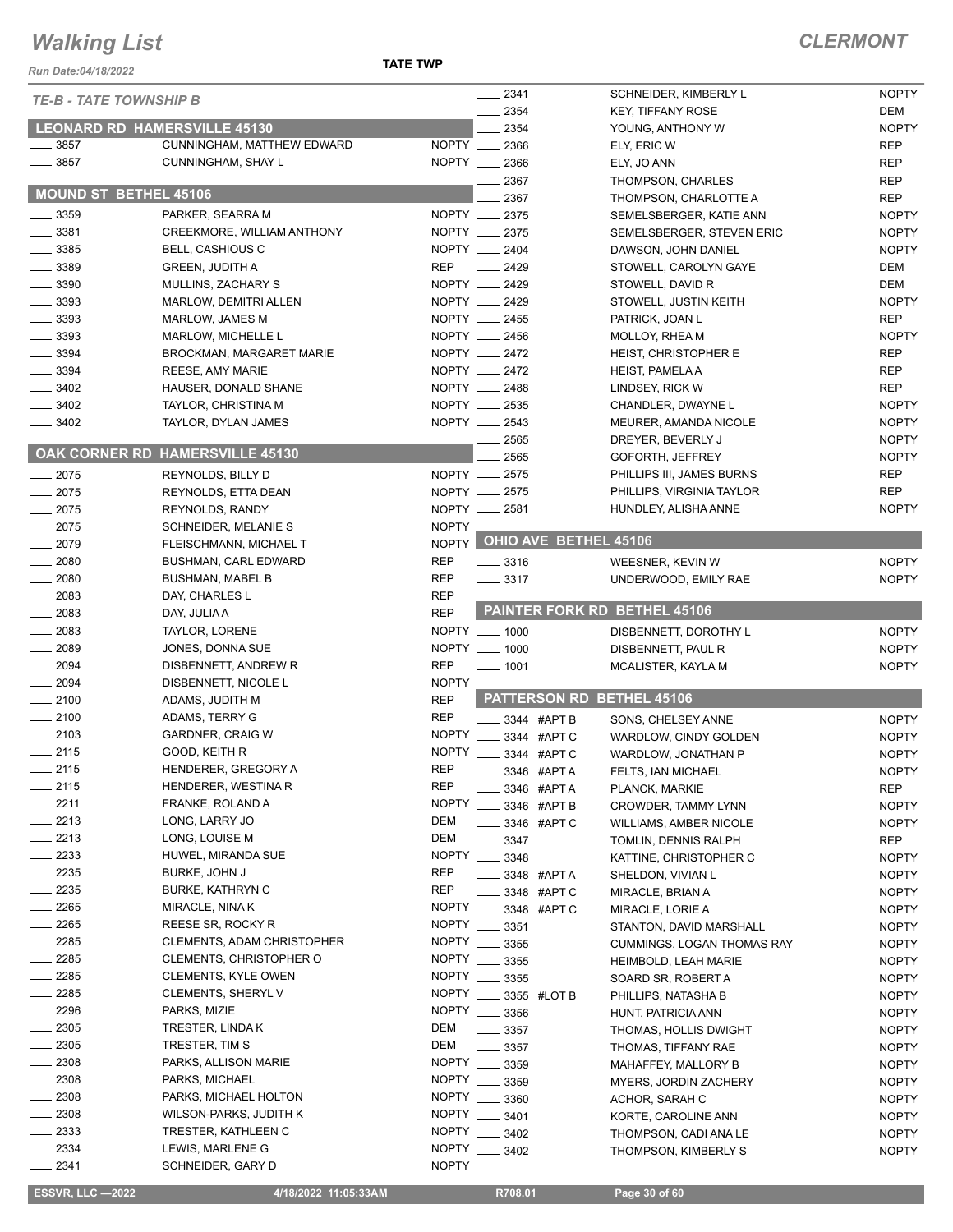*Run Date:04/18/2022*

| 2623<br><b>NOPTY</b><br>RUTHERFORD, RYAN G<br>2624<br>CATRON, CHRISTOPHER JAY<br><b>NOPTY</b><br><b>PATTERSON RD BETHEL 45106</b><br>CONSTABLE, RYAN DAVID<br>NOPTY __<br>2624<br><b>NOPTY</b><br>$\frac{1}{2}$ 3405<br>CATRON, HEATHER MARIE<br>$-3405$<br>NOPTY __ 2624<br><b>NOPTY</b><br>RYAN, CYNTHIA E<br>REILLEY, KELLY A<br>NOPTY __ 2627<br>$\frac{1}{2}$ 3405<br><b>NOPTY</b><br>RYAN, KEVIN P<br>SPENCER, KYMBERLI MAE<br>$- 3426$<br><b>REP</b><br>2627<br><b>NOPTY</b><br>WARD, KENT ORIN<br>SPENCER, SHAWN LEE<br>NOPTY __ 2628<br>$\frac{1}{2}$ 3431<br><b>REP</b><br>LANG, BENJAMIN GARRETT<br>BOWLING, DANIEL LEE<br>2628<br>$\frac{1}{2}$ 3431<br><b>REP</b><br><b>REP</b><br>LANG, DAWN RENE<br>$\frac{1}{2}$<br><b>BOWLING, LYNDON</b><br>$\frac{1}{2}$ 3431<br><b>REP</b><br>$-2631$<br><b>NOPTY</b><br>LANG, JASON A<br>CARPENTER, JOSHUA ROBERT<br>NOPTY __<br>3449<br>2631<br>GINN, DANIELLE NICOLE<br><b>NOPTY</b><br>CARPENTER, PATRICIA J<br>NOPTY __ 2635<br>$- 3449$<br><b>NOPTY</b><br>PIERCE, VERONICA<br><b>BURSON, HEATHER R</b><br>NOPTY __ 2635<br>$- 3449$<br><b>NOPTY</b><br><b>WESLEY, BRANDON ROBERT</b><br><b>GONZALES, BRENDA M</b><br><b>REP</b><br><b>NOPTY</b><br>$\frac{1}{2}$ 3450<br>2636<br>THORPE, LEWIS DEAN<br>LOWERY, ROY S<br>$\frac{1}{2}$ 3450<br>NOPTY __ 2642<br><b>NOPTY</b><br>THORPE, LINDA J<br>PICOLO, TINA RENEE<br>3464<br>NOPTY __ 2642<br><b>NOPTY</b><br>YOUNG, ROGER L<br>TEAL JR, HOWARD T<br>$- 3464$<br>NOPTY __ 2644<br><b>NOPTY</b><br>YOUNG, RUTH E<br>WATKINS, DAVID B<br>NOPTY __ 2648<br>$\frac{3472}{2}$<br><b>NOPTY</b><br>LUCAS, SUSAN M<br><b>CURTIS, COURTNEY DANYELLE</b><br>$-3472$<br>NOPTY __ 2648<br><b>NOPTY</b><br>MONHOLLEN, MICHAEL A<br>WELLS, JEFFREY SCOTT<br>NOPTY __ 2648 #A<br>$- 3478$<br><b>NOPTY</b><br>HEBBARD, GARY DOUGLAS<br>GILBERT, KAYLA SHEA<br>$- 3478$<br><b>NOPTY</b><br>HEBBARD, JOELLE RAE<br>NOPTY SODOM RD HAMERSVILLE 45130<br>$\frac{1}{2}$ 3485<br>RAKEL, DIANA MARIE<br>$\frac{1}{2}$ 3485<br>NOPTY __ 3448<br>RAKEL, GREGORY P<br>DEM<br>KIDDER, MAE L<br>_____ 3485 #APT 1<br>NOPTY __ 3448<br>PINISKI, TALONDA M<br><b>NOPTY</b><br>KIDDER, MATTHEW A<br>$\frac{1}{2}$ 3494<br>NOPTY __ 3453<br>BOLE, DONNA LYNN<br><b>REP</b><br><b>BURNS, CORINNE L</b><br>$\frac{1}{2}$ 3494<br>NOPTY __ 3453<br>BOLE, WESLEY DAVID<br><b>REP</b><br><b>BURNS, JAMES G</b><br>$\frac{1}{2}$ 3497<br>NOPTY ___<br>CARTER, NICHOLAS W<br>3456<br><b>NOPTY</b><br>JONES, KAITLYNN JOLIE<br>$\frac{1}{2}$ 3502<br>NOPTY __ 3456<br>STACY, LAUREN ELIZABETH<br><b>NOPTY</b><br>MIRACLE III, JOSEPH NORRIS<br>$\frac{1}{2}$ 3502<br><b>REP</b><br>STACY, MARY L<br>$\frac{1}{2}$ 3456<br><b>NOPTY</b><br>WALKER, JESSICA JO<br>$\frac{1}{2}$ 3508<br>GATES SR, KENNETH RAYMOND<br>NOPTY __ 3457<br><b>NOPTY</b><br>BIRKLE, TINA M<br>$\frac{1}{2}$ 3509<br><b>REP</b><br>GATES, GENE E<br>$- 3461$<br><b>NOPTY</b><br>RUTHERFORD, STEVEN R<br>3509<br><b>REP</b><br><b>GATES, PATRICIA S</b><br>3473<br><b>NOPTY</b><br>HAMMOCK, JOSHUA AARON<br>NOPTY __ 3474<br>$\frac{1}{2}$ 3509<br>HATFIELD, ABBIGAIL BROOKE<br><b>NOPTY</b><br>KELLY JR, BOBBY LEE<br>3509<br>NOPTY __ 3474<br>WILSON, MICHAEL E<br><b>NOPTY</b><br>KELLY, GLORIA J<br>$- 3515$<br>DEM<br>$- 3474$<br>MURRAY, ERICA JANE<br><b>NOPTY</b><br>KELLY, KAYLA M<br>$\frac{1}{2}$ 3515<br>DEM<br>MURRAY, IAN J<br>$\frac{1}{2}$ 3474<br><b>NOPTY</b><br><b>KELLY, SHAROLD M</b><br>$\frac{1}{2}$ 3515<br>NOPTY __ 3487<br>SIMONE, JOHN F<br><b>NOPTY</b><br><b>CUMMINS, KAYLA DIANE</b><br>$\frac{1}{2}$ 3525<br>NOPTY __ 3487<br>CUNNINGHAM, MICHAEL G<br><b>NOPTY</b><br>LOWE, GREGORY J<br>$-3525$<br>NOPTY __ 3488<br><b>CUNNINGHAM, TAMI B</b><br><b>REP</b><br>LENHART, BRAD M<br>$-3525$<br>NOPTY __ 3490<br>FITHEN, BRANDON RALPH<br><b>NOPTY</b><br>OCONNOR, AMANDA M<br>3527<br>SAMMONS, SARAH RAE LYNN<br>NOPTY __ 3497<br><b>REP</b><br>DUNHAM JR, LOUIS A<br>3530<br>BRADSHAW JR, GREGORY L<br><b>NOPTY</b><br>3497<br><b>REP</b><br>DUNHAM, MARIA<br>3530<br>MANIGAULT, JUDITH A<br>NOPTY __ 3501<br><b>NOPTY</b><br>CECIL, KARA RENEE<br>3533<br>NOPTY __<br>BARGER, JUDY E<br>3501<br>HAUCK, TRAVIS A<br><b>NOPTY</b><br>3536<br><b>REP</b><br>MAHAFFEY, CYNTHIA K<br>3509<br>GILLMAN, DARYEL E<br>REP<br>3536<br><b>NOPTY</b><br>MAHAFFEY JR, JEFF L<br>3509<br><b>REP</b><br>GILLMAN, JENNY L<br><b>REP</b><br>_ 3536<br>MAHAFFEY, JEFFREY L<br>3524<br><b>NOPTY</b><br>BACON, CONNIE JO<br>$= 3537$<br>NOPTY ___<br>KIRKMAN, KATHY J<br>3524<br>SLACK, DAVID A<br><b>NOPTY</b><br>3537<br>NOPTY __ 3531<br>KIRKMAN, NANCY S<br><b>NOPTY</b><br><b>BROWN, CAITLIN M</b><br>3543<br>MILLS, DAVID L<br>NOPTY __ 3531<br><b>REP</b><br>BROWN, DONALD S<br>3543<br>NOPTY __<br>MILLS, DEBRAA<br>3531<br>BROWN, KATHLEEN F<br><b>NOPTY</b><br>3548<br>SWAYZE, JULIA LANE<br>NOPTY __<br>3531<br><b>NOPTY</b><br>GREENO, ARIEL P<br>NOPTY __<br>3552<br><b>CHAMBERS, CHRISTINA E</b><br>3535<br>BLOEMER, LORRAINE C<br>DEM<br>3552<br>NOPTY ___<br>CHAMBERS, SEAN RAY<br>3550<br><b>NOPTY</b><br>MOORE, JOSHUA ALLEN<br>3558<br>NOPTY __<br>STEPHENS, REBEKAH LEE<br>3550<br><b>NOPTY</b><br>MOORE, TAYLOR SOPHIA<br>3559<br>STAMPER, CHRISTOPHER DOUGLAS<br>NOPTY __ 3561<br><b>NOPTY</b><br><b>WALTERS, NICHOLAS ALAN</b><br>3559<br>STAMPER, KIMBERLY L<br>NOPTY __<br>3561<br><b>NOPTY</b><br>WALTERS, SAVANNAH MAY<br>3563<br>NOPTY __<br>POLLITT, JESSICA ANN<br>3565<br><b>EMERTON, KRYSTLE L</b><br><b>NOPTY</b><br>3563<br>NOPTY __ 3601<br>SMITH, BAYLEN E<br><b>NOPTY</b><br>ROSER JR, GILBERT E<br>$=$ 3581<br>GAGNON, JOSHUA STEPHEN<br>NOPTY __ 3603<br><b>NOPTY</b><br>SHEPHERD, KENNETH E<br><b>REP</b><br>3640<br>MOTZ, RAYMOND H<br><b>RUNWAY AVE BETHEL 45106</b><br>3695<br><b>NOPTY</b><br><b>BRATTON, HEATHER COLLEEN</b><br><b>REP</b><br><b>NOPTY</b><br>$- 2608$<br>CARRIER, EDWARD O<br>3695<br><b>BRATTON, SAMANTHA MARIE</b><br><b>ESSVR, LLC -2022</b><br>4/18/2022 11:05:33AM<br>R708.01<br>Page 31 of 60 | <b>TE-B - TATE TOWNSHIP B</b> |  | 2619 | RUBDIE, GINA MARIE | <b>NOPTY</b> |
|----------------------------------------------------------------------------------------------------------------------------------------------------------------------------------------------------------------------------------------------------------------------------------------------------------------------------------------------------------------------------------------------------------------------------------------------------------------------------------------------------------------------------------------------------------------------------------------------------------------------------------------------------------------------------------------------------------------------------------------------------------------------------------------------------------------------------------------------------------------------------------------------------------------------------------------------------------------------------------------------------------------------------------------------------------------------------------------------------------------------------------------------------------------------------------------------------------------------------------------------------------------------------------------------------------------------------------------------------------------------------------------------------------------------------------------------------------------------------------------------------------------------------------------------------------------------------------------------------------------------------------------------------------------------------------------------------------------------------------------------------------------------------------------------------------------------------------------------------------------------------------------------------------------------------------------------------------------------------------------------------------------------------------------------------------------------------------------------------------------------------------------------------------------------------------------------------------------------------------------------------------------------------------------------------------------------------------------------------------------------------------------------------------------------------------------------------------------------------------------------------------------------------------------------------------------------------------------------------------------------------------------------------------------------------------------------------------------------------------------------------------------------------------------------------------------------------------------------------------------------------------------------------------------------------------------------------------------------------------------------------------------------------------------------------------------------------------------------------------------------------------------------------------------------------------------------------------------------------------------------------------------------------------------------------------------------------------------------------------------------------------------------------------------------------------------------------------------------------------------------------------------------------------------------------------------------------------------------------------------------------------------------------------------------------------------------------------------------------------------------------------------------------------------------------------------------------------------------------------------------------------------------------------------------------------------------------------------------------------------------------------------------------------------------------------------------------------------------------------------------------------------------------------------------------------------------------------------------------------------------------------------------------------------------------------------------------------------------------------------------------------------------------------------------------------------------------------------------------------------------------------------------------------------------------------------------------------------------------------------------------------------------------------------------------------------------------------------------------------------------------------------------------------------------------------------------------------------------------------------------------------------------------------------------------------------------------------------------------------------------------------------------------------------------------------------------------------------------------------------------------------------------------------------------------------------------------------------------------------------------------------------------------------------------------------------------------------------------------------------------------------------------------------------------------------------------------------------------------------------------------------------------------------------------------------------------------------------------------------------------------------------------------------------------------------------------------------------------------------------------------------------------------------------------------------------------------------------------------------------------------------------------------------------------------------------------------------------------------------------------------------------------------|-------------------------------|--|------|--------------------|--------------|
|                                                                                                                                                                                                                                                                                                                                                                                                                                                                                                                                                                                                                                                                                                                                                                                                                                                                                                                                                                                                                                                                                                                                                                                                                                                                                                                                                                                                                                                                                                                                                                                                                                                                                                                                                                                                                                                                                                                                                                                                                                                                                                                                                                                                                                                                                                                                                                                                                                                                                                                                                                                                                                                                                                                                                                                                                                                                                                                                                                                                                                                                                                                                                                                                                                                                                                                                                                                                                                                                                                                                                                                                                                                                                                                                                                                                                                                                                                                                                                                                                                                                                                                                                                                                                                                                                                                                                                                                                                                                                                                                                                                                                                                                                                                                                                                                                                                                                                                                                                                                                                                                                                                                                                                                                                                                                                                                                                                                                                                                                                                                                                                                                                                                                                                                                                                                                                                                                                                                                                                                                            |                               |  |      |                    |              |
|                                                                                                                                                                                                                                                                                                                                                                                                                                                                                                                                                                                                                                                                                                                                                                                                                                                                                                                                                                                                                                                                                                                                                                                                                                                                                                                                                                                                                                                                                                                                                                                                                                                                                                                                                                                                                                                                                                                                                                                                                                                                                                                                                                                                                                                                                                                                                                                                                                                                                                                                                                                                                                                                                                                                                                                                                                                                                                                                                                                                                                                                                                                                                                                                                                                                                                                                                                                                                                                                                                                                                                                                                                                                                                                                                                                                                                                                                                                                                                                                                                                                                                                                                                                                                                                                                                                                                                                                                                                                                                                                                                                                                                                                                                                                                                                                                                                                                                                                                                                                                                                                                                                                                                                                                                                                                                                                                                                                                                                                                                                                                                                                                                                                                                                                                                                                                                                                                                                                                                                                                            |                               |  |      |                    |              |
|                                                                                                                                                                                                                                                                                                                                                                                                                                                                                                                                                                                                                                                                                                                                                                                                                                                                                                                                                                                                                                                                                                                                                                                                                                                                                                                                                                                                                                                                                                                                                                                                                                                                                                                                                                                                                                                                                                                                                                                                                                                                                                                                                                                                                                                                                                                                                                                                                                                                                                                                                                                                                                                                                                                                                                                                                                                                                                                                                                                                                                                                                                                                                                                                                                                                                                                                                                                                                                                                                                                                                                                                                                                                                                                                                                                                                                                                                                                                                                                                                                                                                                                                                                                                                                                                                                                                                                                                                                                                                                                                                                                                                                                                                                                                                                                                                                                                                                                                                                                                                                                                                                                                                                                                                                                                                                                                                                                                                                                                                                                                                                                                                                                                                                                                                                                                                                                                                                                                                                                                                            |                               |  |      |                    |              |
|                                                                                                                                                                                                                                                                                                                                                                                                                                                                                                                                                                                                                                                                                                                                                                                                                                                                                                                                                                                                                                                                                                                                                                                                                                                                                                                                                                                                                                                                                                                                                                                                                                                                                                                                                                                                                                                                                                                                                                                                                                                                                                                                                                                                                                                                                                                                                                                                                                                                                                                                                                                                                                                                                                                                                                                                                                                                                                                                                                                                                                                                                                                                                                                                                                                                                                                                                                                                                                                                                                                                                                                                                                                                                                                                                                                                                                                                                                                                                                                                                                                                                                                                                                                                                                                                                                                                                                                                                                                                                                                                                                                                                                                                                                                                                                                                                                                                                                                                                                                                                                                                                                                                                                                                                                                                                                                                                                                                                                                                                                                                                                                                                                                                                                                                                                                                                                                                                                                                                                                                                            |                               |  |      |                    |              |
|                                                                                                                                                                                                                                                                                                                                                                                                                                                                                                                                                                                                                                                                                                                                                                                                                                                                                                                                                                                                                                                                                                                                                                                                                                                                                                                                                                                                                                                                                                                                                                                                                                                                                                                                                                                                                                                                                                                                                                                                                                                                                                                                                                                                                                                                                                                                                                                                                                                                                                                                                                                                                                                                                                                                                                                                                                                                                                                                                                                                                                                                                                                                                                                                                                                                                                                                                                                                                                                                                                                                                                                                                                                                                                                                                                                                                                                                                                                                                                                                                                                                                                                                                                                                                                                                                                                                                                                                                                                                                                                                                                                                                                                                                                                                                                                                                                                                                                                                                                                                                                                                                                                                                                                                                                                                                                                                                                                                                                                                                                                                                                                                                                                                                                                                                                                                                                                                                                                                                                                                                            |                               |  |      |                    |              |
|                                                                                                                                                                                                                                                                                                                                                                                                                                                                                                                                                                                                                                                                                                                                                                                                                                                                                                                                                                                                                                                                                                                                                                                                                                                                                                                                                                                                                                                                                                                                                                                                                                                                                                                                                                                                                                                                                                                                                                                                                                                                                                                                                                                                                                                                                                                                                                                                                                                                                                                                                                                                                                                                                                                                                                                                                                                                                                                                                                                                                                                                                                                                                                                                                                                                                                                                                                                                                                                                                                                                                                                                                                                                                                                                                                                                                                                                                                                                                                                                                                                                                                                                                                                                                                                                                                                                                                                                                                                                                                                                                                                                                                                                                                                                                                                                                                                                                                                                                                                                                                                                                                                                                                                                                                                                                                                                                                                                                                                                                                                                                                                                                                                                                                                                                                                                                                                                                                                                                                                                                            |                               |  |      |                    |              |
|                                                                                                                                                                                                                                                                                                                                                                                                                                                                                                                                                                                                                                                                                                                                                                                                                                                                                                                                                                                                                                                                                                                                                                                                                                                                                                                                                                                                                                                                                                                                                                                                                                                                                                                                                                                                                                                                                                                                                                                                                                                                                                                                                                                                                                                                                                                                                                                                                                                                                                                                                                                                                                                                                                                                                                                                                                                                                                                                                                                                                                                                                                                                                                                                                                                                                                                                                                                                                                                                                                                                                                                                                                                                                                                                                                                                                                                                                                                                                                                                                                                                                                                                                                                                                                                                                                                                                                                                                                                                                                                                                                                                                                                                                                                                                                                                                                                                                                                                                                                                                                                                                                                                                                                                                                                                                                                                                                                                                                                                                                                                                                                                                                                                                                                                                                                                                                                                                                                                                                                                                            |                               |  |      |                    |              |
|                                                                                                                                                                                                                                                                                                                                                                                                                                                                                                                                                                                                                                                                                                                                                                                                                                                                                                                                                                                                                                                                                                                                                                                                                                                                                                                                                                                                                                                                                                                                                                                                                                                                                                                                                                                                                                                                                                                                                                                                                                                                                                                                                                                                                                                                                                                                                                                                                                                                                                                                                                                                                                                                                                                                                                                                                                                                                                                                                                                                                                                                                                                                                                                                                                                                                                                                                                                                                                                                                                                                                                                                                                                                                                                                                                                                                                                                                                                                                                                                                                                                                                                                                                                                                                                                                                                                                                                                                                                                                                                                                                                                                                                                                                                                                                                                                                                                                                                                                                                                                                                                                                                                                                                                                                                                                                                                                                                                                                                                                                                                                                                                                                                                                                                                                                                                                                                                                                                                                                                                                            |                               |  |      |                    |              |
|                                                                                                                                                                                                                                                                                                                                                                                                                                                                                                                                                                                                                                                                                                                                                                                                                                                                                                                                                                                                                                                                                                                                                                                                                                                                                                                                                                                                                                                                                                                                                                                                                                                                                                                                                                                                                                                                                                                                                                                                                                                                                                                                                                                                                                                                                                                                                                                                                                                                                                                                                                                                                                                                                                                                                                                                                                                                                                                                                                                                                                                                                                                                                                                                                                                                                                                                                                                                                                                                                                                                                                                                                                                                                                                                                                                                                                                                                                                                                                                                                                                                                                                                                                                                                                                                                                                                                                                                                                                                                                                                                                                                                                                                                                                                                                                                                                                                                                                                                                                                                                                                                                                                                                                                                                                                                                                                                                                                                                                                                                                                                                                                                                                                                                                                                                                                                                                                                                                                                                                                                            |                               |  |      |                    |              |
|                                                                                                                                                                                                                                                                                                                                                                                                                                                                                                                                                                                                                                                                                                                                                                                                                                                                                                                                                                                                                                                                                                                                                                                                                                                                                                                                                                                                                                                                                                                                                                                                                                                                                                                                                                                                                                                                                                                                                                                                                                                                                                                                                                                                                                                                                                                                                                                                                                                                                                                                                                                                                                                                                                                                                                                                                                                                                                                                                                                                                                                                                                                                                                                                                                                                                                                                                                                                                                                                                                                                                                                                                                                                                                                                                                                                                                                                                                                                                                                                                                                                                                                                                                                                                                                                                                                                                                                                                                                                                                                                                                                                                                                                                                                                                                                                                                                                                                                                                                                                                                                                                                                                                                                                                                                                                                                                                                                                                                                                                                                                                                                                                                                                                                                                                                                                                                                                                                                                                                                                                            |                               |  |      |                    |              |
|                                                                                                                                                                                                                                                                                                                                                                                                                                                                                                                                                                                                                                                                                                                                                                                                                                                                                                                                                                                                                                                                                                                                                                                                                                                                                                                                                                                                                                                                                                                                                                                                                                                                                                                                                                                                                                                                                                                                                                                                                                                                                                                                                                                                                                                                                                                                                                                                                                                                                                                                                                                                                                                                                                                                                                                                                                                                                                                                                                                                                                                                                                                                                                                                                                                                                                                                                                                                                                                                                                                                                                                                                                                                                                                                                                                                                                                                                                                                                                                                                                                                                                                                                                                                                                                                                                                                                                                                                                                                                                                                                                                                                                                                                                                                                                                                                                                                                                                                                                                                                                                                                                                                                                                                                                                                                                                                                                                                                                                                                                                                                                                                                                                                                                                                                                                                                                                                                                                                                                                                                            |                               |  |      |                    |              |
|                                                                                                                                                                                                                                                                                                                                                                                                                                                                                                                                                                                                                                                                                                                                                                                                                                                                                                                                                                                                                                                                                                                                                                                                                                                                                                                                                                                                                                                                                                                                                                                                                                                                                                                                                                                                                                                                                                                                                                                                                                                                                                                                                                                                                                                                                                                                                                                                                                                                                                                                                                                                                                                                                                                                                                                                                                                                                                                                                                                                                                                                                                                                                                                                                                                                                                                                                                                                                                                                                                                                                                                                                                                                                                                                                                                                                                                                                                                                                                                                                                                                                                                                                                                                                                                                                                                                                                                                                                                                                                                                                                                                                                                                                                                                                                                                                                                                                                                                                                                                                                                                                                                                                                                                                                                                                                                                                                                                                                                                                                                                                                                                                                                                                                                                                                                                                                                                                                                                                                                                                            |                               |  |      |                    |              |
|                                                                                                                                                                                                                                                                                                                                                                                                                                                                                                                                                                                                                                                                                                                                                                                                                                                                                                                                                                                                                                                                                                                                                                                                                                                                                                                                                                                                                                                                                                                                                                                                                                                                                                                                                                                                                                                                                                                                                                                                                                                                                                                                                                                                                                                                                                                                                                                                                                                                                                                                                                                                                                                                                                                                                                                                                                                                                                                                                                                                                                                                                                                                                                                                                                                                                                                                                                                                                                                                                                                                                                                                                                                                                                                                                                                                                                                                                                                                                                                                                                                                                                                                                                                                                                                                                                                                                                                                                                                                                                                                                                                                                                                                                                                                                                                                                                                                                                                                                                                                                                                                                                                                                                                                                                                                                                                                                                                                                                                                                                                                                                                                                                                                                                                                                                                                                                                                                                                                                                                                                            |                               |  |      |                    |              |
|                                                                                                                                                                                                                                                                                                                                                                                                                                                                                                                                                                                                                                                                                                                                                                                                                                                                                                                                                                                                                                                                                                                                                                                                                                                                                                                                                                                                                                                                                                                                                                                                                                                                                                                                                                                                                                                                                                                                                                                                                                                                                                                                                                                                                                                                                                                                                                                                                                                                                                                                                                                                                                                                                                                                                                                                                                                                                                                                                                                                                                                                                                                                                                                                                                                                                                                                                                                                                                                                                                                                                                                                                                                                                                                                                                                                                                                                                                                                                                                                                                                                                                                                                                                                                                                                                                                                                                                                                                                                                                                                                                                                                                                                                                                                                                                                                                                                                                                                                                                                                                                                                                                                                                                                                                                                                                                                                                                                                                                                                                                                                                                                                                                                                                                                                                                                                                                                                                                                                                                                                            |                               |  |      |                    |              |
|                                                                                                                                                                                                                                                                                                                                                                                                                                                                                                                                                                                                                                                                                                                                                                                                                                                                                                                                                                                                                                                                                                                                                                                                                                                                                                                                                                                                                                                                                                                                                                                                                                                                                                                                                                                                                                                                                                                                                                                                                                                                                                                                                                                                                                                                                                                                                                                                                                                                                                                                                                                                                                                                                                                                                                                                                                                                                                                                                                                                                                                                                                                                                                                                                                                                                                                                                                                                                                                                                                                                                                                                                                                                                                                                                                                                                                                                                                                                                                                                                                                                                                                                                                                                                                                                                                                                                                                                                                                                                                                                                                                                                                                                                                                                                                                                                                                                                                                                                                                                                                                                                                                                                                                                                                                                                                                                                                                                                                                                                                                                                                                                                                                                                                                                                                                                                                                                                                                                                                                                                            |                               |  |      |                    |              |
|                                                                                                                                                                                                                                                                                                                                                                                                                                                                                                                                                                                                                                                                                                                                                                                                                                                                                                                                                                                                                                                                                                                                                                                                                                                                                                                                                                                                                                                                                                                                                                                                                                                                                                                                                                                                                                                                                                                                                                                                                                                                                                                                                                                                                                                                                                                                                                                                                                                                                                                                                                                                                                                                                                                                                                                                                                                                                                                                                                                                                                                                                                                                                                                                                                                                                                                                                                                                                                                                                                                                                                                                                                                                                                                                                                                                                                                                                                                                                                                                                                                                                                                                                                                                                                                                                                                                                                                                                                                                                                                                                                                                                                                                                                                                                                                                                                                                                                                                                                                                                                                                                                                                                                                                                                                                                                                                                                                                                                                                                                                                                                                                                                                                                                                                                                                                                                                                                                                                                                                                                            |                               |  |      |                    |              |
|                                                                                                                                                                                                                                                                                                                                                                                                                                                                                                                                                                                                                                                                                                                                                                                                                                                                                                                                                                                                                                                                                                                                                                                                                                                                                                                                                                                                                                                                                                                                                                                                                                                                                                                                                                                                                                                                                                                                                                                                                                                                                                                                                                                                                                                                                                                                                                                                                                                                                                                                                                                                                                                                                                                                                                                                                                                                                                                                                                                                                                                                                                                                                                                                                                                                                                                                                                                                                                                                                                                                                                                                                                                                                                                                                                                                                                                                                                                                                                                                                                                                                                                                                                                                                                                                                                                                                                                                                                                                                                                                                                                                                                                                                                                                                                                                                                                                                                                                                                                                                                                                                                                                                                                                                                                                                                                                                                                                                                                                                                                                                                                                                                                                                                                                                                                                                                                                                                                                                                                                                            |                               |  |      |                    |              |
|                                                                                                                                                                                                                                                                                                                                                                                                                                                                                                                                                                                                                                                                                                                                                                                                                                                                                                                                                                                                                                                                                                                                                                                                                                                                                                                                                                                                                                                                                                                                                                                                                                                                                                                                                                                                                                                                                                                                                                                                                                                                                                                                                                                                                                                                                                                                                                                                                                                                                                                                                                                                                                                                                                                                                                                                                                                                                                                                                                                                                                                                                                                                                                                                                                                                                                                                                                                                                                                                                                                                                                                                                                                                                                                                                                                                                                                                                                                                                                                                                                                                                                                                                                                                                                                                                                                                                                                                                                                                                                                                                                                                                                                                                                                                                                                                                                                                                                                                                                                                                                                                                                                                                                                                                                                                                                                                                                                                                                                                                                                                                                                                                                                                                                                                                                                                                                                                                                                                                                                                                            |                               |  |      |                    |              |
|                                                                                                                                                                                                                                                                                                                                                                                                                                                                                                                                                                                                                                                                                                                                                                                                                                                                                                                                                                                                                                                                                                                                                                                                                                                                                                                                                                                                                                                                                                                                                                                                                                                                                                                                                                                                                                                                                                                                                                                                                                                                                                                                                                                                                                                                                                                                                                                                                                                                                                                                                                                                                                                                                                                                                                                                                                                                                                                                                                                                                                                                                                                                                                                                                                                                                                                                                                                                                                                                                                                                                                                                                                                                                                                                                                                                                                                                                                                                                                                                                                                                                                                                                                                                                                                                                                                                                                                                                                                                                                                                                                                                                                                                                                                                                                                                                                                                                                                                                                                                                                                                                                                                                                                                                                                                                                                                                                                                                                                                                                                                                                                                                                                                                                                                                                                                                                                                                                                                                                                                                            |                               |  |      |                    |              |
|                                                                                                                                                                                                                                                                                                                                                                                                                                                                                                                                                                                                                                                                                                                                                                                                                                                                                                                                                                                                                                                                                                                                                                                                                                                                                                                                                                                                                                                                                                                                                                                                                                                                                                                                                                                                                                                                                                                                                                                                                                                                                                                                                                                                                                                                                                                                                                                                                                                                                                                                                                                                                                                                                                                                                                                                                                                                                                                                                                                                                                                                                                                                                                                                                                                                                                                                                                                                                                                                                                                                                                                                                                                                                                                                                                                                                                                                                                                                                                                                                                                                                                                                                                                                                                                                                                                                                                                                                                                                                                                                                                                                                                                                                                                                                                                                                                                                                                                                                                                                                                                                                                                                                                                                                                                                                                                                                                                                                                                                                                                                                                                                                                                                                                                                                                                                                                                                                                                                                                                                                            |                               |  |      |                    |              |
|                                                                                                                                                                                                                                                                                                                                                                                                                                                                                                                                                                                                                                                                                                                                                                                                                                                                                                                                                                                                                                                                                                                                                                                                                                                                                                                                                                                                                                                                                                                                                                                                                                                                                                                                                                                                                                                                                                                                                                                                                                                                                                                                                                                                                                                                                                                                                                                                                                                                                                                                                                                                                                                                                                                                                                                                                                                                                                                                                                                                                                                                                                                                                                                                                                                                                                                                                                                                                                                                                                                                                                                                                                                                                                                                                                                                                                                                                                                                                                                                                                                                                                                                                                                                                                                                                                                                                                                                                                                                                                                                                                                                                                                                                                                                                                                                                                                                                                                                                                                                                                                                                                                                                                                                                                                                                                                                                                                                                                                                                                                                                                                                                                                                                                                                                                                                                                                                                                                                                                                                                            |                               |  |      |                    |              |
|                                                                                                                                                                                                                                                                                                                                                                                                                                                                                                                                                                                                                                                                                                                                                                                                                                                                                                                                                                                                                                                                                                                                                                                                                                                                                                                                                                                                                                                                                                                                                                                                                                                                                                                                                                                                                                                                                                                                                                                                                                                                                                                                                                                                                                                                                                                                                                                                                                                                                                                                                                                                                                                                                                                                                                                                                                                                                                                                                                                                                                                                                                                                                                                                                                                                                                                                                                                                                                                                                                                                                                                                                                                                                                                                                                                                                                                                                                                                                                                                                                                                                                                                                                                                                                                                                                                                                                                                                                                                                                                                                                                                                                                                                                                                                                                                                                                                                                                                                                                                                                                                                                                                                                                                                                                                                                                                                                                                                                                                                                                                                                                                                                                                                                                                                                                                                                                                                                                                                                                                                            |                               |  |      |                    |              |
|                                                                                                                                                                                                                                                                                                                                                                                                                                                                                                                                                                                                                                                                                                                                                                                                                                                                                                                                                                                                                                                                                                                                                                                                                                                                                                                                                                                                                                                                                                                                                                                                                                                                                                                                                                                                                                                                                                                                                                                                                                                                                                                                                                                                                                                                                                                                                                                                                                                                                                                                                                                                                                                                                                                                                                                                                                                                                                                                                                                                                                                                                                                                                                                                                                                                                                                                                                                                                                                                                                                                                                                                                                                                                                                                                                                                                                                                                                                                                                                                                                                                                                                                                                                                                                                                                                                                                                                                                                                                                                                                                                                                                                                                                                                                                                                                                                                                                                                                                                                                                                                                                                                                                                                                                                                                                                                                                                                                                                                                                                                                                                                                                                                                                                                                                                                                                                                                                                                                                                                                                            |                               |  |      |                    |              |
|                                                                                                                                                                                                                                                                                                                                                                                                                                                                                                                                                                                                                                                                                                                                                                                                                                                                                                                                                                                                                                                                                                                                                                                                                                                                                                                                                                                                                                                                                                                                                                                                                                                                                                                                                                                                                                                                                                                                                                                                                                                                                                                                                                                                                                                                                                                                                                                                                                                                                                                                                                                                                                                                                                                                                                                                                                                                                                                                                                                                                                                                                                                                                                                                                                                                                                                                                                                                                                                                                                                                                                                                                                                                                                                                                                                                                                                                                                                                                                                                                                                                                                                                                                                                                                                                                                                                                                                                                                                                                                                                                                                                                                                                                                                                                                                                                                                                                                                                                                                                                                                                                                                                                                                                                                                                                                                                                                                                                                                                                                                                                                                                                                                                                                                                                                                                                                                                                                                                                                                                                            |                               |  |      |                    |              |
|                                                                                                                                                                                                                                                                                                                                                                                                                                                                                                                                                                                                                                                                                                                                                                                                                                                                                                                                                                                                                                                                                                                                                                                                                                                                                                                                                                                                                                                                                                                                                                                                                                                                                                                                                                                                                                                                                                                                                                                                                                                                                                                                                                                                                                                                                                                                                                                                                                                                                                                                                                                                                                                                                                                                                                                                                                                                                                                                                                                                                                                                                                                                                                                                                                                                                                                                                                                                                                                                                                                                                                                                                                                                                                                                                                                                                                                                                                                                                                                                                                                                                                                                                                                                                                                                                                                                                                                                                                                                                                                                                                                                                                                                                                                                                                                                                                                                                                                                                                                                                                                                                                                                                                                                                                                                                                                                                                                                                                                                                                                                                                                                                                                                                                                                                                                                                                                                                                                                                                                                                            |                               |  |      |                    |              |
|                                                                                                                                                                                                                                                                                                                                                                                                                                                                                                                                                                                                                                                                                                                                                                                                                                                                                                                                                                                                                                                                                                                                                                                                                                                                                                                                                                                                                                                                                                                                                                                                                                                                                                                                                                                                                                                                                                                                                                                                                                                                                                                                                                                                                                                                                                                                                                                                                                                                                                                                                                                                                                                                                                                                                                                                                                                                                                                                                                                                                                                                                                                                                                                                                                                                                                                                                                                                                                                                                                                                                                                                                                                                                                                                                                                                                                                                                                                                                                                                                                                                                                                                                                                                                                                                                                                                                                                                                                                                                                                                                                                                                                                                                                                                                                                                                                                                                                                                                                                                                                                                                                                                                                                                                                                                                                                                                                                                                                                                                                                                                                                                                                                                                                                                                                                                                                                                                                                                                                                                                            |                               |  |      |                    |              |
|                                                                                                                                                                                                                                                                                                                                                                                                                                                                                                                                                                                                                                                                                                                                                                                                                                                                                                                                                                                                                                                                                                                                                                                                                                                                                                                                                                                                                                                                                                                                                                                                                                                                                                                                                                                                                                                                                                                                                                                                                                                                                                                                                                                                                                                                                                                                                                                                                                                                                                                                                                                                                                                                                                                                                                                                                                                                                                                                                                                                                                                                                                                                                                                                                                                                                                                                                                                                                                                                                                                                                                                                                                                                                                                                                                                                                                                                                                                                                                                                                                                                                                                                                                                                                                                                                                                                                                                                                                                                                                                                                                                                                                                                                                                                                                                                                                                                                                                                                                                                                                                                                                                                                                                                                                                                                                                                                                                                                                                                                                                                                                                                                                                                                                                                                                                                                                                                                                                                                                                                                            |                               |  |      |                    |              |
|                                                                                                                                                                                                                                                                                                                                                                                                                                                                                                                                                                                                                                                                                                                                                                                                                                                                                                                                                                                                                                                                                                                                                                                                                                                                                                                                                                                                                                                                                                                                                                                                                                                                                                                                                                                                                                                                                                                                                                                                                                                                                                                                                                                                                                                                                                                                                                                                                                                                                                                                                                                                                                                                                                                                                                                                                                                                                                                                                                                                                                                                                                                                                                                                                                                                                                                                                                                                                                                                                                                                                                                                                                                                                                                                                                                                                                                                                                                                                                                                                                                                                                                                                                                                                                                                                                                                                                                                                                                                                                                                                                                                                                                                                                                                                                                                                                                                                                                                                                                                                                                                                                                                                                                                                                                                                                                                                                                                                                                                                                                                                                                                                                                                                                                                                                                                                                                                                                                                                                                                                            |                               |  |      |                    |              |
|                                                                                                                                                                                                                                                                                                                                                                                                                                                                                                                                                                                                                                                                                                                                                                                                                                                                                                                                                                                                                                                                                                                                                                                                                                                                                                                                                                                                                                                                                                                                                                                                                                                                                                                                                                                                                                                                                                                                                                                                                                                                                                                                                                                                                                                                                                                                                                                                                                                                                                                                                                                                                                                                                                                                                                                                                                                                                                                                                                                                                                                                                                                                                                                                                                                                                                                                                                                                                                                                                                                                                                                                                                                                                                                                                                                                                                                                                                                                                                                                                                                                                                                                                                                                                                                                                                                                                                                                                                                                                                                                                                                                                                                                                                                                                                                                                                                                                                                                                                                                                                                                                                                                                                                                                                                                                                                                                                                                                                                                                                                                                                                                                                                                                                                                                                                                                                                                                                                                                                                                                            |                               |  |      |                    |              |
|                                                                                                                                                                                                                                                                                                                                                                                                                                                                                                                                                                                                                                                                                                                                                                                                                                                                                                                                                                                                                                                                                                                                                                                                                                                                                                                                                                                                                                                                                                                                                                                                                                                                                                                                                                                                                                                                                                                                                                                                                                                                                                                                                                                                                                                                                                                                                                                                                                                                                                                                                                                                                                                                                                                                                                                                                                                                                                                                                                                                                                                                                                                                                                                                                                                                                                                                                                                                                                                                                                                                                                                                                                                                                                                                                                                                                                                                                                                                                                                                                                                                                                                                                                                                                                                                                                                                                                                                                                                                                                                                                                                                                                                                                                                                                                                                                                                                                                                                                                                                                                                                                                                                                                                                                                                                                                                                                                                                                                                                                                                                                                                                                                                                                                                                                                                                                                                                                                                                                                                                                            |                               |  |      |                    |              |
|                                                                                                                                                                                                                                                                                                                                                                                                                                                                                                                                                                                                                                                                                                                                                                                                                                                                                                                                                                                                                                                                                                                                                                                                                                                                                                                                                                                                                                                                                                                                                                                                                                                                                                                                                                                                                                                                                                                                                                                                                                                                                                                                                                                                                                                                                                                                                                                                                                                                                                                                                                                                                                                                                                                                                                                                                                                                                                                                                                                                                                                                                                                                                                                                                                                                                                                                                                                                                                                                                                                                                                                                                                                                                                                                                                                                                                                                                                                                                                                                                                                                                                                                                                                                                                                                                                                                                                                                                                                                                                                                                                                                                                                                                                                                                                                                                                                                                                                                                                                                                                                                                                                                                                                                                                                                                                                                                                                                                                                                                                                                                                                                                                                                                                                                                                                                                                                                                                                                                                                                                            |                               |  |      |                    |              |
|                                                                                                                                                                                                                                                                                                                                                                                                                                                                                                                                                                                                                                                                                                                                                                                                                                                                                                                                                                                                                                                                                                                                                                                                                                                                                                                                                                                                                                                                                                                                                                                                                                                                                                                                                                                                                                                                                                                                                                                                                                                                                                                                                                                                                                                                                                                                                                                                                                                                                                                                                                                                                                                                                                                                                                                                                                                                                                                                                                                                                                                                                                                                                                                                                                                                                                                                                                                                                                                                                                                                                                                                                                                                                                                                                                                                                                                                                                                                                                                                                                                                                                                                                                                                                                                                                                                                                                                                                                                                                                                                                                                                                                                                                                                                                                                                                                                                                                                                                                                                                                                                                                                                                                                                                                                                                                                                                                                                                                                                                                                                                                                                                                                                                                                                                                                                                                                                                                                                                                                                                            |                               |  |      |                    |              |
|                                                                                                                                                                                                                                                                                                                                                                                                                                                                                                                                                                                                                                                                                                                                                                                                                                                                                                                                                                                                                                                                                                                                                                                                                                                                                                                                                                                                                                                                                                                                                                                                                                                                                                                                                                                                                                                                                                                                                                                                                                                                                                                                                                                                                                                                                                                                                                                                                                                                                                                                                                                                                                                                                                                                                                                                                                                                                                                                                                                                                                                                                                                                                                                                                                                                                                                                                                                                                                                                                                                                                                                                                                                                                                                                                                                                                                                                                                                                                                                                                                                                                                                                                                                                                                                                                                                                                                                                                                                                                                                                                                                                                                                                                                                                                                                                                                                                                                                                                                                                                                                                                                                                                                                                                                                                                                                                                                                                                                                                                                                                                                                                                                                                                                                                                                                                                                                                                                                                                                                                                            |                               |  |      |                    |              |
|                                                                                                                                                                                                                                                                                                                                                                                                                                                                                                                                                                                                                                                                                                                                                                                                                                                                                                                                                                                                                                                                                                                                                                                                                                                                                                                                                                                                                                                                                                                                                                                                                                                                                                                                                                                                                                                                                                                                                                                                                                                                                                                                                                                                                                                                                                                                                                                                                                                                                                                                                                                                                                                                                                                                                                                                                                                                                                                                                                                                                                                                                                                                                                                                                                                                                                                                                                                                                                                                                                                                                                                                                                                                                                                                                                                                                                                                                                                                                                                                                                                                                                                                                                                                                                                                                                                                                                                                                                                                                                                                                                                                                                                                                                                                                                                                                                                                                                                                                                                                                                                                                                                                                                                                                                                                                                                                                                                                                                                                                                                                                                                                                                                                                                                                                                                                                                                                                                                                                                                                                            |                               |  |      |                    |              |
|                                                                                                                                                                                                                                                                                                                                                                                                                                                                                                                                                                                                                                                                                                                                                                                                                                                                                                                                                                                                                                                                                                                                                                                                                                                                                                                                                                                                                                                                                                                                                                                                                                                                                                                                                                                                                                                                                                                                                                                                                                                                                                                                                                                                                                                                                                                                                                                                                                                                                                                                                                                                                                                                                                                                                                                                                                                                                                                                                                                                                                                                                                                                                                                                                                                                                                                                                                                                                                                                                                                                                                                                                                                                                                                                                                                                                                                                                                                                                                                                                                                                                                                                                                                                                                                                                                                                                                                                                                                                                                                                                                                                                                                                                                                                                                                                                                                                                                                                                                                                                                                                                                                                                                                                                                                                                                                                                                                                                                                                                                                                                                                                                                                                                                                                                                                                                                                                                                                                                                                                                            |                               |  |      |                    |              |
|                                                                                                                                                                                                                                                                                                                                                                                                                                                                                                                                                                                                                                                                                                                                                                                                                                                                                                                                                                                                                                                                                                                                                                                                                                                                                                                                                                                                                                                                                                                                                                                                                                                                                                                                                                                                                                                                                                                                                                                                                                                                                                                                                                                                                                                                                                                                                                                                                                                                                                                                                                                                                                                                                                                                                                                                                                                                                                                                                                                                                                                                                                                                                                                                                                                                                                                                                                                                                                                                                                                                                                                                                                                                                                                                                                                                                                                                                                                                                                                                                                                                                                                                                                                                                                                                                                                                                                                                                                                                                                                                                                                                                                                                                                                                                                                                                                                                                                                                                                                                                                                                                                                                                                                                                                                                                                                                                                                                                                                                                                                                                                                                                                                                                                                                                                                                                                                                                                                                                                                                                            |                               |  |      |                    |              |
|                                                                                                                                                                                                                                                                                                                                                                                                                                                                                                                                                                                                                                                                                                                                                                                                                                                                                                                                                                                                                                                                                                                                                                                                                                                                                                                                                                                                                                                                                                                                                                                                                                                                                                                                                                                                                                                                                                                                                                                                                                                                                                                                                                                                                                                                                                                                                                                                                                                                                                                                                                                                                                                                                                                                                                                                                                                                                                                                                                                                                                                                                                                                                                                                                                                                                                                                                                                                                                                                                                                                                                                                                                                                                                                                                                                                                                                                                                                                                                                                                                                                                                                                                                                                                                                                                                                                                                                                                                                                                                                                                                                                                                                                                                                                                                                                                                                                                                                                                                                                                                                                                                                                                                                                                                                                                                                                                                                                                                                                                                                                                                                                                                                                                                                                                                                                                                                                                                                                                                                                                            |                               |  |      |                    |              |
|                                                                                                                                                                                                                                                                                                                                                                                                                                                                                                                                                                                                                                                                                                                                                                                                                                                                                                                                                                                                                                                                                                                                                                                                                                                                                                                                                                                                                                                                                                                                                                                                                                                                                                                                                                                                                                                                                                                                                                                                                                                                                                                                                                                                                                                                                                                                                                                                                                                                                                                                                                                                                                                                                                                                                                                                                                                                                                                                                                                                                                                                                                                                                                                                                                                                                                                                                                                                                                                                                                                                                                                                                                                                                                                                                                                                                                                                                                                                                                                                                                                                                                                                                                                                                                                                                                                                                                                                                                                                                                                                                                                                                                                                                                                                                                                                                                                                                                                                                                                                                                                                                                                                                                                                                                                                                                                                                                                                                                                                                                                                                                                                                                                                                                                                                                                                                                                                                                                                                                                                                            |                               |  |      |                    |              |
|                                                                                                                                                                                                                                                                                                                                                                                                                                                                                                                                                                                                                                                                                                                                                                                                                                                                                                                                                                                                                                                                                                                                                                                                                                                                                                                                                                                                                                                                                                                                                                                                                                                                                                                                                                                                                                                                                                                                                                                                                                                                                                                                                                                                                                                                                                                                                                                                                                                                                                                                                                                                                                                                                                                                                                                                                                                                                                                                                                                                                                                                                                                                                                                                                                                                                                                                                                                                                                                                                                                                                                                                                                                                                                                                                                                                                                                                                                                                                                                                                                                                                                                                                                                                                                                                                                                                                                                                                                                                                                                                                                                                                                                                                                                                                                                                                                                                                                                                                                                                                                                                                                                                                                                                                                                                                                                                                                                                                                                                                                                                                                                                                                                                                                                                                                                                                                                                                                                                                                                                                            |                               |  |      |                    |              |
|                                                                                                                                                                                                                                                                                                                                                                                                                                                                                                                                                                                                                                                                                                                                                                                                                                                                                                                                                                                                                                                                                                                                                                                                                                                                                                                                                                                                                                                                                                                                                                                                                                                                                                                                                                                                                                                                                                                                                                                                                                                                                                                                                                                                                                                                                                                                                                                                                                                                                                                                                                                                                                                                                                                                                                                                                                                                                                                                                                                                                                                                                                                                                                                                                                                                                                                                                                                                                                                                                                                                                                                                                                                                                                                                                                                                                                                                                                                                                                                                                                                                                                                                                                                                                                                                                                                                                                                                                                                                                                                                                                                                                                                                                                                                                                                                                                                                                                                                                                                                                                                                                                                                                                                                                                                                                                                                                                                                                                                                                                                                                                                                                                                                                                                                                                                                                                                                                                                                                                                                                            |                               |  |      |                    |              |
|                                                                                                                                                                                                                                                                                                                                                                                                                                                                                                                                                                                                                                                                                                                                                                                                                                                                                                                                                                                                                                                                                                                                                                                                                                                                                                                                                                                                                                                                                                                                                                                                                                                                                                                                                                                                                                                                                                                                                                                                                                                                                                                                                                                                                                                                                                                                                                                                                                                                                                                                                                                                                                                                                                                                                                                                                                                                                                                                                                                                                                                                                                                                                                                                                                                                                                                                                                                                                                                                                                                                                                                                                                                                                                                                                                                                                                                                                                                                                                                                                                                                                                                                                                                                                                                                                                                                                                                                                                                                                                                                                                                                                                                                                                                                                                                                                                                                                                                                                                                                                                                                                                                                                                                                                                                                                                                                                                                                                                                                                                                                                                                                                                                                                                                                                                                                                                                                                                                                                                                                                            |                               |  |      |                    |              |
|                                                                                                                                                                                                                                                                                                                                                                                                                                                                                                                                                                                                                                                                                                                                                                                                                                                                                                                                                                                                                                                                                                                                                                                                                                                                                                                                                                                                                                                                                                                                                                                                                                                                                                                                                                                                                                                                                                                                                                                                                                                                                                                                                                                                                                                                                                                                                                                                                                                                                                                                                                                                                                                                                                                                                                                                                                                                                                                                                                                                                                                                                                                                                                                                                                                                                                                                                                                                                                                                                                                                                                                                                                                                                                                                                                                                                                                                                                                                                                                                                                                                                                                                                                                                                                                                                                                                                                                                                                                                                                                                                                                                                                                                                                                                                                                                                                                                                                                                                                                                                                                                                                                                                                                                                                                                                                                                                                                                                                                                                                                                                                                                                                                                                                                                                                                                                                                                                                                                                                                                                            |                               |  |      |                    |              |
|                                                                                                                                                                                                                                                                                                                                                                                                                                                                                                                                                                                                                                                                                                                                                                                                                                                                                                                                                                                                                                                                                                                                                                                                                                                                                                                                                                                                                                                                                                                                                                                                                                                                                                                                                                                                                                                                                                                                                                                                                                                                                                                                                                                                                                                                                                                                                                                                                                                                                                                                                                                                                                                                                                                                                                                                                                                                                                                                                                                                                                                                                                                                                                                                                                                                                                                                                                                                                                                                                                                                                                                                                                                                                                                                                                                                                                                                                                                                                                                                                                                                                                                                                                                                                                                                                                                                                                                                                                                                                                                                                                                                                                                                                                                                                                                                                                                                                                                                                                                                                                                                                                                                                                                                                                                                                                                                                                                                                                                                                                                                                                                                                                                                                                                                                                                                                                                                                                                                                                                                                            |                               |  |      |                    |              |
|                                                                                                                                                                                                                                                                                                                                                                                                                                                                                                                                                                                                                                                                                                                                                                                                                                                                                                                                                                                                                                                                                                                                                                                                                                                                                                                                                                                                                                                                                                                                                                                                                                                                                                                                                                                                                                                                                                                                                                                                                                                                                                                                                                                                                                                                                                                                                                                                                                                                                                                                                                                                                                                                                                                                                                                                                                                                                                                                                                                                                                                                                                                                                                                                                                                                                                                                                                                                                                                                                                                                                                                                                                                                                                                                                                                                                                                                                                                                                                                                                                                                                                                                                                                                                                                                                                                                                                                                                                                                                                                                                                                                                                                                                                                                                                                                                                                                                                                                                                                                                                                                                                                                                                                                                                                                                                                                                                                                                                                                                                                                                                                                                                                                                                                                                                                                                                                                                                                                                                                                                            |                               |  |      |                    |              |
|                                                                                                                                                                                                                                                                                                                                                                                                                                                                                                                                                                                                                                                                                                                                                                                                                                                                                                                                                                                                                                                                                                                                                                                                                                                                                                                                                                                                                                                                                                                                                                                                                                                                                                                                                                                                                                                                                                                                                                                                                                                                                                                                                                                                                                                                                                                                                                                                                                                                                                                                                                                                                                                                                                                                                                                                                                                                                                                                                                                                                                                                                                                                                                                                                                                                                                                                                                                                                                                                                                                                                                                                                                                                                                                                                                                                                                                                                                                                                                                                                                                                                                                                                                                                                                                                                                                                                                                                                                                                                                                                                                                                                                                                                                                                                                                                                                                                                                                                                                                                                                                                                                                                                                                                                                                                                                                                                                                                                                                                                                                                                                                                                                                                                                                                                                                                                                                                                                                                                                                                                            |                               |  |      |                    |              |
|                                                                                                                                                                                                                                                                                                                                                                                                                                                                                                                                                                                                                                                                                                                                                                                                                                                                                                                                                                                                                                                                                                                                                                                                                                                                                                                                                                                                                                                                                                                                                                                                                                                                                                                                                                                                                                                                                                                                                                                                                                                                                                                                                                                                                                                                                                                                                                                                                                                                                                                                                                                                                                                                                                                                                                                                                                                                                                                                                                                                                                                                                                                                                                                                                                                                                                                                                                                                                                                                                                                                                                                                                                                                                                                                                                                                                                                                                                                                                                                                                                                                                                                                                                                                                                                                                                                                                                                                                                                                                                                                                                                                                                                                                                                                                                                                                                                                                                                                                                                                                                                                                                                                                                                                                                                                                                                                                                                                                                                                                                                                                                                                                                                                                                                                                                                                                                                                                                                                                                                                                            |                               |  |      |                    |              |
|                                                                                                                                                                                                                                                                                                                                                                                                                                                                                                                                                                                                                                                                                                                                                                                                                                                                                                                                                                                                                                                                                                                                                                                                                                                                                                                                                                                                                                                                                                                                                                                                                                                                                                                                                                                                                                                                                                                                                                                                                                                                                                                                                                                                                                                                                                                                                                                                                                                                                                                                                                                                                                                                                                                                                                                                                                                                                                                                                                                                                                                                                                                                                                                                                                                                                                                                                                                                                                                                                                                                                                                                                                                                                                                                                                                                                                                                                                                                                                                                                                                                                                                                                                                                                                                                                                                                                                                                                                                                                                                                                                                                                                                                                                                                                                                                                                                                                                                                                                                                                                                                                                                                                                                                                                                                                                                                                                                                                                                                                                                                                                                                                                                                                                                                                                                                                                                                                                                                                                                                                            |                               |  |      |                    |              |
|                                                                                                                                                                                                                                                                                                                                                                                                                                                                                                                                                                                                                                                                                                                                                                                                                                                                                                                                                                                                                                                                                                                                                                                                                                                                                                                                                                                                                                                                                                                                                                                                                                                                                                                                                                                                                                                                                                                                                                                                                                                                                                                                                                                                                                                                                                                                                                                                                                                                                                                                                                                                                                                                                                                                                                                                                                                                                                                                                                                                                                                                                                                                                                                                                                                                                                                                                                                                                                                                                                                                                                                                                                                                                                                                                                                                                                                                                                                                                                                                                                                                                                                                                                                                                                                                                                                                                                                                                                                                                                                                                                                                                                                                                                                                                                                                                                                                                                                                                                                                                                                                                                                                                                                                                                                                                                                                                                                                                                                                                                                                                                                                                                                                                                                                                                                                                                                                                                                                                                                                                            |                               |  |      |                    |              |
|                                                                                                                                                                                                                                                                                                                                                                                                                                                                                                                                                                                                                                                                                                                                                                                                                                                                                                                                                                                                                                                                                                                                                                                                                                                                                                                                                                                                                                                                                                                                                                                                                                                                                                                                                                                                                                                                                                                                                                                                                                                                                                                                                                                                                                                                                                                                                                                                                                                                                                                                                                                                                                                                                                                                                                                                                                                                                                                                                                                                                                                                                                                                                                                                                                                                                                                                                                                                                                                                                                                                                                                                                                                                                                                                                                                                                                                                                                                                                                                                                                                                                                                                                                                                                                                                                                                                                                                                                                                                                                                                                                                                                                                                                                                                                                                                                                                                                                                                                                                                                                                                                                                                                                                                                                                                                                                                                                                                                                                                                                                                                                                                                                                                                                                                                                                                                                                                                                                                                                                                                            |                               |  |      |                    |              |
|                                                                                                                                                                                                                                                                                                                                                                                                                                                                                                                                                                                                                                                                                                                                                                                                                                                                                                                                                                                                                                                                                                                                                                                                                                                                                                                                                                                                                                                                                                                                                                                                                                                                                                                                                                                                                                                                                                                                                                                                                                                                                                                                                                                                                                                                                                                                                                                                                                                                                                                                                                                                                                                                                                                                                                                                                                                                                                                                                                                                                                                                                                                                                                                                                                                                                                                                                                                                                                                                                                                                                                                                                                                                                                                                                                                                                                                                                                                                                                                                                                                                                                                                                                                                                                                                                                                                                                                                                                                                                                                                                                                                                                                                                                                                                                                                                                                                                                                                                                                                                                                                                                                                                                                                                                                                                                                                                                                                                                                                                                                                                                                                                                                                                                                                                                                                                                                                                                                                                                                                                            |                               |  |      |                    |              |
|                                                                                                                                                                                                                                                                                                                                                                                                                                                                                                                                                                                                                                                                                                                                                                                                                                                                                                                                                                                                                                                                                                                                                                                                                                                                                                                                                                                                                                                                                                                                                                                                                                                                                                                                                                                                                                                                                                                                                                                                                                                                                                                                                                                                                                                                                                                                                                                                                                                                                                                                                                                                                                                                                                                                                                                                                                                                                                                                                                                                                                                                                                                                                                                                                                                                                                                                                                                                                                                                                                                                                                                                                                                                                                                                                                                                                                                                                                                                                                                                                                                                                                                                                                                                                                                                                                                                                                                                                                                                                                                                                                                                                                                                                                                                                                                                                                                                                                                                                                                                                                                                                                                                                                                                                                                                                                                                                                                                                                                                                                                                                                                                                                                                                                                                                                                                                                                                                                                                                                                                                            |                               |  |      |                    |              |
|                                                                                                                                                                                                                                                                                                                                                                                                                                                                                                                                                                                                                                                                                                                                                                                                                                                                                                                                                                                                                                                                                                                                                                                                                                                                                                                                                                                                                                                                                                                                                                                                                                                                                                                                                                                                                                                                                                                                                                                                                                                                                                                                                                                                                                                                                                                                                                                                                                                                                                                                                                                                                                                                                                                                                                                                                                                                                                                                                                                                                                                                                                                                                                                                                                                                                                                                                                                                                                                                                                                                                                                                                                                                                                                                                                                                                                                                                                                                                                                                                                                                                                                                                                                                                                                                                                                                                                                                                                                                                                                                                                                                                                                                                                                                                                                                                                                                                                                                                                                                                                                                                                                                                                                                                                                                                                                                                                                                                                                                                                                                                                                                                                                                                                                                                                                                                                                                                                                                                                                                                            |                               |  |      |                    |              |
|                                                                                                                                                                                                                                                                                                                                                                                                                                                                                                                                                                                                                                                                                                                                                                                                                                                                                                                                                                                                                                                                                                                                                                                                                                                                                                                                                                                                                                                                                                                                                                                                                                                                                                                                                                                                                                                                                                                                                                                                                                                                                                                                                                                                                                                                                                                                                                                                                                                                                                                                                                                                                                                                                                                                                                                                                                                                                                                                                                                                                                                                                                                                                                                                                                                                                                                                                                                                                                                                                                                                                                                                                                                                                                                                                                                                                                                                                                                                                                                                                                                                                                                                                                                                                                                                                                                                                                                                                                                                                                                                                                                                                                                                                                                                                                                                                                                                                                                                                                                                                                                                                                                                                                                                                                                                                                                                                                                                                                                                                                                                                                                                                                                                                                                                                                                                                                                                                                                                                                                                                            |                               |  |      |                    |              |
|                                                                                                                                                                                                                                                                                                                                                                                                                                                                                                                                                                                                                                                                                                                                                                                                                                                                                                                                                                                                                                                                                                                                                                                                                                                                                                                                                                                                                                                                                                                                                                                                                                                                                                                                                                                                                                                                                                                                                                                                                                                                                                                                                                                                                                                                                                                                                                                                                                                                                                                                                                                                                                                                                                                                                                                                                                                                                                                                                                                                                                                                                                                                                                                                                                                                                                                                                                                                                                                                                                                                                                                                                                                                                                                                                                                                                                                                                                                                                                                                                                                                                                                                                                                                                                                                                                                                                                                                                                                                                                                                                                                                                                                                                                                                                                                                                                                                                                                                                                                                                                                                                                                                                                                                                                                                                                                                                                                                                                                                                                                                                                                                                                                                                                                                                                                                                                                                                                                                                                                                                            |                               |  |      |                    |              |
|                                                                                                                                                                                                                                                                                                                                                                                                                                                                                                                                                                                                                                                                                                                                                                                                                                                                                                                                                                                                                                                                                                                                                                                                                                                                                                                                                                                                                                                                                                                                                                                                                                                                                                                                                                                                                                                                                                                                                                                                                                                                                                                                                                                                                                                                                                                                                                                                                                                                                                                                                                                                                                                                                                                                                                                                                                                                                                                                                                                                                                                                                                                                                                                                                                                                                                                                                                                                                                                                                                                                                                                                                                                                                                                                                                                                                                                                                                                                                                                                                                                                                                                                                                                                                                                                                                                                                                                                                                                                                                                                                                                                                                                                                                                                                                                                                                                                                                                                                                                                                                                                                                                                                                                                                                                                                                                                                                                                                                                                                                                                                                                                                                                                                                                                                                                                                                                                                                                                                                                                                            |                               |  |      |                    |              |
|                                                                                                                                                                                                                                                                                                                                                                                                                                                                                                                                                                                                                                                                                                                                                                                                                                                                                                                                                                                                                                                                                                                                                                                                                                                                                                                                                                                                                                                                                                                                                                                                                                                                                                                                                                                                                                                                                                                                                                                                                                                                                                                                                                                                                                                                                                                                                                                                                                                                                                                                                                                                                                                                                                                                                                                                                                                                                                                                                                                                                                                                                                                                                                                                                                                                                                                                                                                                                                                                                                                                                                                                                                                                                                                                                                                                                                                                                                                                                                                                                                                                                                                                                                                                                                                                                                                                                                                                                                                                                                                                                                                                                                                                                                                                                                                                                                                                                                                                                                                                                                                                                                                                                                                                                                                                                                                                                                                                                                                                                                                                                                                                                                                                                                                                                                                                                                                                                                                                                                                                                            |                               |  |      |                    |              |
|                                                                                                                                                                                                                                                                                                                                                                                                                                                                                                                                                                                                                                                                                                                                                                                                                                                                                                                                                                                                                                                                                                                                                                                                                                                                                                                                                                                                                                                                                                                                                                                                                                                                                                                                                                                                                                                                                                                                                                                                                                                                                                                                                                                                                                                                                                                                                                                                                                                                                                                                                                                                                                                                                                                                                                                                                                                                                                                                                                                                                                                                                                                                                                                                                                                                                                                                                                                                                                                                                                                                                                                                                                                                                                                                                                                                                                                                                                                                                                                                                                                                                                                                                                                                                                                                                                                                                                                                                                                                                                                                                                                                                                                                                                                                                                                                                                                                                                                                                                                                                                                                                                                                                                                                                                                                                                                                                                                                                                                                                                                                                                                                                                                                                                                                                                                                                                                                                                                                                                                                                            |                               |  |      |                    |              |
|                                                                                                                                                                                                                                                                                                                                                                                                                                                                                                                                                                                                                                                                                                                                                                                                                                                                                                                                                                                                                                                                                                                                                                                                                                                                                                                                                                                                                                                                                                                                                                                                                                                                                                                                                                                                                                                                                                                                                                                                                                                                                                                                                                                                                                                                                                                                                                                                                                                                                                                                                                                                                                                                                                                                                                                                                                                                                                                                                                                                                                                                                                                                                                                                                                                                                                                                                                                                                                                                                                                                                                                                                                                                                                                                                                                                                                                                                                                                                                                                                                                                                                                                                                                                                                                                                                                                                                                                                                                                                                                                                                                                                                                                                                                                                                                                                                                                                                                                                                                                                                                                                                                                                                                                                                                                                                                                                                                                                                                                                                                                                                                                                                                                                                                                                                                                                                                                                                                                                                                                                            |                               |  |      |                    |              |
|                                                                                                                                                                                                                                                                                                                                                                                                                                                                                                                                                                                                                                                                                                                                                                                                                                                                                                                                                                                                                                                                                                                                                                                                                                                                                                                                                                                                                                                                                                                                                                                                                                                                                                                                                                                                                                                                                                                                                                                                                                                                                                                                                                                                                                                                                                                                                                                                                                                                                                                                                                                                                                                                                                                                                                                                                                                                                                                                                                                                                                                                                                                                                                                                                                                                                                                                                                                                                                                                                                                                                                                                                                                                                                                                                                                                                                                                                                                                                                                                                                                                                                                                                                                                                                                                                                                                                                                                                                                                                                                                                                                                                                                                                                                                                                                                                                                                                                                                                                                                                                                                                                                                                                                                                                                                                                                                                                                                                                                                                                                                                                                                                                                                                                                                                                                                                                                                                                                                                                                                                            |                               |  |      |                    |              |
|                                                                                                                                                                                                                                                                                                                                                                                                                                                                                                                                                                                                                                                                                                                                                                                                                                                                                                                                                                                                                                                                                                                                                                                                                                                                                                                                                                                                                                                                                                                                                                                                                                                                                                                                                                                                                                                                                                                                                                                                                                                                                                                                                                                                                                                                                                                                                                                                                                                                                                                                                                                                                                                                                                                                                                                                                                                                                                                                                                                                                                                                                                                                                                                                                                                                                                                                                                                                                                                                                                                                                                                                                                                                                                                                                                                                                                                                                                                                                                                                                                                                                                                                                                                                                                                                                                                                                                                                                                                                                                                                                                                                                                                                                                                                                                                                                                                                                                                                                                                                                                                                                                                                                                                                                                                                                                                                                                                                                                                                                                                                                                                                                                                                                                                                                                                                                                                                                                                                                                                                                            |                               |  |      |                    |              |
|                                                                                                                                                                                                                                                                                                                                                                                                                                                                                                                                                                                                                                                                                                                                                                                                                                                                                                                                                                                                                                                                                                                                                                                                                                                                                                                                                                                                                                                                                                                                                                                                                                                                                                                                                                                                                                                                                                                                                                                                                                                                                                                                                                                                                                                                                                                                                                                                                                                                                                                                                                                                                                                                                                                                                                                                                                                                                                                                                                                                                                                                                                                                                                                                                                                                                                                                                                                                                                                                                                                                                                                                                                                                                                                                                                                                                                                                                                                                                                                                                                                                                                                                                                                                                                                                                                                                                                                                                                                                                                                                                                                                                                                                                                                                                                                                                                                                                                                                                                                                                                                                                                                                                                                                                                                                                                                                                                                                                                                                                                                                                                                                                                                                                                                                                                                                                                                                                                                                                                                                                            |                               |  |      |                    |              |
|                                                                                                                                                                                                                                                                                                                                                                                                                                                                                                                                                                                                                                                                                                                                                                                                                                                                                                                                                                                                                                                                                                                                                                                                                                                                                                                                                                                                                                                                                                                                                                                                                                                                                                                                                                                                                                                                                                                                                                                                                                                                                                                                                                                                                                                                                                                                                                                                                                                                                                                                                                                                                                                                                                                                                                                                                                                                                                                                                                                                                                                                                                                                                                                                                                                                                                                                                                                                                                                                                                                                                                                                                                                                                                                                                                                                                                                                                                                                                                                                                                                                                                                                                                                                                                                                                                                                                                                                                                                                                                                                                                                                                                                                                                                                                                                                                                                                                                                                                                                                                                                                                                                                                                                                                                                                                                                                                                                                                                                                                                                                                                                                                                                                                                                                                                                                                                                                                                                                                                                                                            |                               |  |      |                    |              |
|                                                                                                                                                                                                                                                                                                                                                                                                                                                                                                                                                                                                                                                                                                                                                                                                                                                                                                                                                                                                                                                                                                                                                                                                                                                                                                                                                                                                                                                                                                                                                                                                                                                                                                                                                                                                                                                                                                                                                                                                                                                                                                                                                                                                                                                                                                                                                                                                                                                                                                                                                                                                                                                                                                                                                                                                                                                                                                                                                                                                                                                                                                                                                                                                                                                                                                                                                                                                                                                                                                                                                                                                                                                                                                                                                                                                                                                                                                                                                                                                                                                                                                                                                                                                                                                                                                                                                                                                                                                                                                                                                                                                                                                                                                                                                                                                                                                                                                                                                                                                                                                                                                                                                                                                                                                                                                                                                                                                                                                                                                                                                                                                                                                                                                                                                                                                                                                                                                                                                                                                                            |                               |  |      |                    |              |
|                                                                                                                                                                                                                                                                                                                                                                                                                                                                                                                                                                                                                                                                                                                                                                                                                                                                                                                                                                                                                                                                                                                                                                                                                                                                                                                                                                                                                                                                                                                                                                                                                                                                                                                                                                                                                                                                                                                                                                                                                                                                                                                                                                                                                                                                                                                                                                                                                                                                                                                                                                                                                                                                                                                                                                                                                                                                                                                                                                                                                                                                                                                                                                                                                                                                                                                                                                                                                                                                                                                                                                                                                                                                                                                                                                                                                                                                                                                                                                                                                                                                                                                                                                                                                                                                                                                                                                                                                                                                                                                                                                                                                                                                                                                                                                                                                                                                                                                                                                                                                                                                                                                                                                                                                                                                                                                                                                                                                                                                                                                                                                                                                                                                                                                                                                                                                                                                                                                                                                                                                            |                               |  |      |                    |              |
|                                                                                                                                                                                                                                                                                                                                                                                                                                                                                                                                                                                                                                                                                                                                                                                                                                                                                                                                                                                                                                                                                                                                                                                                                                                                                                                                                                                                                                                                                                                                                                                                                                                                                                                                                                                                                                                                                                                                                                                                                                                                                                                                                                                                                                                                                                                                                                                                                                                                                                                                                                                                                                                                                                                                                                                                                                                                                                                                                                                                                                                                                                                                                                                                                                                                                                                                                                                                                                                                                                                                                                                                                                                                                                                                                                                                                                                                                                                                                                                                                                                                                                                                                                                                                                                                                                                                                                                                                                                                                                                                                                                                                                                                                                                                                                                                                                                                                                                                                                                                                                                                                                                                                                                                                                                                                                                                                                                                                                                                                                                                                                                                                                                                                                                                                                                                                                                                                                                                                                                                                            |                               |  |      |                    |              |
|                                                                                                                                                                                                                                                                                                                                                                                                                                                                                                                                                                                                                                                                                                                                                                                                                                                                                                                                                                                                                                                                                                                                                                                                                                                                                                                                                                                                                                                                                                                                                                                                                                                                                                                                                                                                                                                                                                                                                                                                                                                                                                                                                                                                                                                                                                                                                                                                                                                                                                                                                                                                                                                                                                                                                                                                                                                                                                                                                                                                                                                                                                                                                                                                                                                                                                                                                                                                                                                                                                                                                                                                                                                                                                                                                                                                                                                                                                                                                                                                                                                                                                                                                                                                                                                                                                                                                                                                                                                                                                                                                                                                                                                                                                                                                                                                                                                                                                                                                                                                                                                                                                                                                                                                                                                                                                                                                                                                                                                                                                                                                                                                                                                                                                                                                                                                                                                                                                                                                                                                                            |                               |  |      |                    |              |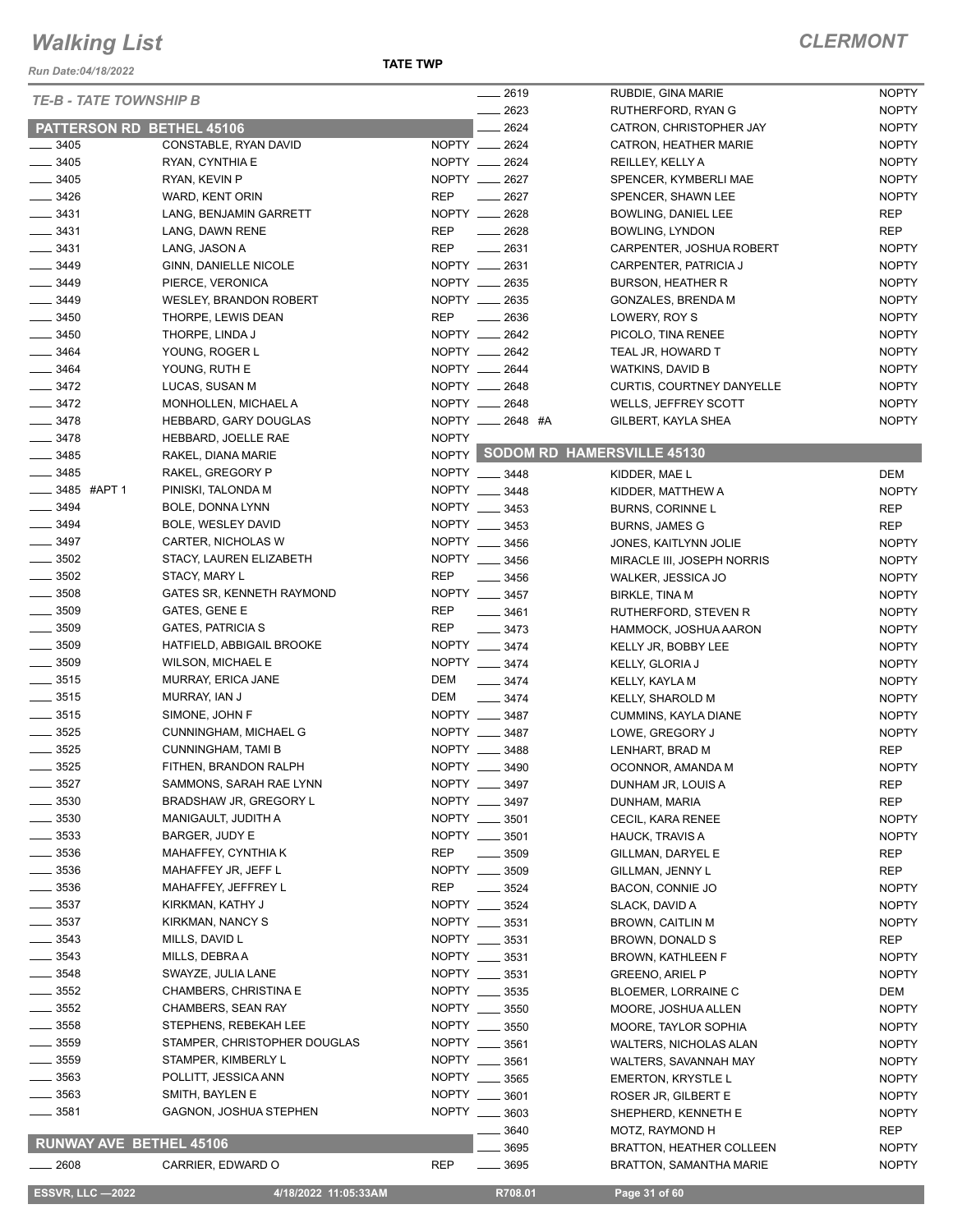*Run Date:04/18/2022*

| <b>TE-B - TATE TOWNSHIP B</b> |                                   |              | STATE ROUTE 125 BETHEL 45106 |  |                                |              |
|-------------------------------|-----------------------------------|--------------|------------------------------|--|--------------------------------|--------------|
|                               |                                   |              | 3371                         |  | <b>HENSLEY, BREANNA M</b>      | <b>REP</b>   |
|                               | <b>SODOM RD HAMERSVILLE 45130</b> |              | 3371                         |  | HENSLEY, DANIEL SCOTT          | <b>NOPTY</b> |
| $\frac{1}{2}$ 3699            | TOLLIVER, AMANDA L                | <b>NOPTY</b> | 3371                         |  | MITCHELL, NICHOLAS LEE         | <b>NOPTY</b> |
| $\frac{1}{2}$ 3699            | TOLLIVER, JASON ARNOLD            | <b>NOPTY</b> | 3379                         |  | <b>BUNTON, MARY L</b>          | <b>REP</b>   |
| $- 3706$                      | DEBELL, BRANDY A                  | <b>NOPTY</b> | 3379                         |  | BUNTON, WILLIAM V              | <b>NOPTY</b> |
| $\frac{1}{2}$ 3735            | WATKINS, HARLAN W                 | <b>NOPTY</b> | 3379                         |  | FITHEN, WANDA JEAN             | <b>REP</b>   |
| $- 3744$                      | ORTMAN, ERIC A                    | NOPTY __     | 3381                         |  | SMITH, BRANDY NICHOLE          | <b>NOPTY</b> |
| $\frac{1}{2}$ 3744            | ORTMAN, TAYLOR BROOKE             | <b>NOPTY</b> | 3381                         |  | SMITH, COLIN D                 | <b>NOPTY</b> |
| $- 3747$                      | <b>GELTER, BETTY C</b>            | NOPTY __     | 3385                         |  | COMBS, CAREY DEAN              | <b>REP</b>   |
| $- 3747$                      | <b>GELTER, JUNIOR RAY</b>         | <b>NOPTY</b> | 3385                         |  | COMBS, JACQUELINE JO           | <b>NOPTY</b> |
| $- 3748$                      | PARKS, LARRY J                    | <b>NOPTY</b> | 3385                         |  | COMBS JR, TIMOTHY R            | <b>REP</b>   |
| $\frac{1}{2}$ 3750            | <b>GUMBERT, SHANE DOUGLAS</b>     | <b>NOPTY</b> | 3387                         |  | MARCUM, KRISTINA CHANTEL       | <b>NOPTY</b> |
| $\frac{1}{2}$ 3750            | MARTIN, MACKENZIE PAIGE           | <b>NOPTY</b> | 3389                         |  | HENSLEY, JOSEPH LEE            | <b>NOPTY</b> |
| $- 3760$                      | EVERMAN, STEPHANIE D              | <b>NOPTY</b> | 3389                         |  | LEE, ALLISON JANE              | <b>NOPTY</b> |
| $\frac{1}{2}$ 3760            | MACDONALD, ANGELA K               | <b>NOPTY</b> | 3395                         |  | RIDDLE, DAVID RANDALL          | <b>NOPTY</b> |
| $- 3760$                      | MACDONALD, TIMOTHY J              | NOPTY        | 3395                         |  | RIDDLE, TIFFIANY LYNN          | <b>REP</b>   |
| $- 3764$                      | KING JR, DAVID JEFFREY            | <b>REP</b>   | 3399                         |  | SHETRON, PHYLLIS J             | <b>NOPTY</b> |
| $-3764$                       | KING, STEPHANIE KAY               | <b>REP</b>   | 3405                         |  | BRYANT, HALLIE                 | <b>REP</b>   |
| $\frac{1}{2}$ 3790            | FRANKS, CIERA ROCHELE             | <b>NOPTY</b> | 3405                         |  | BRYANT, KOBE WILLIAM           | <b>NOPTY</b> |
| $- 3790$                      | <b>FRANKS, KEITH W</b>            | NOPTY __     | 3405                         |  | BRYANT, MICHAEL L              | <b>REP</b>   |
| $\frac{1}{2}$ 3790            | SCHATZEL, BRENDON MICHAEL         | NOPTY __     | 3405                         |  | BRYANT, MICHAEL LLOYD RUSSEL   | <b>NOPTY</b> |
| $- 3790$                      | SCHATZEL, MICHAEL J               |              | NOPTY __ 3405                |  | BRYANT, SHELIA D               | <b>REP</b>   |
| $\frac{1}{2}$ 3790            | SCHATZEL, TRACY L                 |              | NOPTY __ 3415                |  | LANTER, BELINDA JEAN           | DEM          |
| $\frac{1}{2}$ 3792            | <b>BLACK, MARGIE A</b>            |              | NOPTY __ 3415                |  | SPILLER, FRED A                | <b>NOPTY</b> |
| $\frac{1}{2}$ 3800            | <b>WILKERSON, KARIN MARION</b>    |              | NOPTY __ 3417                |  | LINN, JAMES                    | <b>NOPTY</b> |
| $\frac{1}{2}$ 3800            | WILKERSON, WILBERT RAY            |              | NOPTY __ 3417                |  |                                |              |
| $\frac{1}{2}$ 3813            | SPILLER, AMANDA P                 | DEM          |                              |  | LINN, ROXANNE                  | <b>NOPTY</b> |
| 3828                          | MCCALL, AMY V                     |              | 3421<br>NOPTY __ 3423        |  | LONGHAUSER, RICHARD A          | <b>NOPTY</b> |
| 3828                          | MCCALL, GREGORY ALLAN             |              | NOPTY __ 3423                |  | <b>SCHNEUER, LESLIE MARIE</b>  | <b>NOPTY</b> |
| 3848                          | BRETLAND, JUDITH A                | <b>REP</b>   |                              |  | SCHNEUER, STEPHEN J            | <b>NOPTY</b> |
| 3848                          | BRETLAND, MARK E                  | <b>REP</b>   | $- 3431$                     |  | WILLOUGHBY, CATHY A            | <b>NOPTY</b> |
| 3848                          | <b>BRETLAND, PATRICK RICHARD</b>  |              | 3489<br>NOPTY __ 3493        |  | GASKIN, EULA M                 | <b>NOPTY</b> |
|                               |                                   |              |                              |  | PERRY, CHRISTINA GAIL          | <b>REP</b>   |
|                               | <b>SPRING ST BETHEL 45106</b>     |              | 3499                         |  | <b>BRANNOCK, JAMES E</b>       | <b>DEM</b>   |
| $-2610$                       |                                   |              | 3499<br>NOPTY __ 3503        |  | <b>BRANNOCK, PAT A</b>         | DEM          |
|                               | HORSTMAN, CECILIA M               |              |                              |  | <b>WOLFE, DOMINIC TAYLOR</b>   | <b>NOPTY</b> |
| 2613                          | SCHNEIDER, CARRIE LYNN            |              | NOPTY __ 3507                |  | ARMACOST, KRISTEN NICOLE       | <b>NOPTY</b> |
| $-2613$                       | SMITH, CODY LAYNE                 |              | NOPTY __ 3507                |  | ARMACOST, ZACHARY D            | <b>NOPTY</b> |
| 2616                          | COMBS, MALLY REE                  |              | NOPTY __ 3513                |  | RIDENER, KATHY A               | <b>NOPTY</b> |
| 2617                          | HURDLE, CHRISTOPHER JUSTIN        |              | NOPTY __ 3551                |  | CONLEY, DEBRA F                | <b>NOPTY</b> |
| 2617                          | HURDLE, CORA L                    |              | NOPTY __ 3551                |  | CONLEY II, TED F               | <b>NOPTY</b> |
| 2618                          | WHITFIELD, BRUCE CARL             |              | NOPTY __ 3551                |  | HOSKINS, MIRANDA MAREANN       | <b>NOPTY</b> |
| $-2621$                       | CLARK, LARRY R                    | REP          | $\frac{1}{2}$ 3559           |  | <b>GRAHAM JR, WILLIAM E</b>    | DEM          |
| 2623                          | HOLLINS, CAROLYN SUE              |              | NOPTY __ 3569                |  | <b>GRAUSE, JEFFREY W</b>       | <b>REP</b>   |
| 2624                          | DUNCAN, ANDREW DOUGLAS            |              | NOPTY __ 3579                |  | SWEENEY, WILLIAM H             | <b>NOPTY</b> |
| $-2624$                       | MOORE, SIDNEY TAYLOR              |              | NOPTY __ 3671                |  | <b>GLENN, ANDREW F</b>         | <b>NOPTY</b> |
| $-2624$                       | PUCKETT, REBECCAL                 |              | NOPTY __ 3671                |  | <b>MEYER, CHASTITY JENIFER</b> | <b>NOPTY</b> |
| $-2626$                       | BENJAMIN, BILLIE                  |              | NOPTY __ 3687                |  | DELANEY, MARIAH L              | <b>NOPTY</b> |
| $= 2626$                      | BENJAMIN, ELAINE Z                |              | NOPTY __ 3699                |  | <b>INGRAM, YOLONDA S</b>       | DEM          |
| 2632                          | BENJAMIN, JAZMRE JEAN             |              | NOPTY __ 3703                |  | INGRAM, CARVUS N               | <b>NOPTY</b> |
| $\frac{1}{2632}$              | WIBBELS JR, DANNY RAY             |              | NOPTY _____ 3705 #APT 3      |  | CRAWFORD, RAY ALLEN            | <b>NOPTY</b> |
| 2632                          | <b>WIBBS, MONICA</b>              |              | NOPTY __ 3705 #APT 4         |  | JONES, MICHAEL L               | <b>NOPTY</b> |
| $-2642$                       | COCHRAN, EOLA                     |              | NOPTY __ 3705 #APT 7         |  | RATLIFF, ASHLEY E              | <b>NOPTY</b> |
| 2642                          | COCHRAN, WILLIAM L                |              | NOPTY _____ 3705 #UNIT 6     |  | <b>BULLOCK, LORETTA L</b>      | <b>NOPTY</b> |
| 2643                          | <b>JUSTICE, ASHLEY NICHOLE</b>    |              | NOPTY _____ 3705 #UNIT 8     |  | JACKSON, JAMES EDMOUND         | <b>NOPTY</b> |
| $-2643$                       | <b>JUSTICE, JESSE ROY</b>         | <b>NOPTY</b> |                              |  |                                |              |
| 2650                          | HARVEY, JAMES R                   | <b>REP</b>   |                              |  | STATE ROUTE 133 BETHEL 45106   |              |
| $\frac{1}{2650}$              | HARVEY, MARILYN S                 | REP          | ___ 1734                     |  | EATON, CHRISTOPHER WAYNE       | <b>NOPTY</b> |
| $-2656$                       | SAYLOR, LEONARD L                 |              | NOPTY __ 1734                |  | EATON, TONYA L                 | <b>NOPTY</b> |
| $-2662$                       | GILLESPIE, SHAWN EDWARD           |              | NOPTY __ 1776                |  | FOLLMER, DONNA M               | <b>NOPTY</b> |
| $= 2685$                      | <b>GRUEN, SKYE KATHERINE</b>      |              | NOPTY __ 1776                |  | FOLLMER, MIKE D                | <b>NOPTY</b> |
| 2685                          | HEINZ, JUSTIN                     |              | NOPTY __ 1832                |  | LEE, ANCIL C                   | <b>NOPTY</b> |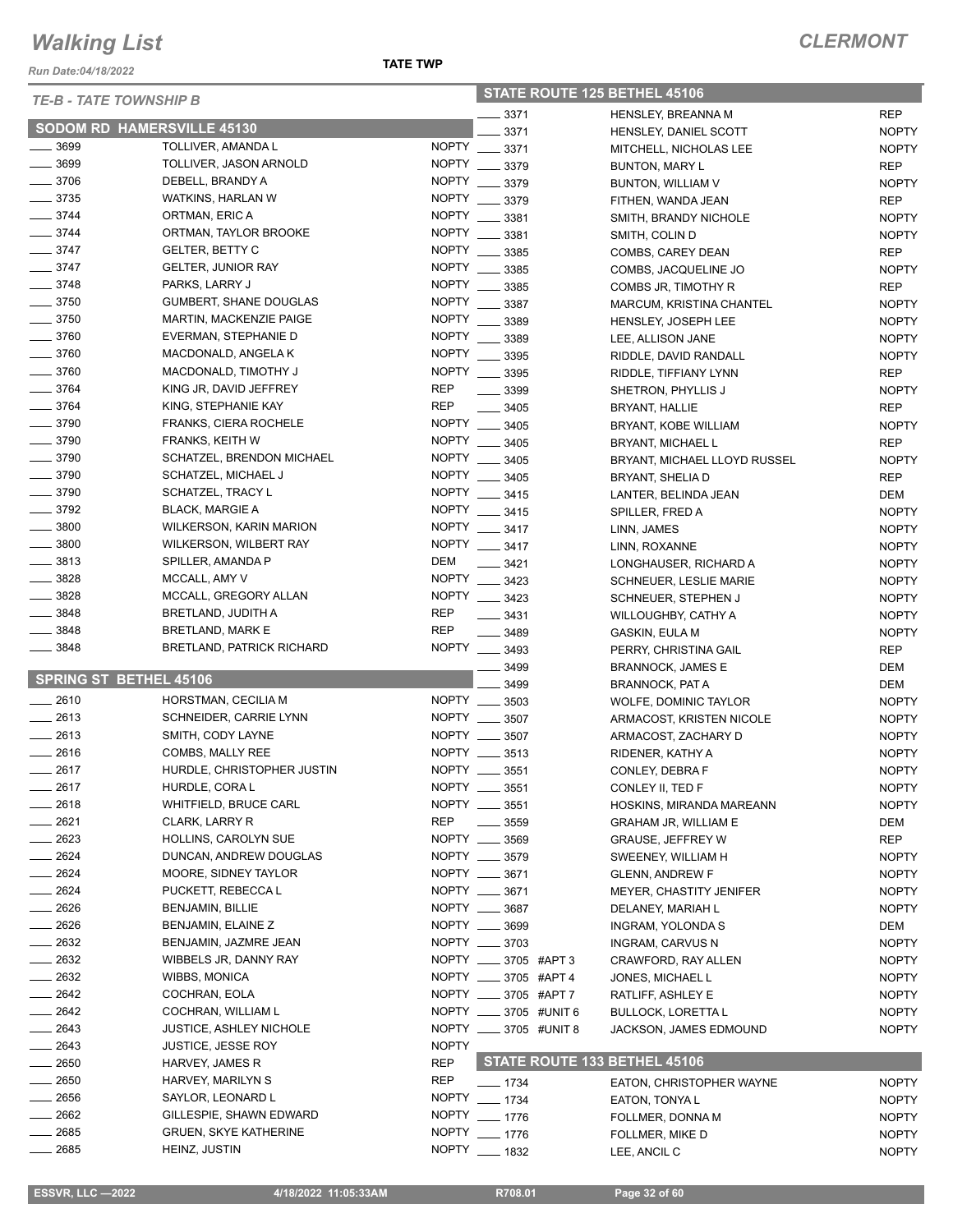#### **TATE TWP**

| <b>Run Date:04/18/2022</b>    |                                              |                                  |                     |                                                    |                            |
|-------------------------------|----------------------------------------------|----------------------------------|---------------------|----------------------------------------------------|----------------------------|
| <b>TE-B - TATE TOWNSHIP B</b> |                                              |                                  | $- 1758$            | MANDLOVE, JOEL W                                   | <b>NOPTY</b>               |
|                               |                                              |                                  | $- 1790$            | <b>BOLTON, FELICIA DEE</b>                         | <b>NOPTY</b>               |
|                               |                                              |                                  | $- 1806$            | SUTHERLAND, KILEY RAE                              | <b>NOPTY</b>               |
|                               | <b>STATE ROUTE 774 BETHEL 45106</b>          |                                  | $- 1806$            | SUTHERLAND, MITCHELL SCOTT                         | <b>NOPTY</b>               |
| $- 3571$                      | MOORE, GREGORY LEE                           | NOPTY - 1816                     |                     | BENJAMIN, CHRISTOPHER M                            | <b>NOPTY</b>               |
| $- 3571$                      | MOORE, KATHLEEN KRISTEEN                     | $N$ OPTY $-$                     | __ 1822             | <b>BREWER, DALE PATRICK</b>                        | <b>REP</b>                 |
| $\frac{1}{2}$ 3571            | MOORE, MADISON CLARA                         | NOPTY - 1822                     |                     | BREWER, RHONDA L                                   | <b>REP</b>                 |
|                               |                                              |                                  | $- 1822$            | BREWER, TARA JEAN                                  | <b>NOPTY</b>               |
|                               | STATE ROUTE 774 HAMERSVILLE 45130            |                                  | $- 1826$            | <b>GRANT, BRIAN WESLEY</b>                         | <b>NOPTY</b>               |
| $- 1707$                      | CRONE, PHYLLIS J                             | DEM                              | $- 1826$<br>_ 1835  | <b>GRANT, EMILLE GABRIELLE</b><br>MEYER, RICHARD L | <b>NOPTY</b><br><b>REP</b> |
| $- 1707$                      | SPARLIN, JEFFREY                             | <b>NOPTY</b>                     |                     | <b>MEYER, VIRGINIA B</b>                           | <b>REP</b>                 |
| $- 1707$                      | SPARLIN, JEFFREY R                           | <b>NOPTY</b>                     | 1835                |                                                    |                            |
| $- 1707$                      | SPARLIN, TYLER DALE                          | <b>NOPTY</b>                     |                     | <b>TRISLER RD HAMERSVILLE 45130</b>                |                            |
| $-1711$                       | TAYLOR, ROBERT JAMES                         | <b>NOPTY</b>                     | _ 1647              | <b>BARRETT, BRUCE L</b>                            | <b>NOPTY</b>               |
| $- 1729$                      | LASSANDRO, ADRIENNE J                        | <b>NOPTY</b>                     | _ 1647              | <b>BARRETT, ISAIAH</b>                             | <b>NOPTY</b>               |
| $\frac{1}{2}$ 1729            | LASSANDRO, JOHN C                            | NOPTY -                          |                     | <b>BARRETT, JOSEPH LEE</b>                         | <b>NOPTY</b>               |
| $- 1751$                      | HOWARD, JUSTIN D                             | NOPTY - 1647                     | $- 1647$            | <b>BARRETT, LINDA A</b>                            | <b>NOPTY</b>               |
| $- 1751$                      | HOWARD, LARRY D                              | <b>REP</b>                       |                     | <b>BARRETT, CHRISTOPHER A</b>                      | <b>NOPTY</b>               |
| $- 1760$                      | HOLMES, CHARLES J                            | NOPTY - 1660                     | _ 1660              | <b>BARRETT, CLYDE W</b>                            | <b>REP</b>                 |
| $- 1760$                      | HOLMES, DARLENE                              | $N$ OPTY $-$                     | _ 1660              | <b>BARRETT, TINA</b>                               | <b>REP</b>                 |
| $\frac{1}{2}$ 1768            | ANDERSON JR, GARRETT                         | NOPTY $^-$                       |                     | DAVIDSON, MAXINE L                                 | <b>NOPTY</b>               |
| $- 1768$                      | ANDERSON, KIMBERLY                           | NOPTY - 1680                     | $- 1680$            | GROOMS, DAVID M                                    | <b>NOPTY</b>               |
| $- 1776$                      | ARTHUR, JOAN V                               | <b>REP</b><br>NOPTY - 1680       |                     | <b>KESSEL, MARY A</b>                              | <b>NOPTY</b>               |
| $- 1776$                      | ARTHUR, RONALD E                             | NOPTY - 1712                     |                     | WILFONG III, JAMES V                               | <b>NOPTY</b>               |
| $- 1776$                      | ROOT, SHAUN PATRICK                          | NOPTY - 1712                     |                     | WILFONG JR, JAMES VERNON                           | <b>NOPTY</b>               |
| $- 1776$                      | ROOT, STEPHANIE KATHLEEN                     | NOPTY - 1712                     |                     | <b>WILFONG, RACHEL</b>                             | <b>NOPTY</b>               |
| $- 1784$                      | THOMAS, FAYNETTE PAGE                        |                                  | $- 1720$            | GIBSON, ALYSSA AMBER                               | <b>NOPTY</b>               |
| $- 1811$                      | MAY, EMILY MARIE                             | <b>REP</b>                       | $- 1720$            | SCHMIDT, IAN M                                     | <b>NOPTY</b>               |
| $- 1811$                      | MAY, STEVEN KURT                             | <b>REP</b><br>NOPTY - 1720       |                     | STEWART JR, ROBERT J                               | <b>NOPTY</b>               |
| $- 1842$                      | HITT, RONALD G                               | NOPTY - 1724                     |                     | ANDERSON, DARREN R                                 | <b>NOPTY</b>               |
| $- 1855$                      | KING, DAVID J                                | NOPTY - 1724                     |                     | ATKINS III, BOYD                                   | <b>NOPTY</b>               |
| $- 1855$                      | KING, SUE A                                  | NOPTY - 1724                     |                     | PHILLIPS, SHARON RENEE                             | <b>NOPTY</b>               |
| $- 1884$                      | LEONARD, BETHEL A                            |                                  |                     |                                                    |                            |
| $- 1884$                      | LEONARD, CHAD D                              | <b>NOPTY</b>                     | <b>VANDAMENT RD</b> | <b>HAMERSVILLE 45130</b>                           |                            |
| $- 1884$                      | LEONARD, CHASE D                             | <b>NOPTY</b><br>NOPTY -8750      |                     | MILTON, KURT E                                     | <b>NOPTY</b>               |
| $\frac{1}{2}$ 1893            | BASDON, JACOB WILLIAM                        | <b>NOPTY</b>                     |                     |                                                    |                            |
| $- 1893$<br>$- 1893$          | <b>BASDON, TRACY A</b><br>FISHER, KATHLEEN A |                                  |                     |                                                    |                            |
| $- 1898$                      | TOBY JR, DAVID LEWIS                         | NOPTY TOTAL: 898<br><b>NOPTY</b> |                     |                                                    |                            |
| $- 1898$                      |                                              |                                  |                     |                                                    |                            |
|                               | TOBY, VELVIE K                               | <b>NOPTY</b>                     |                     |                                                    |                            |
|                               | SWOPE RD BETHEL 45106                        |                                  |                     |                                                    |                            |
| $- 1656$                      | WILSON, JOEL M                               | <b>NOPTY</b>                     |                     |                                                    |                            |
| $- 1685$                      | TEETERS JR, JOHN M                           | <b>NOPTY</b>                     |                     |                                                    |                            |
| $- 1685$                      | <b>TEETERS III, JOHN MICHAEL</b>             | <b>NOPTY</b>                     |                     |                                                    |                            |
| $- 1685$                      | <b>TEETERS, LINDA A</b>                      | <b>NOPTY</b>                     |                     |                                                    |                            |
| $- 1687$                      | STEINMANN, LORI BETH                         | <b>NOPTY</b>                     |                     |                                                    |                            |
| $- 1692$                      | SHELTON, DAVID DANIEL                        | <b>NOPTY</b>                     |                     |                                                    |                            |
| $- 1692$                      | SHELTON, JOHN J                              | <b>NOPTY</b>                     |                     |                                                    |                            |
| $- 1697$                      | SCHLECHTY, ANNA M                            | <b>NOPTY</b>                     |                     |                                                    |                            |
| —— 1697                       | SCHLECHTY, PAUL E                            | <b>NOPTY</b>                     |                     |                                                    |                            |
| $- 1701$                      | SNODGRASS, DENNIS F                          | <b>NOPTY</b>                     |                     |                                                    |                            |
| $- 1701$                      | SNODGRASS, DIANA M                           | <b>NOPTY</b>                     |                     |                                                    |                            |
| $- 1709$                      | BARGER, BARBARA                              | <b>NOPTY</b>                     |                     |                                                    |                            |
| $- 1709$                      | <b>BARGER, MITCHELL</b>                      | <b>NOPTY</b>                     |                     |                                                    |                            |
| $- 1735$                      | <b>GREEN JR, ROBERT J</b>                    | <b>NOPTY</b>                     |                     |                                                    |                            |
| $\frac{1}{2}$ 1735            | MILLER, STACIE D                             | <b>NOPTY</b>                     |                     |                                                    |                            |
| $- 1739$                      | OLTMANNS, KAITLIN NICOLE                     | <b>NOPTY</b>                     |                     |                                                    |                            |
| $- 1751$                      | HEUBERGER, CHRISTINA LYNN                    | <b>NOPTY</b>                     |                     |                                                    |                            |
| $- 1751$                      | PRICE, ERIN DAWN                             | <b>NOPTY</b>                     |                     |                                                    |                            |
| $- 1755$                      | <b>CLARK, BRANDIE WILDT</b>                  | <b>NOPTY</b>                     |                     |                                                    |                            |
| $- 1755$                      | CLARK, RICHARD W                             | REP                              |                     |                                                    |                            |
|                               |                                              |                                  |                     |                                                    |                            |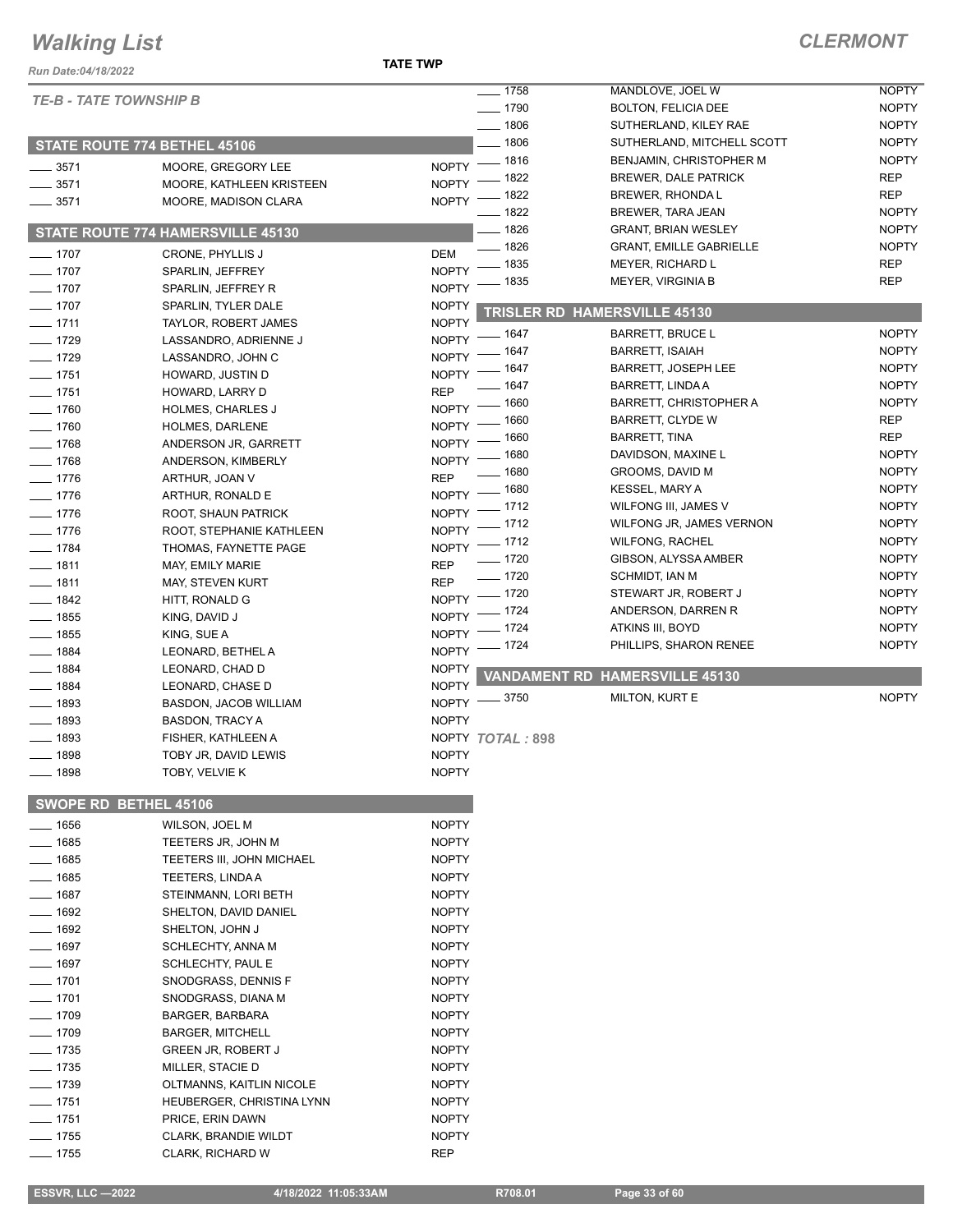#### **TATE TWP**

#### *CLERMONT*

| Run Date:04/18/2022 |                                                     | <b>TATE TWP</b>            |              |             |                                                |                              |
|---------------------|-----------------------------------------------------|----------------------------|--------------|-------------|------------------------------------------------|------------------------------|
|                     | <b>TE-D - TATE TOWNSHIP D</b>                       |                            | 2545<br>2546 |             | <b>MEADOWS, MARGARET ROSE</b><br>SMITH, MARY J | <b>NOPTY</b><br><b>NOPTY</b> |
|                     |                                                     |                            | 2546         |             | SMITH, TIMOTHY L                               | <b>NOPTY</b>                 |
|                     | E AMELIA FARMS RD BETHEL 45106                      |                            | 2548         |             | BEHYMER, LINDA H                               | <b>NOPTY</b>                 |
| 2633                | KINNARD, BRADY ALEXANDER                            | <b>NOPTY</b>               |              | 2548 #APT C | <b>WALDBILLIG. TAMMY MARIE</b>                 | <b>NOPTY</b>                 |
| 2633                | KINNARD, LEE S                                      | <b>NOPTY</b>               | 2550         |             | SMITH, MARILYN L                               | <b>NOPTY</b>                 |
| $-2633$             | KINNARD, MITZI R                                    | <b>NOPTY</b>               | 2552         |             | PINDELL, GEORGE W                              | DEM                          |
| $-2633$             | KINNARD, NICOLE                                     | <b>NOPTY</b>               | 2552         |             | PINDELL, SHIRLEY R                             | DEM                          |
| - 2633              | KINNARD, TRAVIS ANTHONY                             | <b>NOPTY</b>               | 2556         |             | MAROIS, WILLIAM E                              | <b>REP</b>                   |
| $-2635$             | REDMOND, LAURA M                                    | <b>NOPTY</b>               | 2565         |             | <b>BUNTON, JAMES L</b>                         | DEM                          |
| $-2635$             | REDMOND, SCOTT TARVIN                               | <b>NOPTY</b>               | 2565         |             | <b>BUNTON, VIKI L</b>                          | DEM                          |
| $= 2637$            | LAFEVER, THOMAS GREGORY                             | <b>NOPTY</b>               | 2565         |             | ERWIN, ETHAN I                                 | <b>NOPTY</b>                 |
| 2637                | MODRZYNSKI, PASCHASIA ANN                           | <b>NOPTY</b>               |              | 2573 #APT 2 | FINK, LANCE CURTIS                             | <b>NOPTY</b>                 |
| $-2639$             | <b>MASON, GREGORY</b>                               | <b>NOPTY</b>               | 2585         |             | FINK, BARBARA J                                | <b>REP</b>                   |
| 2639                | MASON, TEREAL                                       | <b>NOPTY</b>               | 2590         |             | ROBINSON, MARTY A                              | <b>REP</b>                   |
| _ 2641              | REES, MARK A                                        | <b>NOPTY</b>               | 2597         |             | SCHMIDT, ELIZABETH                             | <b>NOPTY</b>                 |
| $-2641$             | <b>REES, MONIQUE</b>                                | <b>NOPTY</b>               | 2600         |             | MILLER, JAY B                                  | <b>NOPTY</b>                 |
| $-2641$             | REES, NOAH P                                        | <b>NOPTY</b>               | 2600         |             | MILLER, MOLLY O                                | <b>NOPTY</b>                 |
| $= 2643$            | <b>BARKLEY, HELEN VIRGINIA</b>                      | <b>NOPTY</b>               | 2600         |             | MILLER, PAGE MICHELLE                          | <b>NOPTY</b>                 |
| $-2643$             | BARKLEY JR, MOSTYN BERNARD                          | <b>NOPTY</b>               | 2774         |             | MCDANIEL, STEPHEN CURTIS                       | <b>REP</b>                   |
| $-2643$             | THEISLER, COLLEEN V                                 | <b>NOPTY</b>               | 2774         |             | MCDANIEL, VERA ELLEN                           | <b>REP</b>                   |
| 2643                | THEISLER, ROBERT EARLE                              | <b>NOPTY</b>               | 2792         |             | DICKSON, JESSICA N                             | <b>NOPTY</b>                 |
| 2645                | APPLEGATE, MEGAN LEIGH                              | <b>NOPTY</b>               | 2792         |             | DICKSON, JOSHUA ADAM                           | <b>NOPTY</b>                 |
| $-2645$             | <b>GREGORY, HAROLD D</b>                            | <b>REP</b>                 | 2794         |             | LALONDE, KATHRYN MARY                          | <b>NOPTY</b>                 |
| $-2645$             | <b>GREGORY, MARY A</b>                              | <b>REP</b>                 | 2808         |             | UNGER, NATHAN COLE                             | <b>NOPTY</b>                 |
| $= 2653$            | <b>HELD, JESSE B</b>                                | <b>NOPTY</b>               | 2842         |             | MCPHILLIPS, KAITLIN ELIZABETH                  | <b>NOPTY</b>                 |
| $= 2653$            | <b>HELD, JOSEPH BRYAN</b>                           | <b>NOPTY</b>               | 2872         |             | PUETT JR, RICHARD MATHEWS                      | <b>NOPTY</b>                 |
| 2655                | ANDERSON, DANIEL S                                  | <b>NOPTY</b>               | 2874         |             | WETZEL, GEORGE ANTHONY                         | <b>NOPTY</b>                 |
| $-2655$             | FAHY, SHERRY LYNN                                   | <b>NOPTY</b>               | 2938         |             | EADS, SUSAN R                                  | <b>NOPTY</b>                 |
| 2661                | GODFREY, TONI L                                     | <b>NOPTY</b>               | 2966         |             | <b>GUNDLER, ETHAN MICHAEL</b>                  | <b>NOPTY</b>                 |
| $-2661$             | GODFREY, TYLER SCOTT                                | <b>NOPTY</b><br><b>REP</b> | 3021         |             | REED, KIMBERLEY ANN                            | <b>NOPTY</b>                 |
| $-2661$             | GODFREY, WALTER E                                   |                            | 3026         |             | THOMAS, TINA M                                 | <b>NOPTY</b>                 |
|                     | <b>AMORE DR BETHEL 45106</b>                        |                            | 3071         |             | JIMISON-THOMAS, SARAH LYNN                     | <b>NOPTY</b>                 |
| $-2440$             | HAMMOND, BETH R                                     | <b>NOPTY</b>               | 3088         |             | EMERY, LISA ANN                                | <b>NOPTY</b>                 |
|                     |                                                     |                            | 3099         |             | WINDLE, RICKY L                                | DEM                          |
|                     | <b>BANTAM RD BETHEL 45106</b>                       |                            | 3126         |             | DARNELL, DERRICK CHARLES                       | <b>NOPTY</b>                 |
| 2452                | GIBBS, AARON C                                      | <b>NOPTY</b>               | 3186         |             | EVANS, DREW MADISON                            | <b>NOPTY</b>                 |
| 2452                | GIBBS, SHELLY ANN                                   | <b>NOPTY</b>               |              |             |                                                |                              |
| 2460                | EARLY, MICHAEL D                                    | <b>NOPTY</b>               |              |             | BETHEL CONCORD RD BETHEL 45106                 |                              |
| 2468                | <b>GRUENBAUER, HANS H</b>                           | <b>DEM</b>                 | 2809         |             | CAHALL, AMANDA C                               | <b>NOPTY</b>                 |
| 2468                | MENGES, DELOUISE J                                  | DEM                        | 2821         |             | <b>SCHULER, ANDREW MICHAEL</b>                 | REP                          |
| - 2483              | SCHLUETER, LAURETTA E                               | <b>REP</b>                 | 2821         |             | SCHULER, ANGELA M                              | <b>REP</b>                   |
| 2489                | SCHLUETER, ANGELA M                                 | DEM                        | 2821         |             | <b>SCHULER, ANNA M</b>                         | REP                          |
| _ 2489              | SCHLUETER, JEFFEREY LEONARD                         | <b>NOPTY</b>               | 2821         |             | SCHULER, DANIEL WILLIAM                        | <b>NOPTY</b>                 |
| _ 2489              | SCHLUETER, JOE G                                    | DEM                        | 2821         |             | SCHULER, GREGORY MICHAEL                       | REP                          |
| 2504                | KITTEL, TAYLOR BROOKE                               | <b>NOPTY</b>               | 2833         |             | SAUER, SARAH MICHELLE                          | <b>NOPTY</b>                 |
| $-2507$             | FEATHERKILE, THELMA LYNN                            | <b>NOPTY</b>               | 2837         |             | WETZEL, JARROD A                               | <b>NOPTY</b>                 |
| $-2507$             | ROGERS, TAYLOR AUSTIN                               | <b>NOPTY</b>               | 2893         |             | LUNSFORD, CAROL J                              | REP                          |
| 2508                | VALVANO, TINA MARIE                                 | <b>NOPTY</b>               | 2929         |             | MILLEA, CHRISTINE A                            | REP                          |
| 2509                | CAMPBELL, JOSHUA C                                  | <b>NOPTY</b>               | 2929         |             | MILLEA, FRANCIS PATRICK                        | REP                          |
|                     | <sub>-</sub> 2509 #APT 2<br>BARTON, LESLIE MARGARET | <b>NOPTY</b>               | 2933         |             | ST CLAIR, JOAN CECILIA                         | <b>NOPTY</b>                 |
| $=$ 2512            | HUDDLESTON, JOHANNA J                               | <b>NOPTY</b>               | 2949         |             | JASONTEK RUBENSTEIN, MELANIE RAE               | <b>NOPTY</b>                 |
| $-2512$             | HUDDLESTON, LAURA ANN                               | <b>NOPTY</b>               | 2949         |             | RUBENSTEIN, JEREMY J                           | <b>NOPTY</b>                 |
| _ 2512              | HUDDLESTON, MORGAN LEE                              | <b>NOPTY</b>               | 2977         |             | ROHLING JR, TIMOTHY CARL                       | REP                          |
| $-2522$             | WAG, TOM A                                          | <b>NOPTY</b>               | 2977         |             | ROHLING, VICTORIA R                            | REP                          |
| 2525                | FELIX, JEFFERY P                                    | <b>REP</b>                 | 2991         |             | STILES, BRANDI LEE                             | DEM                          |
| - 2525              | FELIX, PAMELLA SUE                                  | <b>NOPTY</b>               | 2991         |             | STILES, BRANDON ANDREW                         | <b>NOPTY</b>                 |
| 2526                | GILBERT, KIMBERLY ANNE                              | <b>NOPTY</b>               | 2991         |             | STILES, BROOKLYN FAYE                          | <b>NOPTY</b>                 |
| 2526                | GILBERT, RITA G                                     | <b>NOPTY</b>               | 2991         |             | STILES, GEORGE A                               | <b>NOPTY</b>                 |
| 2540                | BEHYMER, CAMERON                                    | <b>NOPTY</b>               | 2999         |             | KNUE, MICHELLE R                               | REP                          |
| 2540                | BEHYMER, LYNDA MARIE                                | <b>NOPTY</b>               | 2999         |             | KNUE, RICHARD A                                | REP                          |
| 2544                | SIMPSON, RALPH H                                    | <b>NOPTY</b>               | 3011         |             | GOUGH, KATHLEEN M                              | REP                          |
|                     |                                                     |                            | 3011         |             | GOUGH, MARK S                                  | <b>REP</b>                   |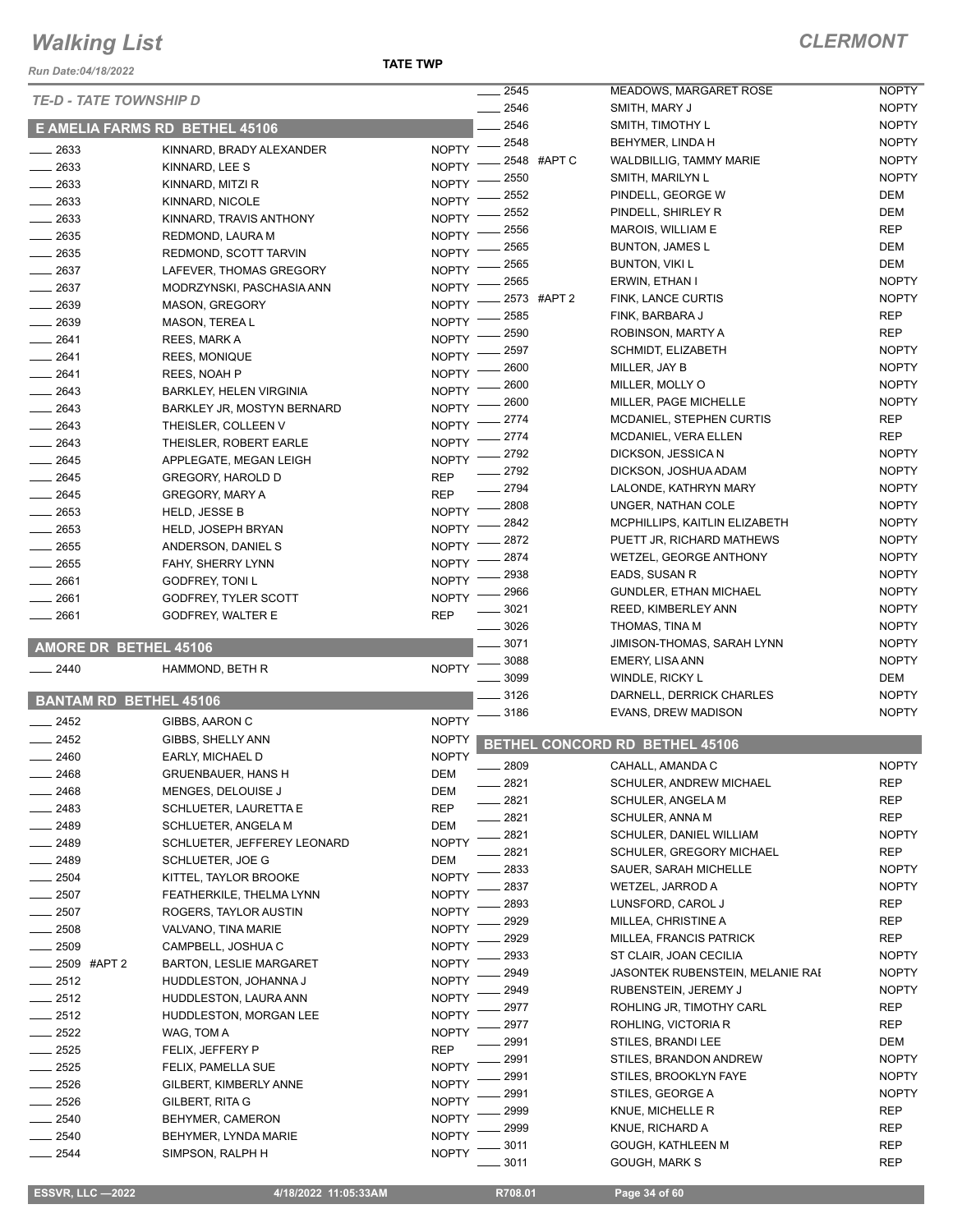#### **TATE TWP**

| Run Date:04/18/2022                |                                            | <b>IAIL IWP</b> |                  |                              |              |
|------------------------------------|--------------------------------------------|-----------------|------------------|------------------------------|--------------|
| <b>TE-D - TATE TOWNSHIP D</b>      |                                            |                 | $- 4016$         | HARRISON JR, DAVID L         | <b>REP</b>   |
|                                    |                                            |                 | 4016             | HARRISON, GARRET RILEY       | <b>NOPTY</b> |
|                                    | <b>BETHEL CONCORD RD BETHEL 45106</b>      |                 | _ 4016           | HARRISON, JENNIFER L         | <b>REP</b>   |
| 3055                               | COLLINS, TAWNYA N                          | <b>REP</b>      | $- 4019$         | FREY, JEFFREY C              | <b>REP</b>   |
| $\frac{1}{2}$ 3059                 | SULKEN, FREDERICK W                        | <b>REP</b>      | $-4019$          | FREY, KIMBERLY WRIGHT        | <b>REP</b>   |
| $-3059$                            | SULKEN, LUCAS J                            |                 | NOPTY __ 4023    | MOORHEAD, IAN ANDREW         | <b>NOPTY</b> |
| $\frac{1}{2}$ 3059                 | SULKEN, MARGARET A                         | <b>REP</b>      | $-4023$          | MOORHEAD JR, JOHN G          | <b>REP</b>   |
| $\frac{1}{2}$ 3061                 | <b>WHITACRE, JEROME D</b>                  |                 | NOPTY __ 4023    | MOORHEAD, LINDA Y            | <b>REP</b>   |
| __ 3061                            | <b>WHITACRE, KATHI L</b>                   |                 | NOPTY 4023       | MOORHEAD, MOLLY R            | <b>NOPTY</b> |
| $-3069$                            | MORGAN, GEORGIA M                          | <b>REP</b>      |                  |                              |              |
| $=3069$                            | MORGAN, GORDON L                           | <b>REP</b>      |                  | <b>BURKE RD BETHEL 45106</b> |              |
| $- 3077$                           | <b>WHITACRE, LESLIE MAE</b>                |                 | NOPTY __ 2839    | GAY-WAHL, FANI L             | <b>NOPTY</b> |
| $- 3109$                           | STOLZ, ALLISON FAY                         | <b>NOPTY</b>    | 2839             | NEWDIGATE, APRIL DAWN        | <b>NOPTY</b> |
| $\frac{1}{2}$ 3109                 | STOLZ, SARAH L                             | <b>NOPTY</b>    | 2839             | NEWDIGATE, RYAN JUSTIN       | <b>NOPTY</b> |
| $\frac{1}{2}$ 3109                 | STOLZ, TODD W                              | <b>NOPTY</b>    | 2839             | WAHL, DANIEL C               | <b>NOPTY</b> |
|                                    |                                            |                 | 2849             | RICHMOND, DENNIS W           | <b>REP</b>   |
|                                    | <b>BETHEL NEW RICHMOND RD BETHEL 45106</b> |                 | 2849             | ROBERTS, ANGELA MAE          | <b>NOPTY</b> |
| $-2460$                            | <b>WOLF, RYAN AUGUSTUS</b>                 | <b>REP</b>      | 2860             | PHILHOWER, SHARON L          | <b>NOPTY</b> |
| $-2487$                            | ASBURY, LUCAS BOONE                        | <b>NOPTY</b>    | 2869             | SAYLES, BRAD E               | <b>NOPTY</b> |
| $-2487$                            | ASBURY, ZACHARY RYAN                       |                 | NOPTY __ 2869    | SAYLES, DEANNA M             | <b>NOPTY</b> |
| $\frac{1}{2487}$                   | BEERS, TRACEY LYNN                         |                 | NOPTY __ 2869    | SAYLES, EVAN BRADLEY         | <b>NOPTY</b> |
| $-2487$                            | MULLINS, DANNY E                           | <b>REP</b>      | 2874             | MOORE, LEONARD C             | <b>REP</b>   |
| $-2487$                            | SAMS, DIANA LYNN                           | NOPTY ___       | 2874             | MOORE, TERRY J               | <b>REP</b>   |
| $\frac{1}{2506}$                   | <b>MARTIN, KIRA TRISTA LEE</b>             |                 | NOPTY __ 2875    | ALLEN, JEANIE L              | <b>NOPTY</b> |
| $\frac{1}{2506}$                   | SMITH ABRAMS, TAMMY REINE                  |                 | NOPTY __ 2875    | ALLEN, JERRY W               | <b>NOPTY</b> |
| $\frac{2528}{2528}$                | WARE, RESSIE L                             |                 | NOPTY __ 2889    | REEVES, DAKOTA ANN           | <b>NOPTY</b> |
| 2528                               | WARE, TERESA A                             |                 | NOPTY __ 2889    | REEVES, JENNIFER ANN         | <b>NOPTY</b> |
| 2540                               | HYGEMA, DEBORA A                           |                 | NOPTY __ 2889    | <b>REEVES, TERRY W</b>       | <b>NOPTY</b> |
| $-2540$                            | <b>HYGEMA, FREDERICK L</b>                 | <b>REP</b>      | 2894             | PARKER, KARLA R              | <b>NOPTY</b> |
| $-2554$                            | PONTSLER, CORY T                           |                 | NOPTY __ 2894    | PARKER, LUCAS ALAN           | <b>NOPTY</b> |
| $\frac{1}{2568}$                   | SCHULZ, DARLAK                             | <b>REP</b>      | $-2894$          | PARKER, ROBERT D             | <b>NOPTY</b> |
| $-2568$                            | SCHULZ SR, ROBERT H                        | <b>REP</b>      | $- 2900$         | HOWISON JR, JOHN R           | <b>REP</b>   |
| $-2588$                            | DENNEMANN, MARY K                          | <b>DEM</b>      | $\frac{1}{2900}$ | HOWISON, SANDRA J            | <b>DEM</b>   |
| 2588                               | HURLBURT, CHRISTOPHER H                    | <b>REP</b>      | $-2901$          | POWERS, ELIZABETH JAYNE      | <b>NOPTY</b> |
| 2600                               | MACKO, JIMMY A                             | <b>REP</b>      | $-2901$          | POWERS, JEREMY ROBERT        | <b>NOPTY</b> |
| $- 2600$                           | MACKO, REGINA WALTERS                      | <b>REP</b>      | $-2901$          | POWERS, NATALIE ELIZABETH    | <b>NOPTY</b> |
| 2634                               | <b>COLLINS, BAILEY PAIGE</b>               |                 | NOPTY __ 2904    | SHINKLE, JENNIFER L          | <b>REP</b>   |
| 2676                               | <b>SCALF, MICHAEL J</b>                    | <b>REP</b>      | $\frac{1}{2904}$ | SHINKLE, TIMOTHY A           | <b>REP</b>   |
| $-2676$                            | SCALF, TINA E                              | <b>REP</b>      | $-2914$          | <b>BACK, KELLI ANN</b>       | <b>NOPTY</b> |
| 2696                               | KOERNER, KEITH EDWARD                      | <b>REP</b>      |                  |                              |              |
| 2696                               | <b>KOERNER, RENEE MARIE</b>                | <b>REP</b>      |                  | N CAMPBELL RD BETHEL 45106   |              |
| 2704                               | MILLER, CHRISTIAN P                        | <b>NOPTY</b>    | 3067             | <b>SEARS, JANETTE L</b>      | <b>REP</b>   |
| $-2708$                            | NISSEL, CHERYL L                           | <b>NOPTY</b>    | 3067             | SEARS, JOHN D                | <b>REP</b>   |
| $-2708$                            | STERBLING, SARAH R                         | <b>NOPTY</b>    | 3077             | <b>GRAVEL, JAMES A</b>       | <b>DEM</b>   |
| $-2712$                            | WHITE III, ARTHUR E                        | <b>REP</b>      | 3077             | <b>GRAVEL, PATRICIA</b>      | <b>DEM</b>   |
| $-2712$                            | WHITE, LEIGH ASHLEY                        | <b>REP</b>      | 3081             | FREELAND, ERIC J             | <b>REP</b>   |
| 2730                               | CASE, ALISON LAVERNE                       | <b>NOPTY</b>    | 3081             | MULRONEY, TRACEY KATHLEEN    | <b>NOPTY</b> |
| 2730                               | CASE, JEFF D                               | <b>NOPTY</b>    | 3085             | DEBOARD, STEPHANIE ANN       | <b>NOPTY</b> |
| 2770                               | SHANKS, CAMERON S                          | <b>REP</b>      | 3087             | HANDLETON, GREGORY G         | <b>NOPTY</b> |
| 2770                               | SHANKS, DAWN Y                             | <b>NOPTY</b>    | 3087             | HANDLETON, JOSHUA MICHAEL    | <b>NOPTY</b> |
| 2770                               | SHANKS, OLIVIA CONSTANCE                   |                 | NOPTY _____ 3087 | HANDLETON, THERESA J         | <b>NOPTY</b> |
|                                    |                                            |                 | 3089             | <b>BAUSCHER, JOSHUA</b>      | <b>NOPTY</b> |
| <b>BRIDLE PATH DR BETHEL 45106</b> |                                            |                 | 3101             | JACQUEZ, BEVERLY SUE         | DEM          |
| 4000                               | <b>BLOCK, SHERRY L</b>                     |                 | NOPTY __ 3101    | JACQUEZ, FRANK J             | <b>DEM</b>   |
| 4000                               | <b>BLOCK, STEVEN J</b>                     |                 | NOPTY __ 3211    | <b>HESSELBROCK, MARK J</b>   | REP          |
| 4000                               | DAVENPORT, THEODORE J                      | <b>REP</b>      | $- 3211$         | <b>HESSELBROCK, SUSAN M</b>  | <b>REP</b>   |
| 4003                               | SCHULTZ, JUDITH M                          | <b>NOPTY</b>    | 3231             | TOROK, GRANT S               | <b>NOPTY</b> |
| 4003                               | SCHULTZ, WILLIAM J                         | <b>REP</b>      | 3231             | TOROK, KIMBERLY S            | <b>NOPTY</b> |
| 4004                               | SCHULTZ, BARBARA J                         |                 | NOPTY __ 3231    | TOROK, STEPHEN T             | <b>NOPTY</b> |
| 4007                               | WALKER, BRANDI L                           | <b>DEM</b>      | 3251             | RICHARDSON, DAVID L          | <b>NOPTY</b> |
| 4007                               | <b>WALKER, TIMOTHY M</b>                   |                 | NOPTY __ 3251    | RICHARDSON, MARILYN Y        | <b>NOPTY</b> |
| 4010                               | MARINETTI, GLENN A                         | <b>REP</b>      | $- 3263$         | PETRI, ANDREA MARIROSE       | <b>NOPTY</b> |
| 4010                               | MARINETTI, NANCY E                         | <b>REP</b>      | $- 3267$         | WILLOUGHBY II, HAROLD D      | <b>NOPTY</b> |
|                                    |                                            |                 |                  |                              |              |
| <b>ESSVR, LLC -2022</b>            | 4/18/2022 11:05:33AM                       |                 | R708.01          | Page 35 of 60                |              |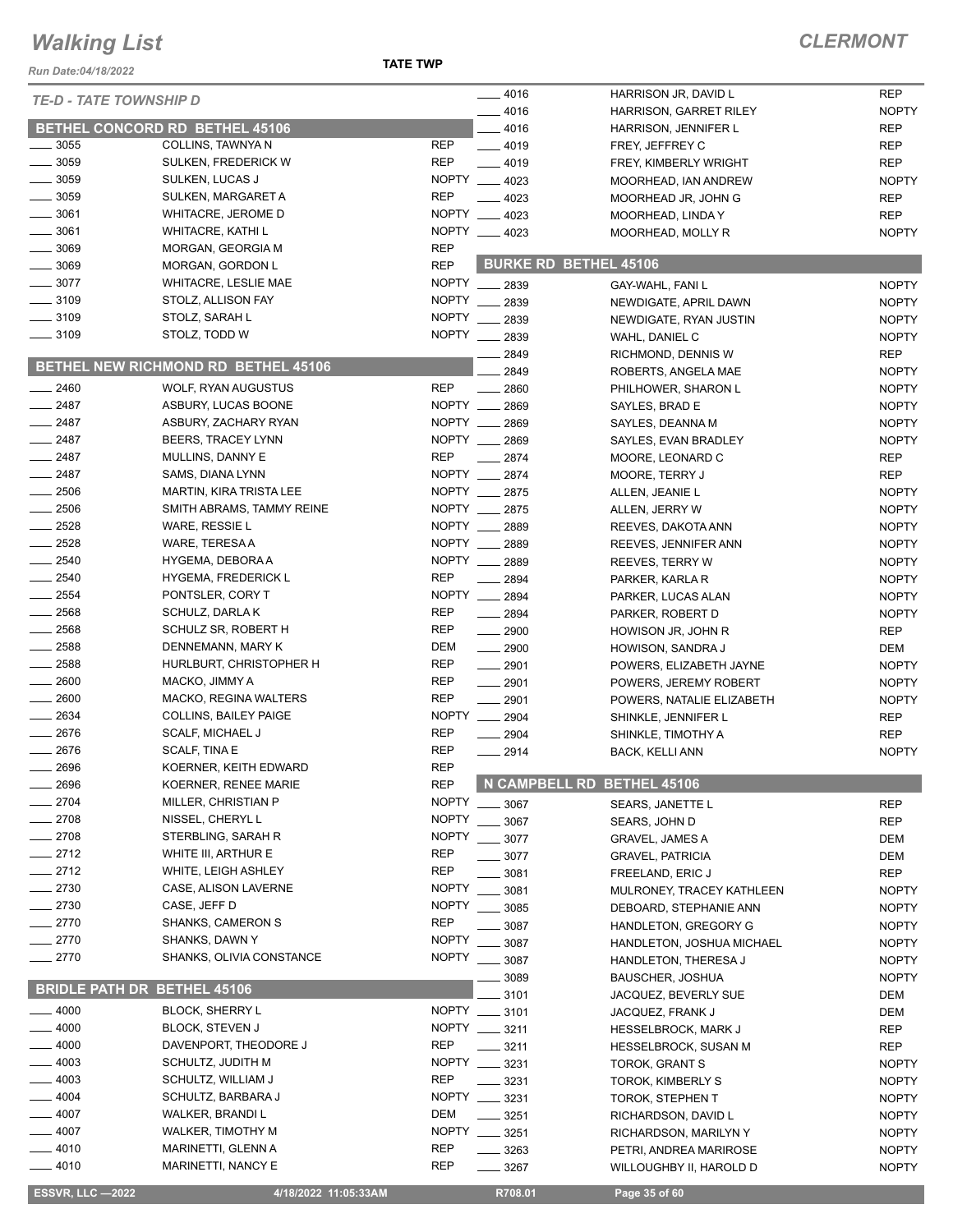| Run Date:04/18/2022           |                                            | <b>TATE TWP</b>              |                |                                                      |                              |
|-------------------------------|--------------------------------------------|------------------------------|----------------|------------------------------------------------------|------------------------------|
| <b>TE-D - TATE TOWNSHIP D</b> |                                            |                              | 2679           | HUELSMAN, DARREN MICHAEL                             | <b>NOPTY</b>                 |
|                               |                                            |                              | . 2679<br>2685 | HUELSMAN, ELIZABETH CLARE<br>SEIGNEUR, ANTHONY CLARK | <b>NOPTY</b><br><b>NOPTY</b> |
| N CAMPBELL RD BETHEL 45106    |                                            |                              | 2685           | SEIGNEUR, SANDRA J                                   | <b>NOPTY</b>                 |
| 3273                          | <b>REARDON, SCOTTY G</b>                   | <b>NOPTY</b>                 | 2685           | ST ARNOLD, JAYMI                                     | <b>NOPTY</b>                 |
| 3273                          | REARDON, STEPHANIE LYNN                    | <b>NOPTY</b>                 | 2691           | CHOUDHARY, SAMEER                                    | <b>NOPTY</b>                 |
| $-3277$                       | JEWELL, AMANDA N                           | <b>NOPTY</b>                 | 2691           | <b>TOLLER, BEATRICE M</b>                            | <b>NOPTY</b>                 |
| 3277                          | JEWELL, DONNIE WAYNE                       | <b>NOPTY</b>                 | 2694           | AYERS, DEIDRA LEANN                                  | <b>REP</b>                   |
| 3283                          | COUCH, DENISE ANN                          | <b>NOPTY</b>                 | 2694           | AYERS, NICK R                                        | <b>REP</b>                   |
| 3283                          | COUCH, SCOTT ALLEN                         | <b>NOPTY</b>                 | 2694           | DAVID, FUAD T                                        | <b>NOPTY</b>                 |
| <b>S CAMPBELL RD</b>          | <b>BETHEL 45106</b>                        |                              | 2694           | EDAILI, NAJAH                                        | <b>NOPTY</b>                 |
|                               |                                            |                              | 2694           | EDAILI, SAMARA PHILIP                                | <b>NOPTY</b>                 |
| 2991                          | FANCHER, SHEENA LAIN                       | <b>NOPTY</b>                 | 2694           | KRESSER, LAUREN ALYSSA                               | <b>REP</b>                   |
| 2991                          | FRAGASSI, MICHAEL C                        | <b>NOPTY</b>                 | 2723           | SNIDER, DARREN REX                                   | <b>NOPTY</b>                 |
| 2991                          | FRAGASSI, PEGGY L                          | <b>NOPTY</b>                 | 2723           | SNIDER, ELIZABETH A                                  | <b>NOPTY</b>                 |
| 2991                          | ROLAND JR, KEVIN RAY                       | <b>NOPTY</b><br><b>NOPTY</b> | 2726           | SMITH, LUCILLE T                                     | REP                          |
| 2997<br>2997                  | FANCHER, DALAINA E<br>FANCHER JR, MELVIN L | <b>NOPTY</b>                 | 2726           | SMITH, SUZANNE MARIE                                 | <b>NOPTY</b>                 |
|                               |                                            |                              | 2726           | SMITH, THERESA R                                     | <b>NOPTY</b>                 |
|                               | <b>CEDARSTONE FARM LN BETHEL 45106</b>     |                              | 2730           | CANTER, KATHLEEN M                                   | <b>NOPTY</b>                 |
| $- 3170$                      | BOYD, JOHNNA AMANDA                        | <b>NOPTY</b>                 | 2730           | CANTER, PETER J                                      | <b>NOPTY</b>                 |
| $- 3170$                      | BOYD, TIMOTHY HARTLEY                      | <b>NOPTY</b>                 | 2739           | JONES, DAVID L                                       | DEM                          |
| $- 3178$                      | AKERS, PATRICIA A                          | <b>REP</b>                   | 2739           | JONES, KAREN S                                       | DEM                          |
| $- 3178$                      | AKERS, RONNIE L                            | <b>REP</b>                   | 2749           | BRAVARD, BURNAIS A                                   | <b>NOPTY</b>                 |
|                               |                                            |                              | $-2763$        | JONES, BRIAN CLAY                                    | DEM                          |
| E CONCORD RD BETHEL 45106     |                                            |                              | 2763           | JONES, CARLA SUE                                     | DEM                          |
| 2817                          | STRASINGER, CHARLES D                      | <b>REP</b>                   | . 2772         | LANIGAN, SUE ANN                                     | <b>REP</b>                   |
| 2817                          | STRASINGER, KAREN M                        | <b>NOPTY</b>                 | 2776           | FRIZZELLE, JONATHAN MARK                             | <b>NOPTY</b>                 |
| 2933                          | ST CLAIR, HARRY GEORGE                     | <b>NOPTY</b>                 | 2776           | FRIZZELLE, JOSEPH OWEN                               | <b>NOPTY</b>                 |
| 3002                          | <b>WALTERS, MARGARET L</b>                 | <b>DEM</b>                   | 2776           | FRIZZELLE, LAWSON WADE                               | <b>NOPTY</b>                 |
| 3002                          | WALTERS, RALPH J                           | <b>DEM</b>                   | 2786           | GINN, ROBERTA JEAN                                   | REP                          |
|                               |                                            |                              | 2786           | GINN, TONY D                                         | <b>REP</b>                   |
|                               | <b>CRANE SCHOOLHOUSE RD BETHEL 45106</b>   |                              | 2788           | <b>GRANNEN, DENISE A</b>                             | <b>NOPTY</b><br><b>NOPTY</b> |
| 2429                          | KITCHEN, MABLE I                           | <b>REP</b>                   | 2788<br>2833   | GRANNEN, WILLIAM R                                   | <b>NOPTY</b>                 |
| $-2429$                       | TUERCK, JOHN W                             | <b>NOPTY</b>                 | 2835           | SHEBESTA, JOEL LEE<br><b>WEBB, TANNER RAY</b>        | <b>NOPTY</b>                 |
| $-2446$                       | STAMPER, EMILY CHRISTINE                   | <b>NOPTY</b>                 | 2847           | PARKS, DARLENE S                                     | <b>NOPTY</b>                 |
| 2448                          | KAMMERER, AUDRA PATRICE                    | <b>NOPTY</b>                 | 2847           | PARKS, JAMES D                                       | <b>NOPTY</b>                 |
| 2448                          | KAMMERER, SEAN A                           | <b>NOPTY</b>                 | 2880           | CUEVAS, XYLINA VAL                                   | <b>NOPTY</b>                 |
| 2450                          | QUEHL, CHARLES JOSEPH                      | <b>REP</b>                   | 2880           | MINNIE, CALEY LYNN                                   | <b>NOPTY</b>                 |
| $-2533$                       | CRUM, WANDA K                              | <b>NOPTY</b>                 | 2881           | ADAMS, ANGELA D                                      | <b>NOPTY</b>                 |
| 2535                          | SCHULER, EMILIA J                          | <b>NOPTY</b>                 | 2881           | ADAMS, GERALD B                                      | <b>NOPTY</b>                 |
| 2535                          | SCHULER JR, GREG M                         | <b>NOPTY</b>                 | 2890           | <b>CUMMINGS, DAMIAN R</b>                            | <b>NOPTY</b>                 |
| 2547                          | LINVILLE, MARK REYNOLD                     | <b>REP</b>                   | 2890           | DUTY, BRANDI RANAE NICHOALE                          | <b>NOPTY</b>                 |
| 2547                          | LINVILLE, NITA MARIE                       | <b>REP</b>                   | 2890           | DUTY, DALE WAYNE                                     | <b>NOPTY</b>                 |
| 2551                          | <b>HOLBROOK, JAMES ALBERT</b>              | <b>NOPTY</b>                 | 2890           | LAYPOOL, DESTINY GENE                                | <b>NOPTY</b>                 |
| 2556                          | PENNINGTON, DIANA L                        | <b>REP</b>                   | 2906           | BYRD, MINDI M                                        | <b>NOPTY</b>                 |
| 2556                          | PENNINGTON, ROBERT L                       | <b>REP</b>                   | 2906           | BYRD, ROBERT LEE                                     | <b>NOPTY</b>                 |
| 2564                          | CLAY, LONNIE DEAN                          | <b>NOPTY</b>                 | 2907           | BYMAN, SHERRI M                                      | <b>NOPTY</b>                 |
| 2564                          | HARNESS JR, DEWEY LEE                      | <b>NOPTY</b>                 | 2913           | <b>WHITT, ARNOLD</b>                                 | <b>NOPTY</b>                 |
| 2573                          | DUNN, SAMUEL E                             | <b>REP</b>                   | 2913           | WHITT, CONNIE J                                      | <b>NOPTY</b>                 |
| 2573                          | DUNN, SARA C                               | <b>NOPTY</b>                 | 2914           | BENDS, JAMES P                                       | <b>NOPTY</b>                 |
| 2580                          | TACKETT, JOHN E                            | <b>REP</b>                   | 2914           | COMBS, SUNNIE LEE                                    | <b>NOPTY</b>                 |
| 2586                          | DRYDEN, DIANA LYNNE                        | <b>NOPTY</b>                 | 2915           | MAYNARD, JOSEPH ALLEN                                | <b>NOPTY</b>                 |
| 2607                          | HULTZ, DENISE                              | <b>NOPTY</b>                 | 2915           | PIERCEFIELD, SHELBY MALYNN                           | <b>NOPTY</b>                 |
| 2607                          | HULTZ, MICHAEL                             | <b>NOPTY</b>                 |                |                                                      |                              |
| 2607<br>2613                  | LONG, KEVIN PAUL                           | <b>NOPTY</b><br><b>NOPTY</b> |                | <b>INDIAN SUMMER DR BETHEL 45106</b>                 |                              |
| 2613                          | HUMPHREY, AMY R<br>HUMPHREY, GABRIEL T     | <b>NOPTY</b>                 | 2706           | DAVIS, SANDRA G                                      | <b>NOPTY</b>                 |
| 2631                          | MARTIN, ANN E                              | <b>REP</b>                   | 2706           | <b>WEBER, BRITTANY MICHELLE</b>                      | <b>NOPTY</b>                 |
| 2631                          | MARTIN, RACHEL E                           | REP                          | 2706           | WEBER, CHRISTINA ANNE                                | <b>NOPTY</b>                 |
| 2631                          | <b>MARTIN, TONY A</b>                      | <b>REP</b>                   | . 2706         | WEBER, LEONARD WILLIAM                               | <b>NOPTY</b>                 |
| 2658                          | EUBANKS, NANCY ANN                         | <b>NOPTY</b>                 |                |                                                      |                              |
| 2658                          | SIMONETTI, AXEL                            | <b>NOPTY</b>                 |                | <b>KENNEDY FORD RD BETHEL 45106</b>                  |                              |
|                               |                                            |                              | $-3092$        | CAMPBELL, CAROL S                                    | <b>REP</b>                   |
| <b>ESSVR, LLC -2022</b>       | 4/18/2022 11:05:33AM                       |                              | R708.01        | Page 36 of 60                                        |                              |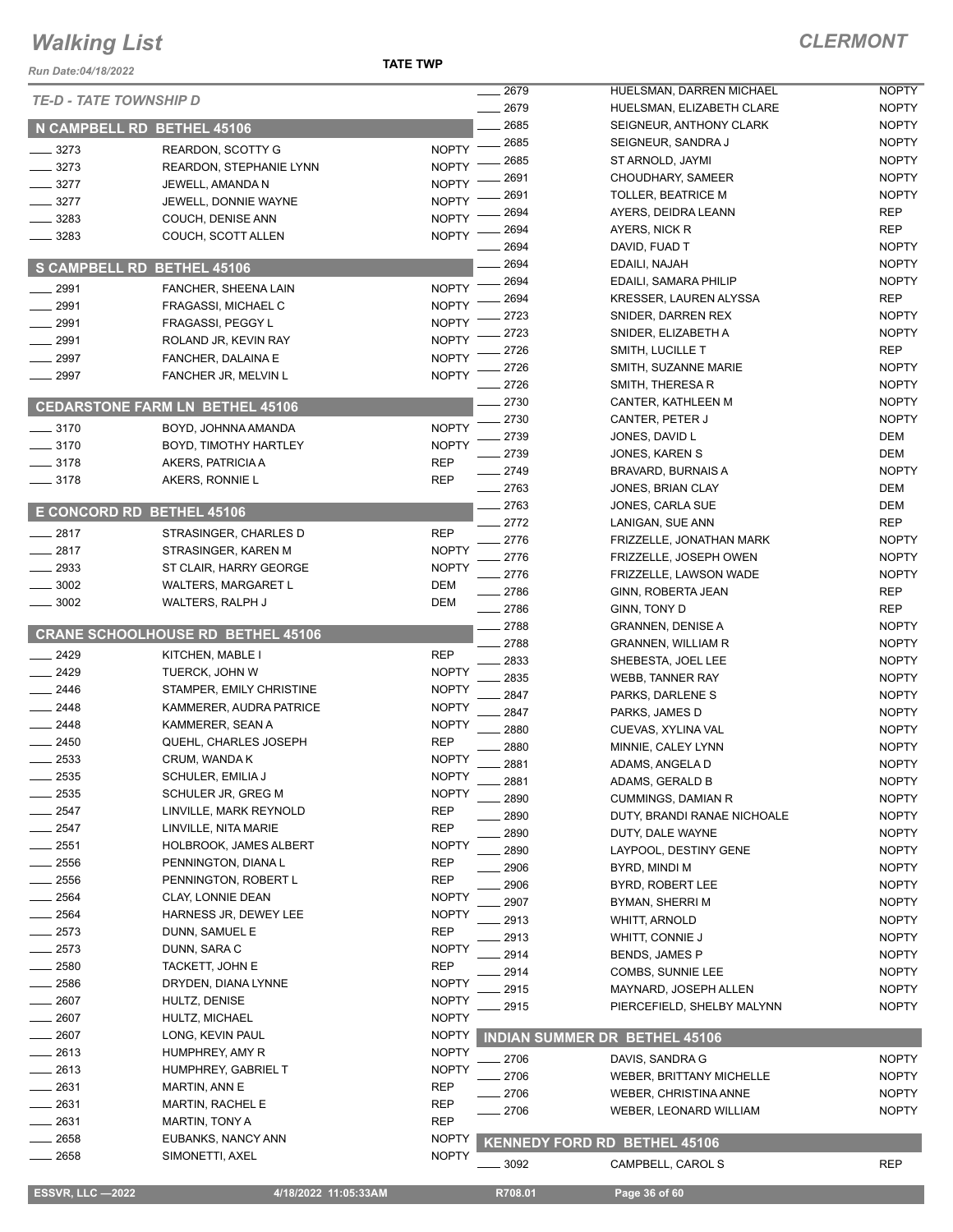*Run Date:04/18/2022*

| <b>TE-D - TATE TOWNSHIP D</b>       |                                  |              | 3042               | WITHERBY, ALISON H               | <b>NOPTY</b> |
|-------------------------------------|----------------------------------|--------------|--------------------|----------------------------------|--------------|
|                                     |                                  |              | $- 3042$           | WITHERBY, TIMOTHY ROBERT         | <b>NOPTY</b> |
| <b>KENNEDY FORD RD BETHEL 45106</b> |                                  |              |                    |                                  |              |
| $\frac{1}{2}$ 3092                  | CAMPBELL, JEFFREY C              | <b>REP</b>   |                    | <b>MACEDONIA RD BETHEL 45106</b> |              |
| $\frac{1}{2}$ 3100                  | <b>WILLIAMSON, CRAIG Z</b>       |              | NOPTY __ 2844      | <b>WILSON, BRYAN MICHAEL</b>     | <b>NOPTY</b> |
| $\frac{1}{2}$ 3110                  | WARREN, DAVID B                  | <b>REP</b>   | $-2868$            | REDMOND, JOHN D                  | <b>NOPTY</b> |
| $\frac{1}{2}$ 3110                  | WARREN, VICKIE A                 | <b>REP</b>   | 2872               | <b>SCHMID, JAMES ALBERT</b>      | <b>NOPTY</b> |
| $\frac{1}{2}$ 3113                  | JONES, BRYAN C                   | NOPTY __     | 2926               | KLINE, KATIE L                   | <b>REP</b>   |
| $\frac{1}{2}$ 3113                  | JONES, NAOMI                     |              | NOPTY __ 2926      | KLINE, MICHAEL                   | <b>NOPTY</b> |
| $\frac{1}{2}$ 3119                  | DODSON, ALYSSA NICOLE            | NOPTY __     | 2926               | TOMLINSON, LISA D                | <b>NOPTY</b> |
| $\frac{1}{2}$ 3119                  | <b>GRAINGER, ANTHONY DOUGLAS</b> | NOPTY __     | 2929               | FOGWELL, KELLY LYNN              | DEM          |
| $\frac{3122}{2}$                    | MILTON, BARBARA D                | NOPTY __     | 2929               | FOGWELL, KRISTOPHER L            | <b>REP</b>   |
| $- 3122$                            | MILTON, RICHARD H                | <b>REP</b>   | 2929               | NEWMAN, KATHERINE L              | DEM          |
| $\frac{1}{2}$ 3136                  | THOMPSON, MARY S                 |              | NOPTY __ 2930      | <b>HEHMAN, PAULA K</b>           | <b>REP</b>   |
| $\frac{1}{2}$ 3161                  | SMITH, MICHAEL J                 | <b>REP</b>   | 2930               | HEHMAN, WILLIAM S                | <b>REP</b>   |
| $- 3169$                            | MORRIS, MATTHEW BLAKE            |              | NOPTY __ 2936      | BALZ, GEORGE W                   | DEM          |
| $\frac{1}{2}$ 3170                  | HARGETT, REBECCA KATHLEEN        | NOPTY ___    | 2936               | BALZ, MARY J                     | <b>DEM</b>   |
| $- 3170$                            | ROBERTS, PAMELA                  | NOPTY ___    | 2946               | JONES, LENAK                     | <b>REP</b>   |
| $- 3174$                            | BARGER, JEANNETTE M              |              | NOPTY __ 2989      | BELL, MARIA A                    | <b>NOPTY</b> |
| $- 3174$                            | <b>BARGER, JENNIFER L</b>        | NOPTY        | 2989               | BELL, ROGER F                    | <b>NOPTY</b> |
| $\frac{1}{2}$ 3175                  | MOORE, ANNA GRACE                |              | NOPTY __ 2989      | CHETWOOD, LUCIE MARIE            | <b>NOPTY</b> |
| $\frac{1}{2}$ 3175                  | WEBSTER, CONNOR JACOB            |              | NOPTY __ 3023      | FEHRING, MATTHEW F               | <b>REP</b>   |
| $\frac{1}{2}$ 3175                  | WEBSTER, JEFFREY SCOTT           |              | NOPTY __ 3023      | FEHRING, THERESA K               | <b>NOPTY</b> |
| $\frac{1}{2}$ 3179                  | HENNIES, HAROLD R                | <b>REP</b>   | $- 3031$           | DANIELS, BETTY SUE               | <b>REP</b>   |
| $- 3179$                            | HENNIES, JANE LYNN               | <b>REP</b>   | 3031               | DANIELS, RICHARD HERBERT         | <b>REP</b>   |
| $\frac{1}{2}$ 3182                  | MOLLOY, ANGELA R                 |              | NOPTY __ 3080      | FELIX, WILLIAM B                 | <b>REP</b>   |
| $\frac{1}{2}$ 3183                  | MARQUEZ, BENJAMIN J              |              | NOPTY __ 3091      | MILTON, DEVIN BLAYNE             | <b>NOPTY</b> |
| $\frac{1}{2}$ 3187                  | <b>ODELL, CATHERINE MARIE</b>    | REP          | $- 3091$           | MILTON, REBECCA LEA              | <b>NOPTY</b> |
| $\frac{1}{2}$ 3187                  | PLANCK, MARJORIE                 | DEM          | $\frac{1}{2}$ 3096 | PRYOR, MATTHEW PATRICK           | <b>REP</b>   |
| $\frac{1}{2}$ 3188                  | <b>BEIGHLE, DON L</b>            | REP          | $\frac{1}{2}$ 3096 | PRYOR, PATRICIA M                | <b>REP</b>   |
| $\frac{1}{2}$ 3188                  | TOLLE JR, MICHAEL GAYLE          |              | NOPTY __ 3096      | PRYOR, RICKEY ALAN               | <b>REP</b>   |
| $\frac{1}{2}$ 3188                  | TOLLE, TONI TENEAL               |              | NOPTY __ 3119      | DEROSE, ALEX LEE                 | <b>NOPTY</b> |
| $\frac{1}{2}$ 3193                  | <b>BRANNOCK, MICHAEL JAMES</b>   |              | NOPTY __ 3119      | FOLEY, KATHRYN M                 | <b>NOPTY</b> |
| $\frac{1}{2}$ 3194                  | DEATLEY, ANTHONY DWAYNE          |              | NOPTY __ 3119      | <b>GELTER, JAMES ALAN</b>        | <b>NOPTY</b> |
| $\frac{1}{2}$ 3194                  | DEATLEY, TERRY L                 |              | NOPTY __ 3119      | GELTER, PEGGY ANN                | <b>NOPTY</b> |
| $\frac{1}{2}$ 3195                  | LUCY, DIANA LEE                  |              | NOPTY __ 3119      | JORDAN, JESSEE J                 | <b>NOPTY</b> |
| $\frac{1}{2}$ 3198                  | BOWMAN, KATE ELIZABETH           | DEM          | $\frac{1}{2}$ 3143 | <b>MORLATT, KENNY R</b>          | DEM          |
| $- 3198$                            | BOWMAN, NATHAN M                 |              | NOPTY __ 3143      | MORLATT, TASHA LA SHAY           | DEM          |
| $\frac{1}{2}$ 3208                  | HIESTAND, JOSH R                 |              | NOPTY __ 3159      | FERNBACH, CHRISTINA M            | <b>NOPTY</b> |
| $\frac{1}{2}$ 3210                  | ARTHUR, PENNY S                  |              | NOPTY __ 3160      | DAVIS, SHANNON R                 | <b>NOPTY</b> |
| 3220                                | ELFERS, CAROL J                  |              | NOPTY __ 3160      | DAVIS JR, WILLIAM T              | <b>NOPTY</b> |
| 3230                                | WHITE SR, JAMES SCOTT            | <b>REP</b>   | 3165               | MACK, YVONNE F                   | DEM          |
| 3234                                | <b>GULLETT, RICHARD W</b>        |              | NOPTY __ 3175      | JONES, JENNIFER S                | <b>REP</b>   |
| 3234                                | GULLETT, TINA R                  |              | NOPTY __ 3175      | JONES, TIMOTHY D                 | <b>REP</b>   |
| 3236                                | CAHALL, KAREN L                  |              | NOPTY __ 3177      | SQUIRES, SHARLEEN M              | <b>NOPTY</b> |
|                                     |                                  |              | 3179               | RICHTER, BARBARA J               | <b>REP</b>   |
| <b>LAKE TRAIL LN BETHEL 45106</b>   |                                  |              | 3179               | RICHTER, JAMES E                 | <b>REP</b>   |
| $=$ 2995                            | VANDERWOUDE, NANCY SUE           | <b>REP</b>   | $\frac{1}{2}$ 3189 | GUNN, JAMIE LYNN                 | <b>NOPTY</b> |
| $-2995$                             | VANDERWOUDE, ROBERT J            | <b>REP</b>   | $- 3189$           | GUNN, KYLE WILLIAM               | <b>NOPTY</b> |
| 3001                                | MOORE, FRANCISCO JAMES           | NOPTY __     | 3206               | STRUNK, ALICIA JACQUELINE        | <b>NOPTY</b> |
| 3001                                | MOORE, KIMBERLY JEAN             | NOPTY __     | 3206               | STRUNK, DANIEL LOUIS             | <b>NOPTY</b> |
| 3009                                | PANGALLO, DION A                 | <b>NOPTY</b> |                    |                                  |              |
| 3009                                | PANGALLO, MICHAEL PATRICK        | <b>NOPTY</b> |                    | <b>MOORE RD BETHEL 45106</b>     |              |
| 3017                                | FRONDORF, GREGORY T              |              | NOPTY __ 2555      | CALHOUN, MATTHEW ALAN            | <b>NOPTY</b> |
| _ 3017                              | FRONDORF, SAMUEL GREGORY         | NOPTY __     | 2555               | CALHOUN, SARAH M                 | <b>NOPTY</b> |
| $-3017$                             | FRONDORF, VALORIE D              | NOPTY __     | 2558               | PUCKETT, DARLENE M               | <b>NOPTY</b> |
| 3025                                | <b>CLEMENTS, BUFFY L</b>         | NOPTY ___    | 2558               | PUCKETT, JEFFREY R               | <b>NOPTY</b> |
| 3025                                | CLEMENTS, JOHN T                 | NOPTY __     | 2593               | MERZ, JOHN THOMAS                | <b>REP</b>   |
| - 3025                              | <b>CLEMENTS, MATTHEW R</b>       | NOPTY _      | 2593               | MERZ, KATIE E                    | REP          |
| - 3033                              | FULTZ, GARY W                    | NOPTY ___    | 2593               | MERZ, TAMMY R                    | <b>REP</b>   |
| _ 3033                              | FULTZ, JOYCE A                   | NOPTY __     | 2596               | LUKEN, MARY M                    | <b>NOPTY</b> |
| 3036                                | RITTER, SHERRY L                 | <b>REP</b>   | 2596               | LUKEN JR, WALTER L               | <b>NOPTY</b> |
| _ 3036                              | RITTER, STEPHEN J                | NOPTY __     | 2597               | ARANYOS, CATHY S                 | <b>REP</b>   |
| <b>ESSVR, LLC -2022</b>             | 4/18/2022 11:05:33AM             |              | R708.01            | Page 37 of 60                    |              |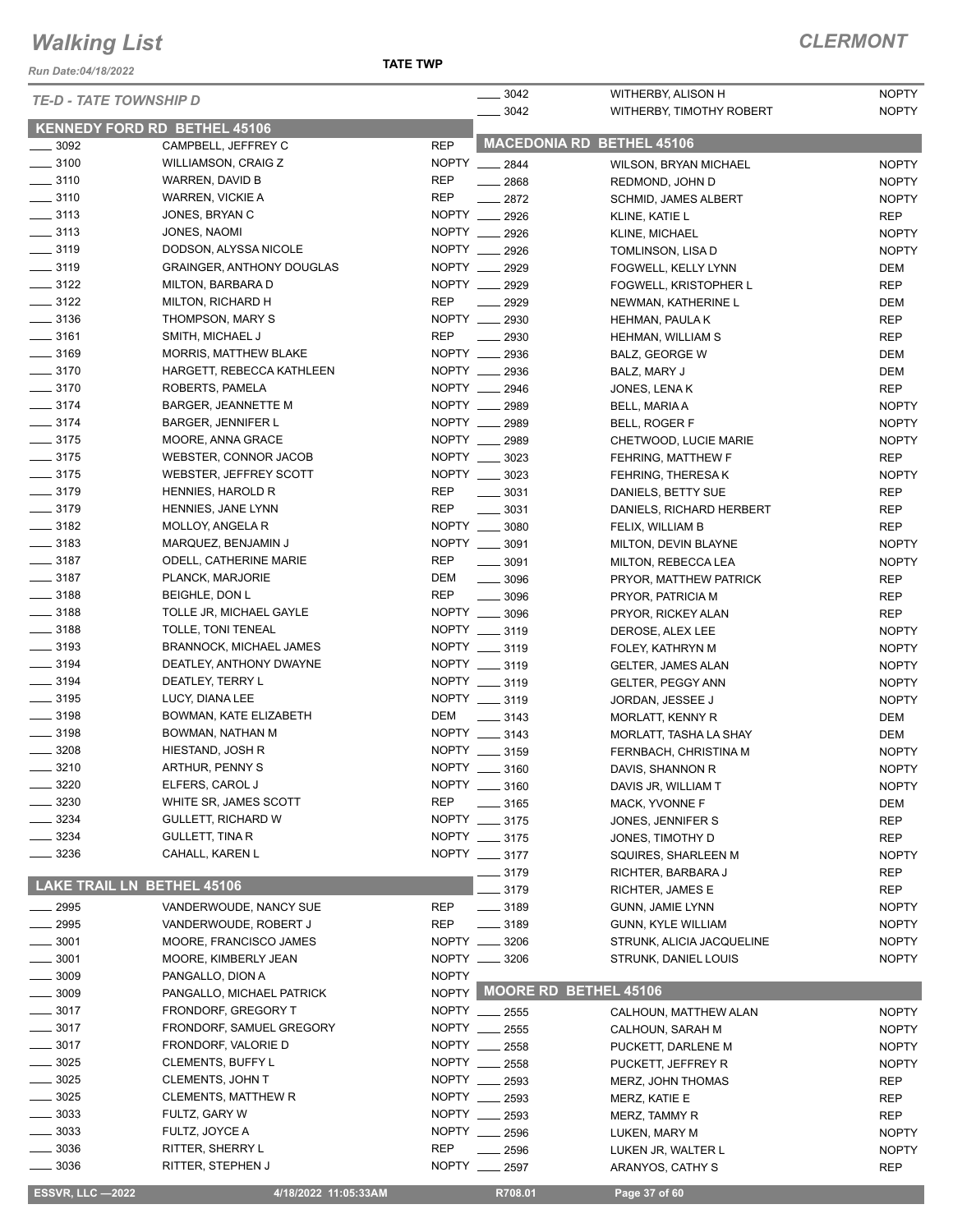*Run Date:04/18/2022*

**TATE TWP**

|                               |                                                |                      | 3010                             | <b>BRAY, BARBIE S</b>               | <b>NOPTY</b> |
|-------------------------------|------------------------------------------------|----------------------|----------------------------------|-------------------------------------|--------------|
| <b>TE-D - TATE TOWNSHIP D</b> |                                                |                      | 3010<br>$\overline{\phantom{a}}$ | <b>BRAY, STEPHEN D</b>              | <b>NOPTY</b> |
| MOORE RD BETHEL 45106         |                                                |                      | 3010                             | MURRAY, CODY MICHAEL                | <b>NOPTY</b> |
| $\frac{1}{2597}$              | ARANYOS JR, ROBERT W                           | <b>REP</b>           | $\frac{1}{2}$ 3019               | PENNEY, KIMBERLY A                  | <b>NOPTY</b> |
| 2600                          | <b>SELM, ANTHONY J</b>                         | <b>NOPTY</b>         | 3019                             | SCHAEFER, KEVIN S                   | <b>NOPTY</b> |
| $- 2600$                      | SELM, REBBECCAA                                | <b>NOPTY</b>         | 3020                             | DIERKS, PAUL R                      | <b>REP</b>   |
| 2601                          | HUNDEMER, AMY MARIE                            | <b>NOPTY</b>         | 3020                             | DIERKS, SANDRA ANN                  | <b>REP</b>   |
| 2601                          |                                                | <b>NOPTY</b>         |                                  |                                     |              |
| $-2605$                       | HUNDEMER, FRANK EDWIN<br>ROSSI. JOSEPH MICHAEL | <b>NOPTY</b>         |                                  | <b>REISINGER RD BETHEL 45106</b>    |              |
| 2605                          |                                                | $N$ OPTY $-$         | 3092                             | COLEMAN, AUSTIN ALYSE               | <b>DEM</b>   |
|                               | ROSSI II, JOSEPH MICHAEL                       | NOPTY -              | 3092                             | COLEMAN, KYLE WILLIAM               | <b>NOPTY</b> |
| $- 2605$<br>$-2605$           | ROSSI, MARGARET ANN                            | $N$ OPTY $-$         | $=$ 3110                         | ALLEN, ELIZABETH A                  | <b>REP</b>   |
| $-2612$                       | <b>VERNON, JOHN</b>                            | $N$ OPTY -           | $-3110$                          | ALLEN, THOMAS CHARLES               | <b>REP</b>   |
| $-2612$                       | VAUGHT, KELLI JEAN                             |                      | NOPTY -8145                      | HILER, DONALD A                     | <b>NOPTY</b> |
| $-2616$                       | ZIGGAS, ROBERT MICHAEL                         |                      | NOPTY -8151                      | RUNELLA, JANICE L                   | <b>REP</b>   |
|                               | HARDEWIG, MIRANDA N                            | <b>REP</b>           | $\frac{1}{2}$ 3151               | RUNELLA, ROBERT P                   | <b>REP</b>   |
| $-2616$                       | ZIGGAS, KELI S                                 | <b>REP</b>           | $\frac{1}{2}$ 3153               | WARD, BESSIE E                      | <b>NOPTY</b> |
| $-2616$                       | ZIGGAS, ROBERT D                               |                      | $\frac{1}{2}$ 3155               | LOCKARD, EVA MAE                    | <b>NOPTY</b> |
| $-2621$                       | <b>WELLS, MARK S</b>                           | DEM                  | $\frac{1}{2}$ 3155               | LOCKARD, JAY                        | <b>NOPTY</b> |
| $-2621$                       | <b>WELLS, SUSAN L</b>                          | <b>DEM</b>           | NOPTY -3161                      | ENG, DAISY Y                        | <b>REP</b>   |
| 2622                          | DRYDEN, RAYMOND OMAR                           |                      | $\frac{1}{2}$ 3161               | MORGAN, ANDREW                      | <b>NOPTY</b> |
| 2640                          | FUESTON, CONNIE LYNN                           | <b>REP</b>           | $\frac{1}{2}$ 3161               | <b>VILVENS, RICHARD E</b>           | <b>REP</b>   |
| 2640                          | FUESTON, RICKIE M                              | <b>REP</b>           | NOPTY -3173                      | HENNEMANN, COLLEEN GUNN             | <b>NOPTY</b> |
| $-2640$                       | FUESTON, SCOTT P                               |                      | NOPTY -3173                      | HENNEMANN, DANIEL LEE               | <b>NOPTY</b> |
| 2644                          | KOVEIN, JEANANNE                               |                      | NOPTY -8173                      | HENNEMANN, SYDNEY                   | <b>NOPTY</b> |
| 2644                          | KOVEIN, RONALD J                               |                      | NOPTY -8179                      | CONIGLIO, KIMBERLEY YVONNE          | <b>REP</b>   |
| $- 2650$                      | ERKENBRECHER, CODY KENNETH                     |                      | $\frac{1}{2}$ 3179               | CONIGLIO, ROSS VINCE                | <b>NOPTY</b> |
| 2650                          | KIRKER, MARK D                                 | <b>REP</b>           | NOPTY -8185                      | <b>MUTTERS, DANIEL ERIC</b>         | <b>REP</b>   |
| $\frac{1}{2650}$              | KIRKER, MICHELE L                              |                      | NOPTY -8185                      | MUTTERS, JENNIFER ANN               | <b>REP</b>   |
| $-2658$                       | PICKELHEIMER, DAKOTA MICHAEL                   |                      | NOPTY -3191                      | CARVER, KIMBERLY ANN                | <b>NOPTY</b> |
| $-2658$                       | PICKELHEIMER, ERICA SKYE                       |                      | 3199                             | HAHN, CHRISTY L                     | <b>NOPTY</b> |
| $-2658$                       | TEEGARDEN, SHONDA KAY                          | <b>REP</b>           | NOPTY -8199                      | HAHN, JACOB W                       | <b>NOPTY</b> |
| $-2674$                       | BOOKBINDER, BENJAMIN BRADLEY                   |                      | 3207                             | TUMBLESON, ALEXUS JORDAN            | <b>NOPTY</b> |
| $-2722$                       | MCCANN, CYNTHIA S                              | NOPTY -              | 3207                             | TUMBLESON, DENNIS J                 | <b>REP</b>   |
| $-2722$                       | MCCANN, MICHAEL J                              | $NOPTY =$            | 3207                             | TUMBLESON, TAMEE M                  | <b>NOPTY</b> |
| $-2730$                       | SMITH, CALEB BOB DYLAN                         | NOPTY -              | 3213                             | WALLACE, JACKI D                    | <b>NOPTY</b> |
| $-2730$                       | SMITH, LAURA A                                 | NOPTY -              | 3213                             | WALLACE, JOHN THOMAS                | <b>NOPTY</b> |
| $-2730$                       | SMITH, STEVEN ONVEY                            | $NOPTY$ ––           | 3213                             | WALLACE, SCOTT CHRISTOPHER          | <b>NOPTY</b> |
| $-2735$                       | ANDERSON, CRYSTAL RENAE                        | $N$ OPTY $-$         | NOPTY -3213                      | <b>WALLACE, SHIRLENE E</b>          | <b>REP</b>   |
| $-2735$                       | UNDERSTELLER, JASON NICHOLAS                   |                      |                                  |                                     |              |
| 2739                          | BRONSON, MACKENZIE DANIELLE                    | NOPTY $\blacksquare$ |                                  | ROLLING ACRES DR AMELIA 45102       |              |
| 2739                          | PATRICK, HARLEY RAY                            | <b>NOPTY</b>         | 2326                             | <b>CLASSICK, CHERYL A</b>           | <b>NOPTY</b> |
| 2741                          | CARNAHAN, DENISE M                             | $NOPTY -$            | 2345                             | CAMPBELL, LINDA L                   | <b>NOPTY</b> |
| 2741                          | CARNAHAN, WILLIAM R                            | NOPTY -              | 2345                             | CAMPBELL, ROBERT L                  | <b>NOPTY</b> |
| 2829                          | PAYNTER, JESSE BROUGHTON                       | NOPTY -              | 2345                             | CAMPBELL, RYAN L                    | <b>NOPTY</b> |
| 2908                          | <b>GRIFFITH, SHAWN L</b>                       | NOPTY -              | 2349                             | KIMBERLY, BRIAN HEROLD              | <b>NOPTY</b> |
| 2908                          | PACK, AMBERLY MICHELLE                         | NOPTY -              | 2349                             | VASKE, DORIS JEAN                   | <b>NOPTY</b> |
| 2908                          | PACK, BRANDEN DUANE                            | $NOPTY -$            | 2349                             | VASKE, EUGENE T                     | <b>NOPTY</b> |
| 2922                          | NESTER, DANA L                                 | $NOPTY =$            | 2355                             | STOBER, ANDREW C                    | <b>NOPTY</b> |
| $-2922$                       | NESTER, ROBERT D                               | $NOPTY -$            |                                  | OROURKE, ROBERT D                   | <b>NOPTY</b> |
| 2976                          | ANDERSON, CASSAUNDRA L                         | DEM                  | - 2359                           |                                     |              |
| $-2976$                       | ANDERSON, DERRICK MATTHEW                      | <b>NOPTY</b>         |                                  | <b>SOUTH BANTAM RD BETHEL 45106</b> |              |
| 2976                          | ANDERSON, ROGER D                              | DEM                  |                                  |                                     |              |
| 2976                          | ANDERSON JR, ROGER DALE                        | DEM                  | ____ 2788                        | <b>TURNER, MARK RICHARD</b>         | <b>NOPTY</b> |
| $-2980$                       | ANDERSON, ROBERT DELANGE                       | $NOPTY -$            | _ 2788                           | TURNER, SHERRY L                    | <b>NOPTY</b> |
|                               |                                                |                      | 2808                             | EMERY, LARRY D                      | REP          |
| PARK TRAIL LN BETHEL 45106    |                                                |                      | 2808                             | <b>EMERY, SHARON R</b>              | REP          |
| 3000                          | ELLIOTT, CAROLYN K                             | $N$ OPTY $-$         | 2808                             | KONIK, VICTORIA PAIGE               | <b>NOPTY</b> |
| 3000                          | ELLIOTT, DAVID                                 | NOPTY -              | 2812                             | GOODRICH, KAREN C                   | <b>NOPTY</b> |
| 3000                          | ELLIOTT, ISABELLE NICHOLE                      | $NOPTY -$            | 2813                             | HOWARD, MELVIN D                    | <b>NOPTY</b> |
| 3001                          | DONAHUE JR, THOMAS E                           | $N$ OPTY $-$         | 2824                             | <b>BLUE, VICTORIA L</b>             | <b>NOPTY</b> |
| 3001                          | DONAHUE, TRINITY NOEL                          | $NOPTY =$            | _ 2824                           | TRAYLOR, ANDREW PAUL                | <b>NOPTY</b> |
| $\frac{1}{2}$ 3001            | DONAHUE, TRINKET E                             | <b>REP</b>           | 2825                             | MOORE, ANGEL LEA                    | <b>REP</b>   |
|                               |                                                |                      | 2825                             | MOORE, JOSHUA ALLEN                 | <b>REP</b>   |
| <b>ESSVR, LLC -2022</b>       | 4/18/2022 11:05:33AM                           |                      | R708.01                          | Page 38 of 60                       |              |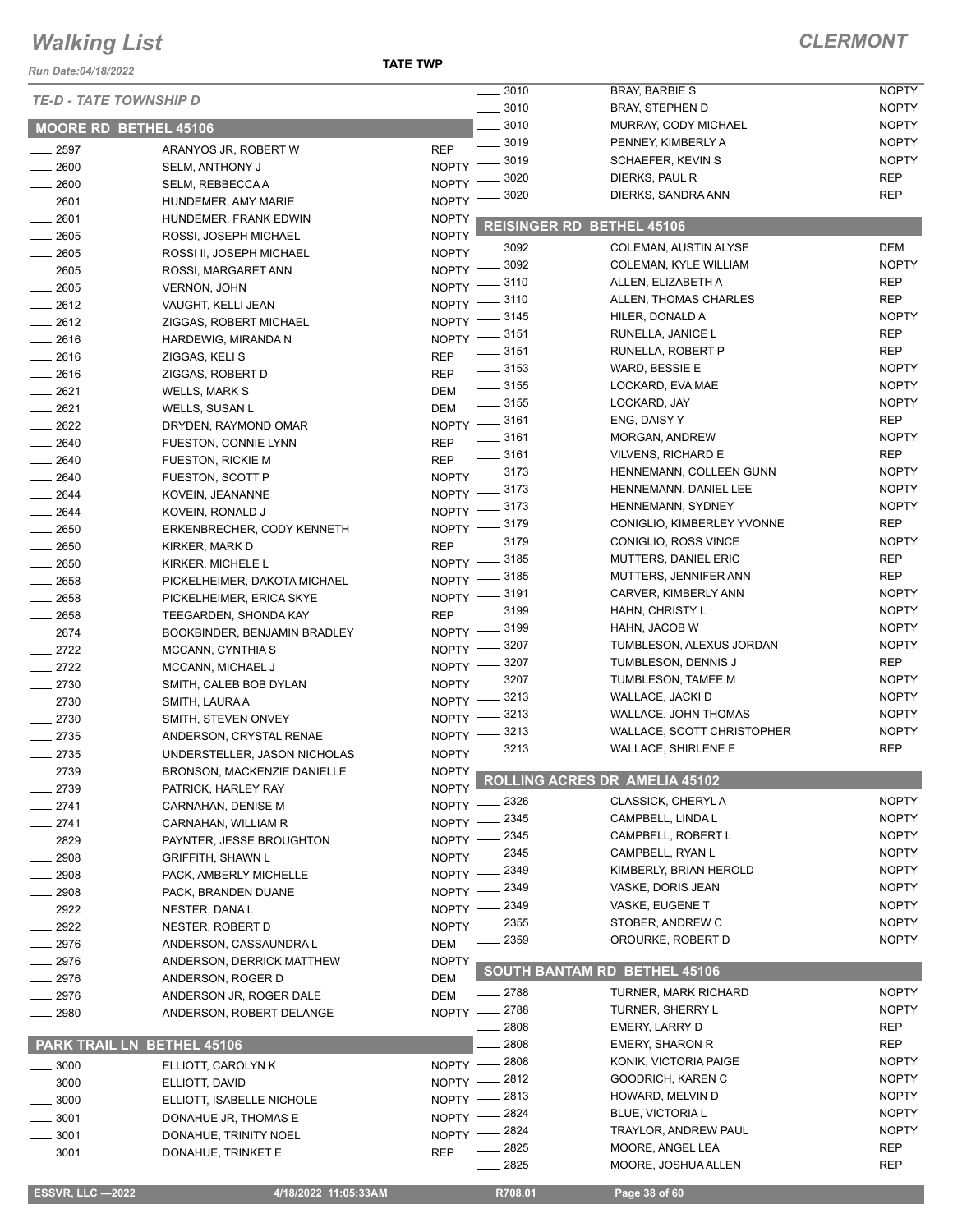*Run Date:04/18/2022*

| <b>TE-D - TATE TOWNSHIP D</b> |                                |              | 3039               | HOLTMAN, RONALD W             | <b>REP</b>   |
|-------------------------------|--------------------------------|--------------|--------------------|-------------------------------|--------------|
|                               |                                |              | 3041               | <b>BARRETT, TIMOTHY R</b>     | <b>NOPTY</b> |
| SOUTH BANTAM RD BETHEL 45106  |                                |              | 3043               | IDING, DANIEL CHARLES         | <b>NOPTY</b> |
| 2825                          | MOORE, KAYLI LANA              |              | NOPTY __ 3058      | SIMONSON, KIMBERLY ANN        | <b>REP</b>   |
| 2825                          | MOORE, KYLE ALLEN              |              | NOPTY __ 3061      | <b>HOPPING, EMILY ANN</b>     | <b>DEM</b>   |
| $-2834$                       | <b>FELTS, TRENTON GAGE</b>     |              | NOPTY -8061        | LIMING, KELLY J               | <b>DEM</b>   |
| 2838                          | DYER, JAZMINE MICHELLE LEE     |              | NOPTY __ 3071      | CARTER, CHANDLER OWEN         | <b>NOPTY</b> |
| $\frac{1}{2838}$              | <b>REINERT, SHIRLEY L</b>      |              | NOPTY -8071        | THOMAS, JOSHUA R              | <b>NOPTY</b> |
| $\frac{2842}{5}$              | <b>BURGE, ROBERT FLOYD</b>     | REP          | $\frac{1}{2}$ 3072 | SAHLIN, AMY B                 | <b>NOPTY</b> |
| 2842                          | FISCHER, STEPHANI DYAN         | <b>REP</b>   | $\frac{1}{2}$ 3072 | SAHLIN, JOSEPH A              | <b>NOPTY</b> |
| $-2843$                       | <b>CUMBY, JAMES</b>            | DEM          | $\frac{1}{2}$ 3078 | HENDRIGSMAN, AMBERLEY M       | <b>REP</b>   |
| $\frac{2843}{2}$              | CUMBY, SANDRA K                | <b>REP</b>   | $- 3078$           | HENDRIGSMAN, ANDREW P         | <b>REP</b>   |
| $-2848$                       | MURPHY, DAVID S                |              | NOPTY -8078        | WOODY, L DIANE                | <b>NOPTY</b> |
| $\frac{1}{2848}$              | MURPHY, KENDALL LEEANN         |              | NOPTY -8079        | WEIGAND, HELEN M              | <b>NOPTY</b> |
| 2848                          | MURPHY, SHELBY LYNN            |              | NOPTY __ 3088      | EMERY, DOUGLAS WAYNE          | <b>NOPTY</b> |
| $- 2850$                      | RAINS, SHANE SAMUEL            |              | NOPTY -8099        | WINDLE, LANA L                | DEM          |
| 2850                          | SLYE, HANNAH R                 |              | NOPTY __ 3102      | SIPPLE, BRANDON S             | <b>NOPTY</b> |
|                               |                                |              | NOPTY __ 3180      | DAVIDSON, TIFFANY M           | <b>NOPTY</b> |
| 2850                          | WALKER JR, WENDELL RYAN        |              |                    |                               |              |
| $-2858$                       | BUCHANAN, ROBERTA J            | DEM          |                    | NOPTY SPRAGUE RD BETHEL 45106 |              |
| 2859                          | FUHRMAN, STEVEN M              |              |                    |                               |              |
| $-2865$                       | SIPOS SR, WILLIAM JOSEPH       |              | NOPTY __ 2545      | ELMORE, ERIC THOMAS           | <b>NOPTY</b> |
| 2865                          | SIPOS II, WILLIAM JOSEPH       |              | NOPTY __ 2558      | CLARK, FAITH                  | <b>NOPTY</b> |
| $-2870$                       | <b>BURTON, GARY LEWIS</b>      |              | NOPTY __ 2558      | NELSON, HEATHER NICOLE ANN    | <b>NOPTY</b> |
| $-2870$                       | BURTON, PAMELA YVONNE          |              | NOPTY __ 2566      | DOOLEY, BLAINE WILLIAM        | <b>NOPTY</b> |
| 2871                          | SCHULTZ, CYNTHIA A             | NOPTY __     | 2566               | DOOLEY, DEBORAH S             | <b>NOPTY</b> |
| $-2874$                       | <b>WETZEL, KATHLEEN L</b>      |              | NOPTY __ 2566      | DOOLEY, DELVIN E              | <b>NOPTY</b> |
| $-2876$                       | SCHULTZ, HOWARD L              | <b>REP</b>   | 2568               | CRUMP, MATTHEW W              | <b>NOPTY</b> |
| $-2886$                       | ELAINE, SHANNON                |              | NOPTY __ 2568      | DUNN, WILLIAM GAUGE           | <b>NOPTY</b> |
| $- 2899$                      | CULBERTSON, CORRINA ELIZIAH    |              | NOPTY __ 2570      | LARGE, CURTIS E               | <b>NOPTY</b> |
| 2899                          | DEAN, KIMBERLY M               |              | NOPTY __ 2572      | NEWLIST, CRYSTAL SUE          | <b>NOPTY</b> |
| 2899                          | DOOLITTLE, DAMON WINTHROP      | DEM          | $-2575$            | MORGAN, MYRNA J               | <b>NOPTY</b> |
| 2899                          | SCHIFERL, CARLY A              |              | NOPTY __ 2576      | WILLIAMS, CAROLE LYNN         | <b>NOPTY</b> |
| $-2906$                       | KING, PATRICIA LYNN            |              | NOPTY __ 2580      | STOCKTON, DIANNA J            | DEM          |
| $- 2906$                      | KING, STEVEN WILLIAM           |              | NOPTY __ 2580      | STOCKTON, KATIE E             | <b>NOPTY</b> |
| 2907                          | DOWERS, CODY ALLEN             |              | NOPTY __ 2580      |                               |              |
|                               |                                |              |                    | STOCKTON, RICHARD S           | DEM          |
| $-2907$                       | MATTHEWS, AMANDA DENISE        |              | NOPTY __ 2582      | FOSTER, RUTH A                | <b>REP</b>   |
| 2907                          | TRIVETT, JOSEPH W              |              | NOPTY __ 2584      | THOMPSON, GRANVILLE TIM       | <b>NOPTY</b> |
| 2938                          | SHAHAN, DONNA MARIE            |              | NOPTY __ 2584      | THOMPSON, JULIE E             | <b>NOPTY</b> |
| 2938                          | SHAHAN, JOSHUA RAYMOND         | NOPTY ___    | 2589               | MEADOWS, ERIC JAMES           | <b>NOPTY</b> |
| 2938                          | SHAHAN, TIMOTHY RAYMOND        | NOPTY _      | 2589               | MEADOWS, REBECCA LYNN         | <b>NOPTY</b> |
| 2938                          | SHANAN, TIMOTHY J              |              | NOPTY __ 2613      | FAULHABER, JOHN J             | <b>NOPTY</b> |
| 2942                          | CORDERO, ALICIA MARIE          | NOPTY __     | 2613               | FAULHABER, LINDA G            | <b>NOPTY</b> |
| 2942                          | HUFF, STEVI BREANN             |              | NOPTY __ 2638      | WEBB, DAKOTA M                | <b>NOPTY</b> |
| 2942                          | SHIFFLETT JR, CHARLES L        | NOPTY ___    | 2638               | <b>WEBB, PATRICIA A</b>       | <b>NOPTY</b> |
| 2942                          | SHIFFLETT, RONDA JEAN          | NOPTY _      | 2638               | WEBB, ROGER M                 | <b>NOPTY</b> |
| - 2946                        | <b>BURCH, LEON</b>             | <b>REP</b>   | 2646               | WIRTZ, SCOTT A                | <b>NOPTY</b> |
| 2966                          | CLARK, AUTUMN DAWN             | NOPTY __     | 2646               | WIRTZ, SHERYL L               | <b>NOPTY</b> |
| _ 2970                        | HILT, ALEXANDER JAMES          |              | NOPTY __ 2649      | REINERT, JOHN M               | REP          |
| $-2970$                       | MILLS, BEVERLY                 |              | NOPTY __ 2649      | REINERT, RENAYE D             | <b>REP</b>   |
| 2977                          | <b>EBBERS, SERENITY ATHENA</b> | NOPTY __     | 2650               | GANTZER, JAMES JOSEPH         | REP          |
| 2977                          | PRITCHETT, TAMMY L             | NOPTY __     | 2650               | <b>GANTZER, JOSEPH JAMES</b>  | <b>NOPTY</b> |
| 2993                          |                                | NOPTY __     |                    |                               |              |
|                               | MEDDINGS, ARLAND L             |              | 2659               | <b>BAKER, JOSEPH RANDALL</b>  | <b>NOPTY</b> |
| 3005                          | GIBBS, SAMANTHA MARIE          | <b>NOPTY</b> |                    |                               |              |
| 3005                          | GIBBS, TYLER MADDOX            | NOPTY        |                    | STATE ROUTE 125 BETHEL 45106  |              |
| 3009                          | KOCH, JUDITH KAY               | <b>REP</b>   | 2411               | ROBINSON, GUY W               | <b>NOPTY</b> |
| 3021                          | REED, ROGER ALAN               |              | NOPTY __ 2411      | ROBINSON, MARIA TERESA        | <b>NOPTY</b> |
| 3022                          | SAMAD, DENISE H                |              | NOPTY __ 2448      | EARLS JR, CHAD WILLIAM        | <b>NOPTY</b> |
| 3022                          | SAMAD, DONALD J                |              | NOPTY __ 2448      | EARLS, MEGAN J                | <b>NOPTY</b> |
| 3026                          | THOMAS, SPENCER K              |              | NOPTY __ 2453      | MCCLANAHAN, JOSHUA L          | <b>NOPTY</b> |
| 3027                          | LADD, KLINTON RYAN             |              | NOPTY __ 2453      | WALTERS, NELDA L              | REP          |
| 3027                          | LADD, MELISSA SUE              |              | NOPTY __ 2456      | DOUGLAS, CHARLES R            | REP          |
| 3034                          | PRITCHARD, NICOLE MARIE        |              | NOPTY __ 2456      | DOUGLAS, SHANDA G             | REP          |
| $= 3039$                      | HOLTMAN, KEITH A               | REP          | 2461               | HARVEY, ARIKA LYNN            | <b>NOPTY</b> |
|                               |                                |              |                    |                               |              |
| <b>ESSVR, LLC -2022</b>       | 4/18/2022 11:05:33AM           |              | R708.01            | Page 39 of 60                 |              |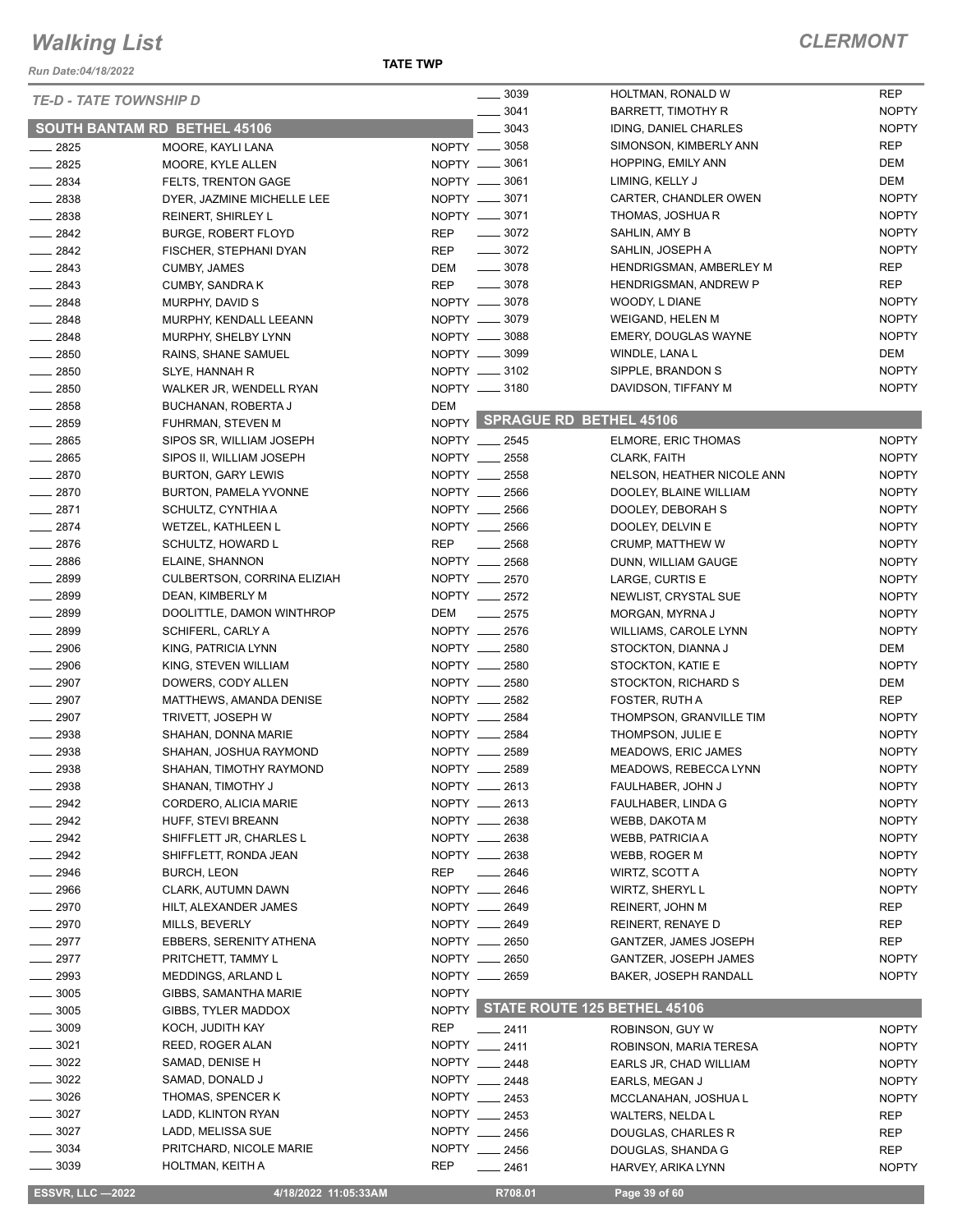*Run Date:04/18/2022*

#### *TE-D - TATE TOWNSHIP D*

#### **TATE TWP**

| <b>TE-D - TATE TOWNSHIP D</b>       |                                      |                   | STATE ROUTE 232 BETHEL 45106     |                                             |                              |  |
|-------------------------------------|--------------------------------------|-------------------|----------------------------------|---------------------------------------------|------------------------------|--|
|                                     |                                      |                   | 2830                             | BOWEN, DONNA SUE                            | <b>NOPTY</b>                 |  |
| <b>STATE ROUTE 125 BETHEL 45106</b> |                                      |                   | 2834                             | <b>BROWN, THOMAS W</b>                      | <b>REP</b>                   |  |
| $-2461$                             | HARVEY, JOHNATHAN J                  |                   | NOPTY __ 2834                    | WINKLER, JUDITH A                           | <b>REP</b>                   |  |
| $\frac{2462}{2}$                    | CROWTHERS, DIANA F                   | <b>REP</b>        | $\frac{1}{2892}$                 | <b>WIEST, DEBRA HALLER</b>                  | <b>NOPTY</b>                 |  |
| $\frac{1}{2462}$                    | <b>CROWTHERS, HENRY L</b>            | <b>REP</b>        | $\frac{1}{2892}$                 | <b>WIEST, RUSSELL THOMAS</b>                | <b>REP</b>                   |  |
| $-2462$                             | <b>CROWTHERS, JOHN HENRY</b>         |                   | NOPTY __ 2896                    | <b>BOWMAN, BRITTNYE N</b>                   | <b>NOPTY</b>                 |  |
| $\frac{1}{2530}$                    | MASTERSON, JEREMIAH JOHN             |                   | NOPTY __ 2896                    | CARMOSINO, RICHARD J                        | <b>NOPTY</b>                 |  |
| $-2537$                             | HARRIS, JULIE RAYE                   | <b>NOPTY</b>      |                                  |                                             |                              |  |
| $\frac{1}{2537}$                    | <b>HARRIS, MARK ROBERT</b>           |                   | NOPTY SUGAR TREE RD BETHEL 45106 |                                             |                              |  |
| $-2585$                             | RICHTER, RASHELL RENAE               |                   | NOPTY __ 2633                    | ARMSTRONG, CAROLE J                         | DEM                          |  |
| $-2618$                             | LOUDON, STEPHANY                     | DEM               | $\frac{1}{2633}$                 | ARMSTRONG, CHARLES S                        | <b>REP</b>                   |  |
| $-2653$                             | SCHEER, MELANIE LYNN MICKLAS         |                   | NOPTY __ 2645                    | MILLS, TIM L                                | <b>NOPTY</b>                 |  |
| $\frac{1}{2653}$                    | SCHEER, ZACHARY                      |                   | NOPTY __ 2645                    | WILLOUGHBY, JOANNE                          | <b>NOPTY</b>                 |  |
| $-2702$                             | BROWN, TONY ALLEN                    | NOPTY __          | 2653                             | CARTER, AUSTIN LEE                          | <b>NOPTY</b>                 |  |
| $-2702$                             | SCHAAFF, LISA LYNN                   |                   | NOPTY __ 2653                    | CARTER, BRIAN CURTIS RAY                    | <b>NOPTY</b>                 |  |
| $\frac{2702}{250}$                  | SCHAAFF JR, STEVEN PAUL              |                   | NOPTY __ 2653                    | CARTER, JENNIFER FAYE                       | <b>NOPTY</b>                 |  |
| $-2706$                             | JONES, RACHEL L                      |                   | NOPTY __ 2653                    | CARTER, KENNETH LEE                         | <b>NOPTY</b>                 |  |
| $-2718$                             | HATHORN, DONALD H                    |                   | NOPTY __ 2653                    | KAHLENBECK, BRANDON NICHOLAS                | <b>NOPTY</b>                 |  |
| $-2737$                             | GILBERT, RANDY W                     |                   | NOPTY __ 2655                    | JACKSON, DONALD GLENN                       | <b>NOPTY</b>                 |  |
| $-2784$                             | UIBLE, ACACIA H                      | DEM               | $\frac{1}{2659}$                 | <b>HEFLIN, CADE PRESTON</b>                 | <b>NOPTY</b>                 |  |
| $-2784$                             | UIBLE, DARIUS C                      | DEM               | $- 2659$                         | HEFLIN, CHASE TAFT                          | DEM                          |  |
| $-2785$                             | <b>BACKER, BECKY SUE</b>             | <b>REP</b>        | $-2659$                          | <b>HEFLIN, LISA LINETTE</b>                 | DEM                          |  |
| $-2785$                             | <b>BACKER, ROGER E</b>               | <b>REP</b>        | $-2659$                          | <b>HEFLIN, PHILLIP BRITT</b>                | <b>REP</b>                   |  |
| $-2801$                             | ROSE, MARTHA J                       |                   | NOPTY __ 2663                    | DEPOY, TARI S                               | <b>REP</b>                   |  |
| $-2816$                             | ANGEL, PICCOLA                       | <b>REP</b>        | $\frac{1}{2663}$                 | DEPOY, TOD M                                | <b>REP</b>                   |  |
| $-2816$                             | ANGEL, ROBERT L                      | <b>REP</b>        | $- 2665$                         | CASSLER, ROBERT R                           | <b>NOPTY</b>                 |  |
| $-2827$                             | HARGETT, JASPER T                    |                   | NOPTY __ 2665                    | CASSLER, TINA M                             | <b>NOPTY</b>                 |  |
| $-2828$                             | AWAD, RICHARD E                      |                   | NOPTY __ 2671                    | ASHER, JACQUELINE ELAINE                    | <b>NOPTY</b>                 |  |
| $-2828$                             | AWAD, TINA M                         |                   | NOPTY __ 2677                    | <b>SCHWAB, JAMES EDWARD</b>                 | <b>NOPTY</b>                 |  |
| $-2835$                             | ROSE, RICHARD D                      |                   | NOPTY __ 2677                    | SCHWAB, MARSHA R                            | <b>NOPTY</b>                 |  |
| $-2844$                             | <b>GEHRING, ALICIA S</b>             |                   | NOPTY __ 2687                    | ARCAIL, ELIZABETH ANN                       | <b>NOPTY</b>                 |  |
| $- 2844$                            | <b>GEHRING, BENJAMIN CHRISTOPHER</b> |                   | NOPTY __ 2687                    | ARCAIL III, JOSEPH V                        | <b>NOPTY</b>                 |  |
| $\frac{1}{2856}$                    | <b>BREZOWSKI, MICHAEL L</b>          |                   | NOPTY __ 2707                    | SMITH, BRANDON N                            | <b>REP</b>                   |  |
| $- 2860$                            | REEVES, TERI L                       |                   | NOPTY __ 2707                    | SMITH, GAVIN NEAL                           | <b>NOPTY</b>                 |  |
| $-2887$                             | DICE II, ROBERT W                    |                   | NOPTY __ 2707                    | SMITH, HEATHER MARIE                        | <b>REP</b>                   |  |
| $\frac{1}{2901}$                    | FRYE, JUDY L                         |                   | NOPTY __ 2708                    | <b>CLAYTON, GABRIEL</b>                     | <b>NOPTY</b>                 |  |
| $-2901$                             | FRYE, MILLARD D                      |                   | NOPTY __ 2708                    | CLAYTON, JOSHUA MARK                        | <b>NOPTY</b>                 |  |
| $-2903$                             | MANGRUM, ANGELA M                    | DEM               | $-2708$                          | SCHAEFFER, MICHAEL W                        | <b>NOPTY</b>                 |  |
| 2903                                | MANGRUM, CHRISTIAN D                 | DEM               | 2708                             | SCHAEFFER, RITA LYNN                        | <b>NOPTY</b>                 |  |
| 2935                                | <b>ERNSTES, CHARLES E</b>            | DEM               | $-2712$                          | SCOTT, DONALD NICHOLAS                      | <b>NOPTY</b>                 |  |
| 2935                                | ERNSTES, VAUNDA L                    |                   | NOPTY __ 2712                    | SCOTT, LAURA ANN                            | <b>NOPTY</b>                 |  |
| 2969                                | CAMPBELL, AMY LYNN                   |                   | NOPTY __ 2723<br>NOPTY __ 2727   | <b>BLANKENSHIP, RONNIE L</b>                | <b>NOPTY</b>                 |  |
| $-2969$                             | CAMPBELL, DALE E                     |                   |                                  | KAIN, AMANDA MARIE                          | <b>NOPTY</b>                 |  |
| $-2990$                             | BROWN, JAMES A<br>BROWN, ROWENA E    | <b>REP</b>        | $-2727$                          | KAIN JR, JOHN WILLIAM                       | <b>NOPTY</b>                 |  |
| _ 2999<br>$-3001$                   | <b>BROWN, MARCIA S</b>               | REP               | $-2727$                          | PATRICK, DEBBIE L                           | <b>NOPTY</b>                 |  |
| $-3001$                             |                                      | REP<br><b>REP</b> | $-2727$                          | PATRICK, JAMES M                            | <b>NOPTY</b>                 |  |
| $-3011$                             | BROWN, PHILIP R<br>DEBRULER, JOSHUAT |                   | $-2727$<br>NOPTY __ 2727         | PATRICK, MARCELYN T<br>PATRICK, MARTIN A    | REP                          |  |
| ____ 3019 #STE 100                  | GRESHAM, JACOB MICHAEL               |                   | NOPTY __ 2727 #APT C             |                                             | REP                          |  |
| $=$ 3027                            | BYRD, SHONDA LYNN                    |                   | NOPTY _____ 2727 A #A            | PATRICK, ROBERT LEE<br>CHADWELL, KENNY DEAN | <b>NOPTY</b><br><b>NOPTY</b> |  |
|                                     |                                      |                   |                                  |                                             | <b>NOPTY</b>                 |  |
| STATE ROUTE 133 BETHEL 45106        |                                      |                   | 2727 A #APT A<br>2729            | CHADWELL, REBECCA L<br>BLANKENSHIP, DANA M  | <b>NOPTY</b>                 |  |
| $-2809$                             | CAHALL, JEROME E                     | <b>REP</b>        | $-2729$                          | <b>BLANKENSHIP, JEFF L</b>                  | <b>NOPTY</b>                 |  |
| $=$ 2809                            | CAHALL, MADONNA                      | <b>REP</b>        | $-2729$                          | BLANKENSHIP, JONAH WADE                     | <b>NOPTY</b>                 |  |
|                                     |                                      |                   | 2729                             | PAYNE, MARIAH HOPE                          | <b>NOPTY</b>                 |  |
| STATE ROUTE 222 BETHEL 45106        |                                      |                   | 2751                             | CARNAHAN, MICHELLE KAY                      | <b>NOPTY</b>                 |  |
| $-3110$                             | <b>HAUCK, LARRY S</b>                | <b>REP</b>        | $-2751$                          | CARNAHAN, WILLIAM C                         | <b>NOPTY</b>                 |  |
| $- 3110$                            | HAUCK, SHARONA L                     | <b>REP</b>        | $-2755$                          | CARMACK, ANGELA M                           | <b>NOPTY</b>                 |  |
| $\frac{1}{2}$ 3110                  | HAUCK, TYLER S                       |                   | NOPTY __ 2759                    | <b>BAKER, JEANIE ANNETTE</b>                | <b>NOPTY</b>                 |  |
| $- 3129$                            | CLARK, KELLI SU                      | <b>REP</b>        | $-2759$                          | BAKER, KYLE J                               | <b>NOPTY</b>                 |  |
|                                     |                                      |                   | 2759                             | BAKER, KYLE M                               | <b>NOPTY</b>                 |  |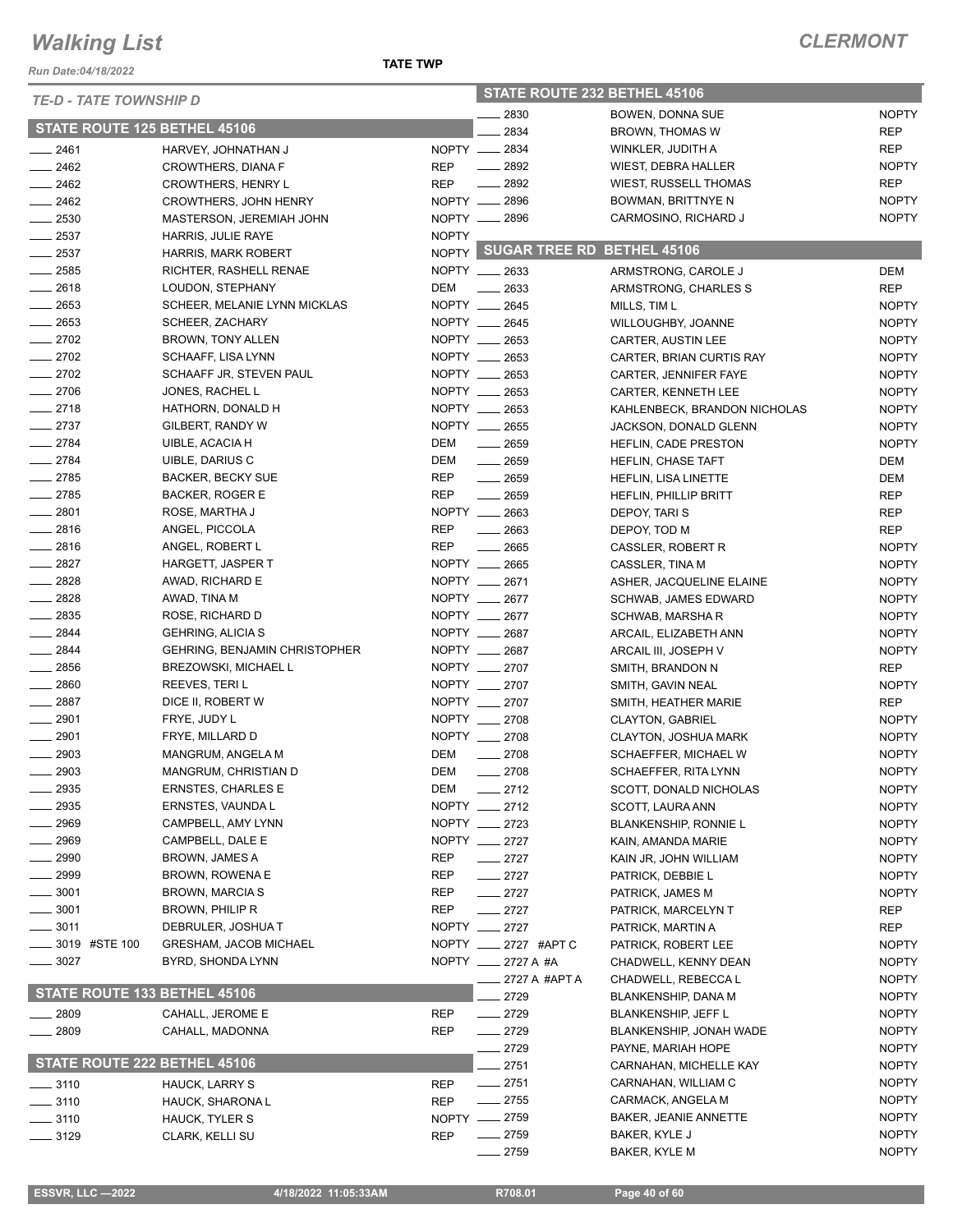*Run Date:04/18/2022*

|                    |                                   | 2945                             | MCKEE, JOHN D                | <b>NOPTY</b> |
|--------------------|-----------------------------------|----------------------------------|------------------------------|--------------|
|                    | <b>TE-D - TATE TOWNSHIP D</b>     | $-2949$                          | <b>MELTON, SABRINA RENEE</b> | DEM          |
|                    | <b>SUGAR TREE RD BETHEL 45106</b> | 2949                             | MELTON-FREY, EZEKIEL NICOLAS | DEM          |
| $-2759$            | <b>BAKER, SADIE LEE</b>           | NOPTY __ 2952                    | ROYER, DOUGLAS E             | <b>REP</b>   |
| $-2771$            | BROWN, ANGELA DENISE              | REP __ 2952                      | ROYER, KIMBERLY A            | <b>REP</b>   |
| $-2771$            | HUTCHINGS, LAURA LEE              | NOPTY __ 2952                    | ROYER, ZANE E                | <b>NOPTY</b> |
| $-2775$            | PAYNE, MARIANNA DULCE             | NOPTY __ 2969                    | REDDEN, BOBBY D              | <b>NOPTY</b> |
| $-2775$            | PAYNE, TERRANCE                   | NOPTY __ 2969                    | REDDEN, DEBORAH A            | REP          |
| $-2780$            | SMITH, DANIEL K                   | NOPTY __ 2970                    | PLATANIA, JOSEPH MARIO       | <b>NOPTY</b> |
| $-2780$            | SMITH, GRACIE JANE                | NOPTY -2970                      | PLATANIA, MICHELLE DIANE     | <b>NOPTY</b> |
| $-2780$            | SMITH, LINDA S                    | NOPTY __ 2970                    | PLATANIA, OLIVIA MARIE       | <b>NOPTY</b> |
| $-2815$            | MULLINS, CORY EDWARD              | NOPTY __ 2984                    | VON SEELEN, MELISSA BETH     | <b>NOPTY</b> |
| $-2815$            |                                   | NOPTY __ 2984                    | <b>VONSEELEN, STEPHEN E</b>  | <b>NOPTY</b> |
|                    | RIFFLE, ANGELA RENEE              | NOPTY __ 2992                    | PETRIK, ALISON K             | <b>NOPTY</b> |
| 2815               | RIFFLE, DANIEL KIRK               | $\frac{1}{2992}$                 |                              | DEM          |
| $-2818$            | ALLEN JR, ROY                     | DEM                              | PETRIK, DAVID C              |              |
| $-2818$            | BIEN, BEVERLY L                   | $\frac{1}{2994}$<br>DEM          | FLYNN, LARRY                 | <b>NOPTY</b> |
| $-2818$            | BIEN, DANIEL L                    | NOPTY - 2994                     | FLYNN, PAMELA E              | <b>NOPTY</b> |
| $-2821$            | FRISCHHERTZ III, NICHOLAS F       | NOPTY __ 2995                    | MANSELL JR, IVAN W           | <b>REP</b>   |
| $-2821$            | SHEPPARD, DAVID M                 | $\frac{1}{2995}$<br><b>REP</b>   | MANSELL, PAMELA S            | <b>REP</b>   |
| $-2821$            | SHEPPARD, ROBERTA H               | $\frac{1}{2998}$<br>REP          | KINGSBURY, DAVID E           | <b>NOPTY</b> |
| $-2827$            | BAUER, LOU E                      | NOPTY __ 2998                    | KINGSBURY, ZANDRA D          | <b>NOPTY</b> |
| $-2827$            | <b>BAUER, STEVE R</b>             | NOPTY -8000                      | WENSTRUP, ANDREW JOHN        | <b>NOPTY</b> |
| $-2830$            | TROXELL, JUSTIN LEE               | NOPTY __ 3000                    | WENSTRUP, KATHERINE A        | <b>NOPTY</b> |
| $\frac{2830}{256}$ | TROXELL, TERESA K                 | NOPTY __ 3001                    | HATCH, JAMES D               | REP          |
| $-2834$            | CORNETT, KELSEY S                 | NOPTY -8001                      | HATCH, SARA C                | <b>REP</b>   |
| $-2839$            | RAGLE, JAMES W                    | REP __ 3005                      | LOVELESS, LARRY EUGENE       | <b>NOPTY</b> |
| $-2839$            | RAGLE, KATHLEEN A                 | REP - 3005                       | LOVELESS, TAMARRA L          | <b>NOPTY</b> |
| $-2844$            | <b>KELCH, DERON F</b>             | NOPTY __ 3009                    | BIGGS, AMANDA Y              | <b>NOPTY</b> |
| $-2844$            | NEAL, TINA M                      | NOPTY __ 3009                    | BIGGS, YVONNE D              | <b>NOPTY</b> |
| $-2854$            | HILLARD, AUSTIN SHANE             | NOPTY -8013                      | BARTLEY, BRANDY LEE          | <b>REP</b>   |
| 2854               | METCALF, JOSHUA DANIEL            | NOPTY __ 3013                    | BARTLEY, EDWARD S            | <b>REP</b>   |
| $\frac{1}{2855}$   | BERRY, ALICE F                    | NOPTY -8014                      | PICKELHEIMER, JOHN ROBERT    | <b>NOPTY</b> |
| $-2855$            | BERRY, JOHN D                     | REP __ 3014                      | PICKELHEIMER JR, LAWRENCE    | <b>NOPTY</b> |
| $-2868$            | CALHOUN, FAIRLEY W                | NOPTY __ 3014                    | PICKELHEIMER, MICHELLE LYNN  | <b>NOPTY</b> |
| $-2868$            | CALHOUN, KAREN M                  | NOPTY -8067                      | SETTY, JOSEPH SCOTT          | <b>NOPTY</b> |
| $-2868$            | SPEIGEL, MORGAN CHRISTIAN         | NOPTY __ 3067                    | SETTY, LOGAN DANIEL          | <b>NOPTY</b> |
| $-2868$            | WAGONER, RYAN M                   | NOPTY __ 3067                    | SETTY, SHAYNA MARIE          | <b>NOPTY</b> |
| $-2876$            | EGBERT, ANDREA JORDAN             | NOPTY __ 3068                    | LARGE, GRACE JUANITA         | REP          |
| $-2876$            | EGBERT, KYLE J                    | NOPTY __ 3068                    | LARGE, TROY EDWARD           | REP          |
| $- 2884$           | CALHOUN, ELSIE M                  | $\frac{1}{2}$ 3069<br>DEM        | WHITE, AMANDA MARIE          | <b>NOPTY</b> |
| 2884               | CALHOUN, JOSEPH R                 | NOPTY __ 3069                    | WHITE, ANTHONY W             | <b>NOPTY</b> |
| 2884               | JACOBSON, AARON GRANT             | NOPTY __ 3070                    | DAVIN, CARRIE A              | REP          |
| $-2887$            | MERZ, BETTE J                     | <b>REP</b><br>$\frac{1}{2}$ 3070 | DAVIN, ERIC COLE             | REP          |
| $-2887$            | <b>MERZ, RICHARD L</b>            | NOPTY __ 3070                    | DAVIN, WALTER D              | REP          |
| $- 2888$           | CALHOUN, DENNIS B                 | $\frac{1}{2}$ 3072<br>REP        | CORNELL, SUE MAI             | <b>NOPTY</b> |
| $-2888$            | ROELL, LISA J                     | $\frac{1}{2}$ 3072<br>REP        | <b>TERRY, JESSIE CARL</b>    | <b>NOPTY</b> |
| __ 2897            | HAYSLIP, KEVIN K                  | NOPTY -8074                      | COOPER, ROBIN L              | <b>NOPTY</b> |
| 2897               | HAYSLIP, PATRICIA J               | NOPTY __ 3074                    | SHELTON, LINDSEY RENEA       | <b>NOPTY</b> |
| 2900               | CALHOUN, BRYAN G                  | NOPTY __ 3074                    | WEBER, KAYLA M               | <b>NOPTY</b> |
| 2900               | CALHOUN, ERIN MARIE               | NOPTY -8074                      | WEBER, MATHEW W              | <b>NOPTY</b> |
| 2905               | <b>BROCK, CIERRA RAIN</b>         | NOPTY __ 3074                    | WEBER, MELISSA K             | <b>NOPTY</b> |
| 2905               | EARNEST, BRANDON S                | NOPTY -8075                      | WEBER, JULIA ELLEN           | <b>NOPTY</b> |
| $-2906$            |                                   | NOPTY -8078                      | <b>CLARK, DERRICK R</b>      | <b>NOPTY</b> |
|                    | PRINGLE, COURTNEY LOUISE          |                                  |                              | <b>NOPTY</b> |
| 2906               | PRINGLE, GARY LEE                 | $\frac{1}{2}$ 3078<br>REP        | CLARK, PATSY J               |              |
| $- 2906$           | PRINGLE, SHERRY G                 | $\frac{1}{2}$ 3081<br>REP        | NICHOLLS, ALBERT E           | REP          |
| $-2915$            | DUNAWAY, ANGIE C                  | NOPTY __ 3082                    | DISHION, ANNETTE M           | <b>NOPTY</b> |
| __ 2915            | STURGILL, MARGARET M              | NOPTY __ 3082                    | DISHION, RICKY D             | <b>NOPTY</b> |
| $-2915$            | STURGILL, SPENCER A               | NOPTY __ 3091                    | MCDADE, ROXANNE L            | <b>NOPTY</b> |
| $-2927$            | CASHNER, DARLEAN H                | $\frac{3127}{2}$<br>REP          | ELLIS, DANIEL LEE            | <b>NOPTY</b> |
| $-2936$            | <b>BRASHEAR, CRYSTAL MILLER</b>   | NOPTY -8127                      | ELLIS, DANIEL TYLER          | <b>NOPTY</b> |
| 2936               | BRASHEAR, DONNA R                 | $\frac{1}{2}$ 3127<br>REP        | ELLIS, KAY LYNN              | <b>NOPTY</b> |
| 2936               | BRASHEAR, EVAN JOHN               | NOPTY -8141                      | CORCORAN III, GEORGE CHRIS   | <b>NOPTY</b> |
| 2936               | BRASHEAR, VURDIS JOHN             | $\frac{1}{2}$ 3141<br>REP        | CORCORAN, MEGAN E            | <b>NOPTY</b> |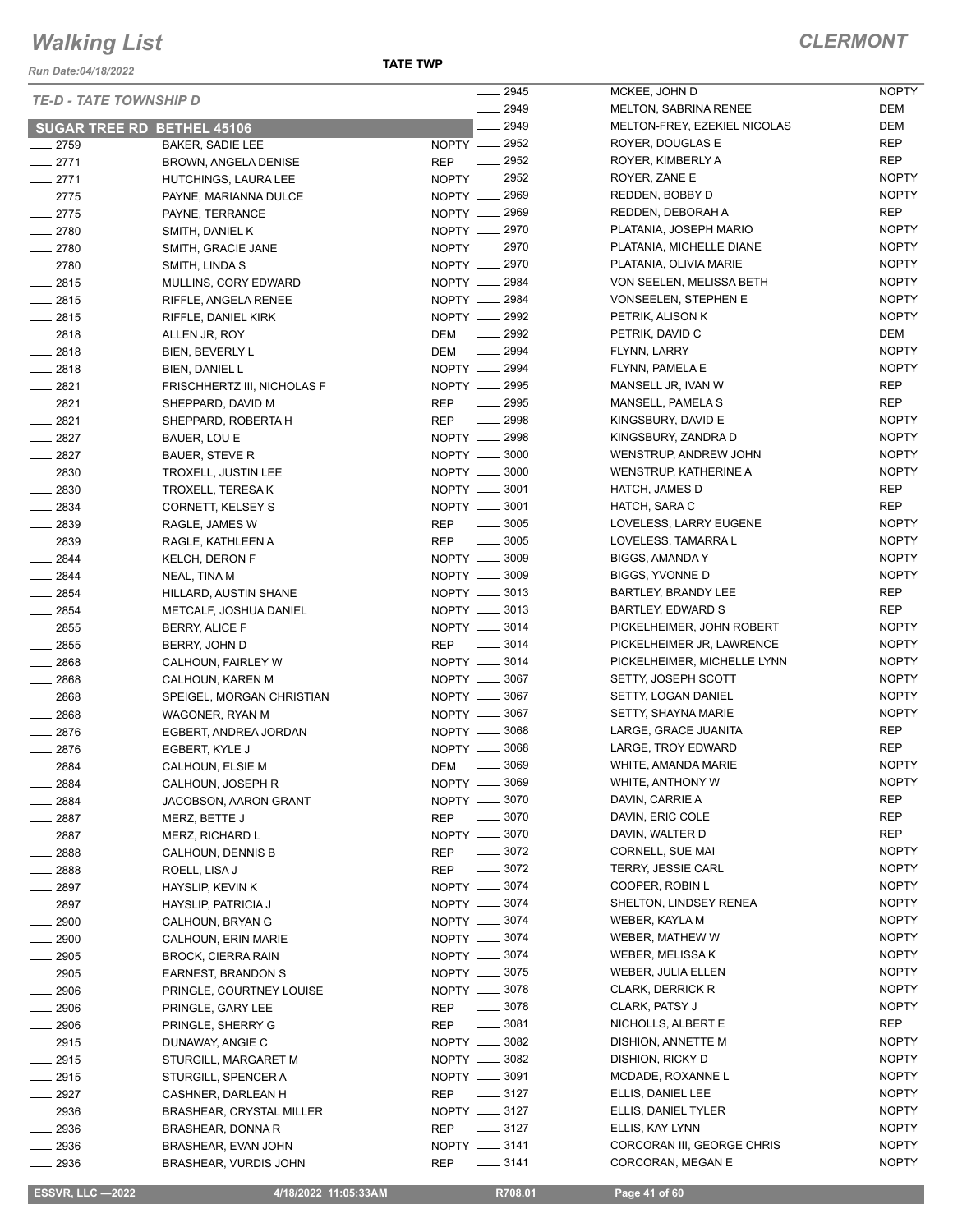*Run Date:04/18/2022*

| <b>TE-D - TATE TOWNSHIP D</b>     |                                         |            | $-2703$            | HAMILTON, SUSAN L                         | <b>REP</b>   |
|-----------------------------------|-----------------------------------------|------------|--------------------|-------------------------------------------|--------------|
|                                   |                                         |            | $-2707$            | CLARK, HENRY DAVID                        | <b>NOPTY</b> |
| <b>SUGAR TREE RD BETHEL 45106</b> |                                         |            | 2707               | CLARK, LYNN M                             | <b>NOPTY</b> |
| $\frac{1}{2}$ 3141                | HOUNSHELL, JEANA ANN                    |            | NOPTY __ 2707      | LENHARDT, ANITA ANN                       | <b>NOPTY</b> |
| $\frac{1}{2}$ 3150                | <b>BOSTIC, HAROLD JUDD</b>              |            | NOPTY __ 2707      | WATTS, KRISTEN N                          | <b>NOPTY</b> |
| $\frac{1}{2}$ 3150                | <b>BOSTIC, JENNIFER A</b>               |            | NOPTY __ 2711      | DAVIDSON, EDWARD D                        | <b>NOPTY</b> |
| $\frac{1}{2}$ 3155                | BARNES, JIMMIE C                        | <b>REP</b> | $-2711$            | WOODRUFF, SUZANN                          | <b>NOPTY</b> |
| $- 3172$                          | OBERSCHLAKE, NORMA J                    | <b>REP</b> | $-2715$            | <b>BLACK, JESSICA L</b>                   | <b>NOPTY</b> |
| $- 3176$                          | WEDMORE, JANET CECILIA                  |            | NOPTY __ 2715      | DEMARA, ERIN K                            | <b>NOPTY</b> |
| $\frac{1}{2}$ 3183                | BRADLEY, GLORIA D                       |            | NOPTY __ 2715      | <b>WHITTINGTON, LEWIS K</b>               | <b>NOPTY</b> |
| $\frac{1}{2}$ 3183                | BRADLEY, SYLVIA E                       |            | NOPTY __ 2715      | WHITTINGTON, MARY K                       | <b>NOPTY</b> |
| $\frac{1}{2}$ 3184                | DAVIDSON, STANLEY                       | <b>REP</b> | $-2731$            | SHEBESTA, CAROLYN S                       | DEM          |
| $\frac{1}{2}$ 3194                | HILE, AUSTIN LEE                        |            | NOPTY __ 2731      | SHEBESTA, DONALD E                        | <b>DEM</b>   |
| $\frac{1}{2}$ 3194                | HILE, CHRISTOPHER L                     |            | NOPTY __ 2738      | MEDDINGS, ANGELA D                        | <b>NOPTY</b> |
| $\frac{1}{2}$ 3199                | BRADLEY, DAVID D                        | <b>REP</b> |                    |                                           |              |
| $\frac{1}{2}$ 3200                | BIEN, JONATHAN J                        |            |                    | NOPTY WILLIAMSBURG BANTAM RD BETHEL 45106 |              |
| $\frac{1}{2}$ 3200                | <b>BOGGS, TIMOTHY CURTIS</b>            |            | NOPTY __ 2561      |                                           |              |
|                                   |                                         |            |                    | SMITH, BRENDA A                           | DEM          |
| $\frac{1}{2}$ 3200                | TAYLOR, FAITH R                         |            | NOPTY __ 2561      | SMITH, JAMES R                            | DEM          |
| $\frac{1}{2}$ 3207                | HALLGATH, JENNIFER L                    | <b>REP</b> | 2571               | MCKEE, KAITLYN E                          | <b>NOPTY</b> |
| $- 3207$                          | HALLGATH III, JOSEPH W                  | <b>REP</b> | $-2571$            | STAUBACH, JUSTIN M                        | <b>NOPTY</b> |
| $\frac{3212}{2}$                  | BARRON-SONS, HEATHER A                  |            | NOPTY __ 2579      | <b>HOSLER, SARA S</b>                     | <b>NOPTY</b> |
| $\frac{3212}{ }$                  | SONS, MARK E                            |            | NOPTY __ 2601      | CORBIN, ELLEN THELMA                      | <b>NOPTY</b> |
| $- 3213$                          | MEDDINGS, MARTHA J                      |            | NOPTY __ 2601      | PFALZGRAF, PHILIP C                       | <b>NOPTY</b> |
| $\frac{3213}{2}$                  | SMITH, TERESA A                         |            | NOPTY __ 2615      | PFALZGRAF, LISA A                         | <b>NOPTY</b> |
| $- 3213$                          | SMITH, TERESA ANN                       |            | NOPTY __ 2621      | ANDERSON, LAUREEN A                       | <b>NOPTY</b> |
| $\frac{1}{2}$ 3213                | SMITH, TIMOTHY G                        |            | NOPTY __ 2627      | PLANT, KATHLEEN L                         | DEM          |
| $- 3220$                          | WAGNER, KAREN L                         |            | NOPTY __ 2633      | ERAZO, ALEXIS JOSE                        | <b>NOPTY</b> |
| $- 3221$                          | <b>GREENE, MARGARET J</b>               |            | NOPTY __ 2633      | HUDDLE, CLAYTON AUSTIN                    | <b>NOPTY</b> |
| $\frac{3225}{2}$                  | BRADLEY, JEFFREY M                      | REP        | $\frac{1}{2633}$   | HUDDLE, COLLIN ANDREW                     | <b>NOPTY</b> |
| $- 3225$                          | <b>BRADLEY, RITA F</b>                  | <b>REP</b> | $\frac{1}{2633}$   | HUDDLE, MARY E                            | <b>NOPTY</b> |
| $\frac{1}{2}$ 3230                | MASSMANN, KAREN                         |            | NOPTY __ 2637      | GALLO SMITH, FELICIA JEAN                 | <b>NOPTY</b> |
| $\frac{1}{2}$ 3230                | MASSMANN JR, RONALD JAMES               | NOPTY __   | 2649               | SCHOLTEN, PATRICIA C                      | <b>NOPTY</b> |
| $\frac{1}{2}$ 3230                | MATZKO, ERICA KRISTEN                   | DEM        | 2649               | SCHOLTEN, ROGER W                         | <b>NOPTY</b> |
| $\frac{3237}{ }$                  | WOLF, JOSEPH                            |            | NOPTY __ 2673      | MCCLANAHAN, KAREN S                       | <b>NOPTY</b> |
| $\frac{1}{2}$ 3237                | <b>WOLF, KATHRYN RENEE</b>              |            | NOPTY __ 2673      | MCCLANAHAN, TIMOTHY I                     | <b>NOPTY</b> |
| $- 3240$                          | MARTIN, MATTHEW E                       |            | NOPTY __ 2701      |                                           | <b>NOPTY</b> |
| $- 3241$                          | SARAFIN, JOYCE E                        |            | NOPTY __ 2701      | KINCER, PAMELA JEAN                       | <b>NOPTY</b> |
| $- 3248$                          |                                         |            | NOPTY __ 2739      | KINCER, TIMOTHY WARD                      |              |
|                                   | <b>WRIGHT, GLENNA F</b>                 |            |                    | KLAYER, MARTHA ANN                        | <b>NOPTY</b> |
| $\frac{1}{2}$ 3256                | ALBERS, ALLYN RUTH LORAND               |            | NOPTY 2739         | KLAYER, TIMOTHY ALAN                      | <b>NOPTY</b> |
| $-3256$                           | ALBERS, ARNOLD JOHN                     |            | NOPTY __ 2745      | SHARP, DALE R                             | <b>REP</b>   |
| 3256                              | ALBERS, COLLIN JAMES SUTTON             |            | NOPTY __ 2745      | SHARP, DEBORAH K                          | <b>REP</b>   |
| $-3266$                           | CREWE, JOANNA SUSAN                     |            | NOPTY __ 2745      | SHARP, RACHEL ELIZABETH                   | <b>NOPTY</b> |
| $-3266$                           | EDELEN, ROBERT WILSON                   |            | NOPTY __ 2753      | TOROK, HANNAH LYNN                        | <b>NOPTY</b> |
| _ 3266                            | FANTETTI, VIRGINIA M                    |            | NOPTY __ 2753      | TOROK JR, JOSEPH M                        | <b>NOPTY</b> |
| $- 3267$                          | PRUES, JESSICA                          |            | NOPTY __ 2753      | TOROK, LISA S                             | <b>NOPTY</b> |
|                                   |                                         |            | $-2795$            | JONES, MARK K                             | DEM          |
|                                   | SWINGS CORNER PT ISABEL RD BETHEL 45106 |            | 2795               | LOGAN, LOIS M                             | DEM          |
| $-2670$                           | OBERSCHLAKE, NATALIE DAWN               |            | NOPTY __ 3182      | HAYNES, JEFFERY B                         | REP          |
| $-2670$                           | OBERSCHLAKE, NIKKIA M                   |            | NOPTY __ 3185      | MEYER, CHARLES L                          | REP          |
| $-2670$                           | OBERSCHLAKE, TAMMY LYNN                 |            | NOPTY __ 3185      | <b>MEYER, GEORGIA</b>                     | REP          |
| $-2674$                           | HAAS, TINA A                            |            | NOPTY __ 3188      | EIBEN, AARON GP                           | <b>NOPTY</b> |
| $-2680$                           | FISCHER JR, JOSHUA MICHAEL              |            | NOPTY __ 3188      | EIBEN, KURT PATRICK                       | DEM          |
| $-2682$                           | STOCKER, WAYNE S                        |            | NOPTY __ 3188      | PARKER, PAMELA G                          | DEM          |
| $- 2684$                          | WEBB, ARIN JO                           | REP        | $\frac{1}{2}$ 3191 | DEISCH, DAVID A                           | <b>NOPTY</b> |
| $-2684$                           | WEBB, THOMAS A                          | REP        | $\frac{1}{2}$ 3191 | DEISCH, PEGGY S                           | <b>NOPTY</b> |
| $- 2686$                          | ASHBY, SHANE T D CULVER                 |            | NOPTY __ 3193      | FOLEY, JAMES LEE                          | <b>NOPTY</b> |
| $-2690$                           |                                         |            | NOPTY __ 3193      |                                           |              |
|                                   | MCDANIEL, RICHARD EUGENE                |            |                    | FOLTZ, GREG R                             | <b>NOPTY</b> |
| $- 2699$                          | MEADORS, ELIZABETH K                    |            | NOPTY __ 3194      | MINCEY, ADELE C                           | REP          |
| $-2699$                           | MEADORS, HAROLD L                       | REP        | $\frac{1}{2}$ 3194 | MINCEY, JAMES L                           | REP          |
| $-2701$                           | <b>SCRANTON, ERIN K</b>                 | REP        | $\frac{1}{2}$ 3195 | JONES, AMANDA P                           | <b>NOPTY</b> |
| $-2701$                           | <b>SCRANTON, MARK A</b>                 | REP        | $\frac{1}{2}$ 3202 | <b>TERRELL, ABIGAIL RUTH</b>              | <b>NOPTY</b> |
| $-2703$                           | HAMILTON, BREANNA ABIGAIL               | <b>REP</b> | $\frac{1}{2}$ 3202 | TERRELL JR, GEORGE DOUGLAS                | <b>NOPTY</b> |
| $= 2703$                          | <b>HAMILTON, GREGORY H</b>              | <b>REP</b> |                    |                                           |              |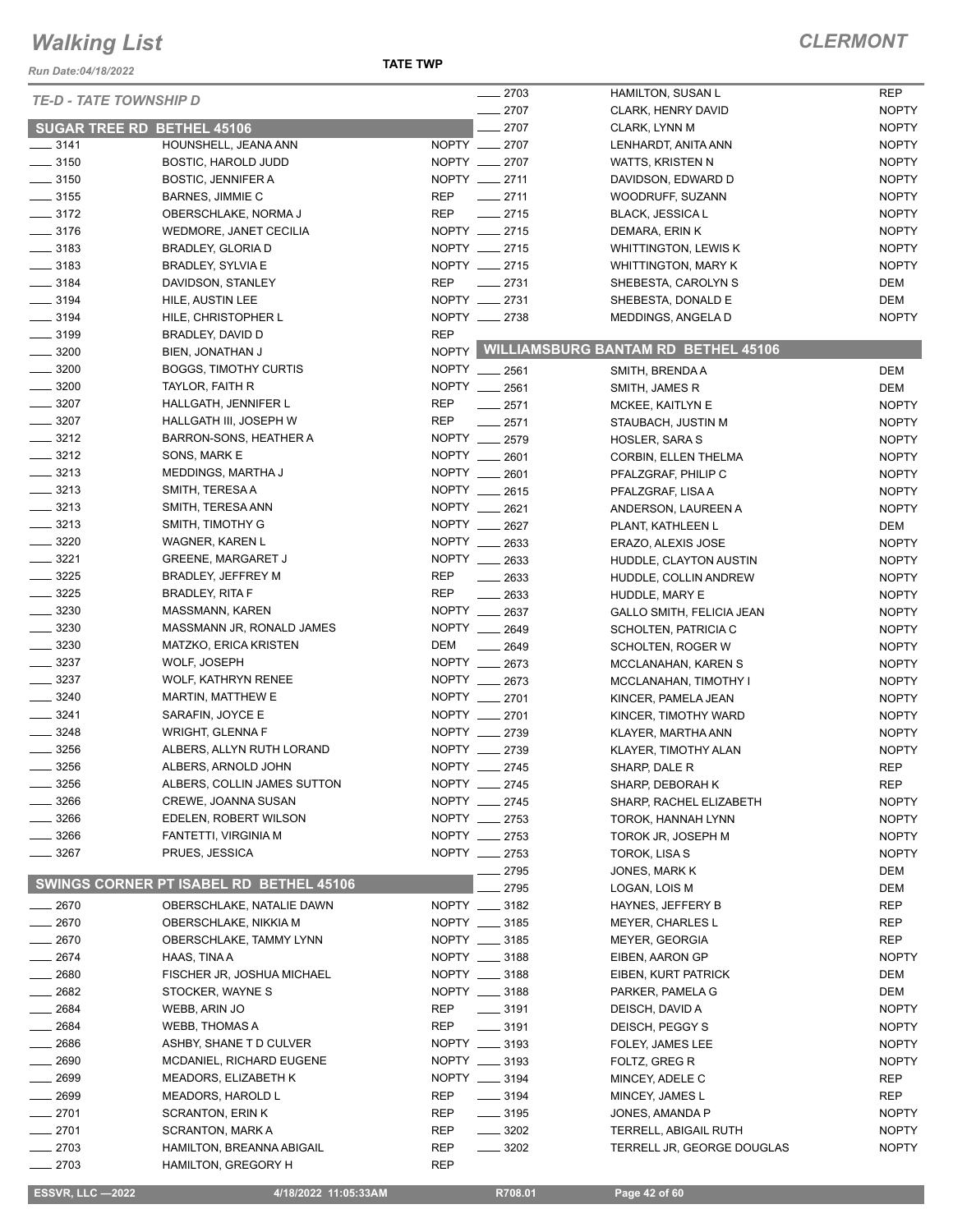*Run Date:04/18/2022*

#### *TE-D - TATE TOWNSHIP D*

|                  | <b>WOODRUFF RD BETHEL 45106</b> |              |
|------------------|---------------------------------|--------------|
| $-2710$          | <b>WILLIAMS, JOHNNY R</b>       | <b>DEM</b>   |
| $-2710$          | WILLIAMS, JOY J                 | <b>DEM</b>   |
| $-2715$          | NESTER, CHRISTOPHER LEE         | <b>NOPTY</b> |
| $-2719$          | BARNDOLLAR, RICHARD LEE         | <b>REP</b>   |
| $-2719$          | FENDER, DEBORAH                 | <b>REP</b>   |
| $-2728$          | <b>BARNES, RACHEL LYNN</b>      | <b>NOPTY</b> |
| $-2728$          | MCCRAVY JR, MICHAEL PERRY       | <b>NOPTY</b> |
| $-2739$          | FENDER, ANDREW JASON            | <b>NOPTY</b> |
| $-2786$          | FANNIN, MITCHELL DALE           | <b>NOPTY</b> |
| $-2786$          | FANNIN, NANCY E                 | <b>DEM</b>   |
| $-2786$          | OWENS, TESSA LYNN               | <b>NOPTY</b> |
| $-2787$          | <b>NEAT, AUSTIN JAMES</b>       | <b>NOPTY</b> |
| $-2787$          | NEAT, TIMOTHY D                 | <b>NOPTY</b> |
| $-2795$          | JASKOWIAK, CHRISTOPHER L        | <b>NOPTY</b> |
| $-2795$          | JASKOWIAK, MARIA ELINA          | <b>NOPTY</b> |
| $\frac{1}{2809}$ | <b>MATTES, BARBARAL</b>         | <b>REP</b>   |
| $-2809$          | MATTES, JOHN A                  | <b>REP</b>   |
| $-2817$          | <b>SCHICKLEY, KENNETH R</b>     | <b>REP</b>   |
| $-2817$          | <b>SCHICKLEY, PATRICIA S</b>    | <b>REP</b>   |
| $-2821$          | HUME, ANTHONY P                 | <b>NOPTY</b> |
| $-2821$          | MCBRIDE. MEGAN E                | <b>NOPTY</b> |
| $-2822$          | HORN, SHELBY LYNN               | <b>NOPTY</b> |
| $-2822$          | MCWHORTER, BRYCE GAVIN          | <b>NOPTY</b> |
| $-2822$          | MCWHORTER, NORMA JEAN           | <b>NOPTY</b> |

**TATE TWP**

*TOTAL :* **1,069**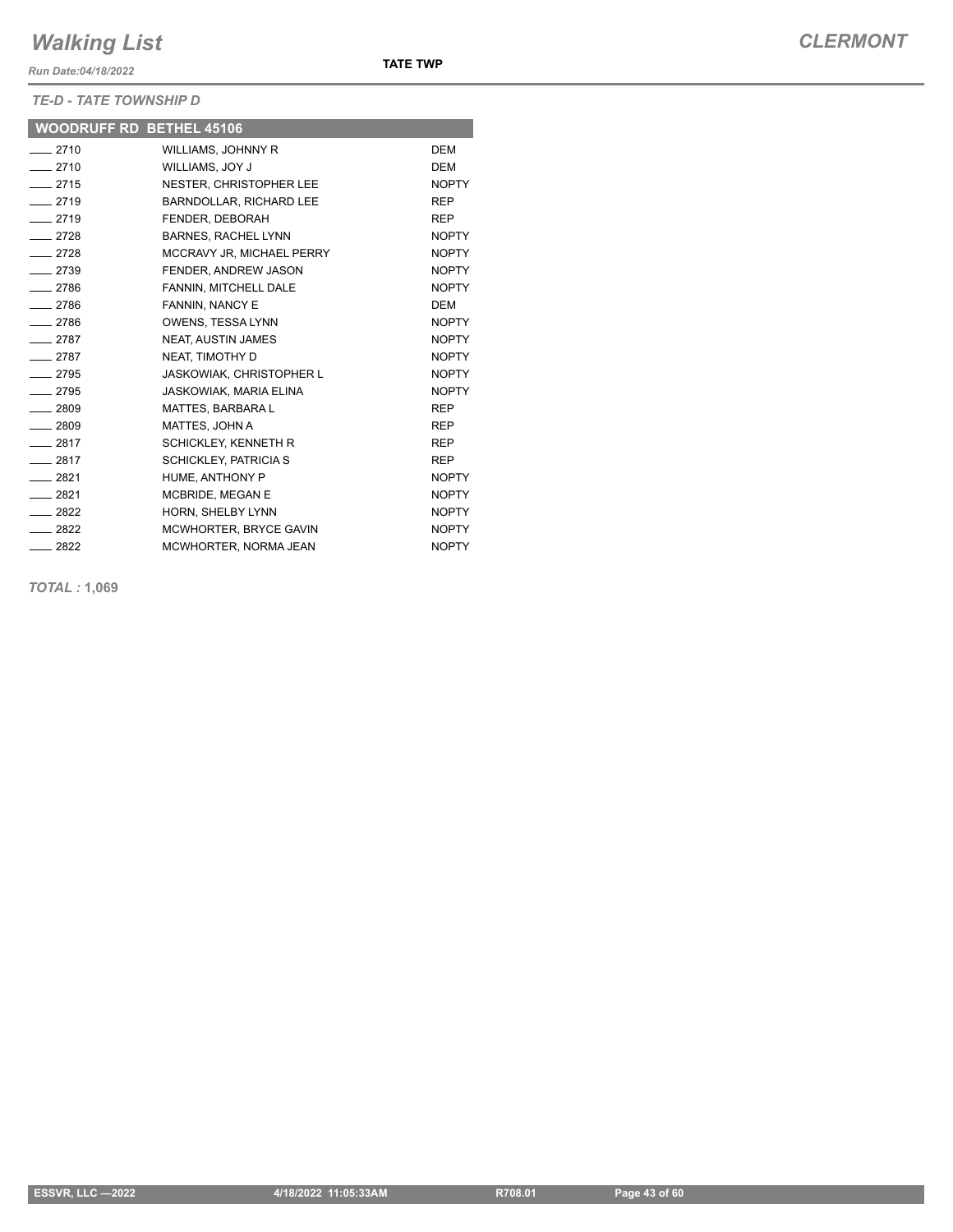*Run Date:04/18/2022*

#### **TATE TWP**

|                                     |                                       |                              | 2192         | CRAWFORD, GARY LEE                            | <b>NOPTY</b>                 |
|-------------------------------------|---------------------------------------|------------------------------|--------------|-----------------------------------------------|------------------------------|
| <b>TE-F - TATE TOWNSHIP F</b>       |                                       |                              | 2200         | <b>GLOECKNER, JAMES</b>                       | <b>REP</b>                   |
| <b>ANTIOCH RD HAMERSVILLE 45130</b> |                                       |                              | 2200         | <b>GLOECKNER, KATHLEEN D</b>                  | <b>REP</b>                   |
| 2001                                | WEBBER, DUSTIN GENE                   | <b>NOPTY</b>                 | 2208         | SHANNON, DENA ROSELEEN                        | <b>NOPTY</b>                 |
| 2013                                | LEWIS, DIANA M                        | <b>NOPTY</b>                 | 2208         | SHANNON, ROSEMARY                             | <b>NOPTY</b>                 |
| $-2013$                             | NEWMAN, SARAH M                       | <b>NOPTY</b>                 | 2210         | GILKISON, JAMES L                             | <b>NOPTY</b>                 |
| 2013 #LOT N                         | STOVER, LELAND ANDREW                 | <b>NOPTY</b>                 | 2210         | GILKISON, TANYA M                             | <b>NOPTY</b>                 |
| 2019                                | HOPPER, AARON MATTHEW                 | <b>NOPTY</b>                 | 2212         | JONES, JANET K                                | <b>REP</b>                   |
| 2019                                | HOPPER, GARY W                        | <b>REP</b>                   | 2212         | JONES JR, ROBERT J                            | <b>REP</b>                   |
| 2019                                | HOPPER, PATSY J                       | <b>REP</b>                   | 2234         | SCHULTIAN, AIMEE D                            | <b>REP</b>                   |
| 2019                                | WARFIELD, KATELYN SIERRA              | <b>NOPTY</b>                 | 2234         | SCHULTIAN, JODY A                             | <b>REP</b>                   |
| 2025                                | SIMPSON, QUINTON WAYNE                | <b>NOPTY</b>                 | 2270         | <b>MORGAN, B KATHLEEN</b>                     | <b>REP</b>                   |
| 2025                                | SIMPSON, WAYNE P                      | <b>NOPTY</b>                 | 2270         | MORGAN, TIMOTHY BART                          | <b>REP</b>                   |
| 2031                                | <b>WALLACE, RENA LAVINE</b>           | <b>NOPTY</b>                 | 2272         | PERKINS, ADAM PATRICK                         | <b>NOPTY</b>                 |
| 2047                                | FORD, KATHY LEA                       | <b>REP</b>                   | 2272         | PERKINS, LARRY D                              | <b>NOPTY</b>                 |
| $-2047$                             | ROSE, PHILLIP M                       | <b>NOPTY</b>                 | 2280         | BAUER II, ANTHONY LEE                         | <b>NOPTY</b>                 |
| 2051                                | <b>BAIRD, CARMEN D</b>                | <b>REP</b>                   | 2284         | <b>KENNEDY, STEVEN L</b>                      | <b>NOPTY</b>                 |
| 2051                                | <b>BAIRD, SHELBY C</b>                | <b>REP</b>                   | 2316         | JOHNSON, JEREMY E                             | <b>NOPTY</b>                 |
| 2067                                | <b>BRINK, HANNAH DIANE</b>            | <b>NOPTY</b>                 | 2324         | GEMMELL, DAVID R                              | <b>NOPTY</b>                 |
| 2067                                | <b>BRINK, JACOB ERIC</b>              | <b>NOPTY</b>                 | 2324         | <b>GEMMELL, TIFFANY L</b>                     | <b>NOPTY</b>                 |
| 2067                                | MCINTOSH, DONALD EUGENE               | <b>NOPTY</b>                 | 2334         | HAVRAN, GRACE E                               | <b>NOPTY</b>                 |
| 2067                                | MCINTOSH, ELISABETH TEALLIE           | <b>NOPTY</b>                 | 2334         | HAVRAN, JOHN M                                | <b>NOPTY</b>                 |
| 2067                                | MCINTOSH, RACHEL DIANE                | <b>NOPTY</b>                 | 2334         | HAVRAN, SARA J                                | <b>NOPTY</b>                 |
|                                     |                                       |                              | 2334         | HAVRAN, SARAH ELIZABETH                       | <b>NOPTY</b>                 |
|                                     | <b>BETHEL HYGIENE RD BETHEL 45106</b> |                              | 2334         | HAVRAN, SUSAN ANNE                            | <b>NOPTY</b>                 |
| $-1964$                             | <b>WURTZLER, BENJAMIN L</b>           | <b>NOPTY</b>                 | 2354         | COULTER, ANGELA R                             | <b>NOPTY</b>                 |
| $-1964$                             | WURTZLER, MEGAN OLIVIA                | <b>NOPTY</b>                 | 2354         | COULTER, GARY J                               | <b>NOPTY</b>                 |
| $-1970$                             | KIRKER, ERIC L                        | <b>NOPTY</b>                 | 2354         | COULTER, LILY K                               | <b>NOPTY</b>                 |
| $-1970$                             | VANOVER, JENNY LOU                    | <b>NOPTY</b>                 | 2356         | BOWMAN, FAYE M                                | <b>REP</b>                   |
| $-1971$                             | HETZER, SANDRA J                      | <b>REP</b>                   | 2356<br>2362 | BOWMAN, JERRY R                               | <b>REP</b>                   |
| . 1971                              | HETZER, STEVEN G                      | <b>REP</b>                   | 2392         | MECKLENBORG, PAUL W                           | <b>NOPTY</b>                 |
| $-1976$                             | JACOBS, WILLIAM J                     | <b>NOPTY</b>                 | 2400         | DEMETRO, AMANDA NICOLE<br>FLETCHER, CHARLES R | <b>NOPTY</b><br><b>NOPTY</b> |
| $-1976$                             | OLDING, MARCELLA A                    | <b>NOPTY</b>                 | 2400         | RIGGAN, JULIA LORRAINE                        | <b>NOPTY</b>                 |
| $- 1977$                            | NELCAMP, REBEKAH M                    | <b>NOPTY</b>                 | 2424         | WATSON, CATHY D                               | <b>NOPTY</b>                 |
| $- 1977$                            | NELCAMP, RICHARD N                    | <b>NOPTY</b>                 | 2430         | LEE, MORGAN BRIANNE                           | <b>NOPTY</b>                 |
| 1981                                | REEVES, BRANDON WADE                  | <b>NOPTY</b>                 | 2430         | LEE, RITA G                                   | <b>NOPTY</b>                 |
| 1981                                | VANDEMARK, PHILIP T                   | <b>NOPTY</b>                 | 2430         | LEE, ROBERT M                                 | <b>NOPTY</b>                 |
| 1981                                | VANDEMARK, WILLIAM D                  | <b>NOPTY</b>                 | 2430         | SWARTZ, MATTHEW D                             | <b>NOPTY</b>                 |
| 1985                                | HAMBLIN, DORA M                       | <b>NOPTY</b>                 | 2478         | CHAPLINE, JOSEPH LAURENCE                     | <b>NOPTY</b>                 |
| 1989                                | ELLINGTON, DYLAN T                    | <b>REP</b>                   | 2478         | LENHART, LORI ELLEN                           | <b>NOPTY</b>                 |
| _ 1989                              | STILLWELL, JOSEPH E                   | <b>NOPTY</b>                 | 2494         | BRANNOCK, DAVID R                             | <b>REP</b>                   |
| 1989                                | STILLWELL, MELANIE J                  | <b>NOPTY</b>                 | 2494         | EVANS, EMILY M                                | <b>NOPTY</b>                 |
| 1993                                | FRIDEL, ALEXANDRIA LYNANN             | <b>NOPTY</b>                 | 2510         | PARTIN, KRISTAL LEE                           | <b>NOPTY</b>                 |
| 1993                                | <b>GATES, PHILIP RAY</b>              | <b>REP</b>                   | 2510         | WYLIE, ANTONIA C                              | DEM                          |
| 2001                                | LANCASTER, CYNTHIA S                  | <b>REP</b>                   | 2510         | WYLIE, GARY D                                 | <b>REP</b>                   |
| 2007                                | <b>BARGER, GLENDA E</b>               | <b>NOPTY</b>                 | 2524         | SPEIGEL, JASON E                              | <b>NOPTY</b>                 |
| 2018                                | <b>BROWN, MARILYN F</b>               | <b>NOPTY</b>                 | 2524         | SPEIGEL, MIRRIAM KAYE                         | <b>NOPTY</b>                 |
| 2018                                | BROWN, WILLIAM KENNETH                | <b>NOPTY</b>                 | 2528         | <b>OVERBECK, ESTHER L</b>                     | <b>NOPTY</b>                 |
| 2030                                | BENJAMIN, SARA CATHERINE              | <b>NOPTY</b>                 | 2528         | <b>OVERBECK, NORBERT</b>                      | <b>NOPTY</b>                 |
| 2030                                | BENJAMIN, SHARON C                    | <b>NOPTY</b>                 |              |                                               |                              |
| _ 2030                              | BENJAMIN, THOMAS E                    | <b>NOPTY</b>                 |              | <b>BETHEL MAPLE RD BETHEL 45106</b>           |                              |
| $-2048$<br>2048                     | <b>HOUCHIN, JEFFREY A</b>             | <b>REP</b><br><b>REP</b>     | . 2385       | <b>BLANTON, MARK JACOB</b>                    | <b>NOPTY</b>                 |
|                                     | MENDOZA, CARMEN I                     |                              | 2385         | DUCKWORTH, BARBARA M                          | <b>NOPTY</b>                 |
| $-2108$<br>2168                     | ROYSE II, PHILIP L                    | <b>NOPTY</b><br><b>NOPTY</b> | 2385         | DUCKWORTH, JAMES D                            | <b>REP</b>                   |
| _ 2168                              | DICK, JOHN ALLEN<br>DICK, MICHELE K   | <b>NOPTY</b>                 | 2385         | DUCKWORTH, MARGIE M                           | REP                          |
| $-2168$                             | <b>VEVE, AUSTIN CM</b>                | <b>NOPTY</b>                 | 2385         | SEITER, SARA MOOM                             | <b>NOPTY</b>                 |
| 2184                                | IKER, MICHAEL RICHARD                 | <b>NOPTY</b>                 | 2431         | <b>BREWSTER, JUDITH</b>                       | <b>NOPTY</b>                 |
| $-2192$                             | COX, JOHN P                           | <b>NOPTY</b>                 | 2435         | CRANFILL, DAVID E                             | <b>REP</b>                   |
| $-2192$                             | COX, KARLEE GRACE                     | <b>NOPTY</b>                 | 2435         | CRANFILL, MARTHA M                            | <b>NOPTY</b>                 |
| $-2192$                             | COX, KENNADIE ROBIN                   | <b>NOPTY</b>                 | 2445         | MARX, BETTY A                                 | REP                          |
| $-2192$                             | COX, ROBIN S                          | <b>NOPTY</b>                 | 2445         | MARX, RICKY A                                 | <b>REP</b>                   |
|                                     |                                       |                              | 2465         | HATHORN, BRANDY                               | <b>REP</b>                   |
|                                     |                                       |                              |              |                                               |                              |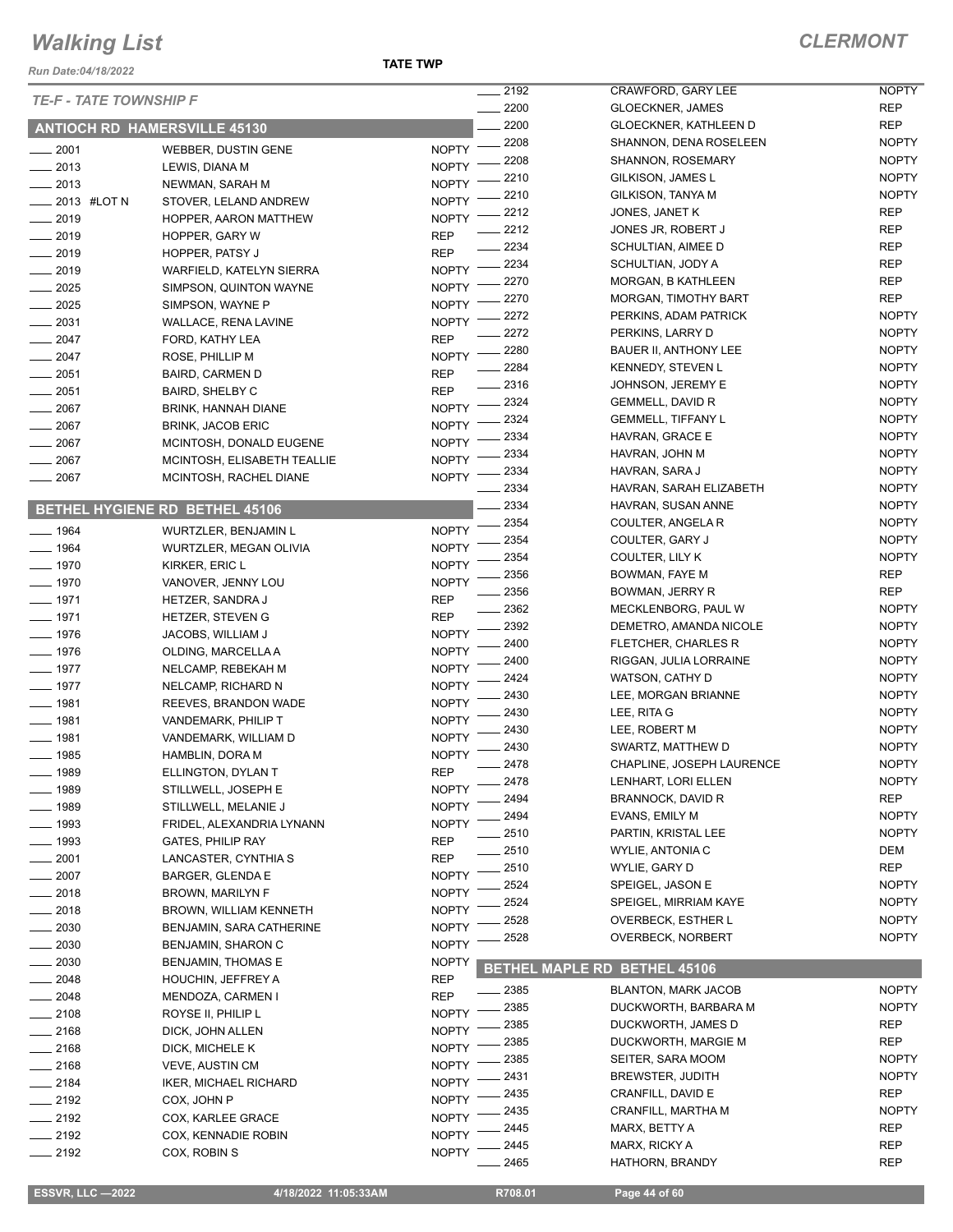**TATE TWP**

| $\equiv$ 2026<br><b>TE-F - TATE TOWNSHIP F</b><br>2039<br>2039<br><b>BETHEL MAPLE RD BETHEL 45106</b><br>2039<br><b>REP</b><br>$\overline{\phantom{a}}$<br>$\frac{1}{2465}$<br>HATHORN, DOUGLAS E<br>NOPTY -2045<br>$-2489$<br>CARLOTTA, ROBERT W<br>$\frac{1}{2051}$<br>$- 2489$<br><b>REP</b><br>CARLOTTA, SONDRA R<br>$=2051$<br>$-2497$<br>NOPTY -<br>PROFITT, JAMIE LYNN<br>NOPTY - 2057<br>$-2497$<br>PROFITT, KYLE J<br>NOPTY -2057<br>2535<br><b>BROEMSEN, HOLLY MARIE</b><br>NOPTY - 2058<br>$\frac{1}{2535}$<br><b>BROEMSEN, JOSEPH KEITH</b><br>NOPTY - 2058<br>$-2569$<br>CARNAHAN, BARBARA F<br>NOPTY - 2058<br>$-2569$<br>CARNAHAN, JEFFREY E<br>$=2061$ | MOORMAN, LEANN<br>ARRIGO MOUNTS,<br>DIEHL, DOROTHY I<br>HOWARD, ALEXAN<br>JEFFERS, SCOTT I<br><b>FISCUS, SARAH EL</b><br>NELSON, DAVID G<br>MOORE, RODNEY<br>ROUSH, KAYLA LYI<br>TROY, ASHLEY C<br>TROY, JESSE D |
|------------------------------------------------------------------------------------------------------------------------------------------------------------------------------------------------------------------------------------------------------------------------------------------------------------------------------------------------------------------------------------------------------------------------------------------------------------------------------------------------------------------------------------------------------------------------------------------------------------------------------------------------------------------------|------------------------------------------------------------------------------------------------------------------------------------------------------------------------------------------------------------------|
|                                                                                                                                                                                                                                                                                                                                                                                                                                                                                                                                                                                                                                                                        |                                                                                                                                                                                                                  |
|                                                                                                                                                                                                                                                                                                                                                                                                                                                                                                                                                                                                                                                                        |                                                                                                                                                                                                                  |
|                                                                                                                                                                                                                                                                                                                                                                                                                                                                                                                                                                                                                                                                        |                                                                                                                                                                                                                  |
|                                                                                                                                                                                                                                                                                                                                                                                                                                                                                                                                                                                                                                                                        |                                                                                                                                                                                                                  |
|                                                                                                                                                                                                                                                                                                                                                                                                                                                                                                                                                                                                                                                                        |                                                                                                                                                                                                                  |
|                                                                                                                                                                                                                                                                                                                                                                                                                                                                                                                                                                                                                                                                        |                                                                                                                                                                                                                  |
|                                                                                                                                                                                                                                                                                                                                                                                                                                                                                                                                                                                                                                                                        |                                                                                                                                                                                                                  |
|                                                                                                                                                                                                                                                                                                                                                                                                                                                                                                                                                                                                                                                                        |                                                                                                                                                                                                                  |
|                                                                                                                                                                                                                                                                                                                                                                                                                                                                                                                                                                                                                                                                        |                                                                                                                                                                                                                  |
|                                                                                                                                                                                                                                                                                                                                                                                                                                                                                                                                                                                                                                                                        |                                                                                                                                                                                                                  |
|                                                                                                                                                                                                                                                                                                                                                                                                                                                                                                                                                                                                                                                                        | TROY, SUE ANNE                                                                                                                                                                                                   |
| <b>REP</b><br>__ 2569<br>UNGETHUEM, IRMA FAYE                                                                                                                                                                                                                                                                                                                                                                                                                                                                                                                                                                                                                          | <b>TERRY JR, OTHA A</b>                                                                                                                                                                                          |
| 2088                                                                                                                                                                                                                                                                                                                                                                                                                                                                                                                                                                                                                                                                   | ROSE, KATHLEEN.                                                                                                                                                                                                  |
| <b>BROWN RD HAMERSVILLE 45130</b><br>2088                                                                                                                                                                                                                                                                                                                                                                                                                                                                                                                                                                                                                              | ROSE, MICHAEL W                                                                                                                                                                                                  |
| $-2098$<br>3436<br><b>REP</b><br>BROERMAN, RALENDA M                                                                                                                                                                                                                                                                                                                                                                                                                                                                                                                                                                                                                   | BLACK JR, DAVID A                                                                                                                                                                                                |
| $-2107$                                                                                                                                                                                                                                                                                                                                                                                                                                                                                                                                                                                                                                                                | <b>KELLER II, WILLIAN</b>                                                                                                                                                                                        |
| <b>CANTER RD BETHEL 45106</b><br>$\_$ 2118                                                                                                                                                                                                                                                                                                                                                                                                                                                                                                                                                                                                                             | COUCH, DONALD (                                                                                                                                                                                                  |
| $\frac{1}{2150}$<br>$\frac{1}{2009}$<br>BRANDENBURGER, ANTHONY J<br><b>DEM</b>                                                                                                                                                                                                                                                                                                                                                                                                                                                                                                                                                                                         | HARRISON, KARA,                                                                                                                                                                                                  |
| $-2150$<br>$-2009$<br>NOPTY -<br>BRANDENBURGER, MELANIE L                                                                                                                                                                                                                                                                                                                                                                                                                                                                                                                                                                                                              | <b>HARRISON, MIEKA</b>                                                                                                                                                                                           |
| $\frac{1}{2152}$<br>$-2029$<br><b>REP</b><br>JEFFERS JR, DANIEL L                                                                                                                                                                                                                                                                                                                                                                                                                                                                                                                                                                                                      | PLUNKETT, DAVID                                                                                                                                                                                                  |
| NOPTY -2152<br>$-2029$<br>JEFFERS, HENRY ADAM                                                                                                                                                                                                                                                                                                                                                                                                                                                                                                                                                                                                                          | PLUNKETT, KATHY                                                                                                                                                                                                  |
| $-2155$<br>$-2029$<br>JEFFERS, JAMIE L<br><b>REP</b>                                                                                                                                                                                                                                                                                                                                                                                                                                                                                                                                                                                                                   | ROOT, ELBERT A                                                                                                                                                                                                   |
| $-2155$<br>$-2066$<br>FREUDENBERGER, KATHRYN A<br>REP                                                                                                                                                                                                                                                                                                                                                                                                                                                                                                                                                                                                                  | ROOT, VIRGINIA A                                                                                                                                                                                                 |
| $- 2167$<br>$-2066$<br><b>REP</b><br>FREUDENBERGER, ROBERT A                                                                                                                                                                                                                                                                                                                                                                                                                                                                                                                                                                                                           | MORNINGSTAR, NA                                                                                                                                                                                                  |
| NOPTY -2167<br>$-2080$<br>CRAYCRAFT, EMILY RAE                                                                                                                                                                                                                                                                                                                                                                                                                                                                                                                                                                                                                         | MORNINGSTAR, SI                                                                                                                                                                                                  |
| 2176<br>$- 2080$<br><b>NOPTY</b><br>CRAYCRAFT JR, ERIC RUEBEN                                                                                                                                                                                                                                                                                                                                                                                                                                                                                                                                                                                                          | JONES, PHYLLIS L                                                                                                                                                                                                 |
| _ 2186<br>$\frac{1}{2080}$<br>NOPTY -<br><b>HELMICKI, ALEXANDER J</b>                                                                                                                                                                                                                                                                                                                                                                                                                                                                                                                                                                                                  | HESS, CODY JAME                                                                                                                                                                                                  |
| $-2186$<br>NOPTY $-$<br>$-2080$<br>WEJROWSKI, KELSEY RENEE                                                                                                                                                                                                                                                                                                                                                                                                                                                                                                                                                                                                             | MANNING, SARA LI                                                                                                                                                                                                 |
| $-2186$<br>$-2083$<br>NOPTY -<br>BEE, RICHARD A                                                                                                                                                                                                                                                                                                                                                                                                                                                                                                                                                                                                                        | MCDANIEL, MADEL                                                                                                                                                                                                  |
| NOPTY -2189<br>$-2083$<br><b>BEE, TRAVIS RICHARD</b>                                                                                                                                                                                                                                                                                                                                                                                                                                                                                                                                                                                                                   | PERKINS, KELLY L                                                                                                                                                                                                 |
| NOPTY -2189<br>$\frac{1}{2083}$<br>DICK, DEBORAH A                                                                                                                                                                                                                                                                                                                                                                                                                                                                                                                                                                                                                     | PERKINS, ROBERT                                                                                                                                                                                                  |
| _ 2193<br>$\frac{1}{2088}$<br>$N$ OPTY $-$<br>ORNER, SAMANTHA JEAN                                                                                                                                                                                                                                                                                                                                                                                                                                                                                                                                                                                                     | <b>SEARS, KENNETH</b>                                                                                                                                                                                            |
| _ 2212<br>$N$ OPTY $-$<br>$-2091$<br>PREYER JR, EDWIN E                                                                                                                                                                                                                                                                                                                                                                                                                                                                                                                                                                                                                | PEAK, DEBORAH L                                                                                                                                                                                                  |
| _ 2212<br>NOPTY -<br>$- 2091$<br>PREYER, SUSAN R                                                                                                                                                                                                                                                                                                                                                                                                                                                                                                                                                                                                                       | PEAK JR, DOLTH K                                                                                                                                                                                                 |
| $=2215$                                                                                                                                                                                                                                                                                                                                                                                                                                                                                                                                                                                                                                                                | <b>BEHYMER, LINDSE</b>                                                                                                                                                                                           |
| 2215<br><b>DEAN RD BETHEL 45106</b>                                                                                                                                                                                                                                                                                                                                                                                                                                                                                                                                                                                                                                    | DUSCHL, ANTHON                                                                                                                                                                                                   |
| 2231<br>$-2811$<br>MYERS, CHAD DALE<br><b>REP</b>                                                                                                                                                                                                                                                                                                                                                                                                                                                                                                                                                                                                                      | EVERETT, DAVID A                                                                                                                                                                                                 |
| $-2231$<br>$-2811$<br><b>REP</b><br><b>MYERS, KAREN J</b><br>$-2231$                                                                                                                                                                                                                                                                                                                                                                                                                                                                                                                                                                                                   | EVERETT, JORDAN                                                                                                                                                                                                  |
| _ 2821<br><b>BRANNOCK, KATHY A</b><br>REP                                                                                                                                                                                                                                                                                                                                                                                                                                                                                                                                                                                                                              | SCHAUPP, KENNET<br><b>HOLBROOK, MARY</b>                                                                                                                                                                         |
| $=$ 2232<br>2821<br><b>BRANNOCK, STEPHANY ELISE</b><br>REP<br>2232                                                                                                                                                                                                                                                                                                                                                                                                                                                                                                                                                                                                     |                                                                                                                                                                                                                  |
| 2829<br>KOEPPE, EDWIN J<br>REP<br>2232                                                                                                                                                                                                                                                                                                                                                                                                                                                                                                                                                                                                                                 | <b>HOLBROOK, TEDD</b><br>PAUL, ANDREA L                                                                                                                                                                          |
| 2829<br>KOEPPE, TERRIE A<br>REP<br>2241                                                                                                                                                                                                                                                                                                                                                                                                                                                                                                                                                                                                                                | WOOD, CHARLES                                                                                                                                                                                                    |
| - 2830<br>SHARP, DIANA L<br>REP<br>2241                                                                                                                                                                                                                                                                                                                                                                                                                                                                                                                                                                                                                                | WOOD, JANIS B                                                                                                                                                                                                    |
| $-2830$<br>SHARP, JAMES M<br>REP<br>2256                                                                                                                                                                                                                                                                                                                                                                                                                                                                                                                                                                                                                               | <b>CASSITY, GEORGE</b>                                                                                                                                                                                           |
| $-2837$<br>REP<br><b>GUY, BRENTON J</b><br>2256                                                                                                                                                                                                                                                                                                                                                                                                                                                                                                                                                                                                                        | CASSITY, SKYLER                                                                                                                                                                                                  |
| $-2837$<br>GUY, JENNIFER K<br><b>NOPTY</b><br>2256                                                                                                                                                                                                                                                                                                                                                                                                                                                                                                                                                                                                                     | CASSITY, SONIA L                                                                                                                                                                                                 |
| $-2844$<br><b>NOPTY</b><br>BENTLEY, ALLEN M<br>2256                                                                                                                                                                                                                                                                                                                                                                                                                                                                                                                                                                                                                    | CASSITY, ZANE                                                                                                                                                                                                    |
| _ 2844<br><b>HOEWELER, APRIL M</b><br><b>NOPTY</b><br>2260                                                                                                                                                                                                                                                                                                                                                                                                                                                                                                                                                                                                             | DOUGLAS, JOSHU.                                                                                                                                                                                                  |
| __ 2849<br><b>BRINK, CATHY J</b><br>NOPTY<br>2260                                                                                                                                                                                                                                                                                                                                                                                                                                                                                                                                                                                                                      | DOUGLAS, KELLEY                                                                                                                                                                                                  |
| _ 2849<br>BRINK, LEE D<br><b>NOPTY</b><br>2277                                                                                                                                                                                                                                                                                                                                                                                                                                                                                                                                                                                                                         | DAVIS, SCOTT PEF                                                                                                                                                                                                 |
| __ 2850<br>ADAMS, ANTHONY S<br>REP<br>2292                                                                                                                                                                                                                                                                                                                                                                                                                                                                                                                                                                                                                             | BURTON, GARY L                                                                                                                                                                                                   |
| $-2850$<br><b>REP</b><br>ADAMS, BETHANY CAROL<br>2292                                                                                                                                                                                                                                                                                                                                                                                                                                                                                                                                                                                                                  | <b>BURTON, SHEILA F</b>                                                                                                                                                                                          |
| - 2850<br>ADAMS, CAROL A<br>REP<br>2293                                                                                                                                                                                                                                                                                                                                                                                                                                                                                                                                                                                                                                | KIMBALL, BARRY L                                                                                                                                                                                                 |
| $\equiv$ 2850<br>ADAMS, JASON SCOTT<br><b>NOPTY</b><br>2293                                                                                                                                                                                                                                                                                                                                                                                                                                                                                                                                                                                                            | KIMBALL, BARRY V                                                                                                                                                                                                 |
| _ 2857<br>HELTON JR, LONNIE RAY<br>REP<br>2293<br>HELTON, SYDNEY A                                                                                                                                                                                                                                                                                                                                                                                                                                                                                                                                                                                                     | KIMBALL, DARLEN                                                                                                                                                                                                  |
| $=2857$<br>REP<br>2298<br>_ 2858<br><b>NOPTY</b><br>MOUNTS, ALAN R                                                                                                                                                                                                                                                                                                                                                                                                                                                                                                                                                                                                     | WILSON, JOYCE AI                                                                                                                                                                                                 |
| 2320<br>2858<br>MOUNTS, CLARISSA LANETTE<br><b>NOPTY</b>                                                                                                                                                                                                                                                                                                                                                                                                                                                                                                                                                                                                               | <b>IDING, AARON MIC</b>                                                                                                                                                                                          |
| 2323                                                                                                                                                                                                                                                                                                                                                                                                                                                                                                                                                                                                                                                                   | PENNY, LINDA DIAI                                                                                                                                                                                                |
| 2323<br><b>DONALD RD BETHEL 45106</b>                                                                                                                                                                                                                                                                                                                                                                                                                                                                                                                                                                                                                                  | PENNY, MARY CAT                                                                                                                                                                                                  |
| 2323<br><b>NOPTY</b><br>2026<br>MOORMAN, ALLYSON KELLY                                                                                                                                                                                                                                                                                                                                                                                                                                                                                                                                                                                                                 | RUTHERFORD, ER                                                                                                                                                                                                   |
| 2328                                                                                                                                                                                                                                                                                                                                                                                                                                                                                                                                                                                                                                                                   | WOODS, DEANNA                                                                                                                                                                                                    |

**2026 MEXELLY** REP RENE A NOPTY LOUISE NOPTY VERALEE NOPTY 2045 JEFFERS, SCOTT R NOPTY LIZABETH NOPTY 2051 NELSON, DAVID G NOPTY ERNEST NOPTY 2057 ROUSH, KAYLA LYNN NOPTY 2058 TROY, ASHLEY C NOPTY 2058 TROY, JESSE D NOPTY 2058 TROY, SUE ANNE NOPTY 2061 TERRY JR, OTHA A DEM 2088 ROSE, KATHLEEN A REP 2088 ROSE, MICHAEL W REP 2098 BLACK JR, DAVID A REP 2107 KELLER II, WILLIAM C NOPTY **2118 COUCH, DONALD G NOPTY** 2150 HARRISON, KARA JOY NOPTY 2150 HARRISON, MIEKAL D NOPTY 2152 PLUNKETT, DAVID M NOPTY  $215$  NOPTY NOPTY 2155 ROOT, VIRGINIA A NOPTY 2167 MORNINGSTAR, NATE G NOPTY **2167 MORTY** MORTY 2176 JONES, PHYLLIS L NOPTY 2218 HESS, CONTRACT AND A ROPTY **INDSAY NOPTY 2186 MCDANIEL RENEE NOPTY** 2189 PERKINS, KELLY L NOPTY 2189 PERKINS, ROBERT J NOPTY WAYNE NOPTY 2212 PEAK, DEBORAH L NOPTY 2212 **PEAK JR, DOLTH K** REP 2215 BEHYMER, LINDSEY A NOPTY **2215 IEY THOMAS** NOPTY **EXTENDED ARTHUR NOPTY** N ASHLEY NOPTY 2231 SCHAUPP, KENNETH R NOPTY 2232 HOLBROOK, MARY R NOPTY 2232 HOLBROOK, TEDDY RAY NOPTY NOPTY 2241 WOOD, CHARLES A NOPTY 2241 WOOD, JANIS B NOPTY 2256 CASSITY, GEORGE L NOPTY 2256 CASSITY, SKYLER LEE NOPTY NOPTY 2256 CASSITY, ZANE NOPTY 2260 DOUGLAS, JOSHUA CARL NOPTY 2260 DOUGLAS, KELLEY JO NOPTY **227 RRY NOPTY** NOPTY 2292 BURTON, SHEILA R NOPTY 2293 KIMBALL, BARRY L NOPTY 2293 KIMBALL, BARRY W REP 2293 KIMBALL, DARLENE K REP NN NOPTY 2320 IDING, AARON MICHAEL NOPTY 2323 PENNY, LINDA DIANE DEM THERINE NOPTY **2323** RIC MICHAEL **REP** 2328 WOODS, DEANNA M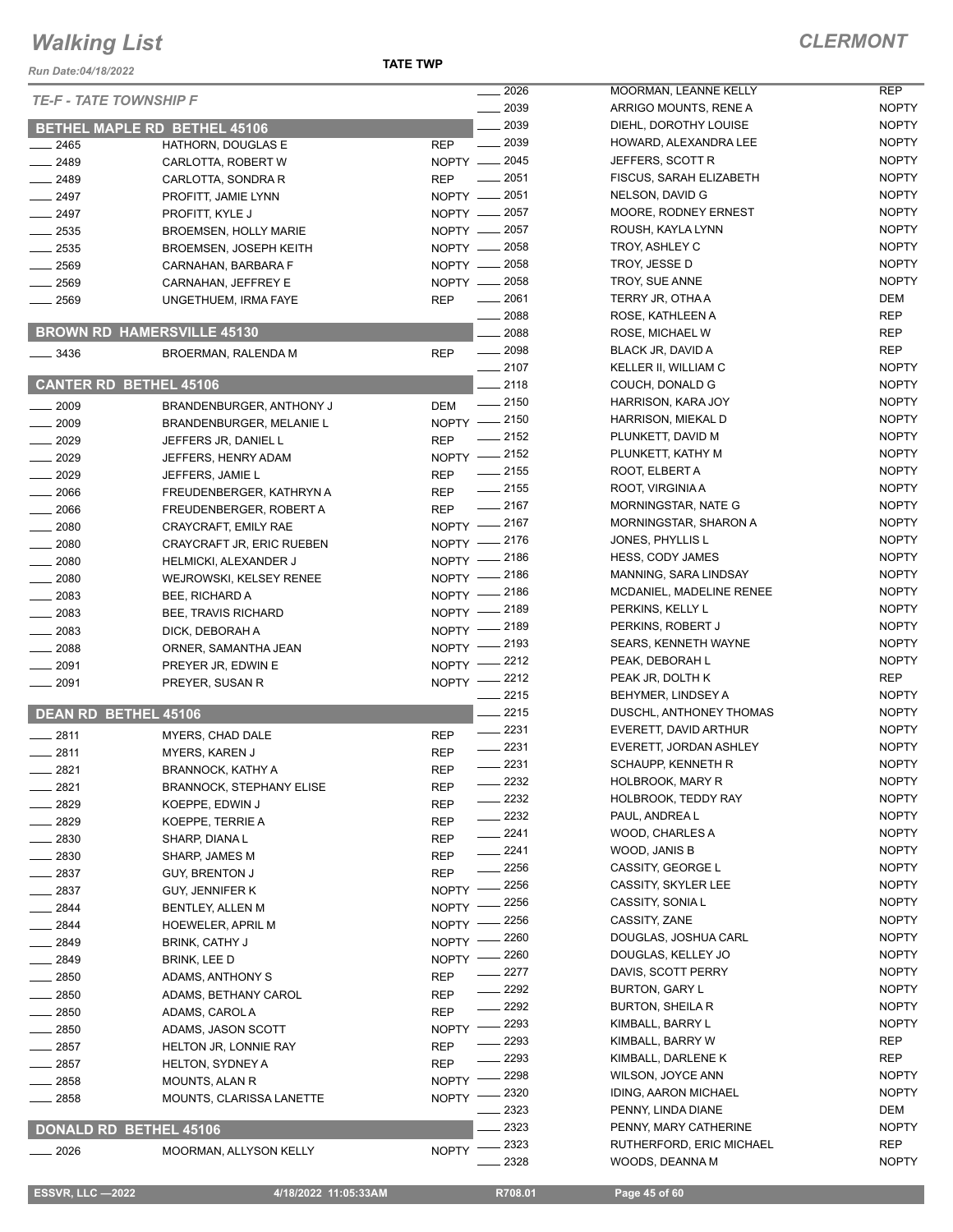*Run Date:04/18/2022*

| <b>TE-F - TATE TOWNSHIP F</b><br>$- 3478$<br><b>NOPTY</b><br><b>BAKER, JENNIFER L</b><br>3478<br><b>NOPTY</b><br>DONALD RD BETHEL 45106<br>BAKER, OLIVIA MAKENNA<br>NOPTY __ 3480<br><b>NOPTY</b><br>$\frac{2328}{2}$<br>WOODS, JASON M<br>FOLEY, TIMOTHY W<br>$\frac{2329}{2}$<br><b>REP</b><br>$- 3480$<br><b>NOPTY</b><br>DAHLHEIMER, KIMBERLY S<br>FOLEY, VICTORIA M<br>2329<br>NOPTY __ 3492<br><b>REP</b><br>DAHLHEIMER, STEVEN J<br>DAY, RICHARD EUGENE<br>NOPTY __ 3492<br><b>REP</b><br>$\frac{1}{2}$ 2331<br>HATHCOCK, DEBBIE S<br>DAY, SHIRLEY LEE<br>NOPTY __ 3518<br>$\frac{1}{2}$ 2331<br><b>NOPTY</b><br><b>HATHCOCK, JASON T</b><br><b>BLACK, JAMES M</b><br>$\frac{1}{2}$ 2339<br>NOPTY __ 3568<br><b>NOPTY</b><br>DAVIDSON, BRANDON KEITH<br>DUNN, EDWARD MARTIN<br>$\frac{1}{2339}$<br>NOPTY __ 3568<br><b>NOPTY</b><br>DAVIDSON, KRISTEN MARIE<br>JOBE, VANESSA A<br>2340<br>NOPTY __ 3570<br>CORNETET, JAMES G<br><b>NOPTY</b><br>HALDEMAN, GERALD PATRICK<br>$-2340$<br><b>REP</b><br>$\frac{1}{2}$ 3570<br><b>NOPTY</b><br>CORNETET, KAITLYN M<br>HALDEMAN, JON P<br>$-2340$<br>CORNETET, PATRICIA L<br><b>REP</b><br>$\frac{1}{2}$ 3574<br><b>NOPTY</b><br>CARR, SASHA VANESSA<br>$\frac{2343}{2}$<br><b>REP</b><br>$- 3576$<br><b>NOPTY</b><br>LUYSTER, LOIS A<br>HOUSER, BRENDAN RL<br>$\frac{1}{2}$ 2343<br><b>REP</b><br><b>NOPTY</b><br>$- 3576$<br>LUYSTER, PAUL E<br>HOUSER, LACEY MARIE<br>2346<br>NOPTY __ 3580<br><b>BARBER, CLARENCE P</b><br><b>NOPTY</b><br>DEMARIA, MARY LEE<br>$\frac{1}{2}$ 2346<br><b>NOPTY</b><br>BARBER, EVELYN J<br>JONES FLORER RD BETHEL 45106<br>$-2347$<br><b>REP</b><br>ENZWEILER, LINDA J<br>$\frac{1}{2}$ 2351<br><b>REP</b><br>BIERI, KIMBERLY A<br>$\frac{1}{2}$ 1934<br>BOYER, MELISSA L<br><b>NOPTY</b><br>$-2351$<br><b>REP</b><br>PERRY, JOSEPH A<br>$- 1940$<br><b>NOPTY</b><br>HAMPTON, JUDY A<br>2354<br>NOPTY __ 1940<br>HENSLEY, TONYA JEAN<br>HAMPTON, TIMOTHY A<br><b>NOPTY</b><br>NOPTY __ 1942<br>$\frac{1}{2}$ 2357<br>SIZEMORE, DEBORAH S<br><b>NOPTY</b><br>ABBINANTE, DEBRA S<br>$\frac{1}{2}$ 2357<br><b>REP</b><br>SIZEMORE, DERRICK L<br><b>NOPTY</b><br>$- 1946$<br>HICKS, RAYMOND<br>$\frac{1}{2}$ 2357<br>NOPTY __ 1966<br>SIZEMORE, JENNIFER LYNN<br><b>NOPTY</b><br>PAGAN LABOY, LUIS GABRIEL<br>$-2369$<br>NOPTY __ 1972<br><b>BARGER, TERRI R</b><br><b>REP</b><br>STOUT, JUDITH A<br>$-2370$<br><b>REP</b><br>HUDSON, JAMES E<br>$- 1980$<br><b>NOPTY</b><br>MCMILLIN JR, WALTER M<br>$-2370$<br>NOPTY __ 1982<br>HUDSON, MICHELLE KATHLEEN<br><b>REP</b><br>HAY, CAROLYN L<br>$\frac{1}{2}$ 2370<br><b>REP</b><br>ROSE, REBECCA L<br>$- 1982$<br><b>NOPTY</b><br>HAY, JOHNNY L<br>$-2378$<br>REP<br>NOEL, SHEILAK<br>$\frac{1}{2}$ 1982<br><b>NOPTY</b><br>HAY, STEVEN RYAN<br>$-2378$<br><b>REP</b><br>NOEL, THOMAS D<br>$\frac{1}{2}$ 1984<br><b>REP</b><br>PERRY, CHRISTOPHER RYAN<br>2383<br>NOPTY __ 1984<br><b>BRILEY, AARON KEITH</b><br>PERRY, COLLEEN MCLAIN<br><b>REP</b><br>$\frac{1}{2}$ 2383<br>NOPTY __ 1985<br><b>HELTON, CHAD ALLEN</b><br><b>NOPTY</b><br>EUBANKS, ROBERT W<br>$-2383$<br>NOPTY __ 1985<br>PHILLIPS, JEFFREY N<br><b>NOPTY</b><br>HOOD, LEDA LYNETTE<br>NOPTY __ 1986<br>$\frac{1}{2}$ 2389<br>HAVERKAMP, HARRY J<br>PIERCE, APRIL D<br><b>NOPTY</b><br>$\frac{1}{2}$ 2389<br>NOPTY __ 1986<br>SUMMERS, BARRY WENDLING<br><b>NOPTY</b><br>STERN, JASON HEATH<br>2389<br>NOPTY __ 1988<br>WAYBRIGHT, TIM B<br><b>NOPTY</b><br>JUSTICE, CAROL L<br>$\frac{1}{2}$ 2395<br><b>REP</b><br>FLARIDA, CARLA J<br>$- 1992$<br><b>NOPTY</b><br>SINGLETON, WESTLEY YORK<br>$- 2406$<br><b>REP</b><br>PELFREY, CLARA M<br>$-2011$<br><b>NOPTY</b><br>POLLITT, ALEXIA NICOLE<br>$-2406$<br>NOPTY __ 2011<br>PELFREY, JESSICA SUE<br><b>NOPTY</b><br>POLLITT, THOMAS M<br><b>REP</b><br>$-2406$<br>PELFREY, LARRY F<br>$-2024$<br><b>NOPTY</b><br>CONSTABLE, GREGORY ALLEN<br>2415<br>NOPTY __ 2024<br>GULLETT, ROBERT<br><b>NOPTY</b><br>RENO, ROBERT JOSEPH<br>$-2415$<br>NOPTY ___<br><b>GULLETT, ROBERT M</b><br>2027<br><b>REP</b><br>RHEINFRANK, JERRY W<br>$-2416$<br>COOKSEY, LEE ANNE<br>REP<br>$-2027$<br><b>REP</b><br>RHEINFRANK, MARIANNE H<br>__ 2416<br>MCELFRESH, LINDA C<br>REP<br>$\frac{1}{2031}$<br><b>NOPTY</b><br><b>GRENNER, SAMANTHA M</b><br><b>REP</b><br>_ 2416<br>MCELFRESH, STEPHEN E<br>$\frac{1}{2035}$<br>RALEIGH, DOUGLAS MICHAEL<br><b>NOPTY</b><br>2424<br>NOPTY __ 2072<br>COX, LOUISE<br><b>NOPTY</b><br><b>BAKER, CHRISTOPHER N</b><br>2072<br><b>BAKER, TYLER CHRISTOPHER</b><br><b>NOPTY</b><br><b>HOOVER RD BETHEL 45106</b><br>2073<br>SANDKER JR, GREGORY JOSEPH<br>REP<br>$-3220$<br>NOPTY __ 2073<br>REP<br>WILLIAMS, JON MARK<br>SANDKER, LOIS M<br>NOPTY __ 2076<br>$-3220$<br>WILLIAMS, KAYLEI SLONE<br>PERRY, DARLA HELTON<br><b>NOPTY</b><br>3220<br>NOPTY __ 2076<br><b>NOPTY</b><br>WILLIAMS, TAMMY LEE<br>PERRY, QUINTON M<br>3220<br>NOPTY __ 2083<br><b>NOPTY</b><br>WILLIAMS, TAYLOR LYNN<br>ORTEGO, HARRY J<br>3330<br><b>REP</b><br>$-2083$<br><b>NOPTY</b><br>HARVEY, THOMAS E<br>ORTEGO, VERNICE F<br>3418<br>DEM<br>$\frac{1}{2085}$<br><b>NOPTY</b><br><b>BARGER, GLORIA J</b><br>RHODES, MARY M<br>DEM<br>$\frac{1}{2085}$<br>_ 3418<br><b>BARGER, STEVEN A</b><br>RHODES, MARY M<br><b>NOPTY</b><br>NOPTY __ 2091<br>$-3422$<br><b>REP</b><br>HUDON, ANA MARGARITA<br>PARKS, CONNIE L<br>3422<br>NOPTY __ 2091<br><b>REP</b><br><b>HUDON, THOMAS JOSEPH</b><br>PARKS, ROGER L<br>3460<br>STRIEKER, THOMAS J<br>NOPTY __ 2095<br>PALMER, MARY JANE<br><b>NOPTY</b><br>NOPTY __ 3000<br><b>NOPTY</b><br>3464<br>KINGSLEY, JANICE MAY<br>STARKEY, SAMUEL B<br>_ 3466<br>PENNINGTON, LINDA DIANE<br>NOPTY __ 3000<br>SMITH, RAVEN L<br><b>NOPTY</b><br><b>REP</b><br>$\frac{1}{2}$ 3008<br><b>NOPTY</b><br>_ 3466<br>PENNINGTON, MARVIN K<br>DECK, JOSEPH GIFFORD<br>NOPTY __ 3008<br><b>NOPTY</b><br>_ 3476<br>ELTZROTH, KATIE LYNN<br>VANEST, DIANE L<br>NOPTY __ 3014<br>__ 3478<br><b>BAKER, CHRISTIAN MARTIN</b><br><b>BARGER, BETTY L</b><br>DEM<br><b>ESSVR, LLC -2022</b><br>R708.01<br>4/18/2022 11:05:33AM<br>Page 46 of 60 |  | $- 3478$ | BAKER, CHRISTOPHER M | <b>NOPTY</b> |
|------------------------------------------------------------------------------------------------------------------------------------------------------------------------------------------------------------------------------------------------------------------------------------------------------------------------------------------------------------------------------------------------------------------------------------------------------------------------------------------------------------------------------------------------------------------------------------------------------------------------------------------------------------------------------------------------------------------------------------------------------------------------------------------------------------------------------------------------------------------------------------------------------------------------------------------------------------------------------------------------------------------------------------------------------------------------------------------------------------------------------------------------------------------------------------------------------------------------------------------------------------------------------------------------------------------------------------------------------------------------------------------------------------------------------------------------------------------------------------------------------------------------------------------------------------------------------------------------------------------------------------------------------------------------------------------------------------------------------------------------------------------------------------------------------------------------------------------------------------------------------------------------------------------------------------------------------------------------------------------------------------------------------------------------------------------------------------------------------------------------------------------------------------------------------------------------------------------------------------------------------------------------------------------------------------------------------------------------------------------------------------------------------------------------------------------------------------------------------------------------------------------------------------------------------------------------------------------------------------------------------------------------------------------------------------------------------------------------------------------------------------------------------------------------------------------------------------------------------------------------------------------------------------------------------------------------------------------------------------------------------------------------------------------------------------------------------------------------------------------------------------------------------------------------------------------------------------------------------------------------------------------------------------------------------------------------------------------------------------------------------------------------------------------------------------------------------------------------------------------------------------------------------------------------------------------------------------------------------------------------------------------------------------------------------------------------------------------------------------------------------------------------------------------------------------------------------------------------------------------------------------------------------------------------------------------------------------------------------------------------------------------------------------------------------------------------------------------------------------------------------------------------------------------------------------------------------------------------------------------------------------------------------------------------------------------------------------------------------------------------------------------------------------------------------------------------------------------------------------------------------------------------------------------------------------------------------------------------------------------------------------------------------------------------------------------------------------------------------------------------------------------------------------------------------------------------------------------------------------------------------------------------------------------------------------------------------------------------------------------------------------------------------------------------------------------------------------------------------------------------------------------------------------------------------------------------------------------------------------------------------------------------------------------------------------------------------------------------------------------------------------------------------------------------------------------------------------------------------------------------------------------------------------------------------------------------------------------------------------------------------------------------------------------------------------------------------------------------------------------------------------------------------------------------------------------------------------------------------------------------------------------------------------------------------------------------------------------------------------------------------------------------------------------------------------------------------------------------------------------------|--|----------|----------------------|--------------|
|                                                                                                                                                                                                                                                                                                                                                                                                                                                                                                                                                                                                                                                                                                                                                                                                                                                                                                                                                                                                                                                                                                                                                                                                                                                                                                                                                                                                                                                                                                                                                                                                                                                                                                                                                                                                                                                                                                                                                                                                                                                                                                                                                                                                                                                                                                                                                                                                                                                                                                                                                                                                                                                                                                                                                                                                                                                                                                                                                                                                                                                                                                                                                                                                                                                                                                                                                                                                                                                                                                                                                                                                                                                                                                                                                                                                                                                                                                                                                                                                                                                                                                                                                                                                                                                                                                                                                                                                                                                                                                                                                                                                                                                                                                                                                                                                                                                                                                                                                                                                                                                                                                                                                                                                                                                                                                                                                                                                                                                                                                                                                                                                                                                                                                                                                                                                                                                                                                                                                                                                                                                                                                                        |  |          |                      |              |
|                                                                                                                                                                                                                                                                                                                                                                                                                                                                                                                                                                                                                                                                                                                                                                                                                                                                                                                                                                                                                                                                                                                                                                                                                                                                                                                                                                                                                                                                                                                                                                                                                                                                                                                                                                                                                                                                                                                                                                                                                                                                                                                                                                                                                                                                                                                                                                                                                                                                                                                                                                                                                                                                                                                                                                                                                                                                                                                                                                                                                                                                                                                                                                                                                                                                                                                                                                                                                                                                                                                                                                                                                                                                                                                                                                                                                                                                                                                                                                                                                                                                                                                                                                                                                                                                                                                                                                                                                                                                                                                                                                                                                                                                                                                                                                                                                                                                                                                                                                                                                                                                                                                                                                                                                                                                                                                                                                                                                                                                                                                                                                                                                                                                                                                                                                                                                                                                                                                                                                                                                                                                                                                        |  |          |                      |              |
|                                                                                                                                                                                                                                                                                                                                                                                                                                                                                                                                                                                                                                                                                                                                                                                                                                                                                                                                                                                                                                                                                                                                                                                                                                                                                                                                                                                                                                                                                                                                                                                                                                                                                                                                                                                                                                                                                                                                                                                                                                                                                                                                                                                                                                                                                                                                                                                                                                                                                                                                                                                                                                                                                                                                                                                                                                                                                                                                                                                                                                                                                                                                                                                                                                                                                                                                                                                                                                                                                                                                                                                                                                                                                                                                                                                                                                                                                                                                                                                                                                                                                                                                                                                                                                                                                                                                                                                                                                                                                                                                                                                                                                                                                                                                                                                                                                                                                                                                                                                                                                                                                                                                                                                                                                                                                                                                                                                                                                                                                                                                                                                                                                                                                                                                                                                                                                                                                                                                                                                                                                                                                                                        |  |          |                      |              |
|                                                                                                                                                                                                                                                                                                                                                                                                                                                                                                                                                                                                                                                                                                                                                                                                                                                                                                                                                                                                                                                                                                                                                                                                                                                                                                                                                                                                                                                                                                                                                                                                                                                                                                                                                                                                                                                                                                                                                                                                                                                                                                                                                                                                                                                                                                                                                                                                                                                                                                                                                                                                                                                                                                                                                                                                                                                                                                                                                                                                                                                                                                                                                                                                                                                                                                                                                                                                                                                                                                                                                                                                                                                                                                                                                                                                                                                                                                                                                                                                                                                                                                                                                                                                                                                                                                                                                                                                                                                                                                                                                                                                                                                                                                                                                                                                                                                                                                                                                                                                                                                                                                                                                                                                                                                                                                                                                                                                                                                                                                                                                                                                                                                                                                                                                                                                                                                                                                                                                                                                                                                                                                                        |  |          |                      |              |
|                                                                                                                                                                                                                                                                                                                                                                                                                                                                                                                                                                                                                                                                                                                                                                                                                                                                                                                                                                                                                                                                                                                                                                                                                                                                                                                                                                                                                                                                                                                                                                                                                                                                                                                                                                                                                                                                                                                                                                                                                                                                                                                                                                                                                                                                                                                                                                                                                                                                                                                                                                                                                                                                                                                                                                                                                                                                                                                                                                                                                                                                                                                                                                                                                                                                                                                                                                                                                                                                                                                                                                                                                                                                                                                                                                                                                                                                                                                                                                                                                                                                                                                                                                                                                                                                                                                                                                                                                                                                                                                                                                                                                                                                                                                                                                                                                                                                                                                                                                                                                                                                                                                                                                                                                                                                                                                                                                                                                                                                                                                                                                                                                                                                                                                                                                                                                                                                                                                                                                                                                                                                                                                        |  |          |                      |              |
|                                                                                                                                                                                                                                                                                                                                                                                                                                                                                                                                                                                                                                                                                                                                                                                                                                                                                                                                                                                                                                                                                                                                                                                                                                                                                                                                                                                                                                                                                                                                                                                                                                                                                                                                                                                                                                                                                                                                                                                                                                                                                                                                                                                                                                                                                                                                                                                                                                                                                                                                                                                                                                                                                                                                                                                                                                                                                                                                                                                                                                                                                                                                                                                                                                                                                                                                                                                                                                                                                                                                                                                                                                                                                                                                                                                                                                                                                                                                                                                                                                                                                                                                                                                                                                                                                                                                                                                                                                                                                                                                                                                                                                                                                                                                                                                                                                                                                                                                                                                                                                                                                                                                                                                                                                                                                                                                                                                                                                                                                                                                                                                                                                                                                                                                                                                                                                                                                                                                                                                                                                                                                                                        |  |          |                      |              |
|                                                                                                                                                                                                                                                                                                                                                                                                                                                                                                                                                                                                                                                                                                                                                                                                                                                                                                                                                                                                                                                                                                                                                                                                                                                                                                                                                                                                                                                                                                                                                                                                                                                                                                                                                                                                                                                                                                                                                                                                                                                                                                                                                                                                                                                                                                                                                                                                                                                                                                                                                                                                                                                                                                                                                                                                                                                                                                                                                                                                                                                                                                                                                                                                                                                                                                                                                                                                                                                                                                                                                                                                                                                                                                                                                                                                                                                                                                                                                                                                                                                                                                                                                                                                                                                                                                                                                                                                                                                                                                                                                                                                                                                                                                                                                                                                                                                                                                                                                                                                                                                                                                                                                                                                                                                                                                                                                                                                                                                                                                                                                                                                                                                                                                                                                                                                                                                                                                                                                                                                                                                                                                                        |  |          |                      |              |
|                                                                                                                                                                                                                                                                                                                                                                                                                                                                                                                                                                                                                                                                                                                                                                                                                                                                                                                                                                                                                                                                                                                                                                                                                                                                                                                                                                                                                                                                                                                                                                                                                                                                                                                                                                                                                                                                                                                                                                                                                                                                                                                                                                                                                                                                                                                                                                                                                                                                                                                                                                                                                                                                                                                                                                                                                                                                                                                                                                                                                                                                                                                                                                                                                                                                                                                                                                                                                                                                                                                                                                                                                                                                                                                                                                                                                                                                                                                                                                                                                                                                                                                                                                                                                                                                                                                                                                                                                                                                                                                                                                                                                                                                                                                                                                                                                                                                                                                                                                                                                                                                                                                                                                                                                                                                                                                                                                                                                                                                                                                                                                                                                                                                                                                                                                                                                                                                                                                                                                                                                                                                                                                        |  |          |                      |              |
|                                                                                                                                                                                                                                                                                                                                                                                                                                                                                                                                                                                                                                                                                                                                                                                                                                                                                                                                                                                                                                                                                                                                                                                                                                                                                                                                                                                                                                                                                                                                                                                                                                                                                                                                                                                                                                                                                                                                                                                                                                                                                                                                                                                                                                                                                                                                                                                                                                                                                                                                                                                                                                                                                                                                                                                                                                                                                                                                                                                                                                                                                                                                                                                                                                                                                                                                                                                                                                                                                                                                                                                                                                                                                                                                                                                                                                                                                                                                                                                                                                                                                                                                                                                                                                                                                                                                                                                                                                                                                                                                                                                                                                                                                                                                                                                                                                                                                                                                                                                                                                                                                                                                                                                                                                                                                                                                                                                                                                                                                                                                                                                                                                                                                                                                                                                                                                                                                                                                                                                                                                                                                                                        |  |          |                      |              |
|                                                                                                                                                                                                                                                                                                                                                                                                                                                                                                                                                                                                                                                                                                                                                                                                                                                                                                                                                                                                                                                                                                                                                                                                                                                                                                                                                                                                                                                                                                                                                                                                                                                                                                                                                                                                                                                                                                                                                                                                                                                                                                                                                                                                                                                                                                                                                                                                                                                                                                                                                                                                                                                                                                                                                                                                                                                                                                                                                                                                                                                                                                                                                                                                                                                                                                                                                                                                                                                                                                                                                                                                                                                                                                                                                                                                                                                                                                                                                                                                                                                                                                                                                                                                                                                                                                                                                                                                                                                                                                                                                                                                                                                                                                                                                                                                                                                                                                                                                                                                                                                                                                                                                                                                                                                                                                                                                                                                                                                                                                                                                                                                                                                                                                                                                                                                                                                                                                                                                                                                                                                                                                                        |  |          |                      |              |
|                                                                                                                                                                                                                                                                                                                                                                                                                                                                                                                                                                                                                                                                                                                                                                                                                                                                                                                                                                                                                                                                                                                                                                                                                                                                                                                                                                                                                                                                                                                                                                                                                                                                                                                                                                                                                                                                                                                                                                                                                                                                                                                                                                                                                                                                                                                                                                                                                                                                                                                                                                                                                                                                                                                                                                                                                                                                                                                                                                                                                                                                                                                                                                                                                                                                                                                                                                                                                                                                                                                                                                                                                                                                                                                                                                                                                                                                                                                                                                                                                                                                                                                                                                                                                                                                                                                                                                                                                                                                                                                                                                                                                                                                                                                                                                                                                                                                                                                                                                                                                                                                                                                                                                                                                                                                                                                                                                                                                                                                                                                                                                                                                                                                                                                                                                                                                                                                                                                                                                                                                                                                                                                        |  |          |                      |              |
|                                                                                                                                                                                                                                                                                                                                                                                                                                                                                                                                                                                                                                                                                                                                                                                                                                                                                                                                                                                                                                                                                                                                                                                                                                                                                                                                                                                                                                                                                                                                                                                                                                                                                                                                                                                                                                                                                                                                                                                                                                                                                                                                                                                                                                                                                                                                                                                                                                                                                                                                                                                                                                                                                                                                                                                                                                                                                                                                                                                                                                                                                                                                                                                                                                                                                                                                                                                                                                                                                                                                                                                                                                                                                                                                                                                                                                                                                                                                                                                                                                                                                                                                                                                                                                                                                                                                                                                                                                                                                                                                                                                                                                                                                                                                                                                                                                                                                                                                                                                                                                                                                                                                                                                                                                                                                                                                                                                                                                                                                                                                                                                                                                                                                                                                                                                                                                                                                                                                                                                                                                                                                                                        |  |          |                      |              |
|                                                                                                                                                                                                                                                                                                                                                                                                                                                                                                                                                                                                                                                                                                                                                                                                                                                                                                                                                                                                                                                                                                                                                                                                                                                                                                                                                                                                                                                                                                                                                                                                                                                                                                                                                                                                                                                                                                                                                                                                                                                                                                                                                                                                                                                                                                                                                                                                                                                                                                                                                                                                                                                                                                                                                                                                                                                                                                                                                                                                                                                                                                                                                                                                                                                                                                                                                                                                                                                                                                                                                                                                                                                                                                                                                                                                                                                                                                                                                                                                                                                                                                                                                                                                                                                                                                                                                                                                                                                                                                                                                                                                                                                                                                                                                                                                                                                                                                                                                                                                                                                                                                                                                                                                                                                                                                                                                                                                                                                                                                                                                                                                                                                                                                                                                                                                                                                                                                                                                                                                                                                                                                                        |  |          |                      |              |
|                                                                                                                                                                                                                                                                                                                                                                                                                                                                                                                                                                                                                                                                                                                                                                                                                                                                                                                                                                                                                                                                                                                                                                                                                                                                                                                                                                                                                                                                                                                                                                                                                                                                                                                                                                                                                                                                                                                                                                                                                                                                                                                                                                                                                                                                                                                                                                                                                                                                                                                                                                                                                                                                                                                                                                                                                                                                                                                                                                                                                                                                                                                                                                                                                                                                                                                                                                                                                                                                                                                                                                                                                                                                                                                                                                                                                                                                                                                                                                                                                                                                                                                                                                                                                                                                                                                                                                                                                                                                                                                                                                                                                                                                                                                                                                                                                                                                                                                                                                                                                                                                                                                                                                                                                                                                                                                                                                                                                                                                                                                                                                                                                                                                                                                                                                                                                                                                                                                                                                                                                                                                                                                        |  |          |                      |              |
|                                                                                                                                                                                                                                                                                                                                                                                                                                                                                                                                                                                                                                                                                                                                                                                                                                                                                                                                                                                                                                                                                                                                                                                                                                                                                                                                                                                                                                                                                                                                                                                                                                                                                                                                                                                                                                                                                                                                                                                                                                                                                                                                                                                                                                                                                                                                                                                                                                                                                                                                                                                                                                                                                                                                                                                                                                                                                                                                                                                                                                                                                                                                                                                                                                                                                                                                                                                                                                                                                                                                                                                                                                                                                                                                                                                                                                                                                                                                                                                                                                                                                                                                                                                                                                                                                                                                                                                                                                                                                                                                                                                                                                                                                                                                                                                                                                                                                                                                                                                                                                                                                                                                                                                                                                                                                                                                                                                                                                                                                                                                                                                                                                                                                                                                                                                                                                                                                                                                                                                                                                                                                                                        |  |          |                      |              |
|                                                                                                                                                                                                                                                                                                                                                                                                                                                                                                                                                                                                                                                                                                                                                                                                                                                                                                                                                                                                                                                                                                                                                                                                                                                                                                                                                                                                                                                                                                                                                                                                                                                                                                                                                                                                                                                                                                                                                                                                                                                                                                                                                                                                                                                                                                                                                                                                                                                                                                                                                                                                                                                                                                                                                                                                                                                                                                                                                                                                                                                                                                                                                                                                                                                                                                                                                                                                                                                                                                                                                                                                                                                                                                                                                                                                                                                                                                                                                                                                                                                                                                                                                                                                                                                                                                                                                                                                                                                                                                                                                                                                                                                                                                                                                                                                                                                                                                                                                                                                                                                                                                                                                                                                                                                                                                                                                                                                                                                                                                                                                                                                                                                                                                                                                                                                                                                                                                                                                                                                                                                                                                                        |  |          |                      |              |
|                                                                                                                                                                                                                                                                                                                                                                                                                                                                                                                                                                                                                                                                                                                                                                                                                                                                                                                                                                                                                                                                                                                                                                                                                                                                                                                                                                                                                                                                                                                                                                                                                                                                                                                                                                                                                                                                                                                                                                                                                                                                                                                                                                                                                                                                                                                                                                                                                                                                                                                                                                                                                                                                                                                                                                                                                                                                                                                                                                                                                                                                                                                                                                                                                                                                                                                                                                                                                                                                                                                                                                                                                                                                                                                                                                                                                                                                                                                                                                                                                                                                                                                                                                                                                                                                                                                                                                                                                                                                                                                                                                                                                                                                                                                                                                                                                                                                                                                                                                                                                                                                                                                                                                                                                                                                                                                                                                                                                                                                                                                                                                                                                                                                                                                                                                                                                                                                                                                                                                                                                                                                                                                        |  |          |                      |              |
|                                                                                                                                                                                                                                                                                                                                                                                                                                                                                                                                                                                                                                                                                                                                                                                                                                                                                                                                                                                                                                                                                                                                                                                                                                                                                                                                                                                                                                                                                                                                                                                                                                                                                                                                                                                                                                                                                                                                                                                                                                                                                                                                                                                                                                                                                                                                                                                                                                                                                                                                                                                                                                                                                                                                                                                                                                                                                                                                                                                                                                                                                                                                                                                                                                                                                                                                                                                                                                                                                                                                                                                                                                                                                                                                                                                                                                                                                                                                                                                                                                                                                                                                                                                                                                                                                                                                                                                                                                                                                                                                                                                                                                                                                                                                                                                                                                                                                                                                                                                                                                                                                                                                                                                                                                                                                                                                                                                                                                                                                                                                                                                                                                                                                                                                                                                                                                                                                                                                                                                                                                                                                                                        |  |          |                      |              |
|                                                                                                                                                                                                                                                                                                                                                                                                                                                                                                                                                                                                                                                                                                                                                                                                                                                                                                                                                                                                                                                                                                                                                                                                                                                                                                                                                                                                                                                                                                                                                                                                                                                                                                                                                                                                                                                                                                                                                                                                                                                                                                                                                                                                                                                                                                                                                                                                                                                                                                                                                                                                                                                                                                                                                                                                                                                                                                                                                                                                                                                                                                                                                                                                                                                                                                                                                                                                                                                                                                                                                                                                                                                                                                                                                                                                                                                                                                                                                                                                                                                                                                                                                                                                                                                                                                                                                                                                                                                                                                                                                                                                                                                                                                                                                                                                                                                                                                                                                                                                                                                                                                                                                                                                                                                                                                                                                                                                                                                                                                                                                                                                                                                                                                                                                                                                                                                                                                                                                                                                                                                                                                                        |  |          |                      |              |
|                                                                                                                                                                                                                                                                                                                                                                                                                                                                                                                                                                                                                                                                                                                                                                                                                                                                                                                                                                                                                                                                                                                                                                                                                                                                                                                                                                                                                                                                                                                                                                                                                                                                                                                                                                                                                                                                                                                                                                                                                                                                                                                                                                                                                                                                                                                                                                                                                                                                                                                                                                                                                                                                                                                                                                                                                                                                                                                                                                                                                                                                                                                                                                                                                                                                                                                                                                                                                                                                                                                                                                                                                                                                                                                                                                                                                                                                                                                                                                                                                                                                                                                                                                                                                                                                                                                                                                                                                                                                                                                                                                                                                                                                                                                                                                                                                                                                                                                                                                                                                                                                                                                                                                                                                                                                                                                                                                                                                                                                                                                                                                                                                                                                                                                                                                                                                                                                                                                                                                                                                                                                                                                        |  |          |                      |              |
|                                                                                                                                                                                                                                                                                                                                                                                                                                                                                                                                                                                                                                                                                                                                                                                                                                                                                                                                                                                                                                                                                                                                                                                                                                                                                                                                                                                                                                                                                                                                                                                                                                                                                                                                                                                                                                                                                                                                                                                                                                                                                                                                                                                                                                                                                                                                                                                                                                                                                                                                                                                                                                                                                                                                                                                                                                                                                                                                                                                                                                                                                                                                                                                                                                                                                                                                                                                                                                                                                                                                                                                                                                                                                                                                                                                                                                                                                                                                                                                                                                                                                                                                                                                                                                                                                                                                                                                                                                                                                                                                                                                                                                                                                                                                                                                                                                                                                                                                                                                                                                                                                                                                                                                                                                                                                                                                                                                                                                                                                                                                                                                                                                                                                                                                                                                                                                                                                                                                                                                                                                                                                                                        |  |          |                      |              |
|                                                                                                                                                                                                                                                                                                                                                                                                                                                                                                                                                                                                                                                                                                                                                                                                                                                                                                                                                                                                                                                                                                                                                                                                                                                                                                                                                                                                                                                                                                                                                                                                                                                                                                                                                                                                                                                                                                                                                                                                                                                                                                                                                                                                                                                                                                                                                                                                                                                                                                                                                                                                                                                                                                                                                                                                                                                                                                                                                                                                                                                                                                                                                                                                                                                                                                                                                                                                                                                                                                                                                                                                                                                                                                                                                                                                                                                                                                                                                                                                                                                                                                                                                                                                                                                                                                                                                                                                                                                                                                                                                                                                                                                                                                                                                                                                                                                                                                                                                                                                                                                                                                                                                                                                                                                                                                                                                                                                                                                                                                                                                                                                                                                                                                                                                                                                                                                                                                                                                                                                                                                                                                                        |  |          |                      |              |
|                                                                                                                                                                                                                                                                                                                                                                                                                                                                                                                                                                                                                                                                                                                                                                                                                                                                                                                                                                                                                                                                                                                                                                                                                                                                                                                                                                                                                                                                                                                                                                                                                                                                                                                                                                                                                                                                                                                                                                                                                                                                                                                                                                                                                                                                                                                                                                                                                                                                                                                                                                                                                                                                                                                                                                                                                                                                                                                                                                                                                                                                                                                                                                                                                                                                                                                                                                                                                                                                                                                                                                                                                                                                                                                                                                                                                                                                                                                                                                                                                                                                                                                                                                                                                                                                                                                                                                                                                                                                                                                                                                                                                                                                                                                                                                                                                                                                                                                                                                                                                                                                                                                                                                                                                                                                                                                                                                                                                                                                                                                                                                                                                                                                                                                                                                                                                                                                                                                                                                                                                                                                                                                        |  |          |                      |              |
|                                                                                                                                                                                                                                                                                                                                                                                                                                                                                                                                                                                                                                                                                                                                                                                                                                                                                                                                                                                                                                                                                                                                                                                                                                                                                                                                                                                                                                                                                                                                                                                                                                                                                                                                                                                                                                                                                                                                                                                                                                                                                                                                                                                                                                                                                                                                                                                                                                                                                                                                                                                                                                                                                                                                                                                                                                                                                                                                                                                                                                                                                                                                                                                                                                                                                                                                                                                                                                                                                                                                                                                                                                                                                                                                                                                                                                                                                                                                                                                                                                                                                                                                                                                                                                                                                                                                                                                                                                                                                                                                                                                                                                                                                                                                                                                                                                                                                                                                                                                                                                                                                                                                                                                                                                                                                                                                                                                                                                                                                                                                                                                                                                                                                                                                                                                                                                                                                                                                                                                                                                                                                                                        |  |          |                      |              |
|                                                                                                                                                                                                                                                                                                                                                                                                                                                                                                                                                                                                                                                                                                                                                                                                                                                                                                                                                                                                                                                                                                                                                                                                                                                                                                                                                                                                                                                                                                                                                                                                                                                                                                                                                                                                                                                                                                                                                                                                                                                                                                                                                                                                                                                                                                                                                                                                                                                                                                                                                                                                                                                                                                                                                                                                                                                                                                                                                                                                                                                                                                                                                                                                                                                                                                                                                                                                                                                                                                                                                                                                                                                                                                                                                                                                                                                                                                                                                                                                                                                                                                                                                                                                                                                                                                                                                                                                                                                                                                                                                                                                                                                                                                                                                                                                                                                                                                                                                                                                                                                                                                                                                                                                                                                                                                                                                                                                                                                                                                                                                                                                                                                                                                                                                                                                                                                                                                                                                                                                                                                                                                                        |  |          |                      |              |
|                                                                                                                                                                                                                                                                                                                                                                                                                                                                                                                                                                                                                                                                                                                                                                                                                                                                                                                                                                                                                                                                                                                                                                                                                                                                                                                                                                                                                                                                                                                                                                                                                                                                                                                                                                                                                                                                                                                                                                                                                                                                                                                                                                                                                                                                                                                                                                                                                                                                                                                                                                                                                                                                                                                                                                                                                                                                                                                                                                                                                                                                                                                                                                                                                                                                                                                                                                                                                                                                                                                                                                                                                                                                                                                                                                                                                                                                                                                                                                                                                                                                                                                                                                                                                                                                                                                                                                                                                                                                                                                                                                                                                                                                                                                                                                                                                                                                                                                                                                                                                                                                                                                                                                                                                                                                                                                                                                                                                                                                                                                                                                                                                                                                                                                                                                                                                                                                                                                                                                                                                                                                                                                        |  |          |                      |              |
|                                                                                                                                                                                                                                                                                                                                                                                                                                                                                                                                                                                                                                                                                                                                                                                                                                                                                                                                                                                                                                                                                                                                                                                                                                                                                                                                                                                                                                                                                                                                                                                                                                                                                                                                                                                                                                                                                                                                                                                                                                                                                                                                                                                                                                                                                                                                                                                                                                                                                                                                                                                                                                                                                                                                                                                                                                                                                                                                                                                                                                                                                                                                                                                                                                                                                                                                                                                                                                                                                                                                                                                                                                                                                                                                                                                                                                                                                                                                                                                                                                                                                                                                                                                                                                                                                                                                                                                                                                                                                                                                                                                                                                                                                                                                                                                                                                                                                                                                                                                                                                                                                                                                                                                                                                                                                                                                                                                                                                                                                                                                                                                                                                                                                                                                                                                                                                                                                                                                                                                                                                                                                                                        |  |          |                      |              |
|                                                                                                                                                                                                                                                                                                                                                                                                                                                                                                                                                                                                                                                                                                                                                                                                                                                                                                                                                                                                                                                                                                                                                                                                                                                                                                                                                                                                                                                                                                                                                                                                                                                                                                                                                                                                                                                                                                                                                                                                                                                                                                                                                                                                                                                                                                                                                                                                                                                                                                                                                                                                                                                                                                                                                                                                                                                                                                                                                                                                                                                                                                                                                                                                                                                                                                                                                                                                                                                                                                                                                                                                                                                                                                                                                                                                                                                                                                                                                                                                                                                                                                                                                                                                                                                                                                                                                                                                                                                                                                                                                                                                                                                                                                                                                                                                                                                                                                                                                                                                                                                                                                                                                                                                                                                                                                                                                                                                                                                                                                                                                                                                                                                                                                                                                                                                                                                                                                                                                                                                                                                                                                                        |  |          |                      |              |
|                                                                                                                                                                                                                                                                                                                                                                                                                                                                                                                                                                                                                                                                                                                                                                                                                                                                                                                                                                                                                                                                                                                                                                                                                                                                                                                                                                                                                                                                                                                                                                                                                                                                                                                                                                                                                                                                                                                                                                                                                                                                                                                                                                                                                                                                                                                                                                                                                                                                                                                                                                                                                                                                                                                                                                                                                                                                                                                                                                                                                                                                                                                                                                                                                                                                                                                                                                                                                                                                                                                                                                                                                                                                                                                                                                                                                                                                                                                                                                                                                                                                                                                                                                                                                                                                                                                                                                                                                                                                                                                                                                                                                                                                                                                                                                                                                                                                                                                                                                                                                                                                                                                                                                                                                                                                                                                                                                                                                                                                                                                                                                                                                                                                                                                                                                                                                                                                                                                                                                                                                                                                                                                        |  |          |                      |              |
|                                                                                                                                                                                                                                                                                                                                                                                                                                                                                                                                                                                                                                                                                                                                                                                                                                                                                                                                                                                                                                                                                                                                                                                                                                                                                                                                                                                                                                                                                                                                                                                                                                                                                                                                                                                                                                                                                                                                                                                                                                                                                                                                                                                                                                                                                                                                                                                                                                                                                                                                                                                                                                                                                                                                                                                                                                                                                                                                                                                                                                                                                                                                                                                                                                                                                                                                                                                                                                                                                                                                                                                                                                                                                                                                                                                                                                                                                                                                                                                                                                                                                                                                                                                                                                                                                                                                                                                                                                                                                                                                                                                                                                                                                                                                                                                                                                                                                                                                                                                                                                                                                                                                                                                                                                                                                                                                                                                                                                                                                                                                                                                                                                                                                                                                                                                                                                                                                                                                                                                                                                                                                                                        |  |          |                      |              |
|                                                                                                                                                                                                                                                                                                                                                                                                                                                                                                                                                                                                                                                                                                                                                                                                                                                                                                                                                                                                                                                                                                                                                                                                                                                                                                                                                                                                                                                                                                                                                                                                                                                                                                                                                                                                                                                                                                                                                                                                                                                                                                                                                                                                                                                                                                                                                                                                                                                                                                                                                                                                                                                                                                                                                                                                                                                                                                                                                                                                                                                                                                                                                                                                                                                                                                                                                                                                                                                                                                                                                                                                                                                                                                                                                                                                                                                                                                                                                                                                                                                                                                                                                                                                                                                                                                                                                                                                                                                                                                                                                                                                                                                                                                                                                                                                                                                                                                                                                                                                                                                                                                                                                                                                                                                                                                                                                                                                                                                                                                                                                                                                                                                                                                                                                                                                                                                                                                                                                                                                                                                                                                                        |  |          |                      |              |
|                                                                                                                                                                                                                                                                                                                                                                                                                                                                                                                                                                                                                                                                                                                                                                                                                                                                                                                                                                                                                                                                                                                                                                                                                                                                                                                                                                                                                                                                                                                                                                                                                                                                                                                                                                                                                                                                                                                                                                                                                                                                                                                                                                                                                                                                                                                                                                                                                                                                                                                                                                                                                                                                                                                                                                                                                                                                                                                                                                                                                                                                                                                                                                                                                                                                                                                                                                                                                                                                                                                                                                                                                                                                                                                                                                                                                                                                                                                                                                                                                                                                                                                                                                                                                                                                                                                                                                                                                                                                                                                                                                                                                                                                                                                                                                                                                                                                                                                                                                                                                                                                                                                                                                                                                                                                                                                                                                                                                                                                                                                                                                                                                                                                                                                                                                                                                                                                                                                                                                                                                                                                                                                        |  |          |                      |              |
|                                                                                                                                                                                                                                                                                                                                                                                                                                                                                                                                                                                                                                                                                                                                                                                                                                                                                                                                                                                                                                                                                                                                                                                                                                                                                                                                                                                                                                                                                                                                                                                                                                                                                                                                                                                                                                                                                                                                                                                                                                                                                                                                                                                                                                                                                                                                                                                                                                                                                                                                                                                                                                                                                                                                                                                                                                                                                                                                                                                                                                                                                                                                                                                                                                                                                                                                                                                                                                                                                                                                                                                                                                                                                                                                                                                                                                                                                                                                                                                                                                                                                                                                                                                                                                                                                                                                                                                                                                                                                                                                                                                                                                                                                                                                                                                                                                                                                                                                                                                                                                                                                                                                                                                                                                                                                                                                                                                                                                                                                                                                                                                                                                                                                                                                                                                                                                                                                                                                                                                                                                                                                                                        |  |          |                      |              |
|                                                                                                                                                                                                                                                                                                                                                                                                                                                                                                                                                                                                                                                                                                                                                                                                                                                                                                                                                                                                                                                                                                                                                                                                                                                                                                                                                                                                                                                                                                                                                                                                                                                                                                                                                                                                                                                                                                                                                                                                                                                                                                                                                                                                                                                                                                                                                                                                                                                                                                                                                                                                                                                                                                                                                                                                                                                                                                                                                                                                                                                                                                                                                                                                                                                                                                                                                                                                                                                                                                                                                                                                                                                                                                                                                                                                                                                                                                                                                                                                                                                                                                                                                                                                                                                                                                                                                                                                                                                                                                                                                                                                                                                                                                                                                                                                                                                                                                                                                                                                                                                                                                                                                                                                                                                                                                                                                                                                                                                                                                                                                                                                                                                                                                                                                                                                                                                                                                                                                                                                                                                                                                                        |  |          |                      |              |
|                                                                                                                                                                                                                                                                                                                                                                                                                                                                                                                                                                                                                                                                                                                                                                                                                                                                                                                                                                                                                                                                                                                                                                                                                                                                                                                                                                                                                                                                                                                                                                                                                                                                                                                                                                                                                                                                                                                                                                                                                                                                                                                                                                                                                                                                                                                                                                                                                                                                                                                                                                                                                                                                                                                                                                                                                                                                                                                                                                                                                                                                                                                                                                                                                                                                                                                                                                                                                                                                                                                                                                                                                                                                                                                                                                                                                                                                                                                                                                                                                                                                                                                                                                                                                                                                                                                                                                                                                                                                                                                                                                                                                                                                                                                                                                                                                                                                                                                                                                                                                                                                                                                                                                                                                                                                                                                                                                                                                                                                                                                                                                                                                                                                                                                                                                                                                                                                                                                                                                                                                                                                                                                        |  |          |                      |              |
|                                                                                                                                                                                                                                                                                                                                                                                                                                                                                                                                                                                                                                                                                                                                                                                                                                                                                                                                                                                                                                                                                                                                                                                                                                                                                                                                                                                                                                                                                                                                                                                                                                                                                                                                                                                                                                                                                                                                                                                                                                                                                                                                                                                                                                                                                                                                                                                                                                                                                                                                                                                                                                                                                                                                                                                                                                                                                                                                                                                                                                                                                                                                                                                                                                                                                                                                                                                                                                                                                                                                                                                                                                                                                                                                                                                                                                                                                                                                                                                                                                                                                                                                                                                                                                                                                                                                                                                                                                                                                                                                                                                                                                                                                                                                                                                                                                                                                                                                                                                                                                                                                                                                                                                                                                                                                                                                                                                                                                                                                                                                                                                                                                                                                                                                                                                                                                                                                                                                                                                                                                                                                                                        |  |          |                      |              |
|                                                                                                                                                                                                                                                                                                                                                                                                                                                                                                                                                                                                                                                                                                                                                                                                                                                                                                                                                                                                                                                                                                                                                                                                                                                                                                                                                                                                                                                                                                                                                                                                                                                                                                                                                                                                                                                                                                                                                                                                                                                                                                                                                                                                                                                                                                                                                                                                                                                                                                                                                                                                                                                                                                                                                                                                                                                                                                                                                                                                                                                                                                                                                                                                                                                                                                                                                                                                                                                                                                                                                                                                                                                                                                                                                                                                                                                                                                                                                                                                                                                                                                                                                                                                                                                                                                                                                                                                                                                                                                                                                                                                                                                                                                                                                                                                                                                                                                                                                                                                                                                                                                                                                                                                                                                                                                                                                                                                                                                                                                                                                                                                                                                                                                                                                                                                                                                                                                                                                                                                                                                                                                                        |  |          |                      |              |
|                                                                                                                                                                                                                                                                                                                                                                                                                                                                                                                                                                                                                                                                                                                                                                                                                                                                                                                                                                                                                                                                                                                                                                                                                                                                                                                                                                                                                                                                                                                                                                                                                                                                                                                                                                                                                                                                                                                                                                                                                                                                                                                                                                                                                                                                                                                                                                                                                                                                                                                                                                                                                                                                                                                                                                                                                                                                                                                                                                                                                                                                                                                                                                                                                                                                                                                                                                                                                                                                                                                                                                                                                                                                                                                                                                                                                                                                                                                                                                                                                                                                                                                                                                                                                                                                                                                                                                                                                                                                                                                                                                                                                                                                                                                                                                                                                                                                                                                                                                                                                                                                                                                                                                                                                                                                                                                                                                                                                                                                                                                                                                                                                                                                                                                                                                                                                                                                                                                                                                                                                                                                                                                        |  |          |                      |              |
|                                                                                                                                                                                                                                                                                                                                                                                                                                                                                                                                                                                                                                                                                                                                                                                                                                                                                                                                                                                                                                                                                                                                                                                                                                                                                                                                                                                                                                                                                                                                                                                                                                                                                                                                                                                                                                                                                                                                                                                                                                                                                                                                                                                                                                                                                                                                                                                                                                                                                                                                                                                                                                                                                                                                                                                                                                                                                                                                                                                                                                                                                                                                                                                                                                                                                                                                                                                                                                                                                                                                                                                                                                                                                                                                                                                                                                                                                                                                                                                                                                                                                                                                                                                                                                                                                                                                                                                                                                                                                                                                                                                                                                                                                                                                                                                                                                                                                                                                                                                                                                                                                                                                                                                                                                                                                                                                                                                                                                                                                                                                                                                                                                                                                                                                                                                                                                                                                                                                                                                                                                                                                                                        |  |          |                      |              |
|                                                                                                                                                                                                                                                                                                                                                                                                                                                                                                                                                                                                                                                                                                                                                                                                                                                                                                                                                                                                                                                                                                                                                                                                                                                                                                                                                                                                                                                                                                                                                                                                                                                                                                                                                                                                                                                                                                                                                                                                                                                                                                                                                                                                                                                                                                                                                                                                                                                                                                                                                                                                                                                                                                                                                                                                                                                                                                                                                                                                                                                                                                                                                                                                                                                                                                                                                                                                                                                                                                                                                                                                                                                                                                                                                                                                                                                                                                                                                                                                                                                                                                                                                                                                                                                                                                                                                                                                                                                                                                                                                                                                                                                                                                                                                                                                                                                                                                                                                                                                                                                                                                                                                                                                                                                                                                                                                                                                                                                                                                                                                                                                                                                                                                                                                                                                                                                                                                                                                                                                                                                                                                                        |  |          |                      |              |
|                                                                                                                                                                                                                                                                                                                                                                                                                                                                                                                                                                                                                                                                                                                                                                                                                                                                                                                                                                                                                                                                                                                                                                                                                                                                                                                                                                                                                                                                                                                                                                                                                                                                                                                                                                                                                                                                                                                                                                                                                                                                                                                                                                                                                                                                                                                                                                                                                                                                                                                                                                                                                                                                                                                                                                                                                                                                                                                                                                                                                                                                                                                                                                                                                                                                                                                                                                                                                                                                                                                                                                                                                                                                                                                                                                                                                                                                                                                                                                                                                                                                                                                                                                                                                                                                                                                                                                                                                                                                                                                                                                                                                                                                                                                                                                                                                                                                                                                                                                                                                                                                                                                                                                                                                                                                                                                                                                                                                                                                                                                                                                                                                                                                                                                                                                                                                                                                                                                                                                                                                                                                                                                        |  |          |                      |              |
|                                                                                                                                                                                                                                                                                                                                                                                                                                                                                                                                                                                                                                                                                                                                                                                                                                                                                                                                                                                                                                                                                                                                                                                                                                                                                                                                                                                                                                                                                                                                                                                                                                                                                                                                                                                                                                                                                                                                                                                                                                                                                                                                                                                                                                                                                                                                                                                                                                                                                                                                                                                                                                                                                                                                                                                                                                                                                                                                                                                                                                                                                                                                                                                                                                                                                                                                                                                                                                                                                                                                                                                                                                                                                                                                                                                                                                                                                                                                                                                                                                                                                                                                                                                                                                                                                                                                                                                                                                                                                                                                                                                                                                                                                                                                                                                                                                                                                                                                                                                                                                                                                                                                                                                                                                                                                                                                                                                                                                                                                                                                                                                                                                                                                                                                                                                                                                                                                                                                                                                                                                                                                                                        |  |          |                      |              |
|                                                                                                                                                                                                                                                                                                                                                                                                                                                                                                                                                                                                                                                                                                                                                                                                                                                                                                                                                                                                                                                                                                                                                                                                                                                                                                                                                                                                                                                                                                                                                                                                                                                                                                                                                                                                                                                                                                                                                                                                                                                                                                                                                                                                                                                                                                                                                                                                                                                                                                                                                                                                                                                                                                                                                                                                                                                                                                                                                                                                                                                                                                                                                                                                                                                                                                                                                                                                                                                                                                                                                                                                                                                                                                                                                                                                                                                                                                                                                                                                                                                                                                                                                                                                                                                                                                                                                                                                                                                                                                                                                                                                                                                                                                                                                                                                                                                                                                                                                                                                                                                                                                                                                                                                                                                                                                                                                                                                                                                                                                                                                                                                                                                                                                                                                                                                                                                                                                                                                                                                                                                                                                                        |  |          |                      |              |
|                                                                                                                                                                                                                                                                                                                                                                                                                                                                                                                                                                                                                                                                                                                                                                                                                                                                                                                                                                                                                                                                                                                                                                                                                                                                                                                                                                                                                                                                                                                                                                                                                                                                                                                                                                                                                                                                                                                                                                                                                                                                                                                                                                                                                                                                                                                                                                                                                                                                                                                                                                                                                                                                                                                                                                                                                                                                                                                                                                                                                                                                                                                                                                                                                                                                                                                                                                                                                                                                                                                                                                                                                                                                                                                                                                                                                                                                                                                                                                                                                                                                                                                                                                                                                                                                                                                                                                                                                                                                                                                                                                                                                                                                                                                                                                                                                                                                                                                                                                                                                                                                                                                                                                                                                                                                                                                                                                                                                                                                                                                                                                                                                                                                                                                                                                                                                                                                                                                                                                                                                                                                                                                        |  |          |                      |              |
|                                                                                                                                                                                                                                                                                                                                                                                                                                                                                                                                                                                                                                                                                                                                                                                                                                                                                                                                                                                                                                                                                                                                                                                                                                                                                                                                                                                                                                                                                                                                                                                                                                                                                                                                                                                                                                                                                                                                                                                                                                                                                                                                                                                                                                                                                                                                                                                                                                                                                                                                                                                                                                                                                                                                                                                                                                                                                                                                                                                                                                                                                                                                                                                                                                                                                                                                                                                                                                                                                                                                                                                                                                                                                                                                                                                                                                                                                                                                                                                                                                                                                                                                                                                                                                                                                                                                                                                                                                                                                                                                                                                                                                                                                                                                                                                                                                                                                                                                                                                                                                                                                                                                                                                                                                                                                                                                                                                                                                                                                                                                                                                                                                                                                                                                                                                                                                                                                                                                                                                                                                                                                                                        |  |          |                      |              |
|                                                                                                                                                                                                                                                                                                                                                                                                                                                                                                                                                                                                                                                                                                                                                                                                                                                                                                                                                                                                                                                                                                                                                                                                                                                                                                                                                                                                                                                                                                                                                                                                                                                                                                                                                                                                                                                                                                                                                                                                                                                                                                                                                                                                                                                                                                                                                                                                                                                                                                                                                                                                                                                                                                                                                                                                                                                                                                                                                                                                                                                                                                                                                                                                                                                                                                                                                                                                                                                                                                                                                                                                                                                                                                                                                                                                                                                                                                                                                                                                                                                                                                                                                                                                                                                                                                                                                                                                                                                                                                                                                                                                                                                                                                                                                                                                                                                                                                                                                                                                                                                                                                                                                                                                                                                                                                                                                                                                                                                                                                                                                                                                                                                                                                                                                                                                                                                                                                                                                                                                                                                                                                                        |  |          |                      |              |
|                                                                                                                                                                                                                                                                                                                                                                                                                                                                                                                                                                                                                                                                                                                                                                                                                                                                                                                                                                                                                                                                                                                                                                                                                                                                                                                                                                                                                                                                                                                                                                                                                                                                                                                                                                                                                                                                                                                                                                                                                                                                                                                                                                                                                                                                                                                                                                                                                                                                                                                                                                                                                                                                                                                                                                                                                                                                                                                                                                                                                                                                                                                                                                                                                                                                                                                                                                                                                                                                                                                                                                                                                                                                                                                                                                                                                                                                                                                                                                                                                                                                                                                                                                                                                                                                                                                                                                                                                                                                                                                                                                                                                                                                                                                                                                                                                                                                                                                                                                                                                                                                                                                                                                                                                                                                                                                                                                                                                                                                                                                                                                                                                                                                                                                                                                                                                                                                                                                                                                                                                                                                                                                        |  |          |                      |              |
|                                                                                                                                                                                                                                                                                                                                                                                                                                                                                                                                                                                                                                                                                                                                                                                                                                                                                                                                                                                                                                                                                                                                                                                                                                                                                                                                                                                                                                                                                                                                                                                                                                                                                                                                                                                                                                                                                                                                                                                                                                                                                                                                                                                                                                                                                                                                                                                                                                                                                                                                                                                                                                                                                                                                                                                                                                                                                                                                                                                                                                                                                                                                                                                                                                                                                                                                                                                                                                                                                                                                                                                                                                                                                                                                                                                                                                                                                                                                                                                                                                                                                                                                                                                                                                                                                                                                                                                                                                                                                                                                                                                                                                                                                                                                                                                                                                                                                                                                                                                                                                                                                                                                                                                                                                                                                                                                                                                                                                                                                                                                                                                                                                                                                                                                                                                                                                                                                                                                                                                                                                                                                                                        |  |          |                      |              |
|                                                                                                                                                                                                                                                                                                                                                                                                                                                                                                                                                                                                                                                                                                                                                                                                                                                                                                                                                                                                                                                                                                                                                                                                                                                                                                                                                                                                                                                                                                                                                                                                                                                                                                                                                                                                                                                                                                                                                                                                                                                                                                                                                                                                                                                                                                                                                                                                                                                                                                                                                                                                                                                                                                                                                                                                                                                                                                                                                                                                                                                                                                                                                                                                                                                                                                                                                                                                                                                                                                                                                                                                                                                                                                                                                                                                                                                                                                                                                                                                                                                                                                                                                                                                                                                                                                                                                                                                                                                                                                                                                                                                                                                                                                                                                                                                                                                                                                                                                                                                                                                                                                                                                                                                                                                                                                                                                                                                                                                                                                                                                                                                                                                                                                                                                                                                                                                                                                                                                                                                                                                                                                                        |  |          |                      |              |
|                                                                                                                                                                                                                                                                                                                                                                                                                                                                                                                                                                                                                                                                                                                                                                                                                                                                                                                                                                                                                                                                                                                                                                                                                                                                                                                                                                                                                                                                                                                                                                                                                                                                                                                                                                                                                                                                                                                                                                                                                                                                                                                                                                                                                                                                                                                                                                                                                                                                                                                                                                                                                                                                                                                                                                                                                                                                                                                                                                                                                                                                                                                                                                                                                                                                                                                                                                                                                                                                                                                                                                                                                                                                                                                                                                                                                                                                                                                                                                                                                                                                                                                                                                                                                                                                                                                                                                                                                                                                                                                                                                                                                                                                                                                                                                                                                                                                                                                                                                                                                                                                                                                                                                                                                                                                                                                                                                                                                                                                                                                                                                                                                                                                                                                                                                                                                                                                                                                                                                                                                                                                                                                        |  |          |                      |              |
|                                                                                                                                                                                                                                                                                                                                                                                                                                                                                                                                                                                                                                                                                                                                                                                                                                                                                                                                                                                                                                                                                                                                                                                                                                                                                                                                                                                                                                                                                                                                                                                                                                                                                                                                                                                                                                                                                                                                                                                                                                                                                                                                                                                                                                                                                                                                                                                                                                                                                                                                                                                                                                                                                                                                                                                                                                                                                                                                                                                                                                                                                                                                                                                                                                                                                                                                                                                                                                                                                                                                                                                                                                                                                                                                                                                                                                                                                                                                                                                                                                                                                                                                                                                                                                                                                                                                                                                                                                                                                                                                                                                                                                                                                                                                                                                                                                                                                                                                                                                                                                                                                                                                                                                                                                                                                                                                                                                                                                                                                                                                                                                                                                                                                                                                                                                                                                                                                                                                                                                                                                                                                                                        |  |          |                      |              |
|                                                                                                                                                                                                                                                                                                                                                                                                                                                                                                                                                                                                                                                                                                                                                                                                                                                                                                                                                                                                                                                                                                                                                                                                                                                                                                                                                                                                                                                                                                                                                                                                                                                                                                                                                                                                                                                                                                                                                                                                                                                                                                                                                                                                                                                                                                                                                                                                                                                                                                                                                                                                                                                                                                                                                                                                                                                                                                                                                                                                                                                                                                                                                                                                                                                                                                                                                                                                                                                                                                                                                                                                                                                                                                                                                                                                                                                                                                                                                                                                                                                                                                                                                                                                                                                                                                                                                                                                                                                                                                                                                                                                                                                                                                                                                                                                                                                                                                                                                                                                                                                                                                                                                                                                                                                                                                                                                                                                                                                                                                                                                                                                                                                                                                                                                                                                                                                                                                                                                                                                                                                                                                                        |  |          |                      |              |
|                                                                                                                                                                                                                                                                                                                                                                                                                                                                                                                                                                                                                                                                                                                                                                                                                                                                                                                                                                                                                                                                                                                                                                                                                                                                                                                                                                                                                                                                                                                                                                                                                                                                                                                                                                                                                                                                                                                                                                                                                                                                                                                                                                                                                                                                                                                                                                                                                                                                                                                                                                                                                                                                                                                                                                                                                                                                                                                                                                                                                                                                                                                                                                                                                                                                                                                                                                                                                                                                                                                                                                                                                                                                                                                                                                                                                                                                                                                                                                                                                                                                                                                                                                                                                                                                                                                                                                                                                                                                                                                                                                                                                                                                                                                                                                                                                                                                                                                                                                                                                                                                                                                                                                                                                                                                                                                                                                                                                                                                                                                                                                                                                                                                                                                                                                                                                                                                                                                                                                                                                                                                                                                        |  |          |                      |              |
|                                                                                                                                                                                                                                                                                                                                                                                                                                                                                                                                                                                                                                                                                                                                                                                                                                                                                                                                                                                                                                                                                                                                                                                                                                                                                                                                                                                                                                                                                                                                                                                                                                                                                                                                                                                                                                                                                                                                                                                                                                                                                                                                                                                                                                                                                                                                                                                                                                                                                                                                                                                                                                                                                                                                                                                                                                                                                                                                                                                                                                                                                                                                                                                                                                                                                                                                                                                                                                                                                                                                                                                                                                                                                                                                                                                                                                                                                                                                                                                                                                                                                                                                                                                                                                                                                                                                                                                                                                                                                                                                                                                                                                                                                                                                                                                                                                                                                                                                                                                                                                                                                                                                                                                                                                                                                                                                                                                                                                                                                                                                                                                                                                                                                                                                                                                                                                                                                                                                                                                                                                                                                                                        |  |          |                      |              |
|                                                                                                                                                                                                                                                                                                                                                                                                                                                                                                                                                                                                                                                                                                                                                                                                                                                                                                                                                                                                                                                                                                                                                                                                                                                                                                                                                                                                                                                                                                                                                                                                                                                                                                                                                                                                                                                                                                                                                                                                                                                                                                                                                                                                                                                                                                                                                                                                                                                                                                                                                                                                                                                                                                                                                                                                                                                                                                                                                                                                                                                                                                                                                                                                                                                                                                                                                                                                                                                                                                                                                                                                                                                                                                                                                                                                                                                                                                                                                                                                                                                                                                                                                                                                                                                                                                                                                                                                                                                                                                                                                                                                                                                                                                                                                                                                                                                                                                                                                                                                                                                                                                                                                                                                                                                                                                                                                                                                                                                                                                                                                                                                                                                                                                                                                                                                                                                                                                                                                                                                                                                                                                                        |  |          |                      |              |
|                                                                                                                                                                                                                                                                                                                                                                                                                                                                                                                                                                                                                                                                                                                                                                                                                                                                                                                                                                                                                                                                                                                                                                                                                                                                                                                                                                                                                                                                                                                                                                                                                                                                                                                                                                                                                                                                                                                                                                                                                                                                                                                                                                                                                                                                                                                                                                                                                                                                                                                                                                                                                                                                                                                                                                                                                                                                                                                                                                                                                                                                                                                                                                                                                                                                                                                                                                                                                                                                                                                                                                                                                                                                                                                                                                                                                                                                                                                                                                                                                                                                                                                                                                                                                                                                                                                                                                                                                                                                                                                                                                                                                                                                                                                                                                                                                                                                                                                                                                                                                                                                                                                                                                                                                                                                                                                                                                                                                                                                                                                                                                                                                                                                                                                                                                                                                                                                                                                                                                                                                                                                                                                        |  |          |                      |              |
|                                                                                                                                                                                                                                                                                                                                                                                                                                                                                                                                                                                                                                                                                                                                                                                                                                                                                                                                                                                                                                                                                                                                                                                                                                                                                                                                                                                                                                                                                                                                                                                                                                                                                                                                                                                                                                                                                                                                                                                                                                                                                                                                                                                                                                                                                                                                                                                                                                                                                                                                                                                                                                                                                                                                                                                                                                                                                                                                                                                                                                                                                                                                                                                                                                                                                                                                                                                                                                                                                                                                                                                                                                                                                                                                                                                                                                                                                                                                                                                                                                                                                                                                                                                                                                                                                                                                                                                                                                                                                                                                                                                                                                                                                                                                                                                                                                                                                                                                                                                                                                                                                                                                                                                                                                                                                                                                                                                                                                                                                                                                                                                                                                                                                                                                                                                                                                                                                                                                                                                                                                                                                                                        |  |          |                      |              |
|                                                                                                                                                                                                                                                                                                                                                                                                                                                                                                                                                                                                                                                                                                                                                                                                                                                                                                                                                                                                                                                                                                                                                                                                                                                                                                                                                                                                                                                                                                                                                                                                                                                                                                                                                                                                                                                                                                                                                                                                                                                                                                                                                                                                                                                                                                                                                                                                                                                                                                                                                                                                                                                                                                                                                                                                                                                                                                                                                                                                                                                                                                                                                                                                                                                                                                                                                                                                                                                                                                                                                                                                                                                                                                                                                                                                                                                                                                                                                                                                                                                                                                                                                                                                                                                                                                                                                                                                                                                                                                                                                                                                                                                                                                                                                                                                                                                                                                                                                                                                                                                                                                                                                                                                                                                                                                                                                                                                                                                                                                                                                                                                                                                                                                                                                                                                                                                                                                                                                                                                                                                                                                                        |  |          |                      |              |
|                                                                                                                                                                                                                                                                                                                                                                                                                                                                                                                                                                                                                                                                                                                                                                                                                                                                                                                                                                                                                                                                                                                                                                                                                                                                                                                                                                                                                                                                                                                                                                                                                                                                                                                                                                                                                                                                                                                                                                                                                                                                                                                                                                                                                                                                                                                                                                                                                                                                                                                                                                                                                                                                                                                                                                                                                                                                                                                                                                                                                                                                                                                                                                                                                                                                                                                                                                                                                                                                                                                                                                                                                                                                                                                                                                                                                                                                                                                                                                                                                                                                                                                                                                                                                                                                                                                                                                                                                                                                                                                                                                                                                                                                                                                                                                                                                                                                                                                                                                                                                                                                                                                                                                                                                                                                                                                                                                                                                                                                                                                                                                                                                                                                                                                                                                                                                                                                                                                                                                                                                                                                                                                        |  |          |                      |              |
|                                                                                                                                                                                                                                                                                                                                                                                                                                                                                                                                                                                                                                                                                                                                                                                                                                                                                                                                                                                                                                                                                                                                                                                                                                                                                                                                                                                                                                                                                                                                                                                                                                                                                                                                                                                                                                                                                                                                                                                                                                                                                                                                                                                                                                                                                                                                                                                                                                                                                                                                                                                                                                                                                                                                                                                                                                                                                                                                                                                                                                                                                                                                                                                                                                                                                                                                                                                                                                                                                                                                                                                                                                                                                                                                                                                                                                                                                                                                                                                                                                                                                                                                                                                                                                                                                                                                                                                                                                                                                                                                                                                                                                                                                                                                                                                                                                                                                                                                                                                                                                                                                                                                                                                                                                                                                                                                                                                                                                                                                                                                                                                                                                                                                                                                                                                                                                                                                                                                                                                                                                                                                                                        |  |          |                      |              |
|                                                                                                                                                                                                                                                                                                                                                                                                                                                                                                                                                                                                                                                                                                                                                                                                                                                                                                                                                                                                                                                                                                                                                                                                                                                                                                                                                                                                                                                                                                                                                                                                                                                                                                                                                                                                                                                                                                                                                                                                                                                                                                                                                                                                                                                                                                                                                                                                                                                                                                                                                                                                                                                                                                                                                                                                                                                                                                                                                                                                                                                                                                                                                                                                                                                                                                                                                                                                                                                                                                                                                                                                                                                                                                                                                                                                                                                                                                                                                                                                                                                                                                                                                                                                                                                                                                                                                                                                                                                                                                                                                                                                                                                                                                                                                                                                                                                                                                                                                                                                                                                                                                                                                                                                                                                                                                                                                                                                                                                                                                                                                                                                                                                                                                                                                                                                                                                                                                                                                                                                                                                                                                                        |  |          |                      |              |
|                                                                                                                                                                                                                                                                                                                                                                                                                                                                                                                                                                                                                                                                                                                                                                                                                                                                                                                                                                                                                                                                                                                                                                                                                                                                                                                                                                                                                                                                                                                                                                                                                                                                                                                                                                                                                                                                                                                                                                                                                                                                                                                                                                                                                                                                                                                                                                                                                                                                                                                                                                                                                                                                                                                                                                                                                                                                                                                                                                                                                                                                                                                                                                                                                                                                                                                                                                                                                                                                                                                                                                                                                                                                                                                                                                                                                                                                                                                                                                                                                                                                                                                                                                                                                                                                                                                                                                                                                                                                                                                                                                                                                                                                                                                                                                                                                                                                                                                                                                                                                                                                                                                                                                                                                                                                                                                                                                                                                                                                                                                                                                                                                                                                                                                                                                                                                                                                                                                                                                                                                                                                                                                        |  |          |                      |              |
|                                                                                                                                                                                                                                                                                                                                                                                                                                                                                                                                                                                                                                                                                                                                                                                                                                                                                                                                                                                                                                                                                                                                                                                                                                                                                                                                                                                                                                                                                                                                                                                                                                                                                                                                                                                                                                                                                                                                                                                                                                                                                                                                                                                                                                                                                                                                                                                                                                                                                                                                                                                                                                                                                                                                                                                                                                                                                                                                                                                                                                                                                                                                                                                                                                                                                                                                                                                                                                                                                                                                                                                                                                                                                                                                                                                                                                                                                                                                                                                                                                                                                                                                                                                                                                                                                                                                                                                                                                                                                                                                                                                                                                                                                                                                                                                                                                                                                                                                                                                                                                                                                                                                                                                                                                                                                                                                                                                                                                                                                                                                                                                                                                                                                                                                                                                                                                                                                                                                                                                                                                                                                                                        |  |          |                      |              |
|                                                                                                                                                                                                                                                                                                                                                                                                                                                                                                                                                                                                                                                                                                                                                                                                                                                                                                                                                                                                                                                                                                                                                                                                                                                                                                                                                                                                                                                                                                                                                                                                                                                                                                                                                                                                                                                                                                                                                                                                                                                                                                                                                                                                                                                                                                                                                                                                                                                                                                                                                                                                                                                                                                                                                                                                                                                                                                                                                                                                                                                                                                                                                                                                                                                                                                                                                                                                                                                                                                                                                                                                                                                                                                                                                                                                                                                                                                                                                                                                                                                                                                                                                                                                                                                                                                                                                                                                                                                                                                                                                                                                                                                                                                                                                                                                                                                                                                                                                                                                                                                                                                                                                                                                                                                                                                                                                                                                                                                                                                                                                                                                                                                                                                                                                                                                                                                                                                                                                                                                                                                                                                                        |  |          |                      |              |
|                                                                                                                                                                                                                                                                                                                                                                                                                                                                                                                                                                                                                                                                                                                                                                                                                                                                                                                                                                                                                                                                                                                                                                                                                                                                                                                                                                                                                                                                                                                                                                                                                                                                                                                                                                                                                                                                                                                                                                                                                                                                                                                                                                                                                                                                                                                                                                                                                                                                                                                                                                                                                                                                                                                                                                                                                                                                                                                                                                                                                                                                                                                                                                                                                                                                                                                                                                                                                                                                                                                                                                                                                                                                                                                                                                                                                                                                                                                                                                                                                                                                                                                                                                                                                                                                                                                                                                                                                                                                                                                                                                                                                                                                                                                                                                                                                                                                                                                                                                                                                                                                                                                                                                                                                                                                                                                                                                                                                                                                                                                                                                                                                                                                                                                                                                                                                                                                                                                                                                                                                                                                                                                        |  |          |                      |              |
|                                                                                                                                                                                                                                                                                                                                                                                                                                                                                                                                                                                                                                                                                                                                                                                                                                                                                                                                                                                                                                                                                                                                                                                                                                                                                                                                                                                                                                                                                                                                                                                                                                                                                                                                                                                                                                                                                                                                                                                                                                                                                                                                                                                                                                                                                                                                                                                                                                                                                                                                                                                                                                                                                                                                                                                                                                                                                                                                                                                                                                                                                                                                                                                                                                                                                                                                                                                                                                                                                                                                                                                                                                                                                                                                                                                                                                                                                                                                                                                                                                                                                                                                                                                                                                                                                                                                                                                                                                                                                                                                                                                                                                                                                                                                                                                                                                                                                                                                                                                                                                                                                                                                                                                                                                                                                                                                                                                                                                                                                                                                                                                                                                                                                                                                                                                                                                                                                                                                                                                                                                                                                                                        |  |          |                      |              |
|                                                                                                                                                                                                                                                                                                                                                                                                                                                                                                                                                                                                                                                                                                                                                                                                                                                                                                                                                                                                                                                                                                                                                                                                                                                                                                                                                                                                                                                                                                                                                                                                                                                                                                                                                                                                                                                                                                                                                                                                                                                                                                                                                                                                                                                                                                                                                                                                                                                                                                                                                                                                                                                                                                                                                                                                                                                                                                                                                                                                                                                                                                                                                                                                                                                                                                                                                                                                                                                                                                                                                                                                                                                                                                                                                                                                                                                                                                                                                                                                                                                                                                                                                                                                                                                                                                                                                                                                                                                                                                                                                                                                                                                                                                                                                                                                                                                                                                                                                                                                                                                                                                                                                                                                                                                                                                                                                                                                                                                                                                                                                                                                                                                                                                                                                                                                                                                                                                                                                                                                                                                                                                                        |  |          |                      |              |
|                                                                                                                                                                                                                                                                                                                                                                                                                                                                                                                                                                                                                                                                                                                                                                                                                                                                                                                                                                                                                                                                                                                                                                                                                                                                                                                                                                                                                                                                                                                                                                                                                                                                                                                                                                                                                                                                                                                                                                                                                                                                                                                                                                                                                                                                                                                                                                                                                                                                                                                                                                                                                                                                                                                                                                                                                                                                                                                                                                                                                                                                                                                                                                                                                                                                                                                                                                                                                                                                                                                                                                                                                                                                                                                                                                                                                                                                                                                                                                                                                                                                                                                                                                                                                                                                                                                                                                                                                                                                                                                                                                                                                                                                                                                                                                                                                                                                                                                                                                                                                                                                                                                                                                                                                                                                                                                                                                                                                                                                                                                                                                                                                                                                                                                                                                                                                                                                                                                                                                                                                                                                                                                        |  |          |                      |              |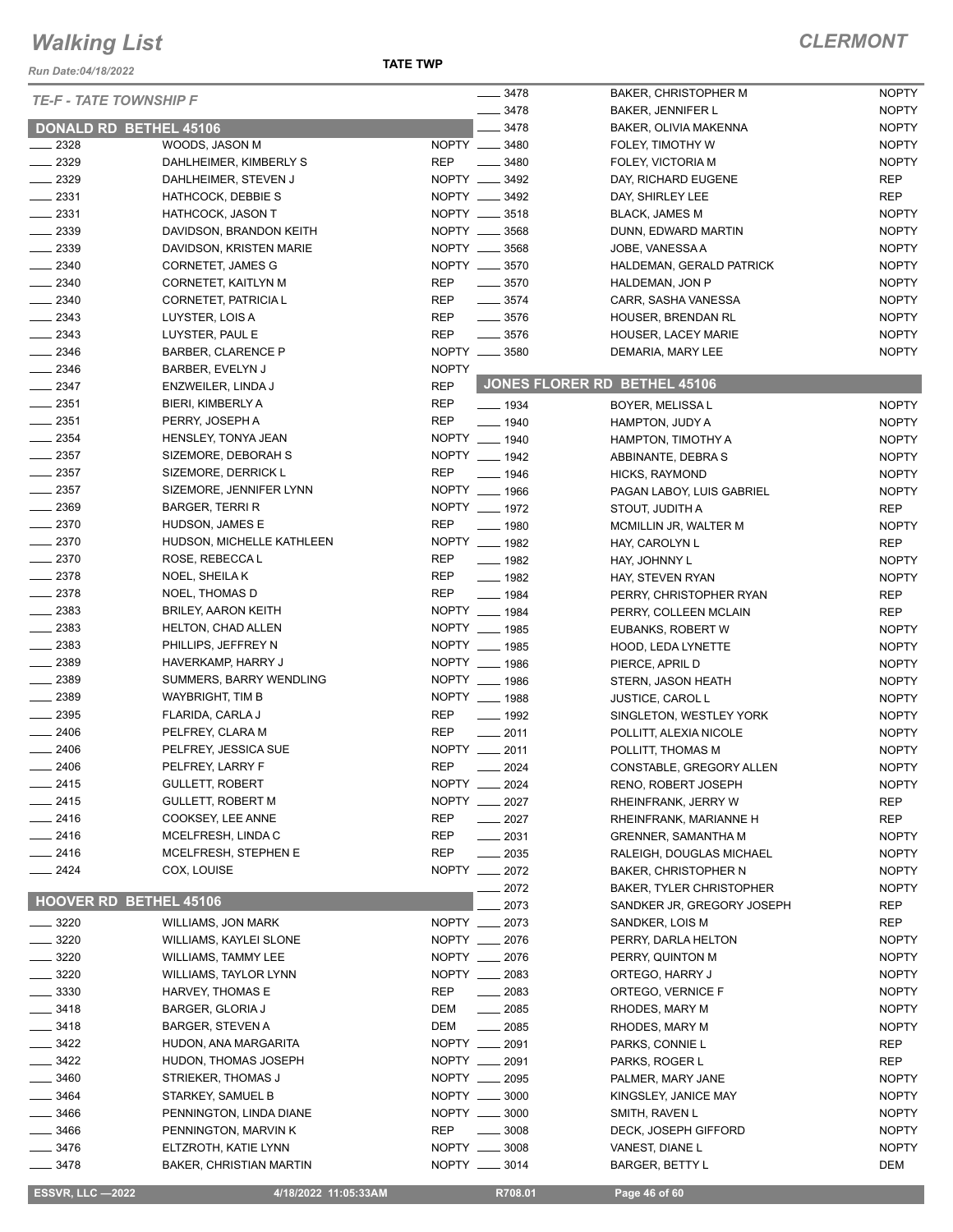#### **TATE TWP**

| Run Date:04/18/2022                |                                                    | <b>TATE TWP</b>              |                          |                                         |              |
|------------------------------------|----------------------------------------------------|------------------------------|--------------------------|-----------------------------------------|--------------|
|                                    |                                                    |                              | 3178                     | PUTIN, VLADIMIR                         | <b>NOPTY</b> |
| <b>TE-F - TATE TOWNSHIP F</b>      |                                                    |                              | $\frac{1}{2}$ 3196       | SWARTZ, ANDREW BLAIR                    | <b>NOPTY</b> |
|                                    |                                                    |                              | $- 3196$                 | SWARTZ, JAMIE M                         | <b>NOPTY</b> |
| <b>KELL RD BETHEL 45106</b>        |                                                    |                              | $-3204$                  | <b>BRADFORD, PATRICK G</b>              | <b>REP</b>   |
|                                    |                                                    |                              | $- 3204$                 | BRADFORD, SANDRA L                      | <b>REP</b>   |
| $-3090$                            | ARMACOST, BETTY S                                  | <b>REP</b>                   | 3205                     | KAMPHAUS, KRISTIE LYNN                  | <b>NOPTY</b> |
| $-3090$                            | ARMACOST, TERRY L                                  | <b>REP</b>                   | 3205                     | KAMPHAUS, NICHOLAS DAVID                | <b>NOPTY</b> |
| $-3100$                            | <b>BAKER, CAROLIN ROSE</b>                         | <b>NOPTY</b>                 | 3208 #APT RD             | WEBER, DEBORAH L                        | <b>REP</b>   |
| $-3100$<br>3100                    | BAKER JR, DAVID B                                  | <b>REP</b>                   |                          |                                         |              |
| $-3109$                            | <b>BAKER, TAMMY L</b>                              | <b>REP</b>                   | OAK TREE LN BETHEL 45106 |                                         |              |
| $-3116$                            | <b>BAKER, CAROLIN A</b>                            | <b>NOPTY</b><br><b>NOPTY</b> | 2900                     | <b>BAILEY, MATTHEW R</b>                | <b>NOPTY</b> |
| $\frac{1}{2}$ 3116                 | <b>BRINK, CALEB ROBERT</b><br><b>BRINK, ERIC L</b> | <b>NOPTY</b>                 | 2901                     | <b>BAILEY, JAMES E</b>                  | <b>NOPTY</b> |
| $- 3116$                           | <b>BRINK, MORGAN B</b>                             | NOPTY -                      | 2901                     | <b>BAILEY, MOLLIE B</b>                 | <b>NOPTY</b> |
| $-3116$                            | BRINK, TINA J                                      | $NOPTY =$                    | 2904                     | NODELL, HOWARD MARK                     | DEM          |
| $\frac{1}{2}$ 3117                 | DAVIS, CAROLYN M                                   | $N$ OPTY $-$                 | . 2904                   | NODELL, JANET HANES                     | <b>DEM</b>   |
| $- 3117$                           | DAVIS, DANIEL T                                    | $NOPTY$ ––                   | 2909                     | MOE, AMY NICOLE                         | <b>NOPTY</b> |
| $\frac{1}{2}$ 3117                 | DAVIS, RONALD LEE                                  | $NOPTY$ -                    | 2913                     | <b>BELLAMY, CHRISTOPHER K</b>           | <b>REP</b>   |
|                                    |                                                    |                              | 2913                     | <b>BELLAMY, MARGARET E</b>              | DEM          |
|                                    | <b>LAKIN CHAPEL RD BETHEL 45106</b>                |                              | 2913                     | MURDOCH, MACKENZIE JAY                  | <b>NOPTY</b> |
| $- 3018$                           | HALE, BEVERLY M                                    | <b>REP</b>                   | $-2916$                  | <b>SENIOR, BRENDA S</b>                 | <b>NOPTY</b> |
| $-3018$                            | HALE, LLOYD E                                      | <b>REP</b>                   |                          |                                         |              |
| 3064                               | CARDARAS, ANGELO N                                 | <b>NOPTY</b>                 | PITZER RD BETHEL 45106   |                                         |              |
| 3064                               | PERRY, SARAH RENEE                                 |                              | NOPTY -8172              | OSBON, KIMBERLY A                       | <b>NOPTY</b> |
| 3089                               | HICKMAN, DANIEL E                                  | <b>REP</b>                   | $\frac{3172}{2}$         | WOOD, CARL AUGUSTINE                    | DEM          |
| 3089                               | HICKMAN, DEBRA A                                   | <b>REP</b>                   | $- 3179$                 | LEE, KATHLEEN ELIZABETH                 | <b>NOPTY</b> |
| 3099                               | SAWYERS, TRACI LELAN                               | NOPTY $-$                    | _ 3179                   | SMITH, BRENNEN MACK                     | <b>NOPTY</b> |
| 3099                               | TRESTER, JUSTIN CORY                               |                              | NOPTY -8195              | ALSEPT, JUDY F                          | <b>REP</b>   |
| $= 3106$                           | PHILLIPS, SHARON LEE                               |                              | NOPTY -8195              | ALSEPT, RONNIE L                        | <b>REP</b>   |
| $-3110$                            | RANDOLPH, ANTHONY E                                |                              | NOPTY -8195              | MILLS, KYLE MICHAEL                     | <b>REP</b>   |
| $-3110$                            | RANDOLPH, MICHELLE L                               |                              | NOPTY -8197              | DOENCH, LAVERNE S                       | <b>DEM</b>   |
| $- 3122$                           | GODAWA, BOBBY CHARLES                              | $N$ OPTY $-$                 | __ 3197                  | DOENCH JR, LOCKWOOD G                   | DEM          |
| $\frac{1}{2}$ 3131                 | ANDERSON, APRIL MARIE                              | <b>REP</b>                   | $\frac{1}{2}$ 3197       | DOENCH, QUAY LEE                        | <b>DEM</b>   |
| $\frac{1}{2}$ 3131                 | ANDERSON, JAMES A                                  |                              | NOPTY -8199              | PATTON, KIMBERLY MARIE                  | <b>DEM</b>   |
|                                    |                                                    |                              | $\frac{1}{2}$ 3199       | PEDIGO, ELIZABETH ANN                   | DEM          |
| <b>MAPLE RIDGE DR BETHEL 45106</b> |                                                    |                              | $- 3202$                 | SMITH, JUDITH D                         | <b>REP</b>   |
| $-3285$                            | KELLEY, ANDREW J                                   | <b>REP</b>                   | $\frac{1}{2}$ 3202       | SMITH, PAUL L                           | <b>REP</b>   |
| 3285                               | KELLEY, CHRISTINE ELIZABETH                        | <b>REP</b>                   | $- 3208$                 | WOODS, HEATHER C                        | <b>NOPTY</b> |
| 3290                               | MORRIS, JULIE M                                    | $N$ OPTY $-$                 | $-3215$                  | JOHNS, DAVID T                          | <b>REP</b>   |
| 3290                               | MORRIS, THOMAS E C                                 |                              | NOPTY -8215              | JOHNS, KENDRA J                         | <b>NOPTY</b> |
| 3295                               | EDWARDS JR, JOHN B                                 | <b>NOPTY</b>                 | $-3216$                  | GLOVER, SAMUEL L                        | DEM          |
| 3295                               | EDWARDS, LORIE ANN                                 | <b>NOPTY</b>                 | 3216                     | GLOVER, WANDA G                         | DEM          |
| 3317                               | CANNON, CYNTHIA L                                  | DEM                          | 3223                     | DICK, JAMES TODD                        | <b>NOPTY</b> |
| 3317                               | CANNON, TIMOTHY                                    | <b>DEM</b>                   | 3223                     | DICK, JENNIFER DOVE                     | <b>NOPTY</b> |
| 3331                               | MOORE, MARIA ANN                                   | <b>NOPTY</b>                 | 3226                     | ANSPACH, DENZEL ALEXANDER               | <b>NOPTY</b> |
| 3331                               | MOORE, NICK R                                      | <b>NOPTY</b>                 | 3226                     | DAVIS, BARBARA J                        | <b>REP</b>   |
| 3349                               | JONES, MICHELLE DAWN                               | <b>NOPTY</b>                 | 3226                     | DAVIS, TERRY C                          | <b>REP</b>   |
| 3349                               | JONES, STEVE L                                     | <b>NOPTY</b>                 | 3230                     | ANTER, ROBERT N                         | <b>NOPTY</b> |
|                                    |                                                    |                              | 3230                     | FEILER, MARY ANN                        | <b>NOPTY</b> |
|                                    | MT OLIVE POINT ISABEL RD BETHEL 45106              |                              | 3232                     | <b>GRIMES, DANIEL MARTIN</b>            | <b>NOPTY</b> |
| 2954                               | STAMM, DENNIS E                                    | <b>NOPTY</b>                 | 3232 #APT B              | <b>GRIMES ROBERSON, JOSEPHINE ELIZA</b> | DEM          |
| 2954                               | STAMM, KATHERINE F                                 | <b>NOPTY</b>                 | 3232 #LOTA               | MILLER, KATHRYN LYNN                    | <b>NOPTY</b> |
| $-2961$                            | PAULEY, MARIA L                                    | <b>NOPTY</b>                 | 3232 B                   | ROBERSON, MICHAEL D                     | DEM          |
| 2961                               | PAULEY, MARK ALLAN                                 | <b>NOPTY</b>                 | 3236                     | CMEHIL, BEVERLY L                       | <b>NOPTY</b> |
| 2969                               | PHILLIPS, CHRISTOPHER LEE                          | <b>REP</b>                   | 3240                     | BAGALAY, BRADLEY LORENZO                | <b>NOPTY</b> |
| 2969                               | PHILLIPS, HANNAH E                                 | <b>NOPTY</b>                 | 3240                     | MILLER, KELLY JASON                     | <b>NOPTY</b> |
| $=$ 3116                           | HUGHES, AMY GRAY                                   | <b>REP</b>                   | 3240                     | MILLER, RAVEN JADE                      | <b>NOPTY</b> |
| $-3155$                            | HAUSERMAN, JAMES HENRY                             | <b>NOPTY</b>                 | 3240                     | MILLER, RENO B                          | <b>NOPTY</b> |
| 3155                               | HAUSERMAN, MELANIE RENEE                           | REP                          | 3240                     | SIMONELLI, BOBBIE LEE                   | <b>NOPTY</b> |
| 3165                               | HEINTZELMAN, NICOLEL L                             | <b>NOPTY</b>                 | 3242                     | <b>BROOKS, MICHAEL TODD</b>             | <b>NOPTY</b> |
| 3165                               | SHANNON, JOHN C                                    | <b>NOPTY</b>                 | 3244                     | AKDOGAN, JORDAN E                       | <b>NOPTY</b> |
| $-3165$                            | SHANNON, JUDITH C                                  | <b>NOPTY</b>                 | 3244                     | OLLENDICK, CHRISTY ANN                  | DEM          |
| $-3178$                            | PUTIN, LILY                                        | <b>NOPTY</b>                 | 3244                     | OLLENDICK, MATTHEW L                    | <b>NOPTY</b> |
|                                    |                                                    |                              | 3245                     | LIMING, TONY L                          | <b>REP</b>   |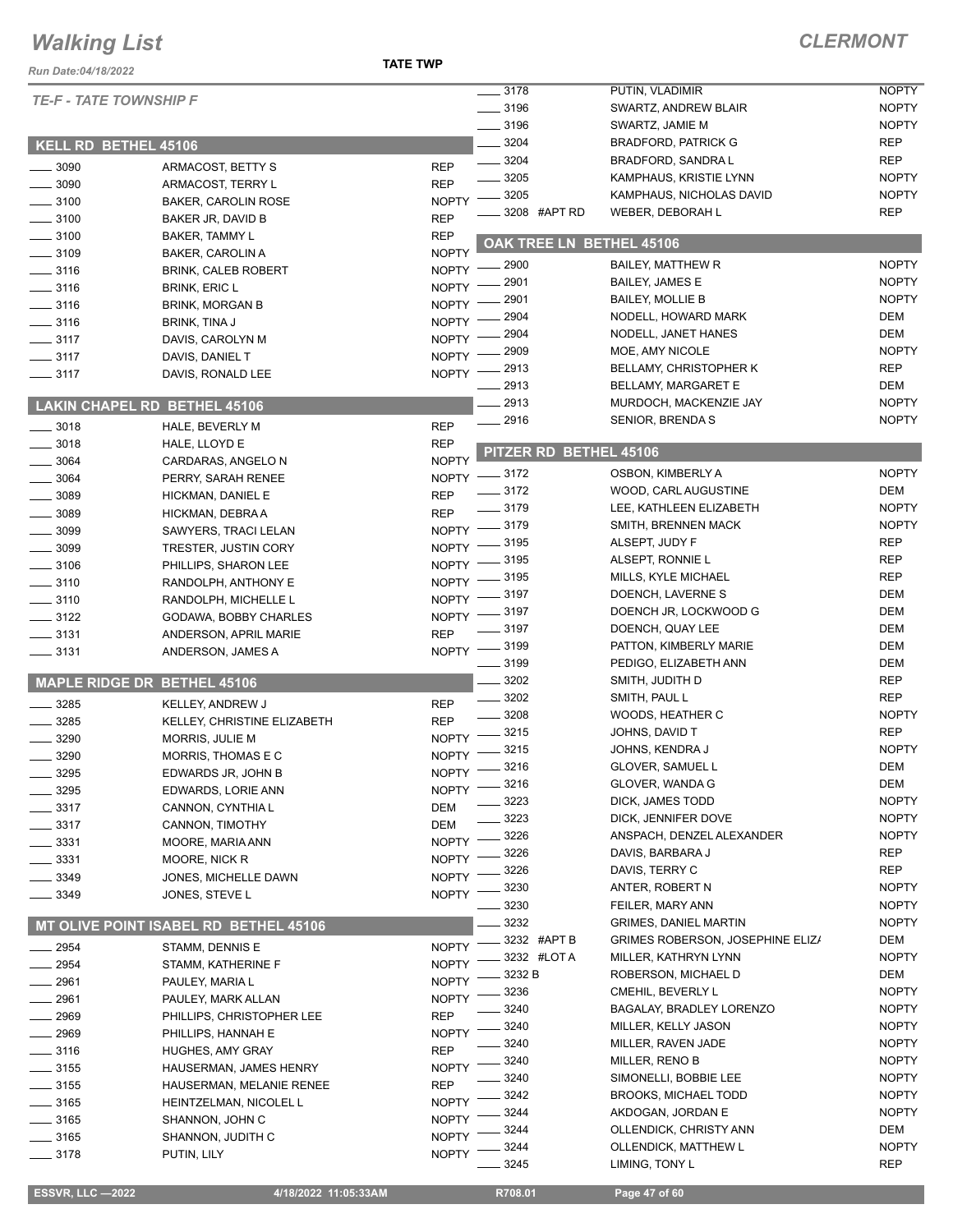#### *Run Date:04/18/2022*

**TATE TWP**

#### *CLERMONT*

|                        |                              |               |                    |                                        | <b>NOPTY</b> |
|------------------------|------------------------------|---------------|--------------------|----------------------------------------|--------------|
| TE-F - TATE TOWNSHIP F |                              |               | __ 2615<br>2618    | CORWIN III, CHARLES C<br>SWEET, DANNIE | <b>NOPTY</b> |
|                        | PITZER RD BETHEL 45106       |               | 2618               | SWEET, SHEILA KAY                      | <b>NOPTY</b> |
| $- 3246$               | RIDENER, MARY FRANCES        | NOPTY __ 2623 |                    | ALTMAN, ERIC GABRIEL                   | <b>NOPTY</b> |
| $\frac{3246}{5}$       | <b>WOLF, CHARLES D</b>       | NOPTY __      | 2623               | STEWART, CHRISTA MARIE                 | <b>NOPTY</b> |
| $\frac{1}{2}$ 3250     | HOUSER, SHARON A             | <b>REP</b>    | 2623               | STEWART, H BRANDON                     | <b>NOPTY</b> |
| $- 3275$               | MEDDINGS, JOEY L             | <b>NOPTY</b>  |                    |                                        |              |
| $-3277$                | ARTHUR, BEVERLY KAY          | NOPTY         |                    | <b>RODGERS LN HAMERSVILLE 45130</b>    |              |
| $- 3277$               | <b>CURRY, ROGER</b>          | NOPTY __ 3527 |                    | FORTENER, AMY LYNN                     | <b>NOPTY</b> |
| $- 3291$               | DAY, PATRICIA B              | <b>REP</b>    | $\frac{1}{2}$ 3527 | SULLIVAN, DANIEL JOSEPH                | <b>NOPTY</b> |
| $\frac{1}{2}$ 3291     | DAY, RAYMOND W               | <b>REP</b>    | $\frac{1}{2}$ 3530 | POE, KENNETH L                         | DEM          |
| $\frac{1}{2}$ 3296     | KELLER, DONNA E              | <b>REP</b>    | $\frac{1}{2}$ 3532 | POE, SHIRLEY L                         | <b>DEM</b>   |
| _ 3296                 | <b>KELLER, JERRY L</b>       | REP           | $\frac{1}{2}$ 3534 | MOECKEL, MADISON GRACE                 | <b>REP</b>   |
| $\frac{1}{2}$ 3304     | COFFEY, KEITH RICHARD        | NOPTY __ 3534 |                    | MOECKEL, RACHAEL M                     | <b>NOPTY</b> |
| $\frac{1}{2}$ 3304     | COFFEY, RANDI BROOKE         | NOPTY __ 3534 |                    | RILEY, BARBARA J                       | <b>REP</b>   |
| $\frac{1}{2}$ 3305     | MUNDY, AARON LUTHER          | NOPTY ___     | 3534               | RILEY JR, JAMES T                      | <b>REP</b>   |
| $\frac{1}{2}$ 3305     | MUNDY, JACOB WILLIAM         | NOPTY __ 3542 |                    | MOECKEL JR, RICHARD L                  | REP          |
| $\frac{1}{2}$ 3305     | MUNDY, NOAH DONALD           | NOPTY __ 3548 |                    | HACKER, JEANNE E                       | <b>NOPTY</b> |
| $\frac{1}{2}$ 3305     | MUNDY, TINA LOUISE           | NOPTY __ 3548 |                    | HACKER, RYLIE ELIZABETH                | <b>NOPTY</b> |
| $\frac{1}{2}$ 3311     | RICHARDS, GEORGIA A          | NOPTY __      | 3548               | HACKER, TYLER T                        | <b>NOPTY</b> |
| $-3311$                | RICHARDS JR, THOMAS A        | NOPTY ___     | 3555               | CONRAD, GARRY M                        | <b>NOPTY</b> |
| $\frac{1}{2}$ 3319     | GAYHEART, DEBORAH L          | NOPTY ___     | 3555               | CONRAD, MARY BETH                      | <b>NOPTY</b> |
| $-3339$                | DOYLE, MICHAEL ALAN          | NOPTY __ 3565 |                    | MATHES, DAVID S                        | REP          |
| $-3345$                | ARNOLD, JOAN M               | NOPTY __ 3565 |                    | MATHES, LINDA M                        | <b>NOPTY</b> |
| $\frac{1}{2}$ 3345     | <b>HESSE, JAMES M</b>        | NOPTY __ 3573 |                    | <b>MCKEE, GILBERT W</b>                | <b>NOPTY</b> |
|                        |                              |               | 3573               | MCKEE, JUANITA JOYCE                   | <b>NOPTY</b> |
|                        | POPLAR RIDGE DR BETHEL 45106 |               | 3579               | COOPER, ELAINE                         | <b>NOPTY</b> |
| $-2524$                | XINTARAS CLARK, STEPHANIE    | NOPTY __ 3582 |                    | THOMPSON, JULIE MARIE                  | <b>NOPTY</b> |
| $-2550$                | <b>SCHALK, MEAGAN BRYNN</b>  | NOPTY __ 3582 |                    | THOMPSON, NICHOLAS JAMES               | <b>NOPTY</b> |
| $\frac{1}{2553}$       | <b>BIEN, HILLARY ANN</b>     | NOPTY __ 3585 |                    | RIDINGS, DOUGLAS L                     | REP          |
| $-2556$                | GABBARD, JOY L               | DEM           | $\frac{1}{2}$ 3585 | RIDINGS, RHONDA KAY                    | <b>REP</b>   |
| $\frac{1}{2556}$       | GABBARD, ROBERT L            | DEM           | $- 3596$           | BOGGS, AARON WAYNE                     | <b>NOPTY</b> |
| $\frac{1}{2557}$       | STEINBUCH, LORI E            | NOPTY __ 3596 |                    | BOGGS, ANTHONY TYLER                   | <b>NOPTY</b> |
| $-2557$                | STEINBUCH, ROBERT MAXWELL    | NOPTY ____    | 3596               | BOGGS, DEBRA JEAN                      | <b>NOPTY</b> |
| $\frac{1}{2560}$       | TIGERT, NANCY K              | <b>REP</b>    | 3596               | SHEEHAN, SHELBY LYNN                   | <b>NOPTY</b> |
| $-2563$                | LUNSFORD, ARON JOE           | NOPTY __ 3598 |                    | KEITH, LAURA E                         | <b>NOPTY</b> |
| $\frac{1}{2563}$       | LUNSFORD, LACY M             | <b>NOPTY</b>  |                    |                                        |              |
| $-2564$                | WELCH, HEATHER MICHELLE      |               |                    | NOPTY SALTAIR CANTER RD BETHEL 45106   |              |
| $-2564$                | WELCH, JEFFREY C             | NOPTY __      | 2909               | STEELMAN, JENNIFER LYNN                | <b>NOPTY</b> |
| 2567                   | GROOMS, CAREY G              | DEM           | 2909               | STEELMAN, MARK EDWARD                  | <b>NOPTY</b> |
| 2567                   | <b>GROOMS, SAMANTHA L</b>    | NOPTY __ 2915 |                    | LEA, DAVID JAMES                       | <b>NOPTY</b> |
| 2573                   | SWARTZ, DONALD L             | <b>REP</b>    | 2915               | LEA, PATRICIA K                        | <b>NOPTY</b> |
| $-2573$                | SWARTZ, JAN MICHAEL          | NOPTY __      | 2921               | ROOF, AUSTEN E                         | <b>NOPTY</b> |
| $-2573$                | SWARTZ, THERESA L            | <b>REP</b>    | 2921               | ROOF, KRISTIE M                        | <b>NOPTY</b> |
| $-2576$                | WHEELER, CLIFFORD S          | NOPTY __      | 2936               | DUGGINS, DONALD                        | <b>NOPTY</b> |
| $= 2576$               | WHEELER, REBECCA A           | NOPTY __ 2939 |                    | STALLARD, RUSSELL P                    | <b>NOPTY</b> |
| $=$ 2581 $\,$          | <b>BUNTON, IRMAL</b>         | <b>NOPTY</b>  |                    |                                        |              |
| $-2589$                | <b>ISAAC, JOHN M</b>         | <b>DEM</b>    |                    | STATE ROUTE 133 BETHEL 45106           |              |
| $-2589$                | <b>ISAAC, PATRICIA ANN</b>   | DEM           | ___ 1661           | ALLEN, JAMES R                         | REP          |
| $\frac{1}{2595}$       | SHEPHERD, EVAN TYLER         | <b>NOPTY</b>  | $- 1661$           | ALLEN, PAMELA DIANE                    | <b>NOPTY</b> |
| $- 2595$               | SHEPHERD, JULIA ELIZABETH    | <b>NOPTY</b>  | $- 1662$           | KUCERA, DAVID B                        | <b>NOPTY</b> |
| $-2605$                | PATTERSON, JOYCE A           | <b>NOPTY</b>  | $- 1662$           | KUCERA, KARLA MILLER                   | <b>NOPTY</b> |
| $\frac{1}{2605}$       | PATTERSON, WILLIAM J         | NOPTY __ 1690 |                    | WORKMAN, BETTY J                       | REP          |
| _ 2608                 | <b>BENTON, VIRGINIA G</b>    | REP           | $- 1690$           | <b>WORKMAN, VICKI L</b>                | <b>NOPTY</b> |
| $-2609$                | MCMULLEN, LINDSEY NICOLE     | <b>NOPTY</b>  | $- 1706$           | HUGHES, KERRY J                        | <b>NOPTY</b> |
| $-2609$                | MCMULLEN, MARY T             | <b>REP</b>    | $- 1706$           | HUGHES, LESLIE A                       | REP          |
| $-2609$                | MCMULLEN, MICK               | <b>NOPTY</b>  | $- 1706$           | KING II, JAMES HENRY                   | <b>NOPTY</b> |
| $-2610$                | HOUSH, HELEN L               | DEM           | $- 1718$           | ROGERS, DIANA LYNN                     | <b>NOPTY</b> |
| $-2610$                | HOUSH, TERRENCE L            | DEM           | $- 1719$           | ESKEW, LARRY D                         | <b>REP</b>   |
| $-2611$                | MCMULLEN, VALERIE J          | <b>NOPTY</b>  | $- 1740$           | DAUGHERTY, NICKOLAS ROBERT             | <b>NOPTY</b> |
| $-2612$                | STOBER, DANIEL L             | REP           | $-1868$            | OTOOLE, RITA A                         | REP          |
| $-2612$                | STOBER, MARIA L              | <b>NOPTY</b>  | $- 1876$           | STEPHENS, MISCHELLE N                  | <b>NOPTY</b> |
| $-2614$                | PAUL, JACOB CURTIS           | <b>NOPTY</b>  |                    |                                        |              |

**ESSVR, LLC -2022** 4/18/2022 11:05:33AM R708.01 Page 48 of 60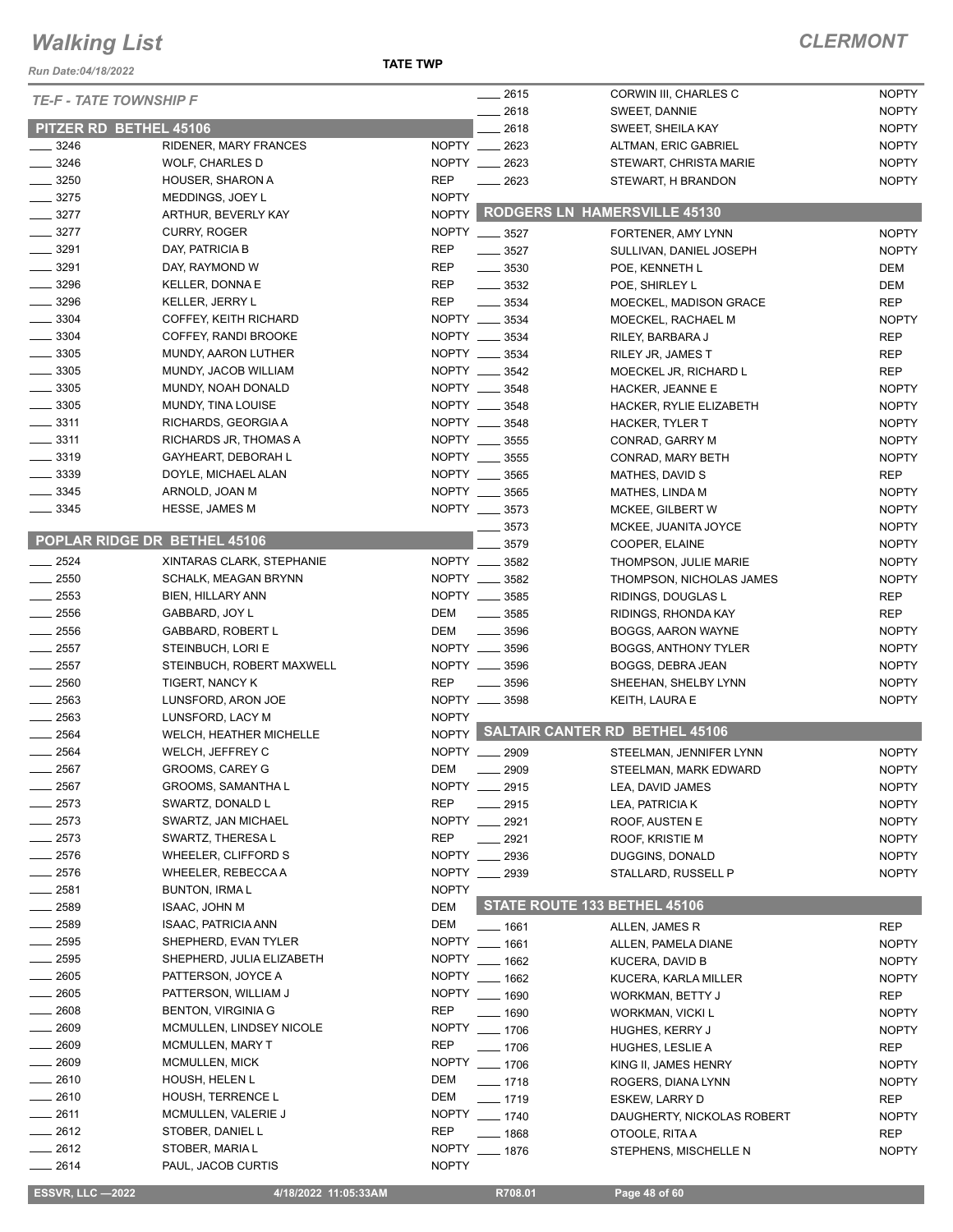*Run Date:04/18/2022*

#### **TATE TWP**

#### *CLERMONT*

NOPTY

| <b>TE-F - TATE TOWNSHIP F</b>       |                              | $\frac{1}{2}$ 1993                          | ECKEL, LINDY MICHELLE           | <b>NOPTY</b> |
|-------------------------------------|------------------------------|---------------------------------------------|---------------------------------|--------------|
|                                     |                              | $- 1997$                                    | ACKLEY, DAKOTA DEAN             | <b>NOPTY</b> |
| <b>STATE ROUTE 133 BETHEL 45106</b> |                              | $-2001$                                     | SAMMONS, TYLER JAMES            | <b>NOPTY</b> |
| $- 1878$                            | CHRISTOPHER, ANTHONY MICHAEL | NOPTY __ 2005                               | PANSIRE III, DEAN GREGORY       | <b>NOPTY</b> |
| $- 1880$                            | CLARK, DAMON ALLEN           | NOPTY -2016                                 | SCOTT, CURTIS D                 | <b>REP</b>   |
| $- 1880$                            | <b>CLARK, JAKOTA RENEE</b>   | NOPTY __ 2016                               | SCOTT, KATHRYN R                | <b>REP</b>   |
| $- 1880$                            | JORDAN, ARYN M               | NOPTY __ 2017                               | REESE, NATHEN AARON             | <b>NOPTY</b> |
| $\frac{1}{2}$ 1882                  | EADS, JAMES R                | NOPTY __ 2017                               | REESE, TRISHA NICHOLE           | <b>NOPTY</b> |
| $- 1882$                            | <b>EADS, RICHARD KYLE</b>    | NOPTY __ 2020                               | AMANNS, DAVE LEE                | <b>NOPTY</b> |
| $- 1882$                            | EADS, SHARON LYNN            | $\sim$ 2031<br>REP                          | NICOL, ANTHONY KYLE             | <b>NOPTY</b> |
| $- 1884$                            | HIVELY, TIMOTHY A            | NOPTY __ 2031                               | WILLIAMS, RACHEL MARIE          | <b>NOPTY</b> |
| $- 1888$                            | KING, BRADLEE KEITH          | NOPTY - 2049                                | COOK JR, CHARLES CURTISS        | <b>NOPTY</b> |
| $- 1888$                            | KING, BRIANNA ROSEMARIE      | NOPTY - 2049                                | COOK, PAMELA D                  | <b>NOPTY</b> |
| $- 1896$                            | DUNCAN, BRIAN KENT           | NOPTY __ 2053                               | DEMARIS, DONNA F                | <b>NOPTY</b> |
| $- 1896$                            | DUNCAN, SARAH BERWICK        | NOPTY -2053                                 | DEMARIS, JAMES MARION           | <b>NOPTY</b> |
| $- 1906$                            | PUCKETT, KEITH E             | $\frac{2053}{200}$<br>REP                   | WELLS, ELLEN M                  | <b>NOPTY</b> |
| $- 1906$                            | PUCKETT, KYLE E              | NOPTY -2057                                 | WATKINS, JONATHAN DUANE         | <b>NOPTY</b> |
| $- 1906$                            | PUCKETT, SHAWN D             | $-2057$<br><b>REP</b>                       | WATKINS, STEFFANIE J            | <b>NOPTY</b> |
| $- 1906$                            | PUCKETT, ZACKARY K           | NOPTY __ 2068                               | SIZEMORE, DARRELL L             | <b>REP</b>   |
| $- 1906$                            | REESE, HOLLI NICOLE          | NOPTY -2068                                 | SIZEMORE, KENZIE LYNN           | <b>NOPTY</b> |
| $\frac{1}{2}$ 1908                  | <b>BYUS, DOMINIC K</b>       | NOPTY __ 2068                               | SIZEMORE, KYRA MAE              | <b>NOPTY</b> |
| $- 1908$                            | CHRISTMAN, ANNA B            | NOPTY - 2068                                | SIZEMORE, ROSEMARY              | <b>REP</b>   |
| $- 1908$                            | CHRISTMAN, PAUL B            | $-2072$<br><b>REP</b>                       | ARDIZZONE, MEGAN ANNE           | <b>REP</b>   |
| $\frac{1}{2}$ 1909                  | VANDEGRIFT, JANET Z          | NOPTY 2072                                  | ARDIZZONE, SEAN ANDREW          | <b>REP</b>   |
| $- 1909$                            | VANDEGRIFT, JANEY K          | NOPTY -2075                                 | <b>WRIGHT, MICHAEL</b>          | <b>NOPTY</b> |
| $- 1909$                            | VANDEGRIFT IV, RICHARD E     | NOPTY __ 2075                               | WRIGHT, SUSAN L                 | <b>NOPTY</b> |
|                                     |                              | NOPTY - 2089                                | NEELEY, KATHY A                 | <b>NOPTY</b> |
| $- 1909$                            | VANDEGRIFT, RICHARD ELLIOTT  | $\frac{1}{2095}$                            |                                 | <b>NOPTY</b> |
| $- 1921$                            | <b>HERRON, CLINTON M</b>     | REP                                         | <b>BLANKENSHIP, JOHN A</b>      | <b>NOPTY</b> |
| $- 1921$                            | HERRON, DEBORAH R            | $\frac{1}{2095}$<br>REP<br>$\frac{1}{2099}$ | <b>BLANKENSHIP, KIMBERLY S</b>  | <b>NOPTY</b> |
| $- 1921$                            | <b>HERRON, JENNIFER</b>      | REP<br>$-2121$                              | SONTAG, BETTY J                 | <b>NOPTY</b> |
| $- 1921$                            | HERRON, RICHARD J            | <b>REP</b>                                  | BECKLER, LORI M                 |              |
| $- 1921$                            | MONIZ, SEAN RYAN             | NOPTY -2130                                 | JOHNSON, CHAD                   | <b>NOPTY</b> |
| $- 1922$                            | PENNINGTON, TIMOTHY T        | $\frac{1}{2130}$<br>DEM                     | JOHNSON, CHRISTINA LEE          | <b>NOPTY</b> |
| $- 1922$                            | <b>WELLS, MARIANNA</b>       | $\frac{1}{2151}$<br>DEM                     | JOHNSON, CLIFF S                | <b>NOPTY</b> |
| $- 1938$                            | MANCINO, ABRAHAM L           | NOPTY __ 2151                               | JOHNSON, TAMMY MICHELLE         | <b>NOPTY</b> |
| $- 1938$                            | MANCINO, ADAM M              | NOPTY __ 2153                               | GLOVER, JACOB DILLON            | <b>NOPTY</b> |
| $- 1938$                            | MANCINO, SARAH MARIE         | NOPTY -2153                                 | GLOVER, KEELE JO                | <b>NOPTY</b> |
| $- 1945$                            | MARSHALL, CYNTHIA MARIE      | NOPTY -2153                                 | GLOVER, KEVIN L                 | <b>NOPTY</b> |
| $- 1945$                            | MARSHALL, NICHOLAS ADAM      | NOPTY __ 2153                               | GLOVER, RHONDA L                | <b>NOPTY</b> |
| $- 1945$                            | MARSHALL, STEVEN J           | NOPTY -2155                                 | ROYALTY, JULIE ANN              | <b>NOPTY</b> |
| $\frac{1}{2}$ 1956                  | ELBERG, MARK F               | NOPTY <u>_</u> 2155                         | ROYALTY, MICHAEL L              | <b>NOPTY</b> |
| $- 1956$                            | ELBERG, PATRICIA A           | NOPTY - 2155                                | ROYALTY JR, MICHAEL LYNN        | <b>NOPTY</b> |
| $- 1963$                            | FERRIS, JOSEPH EDWARD        | NOPTY - 2155                                | ROYALTY, TAYLOR ANN             | <b>NOPTY</b> |
| $- 1964$                            | FRYE, TERESA MICHELLE        | NOPTY __ 2156                               | <b>WELCH, BRETT</b>             | <b>NOPTY</b> |
| $- 1964$                            | HURST, GEORGIA A             | NOPTY -2156                                 | WELCH, BREWIER WAYNE            | <b>NOPTY</b> |
| $- 1964$                            | HURST, HOBERT L              | NOPTY __ 2156                               | <b>WELCH, MEGHAN MARIE</b>      | <b>NOPTY</b> |
| $- 1975$                            | TURNER JR, JEFFREY E         | NOPTY __ 2185                               | GIVENS, CATHY L                 | REP          |
| $- 1975$                            | TURNER, SHANNON CARLENE      | NOPTY - 2185                                | GIVENS, MICHAEL D               | <b>REP</b>   |
| $- 1976$                            | HOOD, JEFFRY A               | NOPTY __ 2197                               | PIKE, ERIK DAVID                | <b>NOPTY</b> |
| $- 1976$                            | <b>HOOD, TERRY STEPHEN</b>   | NOPTY -2200                                 | HACK, CHRISTOPHER STEPHEN       | <b>NOPTY</b> |
| $- 1981$                            | COTES, DIANA M               | $-2200$<br>REP                              | HACK, DENISE                    | <b>NOPTY</b> |
| $- 1981$                            | JONES, TANIA A               | NOPTY -2201                                 | MCCARTHY, CHERYL KAY            | <b>NOPTY</b> |
| <b>_____ 1981 #APT A</b>            | COTES, EDWARD A              | NOPTY -2204                                 | MARLOW, JEANETTE                | <b>NOPTY</b> |
| $\frac{1}{2}$ 1981 #APTA            | COTES, KASEY EDITH           | NOPTY __ 2204                               | MARLOW, ODE                     | <b>NOPTY</b> |
| ____ 1981 #APT C                    | <b>FOSTER, MARISA LEE</b>    | NOPTY -2207                                 | ALLPHIN, JANNA LOREE            | <b>NOPTY</b> |
| $\frac{1}{2}$ 1981 #LOTC            | FOSTER, TYLER N              | NOPTY __ 2207                               | CRAMER, BRANDY MICHELLE         | <b>NOPTY</b> |
| $- 1983$                            | ALTHAUS, JAMES PAUL          | NOPTY -2207                                 | <b>CRAMER III, JAMES LESLIE</b> | <b>NOPTY</b> |
|                                     | PHELPS, KYLE A               | NOPTY -2219                                 | MEADE, LARRY L                  | <b>NOPTY</b> |
| $- 1983$                            |                              | $-2224$<br>REP                              | RECTOR, ELAINE B                | <b>NOPTY</b> |
| $- 1988$                            | ECKEL, JAMES A               |                                             |                                 |              |
| $- 1988$                            | ECKEL, KIMBERLY KAY          | $-2224$<br>REP                              | RECTOR III, ROBERT C            | <b>NOPTY</b> |
|                                     | ECKEL, MICHAEL E             | $-2236$<br>REP                              | EDGELL, ALLAN M                 | <b>NOPTY</b> |
| $\frac{1}{2}$ 1988<br>$- 1988$      | ECKEL, PAUL C                | $-2247$<br>REP                              | BELKNAP, JUSTIN MICHAEL         | <b>NOPTY</b> |

 **ESSVR, LLC —2022 4/18/2022 11:05:33AM R708.01 Page 49 of 60**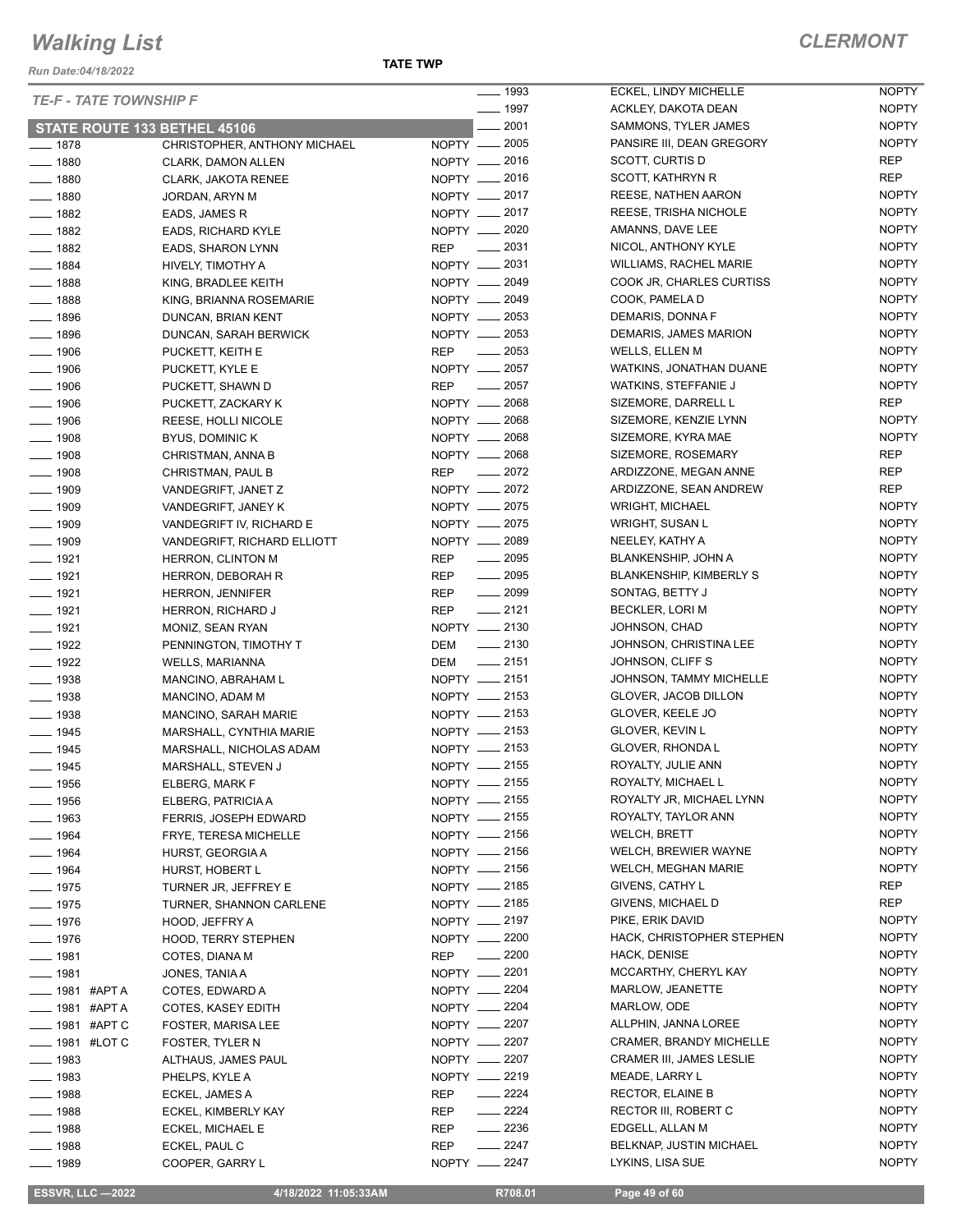*Run Date:04/18/2022*

| <b>SWINGS CORNER PT ISABEL RD BETHEL 45106</b> |  |  |
|------------------------------------------------|--|--|
|------------------------------------------------|--|--|

| <b>TE-F - TATE TOWNSHIP F</b>    |                                |              |         | SWINGS CORNER PT ISABEL RD BETHEL 45106 |              |
|----------------------------------|--------------------------------|--------------|---------|-----------------------------------------|--------------|
|                                  |                                |              | __ 1831 | FARMER, VALERIE LYNN                    | <b>NOPTY</b> |
| STATE ROUTE 133 BETHEL 45106     |                                |              | 1831    | SAUNIER, CRYSTAL GAIL                   | <b>NOPTY</b> |
| 2250                             | SPILLER, CARRIE L              | <b>REP</b>   | $-1850$ | HALE, ROSE M                            | <b>NOPTY</b> |
| $-2250$                          | SPILLER, JOHN R                | <b>REP</b>   | 1860    | <b>BOLENDER, LARRY E</b>                | <b>REP</b>   |
| 2259                             | DICKEY, THOMAS H               | <b>NOPTY</b> | 1860    | BOLENDER, MARY L                        | <b>REP</b>   |
| $= 2265$                         | FIELDS, KRISTA LEANN           | <b>DEM</b>   | 1880    | REED, GARY L                            | <b>REP</b>   |
| $-2265$                          | PHILLIPS, CHRIS                | <b>NOPTY</b> | 1880    | WILSON, JAY R                           | <b>NOPTY</b> |
| $-2277$                          | TAYLOR, LAURIE MARGARET        | <b>DEM</b>   | 1884    | SANDKER, BENJAMIN KONRAD                | <b>NOPTY</b> |
| $-2287$                          | BARKER, AMANDA V               | <b>REP</b>   | 1884    | SANDKER, KONRAD F                       | REP          |
| 2287<br>$\overline{\phantom{0}}$ | <b>BARKER, DANIEL R</b>        | <b>NOPTY</b> | 1884    | SANDKER, PAM K                          | <b>REP</b>   |
| $-2321$                          | ALSEPT, CARL S                 | <b>NOPTY</b> | 1928    | SMITH, JENNIFER LINN                    | <b>NOPTY</b> |
| $-2321$                          | ALSEPT, DIANE                  | <b>NOPTY</b> | 1929    | PARM, ROY A                             | <b>NOPTY</b> |
| $-2321$                          | ALSEPT, JAMES D                | <b>NOPTY</b> | 1929    | PARM, TRACEY M                          | <b>NOPTY</b> |
| $\frac{1}{2331}$                 | ESTEP, RYAN TODD               | <b>NOPTY</b> | 1980    | HAUSERMAN, DELORES ANN                  | <b>NOPTY</b> |
| $-2331$                          | ESTEP, SARAH ELIZABETH         | <b>NOPTY</b> | 2028    | CREAGER, KYLE M                         | <b>NOPTY</b> |
| $\frac{1}{2}$ 2350               | TRESTER, JEREMY MATTHEW        | <b>DEM</b>   | 2155    | BEE-JONES, SUE E                        | REP          |
| $-2352$                          | KAMPHAUS, NEIL R               | <b>NOPTY</b> | 2155    | JONES, STEPHEN B                        | <b>REP</b>   |
| $\sim$ 2352                      | WILSON, JOHN D                 | <b>REP</b>   | 2158    | PIERCE, NANCY M                         | <b>NOPTY</b> |
| $-2352$                          | WILSON, SHEILA L               | <b>REP</b>   | $-2158$ | PIERCE, STEPHEN E                       | <b>NOPTY</b> |
| 2400                             | <b>WILSON, FRANKLIN E</b>      | <b>DEM</b>   | 2158    | PIERCE, TYLER MICHAEL                   | <b>NOPTY</b> |
| $-2400$                          | <b>WILSON, PATSY J</b>         | <b>DEM</b>   | 2159    | HILD, MARKAS L                          | <b>NOPTY</b> |
| $-2422$                          | KAYLOR, BRANDON MICHAEL        | <b>NOPTY</b> | 2159    | JACKSON, CRYSTAL J                      | <b>NOPTY</b> |
| $-2422$                          | KAYLOR, SHEILA FAY             | <b>NOPTY</b> | 2159    | WAINSCOTT, KATHRYN FAYE                 | <b>NOPTY</b> |
| $-2425$                          | <b>WELLS, MICHAEL P</b>        | <b>NOPTY</b> | 2166    | KERBO, AMY L                            | <b>NOPTY</b> |
| $-2425$                          | WISE, BETTY MARINA             | <b>NOPTY</b> | 2166    | KERBO, MATHEW DAVID                     | <b>NOPTY</b> |
| $-2429$                          | WRIGGLESWORTH, AURELIA LYNN    | <b>NOPTY</b> | 2168    | ALVEY, CHRISTINE L                      | DEM          |
| $-2429$                          | WRIGGLESWORTH, RYLEY LYNN      | <b>NOPTY</b> | 2168    | ALVEY, DAVID K                          | <b>REP</b>   |
| $-2431$                          | MCMAHAN, EDDIE L               | <b>NOPTY</b> | 2168    | ALVEY, LAUREN ELIZABETH                 | <b>NOPTY</b> |
| $\equiv$ 2433                    | <b>WELCH, ERIC M</b>           | <b>REP</b>   | 2170    | <b>BLAIR, BONNIE G</b>                  | <b>REP</b>   |
| $\frac{2433}{2}$                 | WELCH, JUSTIN C                | <b>REP</b>   | 2170    | <b>BLAIR, ROGER L</b>                   | <b>REP</b>   |
| $-2433$                          | WELCH, MICHAEL PAUL            | <b>REP</b>   | 2182    | FARLEY, BARBARA M                       | <b>REP</b>   |
| $-2433$                          | WELCH, SARA L                  | <b>REP</b>   | 2182    | FARLEY, ROLLAND E                       | <b>REP</b>   |
| $-2439$                          | BOYD JR, JACK E                | <b>NOPTY</b> | 2194    | JONES, BETH ANN                         | REP          |
| $-2439$                          | BOYD, SHANNON                  | <b>NOPTY</b> | 2194    | PERKINS, ALICIA MARIE                   | <b>REP</b>   |
| $-2469$                          | PARKS, CHARLES                 | <b>DEM</b>   | 2199    | PERKINS, VANCE LEE                      | <b>REP</b>   |
| $-2469$                          | PATRICK, PAMELA L              | <b>NOPTY</b> | 2208    | SCHAEFFER, VINCENT E                    | <b>NOPTY</b> |
| $-2481$                          | GOSSETT, TRESA G               | <b>REP</b>   | 2217    | CONAWAY, STEPHANIE ANN                  | <b>NOPTY</b> |
| ____ 2481                        | WILLIAMS, ROBERT BEAU          | <b>NOPTY</b> | 2217    | JACOBS, DAVID ANTHONY                   | <b>NOPTY</b> |
| __ 2481 #UNIT 2                  | LEWIS, ROB F                   | <b>NOPTY</b> | 2227    | RINGS, RICHARD D                        | <b>NOPTY</b> |
| 2481 #UNIT 2                     | WILLIAMS, SAMANTHA R           | <b>NOPTY</b> | 2232    | BLAKE JR, CARLOS CLARK                  | <b>NOPTY</b> |
| 2507                             | TURNER, MACKENZIE B            | <b>NOPTY</b> | 2232    | <b>BUCKLER, ASHLEY M</b>                | <b>REP</b>   |
| 2507                             | TURNER, MATTHEW R              | <b>NOPTY</b> | 2232    | STRAUSS, LINDA LEE                      | <b>NOPTY</b> |
| 2507                             | TURNER, MAXWELL JAMES          | <b>NOPTY</b> | 2240    | MASON, DANIEL C                         | <b>NOPTY</b> |
| $-2512$                          | SAFI, MUNTHER JAMIL            | <b>NOPTY</b> | 2240    | MASON, JEREMY DANIEL                    | <b>NOPTY</b> |
| $-2512$                          | SEGRIST, JAMIE AUTUMN          | <b>NOPTY</b> | 2244    | ADAMS, FREDA JOYCE                      | <b>NOPTY</b> |
| $-2512$                          | SEGRIST, JESSICA AMBER         | <b>NOPTY</b> | 2244    | CATO, JUDITH R                          | <b>NOPTY</b> |
| $-2512$                          | <b>SEGRIST, M LYNN</b>         | <b>NOPTY</b> | 2263    | JOBE, CHERYL                            | <b>NOPTY</b> |
| $\frac{2512}{255}$               | SEGRIST, STEVEN AUSTIN         | <b>NOPTY</b> | 2263    | JOBE, MICHAEL T                         | <b>NOPTY</b> |
| $-2512$                          | <b>SEGRIST, THOMAS WILLIAM</b> | <b>NOPTY</b> | 2263    | JOBE II, WILLIAM T                      | <b>NOPTY</b> |
| 2532                             | FRANKLIN JR, ROBERT CHARLES    | <b>REP</b>   | 2276    | FOLEY, GARRY G                          | <b>NOPTY</b> |
| 2532                             | FRANKLIN, ROBERTA JOANNE       | <b>REP</b>   | 2276    | FOLEY, IRENE                            | <b>NOPTY</b> |
| 2598                             | BOWMAN, SANDRA KAY             | <b>NOPTY</b> | 2280    | SPICKER, FRED R                         | REP          |
| 2598                             | BOWMAN JR, WILLIAM THOMAS      | <b>NOPTY</b> | 2284    | <b>BARGER, CATHY SUE</b>                | <b>REP</b>   |
| 2600                             | <b>EATON, MARILEE</b>          | <b>REP</b>   | 2284    | <b>BARGER III, ROY</b>                  | <b>NOPTY</b> |
| 2602                             | BALLEIN, CARRIE D              | <b>NOPTY</b> | 2293    | THORNBERRY, MARY A                      | <b>NOPTY</b> |
| 2602                             | BALLEIN, STEPHEN R             | <b>NOPTY</b> | 2316    | ROSE, LISA A                            | DEM          |
| 2604                             | REARDON, TIMOTHY A             | <b>REP</b>   | 2317    | <b>BARGER, JUDITH L</b>                 | <b>REP</b>   |
| 2608                             | BYUS, CODY D                   | <b>NOPTY</b> | 2317    | BARGER JR, ROY                          | <b>REP</b>   |
| 2608                             | EDWARDS, JEFFREY DEE           | <b>NOPTY</b> | 2399    | JERVIS II, CARL RAY                     | <b>NOPTY</b> |
| 2616                             | MELL, DEBORAH M                | <b>NOPTY</b> | 2399    | <b>JERVIS, KIMBERLY T</b>               | <b>NOPTY</b> |
| 2622                             | MILLER, STEVEN LEE             | <b>REP</b>   | 2400    | PHILLIPS, CHARLES A                     | <b>NOPTY</b> |

| 1831 | SAUNIER, CRYSTAL GAIL          | <b>NOPTY</b> |
|------|--------------------------------|--------------|
| 1850 | HALE, ROSE M                   | <b>NOPTY</b> |
| 1860 | <b>BOLENDER, LARRY E</b>       | REP          |
| 1860 | BOLENDER, MARY L               | REP          |
| 1880 | REED, GARY L                   | REP          |
| 1880 | WILSON, JAY R                  | <b>NOPTY</b> |
| 1884 | SANDKER, BENJAMIN KONRAD       | <b>NOPTY</b> |
| 1884 | SANDKER, KONRAD F              | <b>REP</b>   |
| 1884 | SANDKER, PAM K                 | <b>REP</b>   |
| 1928 | SMITH, JENNIFER LINN           | <b>NOPTY</b> |
| 1929 | PARM, ROY A                    | <b>NOPTY</b> |
| 1929 | PARM, TRACEY M                 | <b>NOPTY</b> |
| 1980 | HAUSERMAN, DELORES ANN         | <b>NOPTY</b> |
| 2028 | <b>CREAGER, KYLE M</b>         | <b>NOPTY</b> |
| 2155 | BEE-JONES, SUE E               | <b>REP</b>   |
| 2155 | JONES, STEPHEN B               | <b>REP</b>   |
| 2158 | PIERCE, NANCY M                | <b>NOPTY</b> |
| 2158 | PIERCE, STEPHEN E              | <b>NOPTY</b> |
| 2158 | PIERCE, TYLER MICHAEL          | <b>NOPTY</b> |
| 2159 | <b>HILD. MARKAS L</b>          | <b>NOPTY</b> |
| 2159 | JACKSON, CRYSTAL J             | <b>NOPTY</b> |
| 2159 | <b>WAINSCOTT, KATHRYN FAYE</b> | <b>NOPTY</b> |
| 2166 | KERBO, AMY L                   | <b>NOPTY</b> |
| 2166 | <b>KERBO, MATHEW DAVID</b>     | <b>NOPTY</b> |
| 2168 | ALVEY, CHRISTINE L             | <b>DEM</b>   |
| 2168 | ALVEY, DAVID K                 | <b>REP</b>   |
| 2168 | ALVEY, LAUREN ELIZABETH        | <b>NOPTY</b> |
| 2170 | <b>BLAIR, BONNIE G</b>         | REP          |
| 2170 | <b>BLAIR, ROGER L</b>          | <b>REP</b>   |
| 2182 | FARLEY, BARBARA M              | REP          |
| 2182 | FARLEY, ROLLAND E              | <b>REP</b>   |
| 2194 | JONES, BETH ANN                | <b>REP</b>   |
| 2194 | PERKINS, ALICIA MARIE          | <b>REP</b>   |
| 2199 | PERKINS, VANCE LEE             | <b>REP</b>   |
| 2208 | SCHAEFFER, VINCENT E           | <b>NOPTY</b> |
| 2217 | CONAWAY, STEPHANIE ANN         | <b>NOPTY</b> |
| 2217 | JACOBS, DAVID ANTHONY          | <b>NOPTY</b> |
| 2227 | RINGS, RICHARD D               | <b>NOPTY</b> |
| 2232 | <b>BLAKE JR, CARLOS CLARK</b>  | <b>NOPTY</b> |
| 2232 | <b>BUCKLER, ASHLEY M</b>       | <b>REP</b>   |
| 2232 | STRAUSS, LINDA LEE             | <b>NOPTY</b> |
| 2240 | MASON, DANIEL C                | <b>NOPTY</b> |
| 2240 | <b>MASON, JEREMY DANIEL</b>    | <b>NOPTY</b> |
| 2244 | ADAMS, FREDA JOYCE             | <b>NOPTY</b> |
| 2244 | CATO, JUDITH R                 | <b>NOPTY</b> |
| 2263 | JOBE, CHERYL                   | <b>NOPTY</b> |
| 2263 | <b>JOBE, MICHAEL T</b>         | <b>NOPTY</b> |
| 2263 | JOBE II, WILLIAM T             | <b>NOPTY</b> |
| 2276 | FOLEY, GARRY G                 | <b>NOPTY</b> |
| 2276 | FOLEY, IRENE                   | <b>NOPTY</b> |
| 2280 | SPICKER, FRED R                | REP          |
| 2284 | <b>BARGER, CATHY SUE</b>       | REP          |
| 2284 | <b>BARGER III, ROY</b>         | <b>NOPTY</b> |
| 2293 | THORNBERRY, MARY A             | <b>NOPTY</b> |
| 2316 | ROSE, LISA A                   | DEM          |
| 2317 | <b>BARGER, JUDITH L</b>        | REP          |
| 2317 | <b>BARGER JR, ROY</b>          | REP          |
| 2399 | JERVIS II, CARL RAY            | <b>NOPTY</b> |
| 2399 | <b>JERVIS, KIMBERLY T</b>      | <b>NOPTY</b> |
|      |                                |              |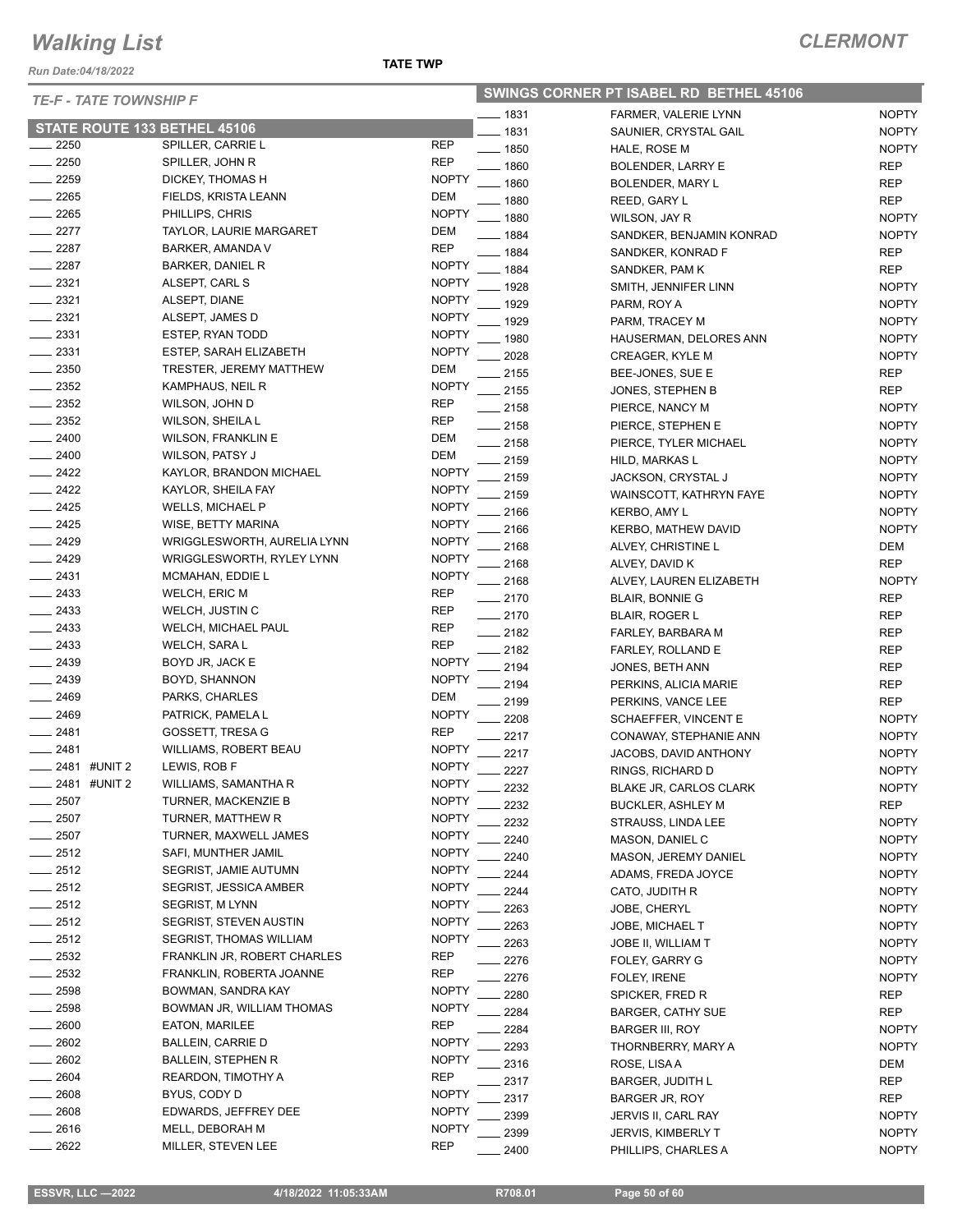*Run Date:04/18/2022*

*TE-F - TATE TOWNSHIP F*

|          |                              | SWINGS CORNER PT ISABEL RD BETHEL 45106   |              |
|----------|------------------------------|-------------------------------------------|--------------|
| 2400     |                              | PHILLIPS, DEBORAH L                       | <b>NOPTY</b> |
|          |                              |                                           |              |
|          | SWOPE RD BETHEL 45106        |                                           |              |
| $-1663$  |                              | WALDBILLIG JR, GERARD EDWARD              | <b>NOPTY</b> |
| $- 1663$ |                              | <b>WALDBILLIG. SAMANTHA JOANE</b>         | <b>NOPTY</b> |
| $-1679$  |                              | KING, MINDY M                             | <b>NOPTY</b> |
| $- 1681$ |                              | KING II, JOHNNY R                         | <b>NOPTY</b> |
| $- 1681$ |                              | KING, KELLI LYNN                          | <b>NOPTY</b> |
|          |                              |                                           |              |
|          |                              | THICKETT DR BETHEL 45106                  |              |
| $-2528$  |                              | WICHARD, MARK H                           | <b>REP</b>   |
| $-2528$  |                              | <b>WICHARD, MICHELE A</b>                 | <b>REP</b>   |
| $-2531$  |                              | GAFFNEY, CORTNEY RAYEJEAN                 | <b>NOPTY</b> |
| $-2531$  |                              | GAFFNEY, JEFFREY SCOTT                    | <b>NOPTY</b> |
| $-2532$  |                              | HILL, EDIE ANN                            | <b>NOPTY</b> |
|          |                              | __ 2532 #BLDG 2532 ADAMS, MICHAEL STEPHEN | <b>NOPTY</b> |
| $-2533$  |                              | SHULA, NANCY A                            | <b>REP</b>   |
| $-2533$  |                              | SHULA JR. WILLIAM P                       | <b>REP</b>   |
|          |                              |                                           |              |
|          | <b>TREES RD BETHEL 45106</b> |                                           |              |
| $- 1834$ |                              | BROACH, NATASHA JASMINE                   | <b>NOPTY</b> |
| $- 1834$ |                              | <b>BROACH, VIVIAN JEAN</b>                | <b>NOPTY</b> |
| $- 1876$ |                              | PAUL. SHAWNA LEE                          | <b>NOPTY</b> |
| $-1876$  |                              | PAUL, TIMOTHY A                           | <b>NOPTY</b> |
| $-1896$  |                              | <b>GRAY-JOHNSON, VIRGINIA</b>             | <b>NOPTY</b> |
| $- 1896$ |                              | JOHNSON, MARK W                           | <b>REP</b>   |

*TOTAL :* **839**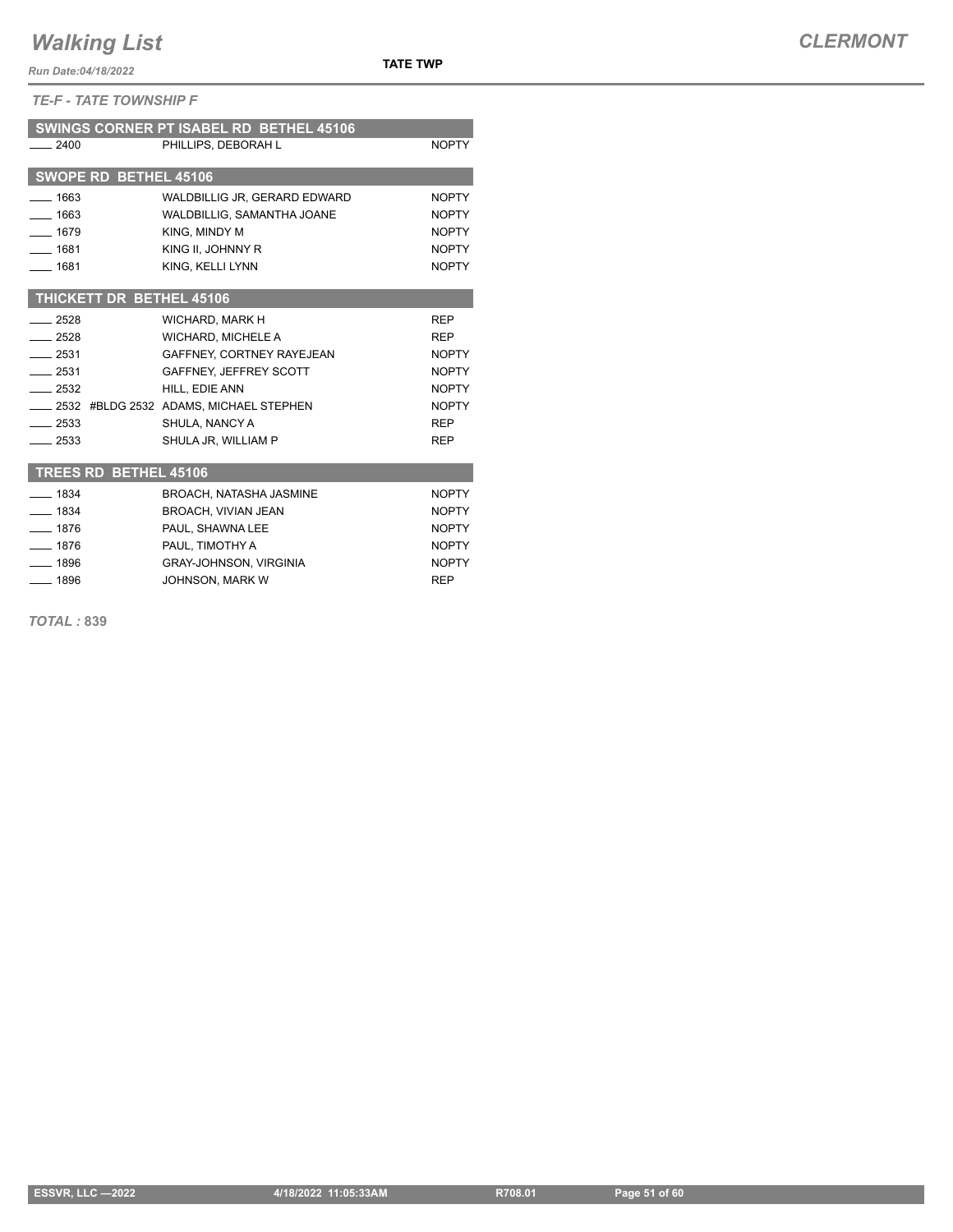**TATE TWP**

| Run Date:04/18/2022           |                                | TATE TWP     |                    |                                        |                              |
|-------------------------------|--------------------------------|--------------|--------------------|----------------------------------------|------------------------------|
| <b>TE-H - TATE TOWNSHIP H</b> |                                |              | 2409               | COMBS, ANGELA R                        | <b>REP</b>                   |
|                               |                                |              | 2409               | COMBS, RICHARD K                       | <b>NOPTY</b>                 |
|                               | BETHEL HYGIENE RD BETHEL 45106 |              | 2409               | LANIGAN, MADISON M                     | <b>NOPTY</b>                 |
| $-2021$                       | HIGNITE, AMANDA K              | <b>NOPTY</b> | $-2413$            | STRIMPLE, LINDA D                      | <b>REP</b>                   |
| 2021<br>$\frac{1}{2}$         | HIGNITE, DOUGLAS E             | <b>DEM</b>   | $-2413$            | STRIMPLE, MARK A                       | <b>REP</b>                   |
| $-2021$                       | HIGNITE, MARIAN L              | <b>DEM</b>   | 2419               | <b>KRETZER, KIMBERLY</b>               | <b>REP</b>                   |
| $-2021$                       | HIGNITE, RYAN ANDREW           | <b>NOPTY</b> | $-2419$            | <b>KRETZER, TONY LEE</b>               | <b>REP</b>                   |
| $\frac{1}{2033}$              | SCHREINER, DEBORAH J           | <b>REP</b>   | 2477               | SANDKER, ROBERT ALLEN                  | <b>NOPTY</b>                 |
| 2033                          | SCHREINER, LAWRENCE EDMUND     | <b>REP</b>   | $-2477$            | SIZEMORE JR, GEORGE                    | <b>NOPTY</b>                 |
| $-2049$                       | <b>BISHOP, CLARA JOYCE</b>     | <b>REP</b>   | 2481               | HAZENFIELD, SAMUEL R                   | <b>NOPTY</b>                 |
| 2049                          | <b>HARRISON, TERRIT</b>        | <b>NOPTY</b> | 2481               | HAZENFIELD, WENDI J                    | <b>NOPTY</b>                 |
| 2067                          | DAVIS, DEBORAH A               | <b>NOPTY</b> | 2485               | MARQUETTE, GUY A                       | <b>REP</b>                   |
| $-2067$                       | DAVIS, THOMAS A                | <b>NOPTY</b> | 2485               | MARQUETTE, LINDA E                     | <b>REP</b>                   |
| 2079                          | RILEY, COURTNEY SUEELLEN       | <b>NOPTY</b> | 2493               | MOSS, TABITHA LEE                      | <b>NOPTY</b>                 |
| $-2087$                       | WILLHOFF, JAMIE MICHAEL        | <b>NOPTY</b> | 2497               | <b>BUCHANAN, JUDITH E</b>              | <b>REP</b>                   |
| 2087                          | <b>WILLHOFF, THOMAS E</b>      | <b>NOPTY</b> | 2497               | <b>BUCHANAN, MICHAEL R</b>             | <b>REP</b>                   |
| 2099                          | <b>GROSS, ANDREW J</b>         | <b>NOPTY</b> | 2521               | SALVATORE, DEBORAH ANNE                | <b>REP</b>                   |
| $- 2099$                      | <b>GROSS, MICHELLE RENEE</b>   | <b>NOPTY</b> | 2521               | SALVATORE, MICHAEL ANTHONY             | <b>REP</b>                   |
| $-2115$                       | <b>GULLETT, GARY E</b>         | <b>REP</b>   | 2521               | SALVATORE, OLIVIA FFRANCES             | <b>NOPTY</b>                 |
| $-2115$                       | <b>GULLETT, THELMA M</b>       | <b>REP</b>   | 2533               | MALOTT, CHRISTOPHER R                  | <b>REP</b>                   |
| $-2149$                       | LAMBERT, AMANDA L              | <b>NOPTY</b> | 2533               | RICHMOND, ANGELA DAWN                  | <b>NOPTY</b>                 |
| $-2149$                       | LAMBERT, KATIE SUE             | <b>NOPTY</b> |                    | BETHEL NEW RICHMOND RD BETHEL 45106    |                              |
| $-2149$                       | LAMBERT, MARK AARON CURTIS     | <b>NOPTY</b> |                    |                                        |                              |
| $-2161$                       | HALL, ESTELLE                  | <b>REP</b>   | 2509               | EVANS, BRAD A                          | <b>NOPTY</b>                 |
| $-2161$                       | HALL, TIMOTHY WAYNE            | <b>NOPTY</b> | . 2509             | EVANS, MELANIE DANIELLE                | <b>NOPTY</b>                 |
| $-2169$                       | JODREY, BETTY M                | <b>REP</b>   | 2529               | TOLLIVER, ELIZABETH ANN                | <b>NOPTY</b>                 |
| $-2173$                       | <b>BUTLER, JAMES D</b>         | <b>REP</b>   | $-2539$            | O ROURKE, CASEY DONAVAN                | <b>NOPTY</b>                 |
| $-2173$                       | <b>BUTLER, VICKIE L</b>        | <b>REP</b>   | 2539               | O ROURKE, NICHOLAS SEAN                | <b>NOPTY</b>                 |
| $-2177$                       | NEAL, ELIZABETH JEAN           | <b>NOPTY</b> | 2539               | OROURKE, KEEGAN DONAVAN                | <b>NOPTY</b>                 |
| $-2177$                       | NEAL, GLENN R                  | <b>NOPTY</b> | 2539               | OROURKE, SHONDA MAE                    | <b>NOPTY</b>                 |
| $-2177$                       | NEAL, PHYLLIS J                | <b>NOPTY</b> | 2547               | DAVIS, DAVID F                         | <b>NOPTY</b>                 |
| $-2183$                       | SCHULER, CORTNEY SUE           | <b>NOPTY</b> | 2547               | DAVIS, PATTY ANN                       | <b>NOPTY</b>                 |
| $-2183$                       | SCHULER, JOSHUA J              | <b>NOPTY</b> | 2595               | HOWARD, BRITTANY NICOLE                | <b>NOPTY</b>                 |
| 2205                          | BLUME, SUNDY L                 | <b>NOPTY</b> | 2595               | HOWARD, ZACHARY T                      | <b>NOPTY</b>                 |
| 2205                          | BLUME, WALTER S                | <b>NOPTY</b> | 2599               | SMITH, JENNIFER D                      | <b>NOPTY</b>                 |
| 2209                          | <b>GRAINGER, MEGGAN A</b>      | <b>NOPTY</b> | 2599               | SMITH, SCOTT J                         | <b>REP</b>                   |
| 2209                          | <b>GRAINGER, RIDGE TYLER</b>   | <b>NOPTY</b> | 2633               | SUTTER, MARC S                         | <b>NOPTY</b>                 |
| 2233                          | CAMERY, JOHN H                 | <b>REP</b>   | 2667               | DENNEMANN, JOSEPH ANTHONY              | DEM<br><b>REP</b>            |
| 2233                          | CAMERY, MELINDA K              | $NOPTY =$    | 2671               | BOGARD, LAWANA J                       |                              |
| 2247                          | BERRYMAN, BRANDON REECE        | NOPTY -      | $-2677$            | BOGGS, JASON J                         | <b>NOPTY</b>                 |
| 2249                          | <b>KREIMER, THOMAS G</b>       | <b>NOPTY</b> | 2677               | BOGGS, RAE JEAN                        | <b>REP</b>                   |
| 2271                          | OOTEN, DOROTHY M               | <b>NOPTY</b> | 2683               | KOLER, CRYSTAL LEAH                    | <b>NOPTY</b>                 |
| 2271                          | OOTEN, ROGER ALLEN             | <b>NOPTY</b> | 2683               | THOMAS, DOUGLAS ROGAN                  | <b>NOPTY</b>                 |
| 2275                          | ALTMAYER, CHRISTIAN SAMUEL     | <b>NOPTY</b> | 2695               | JACKSON, AMY JO                        | DEM                          |
| 2275                          | ALTMAYER, JASON R              | <b>NOPTY</b> | 2695               | <b>JACKSON, WILLIAM S</b>              | <b>NOPTY</b>                 |
| $-2275$                       | ALTMAYER, ROBERT H             | <b>REP</b>   | 2701               | WEST, ADAM B                           | <b>NOPTY</b>                 |
| $-2275$                       | ALTMAYER, TERRI C              | <b>REP</b>   | $-2701$            | <b>WEST, JEANETTE</b>                  | <b>NOPTY</b>                 |
| 2279                          | HUBBARD, PHILLIP W             | <b>REP</b>   | ____ 2707          | COOPER, DORIS                          | <b>NOPTY</b>                 |
| 2283                          | MEISBERGER, SHERRI LYNN        | <b>NOPTY</b> | 2707               | DENNIS, JEFFREY D                      | DEM                          |
| 2283                          | MORGAN, CALEB PAUL             | <b>NOPTY</b> | 2707               | DENNIS, JOSEPH P                       | <b>NOPTY</b><br>DEM          |
| 2283                          | MORGAN, JACOB F                | <b>NOPTY</b> | 2707               | DENNIS, LOIS A                         |                              |
| 2289                          | FOSTER, CAROLYN                | <b>REP</b>   | 2707               | SCHUMACHER, LOIS                       | <b>NOPTY</b><br><b>NOPTY</b> |
| 2333                          | PETERS, SARAH MELISSA          | <b>REP</b>   | $-2711$            | SHELTON, CHARLES E                     |                              |
| 2333                          | PETERS, TRAVIS ANTHONY         | <b>REP</b>   | $-2711$<br>$=2715$ | SHELTON, RICKY R<br>RAGLAND, JEFFREY S | <b>NOPTY</b><br><b>NOPTY</b> |
| 2353                          | RANDALL-YOUNG, LOIS A          | <b>REP</b>   |                    |                                        |                              |
| 2353                          | YOUNG, JOSEPH M                | <b>REP</b>   | $-2715$            | RAGLAND, MAKAYLA JANE                  | <b>NOPTY</b>                 |
| 2355                          | CAPLINGER, ROBERT B            | <b>NOPTY</b> | 2761               | JOHNSON, MONIKA E                      | <b>NOPTY</b>                 |
| 2355                          | <b>HOLBROOK, PAULINE</b>       | <b>NOPTY</b> | 2761               | JOHNSON, RANDALL C                     | <b>NOPTY</b>                 |
| 2369                          | BERRY, DARYL E                 | <b>NOPTY</b> | 2761               | JOHNSON, SUSANNE J                     | DEM                          |
| 2369                          | DODDS BERRY, DEBORAH RUTH      | <b>NOPTY</b> | <b>CASE RD</b>     | <b>NEW RICHMOND 45157</b>              |                              |
| 2385                          | ANTER, JOSEPH E                | <b>REP</b>   |                    |                                        |                              |
| 2385                          | ANTER, PAMELA J                |              | NOPTY -2595        | KIRKER, ANTHONY W                      | <b>NOPTY</b>                 |
|                               |                                |              | 2595               | KIRKER, BRENDON ANTHONY JAMES          | <b>NOPTY</b>                 |

**ESSVR, LLC -2022** 4/18/2022 11:05:33AM R708.01 Page 52 of 60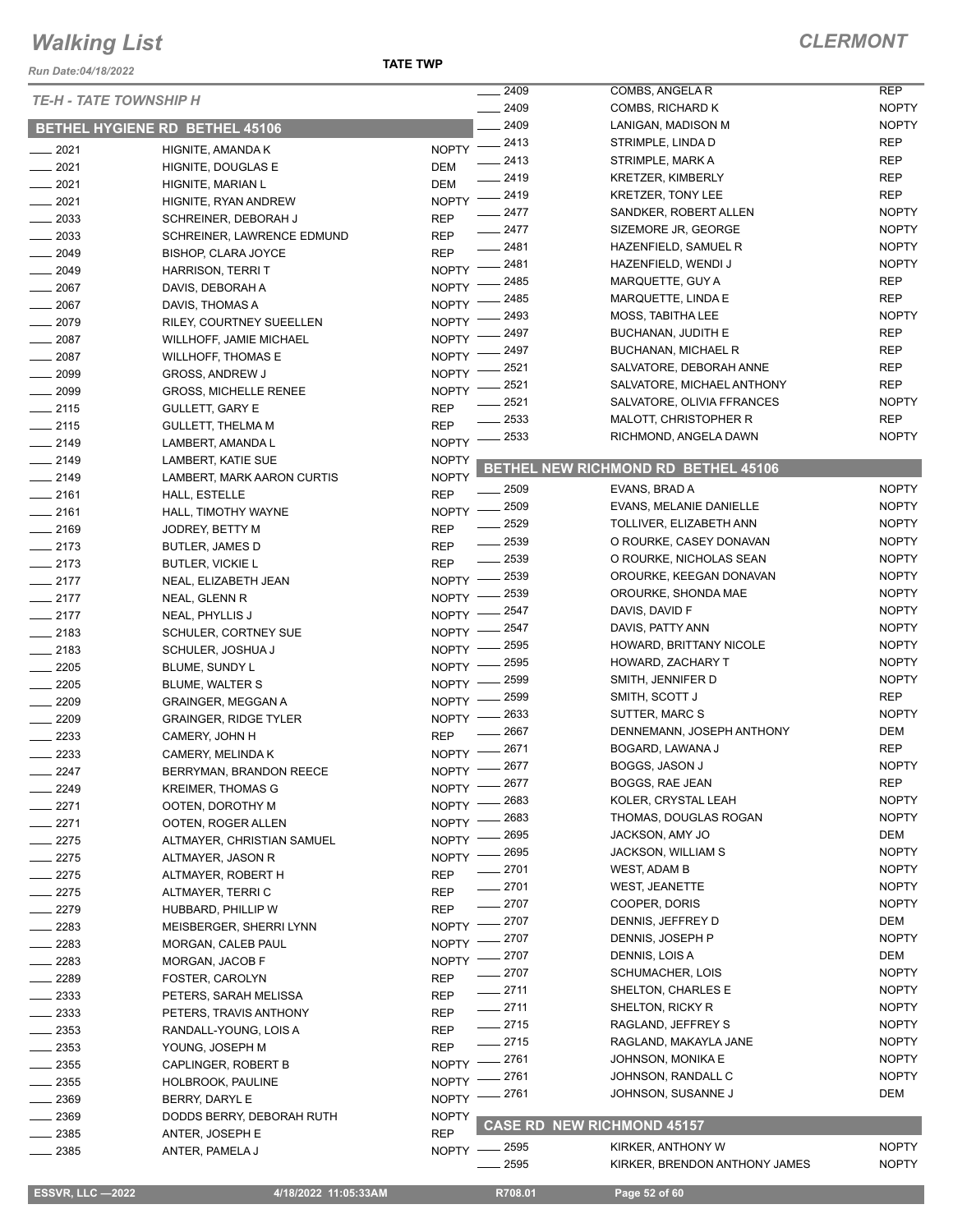*Run Date:04/18/2022*

**TATE TWP**

| <b>TE-H - TATE TOWNSHIP H</b> |                                   | $- 2044$                       | WALKER, DORIS P             | <b>NOPTY</b> |
|-------------------------------|-----------------------------------|--------------------------------|-----------------------------|--------------|
|                               |                                   | $-2044$                        | WALKER, MICHAEL A           | <b>NOPTY</b> |
|                               | <b>CASE RD NEW RICHMOND 45157</b> | 2044                           | WALKER, WINDELL J           | <b>NOPTY</b> |
| 2595                          | KIRKER, MARY JO                   | NOPTY __ 2067                  | DEMPSEY, JACK OWEN          | <b>NOPTY</b> |
| $-2619$                       | TRITCH, PAMELA G                  | DEM<br>2067                    | DRAKE, DESTINI FAITH        | <b>NOPTY</b> |
| $-2619$                       | TRITCH, WILBERT A                 | DEM<br>2068                    | <b>BEST, LINDAL</b>         | <b>NOPTY</b> |
| $-2625$                       | PERKINS, ANNA JADE T              | NOPTY 2079                     | WISSMANN, CAROL A           | REP          |
| $-2625$                       | PERKINS, CRAIG STEVEN             | NOPTY __ 2079                  | WISSMANN, RICHARD           | <b>REP</b>   |
| $-2635$                       | WILLIAMS, AMANDA LOUISE           | NOPTY __ 2089                  | MOREHOUSE, BOBBY R          | <b>NOPTY</b> |
| $\frac{1}{2635}$              | WILLIAMS, KENNETH DALE            | NOPTY __ 2089                  | MOREHOUSE, JULIE ANN        | <b>NOPTY</b> |
| $- 2650$                      | <b>BAUMGARDT, LAUREN</b>          | <b>REP</b><br>$-2093$          | TROST, RALPH L              | <b>NOPTY</b> |
| $\frac{1}{2650}$              | BAUMGARDT, RANDALL W              | <b>REP</b><br>2095             | PROFFITT, BILLIE JO         | <b>NOPTY</b> |
| $- 2660$                      | FLETCHER, JOHN N                  | NOPTY __ 2095                  | PROFFITT, DAVID WAYNE       | <b>NOPTY</b> |
| $\frac{1}{2660}$              | FLETCHER, JULIE MARIA             | NOPTY __ 2095                  | PROFFITT, ETHAN W           | <b>NOPTY</b> |
| $-2665$                       | SCHOTTELKOTTE, CAROL ANN          | <b>REP</b><br>$-2097$          | <b>BRATTEN, BRYCE ALLAN</b> | <b>NOPTY</b> |
| $-2670$                       | KAFFENBERG, JANET R               | DEM<br>$-2097$                 | <b>BRATTEN, RALPH E</b>     | REP          |
| $-2670$                       | KAFFENBERG, KRIS A                | NOPTY __ 2097                  | <b>BRATTEN, SUSAN L</b>     | REP          |
| $-2671$                       | MINTZ, CAROL ANN                  | <b>REP</b><br>$\frac{1}{2099}$ | <b>CURRY, JEFFREY S</b>     | <b>NOPTY</b> |
| $-2671$                       | WEBER, RALPH F                    | <b>REP</b><br>$\frac{1}{2099}$ | <b>CURRY, ROSE</b>          | <b>NOPTY</b> |
| $-2681$                       | HART III, ROBERT S                | <b>REP</b><br>$-2101$          | SMITH JR, WAYNE RANDALL     | <b>REP</b>   |
| $-2681$                       | HART, VICTORIA L                  | <b>REP</b><br>$-2111$          | EDMONDS, TRACEY ANN         | <b>NOPTY</b> |
| $-2687$                       | HOLLANDSWORTH, WANDA J            | NOPTY __ 2111                  | WISSMAN JR, RONALD P        | <b>NOPTY</b> |
| $-2687$                       | MOLLOY SR, RICHARD MICHAEL        | <b>REP</b><br>$-2139$          | DRUMMOND, JENNIFER K        | <b>NOPTY</b> |
| $-2700$                       | RINEHART, MELISSA A               | NOPTY __ 2140                  | HOUCHIN, ALEXANDER WILLIAM  | DEM          |
| $-2700$                       | RINEHART, PHILLIP DAMON           | NOPTY __ 2140                  | JARMAN, JAMES PHILLIP       | <b>REP</b>   |
| $-2700$                       | WICK, CHRISTOPHER GRAHAM          | NOPTY __ 2140                  | JARMAN, SANDRA BRASHEARS    | <b>REP</b>   |
| $-2707$                       | HENRY, GEORGE R                   | NOPTY __ 2140                  | SHELANDER, STEPHANIE A      | <b>REP</b>   |
| $-2707$                       | HENRY, LINDA L                    | NOPTY __ 2162                  | LASLEY, JAMES H             | REP          |
| $-2715$                       | HAYNES, JULIE M                   | NOPTY __ 2164                  | HEBENSTREIT, MARJORIE L     | REP          |
| $-2715$                       | HAYNES, LINDSEY M                 | NOPTY __ 2166                  |                             |              |
| $-2715$                       | HAYNES, RICHARD ALLEN             | NOPTY __ 2174                  | <b>BOGGS, KAITLYN MARIE</b> | <b>NOPTY</b> |
| $-2727$                       | PETERSON, DARREN S                | NOPTY __ 2174                  | CARTER, BRENT E             | <b>NOPTY</b> |
| $-2727$                       |                                   | NOPTY __ 2180                  | CARTER, JANET M             | <b>NOPTY</b> |
|                               | PETERSON, JULIE I                 | NOPTY __ 2180                  | BAKER, JUDY N               | <b>NOPTY</b> |
| $-2727$                       | YARBROUGH, JESSICA LYNN           |                                | MANARES, ALLISON MEGAN O    | <b>NOPTY</b> |
| $-2742$                       | DAY, CHERYL ANN                   | <b>REP</b><br>$-2180$          | MANARES, ANTONIO C          | <b>NOPTY</b> |
| $\frac{1}{2742}$              | DAY, JAMES W                      | REP<br>$-2180$                 | MANARES, MEDELITA O         | <b>NOPTY</b> |
| $-2743$                       | HOLBROOK, CHARLIE                 | DEM<br>$-2183$                 | MYERS, SANDRA F             | <b>NOPTY</b> |
| $-2743$                       | <b>HOLBROOK, MARJORIE L</b>       | DEM<br>$-2183$                 | SMITH, JAIMIE NICHOLE       | <b>NOPTY</b> |
| $-2745$                       | PUCKETT, CAREN M                  | NOPTY __ 2183                  | SMITH, WILSON ROBERT        | <b>NOPTY</b> |
| $-2745$                       | PUCKETT, STEPHEN W                | NOPTY __ 2189                  | CAMPBELL, SUSAN J           | <b>NOPTY</b> |
| $-2748$                       | <b>BOHL, CHADWICK EARL</b>        | NOPTY __ 2194                  | BADGLEY, HANNA ELIZABETH    | <b>NOPTY</b> |
| $-2748$                       | <b>BOHL, DANNY AUSTIN</b>         | NOPTY __ 2194                  | SAYRE, STEPHANIE N          | <b>NOPTY</b> |
| $-2748$                       | <b>BOHL, ROBYN MICHELLE</b>       | NOPTY __ 2194                  | SAYRE, WILLIAM R            | <b>NOPTY</b> |
| $\frac{2752}{ }$              | TRIPLETT, JAMES W                 | <b>REP</b><br>$-2198$          | PRALL, MARK A               | <b>NOPTY</b> |
|                               |                                   | 2198                           | ROBINSON, TRACY A           | <b>NOPTY</b> |
| <b>CLARK ST BETHEL 45106</b>  |                                   | 2213                           | HOWARD, KIMBERLY S          | <b>NOPTY</b> |
| $- 1251/2$                    | <b>BROACH, CHRISTIAN ERIC</b>     | NOPTY __ 2232                  | <b>CUMMINS, ANGELA S</b>    | <b>NOPTY</b> |
| $- 1251/2$                    | BROACH JR, GLYNN EDWARD           | NOPTY __ 2232                  | <b>CUMMINS, WILLIAM F</b>   | <b>NOPTY</b> |
| $- 1251/2$                    | <b>BROACH, ROBIN ERLENE</b>       | NOPTY __ 2234                  | <b>BOLENDER, JEREMY R</b>   | <b>NOPTY</b> |
| $\frac{1}{2}$ 126             | BRINEGAR, SAMANTHA P              | NOPTY __ 2234                  | BOLENDER, RACHEL DAWN       | <b>NOPTY</b> |
| $\frac{1}{2}$ 126             | FORD, LELAND S                    | NOPTY __ 2236                  | DURR, LISA ANN              | <b>NOPTY</b> |
| $\frac{1}{2}$ 126             | STEVENS, DANNY L                  | NOPTY __ 2236                  | DURR, THOMAS A              | <b>NOPTY</b> |
| $- 126$ 1/2                   | SMALL, RHONDA J                   | NOPTY __ 2236                  | IGO, LEANNE SAMANTHA        | <b>NOPTY</b> |
|                               |                                   | 2240                           | DEBENEDETTO, NICOLE L       | <b>NOPTY</b> |
| DEAN RD BETHEL 45106          |                                   | 2240                           | MELZONI, LAWRENCE HOWARD    | <b>NOPTY</b> |
| $- 1981$                      | MITCHELL, KATIE LYNN              | NOPTY __ 2240                  | SNIDER, CAMI LYNN           | <b>NOPTY</b> |
| $- 1981$                      | MITCHELL, ROBERT ALLEN            | NOPTY __ 2241                  | <b>GRUMBINE, IAN V</b>      | <b>NOPTY</b> |
| $- 1991$                      | <b>BROOKE, ROCHELLE HYCINTH</b>   | NOPTY __ 2241                  | SCHULER, CHRISTINA          | REP          |
| $- 1991$                      | <b>BROOKE, STEVEN CRAIG</b>       | NOPTY __ 2241                  | SCHULER, NATHAN ADAM        | REP          |
| $-2026$                       | BROWN, MARY M                     | REP<br>$-2241$                 | WEHRMAN, BRENDA S           | <b>NOPTY</b> |
| $-2026$                       | BROWN, PAUL D                     | NOPTY __ 2247                  | FELLABAUM, BARRY S          | <b>NOPTY</b> |
| $= 2036$                      | <b>GAINES, TERRY W</b>            | NOPTY __ 2247                  | FELLABAUM, WANDA R          | <b>NOPTY</b> |
| $= 2036$                      | WHISMAN, GWENDOLYN ELAINE         | NOPTY __ 2254                  | <b>BALL, ANDREW TYLER</b>   | <b>NOPTY</b> |
|                               |                                   |                                |                             |              |

 **ESSVR, LLC —2022 4/18/2022 11:05:33AM R708.01 Page 53 of 60**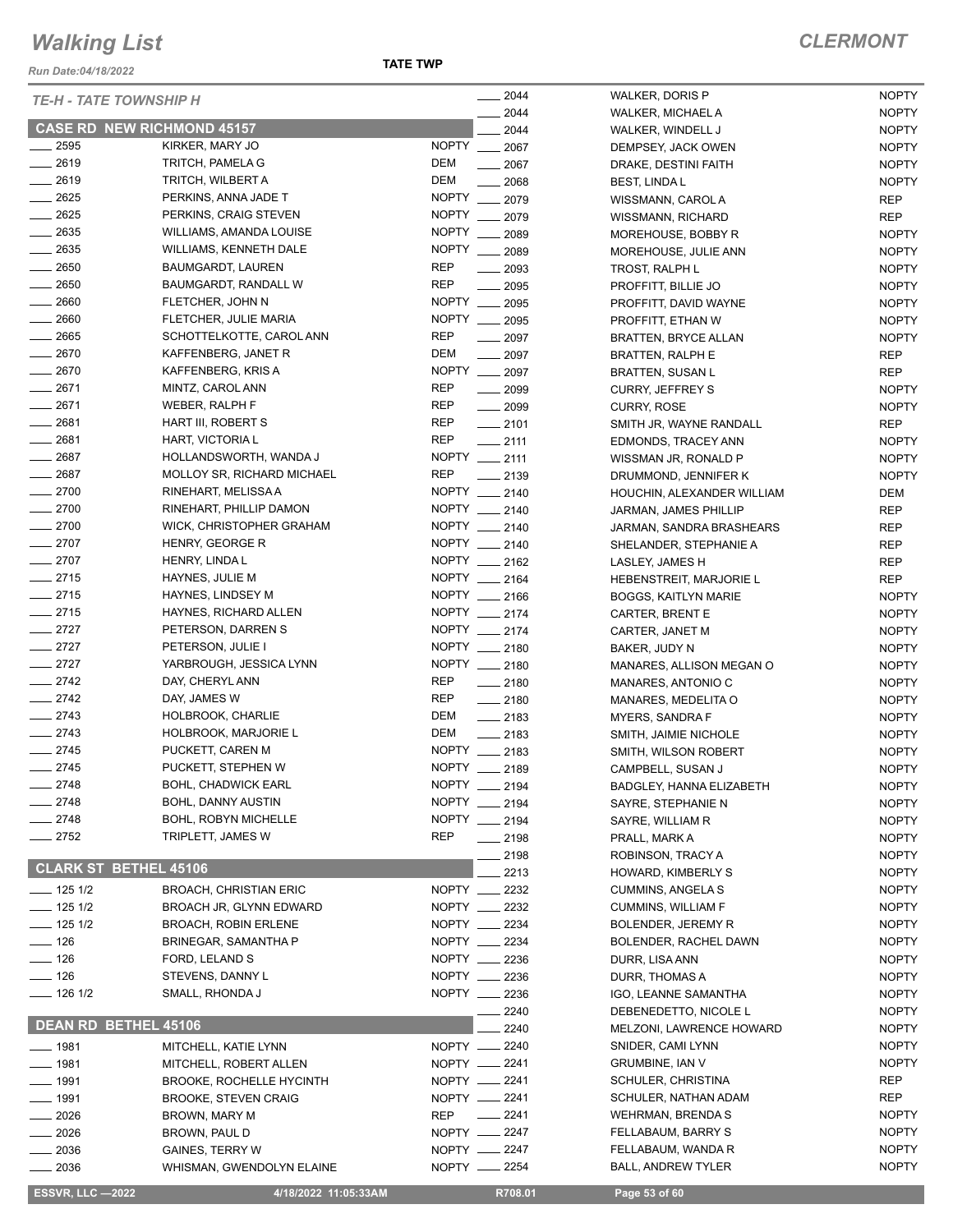*Run Date:04/18/2022*

| <b>TE-H - TATE TOWNSHIP H</b> |                              |              |                                  | <b>HARRY A HILL DR BETHEL 45106</b> |              |
|-------------------------------|------------------------------|--------------|----------------------------------|-------------------------------------|--------------|
|                               |                              |              | 2650                             | DOCKERY, CRYSTAL ANN                | <b>NOPTY</b> |
| DEAN RD BETHEL 45106          |                              |              | 2650                             | DOCKERY, DARRELL G                  | <b>NOPTY</b> |
| $-2254$                       | <b>BALL, CHARLES A</b>       | NOPTY __     | 2650                             | DOCKERY, SANDRAK                    | <b>NOPTY</b> |
| $-2254$                       | <b>BALL, JULIE ANNE</b>      |              | NOPTY __ 2650                    | HOULIHAN, TARA NICOLE               | <b>NOPTY</b> |
| $-2254$                       | MILLER, STEPHEN K            |              | NOPTY __ 2651                    | BRIGNER, STANLEY ARNOLD             | <b>NOPTY</b> |
| $\sim$ 2255                   | <b>WATTS, KYLIE MARIE</b>    |              | NOPTY __ 2651                    | <b>BRIGNER, TIFFANY K</b>           | <b>NOPTY</b> |
| $\equiv$ 2256                 | ADAMS, JEFFERY C             |              | NOPTY __ 2655                    | SIMS, MELODY SUE                    | <b>REP</b>   |
| $-2256$                       | ADAMS, KATHY J               | <b>REP</b>   | 2655                             | SIMS, STEVEN R                      | <b>REP</b>   |
| $-2257$                       | CAVINS, KELLY M              |              | NOPTY __ 2659                    | <b>GRANT, DOUGLAS E</b>             | <b>NOPTY</b> |
| $-2257$                       | <b>GOSLIN, MICHELLE L</b>    | NOPTY __     | 2659                             | <b>GRANT, TAMMY MARIE</b>           | <b>NOPTY</b> |
| $-2259$                       | HOLLAND, JEFFREY RAY         | NOPTY ___    | 2660                             | DUNCAN, JAMEY E                     | <b>NOPTY</b> |
| 2259                          | HOLLAND, SAMANTHA J          |              | NOPTY __ 2660                    | JONES, TRACEY L                     | <b>NOPTY</b> |
| $-2265$                       | HALL, DANIEL J               |              | NOPTY __ 2660                    | <b>KREKELER, CATHERINE M</b>        | <b>NOPTY</b> |
| $\sim$ 2265                   | HALL, LISA M                 |              | NOPTY __ 2664                    | REINERT, CHRISTOPHER MARSHALL       | REP          |
| $-2267$                       | ARMSTRONG, LOUADA MAGDALINE  |              | NOPTY __ 2664                    | REINERT, DEBORAH L                  | <b>REP</b>   |
| $\frac{2267}{2}$              | MOLER, AXL DREW              |              | NOPTY __ 2669                    | SCHEADLER, ASHLEE JO                | <b>NOPTY</b> |
| ____ 2269                     | CAMPBELL, KELLY JO           |              | NOPTY __ 2669                    | SCHEADLER, CORY M                   | <b>NOPTY</b> |
| $-2270$                       | MOSBACKER, AMBER DAWN        | <b>NOPTY</b> |                                  |                                     |              |
| $-2270$                       | MOSBACKER, ANGELA D          |              | NOPTY HAUL LN BETHEL 45106       |                                     |              |
| $-2273$                       | STAYROOK, CAROL ELAINE       |              | NOPTY __ 2335                    | SANDERSON, DONALD K                 | <b>NOPTY</b> |
| $-2273$                       | STAYROOK, KAYLA RACHELLE     | <b>NOPTY</b> | $\frac{1}{2}$ 2335               |                                     |              |
| $-2273$                       | STAYROOK, KEVIN M            | <b>NOPTY</b> |                                  | SANDERSON, MICHELLE R               | <b>NOPTY</b> |
| $\frac{2274}{ }$              |                              |              | 2343                             | SEIBERT, BRIAN F                    | <b>NOPTY</b> |
|                               | COMBS, BLAKE STETSON         |              | NOPTY __ 2343                    | SEIBERT, TAMMY M                    | <b>NOPTY</b> |
| $-2274$                       | COMBS, CRYSTAL R             |              | NOPTY __ 2345                    | WRENN, JORDAN                       | <b>NOPTY</b> |
| $-2277$                       | LALENA, VICTORIA ROSE        |              | NOPTY __ 2345                    | <b>WRENN, SHARON K</b>              | DEM          |
| $\sim$ 2277                   | THOMPSON, JUSTIN BLAKE       |              | NOPTY __ 2345                    | WRENN, TONY JOSEPH                  | DEM          |
| $-2282$                       | CLOSSER, NATHAN T            | NOPTY __     | 2345                             | WRENN, TONYA ANN                    | <b>NOPTY</b> |
| $-2282$                       | <b>CLOSSER, SYREN BRYNN</b>  |              | NOPTY __ 2347                    | SWAYNIE, STEVEN R                   | <b>NOPTY</b> |
| $-2282$                       | REED, AMANDA GRACE           |              | NOPTY __ 2347                    | WEIL, HALLEY KAITLYN                | <b>NOPTY</b> |
| $-2285$                       | ELIG, HERMAN                 | <b>REP</b>   | $\frac{1}{2}$ 2354               | <b>WILSON, MAGDALENA</b>            | <b>NOPTY</b> |
| 2296                          | BREEDLOVE, EDRED HARALD      | <b>DEM</b>   | 2354<br>$\overline{\phantom{a}}$ | WILSON, SCOTT A                     | <b>NOPTY</b> |
| 2296                          | <b>BREEDLOVE, PATRICIA E</b> | DEM          | 2355                             | WILSON, JUDY H                      | <b>REP</b>   |
| $-2296$                       | LAWRENCE, BETHANY ELISE      |              | NOPTY __ 2355                    | WILSON, LUTHER A                    | <b>REP</b>   |
| $-2303$                       | JONES, PATRICIA A            | <b>REP</b>   |                                  |                                     |              |
| $-2303$                       | JONES, ROBERT H              | <b>REP</b>   |                                  | MARYLAN DR BETHEL 45106             |              |
| . 2304                        | BERKLEY, ROBERT W            | <b>NOPTY</b> | $-2172$                          | MEFFORD, DAVID L                    | <b>NOPTY</b> |
| 2304                          | BRYANT, KEITH NATHAN         | <b>NOPTY</b> | $-2172$                          | MEFFORD, LINDA S                    | <b>NOPTY</b> |
| 2308                          | HOWARD JR, JOHNNY DAVID      | <b>NOPTY</b> | 2620                             | KING, VICKIE L                      | <b>REP</b>   |
| $-2312$                       | TURNER, LAUREN MACKENZIE     | <b>NOPTY</b> | ____ 2624                        | ARWINE JR, JACK T                   | <b>NOPTY</b> |
| ____ 2312                     | <b>WATERS, JUNE MARIE</b>    | <b>NOPTY</b> | 2624                             | ARWINE, JULIE ANN                   | <b>NOPTY</b> |
| $-2312$                       | <b>WATERS, TERRY L</b>       | <b>NOPTY</b> | 2628                             | TRISLER, NICHOLE MARIE              | <b>NOPTY</b> |
| $\frac{1}{2316}$              | DAVIS, BARBARA J             | <b>NOPTY</b> | 2634                             | MORSBACH, COREY MATTHEW             | <b>NOPTY</b> |
| $-2316$                       | DAVIS, LARRY S               | <b>NOPTY</b> | 2634                             | MORSBACH, DONNA S                   | <b>REP</b>   |
| . 2320                        | MOREHOUSE, BRENDA J          | <b>REP</b>   |                                  |                                     |              |
| - 2320                        | MOREHOUSE, STEPHEN E         | <b>REP</b>   | 2634                             | MORSBACH, STANLEY A                 | REP          |
| 2326                          | DUNN JR, CLAY J              | <b>REP</b>   |                                  | MC MURCHY AVE BETHEL 45106          |              |
| _ 2326                        | DUNN, KATHLEEN A             | <b>REP</b>   |                                  |                                     |              |
|                               |                              |              | $- 167$                          | THOMPSON, BARBARA A                 | <b>REP</b>   |
|                               | HALEY RAE LN BETHEL 45106    |              | $-170$                           | DRYDEN, HARRY E                     | <b>NOPTY</b> |
|                               |                              |              | 171                              | FANNIN, ROMONA L                    | REP          |
| $- 2500$                      | <b>BATES, HEATHER NICOLE</b> | <b>REP</b>   | $-$ 172                          | <b>GALLAGHER, ROBERTA L</b>         | <b>NOPTY</b> |
| $-2500$                       | <b>BATES, JASON OLIVER</b>   | <b>NOPTY</b> | $-174$                           | SUTHERLAND, KATHLEEN A              | <b>NOPTY</b> |
| $-2500$                       | HALE-DAYE, AMY ROSE          | <b>NOPTY</b> | $- 174$                          | SUTHERLAND, RUSSELL S               | <b>NOPTY</b> |
| . 2500                        | RAAKE, MARGARET              | REP          | $- 174$                          | SUTHERLAND, SARAH ELIZABETH         | <b>NOPTY</b> |
| $-2500$                       | RAAKE, MELVIN EUGENE         | <b>REP</b>   | —— 178                           | <b>KRICK, JACQUELINE A</b>          | <b>NOPTY</b> |
| $-2501$                       | TROXELL, DWAYNE E            | <b>REP</b>   | ___ 178                          | KRICK, NATHAN WILLIAM               | <b>NOPTY</b> |
| _ 2501                        | TROXELL, KIMBERLY E          | <b>REP</b>   | $- 180$                          | MILLS JR, HAROLD WAYNE              | <b>NOPTY</b> |
| 2509                          | BENNETT, GABRIEL KESSMAR     | <b>NOPTY</b> | $- 180$                          | WEATHERSPOON, CASSANDRA MARIE       | <b>NOPTY</b> |
| 2509                          | BENNETT, JODI LYNN           | REP          | ___ 190                          | MANNING, CURTIS L                   | REP          |
| 2509                          | BENNETT, RICHARD F           | <b>REP</b>   | —— 190                           | MANNING, SHAREE D                   | REP          |
| 2509                          | BENNETT, SAMUEL THOMAS       | <b>NOPTY</b> | ___ 193                          | MARSH, DAVID JOHN                   | <b>NOPTY</b> |
|                               |                              |              | $-$ 199                          | FORD, PAULA BAGBY                   | DEM          |
|                               |                              |              |                                  |                                     |              |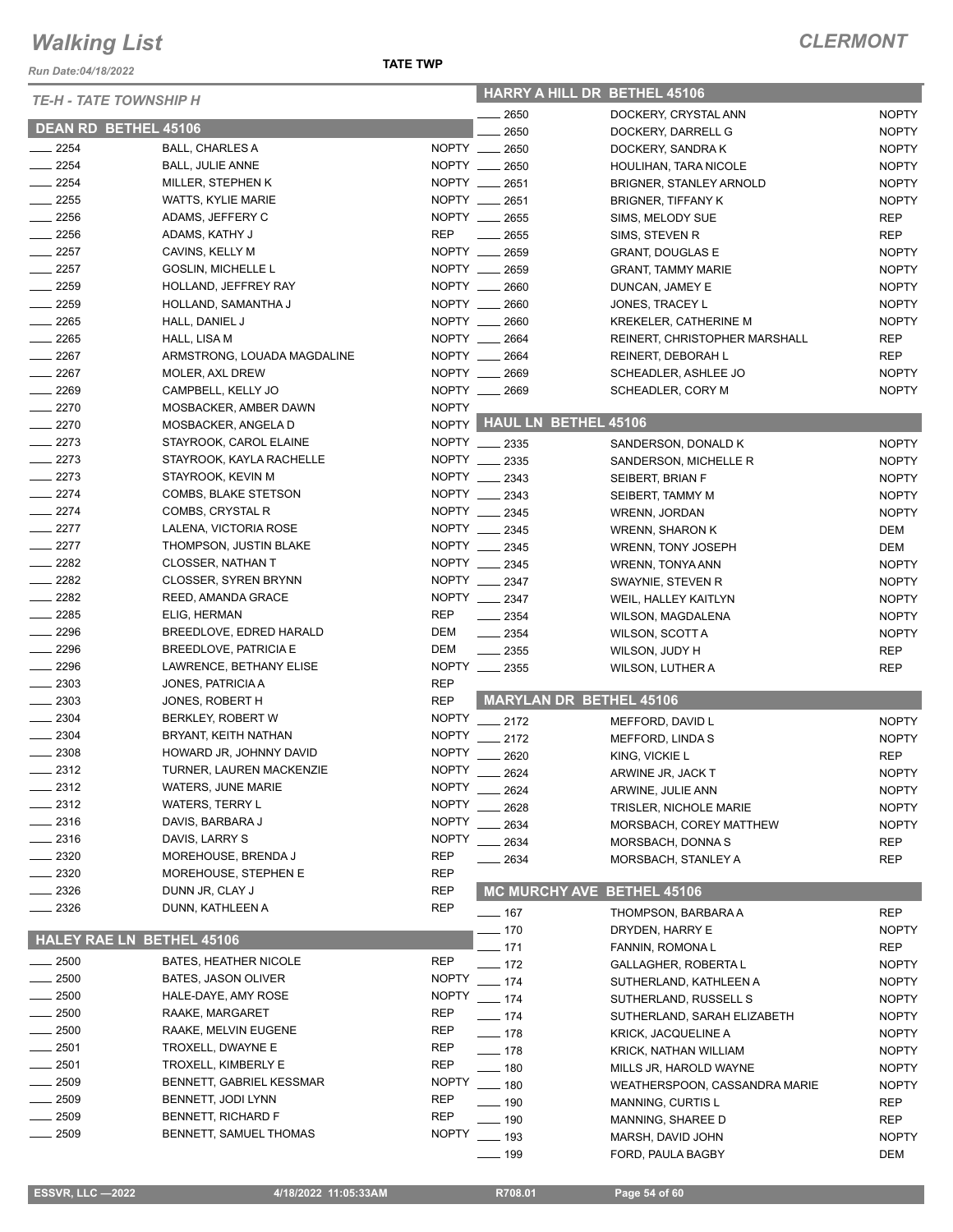#### *Run Date:04/18/2022*

#### **TATE TWP**

| <b>TE-H - TATE TOWNSHIP H</b> |                                         |              | 2645 | SCHIRMER, JOANN M               | <b>REP</b>   |
|-------------------------------|-----------------------------------------|--------------|------|---------------------------------|--------------|
|                               |                                         |              | 2645 | <b>SCHIRMER, ROBERT C</b>       | <b>REP</b>   |
|                               |                                         |              | 2653 | CRAWFORD JR, JERRY WAYNE        | <b>NOPTY</b> |
|                               | <b>MEISMAN DR BETHEL 45106</b>          |              | 2653 | CRAWFORD, LEIGH A               | <b>NOPTY</b> |
| $-2202$                       | HARNESS, GLENNAT                        | <b>NOPTY</b> | 2663 | CHILDERS, ALEXA RENEE           | <b>REP</b>   |
| $-2202$                       | HARNESS, JASON MATTHEW                  | <b>NOPTY</b> | 2663 | CHILDERS, DAVID S               | <b>REP</b>   |
| 2202                          | HARNESS, TAYLOR LYNN                    | <b>NOPTY</b> | 2674 | <b>SCHIRMER, EDWARD J</b>       | <b>NOPTY</b> |
| $-2202$                       | KRIEGER, HANNAH ELIZABETH               | <b>NOPTY</b> | 2709 | <b>SCHRAGE, PAMELA S</b>        | <b>NOPTY</b> |
| $-2203$                       | BOTTS JR, JEFFREY A                     | <b>NOPTY</b> | 2741 | CAMPBELL, TIMOTHY STEPHEN       | <b>NOPTY</b> |
| $-2203$                       | CARNAHAN, CLINTON DOUGLAS               | <b>NOPTY</b> | 2781 | MITCHELL, MICHAEL P             | <b>NOPTY</b> |
| $-2203$                       | CARNAHAN, CYNTHIA ANN                   | <b>NOPTY</b> | 2789 | WARD, JENNIFER L                | <b>NOPTY</b> |
| 2205                          | ABBOTT, KRISTENE NICOLE                 | <b>NOPTY</b> | 2789 | WARD, WENDELL E                 | <b>NOPTY</b> |
|                               |                                         | <b>NOPTY</b> | 2793 | WESSEL, DAVID A                 | <b>NOPTY</b> |
| $-2206$                       | WALLACE, AMY JO                         | <b>NOPTY</b> | 2797 | SMITH, JOSEPH NATHANIEL         | <b>NOPTY</b> |
| 2209                          | COMBS, BRIDGET ANN                      |              | 2805 | <b>BRUNK, TROY STEPHEN</b>      | <b>NOPTY</b> |
| $-2209$                       | COMBS, RODNEY DAVID                     | <b>NOPTY</b> | 2813 | CAMPANELLI, WILLIAM JOSEPH      | <b>NOPTY</b> |
| $-2210$                       | ROBERTS, JOANN                          | <b>NOPTY</b> | 2813 | HALL, KATHY A                   | <b>NOPTY</b> |
| $-2210$                       | SCHMID, RACHEL A                        | <b>NOPTY</b> | 2813 | <b>WHALEN, AMITY</b>            | <b>NOPTY</b> |
| $\frac{1}{2212}$              | TOMAK, JUDY A                           | <b>NOPTY</b> | 2814 | FILLE, CAROL S                  | <b>NOPTY</b> |
| $\frac{2212}{2}$              | TOMAK, TRISTA                           | <b>NOPTY</b> | 2814 | SUTTON, MELISSA ANNE            | <b>NOPTY</b> |
| $-2214$                       | FISCHER, JOHN R                         | <b>NOPTY</b> | 2832 | STRASSER, DAWN ALISON           | <b>NOPTY</b> |
| $-2214$                       | FISCHER, WILMA L                        | <b>NOPTY</b> | 2835 | WEIS, ANDREW A                  | <b>NOPTY</b> |
| $-2215$                       | BRANDT, AMBER M                         | <b>NOPTY</b> | 2835 |                                 |              |
| $-2215$                       | HEDMAN, JEREMY LEE                      | <b>NOPTY</b> |      | WEIS, NANCY I                   | DEM          |
| $-2218$                       | BOYD, BRANDI RENEE                      | <b>NOPTY</b> | 2901 | NEAL, DAVID MICHAEL             | <b>NOPTY</b> |
| $-2218$                       | KISER, BRENT J                          | DEM          | 2901 | NEAL, JOHNNA D                  | <b>NOPTY</b> |
|                               |                                         |              | 2921 | CONRAD, JARED MATTHEW           | <b>NOPTY</b> |
| <b>MOORE RD BETHEL 45106</b>  |                                         |              | 2921 | VALENTINE, KIMBERLY A           | <b>NOPTY</b> |
| $-2411$                       | SINGLETON, JEFFERY G                    | <b>REP</b>   |      |                                 |              |
| $-2411$                       | SINGLETON, SHAWNTEL L                   | <b>NOPTY</b> |      | <b>SALTAIR RD BETHEL 45106</b>  |              |
| $-2411$                       | SINGLETON, TYLER JAMES                  | <b>NOPTY</b> | 2611 | MOORE, DAWN M                   | <b>NOPTY</b> |
| $-2411$                       | SINGLETON, YVONNE K                     | <b>REP</b>   | 2611 | MOORE, GEORGE A                 | <b>NOPTY</b> |
| $-2429$                       | CARLSON, AMANDA L                       | <b>NOPTY</b> | 2630 | SWISSHELM, TIMOTHY L            | <b>REP</b>   |
| $-2429$                       | RUDD, JENNEY                            | <b>NOPTY</b> | 2630 | SWISSHELM, VICTORIA M           | <b>REP</b>   |
| $-2491$                       | WEAVER, JESSICA RAE                     | <b>NOPTY</b> | 2632 | FOLEY, BEVERLY A                | <b>REP</b>   |
| $-2491$                       | WEAVER, JOEL D                          | <b>NOPTY</b> | 2632 | FOLEY, KENNETH R                | <b>REP</b>   |
| $-2491$                       | <b>WEAVER, KATHY A</b>                  | <b>REP</b>   | 2635 | ERHART, DIANA COOPER            | <b>NOPTY</b> |
| $-2491$                       |                                         | <b>NOPTY</b> | 2635 | <b>ERHART, JAMES ROBERT</b>     | <b>NOPTY</b> |
|                               | WEAVER, KAYLA ANN                       |              | 2640 | COFFEY, DONALD                  | <b>NOPTY</b> |
| 2507                          | ANDERS, ESTHER E                        | <b>NOPTY</b> | 2640 | OSBORN-COFFEY, LAURA B          | DEM          |
| 2507                          | LUSE, KEVIN JAY                         | <b>NOPTY</b> | 2651 | GEERS MEINERS, SUSAN M          | DEM          |
| 2537                          | ARNETT, GREGORY                         | <b>REP</b>   | 2651 | MEINERS, ROBERT F               | DEM          |
| $-2553$                       | <b>WICKLINE JR, ROBERT E</b>            | <b>REP</b>   | 2651 | MEINERS, ROBERT JOHN            | DEM          |
|                               |                                         |              |      |                                 |              |
| <b>NOLA DR BETHEL 45106</b>   |                                         |              |      | <b>SCHALLER RD BETHEL 45106</b> |              |
| $-2179$                       | <b>BARGER, ALEXIS MARIE</b>             | <b>NOPTY</b> | 2930 |                                 | <b>NOPTY</b> |
| $-2179$                       | LAMBERT, LAURENCE ALEXANDER             | <b>NOPTY</b> |      | PELVIT, NIKALA DAWN             |              |
| $-2623$                       | ESKRIDGE, DAVID R                       | <b>NOPTY</b> | 2936 | GALBRAITH, JENNIFER LYNN        | <b>NOPTY</b> |
| 2623                          | GESCHWIND ESKRIDGE, CANDACE RAI         | <b>NOPTY</b> | 2936 | <b>GALBRAITH, RICKY R</b>       | <b>NOPTY</b> |
| 2629                          | DAMION, JOSEPH PATRICK                  | <b>NOPTY</b> | 2939 | BYRD, BRYAN R                   | <b>NOPTY</b> |
| 2629                          | HURST, DIANA K                          | <b>NOPTY</b> | 2941 | VAN TASSEL, EDWARD JOSEPH       | <b>NOPTY</b> |
|                               |                                         |              | 2941 | VANTASSEL, KAREN BETH           | <b>NOPTY</b> |
|                               | <b>SALTAIR CROSSING DR BETHEL 45106</b> |              | 2942 | ANDERSON, WILLIAM KEVIN         | <b>REP</b>   |
| $- 1137$                      | SHUCK, KIMBERLY MICHELLE                | <b>REP</b>   | 2942 | <b>WALTERS, LAURA K</b>         | <b>NOPTY</b> |
| $- 1144$                      | DALTON, TAMARA KAY                      | <b>NOPTY</b> | 2942 | <b>WALTERS, MORGAN K</b>        | <b>NOPTY</b> |
| $- 1144$                      | <b>WALLEN, VICKIE L</b>                 | <b>NOPTY</b> | 2963 | PETERSON, JULIE LYNN            | <b>NOPTY</b> |
|                               |                                         |              | 2963 | PETERSON, THOMAS E              | <b>NOPTY</b> |
|                               | <b>SALTAIR MAPLE RD BETHEL 45106</b>    |              | 2967 | NEWBERRY, SHAUN C               | <b>NOPTY</b> |
|                               |                                         |              | 2967 | NEWBERRY, TAMMY SUE             | <b>NOPTY</b> |
| _ 2554                        | MILLER, DANIEL ROBERT                   | <b>NOPTY</b> | 2971 | SHOUSE, DONNA R                 | DEM          |
| 2554                          | MILLER, JESSICA SUE                     | <b>NOPTY</b> | 2971 | SHOUSE, JENNIFER L              | <b>REP</b>   |
| 2564                          | KING, MARGARET M                        | <b>NOPTY</b> | 2974 | EARLS, LOGAN ALLEN              | <b>NOPTY</b> |
| 2564                          | PACK, LISA RENEE                        | <b>NOPTY</b> | 2974 | EARLS, RICHARD A                | <b>NOPTY</b> |
| 2602                          | <b>BUSH, NICOLE ELIZABETH</b>           | <b>NOPTY</b> | 2974 | EARLS, ROSE ALINE               | DEM          |
| 2602                          | <b>BUSH, WAYNE E</b>                    | <b>NOPTY</b> | 2975 | OBRIEN, TAMARA D                | <b>REP</b>   |
|                               |                                         |              |      |                                 |              |

**ESSVR, LLC -2022 4/18/2022 11:05:33AM** R708.01 **Page 55 of 60**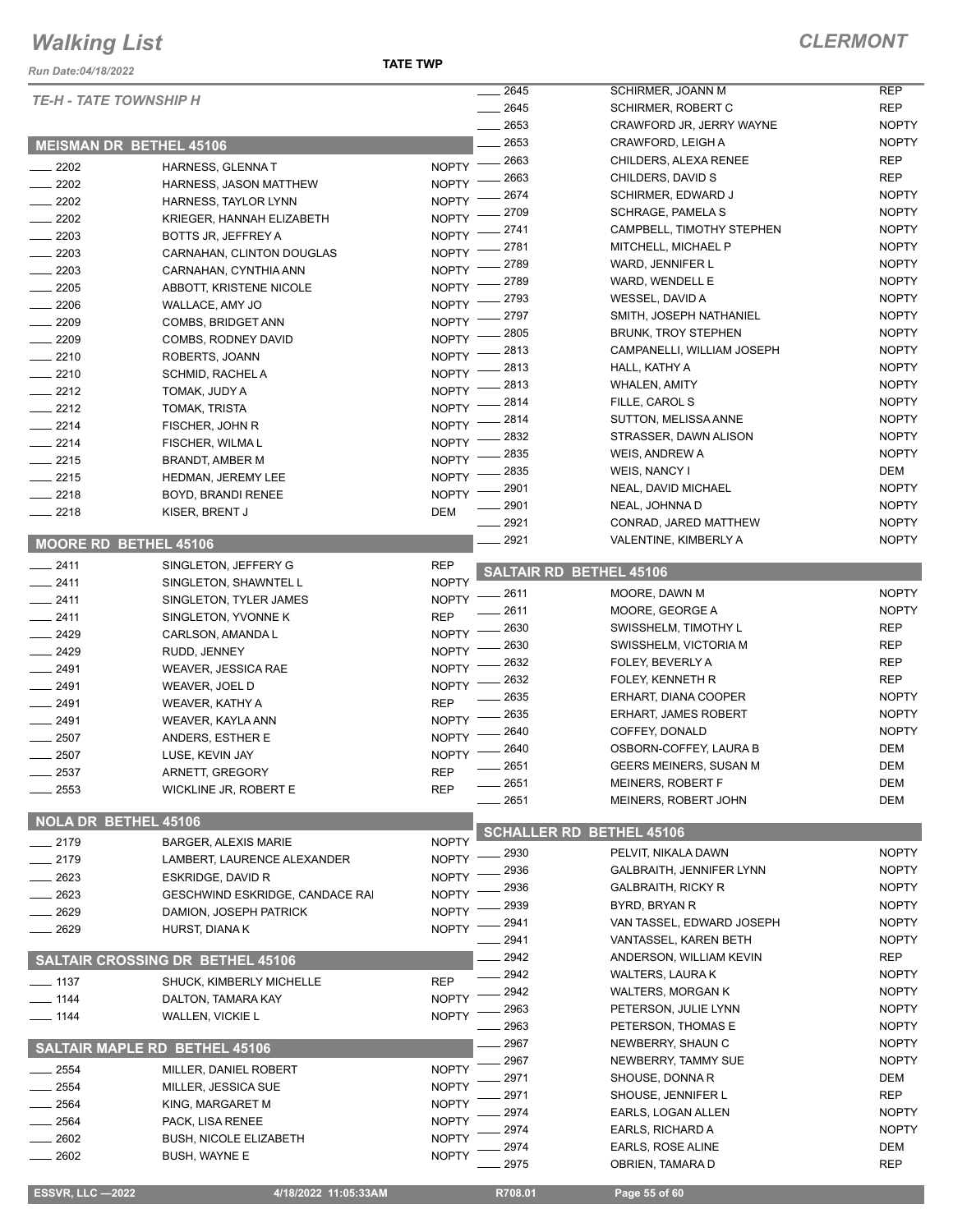*Run Date:04/18/2022*

| <b>TE-H - TATE TOWNSHIP H</b>       |                           |              | $-2110$                 |              | LONGHAUSER, ALYSSA BETH                       | <b>NOPTY</b> |
|-------------------------------------|---------------------------|--------------|-------------------------|--------------|-----------------------------------------------|--------------|
|                                     |                           |              | $-2118$                 |              | RITCHIE, ROMA                                 | <b>REP</b>   |
| <b>SCHALLER RD BETHEL 45106</b>     |                           |              | 2125                    |              | DWELLY, MARGARET A                            | <b>REP</b>   |
| 2994                                | BUEDE, LYNN D             |              | NOPTY __ 2133           |              | FORBES, KIRTUS DONOVAN                        | <b>NOPTY</b> |
| $\frac{1}{2994}$                    | <b>BUEDE, ROBERT A</b>    |              | NOPTY __ 2144           |              | SCHULER, CANDACE JEAN                         | <b>NOPTY</b> |
| $\frac{1}{2}$ 3000                  | PRYOR, BRANDY MICHELLE    | <b>REP</b>   | $-2144$                 |              | <b>SCHULER, JACOB B</b>                       | <b>NOPTY</b> |
| $\frac{1}{2}$ 3020                  | SIMMONS, DOUGLAS J        |              | NOPTY __ 2147           |              | WRIGHT, JOHNNY D                              | DEM          |
| $- 3020$                            | SIMMONS, MELISSA C        |              | NOPTY __ 2148           |              | QUEENER, MARK DAVID                           | <b>NOPTY</b> |
| $\frac{1}{2}$ 3021                  | WOODRUFF, DONALD JAMES    | <b>REP</b>   | $-2151$                 |              | MIHAILOFF, CARISSA MARIA JO                   | <b>NOPTY</b> |
| $- 3021$                            | WOODRUFF, JUDY A          | <b>REP</b>   | $-2151$                 |              | MIHAILOFF, TROY D                             | <b>REP</b>   |
| $\frac{1}{2}$ 3033                  | MUTH, PAUL D              |              | NOPTY __ 2151           |              | OBRIEN, DELTA KAYE                            | <b>NOPTY</b> |
| $\frac{1}{2}$ 3044                  | MATHERS, WILLIAM R        |              | NOPTY __ 2152           |              | BLACK, DON                                    | <b>REP</b>   |
| $- 3048$                            | MATHERS, KENNETH E        | <b>REP</b>   | $-2152$                 |              | <b>BLACK, GLENDA LEE</b>                      | <b>NOPTY</b> |
| $\frac{1}{2}$ 3048                  | <b>MATHERS, MARCIA A</b>  | <b>REP</b>   | $-2152$                 |              | JOHNSON, PATRICIA ANN                         | <b>NOPTY</b> |
| $\frac{1}{2}$ 3049                  | DUNHAM, KELLY J           | <b>REP</b>   | $-2156$                 |              | SCHWIER SR, JOHN L                            | <b>REP</b>   |
| $- 3049$                            | DUNHAM, RUSSELL T         | <b>REP</b>   | $-2157$                 |              | FRY, JACOB A                                  | <b>NOPTY</b> |
| $\frac{1}{2}$ 3068                  | KNOBLAUCH, CYNTHIA C      |              | NOPTY __ 2157           |              | HERZNER, LESLEY Y                             | <b>NOPTY</b> |
| $\frac{1}{2}$ 3068                  | KNOBLAUCH, JEREMY W       |              | NOPTY __ 2162           |              | SHOUSE, CHRISTOPHER MICHAEL                   | <b>NOPTY</b> |
| $-3079$                             | DAVIS, ALEXIS N           |              | NOPTY __ 2162           |              | SHOUSE, DAVID                                 | <b>NOPTY</b> |
| $\frac{1}{2}$ 3079                  | DAVIS, TIFFANY LYNN       |              | NOPTY __ 2167           |              | HIRSCHAUER, JOHN H                            | <b>NOPTY</b> |
|                                     |                           |              | $-2167$                 |              | HIRSCHAUER, KAREN SANDRA                      | <b>NOPTY</b> |
| STATE ROUTE 133 BETHEL 45106        |                           |              | 2170                    |              | <b>GUSEMAN, PATRICE L</b>                     | <b>NOPTY</b> |
| $-2523$                             | <b>KLEIN, MATTHEW K</b>   |              | NOPTY __ 2175           |              | ARMSTRONG, JAMES R                            | <b>REP</b>   |
| $\frac{1}{2553}$                    | KANIS, FIONA CORINN       |              | NOPTY __ 2175           |              | ARMSTRONG, TAMMIE L                           | REP          |
| $\frac{2553}{2553}$                 | KANIS, PATRICIA K         |              | NOPTY __ 2177           |              | ARNETT, BESSIE ANN                            | <b>NOPTY</b> |
| $-2553$                             | KANIS, RICHARD F          |              | NOPTY __ 2180           |              | <b>FULTON, LINDA L</b>                        | <b>NOPTY</b> |
| $-2571$                             | KERN, SUELLEN JO          | REP          | $-2181$                 |              | HAMBLIN, MIRANDA LYNN                         | <b>NOPTY</b> |
| $-2571$                             | <b>KERN, TERRY D</b>      | <b>REP</b>   | $-2182$                 |              | PETERS, DENVER M                              | DEM          |
| $-2583$                             | COOPER, GARY WAYNE        |              | NOPTY __ 2186           |              | MARSH, RAYMOND G                              | <b>REP</b>   |
| $\frac{2593}{2593}$                 | SAVAGE, SHELBY J          |              | NOPTY __ 2186           |              | MARSH, SUSAN C                                | REP          |
| $-2601$                             | EATON, ANGELA R           |              | NOPTY __ 2186           |              | MARSH, ZACHARY B                              | <b>NOPTY</b> |
| $-2601$                             | HIRSCHAUER, MATTHEW AARON |              | NOPTY __ 2190           |              | BEYER, MEGAN ELIZABETH                        | <b>NOPTY</b> |
| $\frac{1}{2601}$                    | KASSEN, DAVID W           | <b>REP</b>   | $-2190$                 |              | BEYER, NATHAN A                               | <b>NOPTY</b> |
| $- 2601$                            | KASSEN, GLENN S           | REP          | $-2190$                 |              | BEYER, RYAN W                                 | <b>NOPTY</b> |
| $\frac{1}{2601}$                    | KASSEN, GLENN W           | REP          | $-2195$                 |              | <b>MASON, BRITTANY NICOLE</b>                 | <b>NOPTY</b> |
| $-2601$                             | KASSEN, LINDA K           | <b>REP</b>   | $-2195$                 |              | MASON, PAUL R                                 | <b>NOPTY</b> |
| $\frac{1}{2603}$                    | ZIMMERMAN JR, GEORGE W    |              | NOPTY __ 2196           |              | BARGER, CLAUDIUS G                            | <b>REP</b>   |
|                                     |                           |              | $- 2196$                |              | <b>BARGER, CONSTANCE L</b>                    | REP          |
| <b>STATE ROUTE 222 BETHEL 45106</b> |                           |              | 2197                    |              | BELEW STIDHAM, CAROLEN A                      | <b>NOPTY</b> |
| $\frac{1}{2030}$                    | FEHRENBACH, DEBORAH M     |              | NOPTY _____ 2197 #APT 6 |              | STIDHAM, ROLAND W                             | <b>NOPTY</b> |
| _ 2042                              | WEBER, DANIEL JOSEPH      |              | NOPTY __ 2199           |              | BROERMAN, CATHERINE M                         | <b>NOPTY</b> |
| _ 2051                              | WILLENBRINK, MISTY R      |              | NOPTY __ 2199           |              | BROERMAN, GREGORY PAUL                        | <b>NOPTY</b> |
| $\frac{1}{2060}$                    | CLARK, PAMELA SUE         |              | NOPTY __ 2199           |              | BROERMAN JR, GREGORY PAUL                     | <b>NOPTY</b> |
| $= 2063$                            | SCHELLENBERGER, DAVID J   |              | NOPTY __ 2199           |              | BROERMAN, JACOB MICHAEL                       | <b>NOPTY</b> |
| $\frac{1}{2063}$                    | SCHELLENBERGER, DIANA M   |              | NOPTY __ 2201           |              | SIEREVELD, CHRISTINE C                        | DEM          |
| $-2068$                             | SINGLETON, JERRY          |              | NOPTY __ 2201           |              | SIEREVELD, JEFFREY C                          | DEM          |
| $- 2068$                            | SINGLETON, TRACY DAWN     | <b>REP</b>   |                         | 2230 #LOT 16 | SNIDER, KELLY E                               | <b>NOPTY</b> |
| $\frac{1}{2080}$                    | LONG, MICHAEL D           | <b>REP</b>   |                         |              |                                               |              |
| $-2080$                             | LONG, NICOLE LYNN         | <b>REP</b>   |                         |              | STATE ROUTE 222 NEW RICHMOND 45157            |              |
| $\frac{1}{2080}$                    | LONG, RAVEN MICHAEL       | <b>REP</b>   | $\frac{2204}{ }$        |              | PECK, KAREN INEZ                              | <b>NOPTY</b> |
| $-2086$                             | CHANEY, CAROL E           | DEM          | $-2226$                 |              | <b>HEDRICK, KYLE ROBERT</b>                   | <b>NOPTY</b> |
| $- 2086$                            | CHANEY, DANIEL M          | <b>REP</b>   | $\frac{2226}{5}$        |              | SPRADLING, SHELBY M                           | <b>NOPTY</b> |
| $-2089$                             | BREWER, BILLIE R          |              | NOPTY __ 2265           |              | FANCHER, DEBORAH A                            | <b>REP</b>   |
| $= 2094$                            | BALASH, JOHN C            |              | NOPTY __ 2265           |              | FANCHER, MEGAN DONOVAN                        | <b>NOPTY</b> |
| $- 2094$                            | <b>BALASH, RITA S</b>     |              | NOPTY __ 2268           |              | CARPENTER, KITTY                              | <b>NOPTY</b> |
| $-2100$                             | KUNZ, JOHN J              | REP          | $- 2268$                |              | KAYDEN, LILLIE E                              | <b>NOPTY</b> |
| $-2100$                             | KUNZ, NANETTE M           | <b>REP</b>   | $-2268$                 |              | SPICER, NICHOLAS ALEXANDER                    | <b>NOPTY</b> |
| $-2100$                             | KUNZ, TENSIL V            |              | NOPTY __ 2274           |              | WEATHERSPOON, CONNIE L                        | <b>NOPTY</b> |
| $-2106$                             | CLARK, CLIFFORD JOSHUA    |              | NOPTY __ 2274           |              | WEATHERSPOON JR, FORREST ROBEF                | <b>NOPTY</b> |
| $-2106$                             | CLARK, SAMANTHA J         |              | NOPTY __ 2275           |              | HATFIELD, JOHN                                | <b>NOPTY</b> |
| $-2110$                             | ELLIOTT, DEREK J          |              | NOPTY __ 2283           |              |                                               | <b>NOPTY</b> |
| $-2110$                             | ELLIOTT, PHILLIP CARL     |              | NOPTY __ 2283           |              | FEIMSTER, LISA R<br>FEIMSTER JR, ROBERT ALLYN | <b>NOPTY</b> |
| $-2110$                             | ELLIOTT, VIRGINIA TAYLOR  | <b>NOPTY</b> |                         |              |                                               |              |
|                                     |                           |              |                         |              |                                               |              |
| <b>ESSVR, LLC -2022</b>             | 4/18/2022 11:05:33AM      |              | R708.01                 |              | Page 56 of 60                                 |              |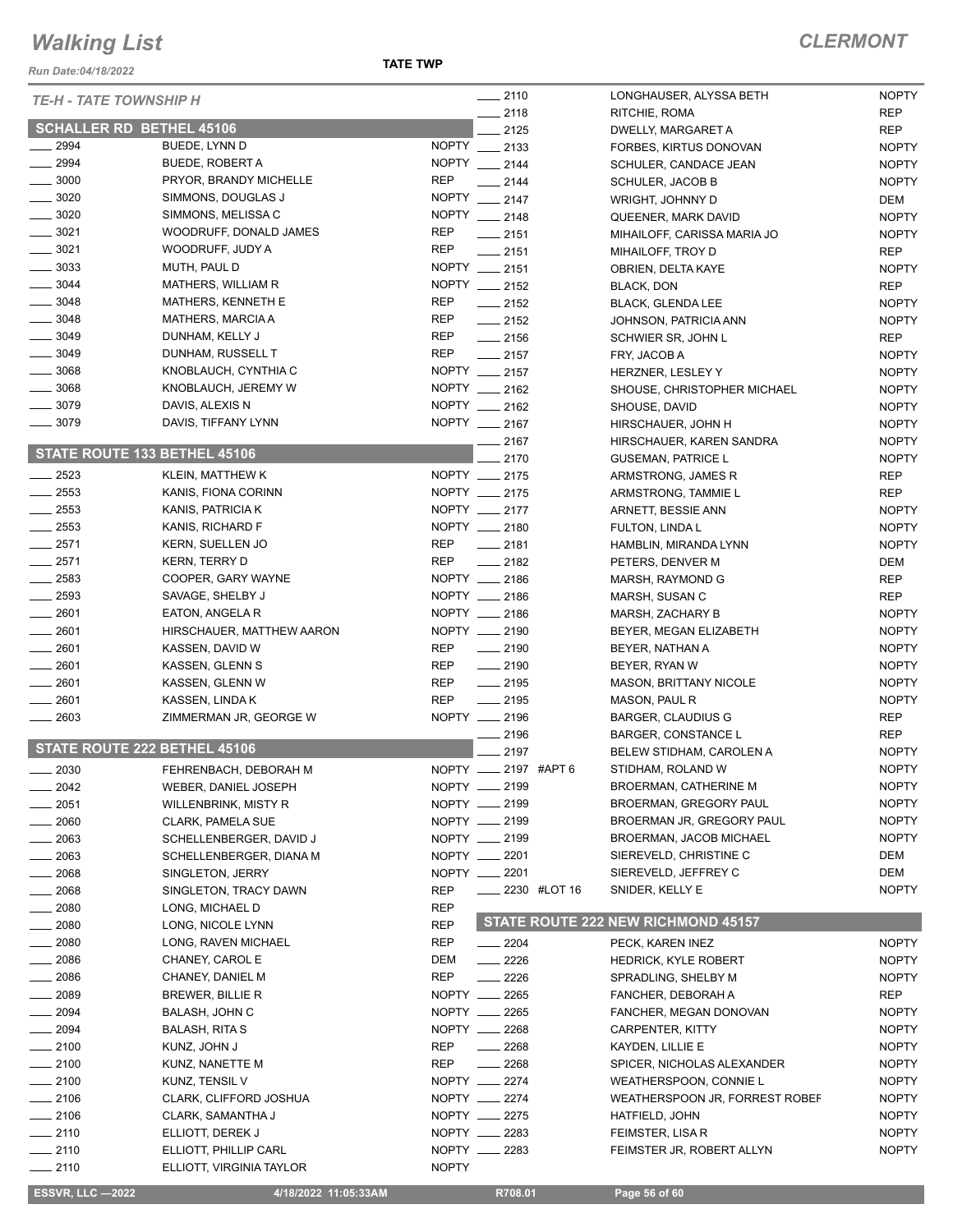*Run Date:04/18/2022*

#### **TATE TWP**

| <b>TE-H - TATE TOWNSHIP H</b>       |                                        |              | $\frac{1}{2}$ 3065                 | MARLOW, STEPHEN KYLE                    | <b>NOPTY</b>                 |
|-------------------------------------|----------------------------------------|--------------|------------------------------------|-----------------------------------------|------------------------------|
| STATE ROUTE 222 NEW RICHMOND 45157  |                                        |              | STATE ROUTE 232 NEW RICHMOND 45157 |                                         |                              |
| 2283                                | JOHNSON, CODY LOUIS                    |              | NOPTY __ 2544                      | MINTON RICE, KATHRYN EVELYN             | <b>NOPTY</b>                 |
| $-2290$                             | HOWARD, JAMES C                        | <b>REP</b>   | $-2547$                            | HULL-GARBUTT, TERESA A                  | <b>NOPTY</b>                 |
| $\sim$ 2290                         | HOWARD JR, JAMES CLINTON               | <b>REP</b>   | $\frac{1}{2550}$                   | MINK, CHRISTINA MARIE                   | <b>NOPTY</b>                 |
| $-2290$                             | HOWARD, MARY A                         | <b>REP</b>   | $\frac{1}{2550}$                   | MINK, JOSEPH RANDALL                    | <b>NOPTY</b>                 |
| $- 2290$                            | HOWARD, MARY S                         |              | NOPTY __ 2551                      | SENG, DAVID BLAIR                       | <b>NOPTY</b>                 |
| $-2290$                             | HOWARD, THOMAS S                       | <b>REP</b>   | $\frac{1}{2551}$                   | SENG, DAVID D                           | <b>NOPTY</b>                 |
|                                     |                                        |              | $-2556$                            | SIMES, ALLEN J                          | <b>NOPTY</b>                 |
| <b>STATE ROUTE 232 BETHEL 45106</b> |                                        |              | 2556                               | SIMES, JENNIFER DAWN                    | <b>NOPTY</b>                 |
| $-2661$                             | COMBS, ALEXANDRA E                     |              | NOPTY __ 2566                      | WORKMAN, BRANDON T                      | <b>NOPTY</b>                 |
| $-2661$                             | COMBS, BRIANNA K                       |              | NOPTY __ 2570                      | <b>CUNNINGHAM, PHYLLIS J</b>            | <b>REP</b>                   |
| $-2661$                             | COMBS, JAMES W                         |              | NOPTY __ 2574                      | ANDERSON, MELLISA MARIE                 | <b>NOPTY</b>                 |
| $-2661$                             | COMBS, KIMBERLY R                      |              | NOPTY __ 2610                      | JOHNSON, JOHN F                         | <b>NOPTY</b>                 |
| $-2671$                             | SULLIVAN, MATTHEW B                    |              | NOPTY __ 2610                      | JOHNSON, PAULA                          | <b>NOPTY</b>                 |
| $-2671$                             | SULLIVAN, TAWNYA W                     |              | NOPTY __ 2613                      | PARKS, DANIEL L                         | <b>REP</b>                   |
| $- 2680$                            | <b>BISHOP, JAMES E</b>                 |              | NOPTY __ 2614                      | <b>HOLDEN, AMANDA S</b>                 | <b>NOPTY</b>                 |
| $-2680$                             | CENTERS, KEVIN WILLIAM                 |              | NOPTY __ 2614                      | HOLDEN, ERIC W                          | <b>NOPTY</b>                 |
| $- 2680$                            | <b>CENTERS, NICOLE LEIGH</b>           |              | NOPTY __ 2616                      | <b>MYERS, BRIAN MARTIN</b>              | <b>NOPTY</b>                 |
| $- 2683$                            | DONALDSON, RICHARD CHARLES             |              | NOPTY __ 2616                      | MYERS, MARIANNE C                       | <b>NOPTY</b>                 |
| $-2683$                             | DONALDSON, SHERRY LYNN                 |              | NOPTY __ 2616                      | <b>MYERS, RICHARD L</b>                 | <b>NOPTY</b>                 |
| $- 2690$                            | HEHEMANN, ADRIANNE LEIGH               |              | NOPTY __ 2618                      | WINGATE, DARRYL W                       | <b>NOPTY</b>                 |
| $-2690$                             | HEHEMANN, GARY WILLIAM                 |              | NOPTY __ 2618                      | WINGATE, SUSAN M                        | <b>NOPTY</b>                 |
| $- 2698$                            | REES, RYAN ALAN                        |              | NOPTY __ 2622                      | WALKER, DAVID W                         | <b>NOPTY</b>                 |
| $-2700$                             | PROCTOR, KAREN S                       |              | NOPTY __ 2625                      | <b>CLARK ALLEN, ANDREW TYLER</b>        | <b>REP</b>                   |
| $-2700$                             | PROCTOR, LESLIE E                      |              | NOPTY __ 2625                      | OSBORN, MARIBETH                        | <b>REP</b>                   |
| $- 2700$                            | PROCTOR, MARY ANN                      |              | NOPTY __ 2625                      | OSBORN JR, MERLE J                      | <b>REP</b>                   |
| $-2702$                             | ARSZMAN, DIANA L                       |              | NOPTY __ 2640                      | ADAMS, ELIZABETH JOY                    | <b>NOPTY</b>                 |
| $-2702$                             | ARSZMAN, SHAWN J                       |              | NOPTY __ 2640                      | ADAMS, MICHAEL H                        | <b>NOPTY</b>                 |
| $-2703$                             | PERKINS, SARAH C                       |              | NOPTY __ 2640                      | ADAMS, TIFFANY L                        | <b>NOPTY</b>                 |
| $-2703$                             | WALKE, CHERYL D                        | <b>REP</b>   | $\frac{1}{2643}$                   | SCHAEFFER, TORI NICHOLE                 | <b>NOPTY</b>                 |
| $-2703$                             | WALKE, WELLS C                         |              | NOPTY __ 2657                      | RILEY JR, JAMES O                       | <b>NOPTY</b>                 |
| $-2707$                             | MEYER, JUDY A                          | <b>NOPTY</b> |                                    | SWINGS CORNER PT ISABEL RD BETHEL 45106 |                              |
| $-2707$                             | MEYER, STEPHEN A                       | NOPTY        |                                    |                                         |                              |
| $-2711$                             | JENNINGS, LAURA C                      | <b>REP</b>   | $-2405$                            | LINGAR, CHERI LEE                       | <b>NOPTY</b>                 |
| $-2714$<br>$-2714$                  | NOBLE, JAY DEE                         | NOPTY __     | 2405<br>NOPTY __ 2419              | NAPIER, SAMANTHA MARIE                  | <b>NOPTY</b>                 |
| $-2715$                             | NOBLE, KATHY H<br>WATERS, BARBARA JEAN |              | NOPTY __ 2419                      | BRITTAIN, DONNA M                       | <b>REP</b>                   |
| $-2715$                             | WATERS JR, BERNARD JEROME              |              | NOPTY __ 2423                      | BRITTAIN JR, PARKS D<br>FOX, PEGGY L    | <b>REP</b><br><b>REP</b>     |
| —— 2715                             | WATERS III, BERNARD JEROME             |              |                                    |                                         |                              |
| $-2715$                             | <b>WATERS, MAISIE SUE</b>              |              | NOPTY __ 2427<br>NOPTY __ 2427     | CAMPBELL, BRIAN<br>CISCO, BRANDY LYNN   | <b>NOPTY</b><br><b>NOPTY</b> |
| $-2716$                             | LARISON, GEORGE DELMAR                 | REP          | $-2427$                            | CISCO, SCOTT                            | <b>NOPTY</b>                 |
| $-2759$                             | <b>BRANNON, ZACHARY E</b>              |              | NOPTY __ 2429                      | BEGLEY, FAITH RENEA                     | <b>NOPTY</b>                 |
| $-2759$                             | MATOUSEK, SHAYNA PATRICE               | DEM          | $-2432$                            | HOLLAND, CAROLYN A                      | <b>NOPTY</b>                 |
| $-2760$                             | MCFARLAND, KAREN LOUISE                |              | NOPTY __ 2432                      | HOLLAND, TERRY D                        | <b>NOPTY</b>                 |
| $-2760$                             | MCFARLAND JR, RICHARD                  |              | NOPTY __ 2433                      | DAMON, HANNAH ROSE                      | <b>NOPTY</b>                 |
| $-2767$                             | DISBENNETT, DEREK RYAN                 |              | NOPTY __ 2435                      | <b>BAUER, CHRISTOPHER ALLEN</b>         | REP                          |
| $-2767$                             | DISBENNETT, NATALEE REGAN              |              | NOPTY __ 2435                      | BAUER, JOHN E                           | REP                          |
| $-2803$                             | <b>GREGORY, PEYTON ALEXANDER</b>       |              | NOPTY __ 2435                      | <b>BAUER, JULIE A</b>                   | REP                          |
| $-2855$                             | FALTA, MAHALA JUNE                     |              | NOPTY __ 2436                      | CANTER, DONNA F                         | <b>REP</b>                   |
| $-2855$                             | FALTA, WILLIAM CHARLES                 |              | NOPTY __ 2436                      | CANTER, WILLIAM D                       | <b>REP</b>                   |
| $-2877$                             | MOORE, MATTHEW C                       |              | NOPTY __ 2437                      | DEVORE, LINDA M                         | <b>NOPTY</b>                 |
| $-2887$                             | MONTEITH, JOEL K                       | REP          | $\frac{1}{2437}$                   | DEVORE, SANDRA MICHELE                  | <b>NOPTY</b>                 |
| $-2887$                             | MONTEITH, MATTHEW EUGENE               |              | NOPTY __ 2437                      | DEVORE, TERRY R                         | <b>NOPTY</b>                 |
| $-2887$                             | MUSTOE-MONTEITH, BARBARA S             | REP          | $\equiv$ 2443                      | HILER, LERAK                            | <b>NOPTY</b>                 |
| $\frac{1}{2895}$                    | PRALL, ERIC WAYNE                      |              | NOPTY __ 2443                      | LACEY, AMANDA DAWN                      | <b>NOPTY</b>                 |
| $- 2895$                            | PRALL, REBECCA L                       |              | NOPTY __ 2449                      | DEMASTERS, JEFFREY G                    | <b>NOPTY</b>                 |
| $-2895$                             | WALLACE, JAMES WAYNE                   |              | NOPTY __ 2449                      | DEMASTERS, MARSHA ANN                   | <b>NOPTY</b>                 |
| $-2943$                             | <b>BARBICK, BONITA R</b>               |              | NOPTY __ 2452                      | ADAMS, WILLIAM B                        | <b>NOPTY</b>                 |
| $-2943$                             | <b>BARBICK, PAUL J</b>                 |              | NOPTY __ 2453                      | BAKER, AMANDA MARIE                     | <b>NOPTY</b>                 |
| $-2943$                             | PRYOR, CHELSEA LEA                     |              | NOPTY __ 2453                      | BAKER, DONALD EUGENE                    | <b>NOPTY</b>                 |
| $\sim$ 2943                         | PRYOR, JONATHAN ANDREW                 |              | NOPTY __ 2473                      | HARMEYER, BONITA LOUISE                 | REP                          |

**ESSVR, LLC -2022 4/18/2022 11:05:33AM** R708.01 **Page 57 of 60**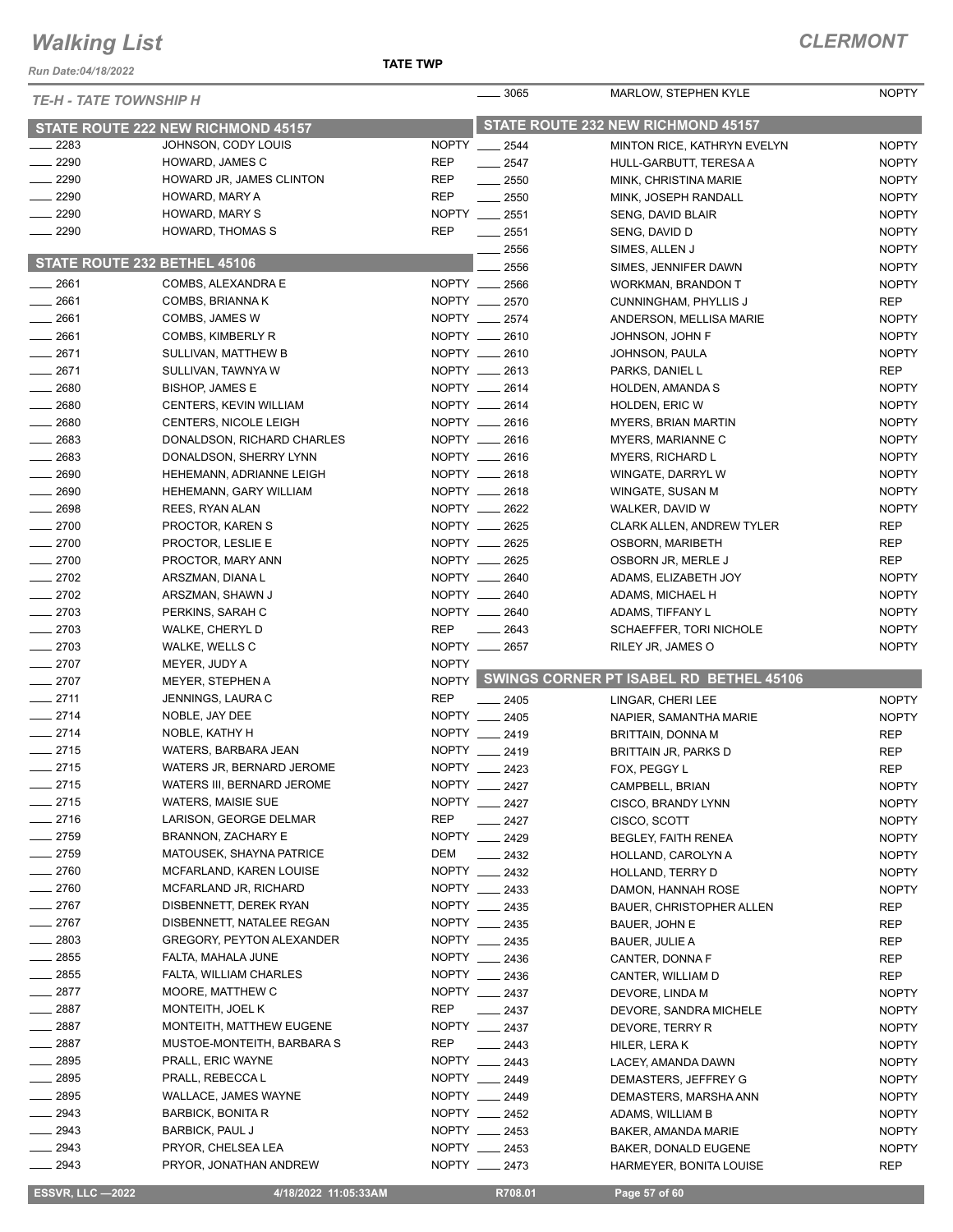#### **TATE TWP**

#### *CLERMONT*

| Run Date:04/18/2022           |                                                   | <b>TATE TWP</b>               |              |                                                   |                              |
|-------------------------------|---------------------------------------------------|-------------------------------|--------------|---------------------------------------------------|------------------------------|
| <b>TE-H - TATE TOWNSHIP H</b> |                                                   |                               | $-2616$      | TONEY, ROBERT D                                   | <b>REP</b>                   |
|                               |                                                   |                               | 2624         | ROUSH, ANDREA F                                   | <b>NOPTY</b>                 |
|                               | SWINGS CORNER PT ISABEL RD BETHEL 45106           |                               | 2624         | ROUSH, PHYLLIS JANE                               | <b>NOPTY</b>                 |
| $-2473$                       | HARMEYER, JAMES B                                 | <b>REP</b>                    | 2624         | ROUSH, SCOTT ANDREW                               | <b>NOPTY</b>                 |
| 2483                          | <b>BICKNELL, TONYA M</b>                          | <b>NOPTY</b>                  |              |                                                   |                              |
| 2483                          | <b>BICKNELL, VIRGIL DEAN</b>                      | NOPTY                         |              | S UNION ST BETHEL 45106                           |                              |
| $-2489$                       | COONEY, ANGELA MAE SITES                          | NOPTY __ 615                  |              | COLE, GREGORY LYNN                                | <b>NOPTY</b>                 |
| 2489                          | COONEY, ANTHONY S                                 | NOPTY __ 615                  |              | COLE, LEE ANN                                     | <b>NOPTY</b>                 |
| $-2490$                       | EDELBERGER, CHARLES W                             | NOPTY __ 615                  |              | COLE, TARAH L                                     | <b>NOPTY</b>                 |
| $-2490$                       | EDELBERGER, SUSAN G                               | <b>NOPTY</b>                  |              |                                                   |                              |
| $-2496$                       | MASTERSON, ANNA F                                 |                               |              | NOPTY WILDWOOD LN NEW RICHMOND 45157              |                              |
| $\frac{1}{2496}$              | <b>MASTERSON, BATT</b>                            | NOPTY __ 2253                 |              | HOPKINS, CAROL                                    | <b>REP</b>                   |
| 2501                          | LEE, JUSTIN DANIEL                                | NOPTY 2257                    |              | LINDSEY, WILLIAM KYE                              | <b>NOPTY</b>                 |
| $-2501$                       | <b>SCHROTH, GARRY W</b>                           | NOPTY ___                     | 2601         | EICHER, ELIZABETH A                               | <b>NOPTY</b>                 |
| $\frac{1}{2501}$              | WALKER, JAMES A                                   | NOPTY __ 2601                 |              | EICHER, KATLYN D                                  | <b>NOPTY</b>                 |
| $\frac{1}{2501}$              | <b>WALKER, JAMES RICHARD</b>                      | NOPTY __                      | 2601         | EICHER, ROY L                                     | <b>NOPTY</b>                 |
| $\frac{1}{2501}$              | WALKER, JODIE LYNN                                | NOPTY __ 2602                 |              | MCCOY, PATRICIA J                                 | <b>NOPTY</b>                 |
| 2501                          | WALKER, JORDAN BENJAMIN                           | NOPTY __ 2602                 |              | WALKER JR, THOMAS M                               | <b>NOPTY</b>                 |
| $\frac{1}{2507}$              | <b>GRESHAM, BRIAN ANTHONY</b>                     | NOPTY __ 2603<br><b>NOPTY</b> |              | BAKER, LANNAN J                                   | <b>NOPTY</b>                 |
| $-2507$<br>$-2525$            | ORR, JAMES EDWARD                                 |                               | 2603         | BAKER, LEANNA J                                   | <b>NOPTY</b>                 |
| $-2525$                       | <b>GEARHEART, CONNIE GAIL</b><br>RIEGEL, RUTH ANN | NOPTY __<br>NOPTY __ 2604     | 2603         | <b>BAKER, SUSAN</b>                               | <b>NOPTY</b>                 |
| 2534                          | HORNAK, PATRICIA L                                | <b>REP</b>                    | 2604         | WOHLFORD SR, CALVIN W                             | <b>REP</b><br><b>REP</b>     |
| $\frac{1}{2534}$              | SKVARLA, WILLIAM M                                | <b>REP</b>                    | 2605         | <b>WOHLFORD, SHIRLEY</b><br>ABBOTT, ERIN MARGARET | <b>NOPTY</b>                 |
| 2536                          | <b>BAILEY, BENJAMIN ROSS</b>                      | NOPTY __ 2606                 |              | <b>GRUNAWALT, ROBERT D</b>                        | <b>NOPTY</b>                 |
| $\frac{1}{2536}$              | <b>BAILEY, KATHRYN GAIL</b>                       | NOPTY __                      | 2608         | BOWEN, CARA DENAE                                 | <b>NOPTY</b>                 |
| $\frac{1}{2536}$              | <b>BEACH, RITA MARIE</b>                          | NOPTY __                      | 2608         | <b>BOWEN, JULIA MARIE</b>                         | <b>NOPTY</b>                 |
| 2536                          | QUALTERS, LINDA C                                 | <b>REP</b>                    | 2608         | JONES, DARRIN A                                   | <b>NOPTY</b>                 |
| $-2540$                       | HAMRICK, ANGELINA V                               | NOPTY ___                     | 2608         | JONES, DENAE M                                    | <b>NOPTY</b>                 |
| $-2541$                       | LUCK, CHRISTOPHER DAVID                           | <b>REP</b>                    | 2610         | PHILLIPS, JEFFERY RYAN                            | <b>NOPTY</b>                 |
| $-2541$                       | MALIK, ANGELA D                                   | <b>REP</b>                    | 2610         | PHILLIPS, SARAH MARIE                             | <b>NOPTY</b>                 |
| $-2544$                       | WAEBER, ELIZABETH ANNE                            | NOPTY __ 2611                 |              | CHESNEY, CHRISTOPHER MICHAEL                      | <b>NOPTY</b>                 |
| 2544                          | WAEBER, JASON PAUL                                | NOPTY __ 2611                 |              | CHESNEY, ROBYN A                                  | <b>NOPTY</b>                 |
| $-2548$                       | WOODRUFF, CHRISTINE S                             | DEM                           |              |                                                   |                              |
| 2548                          | WOODRUFF, MARK S                                  | DEM                           |              | <b>WILSON RD BETHEL 45106</b>                     |                              |
| 2549                          | ANSTAETT, NANCY R                                 | <b>REP</b>                    | $-2675$      | STEPHENS, MICHELLA SUE                            | <b>NOPTY</b>                 |
| $-2549$                       | ANSTAETT, THOMAS W                                | <b>REP</b>                    | $-2738$      | JONES, MICHAEL H                                  | <b>NOPTY</b>                 |
| 2554                          | MAHORNEY, RYAN PAUL                               | <b>NOPTY</b>                  | 2745         | <b>BASTIN, CALEB M</b>                            | <b>NOPTY</b>                 |
| 2564                          | DANIELS, MELISSA MARIE                            | <b>NOPTY</b>                  | 2745         | <b>BASTIN, CAMERON GRACE</b>                      | <b>NOPTY</b>                 |
| 2564                          | MAYES, NATHANIEL DAVID                            | NOPTY __ 2745                 |              | <b>BASTIN, TERESA J</b>                           | <b>NOPTY</b>                 |
| 2574                          | HOLTZCLAW JR, KENNETH F                           | <b>NOPTY</b>                  | $-2745$      | <b>BASTIN JR, VERNON</b>                          | <b>NOPTY</b>                 |
| 2576                          | ROSE, AMBER MARIE                                 | <b>NOPTY</b>                  | $-2753$      | FANNIN, DEBORAH W                                 | REP                          |
| 2576                          | ROSE, TIMOTHY A                                   | <b>REP</b>                    | 2753         | FELTS, ELIZABETH ANN                              | <b>NOPTY</b>                 |
| 2577                          | <b>BOCK, JUSTIN E</b>                             | <b>NOPTY</b>                  | 2754         | <b>WHEELER, ABBIE KRISTEN</b>                     | <b>NOPTY</b>                 |
| 2577                          | KELLUM, GABRIELLE L                               | <b>REP</b>                    | 2754         | <b>WHEELER, CHANDRA KRISTEN</b>                   | <b>REP</b>                   |
| $=2580$                       | <b>KREKELER, ROBERT CHARLES</b>                   | <b>NOPTY</b>                  | 2754         | WHEELER, CHRISTOPHER STEVEN                       | <b>NOPTY</b>                 |
| $-2583$                       | FRANZ, WILLIAM J                                  | <b>NOPTY</b>                  | $-2756$      | BENNETT, THELMA LOUISE                            | <b>NOPTY</b>                 |
| $-2583$                       | HOLLINGSWORTH, TAMMY L                            | <b>NOPTY</b>                  | 2756         | CAMPBELL, ROBERT B                                | <b>NOPTY</b>                 |
| $\frac{1}{2590}$<br>$-2603$   | SCOTT, EARL KEITH<br>DICK, ANWEN R                | <b>REP</b><br><b>NOPTY</b>    | 2757         | MCCONNELL, DANA R                                 | <b>REP</b>                   |
| $-2603$                       | DICK, CAITLIN MARY                                | DEM                           | $-2757$      | MCCONNELL, MICHAEL P                              | REP                          |
| 2603                          | DICK, LAURIE J                                    | DEM                           | $-2782$      | SZEGHI, ADAM MATHEW                               | <b>NOPTY</b>                 |
| 2603                          | DICK, MICHAEL A                                   | <b>REP</b>                    | $-2782$      | SZEGHI, JENNIFER ROBIN                            | <b>REP</b>                   |
| - 2606                        | TROXELL, ALEXIA MARYLYNN                          | <b>NOPTY</b>                  | 2820         | <b>CRAVENS, MARY L</b>                            | <b>NOPTY</b>                 |
| 2606                          | TROXELL JR, PAUL E                                | <b>NOPTY</b>                  | 2820<br>2848 | CRAVENS, ROBERT C                                 | <b>NOPTY</b>                 |
| 2606                          | TROXELL, SIBYL ANN                                | <b>NOPTY</b>                  | 2870         | COOK, JANET Y<br>ADAMSON, STANLEY M               | <b>NOPTY</b><br><b>NOPTY</b> |
| 2608                          | ANDERSON, WANDA L                                 | <b>NOPTY</b>                  | 2875         | ASCH, BRITTANY P                                  | <b>NOPTY</b>                 |
| 2609                          | <b>FUGATE, MARK COLLIN</b>                        | <b>NOPTY</b>                  | 2875         | ASCH, LESLIE HARVEY                               | <b>NOPTY</b>                 |
| $-2609$                       | MCCARTHY, MICHAEL B                               | REP                           | $-2875$      | HARTY, CHRISTINE A                                | <b>NOPTY</b>                 |
| 2609                          | MCCARTHY, NANCY M                                 | REP                           | $-2875$      | ROSE-ASCH, MARALAH SUE                            | <b>NOPTY</b>                 |
| $-2610$                       | BRYANT, BARBARA LYNN                              | DEM                           | $-2881$      | SCOTT, GERALD O                                   | REP                          |
| $-2610$                       | BRYANT, JACK R                                    | DEM                           | $-2881$      | SCOTT, JUANITA K                                  | <b>REP</b>                   |
| 2616                          | TONEY, NONA A                                     | <b>NOPTY</b>                  |              |                                                   |                              |

 **ESSVR, LLC —2022 4/18/2022 11:05:33AM R708.01 Page 58 of 60**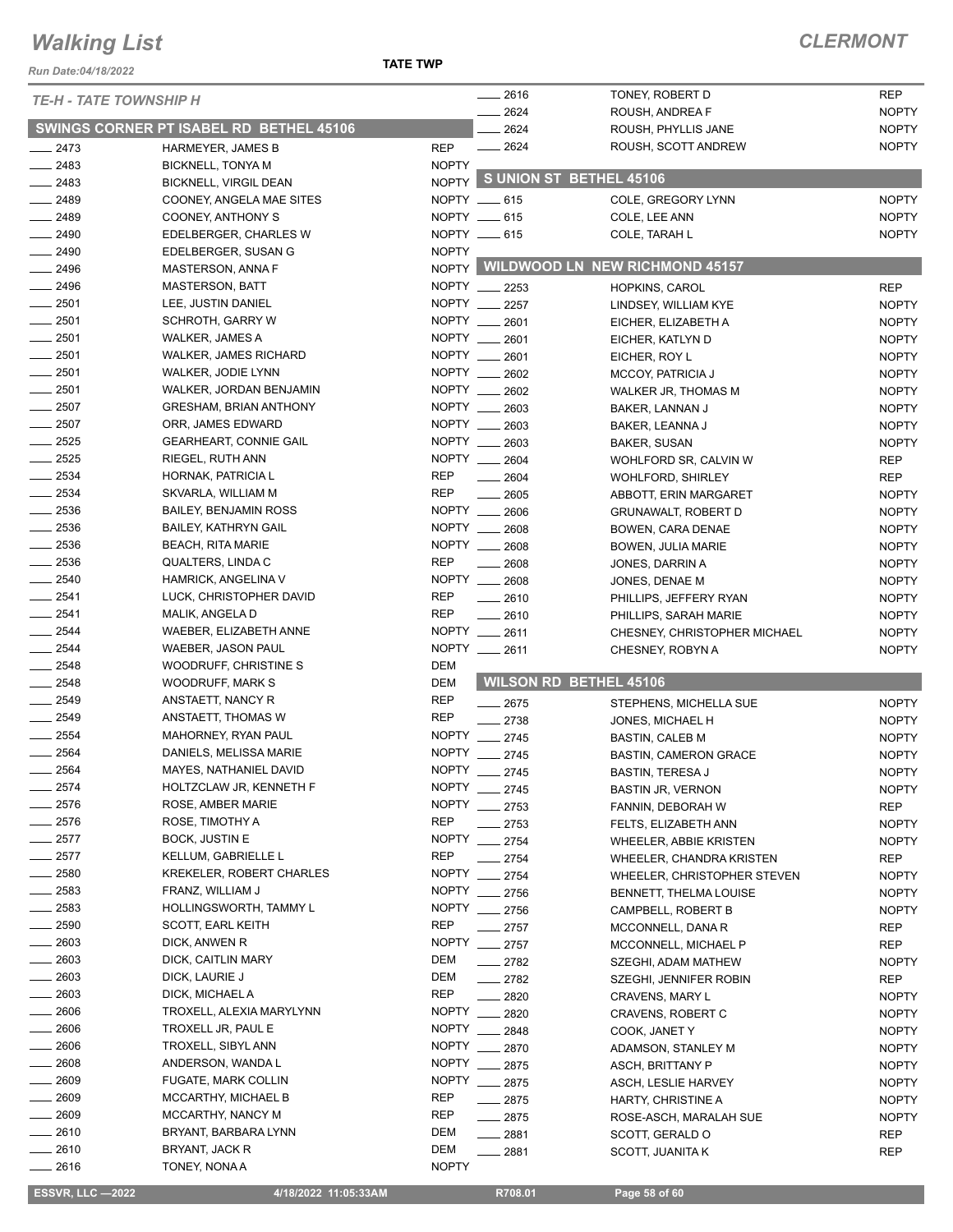*Run Date:04/18/2022*

*TE-H - TATE TOWNSHIP H*

**TATE TWP**

*TOTAL :* **806**